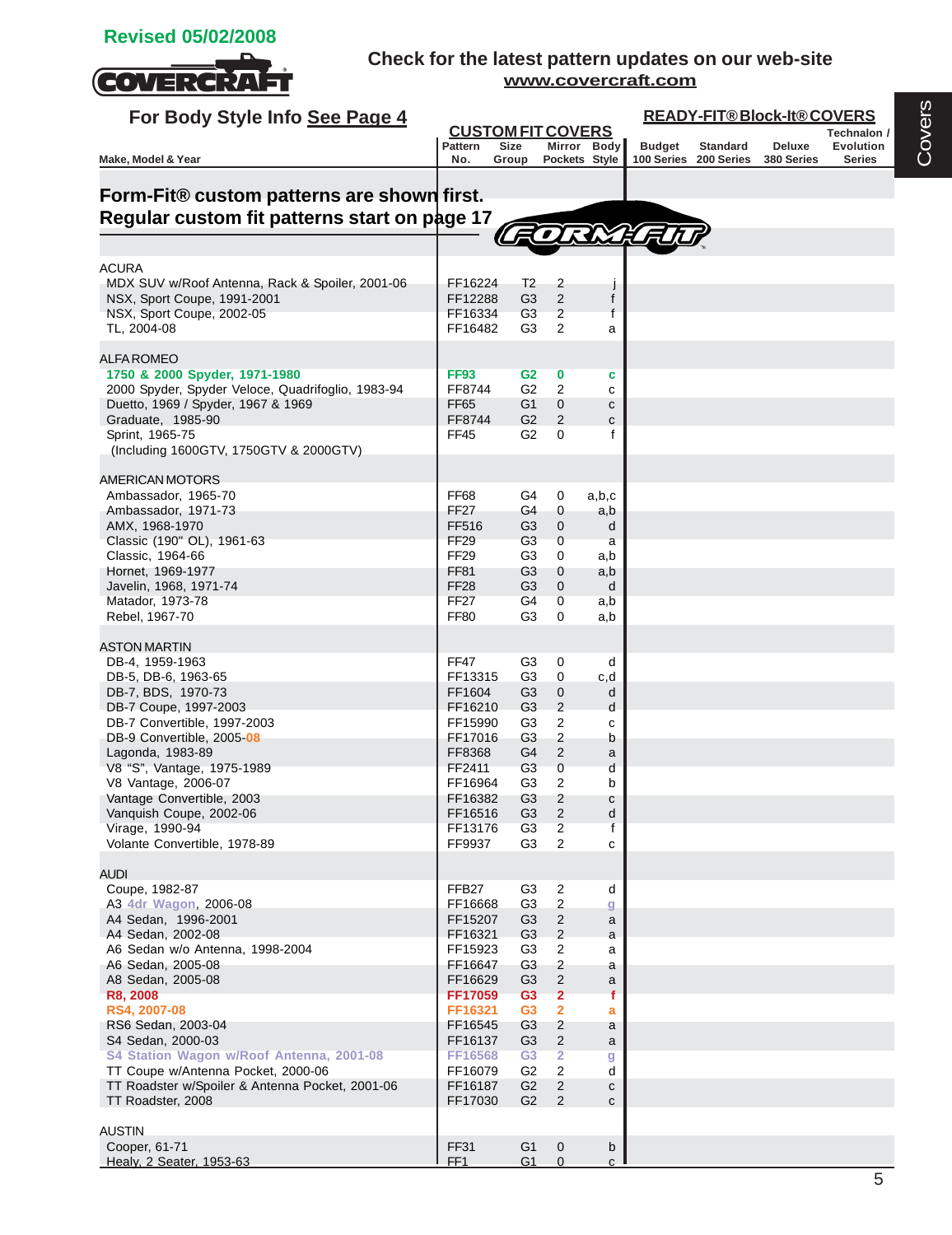

| <b>CUSTOM FIT COVERS</b><br>Technalon /<br><b>Pattern</b><br><b>Size</b><br>Mirror Body<br><b>Evolution</b><br><b>Budget</b><br><b>Standard</b><br>Deluxe<br>No.<br>Pockets Style<br>100 Series<br>200 Series<br>Make, Model & Year<br>Group<br>380 Series<br>Series<br><b>FF44</b><br>Healy, 4 Seater, 1963-68<br>G1<br>0<br>с<br>FF7<br>G1<br>$\mathbf{0}$<br>Healy Sprite, 1958-72<br>с<br><b>BENTLEY</b><br>Arnage Sedan, 1999-2005<br>FF16035<br>G4<br>2<br>a<br>Azure Convertible, 1996-2002<br>G4<br>2<br>FF14385<br>с<br>$\overline{\mathbf{c}}$<br>Continental GT, 2003-08<br>FF16589<br>G3<br>d<br>G4<br>$\overline{\mathbf{c}}$<br>Continental Flying Spur, 2006-07<br>FF16656<br>е<br>$\sqrt{2}$<br>G <sub>3</sub><br>GTC, 2007<br>FF17012<br>С<br>$\overline{2}$<br>Turbo "R", 1982-96<br>FF16094<br>G4<br>а<br>G4<br>2<br>Turbo "RL", 1997-2002<br>FF16097<br>a<br><b>BMW</b><br>G <sub>2</sub><br>0<br>2002 2dr Sedan, 1974-77<br>FF8781<br>b<br>G <sub>3</sub><br>2800 CS, 3.0.CS Coupes (All Models)<br><b>FF824</b><br>$\bf{0}$<br>G <sub>2</sub><br>$\overline{\mathbf{c}}$<br>3 Series E46 Sedan, 1999-2006<br>FF15721<br>a,c,f<br>2<br>3 Series Sedan, 2006 08<br>FF16646<br>G2<br>а<br>3 Series Coupe & Convertible, 2007-08<br>G <sub>2</sub><br>2<br>FF16787<br>c,f<br>$\sqrt{2}$<br>G <sub>2</sub><br>320I, 1977-1980<br>FF11256<br>b<br>G <sub>3</sub><br>$\overline{2}$<br>528I, 528E, 533, 535I, 1981-88<br>FF7781<br>а<br>$\overline{\mathbf{c}}$<br>G3<br>5 Series, 1997-2003<br>FF15623<br>a<br>$\overline{\mathbf{c}}$<br>G <sub>3</sub><br>FF16484<br>5 Series Sedan, 2004-08<br>a<br>$\overline{c}$<br>G <sub>2</sub><br>M3 Coupe, 1995-99<br>FF14973<br>c, f<br>$\sqrt{2}$<br>G <sub>3</sub><br>M3 Sedan, 1988-92<br>FF10331<br>b<br>$\overline{c}$<br>M5 Sedan, 2000-03<br>FF16143<br>G3<br>b<br>G <sub>3</sub><br>2<br>M5 Sedan, 2006-08<br>FF16484<br>a<br>$\overline{2}$<br>G <sub>3</sub><br>f<br>M6 Coupe, 1986-89<br>FF10333<br>$\overline{\mathbf{c}}$<br>G <sub>3</sub><br>M6 Convertible & Coupe, 2006-08<br>FF16703<br>b,c<br>$\overline{c}$<br>G3<br>633 CSI, 635 CSI, 1981-89<br>FF7782<br>f<br>$\overline{\mathbf{c}}$<br>6 Series Coupe & Convertible, 2004 08<br>FF16703<br>G3<br>b,c<br>$\overline{2}$<br>G <sub>3</sub><br>7 Series LWB, 2002-08<br>FF16432<br>a<br>G3<br>2<br>7 Series SWB, 2002-08<br>FF15894<br>a<br>G <sub>3</sub><br>2<br>735IL, 740IL, 750IL, 1988-1994<br>FF10809<br>a<br>$\sqrt{2}$<br>G <sub>3</sub><br>FF15557<br>740I, 750I, 1995-2001<br>a<br>$\overline{c}$<br>740IL, 750IL, 1995-2001<br>FF15570<br>G3<br>а<br>$\overline{c}$<br>8 Series (840, 850Ci) Coupe, 1991-97<br>G3<br>f<br>FF12551<br>$\overline{c}$<br>G1<br>Mini Cooper w/Roof Antenna Pocket, 2002-06<br>FF16428<br>b<br>Mini Cooper "S" w/Roof Antenna Pocket, 2002-06<br>G <sub>1</sub><br>2<br>FF16429<br>b<br>$\overline{2}$<br>Mini Cooper Conv / "S" w/Roof Ant. Pock., 2005-06<br>G <sub>1</sub><br>FF16729<br>С<br>Mini Cooper & Mini Cooper "S"<br>w/Antenna Pocket, 2007-08<br>G <sub>2</sub><br>$\mathbf{2}$<br>FF17002<br>b<br>X5 S.A.V., 2000-06<br>T <sub>2</sub><br>$\overline{\mathbf{c}}$<br>FF15766<br>j<br>Z3 Coupe, M Coupe, 1998-2002<br>$\overline{\mathbf{c}}$<br>FF15695<br>G <sub>2</sub><br>d<br>$\overline{c}$<br>Z3 Roadster, M Roadster, 1996-2002<br>FF15613<br>G <sub>2</sub><br>с<br>Z4 Roadster, M Roadster, 2003-08<br>G <sub>2</sub><br>$\overline{c}$<br>FF16451<br>с<br>Z4 Coupe, M Coupe, 2006-08<br>FF16965<br>G <sub>2</sub><br>2<br>b<br>G3<br>2<br>Z8 Roadster, 2000-03<br>FF15809<br>c<br><b>BUICK</b><br>Apollo, 1973-75<br>FF568<br>G3<br>0<br>a,b,d<br>Centurion, 1971-73<br><b>FF40</b><br>G4<br>a,b,c<br>0<br>FFA <sub>2</sub><br>G4<br>Century 2dr & 4dr, 1973-77<br>0<br>a,b<br>Electra 2dr & 4dr, 1965-1976<br><b>FF40</b><br>G4<br>$\mathbf 0$<br>a,b<br><b>FF68</b><br>G.S. (Grand Sport), 1964-67<br>G4<br>$\mathbf 0$<br>b, c<br><b>FF40</b><br>LaSabre 2dr & 4dr, 1970-76<br>G4<br>a,b,c<br>0<br>FFA <sub>2</sub><br>LaSabre 2dr & 4dr, 1977-79<br>G4<br>0<br>a,b<br><b>FF40</b><br>Park Avenue, 1976-77<br>G4<br>$\mathbf 0$<br>a,b<br>G <sub>3</sub><br>2<br>Reatta Convertible, 1990-91<br>FF12476<br>c<br>FFA <sub>2</sub><br>G4<br>0<br>Regal, 1973-77<br>a,b<br>FF <sub>24</sub> L<br>Riviera, 1966-70<br>G4<br>$\mathbf 0$<br>b<br>FFA <sub>2</sub><br>G4<br>Riviera, 1977-78<br>0<br>b<br>FF6157<br>G4<br>Roadmaster 4dr, 72 Sedan, 1953<br>0<br>a<br>Special, Skylark Sedan & Convertible, 1961-62<br>FF <sub>29</sub><br>G <sub>3</sub><br>0<br>a,c<br><b>FF80</b><br>Skylark, 1963<br>G <sub>3</sub><br>0<br>a<br>Skylark, 1964-67<br><b>FF68</b><br>G4<br>$\mathbf{0}$<br>a,b | <u>See Page 4 for "How to Order"</u> |  |  | <b>READY-FIT®Block-It®COVERS</b> |  |  |  |  |
|--------------------------------------------------------------------------------------------------------------------------------------------------------------------------------------------------------------------------------------------------------------------------------------------------------------------------------------------------------------------------------------------------------------------------------------------------------------------------------------------------------------------------------------------------------------------------------------------------------------------------------------------------------------------------------------------------------------------------------------------------------------------------------------------------------------------------------------------------------------------------------------------------------------------------------------------------------------------------------------------------------------------------------------------------------------------------------------------------------------------------------------------------------------------------------------------------------------------------------------------------------------------------------------------------------------------------------------------------------------------------------------------------------------------------------------------------------------------------------------------------------------------------------------------------------------------------------------------------------------------------------------------------------------------------------------------------------------------------------------------------------------------------------------------------------------------------------------------------------------------------------------------------------------------------------------------------------------------------------------------------------------------------------------------------------------------------------------------------------------------------------------------------------------------------------------------------------------------------------------------------------------------------------------------------------------------------------------------------------------------------------------------------------------------------------------------------------------------------------------------------------------------------------------------------------------------------------------------------------------------------------------------------------------------------------------------------------------------------------------------------------------------------------------------------------------------------------------------------------------------------------------------------------------------------------------------------------------------------------------------------------------------------------------------------------------------------------------------------------------------------------------------------------------------------------------------------------------------------------------------------------------------------------------------------------------------------------------------------------------------------------------------------------------------------------------------------------------------------------------------------------------------------------------------------------------------------------------------------------------------------------------------------------------------------------------------------------------------------------------------------------------------------------------------------------------------------------------------------------------------------------------------------------------------------------------------------------------------------------------------------------------------------------------------------------------------------------------------------------------------------------------------------------------------------------------------------------------------------------------------------------------------------------------------------------------------------------------------------------------------------------------------------------------------------------------------------------------------------------------------------------------------------------------------------------------------------------------------------------------------------------------------------------------------------------------------------|--------------------------------------|--|--|----------------------------------|--|--|--|--|
|                                                                                                                                                                                                                                                                                                                                                                                                                                                                                                                                                                                                                                                                                                                                                                                                                                                                                                                                                                                                                                                                                                                                                                                                                                                                                                                                                                                                                                                                                                                                                                                                                                                                                                                                                                                                                                                                                                                                                                                                                                                                                                                                                                                                                                                                                                                                                                                                                                                                                                                                                                                                                                                                                                                                                                                                                                                                                                                                                                                                                                                                                                                                                                                                                                                                                                                                                                                                                                                                                                                                                                                                                                                                                                                                                                                                                                                                                                                                                                                                                                                                                                                                                                                                                                                                                                                                                                                                                                                                                                                                                                                                                                                                                                  |                                      |  |  |                                  |  |  |  |  |
|                                                                                                                                                                                                                                                                                                                                                                                                                                                                                                                                                                                                                                                                                                                                                                                                                                                                                                                                                                                                                                                                                                                                                                                                                                                                                                                                                                                                                                                                                                                                                                                                                                                                                                                                                                                                                                                                                                                                                                                                                                                                                                                                                                                                                                                                                                                                                                                                                                                                                                                                                                                                                                                                                                                                                                                                                                                                                                                                                                                                                                                                                                                                                                                                                                                                                                                                                                                                                                                                                                                                                                                                                                                                                                                                                                                                                                                                                                                                                                                                                                                                                                                                                                                                                                                                                                                                                                                                                                                                                                                                                                                                                                                                                                  |                                      |  |  |                                  |  |  |  |  |
|                                                                                                                                                                                                                                                                                                                                                                                                                                                                                                                                                                                                                                                                                                                                                                                                                                                                                                                                                                                                                                                                                                                                                                                                                                                                                                                                                                                                                                                                                                                                                                                                                                                                                                                                                                                                                                                                                                                                                                                                                                                                                                                                                                                                                                                                                                                                                                                                                                                                                                                                                                                                                                                                                                                                                                                                                                                                                                                                                                                                                                                                                                                                                                                                                                                                                                                                                                                                                                                                                                                                                                                                                                                                                                                                                                                                                                                                                                                                                                                                                                                                                                                                                                                                                                                                                                                                                                                                                                                                                                                                                                                                                                                                                                  |                                      |  |  |                                  |  |  |  |  |
|                                                                                                                                                                                                                                                                                                                                                                                                                                                                                                                                                                                                                                                                                                                                                                                                                                                                                                                                                                                                                                                                                                                                                                                                                                                                                                                                                                                                                                                                                                                                                                                                                                                                                                                                                                                                                                                                                                                                                                                                                                                                                                                                                                                                                                                                                                                                                                                                                                                                                                                                                                                                                                                                                                                                                                                                                                                                                                                                                                                                                                                                                                                                                                                                                                                                                                                                                                                                                                                                                                                                                                                                                                                                                                                                                                                                                                                                                                                                                                                                                                                                                                                                                                                                                                                                                                                                                                                                                                                                                                                                                                                                                                                                                                  |                                      |  |  |                                  |  |  |  |  |
|                                                                                                                                                                                                                                                                                                                                                                                                                                                                                                                                                                                                                                                                                                                                                                                                                                                                                                                                                                                                                                                                                                                                                                                                                                                                                                                                                                                                                                                                                                                                                                                                                                                                                                                                                                                                                                                                                                                                                                                                                                                                                                                                                                                                                                                                                                                                                                                                                                                                                                                                                                                                                                                                                                                                                                                                                                                                                                                                                                                                                                                                                                                                                                                                                                                                                                                                                                                                                                                                                                                                                                                                                                                                                                                                                                                                                                                                                                                                                                                                                                                                                                                                                                                                                                                                                                                                                                                                                                                                                                                                                                                                                                                                                                  |                                      |  |  |                                  |  |  |  |  |
|                                                                                                                                                                                                                                                                                                                                                                                                                                                                                                                                                                                                                                                                                                                                                                                                                                                                                                                                                                                                                                                                                                                                                                                                                                                                                                                                                                                                                                                                                                                                                                                                                                                                                                                                                                                                                                                                                                                                                                                                                                                                                                                                                                                                                                                                                                                                                                                                                                                                                                                                                                                                                                                                                                                                                                                                                                                                                                                                                                                                                                                                                                                                                                                                                                                                                                                                                                                                                                                                                                                                                                                                                                                                                                                                                                                                                                                                                                                                                                                                                                                                                                                                                                                                                                                                                                                                                                                                                                                                                                                                                                                                                                                                                                  |                                      |  |  |                                  |  |  |  |  |
|                                                                                                                                                                                                                                                                                                                                                                                                                                                                                                                                                                                                                                                                                                                                                                                                                                                                                                                                                                                                                                                                                                                                                                                                                                                                                                                                                                                                                                                                                                                                                                                                                                                                                                                                                                                                                                                                                                                                                                                                                                                                                                                                                                                                                                                                                                                                                                                                                                                                                                                                                                                                                                                                                                                                                                                                                                                                                                                                                                                                                                                                                                                                                                                                                                                                                                                                                                                                                                                                                                                                                                                                                                                                                                                                                                                                                                                                                                                                                                                                                                                                                                                                                                                                                                                                                                                                                                                                                                                                                                                                                                                                                                                                                                  |                                      |  |  |                                  |  |  |  |  |
|                                                                                                                                                                                                                                                                                                                                                                                                                                                                                                                                                                                                                                                                                                                                                                                                                                                                                                                                                                                                                                                                                                                                                                                                                                                                                                                                                                                                                                                                                                                                                                                                                                                                                                                                                                                                                                                                                                                                                                                                                                                                                                                                                                                                                                                                                                                                                                                                                                                                                                                                                                                                                                                                                                                                                                                                                                                                                                                                                                                                                                                                                                                                                                                                                                                                                                                                                                                                                                                                                                                                                                                                                                                                                                                                                                                                                                                                                                                                                                                                                                                                                                                                                                                                                                                                                                                                                                                                                                                                                                                                                                                                                                                                                                  |                                      |  |  |                                  |  |  |  |  |
|                                                                                                                                                                                                                                                                                                                                                                                                                                                                                                                                                                                                                                                                                                                                                                                                                                                                                                                                                                                                                                                                                                                                                                                                                                                                                                                                                                                                                                                                                                                                                                                                                                                                                                                                                                                                                                                                                                                                                                                                                                                                                                                                                                                                                                                                                                                                                                                                                                                                                                                                                                                                                                                                                                                                                                                                                                                                                                                                                                                                                                                                                                                                                                                                                                                                                                                                                                                                                                                                                                                                                                                                                                                                                                                                                                                                                                                                                                                                                                                                                                                                                                                                                                                                                                                                                                                                                                                                                                                                                                                                                                                                                                                                                                  |                                      |  |  |                                  |  |  |  |  |
|                                                                                                                                                                                                                                                                                                                                                                                                                                                                                                                                                                                                                                                                                                                                                                                                                                                                                                                                                                                                                                                                                                                                                                                                                                                                                                                                                                                                                                                                                                                                                                                                                                                                                                                                                                                                                                                                                                                                                                                                                                                                                                                                                                                                                                                                                                                                                                                                                                                                                                                                                                                                                                                                                                                                                                                                                                                                                                                                                                                                                                                                                                                                                                                                                                                                                                                                                                                                                                                                                                                                                                                                                                                                                                                                                                                                                                                                                                                                                                                                                                                                                                                                                                                                                                                                                                                                                                                                                                                                                                                                                                                                                                                                                                  |                                      |  |  |                                  |  |  |  |  |
|                                                                                                                                                                                                                                                                                                                                                                                                                                                                                                                                                                                                                                                                                                                                                                                                                                                                                                                                                                                                                                                                                                                                                                                                                                                                                                                                                                                                                                                                                                                                                                                                                                                                                                                                                                                                                                                                                                                                                                                                                                                                                                                                                                                                                                                                                                                                                                                                                                                                                                                                                                                                                                                                                                                                                                                                                                                                                                                                                                                                                                                                                                                                                                                                                                                                                                                                                                                                                                                                                                                                                                                                                                                                                                                                                                                                                                                                                                                                                                                                                                                                                                                                                                                                                                                                                                                                                                                                                                                                                                                                                                                                                                                                                                  |                                      |  |  |                                  |  |  |  |  |
|                                                                                                                                                                                                                                                                                                                                                                                                                                                                                                                                                                                                                                                                                                                                                                                                                                                                                                                                                                                                                                                                                                                                                                                                                                                                                                                                                                                                                                                                                                                                                                                                                                                                                                                                                                                                                                                                                                                                                                                                                                                                                                                                                                                                                                                                                                                                                                                                                                                                                                                                                                                                                                                                                                                                                                                                                                                                                                                                                                                                                                                                                                                                                                                                                                                                                                                                                                                                                                                                                                                                                                                                                                                                                                                                                                                                                                                                                                                                                                                                                                                                                                                                                                                                                                                                                                                                                                                                                                                                                                                                                                                                                                                                                                  |                                      |  |  |                                  |  |  |  |  |
|                                                                                                                                                                                                                                                                                                                                                                                                                                                                                                                                                                                                                                                                                                                                                                                                                                                                                                                                                                                                                                                                                                                                                                                                                                                                                                                                                                                                                                                                                                                                                                                                                                                                                                                                                                                                                                                                                                                                                                                                                                                                                                                                                                                                                                                                                                                                                                                                                                                                                                                                                                                                                                                                                                                                                                                                                                                                                                                                                                                                                                                                                                                                                                                                                                                                                                                                                                                                                                                                                                                                                                                                                                                                                                                                                                                                                                                                                                                                                                                                                                                                                                                                                                                                                                                                                                                                                                                                                                                                                                                                                                                                                                                                                                  |                                      |  |  |                                  |  |  |  |  |
|                                                                                                                                                                                                                                                                                                                                                                                                                                                                                                                                                                                                                                                                                                                                                                                                                                                                                                                                                                                                                                                                                                                                                                                                                                                                                                                                                                                                                                                                                                                                                                                                                                                                                                                                                                                                                                                                                                                                                                                                                                                                                                                                                                                                                                                                                                                                                                                                                                                                                                                                                                                                                                                                                                                                                                                                                                                                                                                                                                                                                                                                                                                                                                                                                                                                                                                                                                                                                                                                                                                                                                                                                                                                                                                                                                                                                                                                                                                                                                                                                                                                                                                                                                                                                                                                                                                                                                                                                                                                                                                                                                                                                                                                                                  |                                      |  |  |                                  |  |  |  |  |
|                                                                                                                                                                                                                                                                                                                                                                                                                                                                                                                                                                                                                                                                                                                                                                                                                                                                                                                                                                                                                                                                                                                                                                                                                                                                                                                                                                                                                                                                                                                                                                                                                                                                                                                                                                                                                                                                                                                                                                                                                                                                                                                                                                                                                                                                                                                                                                                                                                                                                                                                                                                                                                                                                                                                                                                                                                                                                                                                                                                                                                                                                                                                                                                                                                                                                                                                                                                                                                                                                                                                                                                                                                                                                                                                                                                                                                                                                                                                                                                                                                                                                                                                                                                                                                                                                                                                                                                                                                                                                                                                                                                                                                                                                                  |                                      |  |  |                                  |  |  |  |  |
|                                                                                                                                                                                                                                                                                                                                                                                                                                                                                                                                                                                                                                                                                                                                                                                                                                                                                                                                                                                                                                                                                                                                                                                                                                                                                                                                                                                                                                                                                                                                                                                                                                                                                                                                                                                                                                                                                                                                                                                                                                                                                                                                                                                                                                                                                                                                                                                                                                                                                                                                                                                                                                                                                                                                                                                                                                                                                                                                                                                                                                                                                                                                                                                                                                                                                                                                                                                                                                                                                                                                                                                                                                                                                                                                                                                                                                                                                                                                                                                                                                                                                                                                                                                                                                                                                                                                                                                                                                                                                                                                                                                                                                                                                                  |                                      |  |  |                                  |  |  |  |  |
|                                                                                                                                                                                                                                                                                                                                                                                                                                                                                                                                                                                                                                                                                                                                                                                                                                                                                                                                                                                                                                                                                                                                                                                                                                                                                                                                                                                                                                                                                                                                                                                                                                                                                                                                                                                                                                                                                                                                                                                                                                                                                                                                                                                                                                                                                                                                                                                                                                                                                                                                                                                                                                                                                                                                                                                                                                                                                                                                                                                                                                                                                                                                                                                                                                                                                                                                                                                                                                                                                                                                                                                                                                                                                                                                                                                                                                                                                                                                                                                                                                                                                                                                                                                                                                                                                                                                                                                                                                                                                                                                                                                                                                                                                                  |                                      |  |  |                                  |  |  |  |  |
|                                                                                                                                                                                                                                                                                                                                                                                                                                                                                                                                                                                                                                                                                                                                                                                                                                                                                                                                                                                                                                                                                                                                                                                                                                                                                                                                                                                                                                                                                                                                                                                                                                                                                                                                                                                                                                                                                                                                                                                                                                                                                                                                                                                                                                                                                                                                                                                                                                                                                                                                                                                                                                                                                                                                                                                                                                                                                                                                                                                                                                                                                                                                                                                                                                                                                                                                                                                                                                                                                                                                                                                                                                                                                                                                                                                                                                                                                                                                                                                                                                                                                                                                                                                                                                                                                                                                                                                                                                                                                                                                                                                                                                                                                                  |                                      |  |  |                                  |  |  |  |  |
|                                                                                                                                                                                                                                                                                                                                                                                                                                                                                                                                                                                                                                                                                                                                                                                                                                                                                                                                                                                                                                                                                                                                                                                                                                                                                                                                                                                                                                                                                                                                                                                                                                                                                                                                                                                                                                                                                                                                                                                                                                                                                                                                                                                                                                                                                                                                                                                                                                                                                                                                                                                                                                                                                                                                                                                                                                                                                                                                                                                                                                                                                                                                                                                                                                                                                                                                                                                                                                                                                                                                                                                                                                                                                                                                                                                                                                                                                                                                                                                                                                                                                                                                                                                                                                                                                                                                                                                                                                                                                                                                                                                                                                                                                                  |                                      |  |  |                                  |  |  |  |  |
|                                                                                                                                                                                                                                                                                                                                                                                                                                                                                                                                                                                                                                                                                                                                                                                                                                                                                                                                                                                                                                                                                                                                                                                                                                                                                                                                                                                                                                                                                                                                                                                                                                                                                                                                                                                                                                                                                                                                                                                                                                                                                                                                                                                                                                                                                                                                                                                                                                                                                                                                                                                                                                                                                                                                                                                                                                                                                                                                                                                                                                                                                                                                                                                                                                                                                                                                                                                                                                                                                                                                                                                                                                                                                                                                                                                                                                                                                                                                                                                                                                                                                                                                                                                                                                                                                                                                                                                                                                                                                                                                                                                                                                                                                                  |                                      |  |  |                                  |  |  |  |  |
|                                                                                                                                                                                                                                                                                                                                                                                                                                                                                                                                                                                                                                                                                                                                                                                                                                                                                                                                                                                                                                                                                                                                                                                                                                                                                                                                                                                                                                                                                                                                                                                                                                                                                                                                                                                                                                                                                                                                                                                                                                                                                                                                                                                                                                                                                                                                                                                                                                                                                                                                                                                                                                                                                                                                                                                                                                                                                                                                                                                                                                                                                                                                                                                                                                                                                                                                                                                                                                                                                                                                                                                                                                                                                                                                                                                                                                                                                                                                                                                                                                                                                                                                                                                                                                                                                                                                                                                                                                                                                                                                                                                                                                                                                                  |                                      |  |  |                                  |  |  |  |  |
|                                                                                                                                                                                                                                                                                                                                                                                                                                                                                                                                                                                                                                                                                                                                                                                                                                                                                                                                                                                                                                                                                                                                                                                                                                                                                                                                                                                                                                                                                                                                                                                                                                                                                                                                                                                                                                                                                                                                                                                                                                                                                                                                                                                                                                                                                                                                                                                                                                                                                                                                                                                                                                                                                                                                                                                                                                                                                                                                                                                                                                                                                                                                                                                                                                                                                                                                                                                                                                                                                                                                                                                                                                                                                                                                                                                                                                                                                                                                                                                                                                                                                                                                                                                                                                                                                                                                                                                                                                                                                                                                                                                                                                                                                                  |                                      |  |  |                                  |  |  |  |  |
|                                                                                                                                                                                                                                                                                                                                                                                                                                                                                                                                                                                                                                                                                                                                                                                                                                                                                                                                                                                                                                                                                                                                                                                                                                                                                                                                                                                                                                                                                                                                                                                                                                                                                                                                                                                                                                                                                                                                                                                                                                                                                                                                                                                                                                                                                                                                                                                                                                                                                                                                                                                                                                                                                                                                                                                                                                                                                                                                                                                                                                                                                                                                                                                                                                                                                                                                                                                                                                                                                                                                                                                                                                                                                                                                                                                                                                                                                                                                                                                                                                                                                                                                                                                                                                                                                                                                                                                                                                                                                                                                                                                                                                                                                                  |                                      |  |  |                                  |  |  |  |  |
|                                                                                                                                                                                                                                                                                                                                                                                                                                                                                                                                                                                                                                                                                                                                                                                                                                                                                                                                                                                                                                                                                                                                                                                                                                                                                                                                                                                                                                                                                                                                                                                                                                                                                                                                                                                                                                                                                                                                                                                                                                                                                                                                                                                                                                                                                                                                                                                                                                                                                                                                                                                                                                                                                                                                                                                                                                                                                                                                                                                                                                                                                                                                                                                                                                                                                                                                                                                                                                                                                                                                                                                                                                                                                                                                                                                                                                                                                                                                                                                                                                                                                                                                                                                                                                                                                                                                                                                                                                                                                                                                                                                                                                                                                                  |                                      |  |  |                                  |  |  |  |  |
|                                                                                                                                                                                                                                                                                                                                                                                                                                                                                                                                                                                                                                                                                                                                                                                                                                                                                                                                                                                                                                                                                                                                                                                                                                                                                                                                                                                                                                                                                                                                                                                                                                                                                                                                                                                                                                                                                                                                                                                                                                                                                                                                                                                                                                                                                                                                                                                                                                                                                                                                                                                                                                                                                                                                                                                                                                                                                                                                                                                                                                                                                                                                                                                                                                                                                                                                                                                                                                                                                                                                                                                                                                                                                                                                                                                                                                                                                                                                                                                                                                                                                                                                                                                                                                                                                                                                                                                                                                                                                                                                                                                                                                                                                                  |                                      |  |  |                                  |  |  |  |  |
|                                                                                                                                                                                                                                                                                                                                                                                                                                                                                                                                                                                                                                                                                                                                                                                                                                                                                                                                                                                                                                                                                                                                                                                                                                                                                                                                                                                                                                                                                                                                                                                                                                                                                                                                                                                                                                                                                                                                                                                                                                                                                                                                                                                                                                                                                                                                                                                                                                                                                                                                                                                                                                                                                                                                                                                                                                                                                                                                                                                                                                                                                                                                                                                                                                                                                                                                                                                                                                                                                                                                                                                                                                                                                                                                                                                                                                                                                                                                                                                                                                                                                                                                                                                                                                                                                                                                                                                                                                                                                                                                                                                                                                                                                                  |                                      |  |  |                                  |  |  |  |  |
|                                                                                                                                                                                                                                                                                                                                                                                                                                                                                                                                                                                                                                                                                                                                                                                                                                                                                                                                                                                                                                                                                                                                                                                                                                                                                                                                                                                                                                                                                                                                                                                                                                                                                                                                                                                                                                                                                                                                                                                                                                                                                                                                                                                                                                                                                                                                                                                                                                                                                                                                                                                                                                                                                                                                                                                                                                                                                                                                                                                                                                                                                                                                                                                                                                                                                                                                                                                                                                                                                                                                                                                                                                                                                                                                                                                                                                                                                                                                                                                                                                                                                                                                                                                                                                                                                                                                                                                                                                                                                                                                                                                                                                                                                                  |                                      |  |  |                                  |  |  |  |  |
|                                                                                                                                                                                                                                                                                                                                                                                                                                                                                                                                                                                                                                                                                                                                                                                                                                                                                                                                                                                                                                                                                                                                                                                                                                                                                                                                                                                                                                                                                                                                                                                                                                                                                                                                                                                                                                                                                                                                                                                                                                                                                                                                                                                                                                                                                                                                                                                                                                                                                                                                                                                                                                                                                                                                                                                                                                                                                                                                                                                                                                                                                                                                                                                                                                                                                                                                                                                                                                                                                                                                                                                                                                                                                                                                                                                                                                                                                                                                                                                                                                                                                                                                                                                                                                                                                                                                                                                                                                                                                                                                                                                                                                                                                                  |                                      |  |  |                                  |  |  |  |  |
|                                                                                                                                                                                                                                                                                                                                                                                                                                                                                                                                                                                                                                                                                                                                                                                                                                                                                                                                                                                                                                                                                                                                                                                                                                                                                                                                                                                                                                                                                                                                                                                                                                                                                                                                                                                                                                                                                                                                                                                                                                                                                                                                                                                                                                                                                                                                                                                                                                                                                                                                                                                                                                                                                                                                                                                                                                                                                                                                                                                                                                                                                                                                                                                                                                                                                                                                                                                                                                                                                                                                                                                                                                                                                                                                                                                                                                                                                                                                                                                                                                                                                                                                                                                                                                                                                                                                                                                                                                                                                                                                                                                                                                                                                                  |                                      |  |  |                                  |  |  |  |  |
|                                                                                                                                                                                                                                                                                                                                                                                                                                                                                                                                                                                                                                                                                                                                                                                                                                                                                                                                                                                                                                                                                                                                                                                                                                                                                                                                                                                                                                                                                                                                                                                                                                                                                                                                                                                                                                                                                                                                                                                                                                                                                                                                                                                                                                                                                                                                                                                                                                                                                                                                                                                                                                                                                                                                                                                                                                                                                                                                                                                                                                                                                                                                                                                                                                                                                                                                                                                                                                                                                                                                                                                                                                                                                                                                                                                                                                                                                                                                                                                                                                                                                                                                                                                                                                                                                                                                                                                                                                                                                                                                                                                                                                                                                                  |                                      |  |  |                                  |  |  |  |  |
|                                                                                                                                                                                                                                                                                                                                                                                                                                                                                                                                                                                                                                                                                                                                                                                                                                                                                                                                                                                                                                                                                                                                                                                                                                                                                                                                                                                                                                                                                                                                                                                                                                                                                                                                                                                                                                                                                                                                                                                                                                                                                                                                                                                                                                                                                                                                                                                                                                                                                                                                                                                                                                                                                                                                                                                                                                                                                                                                                                                                                                                                                                                                                                                                                                                                                                                                                                                                                                                                                                                                                                                                                                                                                                                                                                                                                                                                                                                                                                                                                                                                                                                                                                                                                                                                                                                                                                                                                                                                                                                                                                                                                                                                                                  |                                      |  |  |                                  |  |  |  |  |
|                                                                                                                                                                                                                                                                                                                                                                                                                                                                                                                                                                                                                                                                                                                                                                                                                                                                                                                                                                                                                                                                                                                                                                                                                                                                                                                                                                                                                                                                                                                                                                                                                                                                                                                                                                                                                                                                                                                                                                                                                                                                                                                                                                                                                                                                                                                                                                                                                                                                                                                                                                                                                                                                                                                                                                                                                                                                                                                                                                                                                                                                                                                                                                                                                                                                                                                                                                                                                                                                                                                                                                                                                                                                                                                                                                                                                                                                                                                                                                                                                                                                                                                                                                                                                                                                                                                                                                                                                                                                                                                                                                                                                                                                                                  |                                      |  |  |                                  |  |  |  |  |
|                                                                                                                                                                                                                                                                                                                                                                                                                                                                                                                                                                                                                                                                                                                                                                                                                                                                                                                                                                                                                                                                                                                                                                                                                                                                                                                                                                                                                                                                                                                                                                                                                                                                                                                                                                                                                                                                                                                                                                                                                                                                                                                                                                                                                                                                                                                                                                                                                                                                                                                                                                                                                                                                                                                                                                                                                                                                                                                                                                                                                                                                                                                                                                                                                                                                                                                                                                                                                                                                                                                                                                                                                                                                                                                                                                                                                                                                                                                                                                                                                                                                                                                                                                                                                                                                                                                                                                                                                                                                                                                                                                                                                                                                                                  |                                      |  |  |                                  |  |  |  |  |
|                                                                                                                                                                                                                                                                                                                                                                                                                                                                                                                                                                                                                                                                                                                                                                                                                                                                                                                                                                                                                                                                                                                                                                                                                                                                                                                                                                                                                                                                                                                                                                                                                                                                                                                                                                                                                                                                                                                                                                                                                                                                                                                                                                                                                                                                                                                                                                                                                                                                                                                                                                                                                                                                                                                                                                                                                                                                                                                                                                                                                                                                                                                                                                                                                                                                                                                                                                                                                                                                                                                                                                                                                                                                                                                                                                                                                                                                                                                                                                                                                                                                                                                                                                                                                                                                                                                                                                                                                                                                                                                                                                                                                                                                                                  |                                      |  |  |                                  |  |  |  |  |
|                                                                                                                                                                                                                                                                                                                                                                                                                                                                                                                                                                                                                                                                                                                                                                                                                                                                                                                                                                                                                                                                                                                                                                                                                                                                                                                                                                                                                                                                                                                                                                                                                                                                                                                                                                                                                                                                                                                                                                                                                                                                                                                                                                                                                                                                                                                                                                                                                                                                                                                                                                                                                                                                                                                                                                                                                                                                                                                                                                                                                                                                                                                                                                                                                                                                                                                                                                                                                                                                                                                                                                                                                                                                                                                                                                                                                                                                                                                                                                                                                                                                                                                                                                                                                                                                                                                                                                                                                                                                                                                                                                                                                                                                                                  |                                      |  |  |                                  |  |  |  |  |
|                                                                                                                                                                                                                                                                                                                                                                                                                                                                                                                                                                                                                                                                                                                                                                                                                                                                                                                                                                                                                                                                                                                                                                                                                                                                                                                                                                                                                                                                                                                                                                                                                                                                                                                                                                                                                                                                                                                                                                                                                                                                                                                                                                                                                                                                                                                                                                                                                                                                                                                                                                                                                                                                                                                                                                                                                                                                                                                                                                                                                                                                                                                                                                                                                                                                                                                                                                                                                                                                                                                                                                                                                                                                                                                                                                                                                                                                                                                                                                                                                                                                                                                                                                                                                                                                                                                                                                                                                                                                                                                                                                                                                                                                                                  |                                      |  |  |                                  |  |  |  |  |
|                                                                                                                                                                                                                                                                                                                                                                                                                                                                                                                                                                                                                                                                                                                                                                                                                                                                                                                                                                                                                                                                                                                                                                                                                                                                                                                                                                                                                                                                                                                                                                                                                                                                                                                                                                                                                                                                                                                                                                                                                                                                                                                                                                                                                                                                                                                                                                                                                                                                                                                                                                                                                                                                                                                                                                                                                                                                                                                                                                                                                                                                                                                                                                                                                                                                                                                                                                                                                                                                                                                                                                                                                                                                                                                                                                                                                                                                                                                                                                                                                                                                                                                                                                                                                                                                                                                                                                                                                                                                                                                                                                                                                                                                                                  |                                      |  |  |                                  |  |  |  |  |
|                                                                                                                                                                                                                                                                                                                                                                                                                                                                                                                                                                                                                                                                                                                                                                                                                                                                                                                                                                                                                                                                                                                                                                                                                                                                                                                                                                                                                                                                                                                                                                                                                                                                                                                                                                                                                                                                                                                                                                                                                                                                                                                                                                                                                                                                                                                                                                                                                                                                                                                                                                                                                                                                                                                                                                                                                                                                                                                                                                                                                                                                                                                                                                                                                                                                                                                                                                                                                                                                                                                                                                                                                                                                                                                                                                                                                                                                                                                                                                                                                                                                                                                                                                                                                                                                                                                                                                                                                                                                                                                                                                                                                                                                                                  |                                      |  |  |                                  |  |  |  |  |
|                                                                                                                                                                                                                                                                                                                                                                                                                                                                                                                                                                                                                                                                                                                                                                                                                                                                                                                                                                                                                                                                                                                                                                                                                                                                                                                                                                                                                                                                                                                                                                                                                                                                                                                                                                                                                                                                                                                                                                                                                                                                                                                                                                                                                                                                                                                                                                                                                                                                                                                                                                                                                                                                                                                                                                                                                                                                                                                                                                                                                                                                                                                                                                                                                                                                                                                                                                                                                                                                                                                                                                                                                                                                                                                                                                                                                                                                                                                                                                                                                                                                                                                                                                                                                                                                                                                                                                                                                                                                                                                                                                                                                                                                                                  |                                      |  |  |                                  |  |  |  |  |
|                                                                                                                                                                                                                                                                                                                                                                                                                                                                                                                                                                                                                                                                                                                                                                                                                                                                                                                                                                                                                                                                                                                                                                                                                                                                                                                                                                                                                                                                                                                                                                                                                                                                                                                                                                                                                                                                                                                                                                                                                                                                                                                                                                                                                                                                                                                                                                                                                                                                                                                                                                                                                                                                                                                                                                                                                                                                                                                                                                                                                                                                                                                                                                                                                                                                                                                                                                                                                                                                                                                                                                                                                                                                                                                                                                                                                                                                                                                                                                                                                                                                                                                                                                                                                                                                                                                                                                                                                                                                                                                                                                                                                                                                                                  |                                      |  |  |                                  |  |  |  |  |
|                                                                                                                                                                                                                                                                                                                                                                                                                                                                                                                                                                                                                                                                                                                                                                                                                                                                                                                                                                                                                                                                                                                                                                                                                                                                                                                                                                                                                                                                                                                                                                                                                                                                                                                                                                                                                                                                                                                                                                                                                                                                                                                                                                                                                                                                                                                                                                                                                                                                                                                                                                                                                                                                                                                                                                                                                                                                                                                                                                                                                                                                                                                                                                                                                                                                                                                                                                                                                                                                                                                                                                                                                                                                                                                                                                                                                                                                                                                                                                                                                                                                                                                                                                                                                                                                                                                                                                                                                                                                                                                                                                                                                                                                                                  |                                      |  |  |                                  |  |  |  |  |
|                                                                                                                                                                                                                                                                                                                                                                                                                                                                                                                                                                                                                                                                                                                                                                                                                                                                                                                                                                                                                                                                                                                                                                                                                                                                                                                                                                                                                                                                                                                                                                                                                                                                                                                                                                                                                                                                                                                                                                                                                                                                                                                                                                                                                                                                                                                                                                                                                                                                                                                                                                                                                                                                                                                                                                                                                                                                                                                                                                                                                                                                                                                                                                                                                                                                                                                                                                                                                                                                                                                                                                                                                                                                                                                                                                                                                                                                                                                                                                                                                                                                                                                                                                                                                                                                                                                                                                                                                                                                                                                                                                                                                                                                                                  |                                      |  |  |                                  |  |  |  |  |
|                                                                                                                                                                                                                                                                                                                                                                                                                                                                                                                                                                                                                                                                                                                                                                                                                                                                                                                                                                                                                                                                                                                                                                                                                                                                                                                                                                                                                                                                                                                                                                                                                                                                                                                                                                                                                                                                                                                                                                                                                                                                                                                                                                                                                                                                                                                                                                                                                                                                                                                                                                                                                                                                                                                                                                                                                                                                                                                                                                                                                                                                                                                                                                                                                                                                                                                                                                                                                                                                                                                                                                                                                                                                                                                                                                                                                                                                                                                                                                                                                                                                                                                                                                                                                                                                                                                                                                                                                                                                                                                                                                                                                                                                                                  |                                      |  |  |                                  |  |  |  |  |
|                                                                                                                                                                                                                                                                                                                                                                                                                                                                                                                                                                                                                                                                                                                                                                                                                                                                                                                                                                                                                                                                                                                                                                                                                                                                                                                                                                                                                                                                                                                                                                                                                                                                                                                                                                                                                                                                                                                                                                                                                                                                                                                                                                                                                                                                                                                                                                                                                                                                                                                                                                                                                                                                                                                                                                                                                                                                                                                                                                                                                                                                                                                                                                                                                                                                                                                                                                                                                                                                                                                                                                                                                                                                                                                                                                                                                                                                                                                                                                                                                                                                                                                                                                                                                                                                                                                                                                                                                                                                                                                                                                                                                                                                                                  |                                      |  |  |                                  |  |  |  |  |
|                                                                                                                                                                                                                                                                                                                                                                                                                                                                                                                                                                                                                                                                                                                                                                                                                                                                                                                                                                                                                                                                                                                                                                                                                                                                                                                                                                                                                                                                                                                                                                                                                                                                                                                                                                                                                                                                                                                                                                                                                                                                                                                                                                                                                                                                                                                                                                                                                                                                                                                                                                                                                                                                                                                                                                                                                                                                                                                                                                                                                                                                                                                                                                                                                                                                                                                                                                                                                                                                                                                                                                                                                                                                                                                                                                                                                                                                                                                                                                                                                                                                                                                                                                                                                                                                                                                                                                                                                                                                                                                                                                                                                                                                                                  |                                      |  |  |                                  |  |  |  |  |
|                                                                                                                                                                                                                                                                                                                                                                                                                                                                                                                                                                                                                                                                                                                                                                                                                                                                                                                                                                                                                                                                                                                                                                                                                                                                                                                                                                                                                                                                                                                                                                                                                                                                                                                                                                                                                                                                                                                                                                                                                                                                                                                                                                                                                                                                                                                                                                                                                                                                                                                                                                                                                                                                                                                                                                                                                                                                                                                                                                                                                                                                                                                                                                                                                                                                                                                                                                                                                                                                                                                                                                                                                                                                                                                                                                                                                                                                                                                                                                                                                                                                                                                                                                                                                                                                                                                                                                                                                                                                                                                                                                                                                                                                                                  |                                      |  |  |                                  |  |  |  |  |
|                                                                                                                                                                                                                                                                                                                                                                                                                                                                                                                                                                                                                                                                                                                                                                                                                                                                                                                                                                                                                                                                                                                                                                                                                                                                                                                                                                                                                                                                                                                                                                                                                                                                                                                                                                                                                                                                                                                                                                                                                                                                                                                                                                                                                                                                                                                                                                                                                                                                                                                                                                                                                                                                                                                                                                                                                                                                                                                                                                                                                                                                                                                                                                                                                                                                                                                                                                                                                                                                                                                                                                                                                                                                                                                                                                                                                                                                                                                                                                                                                                                                                                                                                                                                                                                                                                                                                                                                                                                                                                                                                                                                                                                                                                  |                                      |  |  |                                  |  |  |  |  |
|                                                                                                                                                                                                                                                                                                                                                                                                                                                                                                                                                                                                                                                                                                                                                                                                                                                                                                                                                                                                                                                                                                                                                                                                                                                                                                                                                                                                                                                                                                                                                                                                                                                                                                                                                                                                                                                                                                                                                                                                                                                                                                                                                                                                                                                                                                                                                                                                                                                                                                                                                                                                                                                                                                                                                                                                                                                                                                                                                                                                                                                                                                                                                                                                                                                                                                                                                                                                                                                                                                                                                                                                                                                                                                                                                                                                                                                                                                                                                                                                                                                                                                                                                                                                                                                                                                                                                                                                                                                                                                                                                                                                                                                                                                  |                                      |  |  |                                  |  |  |  |  |
|                                                                                                                                                                                                                                                                                                                                                                                                                                                                                                                                                                                                                                                                                                                                                                                                                                                                                                                                                                                                                                                                                                                                                                                                                                                                                                                                                                                                                                                                                                                                                                                                                                                                                                                                                                                                                                                                                                                                                                                                                                                                                                                                                                                                                                                                                                                                                                                                                                                                                                                                                                                                                                                                                                                                                                                                                                                                                                                                                                                                                                                                                                                                                                                                                                                                                                                                                                                                                                                                                                                                                                                                                                                                                                                                                                                                                                                                                                                                                                                                                                                                                                                                                                                                                                                                                                                                                                                                                                                                                                                                                                                                                                                                                                  |                                      |  |  |                                  |  |  |  |  |
|                                                                                                                                                                                                                                                                                                                                                                                                                                                                                                                                                                                                                                                                                                                                                                                                                                                                                                                                                                                                                                                                                                                                                                                                                                                                                                                                                                                                                                                                                                                                                                                                                                                                                                                                                                                                                                                                                                                                                                                                                                                                                                                                                                                                                                                                                                                                                                                                                                                                                                                                                                                                                                                                                                                                                                                                                                                                                                                                                                                                                                                                                                                                                                                                                                                                                                                                                                                                                                                                                                                                                                                                                                                                                                                                                                                                                                                                                                                                                                                                                                                                                                                                                                                                                                                                                                                                                                                                                                                                                                                                                                                                                                                                                                  |                                      |  |  |                                  |  |  |  |  |
|                                                                                                                                                                                                                                                                                                                                                                                                                                                                                                                                                                                                                                                                                                                                                                                                                                                                                                                                                                                                                                                                                                                                                                                                                                                                                                                                                                                                                                                                                                                                                                                                                                                                                                                                                                                                                                                                                                                                                                                                                                                                                                                                                                                                                                                                                                                                                                                                                                                                                                                                                                                                                                                                                                                                                                                                                                                                                                                                                                                                                                                                                                                                                                                                                                                                                                                                                                                                                                                                                                                                                                                                                                                                                                                                                                                                                                                                                                                                                                                                                                                                                                                                                                                                                                                                                                                                                                                                                                                                                                                                                                                                                                                                                                  |                                      |  |  |                                  |  |  |  |  |
|                                                                                                                                                                                                                                                                                                                                                                                                                                                                                                                                                                                                                                                                                                                                                                                                                                                                                                                                                                                                                                                                                                                                                                                                                                                                                                                                                                                                                                                                                                                                                                                                                                                                                                                                                                                                                                                                                                                                                                                                                                                                                                                                                                                                                                                                                                                                                                                                                                                                                                                                                                                                                                                                                                                                                                                                                                                                                                                                                                                                                                                                                                                                                                                                                                                                                                                                                                                                                                                                                                                                                                                                                                                                                                                                                                                                                                                                                                                                                                                                                                                                                                                                                                                                                                                                                                                                                                                                                                                                                                                                                                                                                                                                                                  |                                      |  |  |                                  |  |  |  |  |
|                                                                                                                                                                                                                                                                                                                                                                                                                                                                                                                                                                                                                                                                                                                                                                                                                                                                                                                                                                                                                                                                                                                                                                                                                                                                                                                                                                                                                                                                                                                                                                                                                                                                                                                                                                                                                                                                                                                                                                                                                                                                                                                                                                                                                                                                                                                                                                                                                                                                                                                                                                                                                                                                                                                                                                                                                                                                                                                                                                                                                                                                                                                                                                                                                                                                                                                                                                                                                                                                                                                                                                                                                                                                                                                                                                                                                                                                                                                                                                                                                                                                                                                                                                                                                                                                                                                                                                                                                                                                                                                                                                                                                                                                                                  |                                      |  |  |                                  |  |  |  |  |
|                                                                                                                                                                                                                                                                                                                                                                                                                                                                                                                                                                                                                                                                                                                                                                                                                                                                                                                                                                                                                                                                                                                                                                                                                                                                                                                                                                                                                                                                                                                                                                                                                                                                                                                                                                                                                                                                                                                                                                                                                                                                                                                                                                                                                                                                                                                                                                                                                                                                                                                                                                                                                                                                                                                                                                                                                                                                                                                                                                                                                                                                                                                                                                                                                                                                                                                                                                                                                                                                                                                                                                                                                                                                                                                                                                                                                                                                                                                                                                                                                                                                                                                                                                                                                                                                                                                                                                                                                                                                                                                                                                                                                                                                                                  |                                      |  |  |                                  |  |  |  |  |
|                                                                                                                                                                                                                                                                                                                                                                                                                                                                                                                                                                                                                                                                                                                                                                                                                                                                                                                                                                                                                                                                                                                                                                                                                                                                                                                                                                                                                                                                                                                                                                                                                                                                                                                                                                                                                                                                                                                                                                                                                                                                                                                                                                                                                                                                                                                                                                                                                                                                                                                                                                                                                                                                                                                                                                                                                                                                                                                                                                                                                                                                                                                                                                                                                                                                                                                                                                                                                                                                                                                                                                                                                                                                                                                                                                                                                                                                                                                                                                                                                                                                                                                                                                                                                                                                                                                                                                                                                                                                                                                                                                                                                                                                                                  |                                      |  |  |                                  |  |  |  |  |
|                                                                                                                                                                                                                                                                                                                                                                                                                                                                                                                                                                                                                                                                                                                                                                                                                                                                                                                                                                                                                                                                                                                                                                                                                                                                                                                                                                                                                                                                                                                                                                                                                                                                                                                                                                                                                                                                                                                                                                                                                                                                                                                                                                                                                                                                                                                                                                                                                                                                                                                                                                                                                                                                                                                                                                                                                                                                                                                                                                                                                                                                                                                                                                                                                                                                                                                                                                                                                                                                                                                                                                                                                                                                                                                                                                                                                                                                                                                                                                                                                                                                                                                                                                                                                                                                                                                                                                                                                                                                                                                                                                                                                                                                                                  |                                      |  |  |                                  |  |  |  |  |
|                                                                                                                                                                                                                                                                                                                                                                                                                                                                                                                                                                                                                                                                                                                                                                                                                                                                                                                                                                                                                                                                                                                                                                                                                                                                                                                                                                                                                                                                                                                                                                                                                                                                                                                                                                                                                                                                                                                                                                                                                                                                                                                                                                                                                                                                                                                                                                                                                                                                                                                                                                                                                                                                                                                                                                                                                                                                                                                                                                                                                                                                                                                                                                                                                                                                                                                                                                                                                                                                                                                                                                                                                                                                                                                                                                                                                                                                                                                                                                                                                                                                                                                                                                                                                                                                                                                                                                                                                                                                                                                                                                                                                                                                                                  |                                      |  |  |                                  |  |  |  |  |
|                                                                                                                                                                                                                                                                                                                                                                                                                                                                                                                                                                                                                                                                                                                                                                                                                                                                                                                                                                                                                                                                                                                                                                                                                                                                                                                                                                                                                                                                                                                                                                                                                                                                                                                                                                                                                                                                                                                                                                                                                                                                                                                                                                                                                                                                                                                                                                                                                                                                                                                                                                                                                                                                                                                                                                                                                                                                                                                                                                                                                                                                                                                                                                                                                                                                                                                                                                                                                                                                                                                                                                                                                                                                                                                                                                                                                                                                                                                                                                                                                                                                                                                                                                                                                                                                                                                                                                                                                                                                                                                                                                                                                                                                                                  |                                      |  |  |                                  |  |  |  |  |
|                                                                                                                                                                                                                                                                                                                                                                                                                                                                                                                                                                                                                                                                                                                                                                                                                                                                                                                                                                                                                                                                                                                                                                                                                                                                                                                                                                                                                                                                                                                                                                                                                                                                                                                                                                                                                                                                                                                                                                                                                                                                                                                                                                                                                                                                                                                                                                                                                                                                                                                                                                                                                                                                                                                                                                                                                                                                                                                                                                                                                                                                                                                                                                                                                                                                                                                                                                                                                                                                                                                                                                                                                                                                                                                                                                                                                                                                                                                                                                                                                                                                                                                                                                                                                                                                                                                                                                                                                                                                                                                                                                                                                                                                                                  |                                      |  |  |                                  |  |  |  |  |
|                                                                                                                                                                                                                                                                                                                                                                                                                                                                                                                                                                                                                                                                                                                                                                                                                                                                                                                                                                                                                                                                                                                                                                                                                                                                                                                                                                                                                                                                                                                                                                                                                                                                                                                                                                                                                                                                                                                                                                                                                                                                                                                                                                                                                                                                                                                                                                                                                                                                                                                                                                                                                                                                                                                                                                                                                                                                                                                                                                                                                                                                                                                                                                                                                                                                                                                                                                                                                                                                                                                                                                                                                                                                                                                                                                                                                                                                                                                                                                                                                                                                                                                                                                                                                                                                                                                                                                                                                                                                                                                                                                                                                                                                                                  |                                      |  |  |                                  |  |  |  |  |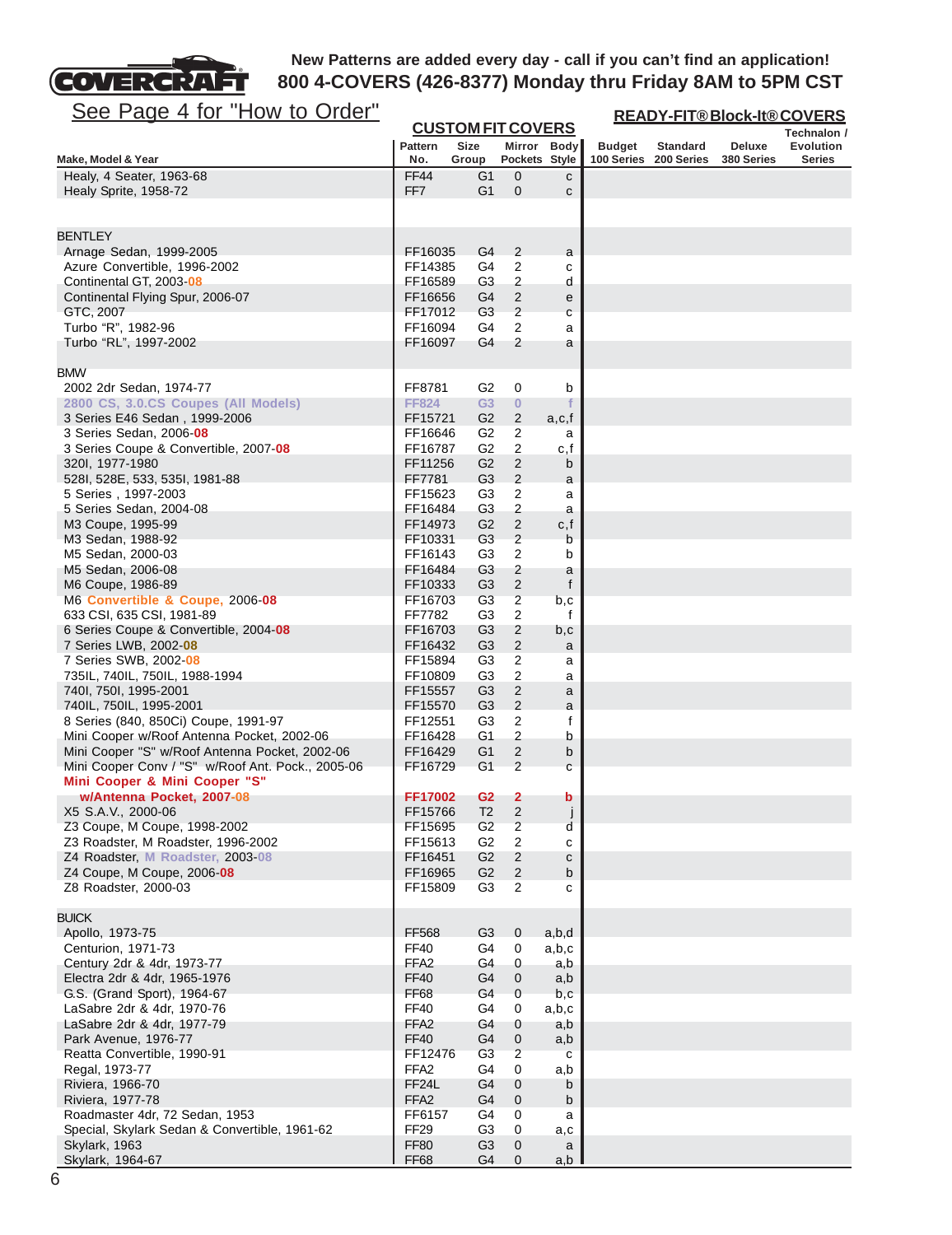

| For Body Style Info See Page 4                                        |                             |                                         |                                |              |               |                 | <b>READY-FIT®Block-It®COVERS</b> |                          |
|-----------------------------------------------------------------------|-----------------------------|-----------------------------------------|--------------------------------|--------------|---------------|-----------------|----------------------------------|--------------------------|
|                                                                       | Pattern                     | <b>CUSTOM FIT COVERS</b><br><b>Size</b> |                                | Mirror Body  | <b>Budget</b> | <b>Standard</b> | Deluxe                           | Technalon /<br>Evolution |
| Make, Model & Year                                                    | No.                         | Group                                   | Pockets Style                  |              | 100 Series    | 200 Series      | 380 Series                       | <b>Series</b>            |
| Skylark, 1975-79                                                      | <b>FF568</b>                | G <sub>3</sub>                          | $\mathbf 0$                    | a,b          |               |                 |                                  |                          |
| Special, 1963                                                         | <b>FF80</b>                 | G3                                      | $\mathbf 0$                    | a            |               |                 |                                  |                          |
| Special, 1964-67                                                      | FF68                        | G4                                      | 0                              | a            |               |                 |                                  |                          |
| Wildcat, 1965-1970 (excludes 1969)                                    | <b>FF40</b>                 | G4                                      | 0                              | a,b          |               |                 |                                  |                          |
| <b>CADILLAC</b>                                                       |                             |                                         |                                |              |               |                 |                                  |                          |
| 70, 80 Town Sedan (131" WB), 1936                                     | FF3078                      | G4                                      | 0                              | a            |               |                 |                                  |                          |
| Allante, 1987-1993                                                    | FF10219                     | G <sub>3</sub>                          | $\overline{c}$                 | c,f          |               |                 |                                  |                          |
| CTS, 2003-07                                                          | FF16342                     | G3                                      | $\overline{2}$                 | a            |               |                 |                                  |                          |
| CTS Sedan, 2008                                                       | FF17034                     | G <sub>3</sub>                          | $\overline{2}$                 | a            |               |                 |                                  |                          |
| CTS-V, 2004-07<br>Eldorado 62 Coupe, Convertible, 1954-56             | FF16600<br>FF10041          | G3<br>G4                                | $\overline{2}$<br>0            | a<br>b,c     |               |                 |                                  |                          |
| Eldorado & Biarritz Conv & Cpe, 1957                                  | FF10650                     | G4                                      | 0                              | b,c          |               |                 |                                  |                          |
| Eldorado, 60, 62, 1959-60                                             | FF9698                      | G4                                      | 0                              | a,b,c        |               |                 |                                  |                          |
| Eldorado, 1979-1985                                                   | FF9016                      | G4                                      | 2                              | a,b,c        |               |                 |                                  |                          |
| Eldorado, Touring Coupe FWD, 1992-2002                                | FF13340                     | G <sub>3</sub>                          | $\overline{2}$                 | c,f          |               |                 |                                  |                          |
| Fleetwood Sedan 4dr (FWD), 1989-1992                                  | FF11322                     | G4                                      | 2                              | a            |               |                 |                                  |                          |
| Sedan DeVille 4dr, 1989-1993<br>Sedan DeVille, Coucours, FWD, 1994-96 | FF11322<br>FF14552          | G4<br>G4                                | 2<br>2                         | a<br>a       |               |                 |                                  |                          |
| Sedan DeVille, 2000-06                                                | FF16131                     | G4                                      | $\mathbf{2}$                   | a            |               |                 |                                  |                          |
| XLR Retractable Hardtop, 2004-08                                      | FF16571                     | G <sub>2</sub>                          | $\overline{2}$                 | c            |               |                 |                                  |                          |
|                                                                       |                             |                                         |                                |              |               |                 |                                  |                          |
| <b>CHEVROLET</b>                                                      |                             |                                         |                                |              |               |                 |                                  |                          |
| Bel Air Sedan & Convertible (all models), 1958                        | FF2033                      | G3                                      | 0                              | a,c          |               |                 |                                  |                          |
| Bel Air, 1961-62<br>Bel Air 4dr Sedan, 1963-64                        | <b>FF27</b><br>FF14592      | G4<br>G4                                | $\mathbf 0$<br>0               | a,c<br>a     |               |                 |                                  |                          |
| Bel Air, 1965-72                                                      | FF27                        | G4                                      | 0                              | a,b,c        |               |                 |                                  |                          |
| Biscayne, 1961-62                                                     | FF <sub>27</sub>            | G4                                      | 0                              | a,c          |               |                 |                                  |                          |
| Biscayne, 1965-71                                                     | <b>FF27</b>                 | G4                                      | 0                              | a            |               |                 |                                  |                          |
| Business Coupe (all models), 1940                                     | FF14575                     | G3                                      | 0                              | f            |               |                 |                                  |                          |
| Camaro, 1967-68                                                       | FF <sub>28</sub>            | G <sub>3</sub>                          | $\mathbf 0$                    | c,d          |               |                 |                                  |                          |
| Camaro, 1969<br>Camaro, No Spoiler, 1970-73                           | FF6683<br>FFA <sub>16</sub> | G3<br>G <sub>3</sub>                    | $\mathbf 0$<br>2               | d<br>d       |               |                 |                                  |                          |
| Camaro (incl. RS), IROC-2, 1982-92                                    | FFB31                       | G3                                      | 2                              | c,d          |               |                 |                                  |                          |
| Camaro, Z28, 1993-97                                                  | FF14305                     | G3                                      | 2                              | c,d          |               |                 |                                  |                          |
| Camaro, 1998-2003                                                     | FF16554                     | G <sub>3</sub>                          | $\overline{2}$                 | c,d          |               |                 |                                  |                          |
| Caprice, 1966-72                                                      | <b>FF27</b>                 | G4                                      | 0                              | a,b,c        |               |                 |                                  |                          |
| Caprice, 1977-79                                                      | FFA <sub>2</sub>            | G4                                      | 0                              | a,b          |               |                 |                                  |                          |
| Chevelle 4dr Sedan, 1964-67<br>Chevelle 2dr Sedan, 1968-72            | <b>FF80</b><br>FF1152       | G3<br>G3                                | 0<br>0                         | a<br>b,c     |               |                 |                                  |                          |
| Chevelle, 4dr Sedan, 1968-72                                          | <b>FF79</b>                 | G4                                      | 0                              | a            |               |                 |                                  |                          |
| Chevelle, 2dr Sedan, 1973-77                                          | FFA <sub>2</sub>            | G4                                      | 0                              | a,b          |               |                 |                                  |                          |
| Chevelle, 4dr Sedan, 1973-77                                          | FFA <sub>2</sub>            | G4                                      | $\mathbf 0$                    | a            |               |                 |                                  |                          |
| Chevy II Nova 2dr Hardtop, 1967                                       | FF15088                     | G <sub>3</sub>                          | $\mathbf 0$                    | b            |               |                 |                                  |                          |
| Chevy II Sedan, 1968                                                  | FF568                       | G <sub>3</sub>                          | 0                              | a,b          |               |                 |                                  |                          |
| Concours, 1976-77<br>Covair 2 dr, 1965-69                             | <b>FF568</b><br>FF10038     | G <sub>3</sub><br>G <sub>3</sub>        | $\mathbf 0$<br>$\mathbf 0$     | a,b<br>b     |               |                 |                                  |                          |
| Covair (Monza) 2dr., Convertible, 1960-64                             | FF10039                     | G <sub>3</sub>                          | 0                              | b,c          |               |                 |                                  |                          |
| Corvette, 1954-55                                                     | FFA41                       | G <sub>3</sub>                          | $\mathbf 0$                    | c            |               |                 |                                  |                          |
| Corvette, 1956-57                                                     | FFA42                       | G <sub>3</sub>                          | 0                              | f            |               |                 |                                  |                          |
| Corvette, 1958-62                                                     | <b>FF18</b>                 | G <sub>3</sub>                          | $\mathbf 0$                    | c, f         |               |                 |                                  |                          |
| Corvette, 1963-67                                                     | <b>FF19</b>                 | G <sub>3</sub>                          | 1                              | d            |               |                 |                                  |                          |
| Corvette Fastback, 1963-67                                            | FF15374                     | G <sub>3</sub>                          | $\overline{2}$<br>$\mathbf{1}$ | d            |               |                 |                                  |                          |
| Corvette Coupe/Conv. 1963-67<br>Corvette, 1968-77                     | FF10575<br><b>FF75</b>      | G <sub>3</sub><br>G <sub>3</sub>        | $\overline{c}$                 | c,f<br>c,d   |               |                 |                                  |                          |
| Corvette, 1968-78                                                     | FF16209                     | G <sub>3</sub>                          | 1                              | c,d          |               |                 |                                  |                          |
| Corvette, 1978-82                                                     | FF4434                      | G <sub>3</sub>                          | $\overline{c}$                 | d            |               |                 |                                  |                          |
| Corvette Coupe, 1984-90                                               | FFB39                       | G <sub>3</sub>                          | $\overline{c}$                 | d            |               |                 |                                  |                          |
| Corvette Conv., 1986-90                                               | FF9858                      | G <sub>3</sub>                          | $\overline{c}$                 | $\mathbf{C}$ |               |                 |                                  |                          |
| Corvette, ZR1, 1990-95                                                | FF12091                     | G <sub>3</sub>                          | $\sqrt{2}$                     | d            |               |                 |                                  |                          |
| Corvette Coupe 1991-96                                                | FF12868                     | G <sub>3</sub>                          | $\overline{c}$                 | d            |               |                 |                                  |                          |
| Corvette Conv., 1991-96                                               | FF12860                     | G <sub>3</sub>                          | $\sqrt{2}$                     | $\mathbf{C}$ |               |                 |                                  |                          |
| Corvette Cpe/Fstback, 1997-2004<br>Corvette Conv., 1998-2004          | FF15640<br>FF15495          | G <sub>3</sub><br>G <sub>3</sub>        | $\overline{c}$<br>2            | d, f<br>c    |               |                 |                                  |                          |
| Corvette Z06 Hardtop Coupe, 2001-04                                   | FF16555                     | G <sub>3</sub>                          | $\overline{c}$                 | f            |               |                 |                                  |                          |
| Corvette C6 Coupe, 2005 08                                            | FF16603                     | G <sub>3</sub>                          | 2                              | d            |               |                 |                                  |                          |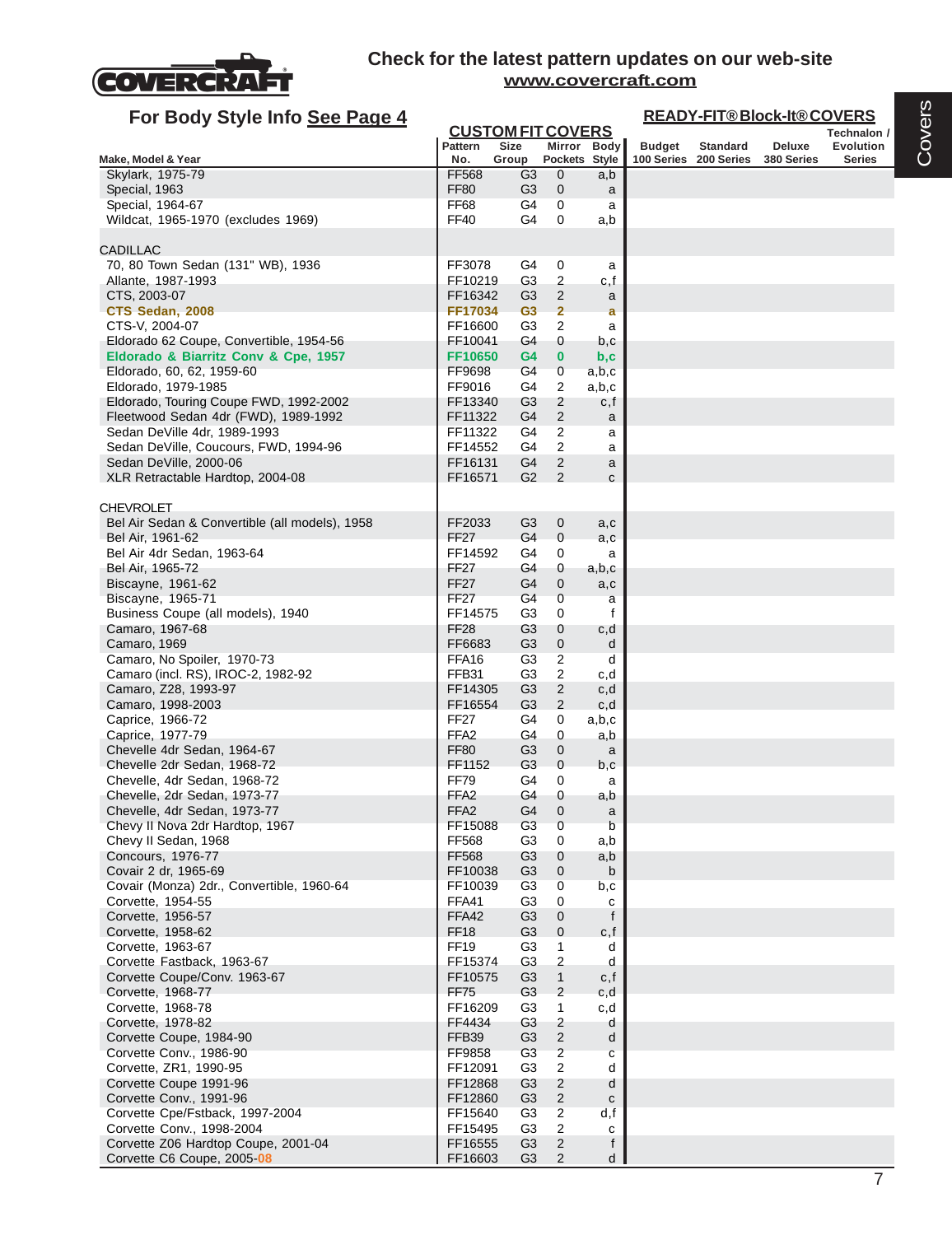# See Page 4 for "How to Order"

COVERCRAFT

| <u>See Page 4 for "How to Order"</u>                                               |                       |                          |                     |              | <b>READY-FIT®Block-It®COVERS</b> |                               |                             |                                   |  |
|------------------------------------------------------------------------------------|-----------------------|--------------------------|---------------------|--------------|----------------------------------|-------------------------------|-----------------------------|-----------------------------------|--|
|                                                                                    |                       | <b>CUSTOM FIT COVERS</b> |                     |              |                                  |                               |                             | Technalon /                       |  |
| Make, Model & Year                                                                 | <b>Pattern</b><br>No. | Size<br>Group            | Pockets Style       | Mirror Body  | <b>Budget</b><br>100 Series      | <b>Standard</b><br>200 Series | <b>Deluxe</b><br>380 Series | <b>Evolution</b><br><b>Series</b> |  |
| Corvette Convertible, 2005-08                                                      | FF16613               | G3                       | 2                   | с            |                                  |                               |                             |                                   |  |
| Corvette Z06, 2006-08                                                              | FF16678               | G3                       | 2                   | f            |                                  |                               |                             |                                   |  |
| Impala 2dr Hardtop, 1961-62                                                        | FF16122               | G4                       | 0                   | b            |                                  |                               |                             |                                   |  |
| Impala 2dr Hardtop, 1963-64<br>Impala 4dr Sedan, 1963-64                           | FF16069<br>FF14592    | G4<br>G4                 | 0<br>0              | b<br>a       |                                  |                               |                             |                                   |  |
| Impala (Incl. SS), 1964-72                                                         | <b>FF27</b>           | G <sub>4</sub>           | 0                   | a,b,c        |                                  |                               |                             |                                   |  |
| Impala, 1977-79                                                                    | FFA <sub>2</sub>      | G4                       | 0                   | a,b          |                                  |                               |                             |                                   |  |
| Impala 4dr Sedan, 2000-08                                                          | FF16110               | G4                       | 2                   | a            |                                  |                               |                             |                                   |  |
| Malibu, Laguna 2dr & 4dr Sdn, 1973-77                                              | FFA <sub>2</sub>      | G4                       | 0                   | a,b          |                                  |                               |                             |                                   |  |
| Malibu Sedan 2dr & 4dr, 1978-1980<br>Master Deluxe Business Cpe (all models), 1939 | FFA84<br>FF7940       | G <sub>3</sub><br>G3     | 0<br>0              | a,b<br>f     |                                  |                               |                             |                                   |  |
| Monte Carlo, 1970-72                                                               | FF68                  | G4                       | 0                   | b            |                                  |                               |                             |                                   |  |
| Monte Carlo SS, 1983-85                                                            | FF10844               | G3                       | $\overline{c}$      | b            |                                  |                               |                             |                                   |  |
| Monte Carlo SS, 1986-88                                                            | FF9784                | G3                       | 2                   | b            |                                  |                               |                             |                                   |  |
| Monte Carlo, 1987-88                                                               | FF10278               | G4                       | 2                   | b            |                                  |                               |                             |                                   |  |
| Monte Carlo SS, LS w/Spoiler, 2000-07                                              | FF16151               | G <sub>3</sub>           | 2                   | b            |                                  |                               |                             |                                   |  |
| Monte Carlo Pace Car, 2000-01<br>Nova, 1962-67                                     | FF16293<br>FF575      | G3<br>G3                 | 2<br>0              | b<br>a,b     |                                  |                               |                             |                                   |  |
| Nova Sedan, 1968-79                                                                | FF568                 | G <sub>3</sub>           | 0                   | a,b          |                                  |                               |                             |                                   |  |
| Vega, 1971-77                                                                      | FF86                  | G <sub>2</sub>           | $\mathbf{0}$        | d            |                                  |                               |                             |                                   |  |
|                                                                                    |                       |                          |                     |              |                                  |                               |                             |                                   |  |
| CHEVROLET (UTILITY VEHCILE)                                                        |                       |                          |                     |              |                                  |                               |                             |                                   |  |
| Station Wagon 2dr & 4dr (115WB), 1955                                              | FF10766               | G4                       | 0                   | g            |                                  |                               |                             |                                   |  |
| Station Wagon (all), 1957<br>Delivery Sedan, 1508, 1/2 Ton (115" WB), 1955-56      | FF10097<br>FF4565     | G4<br>T <sub>2</sub>     | $\mathbf 0$<br>0    | g            |                                  |                               |                             |                                   |  |
| Avalanche w/Roof Rack, Antenna Pocket, 2002-08                                     | FF15886               | T <sub>3</sub>           | $\overline{2}$      | g<br>т       |                                  |                               |                             |                                   |  |
| <b>El Camino, 1966-67</b>                                                          | <b>FF109</b>          | G4                       | 0                   | п            |                                  |                               |                             |                                   |  |
| EL Camino, 1968-72                                                                 | FF485                 | G4                       | $\mathbf{2}$        | j            |                                  |                               |                             |                                   |  |
| El Camino, 1978-1987                                                               | FF3231                | G4                       | 0                   | -1           |                                  |                               |                             |                                   |  |
| Nova Station Wagon, 1965-67<br>Pickup, Crew Cab LB Dually, 1992-2004               | FF555<br>FF13752      | G3<br>T <sub>3</sub>     | 0<br>2              | g<br>j       |                                  |                               |                             |                                   |  |
| w/2 BEL Mirrors                                                                    |                       |                          |                     |              |                                  |                               |                             |                                   |  |
| Pickup, Short Bed 454SS, 1989-1998                                                 | FF12118               | T2                       | 2                   | Ť            |                                  |                               |                             |                                   |  |
| Pickup, Long Bed, 1/2 Ton w/Rear Bumper, 1955-57                                   | FF11317               | T3                       | 0                   |              |                                  |                               |                             |                                   |  |
| Pickup, 8' Long Bed, 1967-72                                                       | FF754                 | T3                       | 0                   | j.           |                                  |                               |                             |                                   |  |
| Pickup, Short Bed, 1955-57                                                         | FF11345               | <b>T2</b>                | $\overline{0}$      |              |                                  |                               |                             |                                   |  |
| Pickup, Short Bed, 1967-72<br>Silverado Std Cab, SB Stepside (New Body), 99-07     | FF854<br>FF15729      | T2<br>T2                 | 0<br>2              | Ť            |                                  |                               |                             |                                   |  |
| Silverado Std Cab, SB Stepside (Classic), 99-07                                    | FF15754               | T <sub>2</sub>           | $\overline{c}$      | ш            |                                  |                               |                             |                                   |  |
| Silverado Ext Cab, SB (New Body), 1999-2007                                        | FF15722               | T <sub>3</sub>           | $\overline{c}$      | j            |                                  |                               |                             |                                   |  |
| SSR Roadster Pickup, 2003-06                                                       | FF16564               | T <sub>2</sub>           | 2                   | Ť            |                                  |                               |                             |                                   |  |
| Suburban (old body), 1992-2000                                                     | FF13609               | T3                       | 2                   |              |                                  |                               |                             |                                   |  |
| w/Elec. & Std Mirrors & Factory Rack                                               |                       |                          | $\overline{2}$      |              |                                  |                               |                             |                                   |  |
| Trailblazer w/Rack, 2002-08                                                        | FF15876               | T <sub>2</sub>           |                     | J            |                                  |                               |                             |                                   |  |
| <b>CHRYSLER</b>                                                                    |                       |                          |                     |              |                                  |                               |                             |                                   |  |
| 300C Sdn & SRT-8, 2005-08                                                          | FF16594               | G4                       | 2                   | a            |                                  |                               |                             |                                   |  |
| Crossfire Hardtop, 2004-08                                                         | FF16461               | G <sub>2</sub>           | $\overline{2}$      | d            |                                  |                               |                             |                                   |  |
| Crossfire Hardtop SRT6, 2005                                                       | FF16726               | G <sub>2</sub>           | $\overline{2}$      | d            |                                  |                               |                             |                                   |  |
| Crossfire Convertible, 2004-08<br>Crossfire Convertible SRT6, 2005                 | FF16722<br>FF16725    | G <sub>2</sub><br>G2     | $\overline{c}$<br>2 | с<br>C       |                                  |                               |                             |                                   |  |
| Imperial Sedan, 4dr, 1967-69                                                       | FF6090                | G4                       | 0                   | a            |                                  |                               |                             |                                   |  |
| Newport, 1966-78                                                                   | FF40                  | G4                       | 0                   | a,b,c        |                                  |                               |                             |                                   |  |
| New Yorker, 1965-78                                                                | <b>FF40</b>           | G4                       | 0                   | a,b          |                                  |                               |                             |                                   |  |
| PT Cruiser Convertible, 2005-08                                                    | FF16709               | G3                       | 2                   | C            |                                  |                               |                             |                                   |  |
|                                                                                    |                       |                          |                     |              |                                  |                               |                             |                                   |  |
| <b>COBRA</b><br>Cobra, 1966-67                                                     | FF67                  | G <sub>1</sub>           | $\mathbf 0$         | $\mathbf{C}$ |                                  |                               |                             |                                   |  |
|                                                                                    |                       |                          |                     |              |                                  |                               |                             |                                   |  |
| DE LOREAN                                                                          | FFB <sub>26</sub>     | G <sub>3</sub>           | $\overline{2}$      | d            |                                  |                               |                             |                                   |  |
| Coupe, 1981-92                                                                     |                       |                          |                     |              |                                  |                               |                             |                                   |  |
| DE TOMASO                                                                          |                       |                          |                     |              |                                  |                               |                             |                                   |  |
| Pantera GT-5, GT-5S & GTS w/Wing, 1985-88                                          | FF11173               | G <sub>3</sub>           | $\mathbf 0$         | d            |                                  |                               |                             |                                   |  |
| <b>DODGE</b>                                                                       |                       |                          |                     |              |                                  |                               |                             |                                   |  |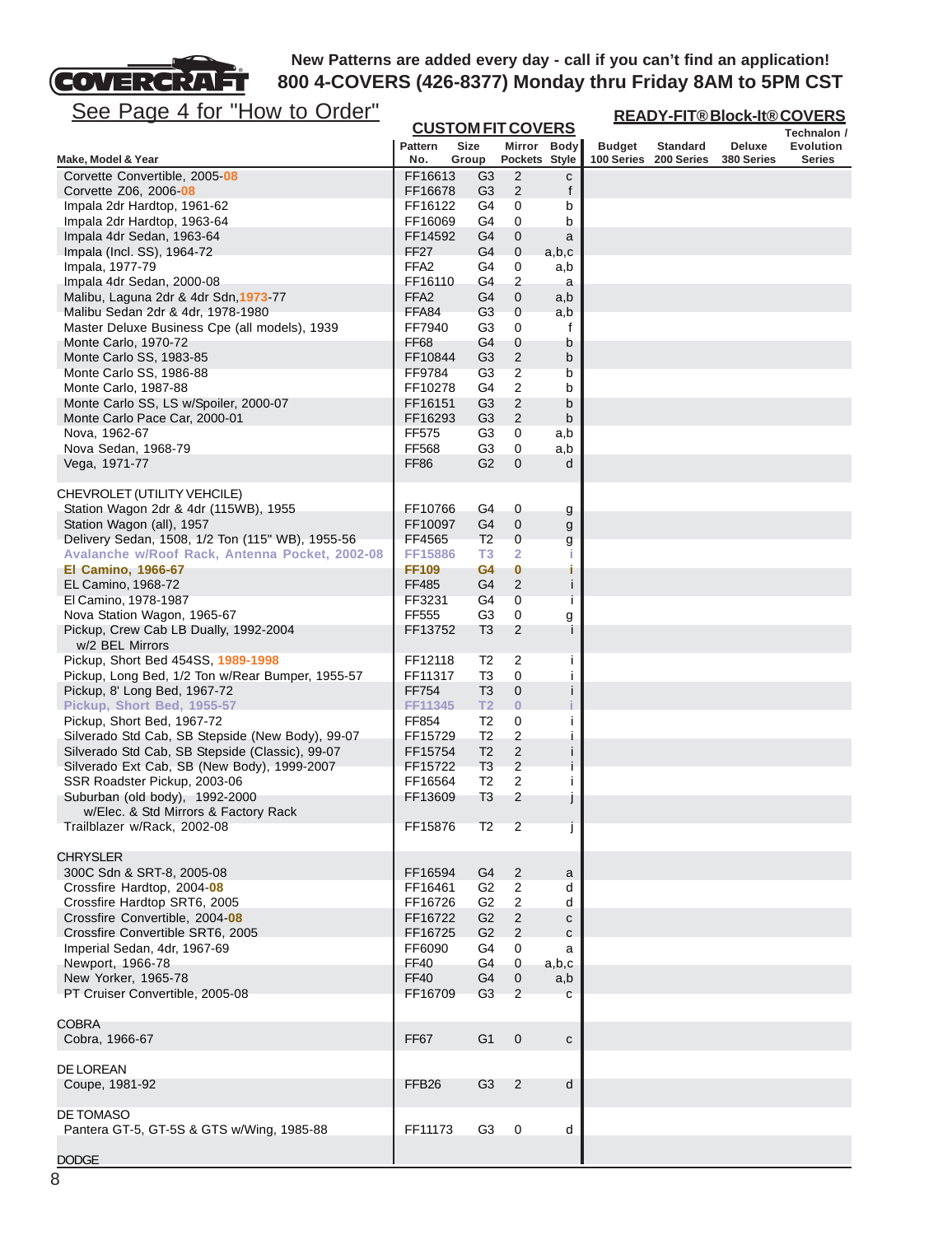

| For Body Style Info See Page 4                         |                        |                                         |                                  |               |               | <b>READY-FIT®Block-It®COVERS</b> |               |                          |
|--------------------------------------------------------|------------------------|-----------------------------------------|----------------------------------|---------------|---------------|----------------------------------|---------------|--------------------------|
|                                                        | <b>Pattern</b>         | <b>CUSTOM FIT COVERS</b><br><b>Size</b> |                                  | Mirror Body   |               | <b>Standard</b>                  | <b>Deluxe</b> | Technalon /<br>Evolution |
| Make, Model & Year                                     | No.                    | Group                                   |                                  | Pockets Style | <b>Budget</b> | 100 Series 200 Series            | 380 Series    | <b>Series</b>            |
| Aspen, 1976-80                                         | <b>FF568</b>           | G3                                      | 0                                | a,b           |               |                                  |               |                          |
| Challenger, 1970-72                                    | FF697                  | G <sub>3</sub>                          | $\mathbf 0$                      | b,c           |               |                                  |               |                          |
| Charger, 1971-72                                       | FF79                   | G4                                      | 0                                | b             |               |                                  |               |                          |
| Charger, 2006-08                                       | FF16658                | G <sub>3</sub>                          | 2                                | e             |               |                                  |               |                          |
| Charger Daytona w/Rear Spoiler, 2006                   | FF16662                | G <sub>3</sub>                          | $\overline{2}$                   | e             |               |                                  |               |                          |
| Coronet, 1965-72                                       | <b>FF68</b>            | G4                                      | 0                                | a,b           |               |                                  |               |                          |
| Custom 880, 1962<br>Dart 330, 1962                     | <b>FF27</b><br>FF68    | G4<br>G4                                | 0<br>0                           | a,b<br>a      |               |                                  |               |                          |
| Dart 440, 1962                                         | <b>FF68</b>            | G4                                      | 0                                | a             |               |                                  |               |                          |
| Dart 330, 1963-65                                      | <b>FF27</b>            | G4                                      | $\mathbf{0}$                     | a             |               |                                  |               |                          |
| Dart 440, 1963-65                                      | <b>FF27</b>            | G4                                      | 0                                | a             |               |                                  |               |                          |
| Dart, 1964-74                                          | <b>FF80</b>            | G3                                      | 0                                | a,b           |               |                                  |               |                          |
| Dart, 1975-76                                          | <b>FF568</b>           | G <sub>3</sub>                          | $\mathbf 0$                      | a,b           |               |                                  |               |                          |
| Demon, 1971-72                                         | FF <sub>29</sub>       | G <sub>3</sub>                          | $\mathbf 0$                      | a,b           |               |                                  |               |                          |
| Durango w/Rack, 2004-08                                | FF16500                | T <sub>2</sub>                          | 2                                |               |               |                                  |               |                          |
| Magnum, 2005- <b>08</b>                                | FF16597<br><b>FF27</b> | G4<br>G4                                | 2<br>$\mathbf 0$                 | g             |               |                                  |               |                          |
| Monaco, 1965-67<br>Monaco, 1977-78                     | FFA <sub>2</sub>       | G4                                      | 0                                | a,b<br>a,b    |               |                                  |               |                          |
| Polara, 1962                                           | <b>FF68</b>            | G4                                      | 0                                | a             |               |                                  |               |                          |
| Polara, 1963-67                                        | <b>FF27</b>            | G4                                      | $\mathbf 0$                      | a,b           |               |                                  |               |                          |
| Stealth w or w/o Wing, 1991-93                         | FF12742                | G <sub>3</sub>                          | $\overline{2}$                   | d             |               |                                  |               |                          |
| Swinger, 1969-74                                       | FF80                   | G3                                      | 0                                | a,b           |               |                                  |               |                          |
| Swinger, 1975-76                                       | FF568                  | G3                                      | 0                                | a,b           |               |                                  |               |                          |
| Viper Roadster, 1992-2002                              | FF13119                | G3                                      | $\overline{2}$                   | $\mathbf c$   |               |                                  |               |                          |
| Viper Coupe, No Wing, GTS Stock, 1996-2002             | FF15622                | G <sub>3</sub>                          | $\overline{2}$<br>$\overline{2}$ | f             |               |                                  |               |                          |
| Viper Coupe, w/Wing, 1996-2002<br>Viper Coupe, 2006-08 | FF15724<br>FF16687     | G <sub>3</sub><br>G <sub>3</sub>        | $\overline{2}$                   | f<br>f        |               |                                  |               |                          |
| Viper Roadster, 2003-08                                | FF16439                | G <sub>3</sub>                          | $\mathbf{2}$                     | $\mathbf{C}$  |               |                                  |               |                          |
|                                                        |                        |                                         |                                  |               |               |                                  |               |                          |
| <b>FERRARI</b>                                         |                        |                                         |                                  |               |               |                                  |               |                          |
| All Years GTO                                          | FF123                  | G <sub>3</sub>                          | 0                                | d             |               |                                  |               |                          |
| All Years 330 GT 2+2                                   | <b>FF37</b>            | G <sub>3</sub>                          | $\mathbf 0$                      | d             |               |                                  |               |                          |
| Berlinetta Boxer, To 1981                              | FF2263<br>FF8563       | G <sub>3</sub><br>G <sub>3</sub>        | 0<br>$\overline{2}$              | d<br>d        |               |                                  |               |                          |
| Berlinetta Boxer, 1982-84<br>Daytona Coupe, 1968-74    | FF896                  | G <sub>3</sub>                          | $\mathbf{0}$                     | d             |               |                                  |               |                          |
| Dino, 1969-74                                          | FF648                  | G <sub>3</sub>                          | $\mathbf 0$                      | d             |               |                                  |               |                          |
| Dino GT4, 1975-80                                      | FF2082                 | G3                                      | 0                                | d             |               |                                  |               |                          |
| <b>Enzo, 2003</b>                                      | FF16558                | G <sub>3</sub>                          | 2                                | d             |               |                                  |               |                          |
| Mondial, 1982-94                                       | FF10314                | G <sub>3</sub>                          | $\overline{2}$                   | c,d           |               |                                  |               |                          |
| 275 GTB, 1964-66                                       | FF142                  | G <sub>3</sub>                          | $\mathbf{0}$                     | d             |               |                                  |               |                          |
| 308 GTS, GTSI, GTBI, 1980-85                           | FF2684                 | G <sub>3</sub>                          | 2                                | d             |               |                                  |               |                          |
| 328 GTB, GTSI, GTO, 1986-90<br>348 TB, TS, 1990-94     | FF2684<br>FF12212      | G <sub>3</sub><br>G <sub>3</sub>        | $\overline{2}$<br>$\overline{2}$ | d<br>d        |               |                                  |               |                          |
| 348 Spyder, 1994                                       | FF14529                | G <sub>3</sub>                          | $\overline{\mathbf{c}}$          | d             |               |                                  |               |                          |
| 355 Berlinetta, 1995-99                                | FF14978                | G <sub>3</sub>                          | $\sqrt{2}$                       | d             |               |                                  |               |                          |
| 355 Spyder, 1996-99                                    | FF15283                | G <sub>3</sub>                          | 2                                | d             |               |                                  |               |                          |
| 360 Modena Coupe, 2000-04                              | FF16133                | G <sub>3</sub>                          | $\sqrt{2}$                       | d             |               |                                  |               |                          |
| 360 Modena Spyder, 2001-05                             | FF16279                | G <sub>3</sub>                          | 2                                | d             |               |                                  |               |                          |
| 375 TB, 1990-94                                        | FF12212                | G <sub>3</sub>                          | $\overline{c}$                   | d             |               |                                  |               |                          |
| 400 i & 412, 1982-90                                   | FF9173                 | G <sub>3</sub>                          | $\overline{c}$                   | d             |               |                                  |               |                          |
| 456GT, 1995-2003<br>550, 575M Maranello, 1997-2005     | FF14977<br>FF15468     | G <sub>3</sub><br>G <sub>3</sub>        | 2<br>$\overline{c}$              | d<br>d        |               |                                  |               |                          |
| 550 Barchetta, 2002-04                                 | FF16323                | G <sub>3</sub>                          | 2                                | d             |               |                                  |               |                          |
| 599 Coupe, 2007                                        | FF17011                | G <sub>3</sub>                          | $\overline{2}$                   | d             |               |                                  |               |                          |
| 612 Scaglietti, 2005-07                                | FF16637                | G <sub>3</sub>                          | $\sqrt{2}$                       | d             |               |                                  |               |                          |
| F-40, 1991-94                                          | FF12654                | G <sub>3</sub>                          | $\overline{c}$                   | d             |               |                                  |               |                          |
| F-50, 1996-97                                          | FF15317                | G <sub>3</sub>                          | $\overline{2}$                   | d             |               |                                  |               |                          |
| Testa Rosa, 1985-86                                    | FF15523                | G <sub>3</sub>                          | $\mathbf{1}$                     | d             |               |                                  |               |                          |
| Testa Rosa, F512M, 1987-97                             | FF10321                | G <sub>3</sub>                          | $\overline{2}$                   | d             |               |                                  |               |                          |
| <b>FIAT</b>                                            |                        |                                         |                                  |               |               |                                  |               |                          |
| 124, 1800, 2000 Spyder, 1968-84                        | FF494                  | G <sub>1</sub>                          | $\boldsymbol{0}$                 | $\mathtt{C}$  |               |                                  |               |                          |
|                                                        |                        |                                         |                                  |               |               |                                  |               |                          |
| <b>FORD</b>                                            |                        |                                         |                                  |               |               |                                  |               |                          |
| All Model Sedans, 1953-54                              | FF223                  | G <sub>3</sub>                          | 0                                | a,b           |               |                                  |               |                          |
| All Models Sdn, Cpe, Conv, 1955-56                     | <b>FF210</b>           | G3                                      | $\mathbf{0}$                     | a,b,c         |               |                                  |               |                          |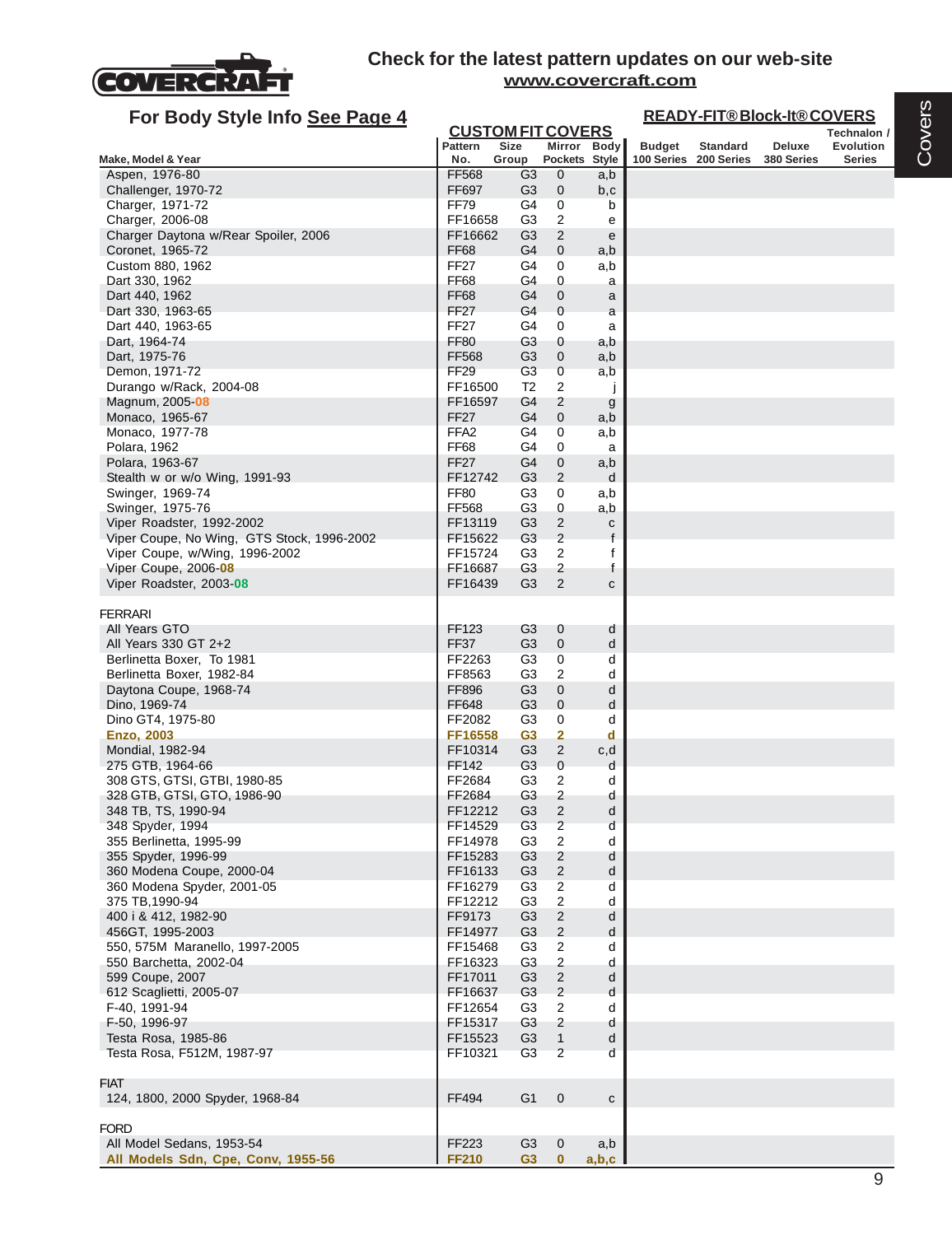

**READY-FIT® Block-It® COVERS**

| <u>JUC LAYG 4 IVI TIUW IV VIUCI</u>                                              | <b>CUSTOM FIT COVERS</b>    |                                  |                         | <u>READY-FIT®BIOCK-It®COVERS</u> |                             |                 |            |                            |
|----------------------------------------------------------------------------------|-----------------------------|----------------------------------|-------------------------|----------------------------------|-----------------------------|-----------------|------------|----------------------------|
|                                                                                  | <b>Pattern</b>              | <b>Size</b>                      |                         |                                  |                             | <b>Standard</b> | Deluxe     | Technalon /                |
| Make, Model & Year                                                               | No.                         | Group                            |                         | Mirror Body<br>Pockets Style     | <b>Budget</b><br>100 Series | 200 Series      | 380 Series | Evolution<br><b>Series</b> |
| Fairlane, 1964-67                                                                | <b>FF80</b>                 | G3                               | $\mathbf 0$             | a,b,c                            |                             |                 |            |                            |
| Fairlane, 1968-70                                                                | <b>FF68</b>                 | G4                               | 0                       | a,b                              |                             |                 |            |                            |
| Fairlane 500, 1964-67                                                            | FF80                        | G3                               | 0                       | a,b,c                            |                             |                 |            |                            |
| Fairlane 500, 1968-70                                                            | <b>FF68</b>                 | G4                               | 0                       | a,b                              |                             |                 |            |                            |
| GT, 2005-06                                                                      | FF16717                     | G <sub>3</sub>                   | $\sqrt{2}$              | f                                |                             |                 |            |                            |
| LTD III, 1977-79                                                                 | FFA <sub>2</sub>            | G4                               | $\mathbf 0$             | a,b                              |                             |                 |            |                            |
| Model "48" Coupe w/Rear Spare, 1935-36                                           | FF13705                     | G3                               | 0                       | b                                |                             |                 |            |                            |
| Model "A" Coupe w/Visor, No Spare, 1928-31                                       | FF14703                     | G3                               | 0                       | b                                |                             |                 |            |                            |
| Model "A" Roadster w/Sidemount, Trunk, 1928-31                                   | FF14722                     | G <sub>3</sub>                   | 0                       | с                                |                             |                 |            |                            |
| Model "A" Victoria, 1928-1931                                                    | FF591                       | G <sub>3</sub>                   | 0                       | a                                |                             |                 |            |                            |
| Model "C", V8 Cpe w/o Bumper, 1933-34                                            | FF12484                     | G3                               | 0                       | b                                |                             |                 |            |                            |
| Model "48"/Fastback Sdn, 1935-36                                                 |                             |                                  |                         |                                  |                             |                 |            |                            |
| w or w/o Rear Spare                                                              | FF10799                     | G3                               | $\boldsymbol{0}$        | a                                |                             |                 |            |                            |
| Model 48, 68 Convertible Coupe, 1935-36                                          | FF353                       | G <sub>3</sub>                   | 0                       | с                                |                             |                 |            |                            |
| Model Convertible, 1940                                                          | FF1143                      | G3                               | 0                       | с                                |                             |                 |            |                            |
| Maverick, 1969-1973                                                              | <b>FF81</b>                 | G <sub>3</sub>                   | $\boldsymbol{0}$        | a,b                              |                             |                 |            |                            |
| Mustang Hardtop & Convertible, 1964-68                                           | FF453                       | G3                               | 0                       | c, f                             |                             |                 |            |                            |
| Mustang Hardtop & Convertible, 1964-68                                           | FF10906                     | G3                               | 1                       | c,f                              |                             |                 |            |                            |
| Mustang Hardtop & Convertible, 1964-68<br>Mustang Hardtop & Convertible, 1969-70 | FF15554                     | G <sub>3</sub><br>G <sub>3</sub> | 2<br>$\pmb{0}$          | c,f                              |                             |                 |            |                            |
| Mustang Hardtop & Conv Notchback, 1971-73                                        | FF <sub>28</sub><br>FF13156 | G <sub>3</sub>                   | $\mathbf 0$             | c,d<br>c,d                       |                             |                 |            |                            |
| Mustang Fastback w/Bow Nose, 1965-68                                             | FF13072                     | G3                               | 0                       | d                                |                             |                 |            |                            |
| Mustang Fastback, 1965-68                                                        | FF11974                     | G3                               | $\mathbf{1}$            | d                                |                             |                 |            |                            |
| Mustang Fastback, 1965-68                                                        | FF11975                     | G3                               | $\overline{c}$          | d                                |                             |                 |            |                            |
| Mustang Shelby Fastback, 1966-68                                                 | FF12226                     | G <sub>3</sub>                   | $\mathbf{1}$            | d                                |                             |                 |            |                            |
| Mustang Shelby, 1966-68                                                          | FF14437                     | G3                               | 2                       | d                                |                             |                 |            |                            |
| Mustang Shelby GT500, 2007-08                                                    | FF16968                     | G3                               | 2                       | f                                |                             |                 |            |                            |
| Mustang Fastback, 1969-70                                                        | FF9239                      | G <sub>3</sub>                   | $\pmb{0}$               | d                                |                             |                 |            |                            |
| Mustang Fastback, 1969-70                                                        | FF11913                     | G <sub>3</sub>                   | 1                       | d                                |                             |                 |            |                            |
| Mustang Fastback, 1969-70                                                        | FF10842                     | G3                               | $\overline{c}$          | d                                |                             |                 |            |                            |
| Mustang Fastback, 1971-73                                                        | <b>FF89</b>                 | G <sub>3</sub>                   | $\boldsymbol{0}$        | d                                |                             |                 |            |                            |
| Mustang Fastback, 1979-86                                                        | FFA95                       | G2                               | $\overline{c}$          | d                                |                             |                 |            |                            |
| Mustang LX Hatchback, 1987-93                                                    | FF10705                     | G3                               | 2                       | d                                |                             |                 |            |                            |
| <b>Mustang, 1987-93</b>                                                          | FF10137                     | G <sub>3</sub>                   | $\overline{\mathbf{2}}$ | f                                |                             |                 |            |                            |
| Mustang Cobra R, 2000                                                            | FF16208                     | G <sub>3</sub>                   | $\mathbf 2$             | d                                |                             |                 |            |                            |
| Mustang w or w/o Spoiler, 1999-2004                                              | FF16059                     | G <sub>3</sub>                   | $\overline{2}$          | c, f                             |                             |                 |            |                            |
| Mustang Convertible, 1987-1993                                                   | FF10704                     | G3                               | 2                       | c                                |                             |                 |            |                            |
| Mustang GT Cpe & Cobra, 1994-98                                                  | FF14532                     | G3                               | $\overline{\mathbf{c}}$ | f                                |                             |                 |            |                            |
| Mustang Convertible, 1994-98                                                     | FF14533                     | G3                               | $\overline{c}$          | с                                |                             |                 |            |                            |
| Mustang Convertible, 2005-08                                                     | FF16649                     | G <sub>3</sub>                   | $\overline{\mathbf{c}}$ | С                                |                             |                 |            |                            |
| Mustang w or w/o Spoiler, 2005-08                                                | FF16728                     | G3                               | $\overline{2}$          | f                                |                             |                 |            |                            |
| Mustang "Saleen", 1999-2004<br>Mustang "Saleen", 2005                            | FF16096<br>FF16623          | G <sub>3</sub><br>G <sub>3</sub> | 2<br>$\overline{2}$     | c,f<br>f                         |                             |                 |            |                            |
| Pantera, 1971-72                                                                 | FF974                       | G <sub>3</sub>                   | 0                       |                                  |                             |                 |            |                            |
| Retractable Hardtop w/Cont. Kit, 1958                                            | FF6710                      | G4                               | 0                       | d<br>с                           |                             |                 |            |                            |
| Thunderbird, 1955                                                                | FF1263                      | G <sub>3</sub>                   | 0                       | c, f                             |                             |                 |            |                            |
| Thunderbird, 1956                                                                | FF <sub>3</sub>             | G3                               | 0                       | c, f                             |                             |                 |            |                            |
| Thunderbird, 1957                                                                | FF602                       | G3                               | 0                       | c,f                              |                             |                 |            |                            |
| Thunderbird, 1961-66                                                             | FF <sub>26</sub>            | G4                               | 0                       | c,f                              |                             |                 |            |                            |
| Thunderbird Hardtop, 2002-05                                                     | FF16301                     | G <sub>3</sub>                   | $\overline{c}$          | b,c                              |                             |                 |            |                            |
| Torino, 1968-72                                                                  | <b>FF79</b>                 | G4                               | $\mathbf{0}$            | a,b                              |                             |                 |            |                            |
| <b>Torino GT, 1969-72</b>                                                        | FF16327                     | G4                               | $\bf{0}$                | c,f                              |                             |                 |            |                            |
| Torino, 1973-76                                                                  | FFA2                        | G4                               | 0                       | a,b                              |                             |                 |            |                            |
| Model "C", V8 Victoria, 1933-34                                                  | FF10998                     | G <sub>3</sub>                   | $\mathbf{0}$            | a                                |                             |                 |            |                            |
|                                                                                  |                             |                                  |                         |                                  |                             |                 |            |                            |
| FORD (UTILITY VEHICLES)                                                          |                             |                                  |                         |                                  |                             |                 |            |                            |
| Pickup, F150 Super Crew, S.B., 2001-03                                           | FF15814                     | T3                               | 2                       | J.                               |                             |                 |            |                            |
| Pickup, "Lightning", S.B., 1999-2004                                             | FF15762                     | T <sub>2</sub>                   | $\overline{2}$          | j                                |                             |                 |            |                            |
| Pickup, Model "A" Closed Cab, 1928-1931                                          | FF2502                      | G <sub>3</sub>                   | 0                       |                                  |                             |                 |            |                            |
| Pickup, Model "A" Closed Cab w/Sidemts, 1928-31                                  | FF14414                     | G <sub>3</sub>                   | 0                       | j.                               |                             |                 |            |                            |
| Pickup, Short Bed, F100, 1957-1960                                               | FF8798                      | T <sub>2</sub>                   | $\mathbf 0$             | İ                                |                             |                 |            |                            |
| Pickup, Super Duty, Super Cab                                                    |                             |                                  |                         |                                  |                             |                 |            |                            |
| <b>Std Mirrors, SRW, 1999-2007</b>                                               | FF15977                     | T3                               | $\overline{\mathbf{2}}$ | j.                               |                             |                 |            |                            |
| Ranger Pickup, Std Cab, SB, 1986-1992                                            | FF9672                      | T <sub>1</sub>                   | $\overline{\mathbf{c}}$ | Ш                                |                             |                 |            |                            |
| Ranger Pickup, "Splash" Ext. Cab, 1998-2008                                      | FF15906                     | T <sub>2</sub>                   | $\overline{c}$          | j.                               |                             |                 |            |                            |
| Station Wagon (Deluxe), 1937-39                                                  | FF10088                     | G4                               | $\mathbf{0}$            | g                                |                             |                 |            |                            |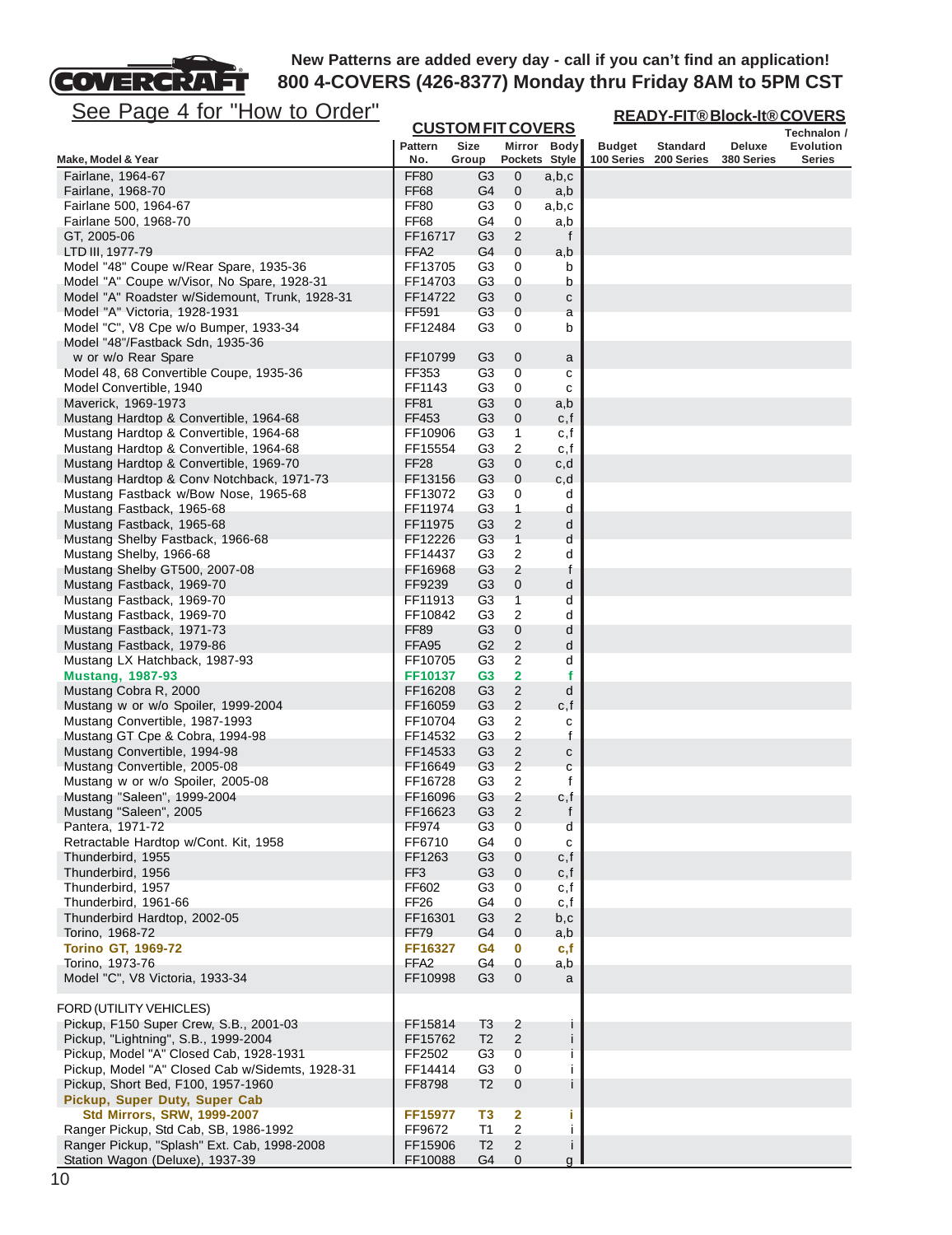

| For Body Style Info See Page 4                                                                                                                                                                                                                                                     |                                                                                              |                                                                                  |                                                                                                          |                                          | <b>READY-FIT®Block-It®COVERS</b> |                       |            |                          |  |  |
|------------------------------------------------------------------------------------------------------------------------------------------------------------------------------------------------------------------------------------------------------------------------------------|----------------------------------------------------------------------------------------------|----------------------------------------------------------------------------------|----------------------------------------------------------------------------------------------------------|------------------------------------------|----------------------------------|-----------------------|------------|--------------------------|--|--|
|                                                                                                                                                                                                                                                                                    | <b>CUSTOM FIT COVERS</b><br><b>Pattern</b>                                                   | <b>Size</b>                                                                      | Mirror Body                                                                                              |                                          | <b>Budget</b>                    | <b>Standard</b>       | Deluxe     | Technalon /<br>Evolution |  |  |
| Make, Model & Year                                                                                                                                                                                                                                                                 | No.                                                                                          | Group                                                                            | Pockets Style                                                                                            |                                          |                                  | 100 Series 200 Series | 380 Series | <b>Series</b>            |  |  |
| Models 74, 78, 81A, 82A, 91A, 92A<br>Station Wagons (All), 1938-40                                                                                                                                                                                                                 | FF10874                                                                                      | G4                                                                               | $\mathbf 0$                                                                                              | g                                        |                                  |                       |            |                          |  |  |
| GMC (UTILITY VEHICLES)<br>Caballero, 1978-1987<br>Envoy w/Rack, 2002-08<br>Sierra Ext Cab, SB, 1999-2007<br>Sierra Std Cab, SB (New Body), 1999-2007<br>Typhoon w/Rack, 1992-93                                                                                                    | FF3231<br>FF15876<br>FF15722<br>FF15729<br>FF13436                                           | G4<br>T <sub>2</sub><br>T3<br>T <sub>2</sub><br>T1                               | 0<br>2<br>2<br>2<br>$\overline{2}$                                                                       | Ť<br>j.<br>Ĵ                             |                                  |                       |            |                          |  |  |
| <b>HONDA</b><br>Civic Hatchback, 1984-87<br>S2000 Roadster, 2000 08                                                                                                                                                                                                                | FF8428<br>FF16104                                                                            | G <sub>2</sub><br>G2                                                             | 2<br>$\overline{2}$                                                                                      | d<br>$\mathbf{C}$                        |                                  |                       |            |                          |  |  |
| <b>HUMMER</b><br>H <sub>2</sub> , 2003-08<br>w/Side Steps & Wrap Around Brush Guard                                                                                                                                                                                                | FF16379                                                                                      | T3                                                                               | $\overline{2}$                                                                                           |                                          |                                  |                       |            |                          |  |  |
| <b>HYUNDAI</b><br>Tiburon Sports Coupe w/Spoiler, 2003-08                                                                                                                                                                                                                          | FF16338                                                                                      | G <sub>3</sub>                                                                   | 2                                                                                                        | d                                        |                                  |                       |            |                          |  |  |
| <b>INFINITI</b><br>G35 Sedan, No Spoiler, 2003-05<br>G35 Coupe, w or w/o Spoiler, 2003-08<br>FX 35/45 SUV, 2003-08                                                                                                                                                                 | FF16335<br>FF16389<br>FF16522                                                                | G3<br>G <sub>3</sub><br>T <sub>2</sub>                                           | 2<br>$\overline{2}$<br>2                                                                                 | a<br>f<br>I                              |                                  |                       |            |                          |  |  |
| JAGUAR<br>ALL Years 3.4, 3.4S, 3.8, MK11 Sdns<br>Cabriolet (incl. XJS), 1986-96<br>"S" Type Sdn, 2000-08<br>XJS Coupe, 1975-96<br>XJ8/XJR Sedan, 2004-08/Vanden Plas, 2004<br>XK, XKR Coupe & Convertible, 2007-08<br>XKE Cpe & Conv, 6 Cyl, 1961-71<br>XKE Cpe 2+2 6 Cyl, 1966-71 | <b>FF16</b><br>FF10573<br>FF16102<br>FFA <sub>59</sub><br>FF16537<br>FF16962<br>FF14<br>FF51 | G3<br>G <sub>3</sub><br>G3<br>G <sub>3</sub><br>G4<br>G3<br>G <sub>3</sub><br>G3 | 0<br>$\overline{c}$<br>2<br>$\overline{2}$<br>2<br>2<br>$\mathbf 0$<br>$\mathbf 0$                       | a<br>C<br>a<br>d<br>a<br>b,c<br>c,d<br>d |                                  |                       |            |                          |  |  |
| XKE Cpe 2+2 12 Cyl, 1971-73<br>XKE Conv, 12 Cyl, 1971-75<br>XK8, XKR Cpe, 1997-2006<br>XK8, XKR Conv, 1997-2006<br>"X" Type Sedan, 2002-08                                                                                                                                         | FF98<br>FFA10<br>FF15416<br>FF15413<br>FF16315                                               | G <sub>3</sub><br>G <sub>3</sub><br>G3<br>G <sub>3</sub><br>G3                   | 0<br>0<br>2<br>$\overline{2}$<br>2                                                                       | d<br>с<br>d<br>$\mathbf{C}$<br>a         |                                  |                       |            |                          |  |  |
| JEEP<br>Grand Cherokee, 2005-08<br>Wrangler 2dr w/Spare, 2007-08                                                                                                                                                                                                                   | FF16614<br>FF16959                                                                           | T1<br>T1                                                                         | $\overline{2}$<br>$\overline{2}$                                                                         |                                          |                                  |                       |            |                          |  |  |
| LAMBORGHINI<br>Countach, 1974-78<br>Countach wRear Wing, 1978-87<br>Countach w/Rear Wing, 1988-90<br>Diablo, 1990-2002<br>Diablo, w/Rear Wing, 1990-98<br>Murcielago Coupe, 2001-07, Roadster, 2004-07<br>P400 Miura, 1966-73                                                      | FF2331<br>FF4856<br>FF11793<br>FF12471<br>FF13687<br>FF16588<br>FF451                        | G3<br>G3<br>G <sub>3</sub><br>G4<br>G4<br>G <sub>3</sub><br>G <sub>3</sub>       | 0<br>$\mathbf 0$<br>$\overline{2}$<br>$\overline{2}$<br>$\overline{2}$<br>$\overline{c}$<br>$\mathbf{0}$ | d<br>d<br>d<br>d<br>d<br>c,d<br>d        |                                  |                       |            |                          |  |  |
| <b>LAND ROVER</b><br>Range Rover, 2003-08                                                                                                                                                                                                                                          | FF16359                                                                                      | T <sub>2</sub>                                                                   | 2                                                                                                        |                                          |                                  |                       |            |                          |  |  |
| <b>LEXUS</b><br>300/400SC Cpe w/Rear Spoiler, 1992-96<br>ES300/330 Sedan, 2002-06<br>GS300/400/430 Sdn w/Spoiler, 1998-2005<br>GS300/400/430 w/o Spoiler, 1998-2005<br>GS300/430, 2006<br>GS350 / GS450/ GS460, 2007-08                                                            | FF14292<br>FF16307<br>FF15474<br>FF15473<br>FF16700<br>FF16700                               | G <sub>3</sub><br>G3<br>G <sub>3</sub><br>G3<br>G <sub>3</sub><br>G <sub>3</sub> | $\overline{2}$<br>$\overline{2}$<br>$\overline{2}$<br>$\overline{2}$<br>2<br>$\overline{c}$              | d<br>a<br>a<br>a<br>a<br>a               |                                  |                       |            |                          |  |  |
| GX470 SUV, 2003-08                                                                                                                                                                                                                                                                 | FF16391                                                                                      | T <sub>2</sub>                                                                   | $\overline{2}$                                                                                           |                                          |                                  |                       |            |                          |  |  |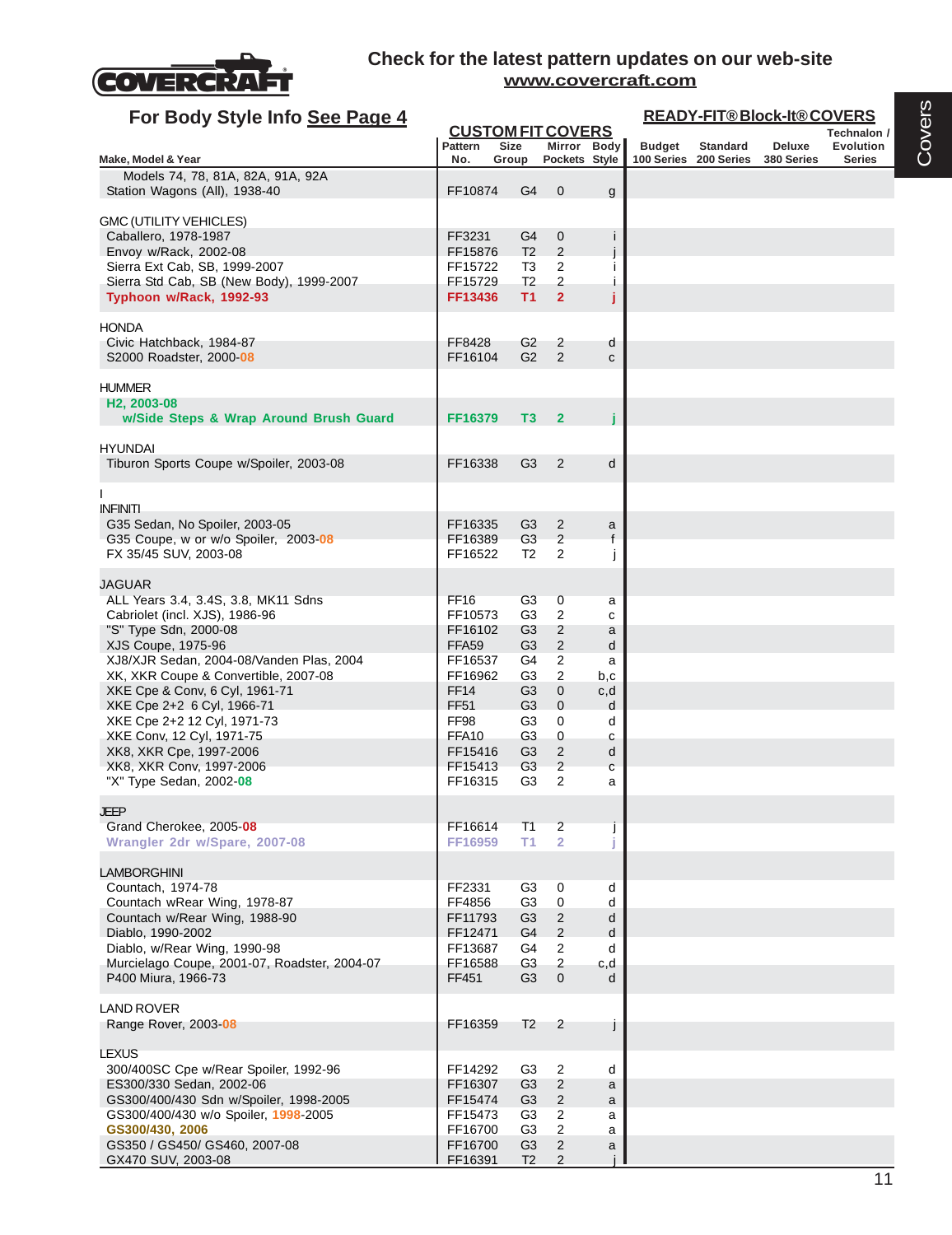

**READY-FIT® Block-It® COVERS**

| <u>See Page 4 for How to Order</u>                                |                             |                                  |                                  |              | <u>READY-FIT®Block-It®COVERS</u> |                                          |                      |                                   |  |
|-------------------------------------------------------------------|-----------------------------|----------------------------------|----------------------------------|--------------|----------------------------------|------------------------------------------|----------------------|-----------------------------------|--|
|                                                                   |                             |                                  | <b>CUSTOM FIT COVERS</b>         |              |                                  |                                          |                      | Technalon /                       |  |
|                                                                   | <b>Pattern</b><br>No.       | <b>Size</b>                      | Mirror Body<br>Pockets Style     |              | <b>Budget</b>                    | <b>Standard</b><br>100 Series 200 Series | Deluxe<br>380 Series | <b>Evolution</b><br><b>Series</b> |  |
| Make, Model & Year<br>IS250/350 Sedan, 2006-08                    | FF16694                     | Group                            | $\overline{2}$                   |              |                                  |                                          |                      |                                   |  |
| LS430 Sedan w/Antenna Pocket 2001-06                              | FF16230                     | G <sub>3</sub><br>G3             | $\overline{2}$                   | a            |                                  |                                          |                      |                                   |  |
| LS460 4dr Sedan, 2007-08                                          | FF16992                     | G3                               | 2                                | a<br>a       |                                  |                                          |                      |                                   |  |
| LS460L 4dr Sedan, 2007-08                                         | FF16993                     | G4                               | $\overline{c}$                   | a            |                                  |                                          |                      |                                   |  |
| LX450, 1997                                                       | FF12443                     | T <sub>2</sub>                   | $\overline{2}$                   | g            |                                  |                                          |                      |                                   |  |
| RX300 w/Rear Wind Deflector, 1999-2003                            | FF15938                     | T <sub>2</sub>                   | $\overline{2}$                   | g            |                                  |                                          |                      |                                   |  |
| RX330/400 SUV, 2004-08, RX350 (2007-08)                           | FF16399                     | T <sub>2</sub>                   | 2                                | j            |                                  |                                          |                      |                                   |  |
| w or w/o Wind Deflector                                           |                             |                                  |                                  |              |                                  |                                          |                      |                                   |  |
| SC430 Convertible, 2002-08                                        | FF16266                     | G <sub>3</sub>                   | 2                                | $\mathbf{C}$ |                                  |                                          |                      |                                   |  |
|                                                                   |                             |                                  |                                  |              |                                  |                                          |                      |                                   |  |
| LINCOLN                                                           |                             |                                  |                                  |              |                                  |                                          |                      |                                   |  |
| Continental, 1972-79                                              | <b>FF40</b>                 | G4                               | $\mathbf 0$                      | a,b          |                                  |                                          |                      |                                   |  |
| Continental 4dr, 1998-2002                                        | FF15901                     | G4                               | 2                                | a            |                                  |                                          |                      |                                   |  |
| LS 4dr Sedan, 2000-06                                             | FF15765                     | G <sub>3</sub>                   | $\overline{2}$                   | a            |                                  |                                          |                      |                                   |  |
| LOTUS                                                             |                             |                                  |                                  |              |                                  |                                          |                      |                                   |  |
| Elan & Elite, 1958-1972                                           | <b>FF33</b>                 | G <sub>1</sub>                   | $\bf{0}$                         | c, f         |                                  |                                          |                      |                                   |  |
| Elan Convertible, 1991-92                                         | FF12227                     | G2                               | 2                                | с            |                                  |                                          |                      |                                   |  |
| Elise Convertible, 2001-08 & Coupe, 2001-06                       | FF16444                     | G1                               | $\overline{c}$                   | c,e          |                                  |                                          |                      |                                   |  |
|                                                                   | FF2839                      | G <sub>3</sub>                   |                                  |              |                                  |                                          |                      |                                   |  |
| Esprit, 1976-87                                                   | FF10893                     | G <sub>3</sub>                   | $\overline{c}$<br>$\overline{2}$ | d<br>d       |                                  |                                          |                      |                                   |  |
| Esprit, 1988-89                                                   |                             |                                  |                                  |              |                                  |                                          |                      |                                   |  |
| Esprit, Special Edition 1988-92                                   | FF11252                     | G3                               | $\overline{c}$                   | d            |                                  |                                          |                      |                                   |  |
| Esprit Turbo w/Wlng, 1993                                         | FF14424                     | G <sub>3</sub>                   | $\overline{c}$                   | d            |                                  |                                          |                      |                                   |  |
| Esprit, S4 1994                                                   | FF14585                     | G <sub>3</sub>                   | $\sqrt{2}$                       | d            |                                  |                                          |                      |                                   |  |
| Esprit, S4 1995                                                   | FF15094                     | G <sub>3</sub>                   | $\sqrt{2}$                       | d            |                                  |                                          |                      |                                   |  |
| Esprit, S4S 1995-2004                                             | FF15095                     | G3                               | $\overline{2}$                   | d            |                                  |                                          |                      |                                   |  |
| Exige, 2001-07                                                    | FF17017                     | G2                               | $\overline{2}$                   | c            |                                  |                                          |                      |                                   |  |
| S2 & S3 Convertible, 1955                                         | FF14196                     | G <sub>1</sub>                   | $\bf{0}$                         | c            |                                  |                                          |                      |                                   |  |
| Seven, Super Seven, 1957-72                                       | <b>FF54</b>                 | G <sub>1</sub>                   | $\overline{0}$                   | $\mathbf{C}$ |                                  |                                          |                      |                                   |  |
| <b>MASERATI</b>                                                   |                             |                                  |                                  |              |                                  |                                          |                      |                                   |  |
|                                                                   |                             |                                  |                                  |              |                                  |                                          |                      |                                   |  |
| 228, 1988-91                                                      | FF10848                     | G3                               | 2                                | f            |                                  |                                          |                      |                                   |  |
| All Years Ghibli                                                  | FF475                       | G3                               | 0                                | f            |                                  |                                          |                      |                                   |  |
| Bora, Merak, 1971-83                                              | FF1511                      | G <sub>3</sub>                   | 0                                | d            |                                  |                                          |                      |                                   |  |
| Biturbo, 1984-88                                                  | FF8183                      | G <sub>3</sub>                   | $\overline{c}$                   | b            |                                  |                                          |                      |                                   |  |
| Biturbo 425, 430, 1986-91                                         | FF9800                      | G <sub>3</sub>                   | $\overline{c}$                   | a            |                                  |                                          |                      |                                   |  |
| Biturbo Zagato Spyder, 1986-90                                    | FF9801                      | G <sub>2</sub>                   | $\overline{c}$                   | с            |                                  |                                          |                      |                                   |  |
| Coupe, 2002-06, Grand Sport (2005-06)                             | FF16365                     | G <sub>3</sub>                   | 2                                | d            |                                  |                                          |                      |                                   |  |
| Gran Turismo, 2008                                                | <b>FF17069</b>              | G <sub>3</sub>                   | $\overline{2}$                   | $\mathbf b$  |                                  |                                          |                      |                                   |  |
| Spyder, Convertible, 2002-06                                      | FF16364                     | G <sub>3</sub>                   | $\overline{c}$                   | С            |                                  |                                          |                      |                                   |  |
| Quattroporte 4dr., 1980-88                                        | FF5274                      | G3                               | $\boldsymbol{2}$                 | а            |                                  |                                          |                      |                                   |  |
| Quattroporte, 2005-07                                             | FF16607                     | G4                               | $\overline{2}$                   | a            |                                  |                                          |                      |                                   |  |
| <b>MAYBACH</b>                                                    |                             |                                  |                                  |              |                                  |                                          |                      |                                   |  |
| Maybach 57, (2004-07), 57S (2006-07)                              | FF16472                     | G4                               | 2                                | a            |                                  |                                          |                      |                                   |  |
| Maybach 62, 2004-06, 62S (2007)                                   | FF16473                     | G <sub>5</sub>                   | 2                                | a            |                                  |                                          |                      |                                   |  |
|                                                                   |                             |                                  |                                  |              |                                  |                                          |                      |                                   |  |
| <b>MAZDA</b>                                                      |                             |                                  |                                  |              |                                  |                                          |                      |                                   |  |
| 6 Sedan w/Rear Spoiler, 2003-08                                   | FF16397                     | G <sub>3</sub>                   | $\overline{c}$                   | f            |                                  |                                          |                      |                                   |  |
| MX-5 Miata Convertible, 1999-2005                                 | FF15944                     | G <sub>1</sub>                   | $\sqrt{2}$                       | c, f         |                                  |                                          |                      |                                   |  |
| MX-5 Miata w/Antenna Pocket, 2006-08                              | FF16690                     | G <sub>1</sub>                   | $\overline{2}$                   | b            |                                  |                                          |                      |                                   |  |
| RX-7 Coupe, thru 1985                                             | <b>FFA91</b>                | G <sub>2</sub>                   | $\bf{0}$                         | d            |                                  |                                          |                      |                                   |  |
| RX-7 Convertible, 1988-92                                         | FF10734                     | G2                               | $\sqrt{2}$                       | с            |                                  |                                          |                      |                                   |  |
| RX-8, 2004-08                                                     | FF16540                     | G2                               | $\overline{2}$                   | d            |                                  |                                          |                      |                                   |  |
| MERCEDES-BENZ                                                     |                             |                                  |                                  |              |                                  |                                          |                      |                                   |  |
| 190SL, (R121), 1955-63                                            | <b>FF10</b>                 | G3                               | $\mathbf 0$                      | c,f          |                                  |                                          |                      |                                   |  |
| 190, 190D (W110), 1961-65                                         | FF <sub>29</sub>            | G <sub>3</sub>                   | $\mathbf 0$                      | a            |                                  |                                          |                      |                                   |  |
| 220/350 SE Cpe/Conv (111 Body), 1961-1972                         | FF15918                     | G <sub>3</sub>                   | $\mathbf 0$                      | c, f         |                                  |                                          |                      |                                   |  |
| 230/250/280SL, (R113), 1963-71                                    | <b>FF10</b>                 | G3                               | 0                                |              |                                  |                                          |                      |                                   |  |
| 230/250/280SL (R113), 1963-71                                     | FF13636                     | G <sub>3</sub>                   | $\mathbf{1}$                     | c, f         |                                  |                                          |                      |                                   |  |
|                                                                   |                             |                                  |                                  | c, f         |                                  |                                          |                      |                                   |  |
| 230/250/280SL, (R113), 1963-71                                    | FF11391                     | G <sub>3</sub>                   | $\overline{2}$                   | c, f         |                                  |                                          |                      |                                   |  |
| 250, 280 SE (R108), 1965-72                                       | FF15920<br>FF <sub>29</sub> | G3                               | 0                                | a            |                                  |                                          |                      |                                   |  |
| 250SE, 280S (W114), 1965-69                                       |                             | G <sub>3</sub>                   | 0                                | a,b          |                                  |                                          |                      |                                   |  |
| 280CD/CE, 300CD/CE (C123), 1977-95<br>280SE (W108, W111), 1966-75 | FF3227<br>FF11385           | G <sub>3</sub><br>G <sub>3</sub> | $\overline{2}$<br>$\mathbf{0}$   | b<br>a,c l   |                                  |                                          |                      |                                   |  |
|                                                                   |                             |                                  |                                  |              |                                  |                                          |                      |                                   |  |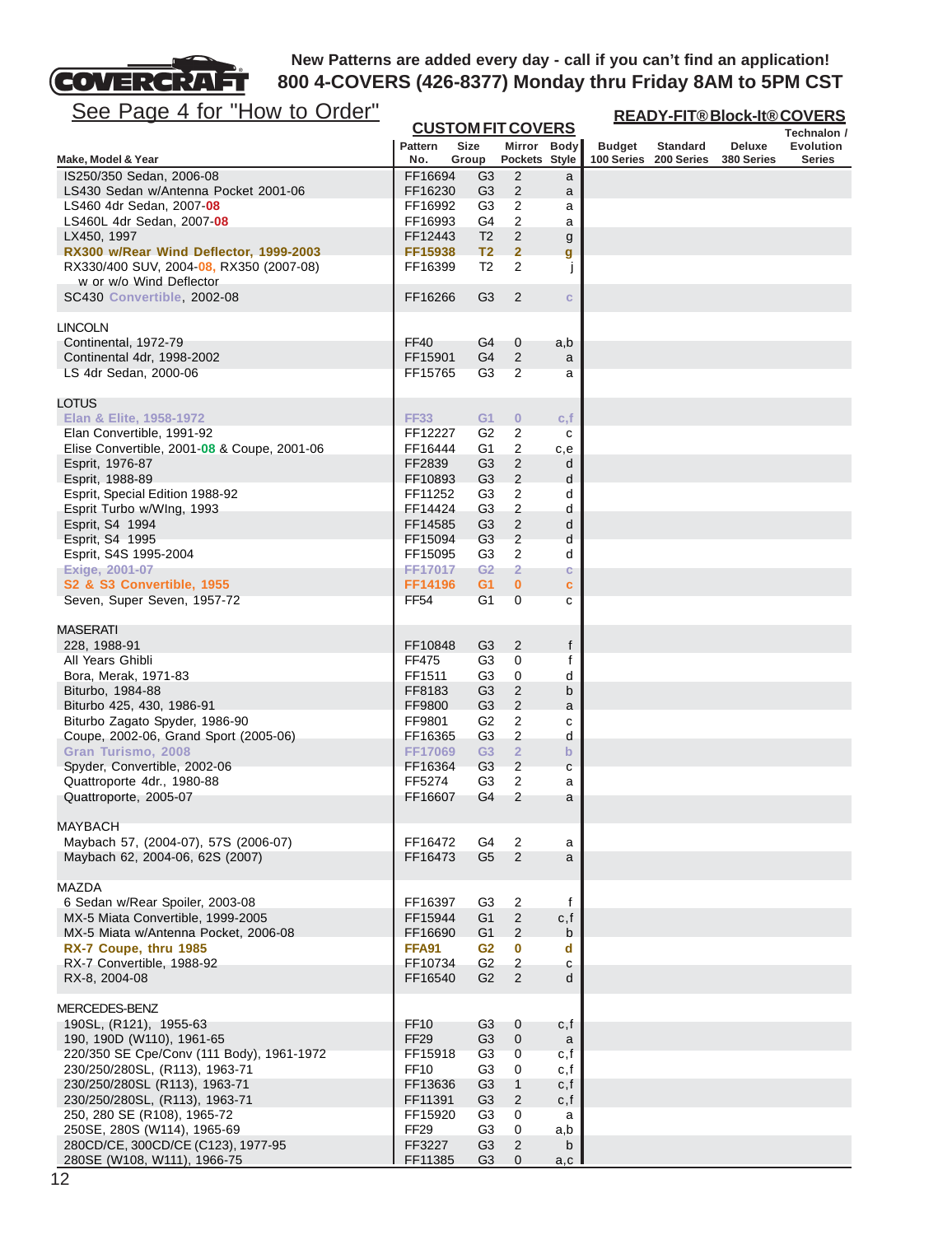

| For Body Style Info See Page 4                               |                    |                                         |                                  |                        | <b>READY-FIT®Block-It®COVERS</b> |                       |            |                                 |  |  |
|--------------------------------------------------------------|--------------------|-----------------------------------------|----------------------------------|------------------------|----------------------------------|-----------------------|------------|---------------------------------|--|--|
|                                                              | <b>Pattern</b>     | <b>CUSTOM FIT COVERS</b><br><b>Size</b> |                                  | Mirror Body            | <b>Budget</b>                    | <b>Standard</b>       | Deluxe     | Technalon /<br><b>Evolution</b> |  |  |
| Make, Model & Year                                           | No.                | Group                                   |                                  | Pockets Style          |                                  | 100 Series 200 Series | 380 Series | <b>Series</b>                   |  |  |
| 300SDL Turbo Sedan (W126), 1981-91                           | FF5900             | G <sub>3</sub>                          | 2                                | a                      |                                  |                       |            |                                 |  |  |
| 300SE Convertible & Sedan (CW108), 1965-67                   | <b>FF29</b>        | G <sub>3</sub>                          | $\mathbf 0$                      | c, f                   |                                  |                       |            |                                 |  |  |
| 300SL (R198) 1954-63                                         | FF16385            | G <sub>3</sub>                          | $\mathbf 0$                      | c, f                   |                                  |                       |            |                                 |  |  |
| 300/320/500/600SL (R129), 1990-2003                          | FF11862            | G3                                      | 2                                | c,f                    |                                  |                       |            |                                 |  |  |
| 350/380/450 SL (R107), 1971-73                               | FF10342            | G <sub>3</sub>                          | $\overline{c}$                   | c, f                   |                                  |                       |            |                                 |  |  |
| 350/380/450/560 SL, (R107), 1974-89                          | FFB <sub>24</sub>  | G <sub>3</sub>                          | $\overline{2}$                   | c.f                    |                                  |                       |            |                                 |  |  |
| 380SEC Cpe (C126), 1986-91                                   | FF7252             | G <sub>3</sub>                          | $\overline{c}$                   | f                      |                                  |                       |            |                                 |  |  |
| 450SEL Sdn (V116), 1977-80                                   | <b>FF7785</b>      | G4                                      | $\mathbf{2}$                     | а                      |                                  |                       |            |                                 |  |  |
| 500SEC Cpe (C126), 1984-92                                   | FF7252             | G3                                      | $\overline{2}$                   | f                      |                                  |                       |            |                                 |  |  |
| 560SEC Cpe (C126), 1986-91<br>500/600 SEL (V140), 1992-99    | FF7252<br>FF13042  | G3<br>G <sub>3</sub>                    | $\overline{c}$<br>$\overline{2}$ | $\mathsf{f}$           |                                  |                       |            |                                 |  |  |
| S500, S600 Coupe (140), 1993-97                              | FF14372            | G <sub>3</sub>                          | 2                                | a<br>b                 |                                  |                       |            |                                 |  |  |
| "C" Class Coupe w/Roof Antenna Pocket, 2002-05               | FF15889            | G <sub>3</sub>                          | $\overline{2}$                   | f                      |                                  |                       |            |                                 |  |  |
| "C" Class Sedan (W203) w/Roof Antenna, 2001-07               | FF16427            | G <sub>3</sub>                          | $\overline{2}$                   | a                      |                                  |                       |            |                                 |  |  |
| C220, C230, C280 Sedan, C36, C43 (W202), 1994-99             | FF14379            | G3                                      | $\overline{c}$                   | a                      |                                  |                       |            |                                 |  |  |
| CL Class Coupe, 2007-08                                      | FF17008            | G <sub>3</sub>                          | $\overline{2}$                   | b                      |                                  |                       |            |                                 |  |  |
| CL500 Coupe (215), 2000-06                                   | FF16124            | G <sub>3</sub>                          | $\overline{2}$                   | b                      |                                  |                       |            |                                 |  |  |
| CLK Coupe, 1998-2002                                         | FF15697            | G <sub>3</sub>                          | 2                                | f                      |                                  |                       |            |                                 |  |  |
| CLK Coupe (C209) w/Roof Ant. Pkt, 2003-06                    | FF16452            | G3                                      | $\mathbf{2}$                     | f                      |                                  |                       |            |                                 |  |  |
| CLK Cabriolet, 1999-2003                                     | FF15726            | G <sub>3</sub>                          | $\overline{c}$                   | С                      |                                  |                       |            |                                 |  |  |
| CLK Cabriolet (A209), 2004-08                                | FF16480            | G <sub>3</sub>                          | $\overline{2}$                   | $\mathbf c$            |                                  |                       |            |                                 |  |  |
| CLK Class 2dr Cpe & Conv, 2007-08                            | FF16994            | G <sub>3</sub>                          | $\overline{c}$                   | a                      |                                  |                       |            |                                 |  |  |
| CLS (C219) w/Roof Antenna Pocket, 2006                       | FF16756            | G <sub>3</sub>                          | $\overline{c}$                   | е                      |                                  |                       |            |                                 |  |  |
| CLS (C219) w/Roof Antenna Pocket, 2007-08                    | FF16865            | G <sub>3</sub>                          | $\overline{2}$                   | $\mathbf e$            |                                  |                       |            |                                 |  |  |
| "E" Class, 4dr Sdn (W211) w/Roof Ant. Pock, 2003-06          | FF16453            | G3                                      | $\overline{c}$                   | a                      |                                  |                       |            |                                 |  |  |
| "E" Class Sedan, 2007-08                                     | FF16984            | G <sub>3</sub>                          | $\overline{2}$                   | a                      |                                  |                       |            |                                 |  |  |
| "M" Series SUV (L350/L500), 2006-08                          | FF16644            | T <sub>2</sub><br>G <sub>3</sub>        | 2<br>2                           | j<br>f                 |                                  |                       |            |                                 |  |  |
| McLaren SLR, 2005-06<br>"R" Class (V251) LWB, 2006-08        | FF16733<br>FF16685 | T <sub>3</sub>                          | $\overline{c}$                   |                        |                                  |                       |            |                                 |  |  |
| SL Coupe/Roadster (R230) w/Ant. Pocket, 2003-08              | FF16433            | G3                                      | $\overline{c}$                   | J<br>c,f               |                                  |                       |            |                                 |  |  |
| "S" Class Sedan, S430, S500, S600 (V220), 1999-2006          | FF15743            | G <sub>3</sub>                          | $\overline{2}$                   | a                      |                                  |                       |            |                                 |  |  |
| "S" Class Sedan (V220) SWB (S350), 2000-06                   | FF15751            | G <sub>3</sub>                          | 2                                | a                      |                                  |                       |            |                                 |  |  |
| SLK Roadster, No Antenna Pocket, 1998-2004                   | FF15656            | G2                                      | 2                                | f                      |                                  |                       |            |                                 |  |  |
| SLK (R171), 2005-08                                          | FF16718            | G <sub>2</sub>                          | 2                                | f                      |                                  |                       |            |                                 |  |  |
|                                                              |                    |                                         |                                  |                        |                                  |                       |            |                                 |  |  |
| <b>MERCURY</b>                                               |                    |                                         |                                  |                        |                                  |                       |            |                                 |  |  |
| Sedan 4dr, (116" WB), 1939-1940<br>Sedan ALL MODELS, 1949-51 | FF5221<br>FF15358  | G4<br>G4                                | 0<br>$\mathbf 0$                 | а                      |                                  |                       |            |                                 |  |  |
| Convertible (All Models), 1949-1951                          | FF1717             | G4                                      | $\mathbf 0$                      | а<br>С                 |                                  |                       |            |                                 |  |  |
| Capri w/Mirrors, 1979-86                                     | FFA95              | G3                                      | $\overline{2}$                   | d                      |                                  |                       |            |                                 |  |  |
| Comet 2dr & 4dr, 1960-65                                     | <b>FF80</b>        | G3                                      | 0                                | a,b                    |                                  |                       |            |                                 |  |  |
| Comet 2dr & 4dr, 1966-69                                     | FF68               | G4                                      | 0                                | a,b                    |                                  |                       |            |                                 |  |  |
| Comet, 1971-73                                               | FF81               | G3                                      | $\mathsf{U}$                     | a,b                    |                                  |                       |            |                                 |  |  |
| Colony Park Station Wagon, 1979-1990                         | FF10661            | G4                                      | $\overline{2}$                   | g                      |                                  |                       |            |                                 |  |  |
| Cougar, 1967-73                                              | FF69               | G3                                      | $\mathbf 0$                      | d                      |                                  |                       |            |                                 |  |  |
| Cyclone, Caliente, 66-72                                     | FF68               | G4                                      | $\mathbf 0$                      | b                      |                                  |                       |            |                                 |  |  |
| Marquis, 1966-1978                                           | <b>FF40</b>        | G4                                      | $\mathbf 0$                      | a,b,c                  |                                  |                       |            |                                 |  |  |
| Montclair, 1966-68                                           | FF40               | G4                                      | 0                                | a,b                    |                                  |                       |            |                                 |  |  |
| Montego 2dr & 4dr, 1966-72                                   | FF68               | G4                                      | 0                                | a,b                    |                                  |                       |            |                                 |  |  |
| Montego 2dr, 1973-74                                         | FFA <sub>2</sub>   | G4                                      | $\mathbf{0}$                     | b                      |                                  |                       |            |                                 |  |  |
| Montego 4dr, 1973-76                                         | FFA <sub>2</sub>   | G4                                      | $\mathbf{0}$                     | a                      |                                  |                       |            |                                 |  |  |
| Monterey, 1966-73                                            | <b>FF40</b>        | G4                                      | 0                                | a,b                    |                                  |                       |            |                                 |  |  |
| Parklane, 1966-68                                            | FF40               | G4                                      | $\mathbf 0$                      | a,b                    |                                  |                       |            |                                 |  |  |
| <b>MITSUBISHI</b>                                            |                    |                                         |                                  |                        |                                  |                       |            |                                 |  |  |
| 3000GT w/Rear Spoiler, 1991-96                               | FF12556            | G <sub>3</sub>                          | $\overline{c}$                   | d                      |                                  |                       |            |                                 |  |  |
| Eclipse Spyder w/Antenna Pocket, 2007-08                     | FF16966            | G <sub>3</sub>                          | $\overline{2}$                   | c                      |                                  |                       |            |                                 |  |  |
| Lancer Evolution w/high wing, 2003-06                        | FF16400            | G <sub>3</sub>                          | 2                                | a                      |                                  |                       |            |                                 |  |  |
|                                                              |                    |                                         |                                  |                        |                                  |                       |            |                                 |  |  |
| <b>MG</b>                                                    |                    |                                         |                                  |                        |                                  |                       |            |                                 |  |  |
| MGA, 1955-60<br>MGB and MGC Roadsters, through 1974          | FF1<br><b>FF21</b> | G <sub>1</sub><br>G1                    | $\mathbf 0$<br>$\mathbf 0$       | ${\bf c}$<br>${\bf c}$ |                                  |                       |            |                                 |  |  |
| Midget, 1961-74                                              | FF7                | G <sub>1</sub>                          | 0                                | с                      |                                  |                       |            |                                 |  |  |
| TC, TD, TF, 1945-54                                          | FF <sub>5</sub>    | G <sub>1</sub>                          | 0                                | c                      |                                  |                       |            |                                 |  |  |
|                                                              |                    |                                         |                                  |                        |                                  |                       |            |                                 |  |  |
| NISSAN (INCLUDING DATSUN)                                    |                    |                                         |                                  |                        |                                  |                       |            |                                 |  |  |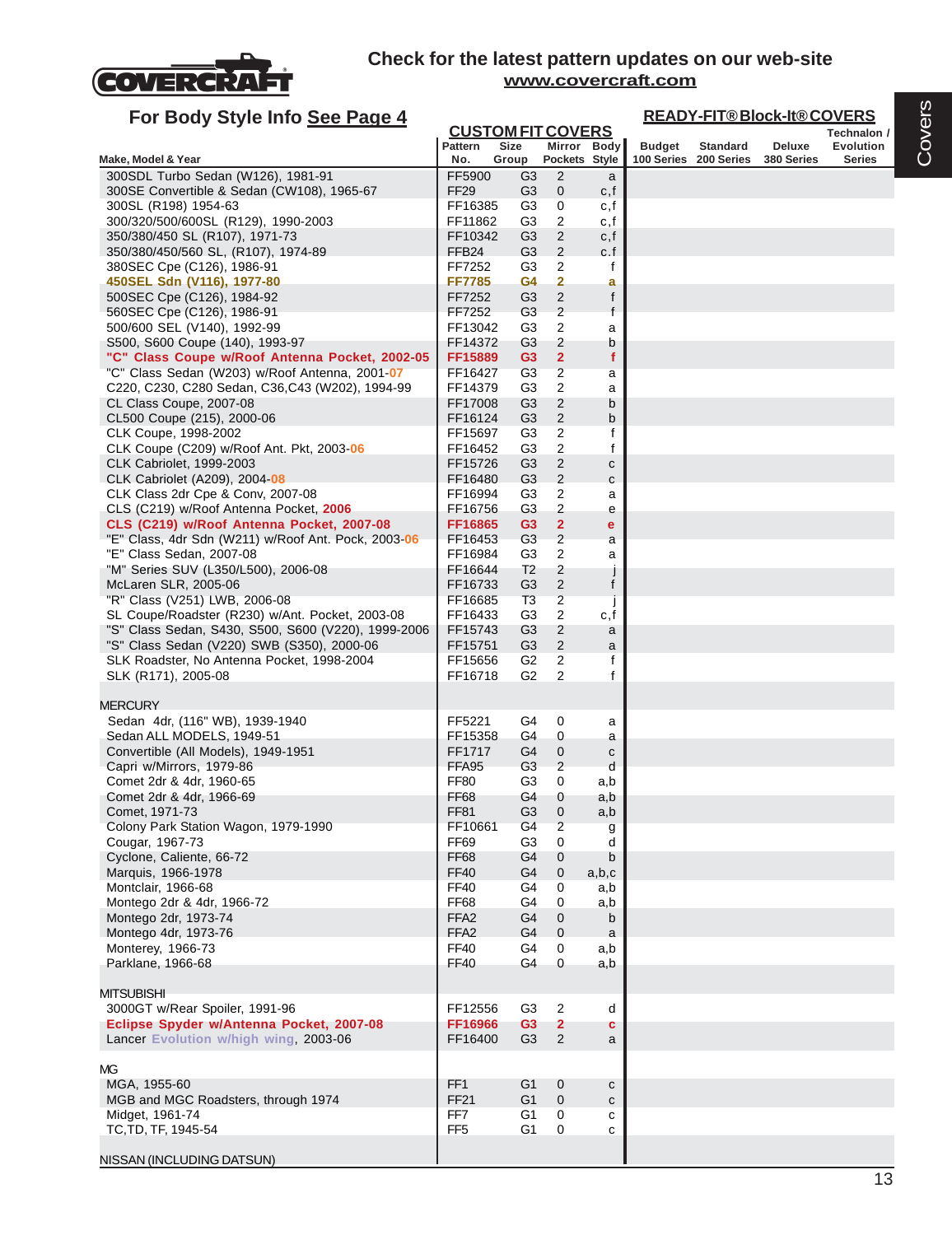

**READY-FIT® Block-It® COVERS**

| <u>See Page 4 for How to Urger</u>                                   |                                 |                                         |                     |              | <b>READY-FIT®Block-It®COVERS</b> |                       |            |                                 |  |
|----------------------------------------------------------------------|---------------------------------|-----------------------------------------|---------------------|--------------|----------------------------------|-----------------------|------------|---------------------------------|--|
|                                                                      | <b>Pattern</b>                  | <b>CUSTOM FIT COVERS</b><br><b>Size</b> |                     | Mirror Body  | <b>Budget</b>                    | <b>Standard</b>       | Deluxe     | Technalon /<br><b>Evolution</b> |  |
| Make, Model & Year                                                   | No.                             | Group                                   | Pockets Style       |              |                                  | 100 Series 200 Series | 380 Series | <b>Series</b>                   |  |
| 240Z Cpe, 2 Pass., 1970-73                                           | FF92                            | G <sub>2</sub>                          | 1                   | d            |                                  |                       |            |                                 |  |
| 260Z/280Z, 2 Pass., 1974-78                                          | FFA22                           | G <sub>2</sub>                          | 0                   | d            |                                  |                       |            |                                 |  |
| 280ZX, 2 Pass., 1979-83<br>300ZX, 2 Pass., 1984-89                   | FFB38<br>FFB41                  | G <sub>2</sub><br>G <sub>2</sub>        | 2<br>0              | d<br>d       |                                  |                       |            |                                 |  |
| 300ZX 2+2, 1984-89                                                   | FFB42                           | G <sub>3</sub>                          | $\overline{c}$      | d            |                                  |                       |            |                                 |  |
| 300ZX Turbo, 1990-96                                                 | FF13033                         | G <sub>2</sub>                          | $\overline{2}$      | d            |                                  |                       |            |                                 |  |
| 300ZX w/GTZ w/Rear Wing, 1990-96                                     | FF13164                         | G3                                      | $\overline{c}$      | d            |                                  |                       |            |                                 |  |
| 350Z Coupe w/Antenna Pocket, 2003-08                                 | FF16362                         | G <sub>3</sub>                          | 2                   | d            |                                  |                       |            |                                 |  |
| 350Z Convertible w/Ant. Pocket left rear, 2004-08<br>Maxima, 2004-08 | FF16543<br>FF16466              | G <sub>3</sub><br>G <sub>3</sub>        | $\overline{2}$<br>2 | С<br>a       |                                  |                       |            |                                 |  |
|                                                                      |                                 |                                         |                     |              |                                  |                       |            |                                 |  |
| OLDSMOBILE                                                           |                                 |                                         |                     |              |                                  |                       |            |                                 |  |
| 4-4-2, 1968-72                                                       | FF79                            | G4                                      | 0                   | b, c         |                                  |                       |            |                                 |  |
| 88 Holiday Coupe, 1967-58                                            | FF14150                         | G4                                      | $\pmb{0}$           | b            |                                  |                       |            |                                 |  |
| 88, 1977-79<br>98, 1964-76                                           | FFA <sub>2</sub><br><b>FF40</b> | G4<br>G4                                | 0<br>0              | a,b<br>a,b,c |                                  |                       |            |                                 |  |
| F-85 Convertible, 1961-62                                            | <b>FF29</b>                     | G <sub>3</sub>                          | 0                   | $\mathbf{C}$ |                                  |                       |            |                                 |  |
| F-85, 1964-67                                                        | <b>FF68</b>                     | G4                                      | 0                   | a,b          |                                  |                       |            |                                 |  |
| F-85, 1968-72                                                        | <b>FF79</b>                     | G4                                      | 0                   | a,b          |                                  |                       |            |                                 |  |
| Cutlass, 1964-67                                                     | <b>FF68</b>                     | G4                                      | 0                   | a,b,c        |                                  |                       |            |                                 |  |
| Cutlass, 1968-72<br>Cutlass, 1973-77                                 | FF79<br>FFA <sub>2</sub>        | G4<br>G4                                | 0<br>0              | a,b          |                                  |                       |            |                                 |  |
| Delta 88, 1973-76                                                    | FF40                            | G4                                      | 0                   | a,b<br>a,b   |                                  |                       |            |                                 |  |
| Delta 88, 1977-79                                                    | FFA <sub>2</sub>                | G <sub>4</sub>                          | 0                   | a,b          |                                  |                       |            |                                 |  |
| Omega, 1973-79                                                       | <b>FF568</b>                    | G <sub>3</sub>                          | $\Omega$            | a,b          |                                  |                       |            |                                 |  |
|                                                                      |                                 |                                         |                     |              |                                  |                       |            |                                 |  |
| <b>PACKARD</b><br>Panama Clipper, Executive Sdn, 1955                | FF5181                          | G4                                      | 0                   |              |                                  |                       |            |                                 |  |
|                                                                      |                                 |                                         |                     | a            |                                  |                       |            |                                 |  |
| <b>PLYMOUTH</b>                                                      |                                 |                                         |                     |              |                                  |                       |            |                                 |  |
| Barracuda, 1967-69                                                   | FF316                           | G <sub>3</sub>                          | 0                   | d            |                                  |                       |            |                                 |  |
| Barracuda, 1970-72                                                   | FF9369                          | G3                                      | 0                   | c,d          |                                  |                       |            |                                 |  |
| Duster, 1970-78<br>Fury, 1962-64                                     | FF568<br><b>FF68</b>            | G <sub>3</sub><br>G4                    | 0<br>0              | a,b<br>a     |                                  |                       |            |                                 |  |
| Fury, 1969-72                                                        | <b>FF27</b>                     | G4                                      | 0                   | a,b          |                                  |                       |            |                                 |  |
| Fury, 1973-74                                                        | FFA <sub>2</sub>                | G4                                      | 0                   | a,b          |                                  |                       |            |                                 |  |
| GTX, 1967-70                                                         | <b>FF68</b>                     | G4                                      | 0                   | f            |                                  |                       |            |                                 |  |
| GTX, 1971-72                                                         | <b>FF79</b>                     | G4                                      | 0                   | f            |                                  |                       |            |                                 |  |
| PC 2dr Sedan (108" WB), 1933<br>Prowler, 1997-2002                   | FF3773<br>FF15682               | G <sub>3</sub><br>G <sub>2</sub>        | 0<br>$\overline{c}$ | a<br>С       |                                  |                       |            |                                 |  |
| Roadrunner 2dr & 4dr, 1966-72                                        | <b>FF68</b>                     | G4                                      | 0                   | b            |                                  |                       |            |                                 |  |
| Roadrunner 2dr, 1971-72                                              | FF79                            | G4                                      | 0                   | b            |                                  |                       |            |                                 |  |
| Roadrunner 2dr, 1973-75                                              | FFA <sub>2</sub>                | G4                                      | 0                   | b            |                                  |                       |            |                                 |  |
| Satellite 4dr, 1966-72                                               | FF68                            | G <sub>4</sub>                          | 0                   | a            |                                  |                       |            |                                 |  |
| Satellite 2dr, 1971-72<br>Satellite 2dr, 1973-74                     | <b>FF79</b><br>FFA <sub>2</sub> | G4<br>G4                                | 0<br>0              | b<br>b       |                                  |                       |            |                                 |  |
| Satellite 4dr, 1973-74                                               | FFA <sub>2</sub>                | G4                                      | 0                   | a            |                                  |                       |            |                                 |  |
| Scamp, 1971-86                                                       | FF568                           | G <sub>3</sub>                          | 0                   | a,b          |                                  |                       |            |                                 |  |
| Scamp, 1973-74                                                       | <b>FF80</b>                     | G <sub>3</sub>                          | 0                   | a,b          |                                  |                       |            |                                 |  |
| Sebring, 1970-72                                                     | <b>FF68</b>                     | G <sub>4</sub>                          | 0                   | b            |                                  |                       |            |                                 |  |
| Sebring, 1973-74<br>Valiant, 1963-72                                 | FFA <sub>2</sub><br><b>FF29</b> | G4<br>G <sub>3</sub>                    | 0<br>0              | b<br>a,b     |                                  |                       |            |                                 |  |
| Valiant, 1973-74                                                     | <b>FF80</b>                     | G <sub>3</sub>                          | 0                   | a,b          |                                  |                       |            |                                 |  |
| Valiant, 1975-76                                                     | FF568                           | G <sub>3</sub>                          | 0                   | a,b          |                                  |                       |            |                                 |  |
| VIP, 1966-69                                                         | <b>FF27</b>                     | G4                                      | 0                   | a,b          |                                  |                       |            |                                 |  |
| Volare, 1976-80                                                      | FF568                           | G <sub>3</sub>                          | 0                   | a,b          |                                  |                       |            |                                 |  |
| <b>PONTIAC</b>                                                       |                                 |                                         |                     |              |                                  |                       |            |                                 |  |
| 601, Economy 8 Sdn (115" WB), 1933                                   | FF8283                          | G4                                      | $\pmb{0}$           | a            |                                  |                       |            |                                 |  |
| Astre, 1975-77                                                       | <b>FF86</b>                     | G <sub>2</sub>                          | 0                   | d            |                                  |                       |            |                                 |  |
| Bonneville, 1964-1976                                                | <b>FF40</b>                     | G4                                      | 0                   | a,b,c        |                                  |                       |            |                                 |  |
| Bonneville w/Rear Spoiler, 2000-05                                   | FF16135                         | G4                                      | 2                   | a            |                                  |                       |            |                                 |  |
| Catalina, 1964-68<br>Catalina, 1973-76                               | FF27<br><b>FF40</b>             | G4<br>G <sub>4</sub>                    | 0<br>0              | a,b<br>a,b   |                                  |                       |            |                                 |  |
| Catalina, 1977-79                                                    | FFA <sub>2</sub>                | G <sub>4</sub>                          | 0                   | a,b          |                                  |                       |            |                                 |  |
| Firebird, 1967-68                                                    | FF <sub>28</sub>                | G <sub>3</sub>                          | 0                   | c,d          |                                  |                       |            |                                 |  |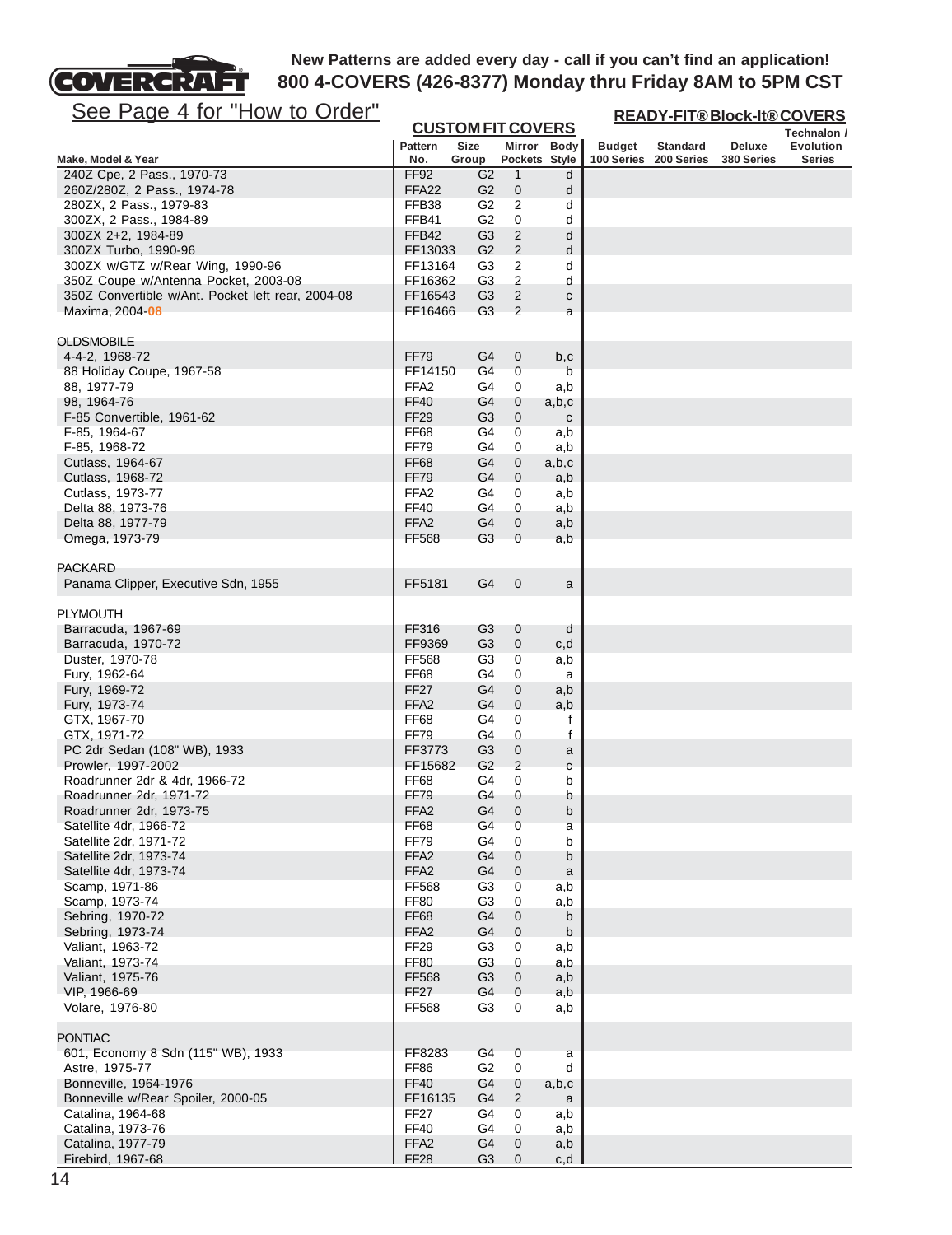

| For Body Style Info See Page 4                                                     |                                            |                                  |                                  |                   |               |                                          | <b>READY-FIT®Block-It®COVERS</b> |                            |
|------------------------------------------------------------------------------------|--------------------------------------------|----------------------------------|----------------------------------|-------------------|---------------|------------------------------------------|----------------------------------|----------------------------|
|                                                                                    | <b>CUSTOM FIT COVERS</b><br><b>Pattern</b> | <b>Size</b>                      |                                  |                   |               |                                          |                                  | Technalon /                |
| Make, Model & Year                                                                 | No.                                        | Group                            | Pockets Style                    | Mirror Body       | <b>Budget</b> | <b>Standard</b><br>100 Series 200 Series | Deluxe<br>380 Series             | Evolution<br><b>Series</b> |
| Firebird, 1969                                                                     | FF6683                                     | G3                               | 0                                | d                 |               |                                          |                                  |                            |
| Firebird Transam, 1970-73                                                          | FF12730                                    | G <sub>3</sub>                   | $\overline{2}$                   | d                 |               |                                          |                                  |                            |
| Firebird, No Spoiler, 1970-73                                                      | FFA <sub>16</sub>                          | G <sub>3</sub>                   | 2                                | d                 |               |                                          |                                  |                            |
| Firebird, Transam, Formula, 1974-81                                                | FF12731                                    | G <sub>3</sub>                   | $\overline{2}$                   | d                 |               |                                          |                                  |                            |
| Firebird GTA, 1987-90                                                              | FF11045                                    | G <sub>3</sub>                   | $\overline{2}$                   | d                 |               |                                          |                                  |                            |
| Firebird, 1993-2003                                                                | FF14546                                    | G3                               | $\overline{2}$                   | d                 |               |                                          |                                  |                            |
| Firebird Formula / Trans Am w/Wing, 1994-2002<br>Grand Am, 1973-75                 | FF14309<br>FFA <sub>2</sub>                | G3<br>G <sub>4</sub>             | 2<br>0                           | c,d<br>a,b        |               |                                          |                                  |                            |
| Grand Prix, 1964-68                                                                | <b>FF27</b>                                | G <sub>4</sub>                   | 0                                | b                 |               |                                          |                                  |                            |
| Gran Ville, 1971-75                                                                | <b>FF40</b>                                | G4                               | $\mathbf 0$                      | a,b               |               |                                          |                                  |                            |
| GTO, 1964-67                                                                       | FF68                                       | G4                               | 0                                | b,c               |               |                                          |                                  |                            |
| GTO, 1968-1972                                                                     | <b>FF79</b>                                | G4                               | 0                                | b,c               |               |                                          |                                  |                            |
| GTO, 1973                                                                          | FFA <sub>2</sub>                           | G4                               | $\boldsymbol{0}$                 | b                 |               |                                          |                                  |                            |
| GTO w/Rear Spoiler, 2004-06                                                        | FF16573                                    | G3                               | $\overline{2}$                   | b                 |               |                                          |                                  |                            |
| Lemans Sedan, Tempest, 1961-62                                                     | FF <sub>29</sub>                           | G <sub>3</sub>                   | 0                                | a                 |               |                                          |                                  |                            |
| Lemans, 1964-67                                                                    | FF68                                       | G4                               | 0                                | a,b               |               |                                          |                                  |                            |
| Lemans, 1968-72<br>Lemans, 1973-77                                                 | <b>FF79</b><br>FFA <sub>2</sub>            | G4<br>G4                         | $\boldsymbol{0}$<br>0            | a,b,c<br>a,b      |               |                                          |                                  |                            |
| Phoenix, 1977-79                                                                   | <b>FF568</b>                               | G3                               | 0                                | d                 |               |                                          |                                  |                            |
| Solstice, 2006-08                                                                  | FF16673                                    | G <sub>2</sub>                   | $\overline{2}$                   | C                 |               |                                          |                                  |                            |
| StarChief Sedan, 1955-56                                                           | FF11619                                    | G4                               | 0                                | b                 |               |                                          |                                  |                            |
| Star Chief, 1965-67                                                                | <b>FF40</b>                                | G4                               | 0                                | a,b               |               |                                          |                                  |                            |
| Tempest, 1964-67                                                                   | FF68                                       | G4                               | 0                                | a,b               |               |                                          |                                  |                            |
| Tempest, 1968-72                                                                   | FF79                                       | G4                               | 0                                | a,b               |               |                                          |                                  |                            |
| Transam, 1994-2002                                                                 | FF14546                                    | G <sub>3</sub>                   | $\overline{2}$                   | d                 |               |                                          |                                  |                            |
| Ventura 2dr, 1959-60<br>Ventura, 1968                                              | FF7316<br><b>FF27</b>                      | G4<br>G4                         | 0<br>0                           | a                 |               |                                          |                                  |                            |
| Ventura II, 1971-77                                                                | <b>FF568</b>                               | G <sub>3</sub>                   | 0                                | a,b<br>a,b        |               |                                          |                                  |                            |
|                                                                                    |                                            |                                  |                                  |                   |               |                                          |                                  |                            |
| <b>PORSCHE</b>                                                                     |                                            |                                  |                                  |                   |               |                                          |                                  |                            |
| 356                                                                                | FF13266                                    | G2                               | 0                                | c,d               |               |                                          |                                  |                            |
| 356                                                                                | FF <sub>8</sub>                            | G <sub>2</sub>                   | $\mathbf{1}$                     | c,d               |               |                                          |                                  |                            |
| 356                                                                                | FF12358                                    | G <sub>2</sub><br>G <sub>2</sub> | 2                                | c,d               |               |                                          |                                  |                            |
| 356 Speedster<br>550 Spyder, 1955                                                  | FF16010<br>FF1303                          | G <sub>2</sub>                   | 1<br>$\mathbf 0$                 | c<br>$\mathbf{C}$ |               |                                          |                                  |                            |
| 911 and 912, 1965-72                                                               | FF8021                                     | G <sub>2</sub>                   | $\mathbf 0$                      | d                 |               |                                          |                                  |                            |
| 911 and 912, 1965-72                                                               | FF10445                                    | G2                               | 1                                | d                 |               |                                          |                                  |                            |
| 911 and 912, 1965-72                                                               | FF13941                                    | G <sub>2</sub>                   | 2                                | d                 |               |                                          |                                  |                            |
| 911 1973-75                                                                        | FF43                                       | G <sub>2</sub>                   | $\mathbf 0$                      | d                 |               |                                          |                                  |                            |
| 911 1973-75                                                                        | FF10446                                    | G <sub>2</sub>                   | $\mathbf{1}$                     | d                 |               |                                          |                                  |                            |
| 911 1973-75                                                                        | FF11525                                    | G2                               | 2                                | d                 |               |                                          |                                  |                            |
| 911 w/ Whale Tail, 1973-75<br>911 w/ Whale Tail, 1973-75                           | FF11844<br>FF14479                         | G2<br>G <sub>2</sub>             | 1<br>2                           | d<br>d            |               |                                          |                                  |                            |
| 911 1976-90                                                                        | FFA73                                      | G <sub>2</sub>                   | 0                                | d                 |               |                                          |                                  |                            |
| 911 1976-90                                                                        | FF11522                                    | G <sub>2</sub>                   | 1                                | d                 |               |                                          |                                  |                            |
| 911 1976-90                                                                        | FFB <sub>19</sub>                          | G2                               | 2                                | d                 |               |                                          |                                  |                            |
| 911 "Turbo Look". w/Whale Tail 1975-90                                             | FF1854                                     | G <sub>2</sub>                   | $\mathbf 0$                      | d                 |               |                                          |                                  |                            |
| 911 "Turbo Look". w/Whale Tail 1975-90                                             | FF15553                                    | G <sub>2</sub>                   | 1                                | d                 |               |                                          |                                  |                            |
| 911 "Turbo Look". w/Whale Tail 1976-90                                             | FF11962                                    | G <sub>2</sub>                   | $\overline{c}$                   | d                 |               |                                          |                                  |                            |
| 911 Turbo w/Whale Tail, 1975-90                                                    | FFB <sub>21</sub>                          | G <sub>2</sub>                   | $\overline{2}$                   | d                 |               |                                          |                                  |                            |
| 911 Turbo w/Whale Tail, 1991-93                                                    | FF13113                                    | G <sub>2</sub>                   | $\overline{2}$                   | d<br>d            |               |                                          |                                  |                            |
| 911 Turbo w/Whale Tail, 1994<br>911 America "Turbo Look" w/Flared Fenders, 1991-93 | FF14423<br>FF13525                         | G <sub>2</sub><br>G2             | $\overline{c}$<br>$\overline{c}$ | c,d               |               |                                          |                                  |                            |
| 911 Carrera, Turbo Carrera, w/"Duck Tail", 1973-75                                 | FFA <sub>25</sub>                          | G <sub>2</sub>                   | $\mathbf 0$                      | d                 |               |                                          |                                  |                            |
| 911 Carrera, Turbo Carrera, w/"Duck Tail", 1973-75                                 | FF15574                                    | G <sub>2</sub>                   | $\mathbf{1}$                     | d                 |               |                                          |                                  |                            |
| 911 Carrera, Turbo Carrera, w/"Duck Tail", 1973-75                                 | FF15254                                    | G2                               | 2                                | d                 |               |                                          |                                  |                            |
| 911 Carrera 2 & 4, 1989-90                                                         | FF11767                                    | G <sub>2</sub>                   | $\overline{c}$                   | c,d               |               |                                          |                                  |                            |
| 911 Carrera 2 & 4, w/Whale Tail, 1989-90                                           | FFB <sub>21</sub>                          | G <sub>2</sub>                   | $\sqrt{2}$                       | d                 |               |                                          |                                  |                            |
| 911 Carrera 2 w/Whale Tail & Flared Fenders, 1991-92                               | FF13524                                    | G <sub>2</sub>                   | $\overline{c}$                   | d                 |               |                                          |                                  |                            |
| 911 Carrera 2 & 4, 1991-94                                                         | FF13333                                    | G <sub>2</sub>                   | $\overline{c}$                   | c                 |               |                                          |                                  |                            |
| 911 Carrera 2 & 4, 1995-98                                                         | FF14626                                    | G <sub>2</sub>                   | 2                                | $\mathbf{C}$      |               |                                          |                                  |                            |
| 911 Carrera RS America w/Whale Tail, 1993                                          | FF14118                                    | G <sub>2</sub>                   | $\sqrt{2}$                       | d                 |               |                                          |                                  |                            |
| 911 Carrera 2S & 4S, 1996-98<br>911 Twin Turbo w/Whale Tail, 1996-97               | FF15304<br>FF15157                         | G <sub>2</sub><br>G <sub>2</sub> | $\overline{2}$<br>2              | d<br>d            |               |                                          |                                  |                            |
| 911, (996), 1999-2000                                                              | FF15991                                    | G <sub>2</sub>                   | 2                                | c,d               |               |                                          |                                  |                            |
| 911, (996), w/Aero Kit & Whale Tail, 1999-2000                                     | FF16082                                    | G2                               | $\overline{2}$                   | c,d               |               |                                          |                                  |                            |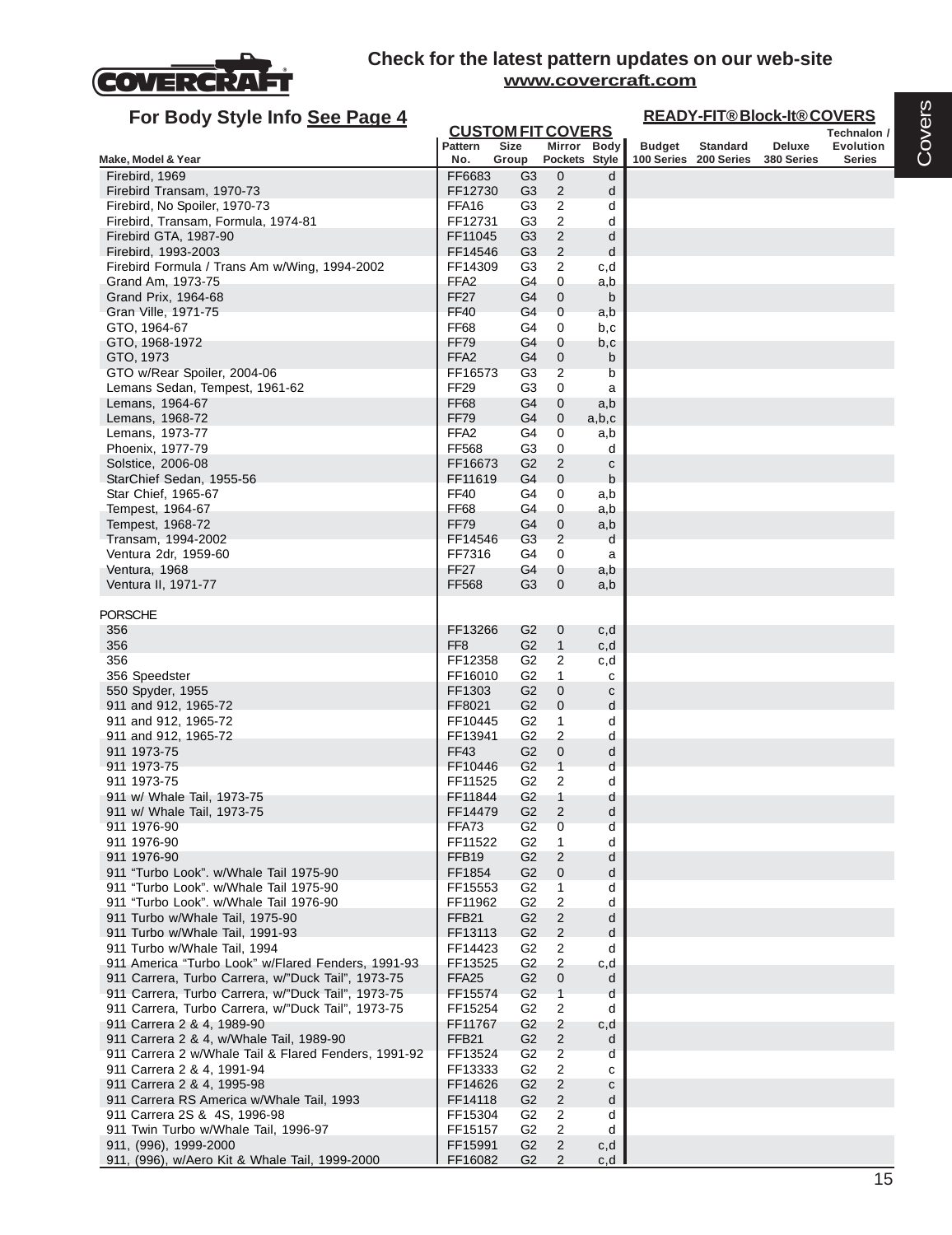

| <u>See Page 4 for "How to Order"</u>                                      |                    |                                         |                                           |              |               | <b>READY-FIT®Block-It®COVERS</b>         |                      |                     |  |  |  |
|---------------------------------------------------------------------------|--------------------|-----------------------------------------|-------------------------------------------|--------------|---------------|------------------------------------------|----------------------|---------------------|--|--|--|
|                                                                           | <b>Pattern</b>     | <b>CUSTOM FIT COVERS</b><br><b>Size</b> | Mirror                                    |              |               |                                          |                      | Technalon /         |  |  |  |
| Make, Model & Year                                                        | No.                | Group                                   | Pockets Style                             | <b>Body</b>  | <b>Budget</b> | <b>Standard</b><br>100 Series 200 Series | Deluxe<br>380 Series | Evolution<br>Series |  |  |  |
| 911C, (Carrera) 4S, 2000-08 / 997S, 2005-08                               | FF16204            | G <sub>2</sub>                          | 2                                         | c,d          |               |                                          |                      |                     |  |  |  |
| 911 Turbo, (996), w/Wing, 2001-08/ 997S, 2005-08                          | FF16205            | G <sub>2</sub>                          | $\overline{2}$                            | c,d          |               |                                          |                      |                     |  |  |  |
| 911 GT3, 2004- <b>08</b>                                                  | FF16553            | G <sub>2</sub>                          | $\overline{2}$                            | d            |               |                                          |                      |                     |  |  |  |
| 911 GT3 RS, 2007-08                                                       | FF17029            | G <sub>3</sub><br>G <sub>2</sub>        | 2<br>$\overline{2}$                       | d            |               |                                          |                      |                     |  |  |  |
| 911/996 GT2 Coupe w/Wing, 2000-04<br>914, 1970-76                         | FF16583<br>FF15583 | G <sub>2</sub>                          | $\mathbf{1}$                              | d<br>f       |               |                                          |                      |                     |  |  |  |
| 914, 1970-76                                                              | FF15134            | G <sub>2</sub>                          | $\overline{\mathbf{2}}$                   | f            |               |                                          |                      |                     |  |  |  |
| 928, 1978-86                                                              | FFA90              | G <sub>3</sub>                          | $\mathbf{1}$                              | d            |               |                                          |                      |                     |  |  |  |
| 928, 1978-86                                                              | FFA89              | G <sub>3</sub>                          | $\overline{2}$                            | d            |               |                                          |                      |                     |  |  |  |
| 928S4, GT, GTS w/Whale Tail, 1987-95                                      | FF10190            | G <sub>3</sub>                          | $\overline{2}$                            | d            |               |                                          |                      |                     |  |  |  |
| 930 Turbo w/Whale Tail, 1975-90                                           | FF1854             | G <sub>2</sub>                          | 0                                         | d            |               |                                          |                      |                     |  |  |  |
| 930S "Slopenose" w/Whale Tail, 1983-89                                    | FF10031            | G <sub>3</sub>                          | $\overline{c}$                            | d            |               |                                          |                      |                     |  |  |  |
| 944 & 944 Turbo, 1983-89                                                  | FFB34              | G <sub>2</sub><br>G <sub>2</sub>        | $\overline{c}$<br>$\overline{2}$          | d            |               |                                          |                      |                     |  |  |  |
| 944S2 Cpe, 89-91<br>959, 1988-89                                          | FF14098<br>FF10975 | G <sub>3</sub>                          | 0                                         | d<br>d       |               |                                          |                      |                     |  |  |  |
| 993, 1995-98                                                              | FF14626            | G <sub>2</sub>                          | 2                                         | d            |               |                                          |                      |                     |  |  |  |
| 993, w/Whale Tail, 1996-97                                                | FF15157            | G2                                      | $\sqrt{2}$                                | d            |               |                                          |                      |                     |  |  |  |
| Boxster, 1997-04                                                          | FF15415            | G <sub>2</sub>                          | $\overline{2}$                            | c,d          |               |                                          |                      |                     |  |  |  |
| Boxster, 2005-08                                                          | FF16638            | G <sub>2</sub>                          | 2                                         | с            |               |                                          |                      |                     |  |  |  |
| Carrera GT, 2004-05                                                       | FF16586            | G <sub>3</sub>                          | $\overline{2}$                            | С            |               |                                          |                      |                     |  |  |  |
| Cayenne S, 2003-06                                                        | FF16525            | T <sub>2</sub>                          | $\overline{2}$                            | j            |               |                                          |                      |                     |  |  |  |
| Cayenne S w/Roof Rack, 2003-06                                            | FF16526            | T <sub>2</sub>                          | $\overline{c}$                            | $\mathbf{I}$ |               |                                          |                      |                     |  |  |  |
| Cayman S, 2006-08<br>Speedster, 1989-90                                   | FF16903            | G <sub>2</sub><br>G <sub>2</sub>        | $\overline{\mathbf{c}}$<br>$\overline{2}$ | d            |               |                                          |                      |                     |  |  |  |
| Speedster, 1993-94                                                        | FF11792<br>FF14449 | G <sub>2</sub>                          | $\overline{2}$                            | d<br>d       |               |                                          |                      |                     |  |  |  |
|                                                                           |                    |                                         |                                           |              |               |                                          |                      |                     |  |  |  |
| <b>ROLLS ROYCE</b>                                                        |                    |                                         |                                           |              |               |                                          |                      |                     |  |  |  |
| Corniche, 1972-2002                                                       | FF1115             | G4                                      | $\overline{c}$                            | a,c          |               |                                          |                      |                     |  |  |  |
| Phantom Sedan, 2004-08                                                    | FF16572            | G4                                      | $\overline{2}$                            | a            |               |                                          |                      |                     |  |  |  |
| Phantom Drophead Coupe, 2007-08                                           | FF17060            | G <sub>4</sub>                          | $\overline{\mathbf{2}}$                   | b            |               |                                          |                      |                     |  |  |  |
| Silver Cloud, 1955-65                                                     | FF137              | G4                                      | $\mathbf 0$                               | a            |               |                                          |                      |                     |  |  |  |
| Silver Spirit, 1981-2001                                                  | FF6400             | G <sub>4</sub><br>G4                    | $\overline{2}$                            | a            |               |                                          |                      |                     |  |  |  |
| Silver Spur, 1981-98<br>Silver Seraph, 1999-2003                          | FF7254<br>FF16020  | G4                                      | 2<br>2                                    | a<br>a       |               |                                          |                      |                     |  |  |  |
| Silver Shadow w/Ornament Pocket, 1966-77                                  | FF354              | G <sub>4</sub>                          | $\overline{2}$                            | a            |               |                                          |                      |                     |  |  |  |
|                                                                           |                    |                                         |                                           |              |               |                                          |                      |                     |  |  |  |
| <b>SATURN</b>                                                             |                    |                                         |                                           |              |               |                                          |                      |                     |  |  |  |
| Sky, 2007-08                                                              | FF16674            | G <sub>2</sub>                          | $\overline{c}$                            | С            |               |                                          |                      |                     |  |  |  |
| <b>STUDEBAKER</b>                                                         |                    |                                         |                                           |              |               |                                          |                      |                     |  |  |  |
| All Years Avanti Hardtop, 1963-64                                         | FF42               | G3                                      | 0                                         | a,b          |               |                                          |                      |                     |  |  |  |
| Champion, Commander, 2dr Hardtop, 1955                                    | <b>FF408</b>       | G <sub>3</sub>                          | $\bf{0}$                                  | a,b          |               |                                          |                      |                     |  |  |  |
|                                                                           |                    |                                         |                                           |              |               |                                          |                      |                     |  |  |  |
| <b>SUBARU</b>                                                             |                    |                                         |                                           |              |               |                                          |                      |                     |  |  |  |
| B9 Tribeca, 2006-08                                                       | FF16682            | T <sub>2</sub>                          | $\overline{2}$                            | j            |               |                                          |                      |                     |  |  |  |
| Impreza Sedan (incl. WRX), 2002-05                                        | FF16275            | G <sub>3</sub>                          | 2                                         | a            |               |                                          |                      |                     |  |  |  |
| WRX Sedan w/High Spoiler, 2004-05                                         | FF16529            | G <sub>3</sub>                          | 2                                         | a            |               |                                          |                      |                     |  |  |  |
| <b>SUNBEAM</b>                                                            |                    |                                         |                                           |              |               |                                          |                      |                     |  |  |  |
| Alpine                                                                    | <b>FF21</b>        | G <sub>1</sub>                          | $\boldsymbol{0}$                          | $\mathbf{C}$ |               |                                          |                      |                     |  |  |  |
| Tiger                                                                     | FF21               | G <sub>1</sub>                          | $\mathbf{0}$                              | $\mathbf c$  |               |                                          |                      |                     |  |  |  |
|                                                                           |                    |                                         |                                           |              |               |                                          |                      |                     |  |  |  |
| <b>TOYOTA</b><br>Camry Sedan, No Spoiler, 2002-06                         | FF16303            | G <sub>3</sub>                          |                                           |              |               |                                          |                      |                     |  |  |  |
| Camry Sdn, w/Spoiler(2002-06), Special Edition (04)                       | FF16304            | G <sub>3</sub>                          | $\overline{\mathbf{c}}$<br>$\sqrt{2}$     | a<br>a       |               |                                          |                      |                     |  |  |  |
| Matrix XR w/Antenna Pocket, 2003-08                                       | FF16357            | G <sub>3</sub>                          | $\sqrt{2}$                                | g            |               |                                          |                      |                     |  |  |  |
| Solara Coupe & Convertible, 2004-08                                       | FF16557            | G <sub>3</sub>                          | $\overline{c}$                            | c,d          |               |                                          |                      |                     |  |  |  |
| Supra & Turbo, No Rear Spoiler, 1993-98                                   | FF14405            | G <sub>3</sub>                          | $\overline{c}$                            | d            |               |                                          |                      |                     |  |  |  |
| Supra w/Rear /Wing, 1993-98                                               | FF14469            | G <sub>3</sub>                          | $\overline{2}$                            | d            |               |                                          |                      |                     |  |  |  |
|                                                                           |                    |                                         |                                           |              |               |                                          |                      |                     |  |  |  |
| <b>TOYOTA (UTILITY VEHICLES)</b>                                          |                    |                                         |                                           |              |               |                                          |                      |                     |  |  |  |
| Land Cruiser Wagon, 1991-97<br>Pickup, Ext Cab, LB (2 pc Window), 1989-94 | FF12443<br>FF11869 | T <sub>2</sub><br>T2                    | $\overline{2}$<br>2                       | g            |               |                                          |                      |                     |  |  |  |
|                                                                           |                    |                                         |                                           |              |               |                                          |                      |                     |  |  |  |
| <b>TRIUMPH</b>                                                            |                    |                                         |                                           |              |               |                                          |                      |                     |  |  |  |
| TR-2, TR-3, TR-3A, 1953-61                                                | FF <sub>1</sub>    | G <sub>1</sub>                          | $\mathbf 0$                               | $\mathsf{C}$ |               |                                          |                      |                     |  |  |  |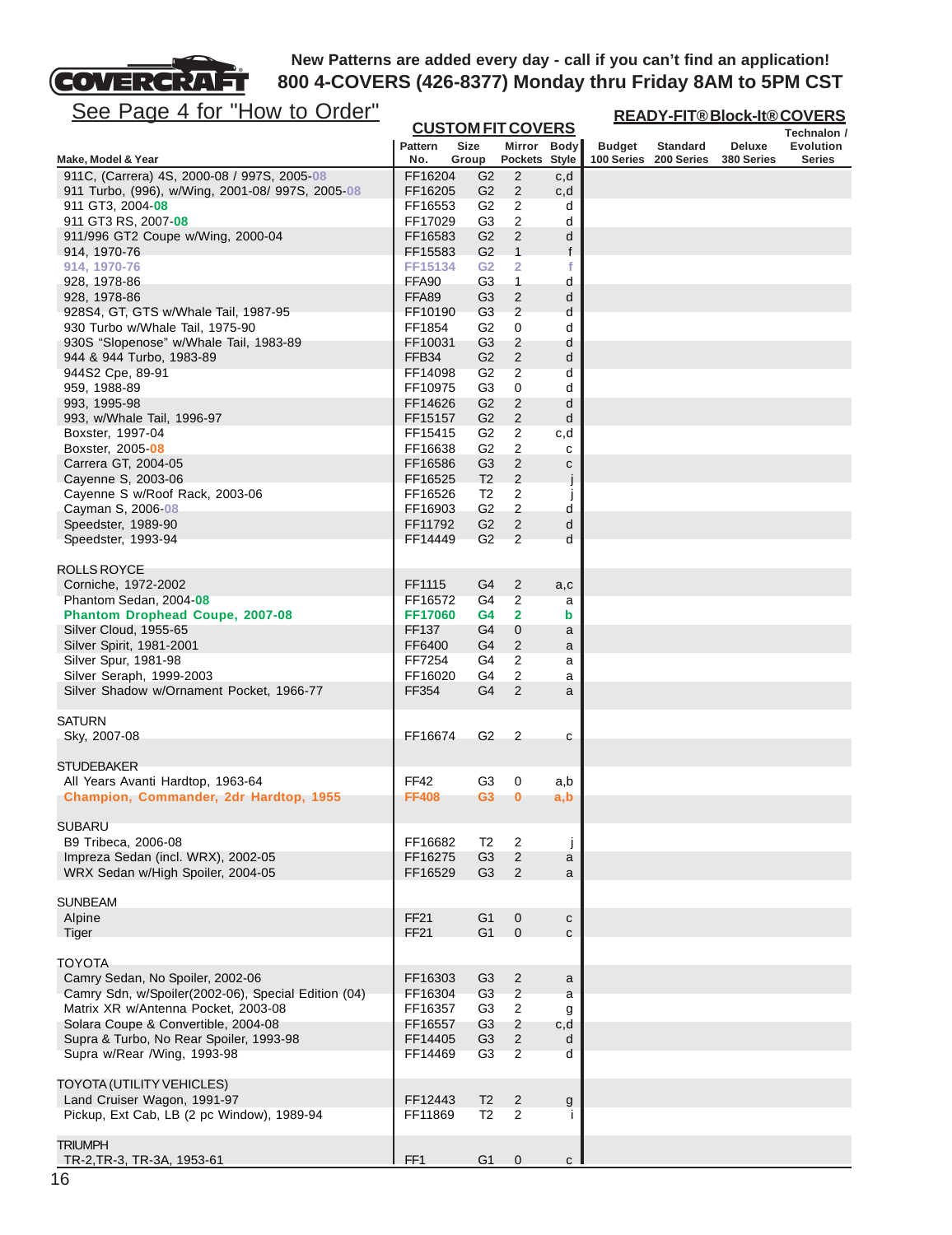

| For Body Style Info See Page 4          | <b>READY-FIT®Block-It®COVERS</b> |                          |                                 |              |               |                                          |                      |                            |  |  |
|-----------------------------------------|----------------------------------|--------------------------|---------------------------------|--------------|---------------|------------------------------------------|----------------------|----------------------------|--|--|
|                                         |                                  | <b>CUSTOM FIT COVERS</b> |                                 |              |               |                                          | Technalon /          |                            |  |  |
| Make, Model & Year                      | Pattern<br>No.                   | Size                     |                                 | Mirror Body  | <b>Budget</b> | <b>Standard</b><br>100 Series 200 Series | Deluxe<br>380 Series | Evolution<br><b>Series</b> |  |  |
| TR4, TR-4A, TR-250, TR-5, TR-6, 1962-74 | <b>FF21</b>                      | Group<br>G <sub>1</sub>  | Pockets Style<br>$\overline{0}$ | $\mathbf{c}$ |               |                                          |                      |                            |  |  |
| TR6, 1975-76                            | FFA63                            | G <sub>1</sub>           | $\mathbf 0$                     | $\mathbf{C}$ |               |                                          |                      |                            |  |  |
| <b>VOLKSWAGEN</b>                       |                                  |                          |                                 |              |               |                                          |                      |                            |  |  |
| Golf GTI (New Body), 1999-2006          | FF16077                          | G2                       | $\overline{2}$                  | d,e          |               |                                          |                      |                            |  |  |
| GTI, (New Body), 2006.5-08              | FF16971                          | G2                       | 2                               | d,e          |               |                                          |                      |                            |  |  |
| Karman Ghia Cpe & Sdn (All Years)       | FF <sub>9</sub>                  | G <sub>2</sub>           | $\mathbf 0$                     | c, f         |               |                                          |                      |                            |  |  |
| Phaeton w/Antenna Pocket, 2004-06       | FF16567                          | G4                       | $\overline{2}$                  | a            |               |                                          |                      |                            |  |  |
| RS32, 2004                              | FF16077                          | G2                       | $\overline{2}$                  | d,e          |               |                                          |                      |                            |  |  |
| Touareg SUV, 2004-08                    | FF16539                          | T2                       | 2                               |              |               |                                          |                      |                            |  |  |
| <b>VOLVO</b>                            |                                  |                          |                                 |              |               |                                          |                      |                            |  |  |
| C70 Convertible, 1999-2004              | FF16099                          | G <sub>3</sub>           | $\overline{2}$                  | $\mathbf{C}$ |               |                                          |                      |                            |  |  |
| S60, S60R Sedan, 2001-08                | FF16240                          | G <sub>3</sub>           | 2                               | a            |               |                                          |                      |                            |  |  |
|                                         |                                  |                          |                                 |              |               |                                          |                      |                            |  |  |
|                                         |                                  |                          |                                 |              |               |                                          |                      |                            |  |  |
|                                         |                                  |                          |                                 |              |               |                                          |                      |                            |  |  |
|                                         |                                  |                          |                                 |              |               |                                          |                      |                            |  |  |
|                                         |                                  |                          |                                 |              |               |                                          |                      |                            |  |  |
|                                         |                                  |                          |                                 |              |               |                                          |                      |                            |  |  |
|                                         |                                  |                          |                                 |              |               |                                          |                      |                            |  |  |
|                                         |                                  |                          |                                 |              |               |                                          |                      |                            |  |  |
|                                         |                                  |                          |                                 |              |               |                                          |                      |                            |  |  |
|                                         |                                  |                          |                                 |              |               |                                          |                      |                            |  |  |
|                                         |                                  |                          |                                 |              |               |                                          |                      |                            |  |  |
|                                         |                                  |                          |                                 |              |               |                                          |                      |                            |  |  |
|                                         |                                  |                          |                                 |              |               |                                          |                      |                            |  |  |
|                                         |                                  |                          |                                 |              |               |                                          |                      |                            |  |  |
|                                         |                                  |                          |                                 |              |               |                                          |                      |                            |  |  |
|                                         |                                  |                          |                                 |              |               |                                          |                      |                            |  |  |

# Custom cover patterns for other fabrics (not Form-Fit™) are shown below:

| ACURA                                              |                    |                |                 |              |        |        |        |        |
|----------------------------------------------------|--------------------|----------------|-----------------|--------------|--------|--------|--------|--------|
| Integra, 1986-89                                   | C9798              | G <sub>2</sub> | $^{\star\star}$ | d,e          | C35003 | C40003 | C78003 | C80003 |
| Integra Sedan, 1990-93                             | C11832             | G <sub>2</sub> | $***$           | a            | C35003 | C40003 | C78003 | C80003 |
| Integra Sedan, 1994-2001                           | C14404             | G <sub>3</sub> | $^{\star\star}$ | a            | C35004 | C40004 | C78004 | C80004 |
| Integra Hatchback, 1990-93                         | C11167             | G <sub>3</sub> | $***$           | d,e          | C35004 | C40004 | C78004 | C80004 |
| Integra Htchbk, w or w/o Spoiler, 1994-2001        | C14324             | G <sub>3</sub> | $***$           | d            | C35004 | C40004 | C78004 | C80004 |
| Integra "R" Htchbk w/Spoiler, 1997-2001            | C15466             | G <sub>3</sub> | $***$           | d            | C35004 | C40004 | C78004 | C80004 |
| Legend 4 dr., 1986-90                              | C9797              | G <sub>3</sub> | $***$           | a            | C35005 | C40005 | C78005 | C80005 |
| Legend 2 dr., 1986-90                              | C <sub>10144</sub> | G <sub>3</sub> | $***$           | f            | C35005 | C40005 | C78005 | C80005 |
| Legend 4 dr., 1991-95                              | C12707             | G <sub>3</sub> | $***$           | f            | C35005 | C40005 | C78005 | C80005 |
| Legend 2 dr., 1991-95                              | C <sub>13132</sub> | G <sub>3</sub> | $***$           | f            | C35005 | C40005 | C78005 | C80005 |
| NSX Sport Coupe, 1991-2001                         | C12288             | G <sub>3</sub> | $***$           | $\mathsf{f}$ | C35003 | C40003 | C78003 | C80003 |
| NSX Sport Coupe, 2002-05                           | C <sub>16334</sub> | G <sub>3</sub> | $***$           | f            | C35003 | C40003 | C78003 | C80003 |
| Vigor, 1992-94                                     | C13205             | G <sub>3</sub> | $***$           | a            | C35004 | C40004 | C78004 | C80004 |
| 2.5 TL, 3.2TL, 1995-98                             | C <sub>15179</sub> | G <sub>3</sub> | $***$           | a            | C35004 | C40004 | C78004 | C80004 |
| 3.2 TL, No Roof Antenna, 1999-2003                 | C16028             | G <sub>3</sub> | $***$           | a            | C35004 | C40004 | C78004 | C80004 |
| TL, W/Roof Antenna Pocket, 2003                    | C16401             | G <sub>3</sub> | $***$           | a            | C35004 | C40004 | C78004 | C80004 |
| TL. 2004-08                                        | C16482             | G <sub>3</sub> | $***$           | a            | C35004 | C40004 | C78004 | C80004 |
| 3.5 RL, w/Roof Ant. Pocket, 2002-04                | C16280             | G <sub>3</sub> | $***$           | a            | C35004 | C40004 | C78004 | C80004 |
| CL, 1997-99                                        | C15241             | G <sub>3</sub> | $***$           | d            | C35004 | C40004 | C78004 | C80004 |
| CL Coupe, w or w/o Spoiler, 2001-03                | C16106             | G <sub>3</sub> | $***$           | f            | C35004 | C40004 | C78004 | C80004 |
| CL Coupe, w or w/o Spoiler, w/Ant. Pocket, 2001-03 | C <sub>15900</sub> | G <sub>3</sub> | $***$           | f            | C35004 | C40004 | C78004 | C80004 |
| 3.5 RL, 1996-2001                                  | C15242             | G <sub>3</sub> | $***$           | a            | C35004 | C40004 | C78004 | C80004 |
| MDX, Roof Antenna, 2001-06                         | C16223             | T <sub>2</sub> | $***$           |              |        | C40033 | C78033 | C80033 |
| MDX, w/Rack, 2001-06                               | C16276             | T <sub>2</sub> | $***$           |              |        | C40033 | C78033 | C80033 |
| MDX, w/Rack & Spoiler, 2001-06                     | C16224             | T <sub>2</sub> | $**$            |              |        | C40033 | C78033 | C80033 |
| MDX, No Rack w/Spoiler, 2001-06                    | C16273             | T <sub>2</sub> | $***$           |              |        | C40033 | C78033 | C80033 |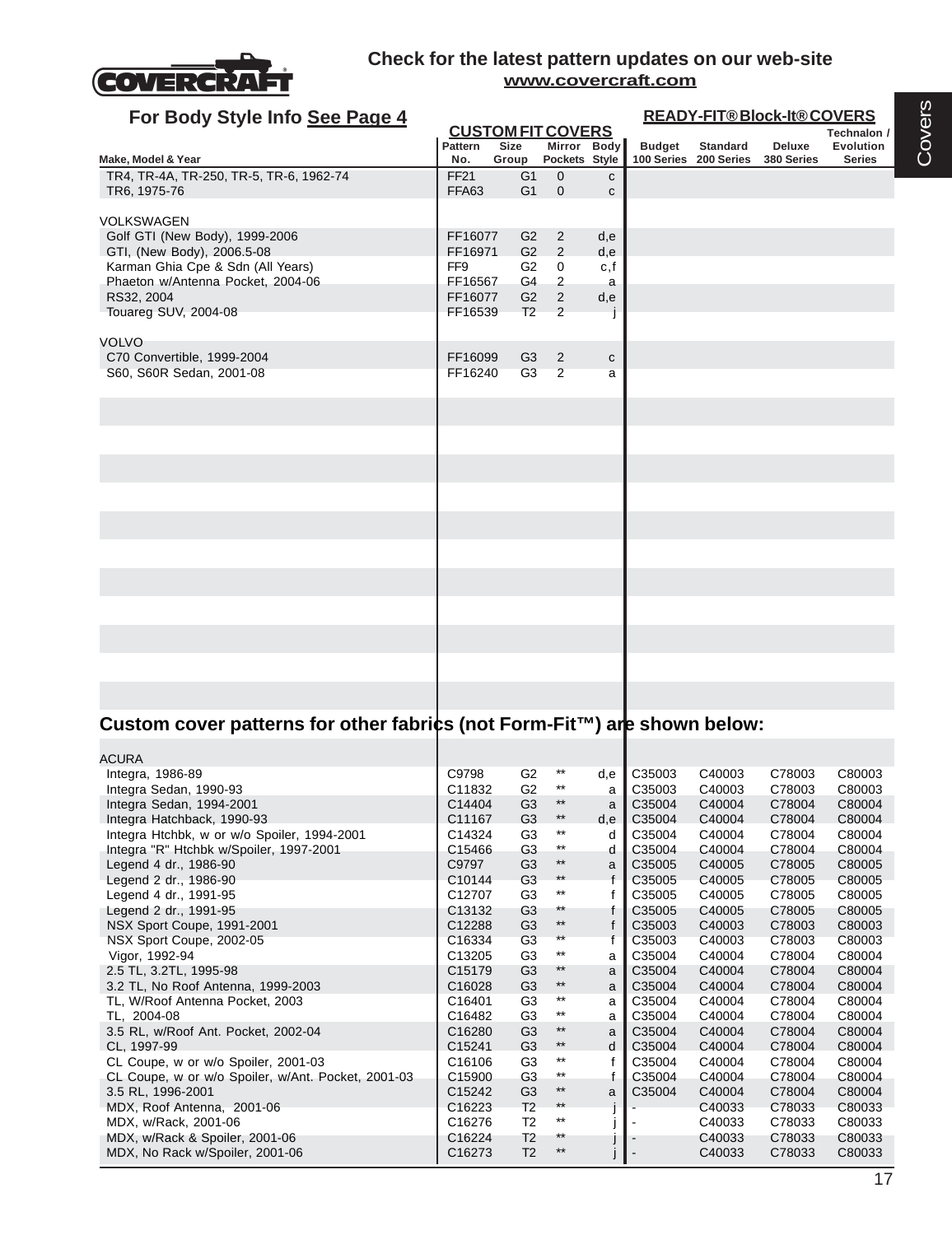

| <u>See Page 4 for "How to Order"</u>               |                        |                                  |                 |                              | <b>READY-FIT®Block-It®COVERS</b> |                               |                              |                            |
|----------------------------------------------------|------------------------|----------------------------------|-----------------|------------------------------|----------------------------------|-------------------------------|------------------------------|----------------------------|
|                                                    |                        | <b>CUSTOM FIT COVERS</b>         |                 |                              |                                  |                               |                              | Technalon /                |
| Make, Model & Year                                 | <b>Pattern</b><br>No.  | <b>Size</b><br>Group             | Pockets Style   | Mirror Body                  | <b>Budget</b><br>100 Series      | <b>Standard</b><br>200 Series | <b>Deluxe</b><br>380 Series  | Evolution<br><b>Series</b> |
| MDX, 2007-08                                       | C16998                 | T2                               |                 |                              |                                  |                               |                              |                            |
| RL w/Roof Antenna Pocket, 2005-08                  | C <sub>16731</sub>     | G <sub>3</sub>                   | $***$<br>**     | a                            | C35004                           | C40004                        | C78004                       | C80004                     |
| RDX w/Roof Antenna, 2007-08<br>RSX Coupe, 2002-06  | C16999<br>C16284       | T <sub>2</sub><br>G <sub>3</sub> | $^{\star\star}$ | $\mathbf{I}$<br>$\mathsf{f}$ | C35003                           | C40003                        | C78003                       | C80003                     |
| SLX, 1996-97                                       | C14137                 | T <sub>1</sub>                   | **              | j                            |                                  | C40033                        | C78033                       | C80033                     |
| SLX, 1998-1999                                     | C16061                 | T <sub>2</sub>                   | $***$           | j                            |                                  | C40033                        | C78033                       | C80033                     |
| TSX Sedan w or w/o Spoiler, 2004-08                | C16398                 | G <sub>3</sub>                   | $^{\star\star}$ | a                            | C35004                           | C40004                        | C78004                       | C80004                     |
| TSX Sedan, 2009                                    | C17072                 | G <sub>3</sub>                   | $**$            | a                            | C35004                           | C40004                        | C78004                       | C80004                     |
| <b>ALFA ROMEO</b>                                  |                        |                                  |                 |                              |                                  |                               |                              |                            |
| Duetto, 1967, Spyder, 1967 & 1969                  | C65                    | G1                               |                 | С                            | C35003                           | C40003                        | C78003                       | C80003                     |
| 1750, 2000 Spyder, 1971-80                         | C93                    | G2                               |                 | C                            | C35003                           | C40003                        | C78003                       | C80003                     |
| 1750, 2000 Spyder, 1981-82                         | CB36                   | G <sub>2</sub>                   |                 | C                            | C35003                           | C40003                        | C78003                       | C80003                     |
| 2000 Spyder, Spyder Veloce, Quadrifoglio, 1983-94  | C8744                  | G <sub>2</sub>                   | $***$           | C                            | C35003                           | C40003                        | C78003                       | C80003                     |
| 2600 Spyder 2+2, 1964-67<br>Graduate, 1985-90      | C11399<br>C8744        | G3<br>G <sub>2</sub>             | $^{\star\star}$ | C                            | C35003<br>C35003                 | C40003<br>C40003              | C78003<br>C78003             | C80003<br>C80003           |
| Spyder, 1991-93                                    | C14301                 | G <sub>2</sub>                   | $^{\star\star}$ | с<br>C                       | C35003                           | C40003                        | C78003                       | C80003                     |
| 1750, 2000 Berlina, 1969-74                        | C651                   | G <sub>3</sub>                   |                 | a                            | C35003                           | C40003                        | C78003                       | C80003                     |
| Milano Sedan, 4 dr., 1987-89                       | C9966                  | G <sub>3</sub>                   | $***$           | f                            | C35003                           | C40003                        | C78003                       | C80003                     |
| 164 Sedan LS, 1990-95                              | C12196                 | G <sub>3</sub>                   | **              | a                            | C35004                           | C40004                        | C78004                       | C80004                     |
| 164S, 164 Quadrifoglio Sedan, 1991-95              | C13128                 | G <sub>3</sub>                   | $^{\star\star}$ | a                            | C35004                           | C40004                        | C78004                       | C80004                     |
| Sprint Coupe, 1965-75 (including                   |                        |                                  |                 |                              |                                  |                               |                              |                            |
| 1600GTV, 1750GTV & 2000GTV)                        | C45                    | G <sub>2</sub>                   |                 | f                            | C35002                           | C40002                        | C78002                       | C80002                     |
| Alfetta GT, Sprint Veloce, GTV-6, 1975-86          | CA57                   | G <sub>3</sub>                   | $^{\star\star}$ | d                            | C35003                           | C40003                        | C78003                       | C80003                     |
| Alfetta Sdn, 1975-76, Sports Sdn, 1975-79          | CA58                   | G <sub>3</sub>                   |                 | a                            | C35003                           | C40003                        | C78003                       | C80003                     |
| AMERICAN MOTORS                                    |                        |                                  |                 |                              |                                  |                               |                              |                            |
| Alliance Sedan, 1984-87<br>Alliance Conv., 1985-87 | C7779<br>C9171         | G <sub>2</sub><br>G <sub>2</sub> | $***$<br>$***$  | a,b                          | C35003<br>C35003                 | C40003<br>C40003              | C78003<br>C78003             | C80003<br>C80003           |
| Alliance Hatchback, 1986-87                        | C10499                 | G <sub>2</sub>                   | $^{\star\star}$ | C<br>d                       | C35002                           | C40002                        | C78002                       | C80002                     |
| American (177" OL), 1958-60                        | C7826                  | G <sub>3</sub>                   |                 | a                            |                                  |                               |                              |                            |
| American Convertible (173" OL), 1961-63            | C9284                  | G <sub>3</sub>                   |                 | C                            |                                  |                               |                              |                            |
| American, 1964-65                                  | C11596                 | G <sub>3</sub>                   |                 | a                            |                                  | ۰                             | $\qquad \qquad \blacksquare$ | ۰                          |
| Ambassador (199" OL), 1961                         | C12812                 | G4                               |                 | a                            |                                  |                               |                              |                            |
| Ambassador, 1962-64                                | C <sub>29</sub>        | G <sub>3</sub>                   |                 | a,b                          | C35005                           | C40005                        | C78005                       | C80005                     |
| Ambassador, 1965-70                                | C68                    | G4                               |                 | a,b,c                        | C35006                           | C40006                        | C78006                       | C80006                     |
| Ambassador, 1971-73                                | C <sub>27</sub><br>CA3 | G4<br>G4                         |                 | a,b                          | C35006<br>C35006                 | C40006<br>C40006              | C78006<br>C78006             | C80006<br>C80006           |
| Ambassador, 1974<br>AMX, 1968-70                   | C516                   | G <sub>3</sub>                   |                 | a,b<br>d                     | C35004                           | C40004                        | C78004                       | C80004                     |
| AMX No Spoiler, 1971-74                            | C <sub>16111</sub>     | G <sub>3</sub>                   |                 | d                            | C35004                           | C40004                        | C78004                       | C80004                     |
| AMX w/Spoiler, 1971-74                             | C <sub>10566</sub>     | G <sub>3</sub>                   |                 | d                            | C35004                           | C40004                        | C78004                       | C80004                     |
| AMX, 1979-1980                                     | C11993                 | G <sub>3</sub>                   |                 | d                            | C35003                           | C40003                        | C78003                       | C80003                     |
| Classic (190" OL), 1961-63                         | C <sub>29</sub>        | G <sub>3</sub>                   |                 | a                            |                                  |                               |                              |                            |
| Classic, 1964-66                                   | C <sub>29</sub>        | G <sub>3</sub>                   |                 | a,b                          | C35005                           | C40005                        | C78005                       | C80005                     |
| Concord, 1978-83                                   | C3502                  | G <sub>3</sub>                   |                 | b                            | C35004                           | C40004                        | C78004                       | C80004                     |
| Eagle, 1980-88                                     | C3502                  | G <sub>3</sub>                   |                 | b                            | C35004                           | C40004                        | C78004                       | C80004                     |
| Eagle SX-4, 1981-83                                | C4040                  | G <sub>3</sub>                   | $***$           | d                            | C35003<br>C35003                 | C40003                        | C78003                       | C80003                     |
| Encore, 1984-87<br>GTA, 1987                       | C8417<br>C7779         | G <sub>2</sub><br>G <sub>2</sub> | $^{\star\star}$ | d,e<br>b,c                   | C35003                           | C40003<br>C40003              | C78003<br>C78003             | C80003<br>C80003           |
| Hornet, 1969-77                                    | C81                    | G <sub>3</sub>                   |                 | a,b                          | C35004                           | C40004                        | C78004                       | C80004                     |
| Javelin, 1968                                      | C <sub>28</sub>        | G <sub>3</sub>                   |                 | d                            | C35004                           | C40004                        | C78004                       | C80004                     |
| Javelin, 1969-70                                   | C12287                 | G <sub>3</sub>                   |                 | d                            | C35004                           | C40004                        | C78004                       | C80004                     |
| Javelin, 1971-74                                   | C <sub>28</sub>        | G <sub>3</sub>                   |                 | d                            | C35004                           | C40004                        | C78004                       | C80004                     |
| Matador Sedan, 1971-72                             | C68                    | G <sub>4</sub>                   |                 | a,b                          | C35006                           | C40006                        | C78006                       | C80006                     |
| Matador Sedan, 1973-78                             | C <sub>27</sub>        | G <sub>4</sub>                   |                 | a,b                          | C35006                           | C40006                        | C78006                       | C80006                     |
| Medallion, 1987-88                                 | C10277                 | G <sub>3</sub>                   | $***$           | a                            | C35003                           | C40003                        | C78003                       | C80003                     |
| Premier Sedan, 1988-1992                           | C10808                 | G <sub>3</sub>                   | $^{\star\star}$ | a                            | C35004                           | C40004                        | C78004                       | C80004                     |
| Rambler, 1958-60                                   | C8749<br>C8749         | G <sub>3</sub><br>G <sub>3</sub> |                 | a                            |                                  |                               |                              |                            |
| Rebel, 1958-60<br>Rebel, 1967-70                   | C80                    | G <sub>3</sub>                   |                 | a<br>a,b                     | C35005                           | C40005                        | C78005                       | C80005                     |
| Rogue, 1967-68                                     | C <sub>13</sub>        | G <sub>3</sub>                   |                 | a,b                          | C35003                           | C40003                        | C78003                       | C80003                     |
| Summit 4dr Sedan, 1989-1992                        | C11314                 | G <sub>2</sub>                   | $\star\star$    | a                            | C35003                           | C40003                        | C78003                       | C80003                     |
| AMERICAN MOTORS [UTILITY VEHICLES]                 |                        |                                  |                 |                              |                                  |                               |                              |                            |
| Pickup, Short Bed, 1974-85                         | C5241                  | T <sub>2</sub>                   |                 | I                            |                                  | C40015                        | C78015                       | C80015                     |
| Pickup, Long Bed, 1974-85                          | C1960                  | T <sub>3</sub>                   |                 | Ť                            |                                  | C40016                        | C78016                       | C80016                     |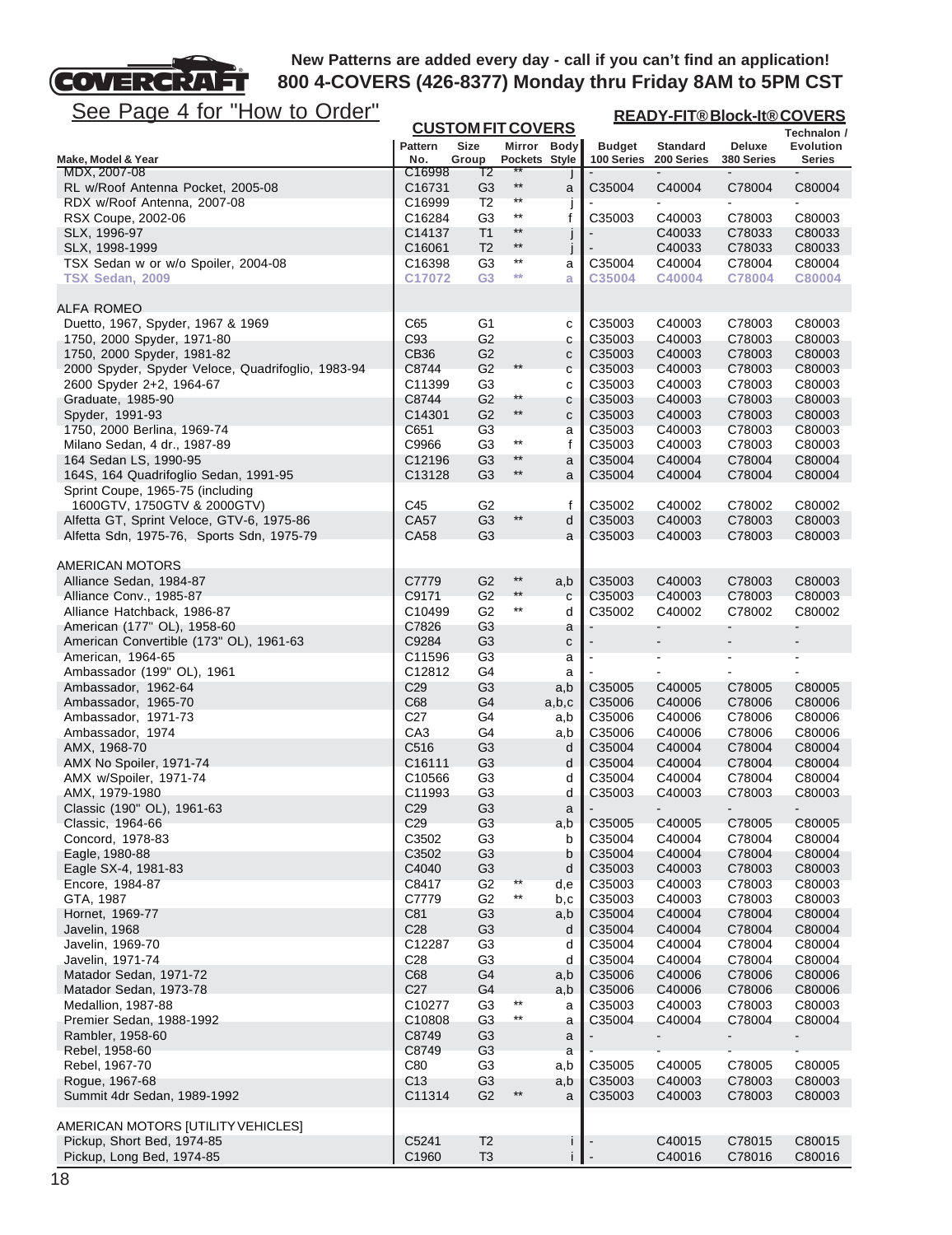

| For Body Style Info See Page 4                                      |                    |                                  |                                    |              |                             |                               | <b>READY-FIT®Block-It®COVERS</b> |                            |
|---------------------------------------------------------------------|--------------------|----------------------------------|------------------------------------|--------------|-----------------------------|-------------------------------|----------------------------------|----------------------------|
|                                                                     |                    | <b>CUSTOM FIT COVERS</b>         |                                    |              |                             |                               |                                  | Technalon /                |
| Make, Model & Year                                                  | Pattern<br>No.     | Size<br>Group                    | Mirror Body<br>Pockets Style       |              | <b>Budget</b><br>100 Series | <b>Standard</b><br>200 Series | Deluxe<br>380 Series             | <b>Evolution</b><br>Series |
| Concord Station Wagon, 1978-83                                      | C3501              | G <sub>3</sub>                   |                                    | g            |                             | C40061                        | C78061                           | C80061                     |
| Eagle Station Wagon, 1980-88                                        | C3501              | G <sub>3</sub>                   |                                    | g            |                             | C40061                        | C78061                           | C80061                     |
| Medallion Station Wagon, 1987-89                                    | C10412             | G4                               | $^{\star\star}$                    | g            |                             | C40061                        | C78061                           | C80061                     |
|                                                                     |                    |                                  |                                    |              |                             |                               |                                  |                            |
| ASTONMARTIN                                                         |                    |                                  |                                    |              |                             |                               |                                  |                            |
| DBAR-1 American Roadster, 2003-04                                   | C16587             | G <sub>3</sub>                   | $***$                              | c            |                             |                               |                                  |                            |
| DB-2 and DB-3, 1950-59                                              | C389<br>C47        | G <sub>3</sub><br>G <sub>3</sub> |                                    | d            | C35003<br>C35003            | C40003<br>C40003              | C78003                           | C80003                     |
| DB-4, 1959-63<br>DB-5 and DB-6, 1963-65                             | C13315             | G <sub>3</sub>                   |                                    | d<br>c,d     | C35004                      | C40004                        | C78003<br>C78004                 | C80003<br>C80004           |
| DB-7, DBS, 1970-73                                                  | C1604              | G <sub>3</sub>                   |                                    | d            | C35004                      | C40004                        | C78004                           | C80004                     |
| DB-7 Convertible, 1997-2003                                         | C15990             | G <sub>3</sub>                   | $^{\star\star}$                    | C            | C35004                      | C40004                        | C78004                           | C80004                     |
| DB-7 Coupe, 1997-2003                                               | C16210             | G <sub>3</sub>                   | $^{\star\star}$                    | d            | C35004                      | C40004                        | C78004                           | C80004                     |
| DB-9, 2004-07                                                       | C <sub>16631</sub> | G <sub>3</sub>                   | $^{\star\star}$                    | b            | C35004                      | C40004                        | C78004                           | C80004                     |
| DB-9 Convertible, 2005-08                                           | C17016             | G <sub>3</sub>                   | $**$                               | c            | C35004                      | C40004                        | C78004                           | C80004                     |
| Lagonda, 1983-89                                                    | C8368              | G4                               | $^{\star\star}$                    | a            | C35005                      | C40005                        | C78005                           | C80005                     |
| V8 "S", Vantage, 1975-89<br>V8 Vantage, 2006-07                     | C2411<br>C16964    | G <sub>3</sub><br>G <sub>3</sub> | $***$                              | d<br>b       | C35004<br>C34004            | C40004<br>C40004              | C78004<br>C78004                 | C80004<br>C80004           |
| Vantage Convertible, 2003                                           | C16382             | G <sub>3</sub>                   | $^{\star\star}$                    | C            | C35004                      | C40004                        | C78004                           | C80004                     |
| Vantage Convertible, 2006-08                                        | C17041             | G <sub>3</sub>                   | $^{\star\star}$                    | C            | C35004                      | C40004                        | C78004                           | C80004                     |
| Vanquish Coupe, 2002-06                                             | C16516             | G <sub>3</sub>                   | $^{\star\star}$                    | d            |                             |                               |                                  |                            |
| Virage, 1990-94                                                     | C13176             | G <sub>3</sub>                   | $\star\star$                       | $\mathsf{f}$ | C35003                      | C40003                        | C78003                           | C80003                     |
| Volante Conv., 1978-89                                              | C9937              | G <sub>3</sub>                   | $^{\star\star}$                    | c            | C35004                      | C40004                        | C78004                           | C80004                     |
|                                                                     |                    |                                  |                                    |              |                             |                               |                                  |                            |
| audi                                                                |                    |                                  | $***$                              |              |                             |                               |                                  |                            |
| 80, 90 Sedan, 1988-92                                               | C10761<br>C14516   | G <sub>3</sub><br>G <sub>3</sub> | $^{\star\star}$                    | a            | C35003<br>C35003            | C40003<br>C40003              | C78003                           | C80003                     |
| 90 Sedan, 1993-95<br>4000 Sedan, Quatro, 1981-87                    | CB <sub>3</sub>    | G <sub>3</sub>                   | $^{\star\star}$                    | a<br>a,b     | C35003                      | C40003                        | C78003<br>C78003                 | C80003<br>C80003           |
| 5000 Sedan, 1978-83                                                 | CA88               | G <sub>3</sub>                   | $***$                              | a            | C35004                      | C40004                        | C78004                           | C80004                     |
| 5000S, 1984-88                                                      | CB44               | G <sub>3</sub>                   | $**$                               | a            | C35005                      | C40005                        | C78005                           | C80005                     |
| 5000, 100, 200, A6 Wagon, 1984-98                                   | C8585              | G <sub>3</sub>                   | $^{\star\star}$                    | g            |                             | C40062                        | C78062                           | C80062                     |
| 100/200, 1989-91                                                    | <b>CB44</b>        | G <sub>3</sub>                   | $**$                               | a            | C35005                      | C40005                        | C78005                           | C80005                     |
| 100/200, S4, S6, A6, 1992-97                                        | C13522             | G <sub>3</sub>                   | $^{\star\star}$                    | a            | C35005                      | C40005                        | C78005                           | C80005                     |
| A3 4dr Wagon, 2006-08                                               | C16668             | G <sub>3</sub>                   | $^{\star\star}$                    | g            |                             | C40060                        | C78060                           | C80060                     |
| A4 Sedan, 1996-2001                                                 | C15207             | G <sub>3</sub>                   | $^{\star\star}$<br>$^{\star\star}$ | a            | C35004                      | C40004                        | C78004                           | C80004                     |
| A4 Sedan, 2002-08<br>A4 Station Wagon, 1998-2008                    | C16321<br>C15924   | G <sub>3</sub><br>G <sub>3</sub> | $\star\star$                       | a            | C35004                      | C40004<br>C40062              | C78004<br>C78062                 | C80004<br>C80062           |
| A4 Convertible, 2003-08                                             | C16392             | G <sub>3</sub>                   | $^{\star\star}$                    | g<br>C       | C35004                      | C40004                        | C78004                           | C80004                     |
| A5/S5 Coupe, 2008                                                   | C17046             | G <sub>3</sub>                   | $^{\star\star}$                    | f            | C35004                      | C40004                        | C78004                           | C80004                     |
| A6 Sedan, 1998-2004                                                 | C15923             | G <sub>3</sub>                   | $^{\star\star}$                    | a            | C35005                      | C40005                        | C78005                           | C80005                     |
| A6 Sedan, 2005-08                                                   | C16647             | G <sub>3</sub>                   | $^{\star\star}$                    | a            | C35005                      | C40005                        | C78005                           | C80005                     |
| A6 Station Wagon, 1999-2004                                         | C16062             | G <sub>3</sub>                   | $^{\star\star}$                    | g            |                             | C40062                        | C78062                           | C80062                     |
| A6 Avant Wagon, 2006-08                                             | C16904             | G <sub>3</sub>                   | **<br>$***$                        | g            |                             | C40062                        | C78062                           | C80062                     |
| A8 Sedan, 1997-2003                                                 | C15426             | G <sub>3</sub>                   | $***$                              | a            | C35005                      | C40005                        | C78005                           | C80005                     |
| A8 Sedan, 2005-08<br>A8L Sedan, 2001-03                             | C16629<br>C16214   | G <sub>3</sub><br>G <sub>3</sub> | $^{\star\star}$                    | a<br>a       | C35005<br>C35005            | C40005<br>C40005              | C78005<br>C78005                 | C80005<br>C80005           |
| A8L Sedan w/Roof Antenna, 2004-08                                   | C16544             | G <sub>4</sub>                   | **                                 | a            | C35005                      | C40005                        | C78005                           | C80005                     |
| Allroad Quattro, w/Antenna Pocket, 2001-03                          | C16270             | T1                               | $***$                              | g            |                             | C40062                        | C78062                           | C80062                     |
| Allroad Quattro, 2004-05                                            | C16608             | T <sub>1</sub>                   | $***$                              | g            | $\blacksquare$              | C40062                        | C78062                           | C80062                     |
| Q7, 2007-08                                                         | C16970             | T <sub>2</sub>                   | $^{\star\star}$                    |              |                             | C40033                        | C78033                           | C80033                     |
| R8, 2008                                                            | C17059             | G <sub>3</sub>                   | $\star\star$                       | f            |                             | ٠                             | ٠                                | ٠                          |
| RS4, 2007 08                                                        | C16321             | G <sub>3</sub>                   | $^{\star\star}$                    | a            | C35004                      | C40004                        | C78004                           | C80004                     |
| RS6 Sedan, 2003-04                                                  | C16545             | G <sub>3</sub>                   | $^{\star\star}$<br>$^{\star\star}$ | a            | C35004                      | C40004                        | C78004                           | C80004                     |
| S4 Sedan, 2004-08                                                   | C16321             | G <sub>3</sub>                   | $^{\star\star}$                    | a            | C35004                      | C40004                        | C78004                           | C80004                     |
| S4 Convertible, 2004-08<br>S4 Station Wagon w/Roof Antenna, 2001-08 | C16392<br>C16568   | G <sub>3</sub><br>G <sub>3</sub> | $**$                               | ${\bf c}$    | C35004                      | C40004<br>C40061              | C78004<br>C78061                 | C80004<br>C80061           |
| S4 Sedan, 2000-03                                                   | C16137             | G <sub>3</sub>                   | $^{\star\star}$                    | g<br>a       | C35003                      | C40003                        | C78003                           | C80003                     |
| S6, 2007-08                                                         | C16647             | G3                               | $^{\star\star}$                    | a            | C35005                      | C40005                        | C78005                           | C80005                     |
| S8, 2007-08                                                         | C16629             | G3                               | $^{\star\star}$                    | a            | C35005                      | C40005                        | C78005                           | C80005                     |
| Cabriolet, 1994-98                                                  | C14625             | G <sub>3</sub>                   | $\star\star$                       | C            | C35003                      | C40003                        | C78003                           | C80003                     |
| Coupe, 1982-87                                                      | CB27               | G <sub>3</sub>                   | $^{\star\star}$                    | d            | C35003                      | C40003                        | C78003                           | C80003                     |
| GT Coupe, 1986-90, Quattro Coupe, 1991                              | C11885             | G <sub>3</sub>                   | $**$                               | d            | C35003                      | C40003                        | C78003                           | C80003                     |
| V8 Quattro, 1989-94                                                 | C12388             | G <sub>3</sub>                   | $^{\star\star}$                    | a            | C35004                      | C40004                        | C78004                           | C80004                     |
| TT Coupe, w/Ant. Pocket, w or w/o Spoiler, 2000-06                  | C16079             | G <sub>2</sub>                   | $***$<br>$^{\star\star}$           | d            | C35002                      | C40002                        | C78002                           | C80002                     |
| TT Coupe, 2008<br>TT Roadster, w/Spoiler & Ant. Pocket, 2001-06     | C17020<br>C16187   | G <sub>2</sub><br>G <sub>2</sub> | $^{\star\star}$                    | d<br>С       | C35003<br>C35002            | C40003<br>C40002              | C78003<br>C78002                 | C80003<br>C80002           |
| TT Roadster, 2008                                                   | C17030             | G <sub>2</sub>                   | $^{\star\star}$                    | C            | C35003                      | C40003                        | C78003                           | C80003                     |
|                                                                     |                    |                                  |                                    |              |                             |                               |                                  |                            |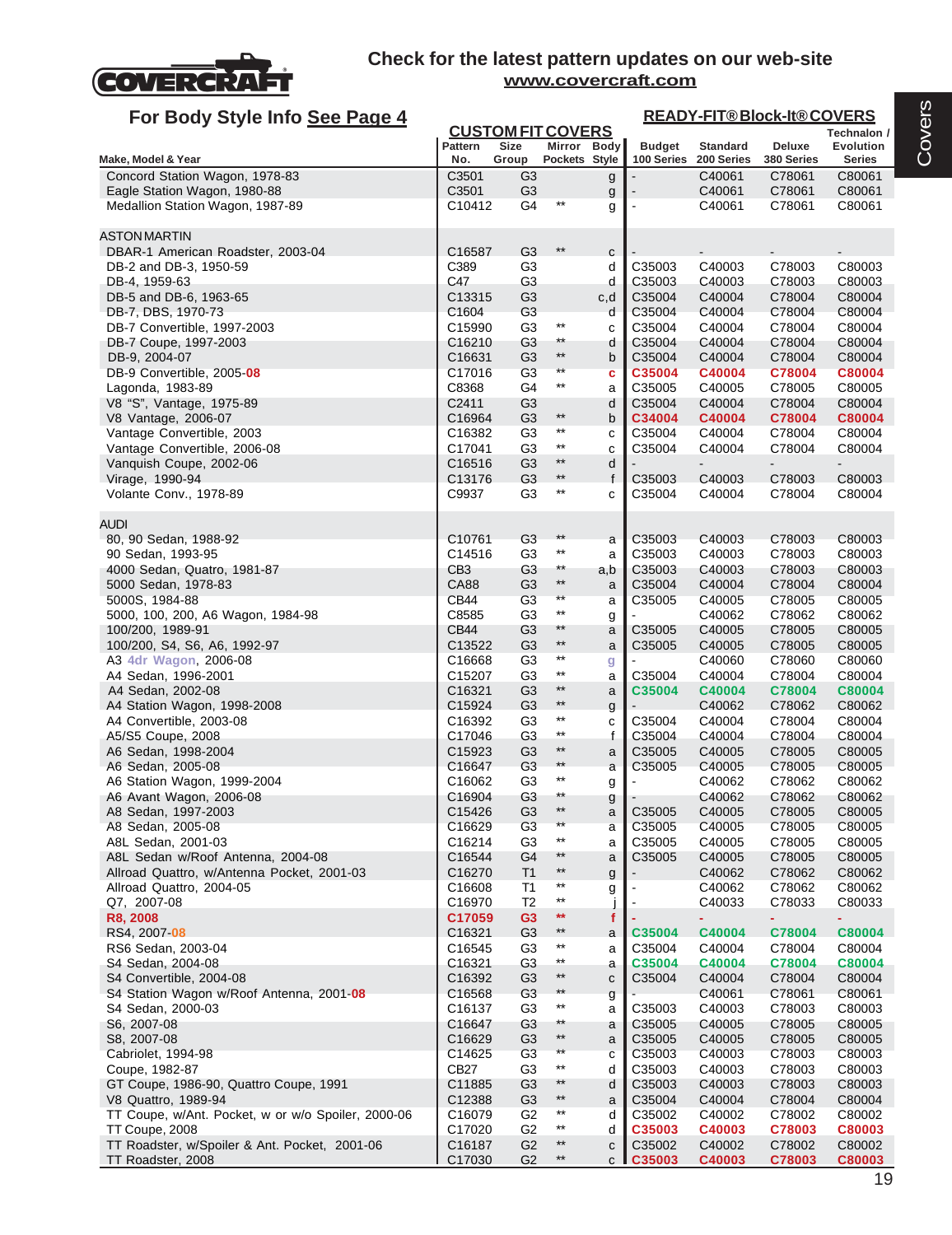

| <u>See Page 4 for "How to Order"</u>                                            | <b>READY-FIT®Block-It®COVERS</b><br><b>CUSTOM FIT COVERS</b> |                                  |                              |                             |                             |                               |                             |                            |  |  |
|---------------------------------------------------------------------------------|--------------------------------------------------------------|----------------------------------|------------------------------|-----------------------------|-----------------------------|-------------------------------|-----------------------------|----------------------------|--|--|
|                                                                                 |                                                              |                                  |                              |                             |                             |                               |                             | Technalon /                |  |  |
| Make, Model & Year                                                              | <b>Pattern</b><br>No.                                        | Size<br>Group                    | Mirror Body<br>Pockets Style |                             | <b>Budget</b><br>100 Series | <b>Standard</b><br>200 Series | <b>Deluxe</b><br>380 Series | <b>Evolution</b><br>Series |  |  |
|                                                                                 |                                                              |                                  |                              |                             |                             |                               |                             |                            |  |  |
| <b>AUSTIN</b>                                                                   |                                                              |                                  |                              |                             |                             |                               |                             |                            |  |  |
| Cooper, 1961-71                                                                 | C <sub>31</sub>                                              | G <sub>1</sub>                   |                              | b                           | C35001                      | C40001                        | C78001                      | C80001                     |  |  |
| Healy, 2 Seater, 1953-63                                                        | C1                                                           | G1                               |                              | C                           | C35001                      | C40001                        | C78001                      | C80001                     |  |  |
| Healy, 4 Seater, 1963-68<br>Healy Sprite, 1958-72                               | C44<br>C7                                                    | G1<br>G <sub>1</sub>             |                              | $\mathbf C$<br>$\mathbf{C}$ | C35002<br>C35001            | C40002<br>C40001              | C78002<br>C78001            | C80002<br>C80001           |  |  |
|                                                                                 |                                                              |                                  |                              |                             |                             |                               |                             |                            |  |  |
| <b>BENTLEY</b>                                                                  |                                                              |                                  |                              |                             |                             |                               |                             |                            |  |  |
| "8", 1982-92                                                                    | C16094                                                       | G4                               | $^{\star\star}$              | a                           | C35005                      | C40005                        | C78005                      | C80005                     |  |  |
| Arnage Sedan (NOT RL), 1999-2005                                                | C16035                                                       | G <sub>4</sub>                   | $***$<br>$***$               | a                           | C35006                      | C40006                        | C78006                      | C80006                     |  |  |
| Arnage RL, 2005-08<br>Arnage w/Antenna Pocket, 2006-08                          | C16699<br>C17039                                             | G4<br>G4                         | $***$                        | a<br>a                      | C35006<br>C35006            | C40006<br>C40006              | C78006<br>C78006            | C80006<br><b>C80006</b>    |  |  |
| Azure Convertible, 1996-2002                                                    | C14385                                                       | G4                               | $^{\star\star}$              | C                           | C35005                      | C40005                        | C78005                      | C80005                     |  |  |
| Azure, 2007 08                                                                  | C17010                                                       | G4                               | **                           | a                           | C35006                      | C40006                        | C78006                      | <b>C80006</b>              |  |  |
| Brooklands, 1993-98                                                             | C16094                                                       | G4                               | **                           | a                           | C35005                      | C40005                        | C78005                      | C80005                     |  |  |
| Brooklands LWB, 1993-96                                                         | C16097                                                       | G4                               | **                           | a                           | C35006                      | C40006                        | C78006                      | C80006                     |  |  |
| Continental Coupe & Convertible, 1992-2002<br>Continental "T" 2 Door, 1999-2002 | C14385<br>C14385                                             | G4<br>G4                         | $***$<br>$***$               | c, f<br>f                   | C35005<br>C35005            | C40005<br>C40005              | C78005<br>C78005            | C80005<br>C80005           |  |  |
| GTC, 2007- <b>08</b>                                                            | C17012                                                       | G <sub>3</sub>                   | $^{\star\star}$              | C                           | C35004                      | C40004                        | C78004                      | C80004                     |  |  |
| Mulsanne, 1980-92                                                               | C16094                                                       | G4                               | $***$                        | a                           | C35005                      | C40005                        | C78005                      | C80005                     |  |  |
| "T", 1969-80                                                                    | C354                                                         | G4                               |                              | a                           | C35006                      | C40006                        | C78006                      | C80006                     |  |  |
| Turbo "R", 1982-1996                                                            | C16094                                                       | G4                               | $***$                        | a                           | C35005                      | C40005                        | C78005                      | C80005                     |  |  |
| Turbo "RL", 1997-2002                                                           | C16097                                                       | G4                               | $***$<br>$^{\star\star}$     | a                           | C35006                      | C40006                        | C78006                      | C80006                     |  |  |
| Continental GT, 2003-08<br>Continental Flying Spur, 2006-08                     | C16589<br>C16656                                             | G <sub>3</sub><br>G <sub>4</sub> | $***$                        | d<br>e                      | C35005<br>C35005            | C40005<br>C40005              | C78005<br>C78005            | C80005<br>C80005           |  |  |
| Coupe, 1984-85                                                                  | C9172                                                        | G <sub>3</sub>                   | $^{\star\star}$              | f                           | C35004                      | C40004                        | C78004                      | C80004                     |  |  |
|                                                                                 |                                                              |                                  |                              |                             |                             |                               |                             |                            |  |  |
| <b>BMW</b>                                                                      |                                                              |                                  |                              |                             |                             |                               |                             |                            |  |  |
| 1 Series Coupe, 2008                                                            | C17065                                                       | G <sub>3</sub>                   | **                           | $\mathbf b$                 | C35003                      | C40003                        | C78003                      | C80003                     |  |  |
| 1600, 2002 2 dr. Sedan, thru 1973                                               | C359                                                         | G <sub>2</sub>                   |                              | b                           | C35003                      | C40003                        | C78003                      | C80003                     |  |  |
| 2002 2 door Sedan, 1974-77                                                      | C8781                                                        | G <sub>2</sub>                   |                              | b                           | C35003                      | C40003                        | C78003                      | C80003                     |  |  |
| 2500, 2800 & Bavaria Sedans<br>2800 CS, 3.0 S & 3.0 CS Coupes                   | C715<br>C824                                                 | G <sub>3</sub><br>G <sub>3</sub> |                              | a<br>f                      | C35004<br>C35004            | C40004<br>C40004              | C78004<br>C78004            | C80004<br>C80004           |  |  |
| 318i, 1984-85, 325, 325E, 325ES, 325I,                                          |                                                              |                                  |                              |                             |                             |                               |                             |                            |  |  |
| 325iS, 325iX, 1984-89                                                           | C9322                                                        | G <sub>2</sub>                   | $***$                        | a,b                         | C35003                      | C40003                        | C78003                      | C80003                     |  |  |
| 318Ti, 1995-99                                                                  | C15576                                                       | G <sub>2</sub>                   | $^{\star\star}$              | d                           |                             |                               |                             |                            |  |  |
| 320i, 1977-80                                                                   | CA72                                                         | G <sub>2</sub>                   | $\star$<br>$^{\star\star}$   | b                           | C35003                      | C40003                        | C78003                      | C80003                     |  |  |
| 320i, 1977-80<br>320i, 320iS, 1981-83                                           | C11256<br>C7780                                              | G <sub>2</sub><br>G <sub>2</sub> | $^{\star\star}$              | b<br>b                      | C35003<br>C35003            | C40003<br>C40003              | C78003<br>C78003            | C80003<br>C80003           |  |  |
| 323, 323i, 1979-85                                                              | C8456                                                        | G <sub>2</sub>                   |                              | b,c                         | C35003                      | C40003                        | C78003                      | C80003                     |  |  |
| 318i, 325 Convertible, 1987-93                                                  | C10256                                                       | G2                               | $***$                        | с                           | C35003                      | C40003                        | C78003                      | C80003                     |  |  |
| 318i, 325i, 328i Sedan, 1992-98                                                 | C13273                                                       | G <sub>2</sub>                   | $***$                        | a                           | C35003                      | C40003                        | C78003                      | C80003                     |  |  |
| 3 Series 2 & 4dr, 1990-91                                                       | C11576                                                       | G <sub>2</sub>                   | **                           | $\mathsf b$                 | C35003                      | C40003                        | C78003                      | C80003                     |  |  |
| 3 Series Coupe, 1992-99                                                         | C13721                                                       | G <sub>2</sub>                   | **                           | b                           | C35003                      | C40003                        | C78003                      | C80003                     |  |  |
| 3 Series Convertible, 1994-99                                                   | C14475                                                       | G <sub>2</sub>                   | $^{\star\star}$              | с                           | C35003                      | C40003                        | C78003                      | C80003                     |  |  |
| 3 Series Sedan, 323i & 328i (E46), 1999-2005                                    | C15721                                                       | G <sub>2</sub>                   | $^{\star\star}$<br>$***$     | a                           | C35003                      | C40003                        | C78003                      | C80003                     |  |  |
| 3 Series Coupe and Convertible, 2000-06<br>3 Series Sedan, 2006-08              | C15721<br>C16646                                             | G <sub>2</sub><br>G <sub>2</sub> | $***$                        | c, f<br>a                   | C35003<br>C35004            | C40003<br>C40004              | C78003<br>C78004            | C80003<br>C80004           |  |  |
| 3 Series Coupe & Convertible, 2007-08                                           | C16787                                                       | G <sub>2</sub>                   | $***$                        | c,f                         | C35004                      | C40004                        | C78004                      | C80004                     |  |  |
| 3 Series Sport Wagon, 2006-08                                                   | C16689                                                       | G <sub>3</sub>                   | $***$                        | g                           |                             | C40060                        | C78060                      | C80060                     |  |  |
| 323i, 325i Sport Wagon E46/3, 2000-05                                           | C15810                                                       | G <sub>3</sub>                   | $^{\star\star}$              | g                           |                             | C40060                        | C78060                      | C80060                     |  |  |
| 525i, 530i, 535iS, 1975-78                                                      | C9605                                                        | G <sub>3</sub>                   | $\star$                      | a                           | C35004                      | C40004                        | C78004                      | C80004                     |  |  |
| 528i, 1979-81                                                                   | CA45                                                         | G3                               |                              | а                           | C35004                      | C40004                        | C78004                      | C80004                     |  |  |
| 528E, 1982-83                                                                   | C7310                                                        | G3                               | $\ast$                       | a                           | C35004                      | C40004                        | C78004                      | C80004                     |  |  |
| 528i, 528E, 533, 535i, 1981-88                                                  | C7781                                                        | G <sub>3</sub>                   | $***$<br>$^{\star\star}$     | a                           | C35004                      | C40004                        | C78004                      | C80004                     |  |  |
| 525i Touring Wagon, 1992-96<br>525 Sport Wagon, 1999-2003                       | C13651<br>C15696                                             | G3<br>G <sub>3</sub>             | **                           | g                           |                             | C40061<br>C40061              | C78061<br>C78061            | C80061<br>C80061           |  |  |
| 5 Series, 1989-95                                                               | C11336                                                       | G3                               | $^{\star\star}$              | g<br>a                      | C35004                      | C40004                        | C78004                      | C80004                     |  |  |
| 5 Series Sedan, 1997-2003                                                       | C15623                                                       | G3                               | $***$                        | a                           | C35004                      | C40004                        | C78004                      | C80004                     |  |  |
| 5 Series Sedan, 2004-08                                                         | C16484                                                       | G <sub>3</sub>                   | $^{\star\star}$              | a                           | C35004                      | C40004                        | C78004                      | C80004                     |  |  |
| 5 Series Sport Wagon, 2006-08                                                   | C16651                                                       | G3                               | **                           | g                           |                             | C40061                        | C78061                      | C80061                     |  |  |
| 6 Series Coupe & Convertible, 2004 08                                           | C16703                                                       | G <sub>3</sub>                   | $^{\star\star}$              | b, c                        | C35004                      | C40004                        | C78004                      | C80004                     |  |  |
| 630CSi, 633CSi, 1977-80                                                         | CA77                                                         | G3                               |                              | f                           | C35004                      | C40004                        | C78004                      | C80004                     |  |  |
| 633CSi, 635CSi, 1981-89                                                         | C7782<br>C3524                                               | G3<br>G <sub>3</sub>             | $***$<br>$\ast$              | f                           | C35004<br>C35004            | C40004<br>C40004              | C78004<br>C78004            | C80004<br>C80004           |  |  |
| 733i, 1978-80<br>733i, 735i, 745i, 1981-87                                      | C7783                                                        | G <sub>3</sub>                   | $^{\star\star}$              | a<br>a I                    | C35004                      | C40004                        | C78004                      | C80004                     |  |  |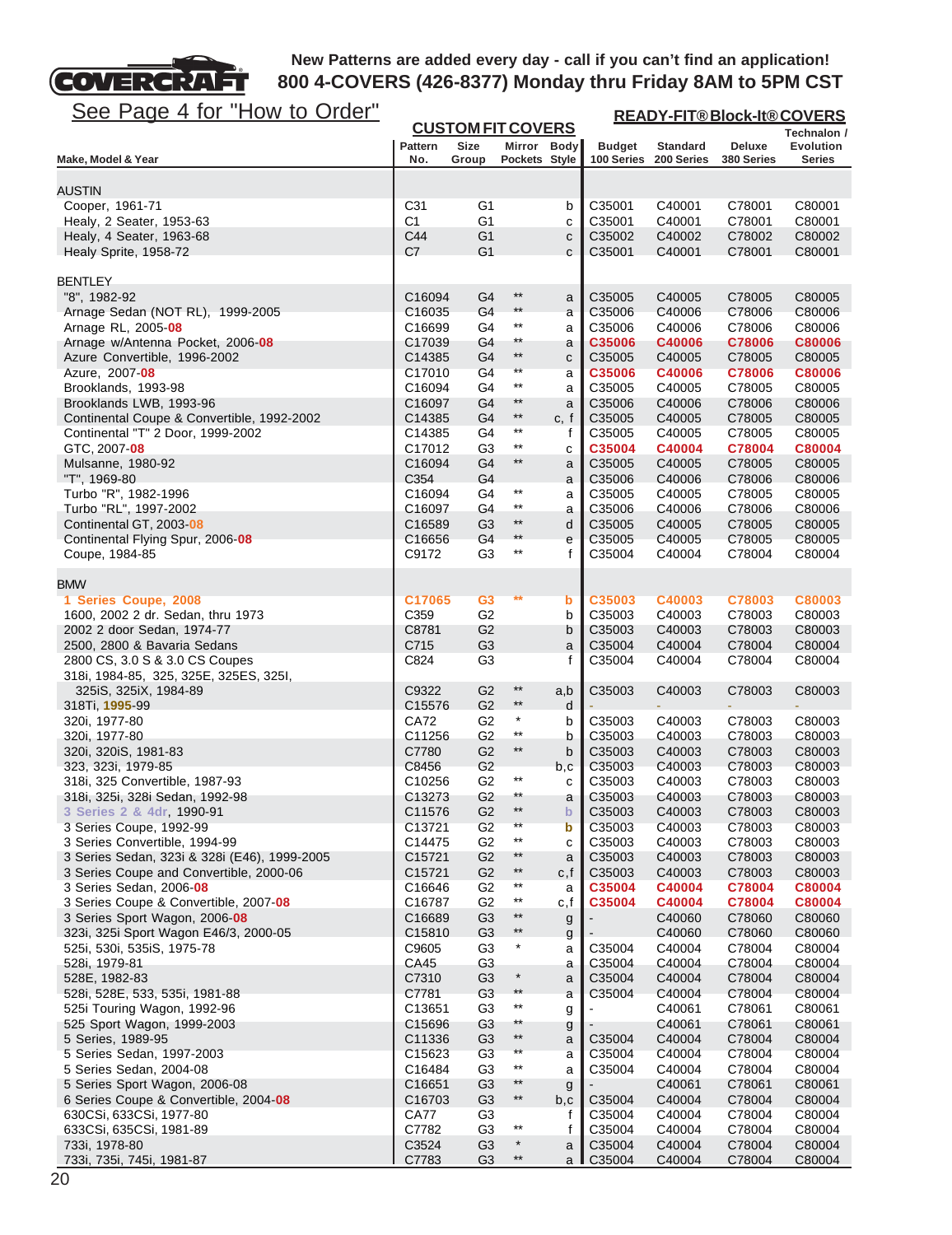

| For Body Style Info See Page 4                                                                   |                              |                                  |                          |             |                             |                               | <b>READY-FIT®Block-It®COVERS</b> |                            |  |
|--------------------------------------------------------------------------------------------------|------------------------------|----------------------------------|--------------------------|-------------|-----------------------------|-------------------------------|----------------------------------|----------------------------|--|
|                                                                                                  |                              | <b>CUSTOM FIT COVERS</b>         |                          |             |                             |                               |                                  | Technalon /                |  |
| Make, Model & Year                                                                               | <b>Pattern</b><br>No.        | <b>Size</b><br>Group             | Pockets Style            | Mirror Body | <b>Budget</b><br>100 Series | <b>Standard</b><br>200 Series | Deluxe<br>380 Series             | Evolution<br><b>Series</b> |  |
| 735i, 740i, 750i, 1988-94                                                                        | C10334                       | G3                               | $***$                    | a           | C35004                      | C40004                        | C78004                           | C80004                     |  |
| 735iL, 740iL, 750iL, 1988-94                                                                     | C10809                       | G <sub>3</sub>                   | $***$                    | a           | C35004                      | C40004                        | C78004                           | C80004                     |  |
| 740i, 750i, 1995-2001                                                                            | C <sub>15557</sub>           | G <sub>3</sub>                   | $^{\star\star}$          | a           | C35005                      | C40005                        | C78005                           | C80005                     |  |
| 740iL, 750iL 1995-2001                                                                           | C15570                       | G <sub>3</sub>                   | $***$                    | a           | C35005                      | C40005                        | C78005                           | C80005                     |  |
| 7 Series, Short Wheel Base, 2002-08                                                              | C15894                       | G <sub>3</sub>                   | $***$<br>$***$           | a           | C35005                      | C40005                        | C78005                           | C80005                     |  |
| 7 Series, Long Wheel Base, 2002-08                                                               | C <sub>16432</sub><br>C12551 | G <sub>3</sub><br>G <sub>3</sub> | $^{\star\star}$          | a<br>f      | C35005<br>C35004            | C40005<br>C40004              | C78005<br>C78004                 | C80005<br>C80004           |  |
| 8 Series (840, 850Ci) Coupe, 1991-97<br>3.0SI, 1976                                              | CA67                         | G <sub>3</sub>                   |                          | f           | C35004                      | C40004                        | C78004                           | C80004                     |  |
| M3 Sedan (E30), 1988-92                                                                          | C10331                       | G <sub>3</sub>                   | $^{\star\star}$          | b           | C35003                      | C40003                        | C78003                           | C80003                     |  |
| M3 Coupe (E36), 1995-99                                                                          | C14973                       | G <sub>2</sub>                   | $***$                    | f,c         | C35003                      | C40003                        | C78003                           | C80003                     |  |
| M3 Coupe & Convertible (E46), 2000-06                                                            | C <sub>15721</sub>           | G <sub>2</sub>                   | $^{\star\star}$          | f, c        | C35003                      | C40003                        | C78003                           | C80003                     |  |
| M3 Sedan (E36), 1997-98                                                                          | C13273                       | G <sub>2</sub>                   | $***$                    | a           | C35003                      | C40003                        | C78003                           | C80003                     |  |
| M5 Sedan, 1988-93                                                                                | C <sub>10332</sub>           | G <sub>3</sub>                   | $^{\star\star}$<br>$***$ | a           | C35004                      | C40004                        | C78004                           | C80004                     |  |
| M5 Sedan, 1994-95                                                                                | C11336                       | G <sub>3</sub>                   | $^{\star\star}$          | b           | C35003                      | C40003                        | C78003                           | C80003                     |  |
| M5 Sedan, 2000-03<br>M5 Sedan, 2006-08                                                           | C16143<br>C16484             | G <sub>3</sub><br>G <sub>3</sub> | **                       | b<br>a      | C30004<br>C30004            | C40004<br>C40004              | C78004<br>C78004                 | C80004<br>C80004           |  |
| M6 Coupe and 6 Series, 1986-89                                                                   | C10333                       | G <sub>3</sub>                   | $***$                    | f           | C35004                      | C40004                        | C78004                           | C80004                     |  |
| M6 Convertible & Coupe, 2006-08                                                                  | C <sub>16703</sub>           | G <sub>3</sub>                   | $^{\star\star}$          | c,f         | C35004                      | C40004                        | C78005                           | C80004                     |  |
| Mini Cooper, w/Roof Antenna Pocket, 2002-06                                                      | C16428                       | G1                               | $^{\star\star}$          | b           |                             |                               |                                  | ä,                         |  |
| Mini Cooper "S" w/Roof Antenna Pocket, 2002-06                                                   | C16429                       | G <sub>1</sub>                   | $^{\star\star}$          | b           |                             |                               |                                  |                            |  |
| Mini Cooper Conv./ "S" w/Roof Ant. Pkt, 2005-06                                                  | C16729                       | G <sub>1</sub>                   | $**$                     | С           |                             |                               |                                  |                            |  |
| Mini Cooper GP, 2006                                                                             | C17001                       | G <sub>2</sub>                   | $***$<br>$^{\star\star}$ | b           |                             |                               |                                  |                            |  |
| Mini Cooper & Mini Cooper "S", w/Ant. Pkt, 2007-08<br>Mini Cooper & Mini Cooper "S" Convertible, | C17002                       | G <sub>2</sub>                   |                          | b           |                             |                               |                                  |                            |  |
| w/Roof Ant. Pocket, 2007-08                                                                      | C <sub>16863</sub>           | G <sub>2</sub>                   | $***$                    | С           |                             |                               |                                  |                            |  |
| Mini Cooper Clubman, 2008                                                                        | C17062                       | G <sub>2</sub>                   | $**$                     | b           |                             |                               |                                  |                            |  |
| X3, 2004-08                                                                                      | C16708                       | T <sub>2</sub>                   | **                       |             |                             | C40033                        | C78033                           | C80033                     |  |
| X5, S.A.V., 2000-06                                                                              | C <sub>15766</sub>           | T <sub>2</sub>                   | $^{\star\star}$          |             |                             |                               |                                  | ۰.                         |  |
| X5, 2007 08                                                                                      | C16991                       | T <sub>2</sub>                   | **                       |             |                             |                               |                                  |                            |  |
| X6, 2008                                                                                         | C17073                       | T <sub>2</sub>                   | $**$                     |             |                             | C40033                        | C78033                           | C80033                     |  |
| Z-1 Conv., 1988-91                                                                               | C12321                       | G <sub>2</sub>                   | $**$<br>$***$            | C           | C35002                      | C40002                        | C78002                           | C80002                     |  |
| Z3 Roadster, M Roadster, 1996-2002<br>Z3 Coupe, M Coupe, 1998-2002                               | C15613<br>C <sub>15695</sub> | G <sub>2</sub><br>G <sub>2</sub> | $^{\star\star}$          | С<br>d      | C35001<br>C35002            | C40001<br>C40002              | C78001<br>C78002                 | C80001<br>C80002           |  |
| Z4 Roadster, M Roadster, 2003-08                                                                 | C <sub>16451</sub>           | G <sub>2</sub>                   | $^{\star\star}$          | C           | C35002                      | C40002                        | C78002                           | C80002                     |  |
| Z4 Coupe, M Coupe, 2006- <b>08</b>                                                               | C16965                       | G <sub>2</sub>                   | $***$                    | b           | C35003                      | C40003                        | C78003                           | C80003                     |  |
| Z8 Roadster, 2000-03                                                                             | C <sub>15809</sub>           | G <sub>3</sub>                   | $^{\star\star}$          | C           |                             |                               |                                  |                            |  |
|                                                                                                  |                              |                                  |                          |             |                             |                               |                                  |                            |  |
| <b>BUICK</b>                                                                                     |                              |                                  |                          |             |                             |                               |                                  |                            |  |
| Apollo, 1973-75                                                                                  | C568                         | G <sub>3</sub>                   |                          | a,b,d       | C35005                      | C40005                        | C78005                           | C80005                     |  |
| Centurion, 1971-73<br>Century, 60 Convertible Coupe (126" WB), 1937-38                           | C40<br>C8677                 | G4<br>G4                         |                          | a,b,c<br>с  | C35006                      | C40006                        | C78006                           | C80006                     |  |
| Century, 60 Convertible Coupe (126" WB), 1940                                                    | C14191                       | G4                               |                          | с           |                             |                               |                                  |                            |  |
| Century, 60 Coupe, Convertible (126" WB), 1939                                                   | C <sub>10957</sub>           | G4                               |                          | b, c        |                             |                               |                                  |                            |  |
| Century, 60 Sport Coupe w/Side Mounts, 1937-38                                                   | C9586                        | G4                               |                          | b           |                             |                               |                                  |                            |  |
| Century, 60 Sedan (126" WB), 1937-38                                                             | C5927                        | G4                               |                          | а           |                             |                               |                                  |                            |  |
| Century, 60 Convertible Sedan (126" WB), 1937-38                                                 | C12968                       | G <sub>4</sub>                   |                          | С           |                             |                               |                                  |                            |  |
| Century, 60 Convertible Sedan (126" WB), 1940                                                    | C <sub>11530</sub>           | G <sub>4</sub>                   |                          | С           |                             |                               |                                  |                            |  |
| Century, 60 Trunkback Sedan (126" WB), 1939                                                      | C12298<br>CA <sub>2</sub>    | G <sub>4</sub><br>G4             |                          | a<br>b      | C35006                      | C40006                        | C78006                           | C80006                     |  |
| Century 2 dr., 1973-77<br>Century 2 dr., 1978-81                                                 | <b>CA85</b>                  | G <sub>3</sub>                   |                          | b           | C35005                      | C40005                        | C78005                           | C80005                     |  |
| Century 4 dr., 1973-77                                                                           | CA <sub>2</sub>              | G <sub>4</sub>                   |                          | a           | C35006                      | C40006                        | C78006                           | C80006                     |  |
| Century 4 dr., 1978-79                                                                           | CA85                         | G <sub>3</sub>                   |                          | а           | C35005                      | C40005                        | C78005                           | C80005                     |  |
| Century 4 dr., 1980                                                                              | C6257                        | G <sub>3</sub>                   |                          | a           | C35004                      | C40004                        | C78004                           | C80004                     |  |
| Century 4 dr., 1981                                                                              | CB <sub>8</sub>              | G <sub>3</sub>                   |                          | a           | C35005                      | C40005                        | C78005                           | C80005                     |  |
| Century, 1982-88                                                                                 | C7068                        | G <sub>3</sub>                   |                          | a,b         | C35004                      | C40004                        | C78004                           | C80004                     |  |
| Century, 1989-96                                                                                 | C11316                       | G <sub>3</sub>                   | $^{\star\star}$          | a,b         | C35004                      | C40004                        | C78004                           | C80004                     |  |
| Century, 1997-2005                                                                               | C15681                       | G <sub>3</sub>                   | **                       | a           | C35005                      | C40005                        | C78005                           | C80005                     |  |
| Electra Sedan, 1959-60<br>Electra Convertible, 1959-60                                           | C5755<br>C10982              | G <sub>4</sub><br>G <sub>4</sub> |                          | a           |                             | $\frac{1}{2}$                 |                                  |                            |  |
| Electra, 225 Hardtop, 4 dr, 1959-60                                                              | C11034                       | G4                               |                          | С           |                             |                               |                                  | ۰                          |  |
| Electra, 225 Sedan, 1961-62                                                                      | C40                          | G <sub>4</sub>                   |                          | a<br>a      |                             |                               |                                  |                            |  |
| Electra, 225 Sedan, 1963                                                                         | C40                          | G <sub>4</sub>                   |                          | a           |                             |                               |                                  |                            |  |
| Electria, Sedan, 1964                                                                            | C40                          | G <sub>4</sub>                   |                          | a           |                             | $\blacksquare$                |                                  |                            |  |
| Electra 2 & 4 dr., 1965-76                                                                       | C40                          | G4                               |                          | a,b         | C35006                      | C40006                        | C78006                           | C80006                     |  |
| Electra 2 & 4 dr., 1977-79                                                                       | CA <sub>3</sub>              | G <sub>4</sub>                   |                          | a,b         | C35006                      | C40006                        | C78006                           | C80006                     |  |
| Electra 2 dr., 1980-84                                                                           | <b>CB13</b>                  | G <sub>4</sub>                   |                          | b           | C35006                      | C40006                        | C78006                           | C80006                     |  |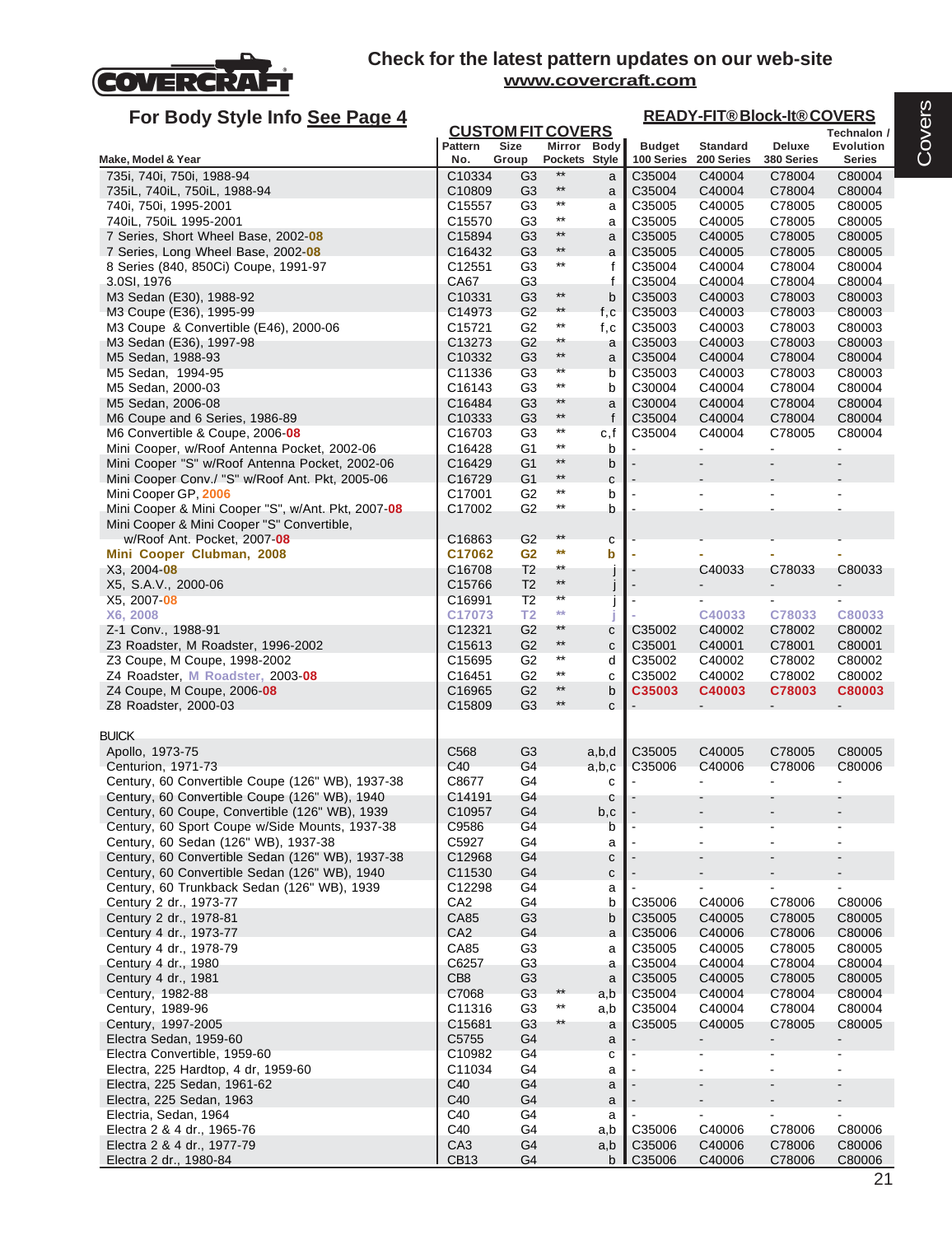

| See Page 4 for "How to Order"                                                                        |                                 |                          |                 |             |                             | <b>READY-FIT®Block-It®COVERS</b> |                          |                              |  |  |
|------------------------------------------------------------------------------------------------------|---------------------------------|--------------------------|-----------------|-------------|-----------------------------|----------------------------------|--------------------------|------------------------------|--|--|
|                                                                                                      |                                 | <b>CUSTOM FIT COVERS</b> |                 |             |                             |                                  |                          | Technalon /                  |  |  |
| Make, Model & Year                                                                                   | Pattern<br>No.                  | Size<br>Group            | Pockets Style   | Mirror Body | <b>Budget</b><br>100 Series | <b>Standard</b><br>200 Series    | Deluxe<br>380 Series     | <b>Evolution</b><br>Series   |  |  |
| Electra 4 dr., 1980-84                                                                               | CB <sub>12</sub>                | G4                       | $**$            | a           | C35006                      | C40006                           | C78006                   | C80006                       |  |  |
| Electra Sedan, 1985-90                                                                               | <b>CB48</b>                     | G <sub>3</sub>           | $^{\star\star}$ | a           | C35005                      | C40005                           | C78005                   | C80005                       |  |  |
| Grand National, 1984-85                                                                              | C10844                          | G3                       | $^{\star\star}$ | b           | C35005                      | C40005                           | C78005                   | C80005                       |  |  |
| Grand National, 1986-88                                                                              | C9784                           | G3                       | $^{\star\star}$ | b           | C35005                      | C40005                           | C78005                   | C80005                       |  |  |
| G.S. [Gran Sport], 1965-67                                                                           | C68<br>C79                      | G4                       |                 | b,c         | C35006                      | C40006                           | C78006                   | C80006                       |  |  |
| G.S. [Gran Sport], 1968-72<br>LaCROSSE, 2005-08                                                      | C16634                          | G4<br>G4                 | $^{\star\star}$ | b,c<br>a    | C35005<br>C35005            | C40005<br>C40005                 | C78005<br>C78005         | C80005<br>C80005             |  |  |
| Le Sabre, Invicta Sedan, Convertible, 1959-60                                                        | C5330                           | G4                       |                 | a,c         |                             |                                  | -                        | ۰                            |  |  |
| Le Sabre, Invicta, Wildcat, Sedan, Conv, 1961-62                                                     | C <sub>27</sub>                 | G4                       |                 | a,c         |                             | $\blacksquare$                   | $\overline{\phantom{0}}$ |                              |  |  |
| Le Sabre, Invicta, Wildcat, Sedan, 1963                                                              | C71                             | G4                       |                 | a           |                             |                                  |                          |                              |  |  |
| Le Sabre 2 & 4 dr., 1964-69                                                                          | C71                             | G4                       |                 | a,b,c       | C35006                      | C40006                           | C78006                   | C80006                       |  |  |
| Le Sabre 2 & 4 dr., 1970-76                                                                          | C40                             | G4                       |                 | a,b,c       | C35006                      | C40006                           | C78006                   | C80006                       |  |  |
| Le Sabre 2 & 4 dr., 1977-79                                                                          | CA <sub>2</sub>                 | G4                       | $***$           | a,b         | C35006                      | C40006                           | C78006                   | C80006                       |  |  |
| Le Sabre 2 dr., 1980-85<br>Le Sabre 2 dr., 1986-91                                                   | CB11<br>C9600                   | G4<br>G <sub>3</sub>     | $***$           | b<br>b      | C35006<br>C35004            | C40006<br>C40004                 | C78006<br>C78004         | C80006<br>C80004             |  |  |
| Le Sabre 4 dr., 1980-85                                                                              | CB <sub>10</sub>                | G4                       | $**$            | a           | C35006                      | C40006                           | C78006                   | C80006                       |  |  |
| Le Sabre 4 dr., 1986-91                                                                              | C9583                           | G <sub>3</sub>           | $***$           | a           | C35004                      | C40004                           | C78004                   | C80004                       |  |  |
| Le Sabre 4 dr., 1992-99                                                                              | C13292                          | G <sub>3</sub>           | $^{\star\star}$ | а           | C35005                      | C40005                           | C78005                   | C80005                       |  |  |
| Le Sabre 4 dr., 2000-05                                                                              | C <sub>16113</sub>              | G3                       | $^{\star\star}$ | a           | C35005                      | C40005                           | C78005                   | C80005                       |  |  |
| Limited, 80 Touring Sedan (133" WB), 1940                                                            | C <sub>1675</sub>               | G4                       |                 | a           |                             |                                  | $\overline{\phantom{0}}$ | $\qquad \qquad \blacksquare$ |  |  |
| Limited, 80 Convertible Sedan (133" WB), 1940                                                        | C2783                           | G4                       |                 | С           |                             |                                  |                          |                              |  |  |
| Limited, 80 Sedan (133" WB), 1940                                                                    | C1296                           | G4                       |                 | а           |                             |                                  |                          |                              |  |  |
| Limited, 90 Sedan (138" WB), 1937-38<br>Limited, 90 Sedan w/Side mounts (138") 1937-38               | C11016<br>C2227                 | G4<br>G4                 |                 | а           |                             |                                  | $\overline{\phantom{0}}$ |                              |  |  |
| Limited, 90 Limo (140" WB), 1940                                                                     | C5913                           | G4                       |                 | a<br>a      |                             |                                  |                          |                              |  |  |
| Limited, 90L Limo (140" WB), 1940                                                                    | C10918                          | G5                       |                 | а           |                             |                                  |                          |                              |  |  |
| Limited, 750 Sedan, 1958                                                                             | C5143                           | G4                       |                 | a           |                             |                                  |                          |                              |  |  |
| Limited, 750 Convertible, 1958                                                                       | C11712                          | G4                       |                 | С           |                             |                                  |                          |                              |  |  |
| Lucerne, 2006-08                                                                                     | C16902                          | G4                       | $***$           | a           | C35005                      | C40005                           | C78005                   | C80005                       |  |  |
| Park Avenue, 1976-77                                                                                 | C40                             | G4                       |                 | a,b         | C35006                      | C40006                           | C78006                   | C80006                       |  |  |
| Park Avenue, 1978-79                                                                                 | CA <sub>3</sub>                 | G4                       |                 | a,b         | C35006                      | C40006                           | C78006                   | C80006                       |  |  |
| Park Avenue 2 dr., 1980-84<br>Park Avenue 4 dr., 1980-84                                             | <b>CB13</b><br>CB <sub>12</sub> | G4<br>G4                 | $^{\star\star}$ | b           | C35006<br>C35006            | C40006<br>C40006                 | C78006<br>C78006         | C80006<br>C80006             |  |  |
| Park Avenue, 1985-90                                                                                 | CB48                            | G3                       | $^{\star\star}$ | a<br>a,b    | C35005                      | C40005                           | C78005                   | C80005                       |  |  |
| Park Avenue, 1991-96                                                                                 | C <sub>12693</sub>              | G4                       | $***$           | a           | C35005                      | C40005                           | C78005                   | C80005                       |  |  |
| Park Avenue, 1997-2005                                                                               | C <sub>15425</sub>              | G4                       | $^{\star\star}$ | a           | C35006                      | C40006                           | C78006                   | C80006                       |  |  |
| Reatta, 1988-91                                                                                      | C <sub>10907</sub>              | G <sub>3</sub>           | $^{\star\star}$ | f           | C35003                      | C40003                           | C78003                   | C80003                       |  |  |
| Reatta Convertible, 1990-91                                                                          | C12476                          | G3                       | $^{\star\star}$ | С           | C35003                      | C40003                           | C78003                   | C80003                       |  |  |
| Regal, 1973-77                                                                                       | CA <sub>2</sub>                 | G4                       |                 | a,b         | C35006                      | C40006                           | C78006                   | C80006                       |  |  |
| Regal 2 dr., 1978-88                                                                                 | CA86                            | G3                       |                 | b           | C35005                      | C40005                           | C78005                   | C80005                       |  |  |
| Regal 4 dr., 1982-88<br>Regal 2 dr. FWD, 1988-96                                                     | CB8<br>C10690                   | G3<br>G <sub>3</sub>     | $***$           | а<br>b      | C35005<br>C35004            | C40005<br>C40004                 | C78005<br>C78004         | C80005<br>C80004             |  |  |
| Regal 4 dr. FWD, 1990-96                                                                             | C <sub>12010</sub>              | G <sub>3</sub>           | $***$           | a           | C35004                      | C40004                           | C78004                   | C80004                       |  |  |
| Regal 4 dr. FWD, 1997-2004                                                                           | C15681                          | G <sub>3</sub>           | $***$           | а           | C35005                      | C40005                           | C78005                   | C80005                       |  |  |
| Riviera, 52 Sedan, 1951-52                                                                           | C3195                           | G4                       |                 | a           |                             |                                  |                          |                              |  |  |
| Riviera, 56R Sedan, 1953                                                                             | C9707                           | G4                       |                 | a           |                             |                                  |                          |                              |  |  |
| Riviera, 46R Sedan, 1954-56                                                                          | C11799                          | G4                       |                 | $\mathsf a$ |                             |                                  |                          |                              |  |  |
| Riviera, Sedan, 1963-65                                                                              | C <sub>24</sub> E               | G4                       |                 | b           | C35006                      | C40006                           | C78006                   | C80006                       |  |  |
| Riviera, 1966-70<br>Riviera, 1971-76                                                                 | C <sub>24</sub> L<br>C91        | G4<br>G4                 |                 | b<br>b      | C35006<br>C35006            | C40006<br>C40006                 | C78006<br>C78006         | C80006<br>C80006             |  |  |
| Riviera, 1977-78                                                                                     | CA <sub>2</sub>                 | G4                       |                 | b           | C35006                      | C40006                           | C78006                   | C80006                       |  |  |
| Riviera, 1979-85                                                                                     | CA94                            | G4                       |                 | b,c         | C35006                      | C40006                           | C78006                   | C80006                       |  |  |
| Riviera, 1986-88                                                                                     | C9610                           | G <sub>3</sub>           | $***$           | b           | C35004                      | C40004                           | C78004                   | C80004                       |  |  |
| Riviera, 1989-93                                                                                     | C11315                          | G <sub>3</sub>           | $^{\star\star}$ | b,c         | C35004                      | C40004                           | C78004                   | C80004                       |  |  |
| Riviera, 1995-2000                                                                                   | C14680                          | G4                       |                 | b           | C35005                      | C40005                           | C78005                   | C80005                       |  |  |
| Roadmaster, 70 Coupe (126" WB), 1940                                                                 | C5572                           | G4                       |                 | b           |                             |                                  |                          | Ξ.                           |  |  |
| Roadmaster, 70 Sedan (126" WB), 1940                                                                 | C3733                           | G4                       |                 | a           |                             |                                  |                          |                              |  |  |
| Roadmaster, 70 Convertible Sedan (126" WB), 1940<br>Roadmaster, 70 Convertible Sedan (126" WB), 1941 | C <sub>10830</sub><br>C1472     | G4<br>G4                 |                 | С           |                             |                                  |                          |                              |  |  |
| Roadmaster, 70 Coupe, 5 pass., 76S (126"), 1941                                                      | C9165                           | G4                       |                 | С<br>b      |                             |                                  |                          |                              |  |  |
| Roadmaster, 70 Sedan (126" WB), 1941                                                                 | C <sub>10915</sub>              | G4                       |                 | a           |                             |                                  | $\overline{\phantom{0}}$ |                              |  |  |
| Roadmaster, 70 Convertible Coupe, 1946-48                                                            | C6231                           | G4                       |                 | С           |                             |                                  |                          |                              |  |  |
| Roadmaster, 70 Sedan, 1946-48                                                                        | C4734                           | G4                       |                 | а           |                             |                                  |                          |                              |  |  |
| Roadmaster, 70 Sedanette, 1946-48                                                                    | C11821                          | G4                       |                 | a           |                             |                                  |                          |                              |  |  |
| Roadmaster, 70 Sedan, 1949                                                                           | C13822                          | G4                       |                 | a           |                             |                                  |                          |                              |  |  |
| Roadmaster, 70 Sedanette, 1949                                                                       | C5123                           | G4                       |                 | a           |                             |                                  |                          |                              |  |  |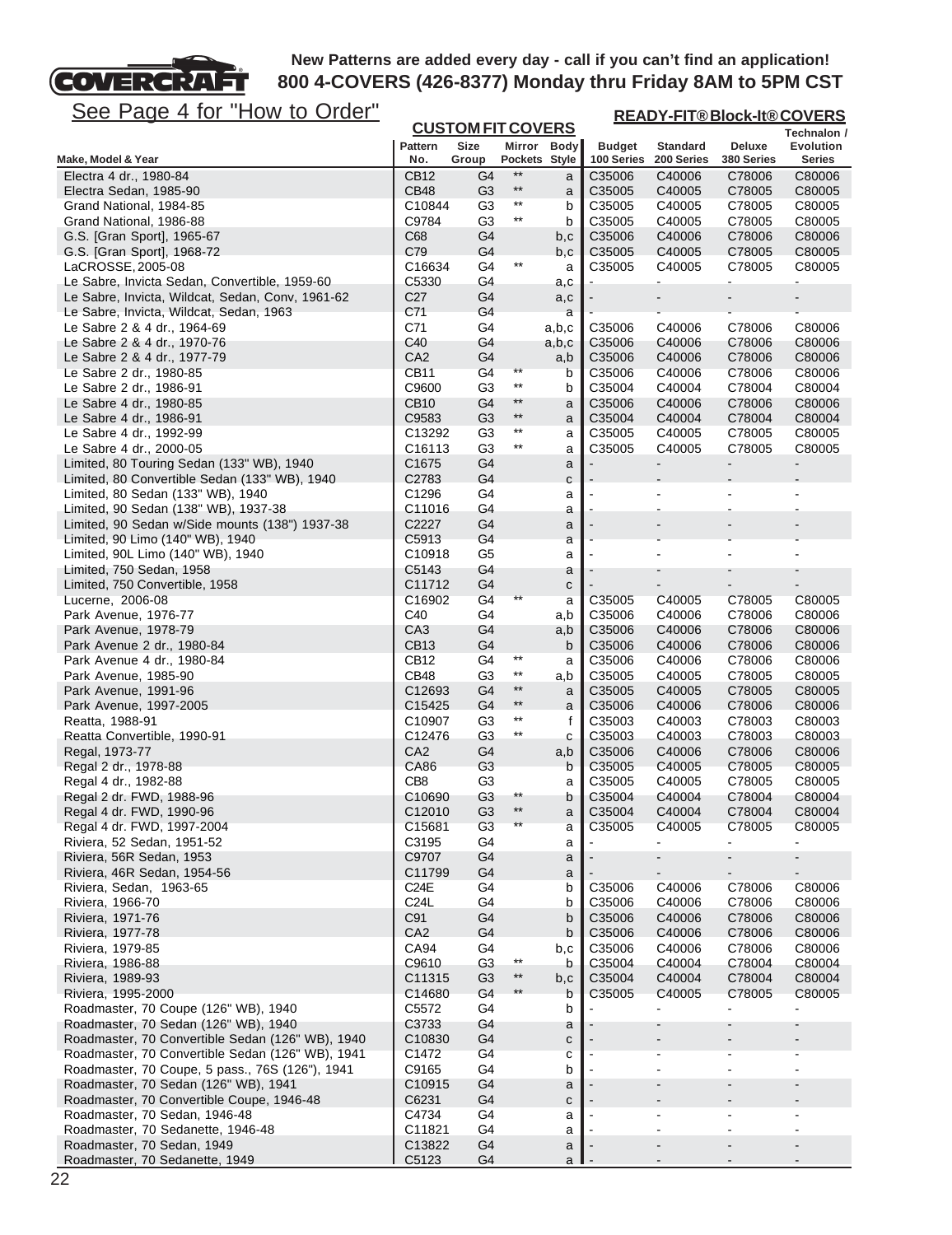

| For Body Style Info See Page 4                                                                      | <b>READY-FIT®Block-It®COVERS</b><br><b>CUSTOM FIT COVERS</b> |                                  |                 |              |                  |                       |                  |                          |
|-----------------------------------------------------------------------------------------------------|--------------------------------------------------------------|----------------------------------|-----------------|--------------|------------------|-----------------------|------------------|--------------------------|
|                                                                                                     | <b>Pattern</b>                                               | Size                             |                 | Mirror Body  | <b>Budget</b>    | <b>Standard</b>       | Deluxe           | Technalon /<br>Evolution |
| Make, Model & Year                                                                                  | No.                                                          | Group                            | Pockets Style   |              |                  | 100 Series 200 Series | 380 Series       | <b>Series</b>            |
| Roadmaster, 70 Convertible, 1949                                                                    | C12433                                                       | G4                               |                 | $\mathbf{C}$ |                  |                       |                  |                          |
| Roadmaster, 70 Riviera, 76r, 1949                                                                   | C <sub>1355</sub>                                            | G4                               |                 | a            |                  |                       |                  |                          |
| Roadmaster, 70 Sedan, 1950<br>Roadmaster, 72R Sedan, Convertible, 1951-52                           | C7022<br>C3829                                               | G4<br>G4                         |                 | a            |                  |                       |                  |                          |
| Roadmaster, 72 Sedan, 1953                                                                          | C6157                                                        | G4                               |                 | a,c<br>a     |                  |                       |                  |                          |
| Roadmaster, 76R Hardtop, 2dr, 1950                                                                  | C <sub>10923</sub>                                           | G4                               |                 | b            |                  |                       |                  |                          |
| Roadmaster, 80 Convertible Sedan (131" WB), 1937-38                                                 | C5038                                                        | G4                               |                 | c            |                  |                       |                  |                          |
| Roadmaster, 80 Convertible Sedan (132" WB), 1939                                                    | C6211                                                        | G4                               |                 | C            |                  |                       |                  |                          |
| Roadmaster, 80 Sedan (131" WB), 1937-38                                                             | C5779                                                        | G4                               |                 | a            |                  |                       |                  |                          |
| Roadmaster, 80 Fastback Sedan (131" WB), 1937-38                                                    | C <sub>10485</sub>                                           | G4                               |                 | a            |                  |                       |                  |                          |
| Roadmaster, 90 Convertible Coupe (126" WB), 1940<br>Roadmaster Convertible Coupe (131" WB), 1937-38 | C6722<br>C <sub>10738</sub>                                  | G4<br>G4                         |                 | C<br>с       |                  |                       |                  |                          |
| Roadmaster 2 door Sedan (121" WB), 1937-38                                                          | C5799                                                        | G4                               |                 | b            |                  |                       |                  |                          |
| Roadmaster Sedan, 1992-94                                                                           | C13162                                                       | G4                               | **              | a            | C35006           | C40006                | C78006           | C80006                   |
| Roadmaster Sedan, 1995-96                                                                           | C <sub>15000</sub>                                           | G4                               | $***$           | a            | C35006           | C40006                | C78006           | C80006                   |
| Series 40 (121" WB), 1929                                                                           | C12872                                                       | G4                               |                 | a            |                  |                       | $\overline{a}$   |                          |
| Series 40 w/Side Mounts (116" WB), 1929                                                             | C15350                                                       | G4                               |                 | a            |                  |                       |                  |                          |
| Series 40 w/o Side Mounts (116" WB), 1929                                                           | C16024                                                       | G4                               |                 | a            |                  |                       |                  |                          |
| Series 40 Phaeton, 5 pass. (118" WB), 1930<br>Series 40 Coupe (118" WB), 1930                       | C6693<br>C662                                                | G4<br>G4                         |                 | b<br>b       |                  |                       |                  |                          |
| Series 40 Sedan (118" WB), 1930                                                                     | C5454                                                        | G4                               |                 | a            |                  |                       |                  |                          |
| Series 40 Sedan w/Rear Spare (117" WB), 1934-35                                                     | C <sub>13357</sub>                                           | G4                               |                 | a            |                  |                       |                  |                          |
| Series 40 Sedan w/Side Mounts (117" WB), 1934-35                                                    | C12174                                                       | G4                               |                 | a            |                  |                       |                  |                          |
| Series 40 Coupe (118" WB), 1936                                                                     | C10969                                                       | G4                               |                 | b            |                  |                       |                  |                          |
| Series 40 Trunkback Sedan, (118" WB), 1936                                                          | C12267                                                       | G4                               |                 | a            |                  |                       |                  |                          |
| Series 40 Victoria (118" WB), 1936<br>Series 50 Coupe, 5 pass. (129" WB), 1929                      | C12717<br>C10834                                             | G4<br>G4                         |                 | a<br>b       |                  |                       |                  |                          |
| Series 50 Coupe, 5 pass. w/Rear Spare, 1929                                                         | C <sub>15250</sub>                                           | G4                               |                 | b            |                  |                       |                  |                          |
| Series 50 Sedan (114" WB), 1931                                                                     | C12960                                                       | G4                               |                 | a            |                  |                       |                  |                          |
| Series 50 Coupe w/Rear Spare (114" WB), 1931                                                        | C15017                                                       | G3                               |                 | b            |                  |                       |                  |                          |
| Sereis 50 Sedan (114" WB), 1931                                                                     | C <sub>13660</sub>                                           | G4                               |                 | a            |                  |                       |                  |                          |
| Series 50 Cabriolet (114" WB), 1931                                                                 | C11533                                                       | G4                               |                 | C            |                  |                       |                  |                          |
| Series 50 Sedan w/Rear Spare (114" WB), 1932<br>Series 50 Convertible (114" WB), 1932               | C11639<br>C12390                                             | G4<br>G4                         |                 | a<br>c       |                  |                       |                  |                          |
| Series 50 Coupe w/Side Mounts, 1932                                                                 | C11231                                                       | G4                               |                 | b            |                  |                       |                  |                          |
| Series 50 Sedan w/Rear Spare (114" WB), 1932                                                        | C11598                                                       | G4                               |                 | a            |                  |                       |                  |                          |
| Series 50 Sedan w/Rear Spare (119" WB), 1933                                                        | C11598                                                       | G4                               |                 | a            |                  |                       |                  |                          |
| Series 50 Sdn w/Side Mounts & Trunk (119" WB), 1933                                                 | C <sub>13451</sub>                                           | G4                               |                 | a            |                  |                       |                  |                          |
| Series 50 Sedan w/Side Mounts (119" WB), 1934-35<br>Series 60 Sedan (128" WB), 1934-35              | C11774<br>C10861                                             | G4<br>G4                         |                 | a<br>a       |                  |                       |                  |                          |
| Series 60 Victoria w/Trunk (128" WB), 1934-35                                                       | C12465                                                       | G4                               |                 | a            |                  |                       |                  |                          |
| Series 60, Century Sports Coupe (122" WB), 1936                                                     | C11421                                                       | G4                               |                 | b            |                  |                       |                  |                          |
| Series 80 Touring Sedan (121" WB), 1936                                                             | C <sub>11500</sub>                                           | G4                               |                 | a            |                  |                       |                  |                          |
| Series 90 Sedan w/Side Mounts (138" WB), 1936                                                       | C13583                                                       | G4                               |                 | a            |                  |                       |                  |                          |
| Skyhawk, 1975-80                                                                                    | CA35                                                         | G <sub>2</sub>                   |                 | d            | C35003           | C40003                | C78003           | C80003                   |
| Skyhawk Coupe, 1982-87<br>Skyhawk Sedan, 1982-87                                                    | C6406<br>C6407                                               | G <sub>2</sub><br>G <sub>2</sub> |                 | f            | C35003<br>C35003 | C40003<br>C40003      | C78003<br>C78003 | C80003<br>C80003         |
| Skyhawk Coupe & Sedan, 1988-89                                                                      | C10869                                                       | G <sub>3</sub>                   | $^{\star\star}$ | a,b<br>a,f   | C35003           | C40003                | C78003           | C80003                   |
| Skylark, 76X Convertible, 1953                                                                      | C935                                                         | G4                               |                 | c            |                  | ٠                     | $\blacksquare$   | $\blacksquare$           |
| Skylark, 76X Convertible w/Cont. Kit, 1953                                                          | C7831                                                        | G4                               |                 | ${\bf c}$    |                  |                       |                  |                          |
| Skylark, 100 Convertible, 1954-56                                                                   | C11657                                                       | G4                               |                 | $\mathbf{C}$ |                  |                       |                  |                          |
| Skylark, 1964-67                                                                                    | C68                                                          | G4                               |                 | a,b          | C35006           | C40006                | C78006           | C80006                   |
| Skylark, 1968-72<br>Skylark, 1975-79                                                                | C79<br>C568                                                  | G4<br>G <sub>3</sub>             |                 | a,b          | C35005<br>C35005 | C40005<br>C40005      | C78005<br>C78005 | C80005<br>C80005         |
| Skylark, 1980-85                                                                                    | CB <sub>4</sub>                                              | G <sub>3</sub>                   |                 | a,b<br>a,b   | C35004           | C40004                | C78004           | C80004                   |
| Skylark, 1986-88                                                                                    | C9021                                                        | G <sub>3</sub>                   | $***$           | a            | C35003           | C40003                | C78003           | C80003                   |
| Skylark, 1989-91                                                                                    | C11265                                                       | G <sub>3</sub>                   | $***$           | a,f          | C35003           | C40003                | C78003           | C80003                   |
| Skylark, 1992-98                                                                                    | C13429                                                       | G <sub>3</sub>                   | $***$           | a            | C35003           | C40003                | C78003           | C80003                   |
| Skylark Coupe, 1992-98                                                                              | C13633                                                       | G <sub>3</sub>                   | $\star\star$    | f            | C35003           | C40003                | C78003           | C80003                   |
| Somerset Regal, 1984                                                                                | CA86                                                         | G <sub>3</sub>                   |                 | b            | C35005           | C40005                | C78005           | C80005                   |
| Somerset Regal, 1985-88                                                                             | C9021                                                        | G <sub>3</sub>                   | **              | f            | C35003           | C40003                | C78003           | C80003                   |
| Special, 40 Business Coupe (122" WB), 1937-38<br>Special, 40 Slantback Sedan (122" WB), 1937-38     | C5304<br>C3648                                               | G4<br>G4                         |                 | b<br>a       |                  |                       |                  |                          |
| Special, 40 Coupe (122" WB), 1937-38                                                                | C6419                                                        | G4                               |                 | b            |                  |                       |                  |                          |
| Special, 40 Coupe (120" WB), 1939                                                                   | C402                                                         | G4                               |                 | b            |                  |                       |                  | $\blacksquare$           |
| Special, 40 Sedans (122" WB), 1937-38                                                               | C5056                                                        | G4                               |                 | a l          |                  |                       |                  |                          |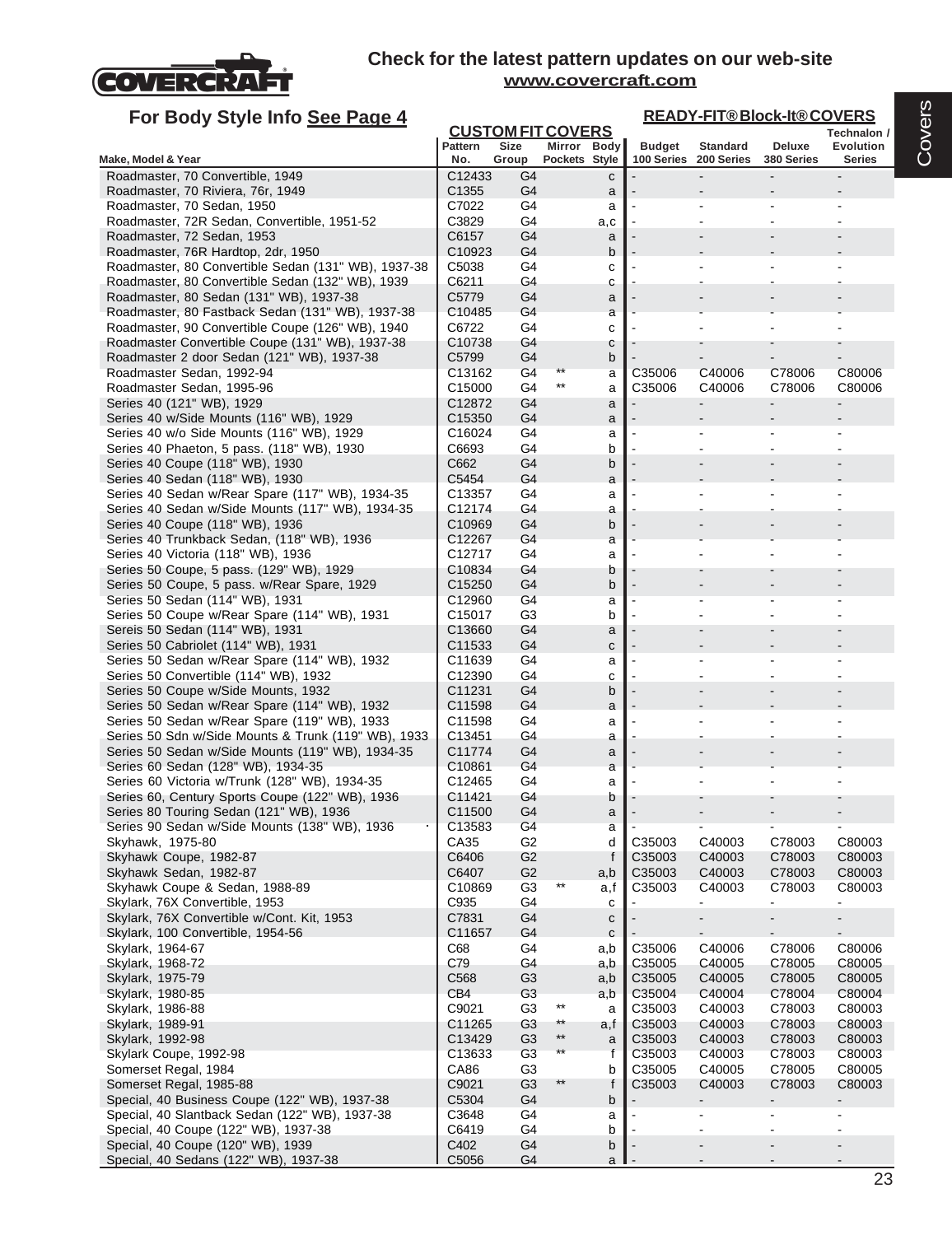# See Page 4 for "How to Order"

FT

COVERCRA

| <u>See Page 4 for "How to Order"</u>                                           |                             |                          |                 |                    | <b>READY-FIT®Block-It®COVERS</b> |                               |                                  |                     |  |  |
|--------------------------------------------------------------------------------|-----------------------------|--------------------------|-----------------|--------------------|----------------------------------|-------------------------------|----------------------------------|---------------------|--|--|
|                                                                                |                             | <b>CUSTOM FIT COVERS</b> |                 |                    |                                  |                               |                                  | Technalon /         |  |  |
| Make, Model & Year                                                             | <b>Pattern</b><br>No.       | Size<br>Group            | Pockets Style   | Mirror Body        | <b>Budget</b><br>100 Series      | <b>Standard</b><br>200 Series | Deluxe<br>380 Series             | Evolution<br>Series |  |  |
| Special, 40 Sedan (120" WB), 1939                                              | C9637                       | G4                       |                 | a                  |                                  |                               |                                  |                     |  |  |
| Special, 40 Sedan, 41d, 1950                                                   | C5386                       | G4                       |                 | a                  |                                  |                               |                                  |                     |  |  |
| Special, 40 Sedan, 1953                                                        | C <sub>1536</sub>           | G4                       |                 | а                  |                                  |                               | ä,                               |                     |  |  |
| Special, 40 Riviera Sedan, 1953                                                | C14605                      | G4                       |                 | a                  |                                  |                               |                                  |                     |  |  |
| Special, 40 Sedanette (118" WB), 1942                                          | C <sub>10670</sub>          | G4                       |                 | a                  |                                  |                               |                                  |                     |  |  |
| Special, 40 Fastback Sedan, 1946-48<br>Special, 40 Fastback Sedan, 46D, 1950   | C11991<br>C6038             | G4<br>G4                 |                 | d<br>d             |                                  |                               |                                  |                     |  |  |
| Special, 40 Convertible Sedan (122" WB), 1937-38                               | C9169                       | G4                       |                 | с                  |                                  |                               |                                  |                     |  |  |
| Special, 40 Convertible Sedan, 1946-48                                         | C13792                      | G4                       |                 | C                  |                                  |                               |                                  |                     |  |  |
| Special, 40 Convertible Coupe (122" WB), 1937-38                               | C <sub>10306</sub>          | G4                       |                 | C                  |                                  |                               |                                  |                     |  |  |
| Special, 40 Convertible (120" WB), 1939                                        | C13214                      | G4                       |                 | c                  |                                  |                               |                                  |                     |  |  |
| Special, 40 Opera Coupe (122" WB), 1937-38                                     | C8709                       | G4                       |                 | b                  |                                  |                               |                                  |                     |  |  |
| Special, 40A Business Cpe, Conv (118" WB), 1941                                | C10089                      | G4                       |                 | b,c                |                                  |                               |                                  |                     |  |  |
| Special, 40B Fastback Sdn & Sedanette (121"), 1941<br>Special, 40, 60, 1954-56 | C2956<br>C <sub>10409</sub> | G4<br>G4                 |                 | d<br>a,b,c         |                                  |                               |                                  |                     |  |  |
| Special, 47 Sedan (121" WB), 1941                                              | C12992                      | G4                       |                 | a                  |                                  |                               |                                  |                     |  |  |
| Special, Century, 40, 60 Sedan, Convertible, 1954-56                           | C10409                      | G4                       |                 | a,c                |                                  |                               |                                  |                     |  |  |
| Special, Century, 40, 60 Sedan, Coupe, 1957                                    | C4818                       | G4                       |                 | a,b                |                                  | $\overline{\phantom{a}}$      | $\overline{a}$                   |                     |  |  |
| Special, Century, 40, 60 Convertible, 1957                                     | C <sub>12183</sub>          | G4                       |                 | c                  |                                  |                               |                                  |                     |  |  |
| Special, Century, 40, 60 Sedan, 1958                                           | C5657                       | G4                       |                 | a                  |                                  |                               |                                  |                     |  |  |
| Special, Skylark Sedan & Convertible, 1961,62                                  | C <sub>29</sub>             | G3                       |                 | a,c                |                                  |                               |                                  |                     |  |  |
| Special, Skylark Sedan, 1963                                                   | C80<br>C68                  | G <sub>3</sub><br>G4     |                 | a                  |                                  |                               |                                  |                     |  |  |
| Special, Skylark Sedan, 1964<br>Special, Skylark, Grand Sport, Sedan, 1965     | C68                         | G4                       |                 | a<br>a             |                                  |                               |                                  |                     |  |  |
| Special, Super, 40, 50 Sedan (121" WB), 1940                                   | C5475                       | G4                       |                 | a                  |                                  |                               |                                  |                     |  |  |
| Special, Super, 40, 50 Coupe (121" WB), 1940                                   | C3171                       | G4                       |                 | b                  |                                  |                               |                                  |                     |  |  |
| Special, Super, 40, 50 Convertible Sdn (121"), 1940                            | C5648                       | G4                       |                 | С                  |                                  |                               |                                  |                     |  |  |
| Special, Super, 40, 50 Coupe, 5 pass. (121"), 1940                             | C9285                       | G4                       |                 | b                  |                                  |                               |                                  |                     |  |  |
| Special, Super, 40, 50 Sedan, 1951-52                                          | C5022                       | G4                       |                 | а                  |                                  |                               | $\blacksquare$                   |                     |  |  |
| Special, 1964-67                                                               | C68                         | G4                       |                 | a,b                | C35006                           | C40006                        | C78006                           | C80006              |  |  |
| Special, 1968-70<br>Super, 50 Sedan (121" WB), 1941                            | C79<br>C5275                | G4<br>G4                 |                 | a,b                | C <sub>35005</sub>               | C40005                        | C78005                           | C80005              |  |  |
| Super, 50 Sport Coupe, 56S (121" WB), 1941                                     | C7000                       | G4                       |                 | a<br>b             |                                  |                               | ä,                               |                     |  |  |
| Super, 50 Fastback Sdn, Sedanette (124" (WB), 1942                             | C7158                       | G4                       |                 | a                  |                                  |                               |                                  |                     |  |  |
| Super, 50 Convertible Coupe, 1946-48                                           | C5374                       | G4                       |                 | $\mathbf C$        |                                  |                               |                                  |                     |  |  |
| Super, 50 Sedanette, 1946-48                                                   | C5486                       | G4                       |                 | a                  |                                  |                               |                                  |                     |  |  |
| Super, 50 Sedan, 1946-48                                                       | C10930                      | G4                       |                 | a                  |                                  |                               |                                  |                     |  |  |
| Super, 50 Sedan, 1949                                                          | C5901                       | G4                       |                 | a                  |                                  |                               |                                  |                     |  |  |
| Super, 50 Sedanette, 56S, 1949<br>Super, 50 Sedan, 1950                        | C4745<br>C1177              | G4<br>G4                 |                 | a                  |                                  |                               |                                  |                     |  |  |
| Super, 50 Convertible, 56C, 1950                                               | C13787                      | G4                       |                 | a<br>C             |                                  |                               |                                  |                     |  |  |
| Super, 50 Sedan, 1953                                                          | C5652                       | G4                       |                 | a                  |                                  |                               |                                  |                     |  |  |
| Super, Roadmaster, 50, 70 Sedan, 1954-56                                       | C5951                       | G4                       |                 | a                  |                                  |                               |                                  |                     |  |  |
| Super, Roadmaster, 50, 70 Convertible, 1954-56                                 | C3948                       | G4                       |                 | С                  |                                  |                               |                                  |                     |  |  |
| Super, Roadmaster, 50, 70 Sedan, 1957                                          | C9556                       | G4                       |                 | a                  |                                  |                               |                                  |                     |  |  |
| Super, Roadmaster, 50, 75, Sedan, 1958                                         | C3883                       | G4                       |                 | a                  |                                  |                               |                                  |                     |  |  |
| Wildcat, 1964<br>Wildcat, 1965-68                                              | C71<br>C40                  | G4<br>G4                 |                 | a,b                | C35006<br>C35006                 | C40006<br>C40006              | C78006<br>C78006                 | C80006<br>C80006    |  |  |
| Wildcat, Convertible, 1965                                                     | C8857                       | G4                       |                 | a,b<br>$\mathbf c$ |                                  |                               | $\blacksquare$                   | $\blacksquare$      |  |  |
| Wildcat, 1969                                                                  | C71                         | G <sub>4</sub>           |                 | a,b                | C35006                           | C40006                        | C78006                           | C80006              |  |  |
| Wildcat, 1970                                                                  | C <sub>40</sub>             | G4                       |                 | a,b                | C35006                           | C40006                        | C78006                           | C80006              |  |  |
|                                                                                |                             |                          |                 |                    |                                  |                               |                                  |                     |  |  |
| BUICK [UTILITY VEHICLES]                                                       |                             |                          |                 |                    |                                  |                               |                                  |                     |  |  |
| Century Station Wagon, 1973-74                                                 | <b>CA15</b>                 | G <sub>4</sub>           |                 | g                  |                                  |                               |                                  |                     |  |  |
| Century Station Wagon, 1978-83                                                 | C3228                       | G <sub>4</sub>           | $^{\star\star}$ | g                  |                                  | C40062                        | C78062                           | C80062<br>C80062    |  |  |
| Century Station Wagon, 1984-88<br>Century Station Wagon, 1989-96               | C8577<br>C11404             | G3<br>G <sub>3</sub>     | $^{\star\star}$ | g                  |                                  | C40062<br>C40062              | C78062<br>C78062                 | C80062              |  |  |
| Enclave w/Rack & Rear Spoiler, 2008                                            | C17019                      | T <sub>2</sub>           | $***$           | g<br>Ĵ             |                                  | $\blacksquare$                | $\overline{\phantom{a}}$         | $\blacksquare$      |  |  |
| Estate Station Wagon, 1970-72                                                  | C6287                       | G <sub>4</sub>           |                 | g                  |                                  |                               | $\blacksquare$                   | $\blacksquare$      |  |  |
| Estate Station Wagon, 1973-77                                                  | C1246                       | G4                       |                 | g                  |                                  | $\blacksquare$                |                                  | ä,                  |  |  |
| Estate Station Wagon, 1978-81                                                  | CA83                        | G4                       |                 | g                  |                                  | C40063                        | C78063                           | C80063              |  |  |
| Electra & LeSabre Wagon, 1982-90                                               | C8703                       | G <sub>4</sub>           |                 | g                  |                                  |                               |                                  |                     |  |  |
| Le Sabre, Invicta Station Wagon, 1959-60                                       | C11276                      | G4                       |                 | g                  |                                  | $\overline{\phantom{a}}$      | $\blacksquare$<br>$\blacksquare$ | $\blacksquare$      |  |  |
| Le Sabre Station Wagon, 1963<br>Rainier, 2004-07                               | C5746<br>C15876             | G4<br>T <sub>2</sub>     | $***$           | g                  |                                  | $\blacksquare$<br>C40033      | C78033                           | $\sim$<br>C80033    |  |  |
| Rendezvous, 2002-07                                                            | C15890                      | T <sub>2</sub>           | $^{\star\star}$ |                    |                                  |                               |                                  |                     |  |  |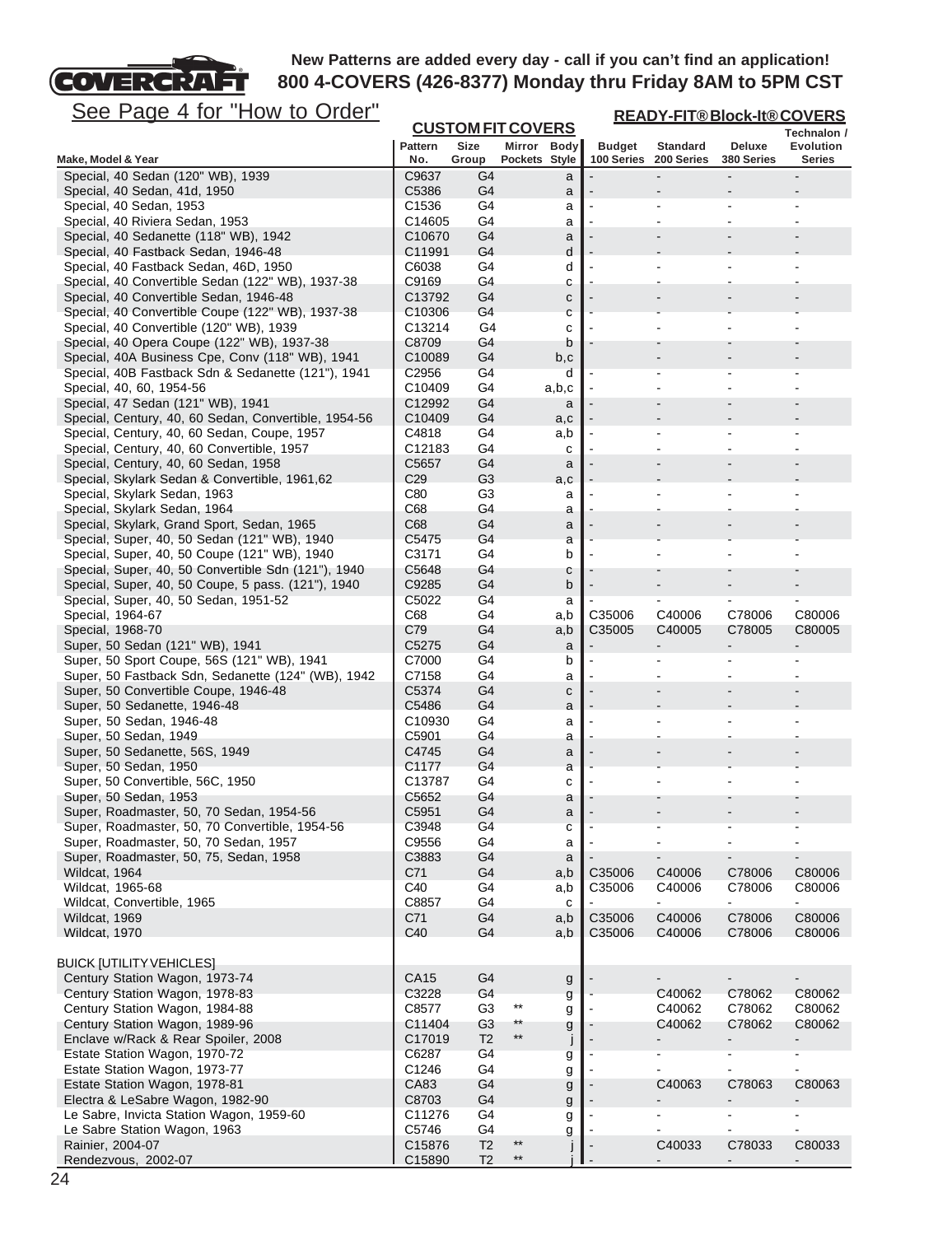

| For Body Style Info See Page 4                                                       |                                       |                                  |                              |                   |                                        | <b>READY-FIT®Block-It®COVERS</b> |                      |                          |  |  |  |
|--------------------------------------------------------------------------------------|---------------------------------------|----------------------------------|------------------------------|-------------------|----------------------------------------|----------------------------------|----------------------|--------------------------|--|--|--|
|                                                                                      |                                       | <b>CUSTOM FIT COVERS</b>         |                              |                   |                                        |                                  |                      | Technalon /              |  |  |  |
| Make, Model & Year                                                                   | Pattern<br>No.                        | Size<br>Group                    | Mirror Body<br>Pockets Style |                   | <b>Budget</b><br>100 Series 200 Series | <b>Standard</b>                  | Deluxe<br>380 Series | Evolution<br>Series      |  |  |  |
| Roadmaster Station Wagon, 1991-94                                                    | C <sub>13163</sub>                    | G4                               | $**$                         | g                 |                                        | C40063                           | C78063               | C80063                   |  |  |  |
| Roadmaster Station Wagon, 1995-96                                                    | C14999                                | G4                               | $***$                        | g                 |                                        | C40063                           | C78063               | C80063                   |  |  |  |
| Special, 40B Station Wagon, 1941                                                     | C8489                                 | G4                               |                              | g                 |                                        |                                  |                      |                          |  |  |  |
| Special, 40B Station Wagon, 1942                                                     | C9450                                 | G4                               |                              | g                 |                                        |                                  |                      |                          |  |  |  |
| Special, Century, 40, 50 Station Wagon, 1954-56                                      | C9750                                 | G4                               |                              | g                 |                                        |                                  |                      |                          |  |  |  |
| Special, Century, 40, 60 Station Wagon, 1957                                         | C <sub>2355</sub>                     | G4                               |                              | g                 |                                        |                                  |                      |                          |  |  |  |
| Special, Estate, Cent., 40, 60 Station Wagon, 1958<br>Special Station Wagon, 1966-67 | C7966<br>C6000                        | G4<br>G4                         |                              | g                 |                                        |                                  |                      |                          |  |  |  |
| Special Station Wagon, 1968-72                                                       | C472                                  | G4                               |                              | g<br>g            |                                        | C40063                           | C78063               | C80063                   |  |  |  |
| Sport Station Wagon, 1968-72                                                         | C112                                  | G4                               |                              | g                 |                                        | C40063                           | C78063               | C80063                   |  |  |  |
| Super, 50 Station Wagon, 1946-48                                                     | C8467                                 | G4                               |                              | g                 |                                        |                                  |                      |                          |  |  |  |
| Super, 50 Station Wagon, 1950                                                        | C12093                                | G4                               |                              | g                 |                                        |                                  |                      |                          |  |  |  |
| Super, 50 Station Wagon, 1951-52                                                     | C9516                                 | G <sub>4</sub>                   |                              | g                 |                                        |                                  |                      |                          |  |  |  |
| Super, Roadmaster, 50, 70 Station Wagon, 1953                                        | C1463                                 | G4                               |                              | g                 |                                        |                                  |                      |                          |  |  |  |
| Skyhawk Station Wagon, 1983-87                                                       | C6408                                 | G <sub>3</sub>                   | $**$                         | g                 |                                        | C40061                           | C78061               | C80061                   |  |  |  |
| Skyhawk Station Wagon, 1988<br>Skylark, Sportswagon, Station Wagon, 1966-67          | C <sub>10902</sub><br>C331            | G <sub>3</sub><br>G4             |                              | g                 |                                        | C40061                           | C78061               | C80061                   |  |  |  |
| Skylark, Sportswagon, Station Wagon, 1968-69                                         | C112                                  | G4                               |                              | g<br>g            |                                        |                                  |                      |                          |  |  |  |
| Terraza SUV, 2005-07                                                                 | C16632                                | T2                               | $^{\star\star}$              |                   |                                        | C40035                           | C78035               | C80035                   |  |  |  |
|                                                                                      |                                       |                                  |                              |                   |                                        |                                  |                      |                          |  |  |  |
| <b>CADILLAC</b>                                                                      |                                       |                                  |                              |                   |                                        |                                  |                      |                          |  |  |  |
| 60 Sedan, (124" WB), 1936                                                            | C4706                                 | G4                               |                              | a                 |                                        |                                  |                      |                          |  |  |  |
| 60 Opera Coupe, (124" WB), 1937                                                      | C6215                                 | G4                               |                              | b                 |                                        |                                  |                      |                          |  |  |  |
| 60 Sedan, (124" WB), 1938                                                            | C13362                                | G4                               |                              | a                 |                                        |                                  |                      |                          |  |  |  |
| 60 Convertible Coupe, (124" WB), 1938<br>60S Sedan, (127" WB), 1938                  | C2841<br>C6587                        | G4<br>G4                         |                              | $\mathbf{C}$<br>a |                                        |                                  |                      |                          |  |  |  |
| 60S Touring Sedan, (127" WB), 1939                                                   | C <sub>2515</sub>                     | G4                               |                              | a                 |                                        |                                  |                      |                          |  |  |  |
| 60S Sedan w/Sidemounts, (127" WB), 1939                                              | C12207                                | G4                               |                              | a                 |                                        |                                  |                      |                          |  |  |  |
| 60S Sedan, (127" WB), 1940                                                           | C880                                  | G4                               |                              | a                 |                                        |                                  |                      |                          |  |  |  |
| 60S Sedan, (126" WB), 1941                                                           | C <sub>10856</sub>                    | G4                               |                              | a                 |                                        |                                  |                      |                          |  |  |  |
| 60S Sedan (5 pass.), 1946-47                                                         | C <sub>5973</sub>                     | G4                               |                              | a                 |                                        |                                  |                      |                          |  |  |  |
| 60S Sedan, 1950-53                                                                   | C826                                  | G4                               |                              | a                 |                                        |                                  |                      |                          |  |  |  |
| 60S Sedan, 1954-56                                                                   | C9983                                 | G4                               |                              | a                 |                                        |                                  |                      |                          |  |  |  |
| 60S Sedan, 1957<br>60S Fleetwood Sedan, 1958                                         | C9924<br>C5666                        | G4<br>G4                         |                              | a<br>a            |                                        |                                  |                      |                          |  |  |  |
| 60S, 75 Sedan, 1948-49                                                               | C <sub>10276</sub>                    | G4                               |                              | a                 |                                        |                                  |                      |                          |  |  |  |
| 60S, 75 Series 7523, 1948-49                                                         | C3362                                 | G4                               |                              | a                 |                                        |                                  |                      |                          |  |  |  |
| 60, 62, Eldorado (6 win), Cpe, Sdn, Conv, (1959-60)                                  | C9698                                 | G4                               |                              | a,b,c             |                                        |                                  |                      |                          |  |  |  |
| 61 Sedan, (126" WB), 1939                                                            | C1622                                 | G4                               |                              | a                 |                                        |                                  |                      |                          |  |  |  |
| 61 Convertible Coupe, (126" WB), 1939                                                | C3142                                 | G4                               |                              | C                 |                                        |                                  |                      |                          |  |  |  |
| 61 Sedan, 1950-53                                                                    | C8374                                 | G4                               |                              | a                 |                                        |                                  |                      |                          |  |  |  |
| 61 Coupe, 1950-53                                                                    | C8345<br>C2870                        | G4<br>G4                         |                              | b                 |                                        |                                  |                      |                          |  |  |  |
| 61, 62 Sedan, Trunkback, 1948-49<br>61, 62 Sedan, Fastback, 1948-49                  | C4488                                 | G <sub>4</sub>                   |                              | a<br>a            |                                        |                                  |                      |                          |  |  |  |
| 61, 62 Convertible, 1948-49                                                          | C9662                                 | G4                               |                              | С                 |                                        |                                  |                      |                          |  |  |  |
| 61, 62 Coupe, 1948-49                                                                | C13786                                | G4                               |                              | b                 |                                        |                                  |                      |                          |  |  |  |
| 61, 63 Convertible Sedan, (126" WB), 1941                                            | C2442                                 | G4                               |                              | С                 |                                        |                                  |                      |                          |  |  |  |
| 61, 63 Fastback Sedan, (126" WB), 1941                                               | C4643                                 | G4                               |                              | a                 |                                        |                                  |                      |                          |  |  |  |
| 62 Coupe (2 pass.), 129" WB), 1940                                                   | C10640                                | G4                               |                              | b                 |                                        |                                  |                      |                          |  |  |  |
| 62 Sedan, (129" WB), 1940                                                            | C14094                                | G4                               |                              | a                 |                                        |                                  |                      |                          |  |  |  |
| 62 Convertible Coupe, (126" WB), 1941                                                | C4277<br>C2898                        | G <sub>4</sub><br>G4             |                              | C                 |                                        |                                  |                      |                          |  |  |  |
| 62 Convertible Sedan, (126" WB), 1941<br>62 Club Coupe, (126" WB), 1941              | C5150                                 | G4                               |                              | с<br>b            |                                        |                                  |                      |                          |  |  |  |
| 62 Convertible, 1946-47                                                              | C6240                                 | G <sub>4</sub>                   |                              | C                 |                                        |                                  |                      |                          |  |  |  |
| 62 Sedan, 1946-47                                                                    | C8044                                 | G4                               |                              | a                 |                                        |                                  |                      |                          |  |  |  |
| 62 Sedan, 1950-53                                                                    | C9562                                 | G4                               |                              | a                 |                                        |                                  |                      |                          |  |  |  |
| 62 Hardtop, 2dr, 1950-53                                                             | C14300                                | G4                               |                              | b                 |                                        |                                  |                      |                          |  |  |  |
| 62 Convertible, 1950-53                                                              | C5188                                 | G <sub>4</sub>                   |                              | С                 |                                        |                                  |                      |                          |  |  |  |
| 62 Sedan, 1954-56                                                                    | C297                                  | G4                               |                              | a                 |                                        |                                  |                      |                          |  |  |  |
| 62 Sedan DeVille, Sedan, 1954-56                                                     | C <sub>10561</sub>                    | G4                               |                              | a                 |                                        |                                  |                      |                          |  |  |  |
| 62 Convertible, 1957                                                                 | C <sub>5205</sub><br>C <sub>103</sub> | G <sub>4</sub><br>G <sub>4</sub> |                              | С                 |                                        |                                  |                      |                          |  |  |  |
| 62 Coupe DeVille, 1957<br>62 Sedan DeVille, 1957                                     | C <sub>11036</sub>                    | G4                               |                              | b<br>a            |                                        |                                  |                      |                          |  |  |  |
| 62 Deville 4 dr Hardtop, 1957                                                        | C10972                                | G4                               |                              | a                 |                                        |                                  |                      | $\overline{\phantom{a}}$ |  |  |  |
| 62 Sedan, 1958                                                                       | C6214                                 | G <sub>4</sub>                   |                              | a                 |                                        |                                  |                      |                          |  |  |  |
| 62, Seville Coupe, 1958                                                              | C10839                                | G <sub>4</sub>                   |                              | b                 |                                        |                                  |                      |                          |  |  |  |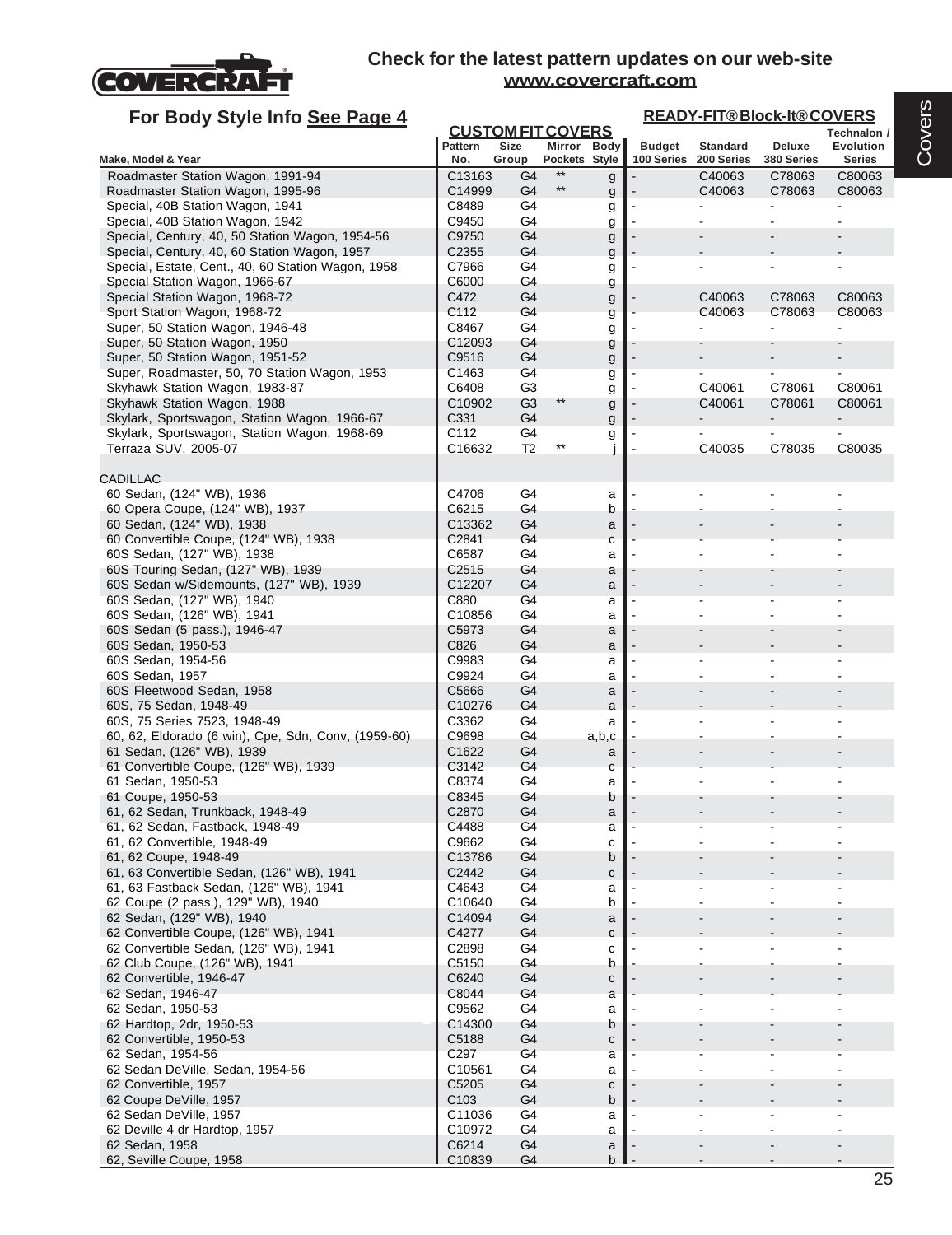

**READY-FIT® Block-It® COVERS**

| <u>See Page 4 IUI</u><br><u>HOW to Order</u>                                              |                    |                          |               |        |               |                 | <b>READY-FIT®Block-It®COVERS</b> |             |
|-------------------------------------------------------------------------------------------|--------------------|--------------------------|---------------|--------|---------------|-----------------|----------------------------------|-------------|
|                                                                                           |                    | <b>CUSTOM FIT COVERS</b> |               |        |               |                 |                                  | Technalon / |
|                                                                                           | <b>Pattern</b>     | Size                     | Mirror Body   |        | <b>Budget</b> | <b>Standard</b> | <b>Deluxe</b>                    | Evolution   |
| Make, Model & Year                                                                        | No.                | Group                    | Pockets Style |        | 100 Series    | 200 Series      | 380 Series                       | Series      |
| 62 Convertible, 1958                                                                      | C5214              | G4                       |               | с      |               |                 |                                  |             |
| 62 Sedan DeVille, 1958                                                                    | C5666<br>C2094     | G4                       |               | a      |               |                 | $\overline{a}$                   |             |
| 62, Park Avenue, Sedan & Convertible, 1961-63<br>65, 70 Touring Sedan, (131" WB), 1937    | C7360              | G4<br>G4                 |               | a,c    |               |                 |                                  |             |
| 65, 70 Convertible Sedan, (131" WB), 1937                                                 | C5419              | G4                       |               | a      |               |                 |                                  |             |
| 65, 70 Convertible Coupe, (131" WB), 1937                                                 | C7881              | G4                       |               | с<br>c |               |                 |                                  |             |
| 65 Convertible Sedan, (132" WB), 1938                                                     | C2426              | G4                       |               | с      |               |                 |                                  |             |
| 67 Sedan (7 pass.), (139" WB), 1941                                                       | C5111              | G4                       |               | а      |               |                 |                                  |             |
| 67 Sedan (7 pass.), 1942                                                                  | C9014              | G4                       |               | a      |               |                 |                                  |             |
| 70, 80 Coupe (131" WB), 1936                                                              | C9871              | G4                       |               | b      |               |                 |                                  |             |
| 70, 80 Town Sedan, (131" WB), 1936                                                        | C3078              | G4                       |               | a      |               |                 |                                  |             |
| 75 Sedan, (141" WB), 1939                                                                 | C2279              | G4                       |               | a      |               |                 |                                  |             |
| 75 Touring Sedan, (7 pass.), (141" WB), 1939                                              | C4978              | G4                       |               | a      |               |                 |                                  |             |
| 75 Convertible, (141" WB), 1939                                                           | C4309              | G <sub>4</sub>           |               | C      |               |                 |                                  |             |
| 75 Touring Sedan MDL 7253 (141" WB), 1940                                                 | C7545              | G4                       |               | a      |               |                 | ۰                                |             |
| 75 Convertible Sdn MDL 7529 (141" WB), 1940                                               | C11403             | G4                       |               | с      |               |                 |                                  |             |
| 75 Sedan (5 pass.), (136" WB), 1941                                                       | C6876              | G4                       |               | a      |               |                 |                                  |             |
| 75 Limousines (136" WB), 1941                                                             | C9492              | G4                       |               | a      |               |                 |                                  |             |
| 75 Sedan (5 pass.), 1942                                                                  | C6269              | G4                       |               | a      |               |                 |                                  |             |
| 75 Limousines, 1942                                                                       | C8991              | G4                       |               | a      |               |                 |                                  |             |
| 75 Limousines, 1946-47                                                                    | C <sub>10791</sub> | G <sub>5</sub>           |               | a      |               |                 |                                  |             |
| 75 Limousines, 1950-53                                                                    | C2341              | G4                       |               | a      |               |                 |                                  |             |
| 75 Limousines, 1954-56                                                                    | C1621              | G5                       |               | a      |               |                 |                                  |             |
| 75 Limousines, 1957                                                                       | C7922              | G <sub>5</sub>           |               | a      |               |                 |                                  |             |
| 75 Limousines, 1958                                                                       | C7041              | G <sub>5</sub>           |               | a      |               |                 |                                  |             |
| 75 Limousines, 1959-60                                                                    | C1350              | G4                       |               | a      |               |                 |                                  |             |
| 75 Limousines, 1961-65                                                                    | C7202              | G5                       |               | a      |               |                 |                                  |             |
| 75, 85 Convertible Sedan, (138" WB), 1937                                                 | C9688              | G4                       |               | с      |               |                 |                                  |             |
| 75, 85 Formal Sedan, (138" WB), 1937                                                      | C2202              | G <sub>4</sub>           |               | a      |               |                 |                                  |             |
| 75, 85 Touring Sedan (7 pass.), (138" WB), 1937                                           | C8659              | G4                       |               | a      |               | $\blacksquare$  | $\overline{\phantom{a}}$         |             |
| 75, 85 Town Sedan (138" WB), 1937                                                         | C12333             | G4                       |               | a      |               |                 |                                  |             |
| 75, 90 Touring Sedan, (138" WB), 1936                                                     | C12803             | G4                       |               | a      |               |                 |                                  |             |
| 75, 90 Limousine, (138" WB), 1936<br>75, 90 Coupe, (141" WB), 1938                        | C4553<br>C5536     | G4<br>G <sub>4</sub>     |               | а<br>b |               |                 |                                  |             |
| 75, 90 Sedan (7 pass.), (141" WB), 1938                                                   | C1885              | G4                       |               | a      |               |                 |                                  |             |
| 75, 90 Convertible Sedan, (141" WB), 1938                                                 | C8041              | G4                       |               | c      |               |                 |                                  |             |
| 75, 90 Touring Sedan, (141" WB), 1938                                                     | C4386              | G4                       |               | a      |               |                 |                                  |             |
| 75, 90 Convertible Coupe, (141" WB), 1938                                                 | C11675             | G4                       |               | с      |               |                 |                                  |             |
| 90 Town Car (7 pass.), 154" WB), 1936                                                     | C7321              | G4                       |               | a      |               |                 |                                  |             |
| 90 Convertible Coupe, (154" WB), 1937                                                     | C6010              | G4                       |               | С      |               |                 |                                  |             |
| 90 Sedan, Limousines, (154" WB), 1937                                                     | C4444              | G4                       |               | a      |               |                 |                                  |             |
| 90 Town Car (154" WB), 1937                                                               | C12864             | G4                       |               | a      |               |                 |                                  |             |
| 90 Convertible Sedan, (141" WB), 1939                                                     | C <sub>2518</sub>  | G4                       |               | c      |               |                 |                                  |             |
| 353 Coupe w/Spare, (140" WB), 1930                                                        | C4850              | G <sub>4</sub>           |               | b      |               |                 |                                  |             |
| 353 Opera Coupe, (140" WB), 1930                                                          | C8094              | G4                       |               | b      |               |                 |                                  |             |
| 353 Sedan, (140" WB), 1930                                                                | C3919              | G4                       |               | a      |               |                 |                                  |             |
| 355A Club Sedan, (134" WB), 1931                                                          | C3485              | G4                       |               | a      |               |                 |                                  |             |
| 355A Closed Coupled Sdn, (134" WB), 1931                                                  | C4291              | G4                       |               | а      |               |                 |                                  |             |
| 355A Sedan, (134" WB), 1931                                                               | C8480              | G4                       |               | a      |               |                 |                                  |             |
| 355A Town Sedan, (134" WB), 1931                                                          | C12453             | G4                       |               | a      |               |                 |                                  |             |
| 355A Roadster, (134" WB), 1931                                                            | C3061              | G <sub>4</sub>           |               | C      |               |                 |                                  |             |
| 355A Dual Cowl Phaeton, (134" WB), 1931                                                   | C3277              | G4                       |               | а      |               |                 |                                  |             |
| 355, 370B Convertible Coupe, (124" WB), 1932                                              | C2458              | G4                       |               | с      |               |                 |                                  |             |
| 355, 370B Sedan, (134" WB), 1932                                                          | C1415              | G <sub>4</sub>           |               | a      |               |                 |                                  |             |
| 355, 370B Town Sedan (140" WB), 1932                                                      | C1378              | G <sub>4</sub>           |               | а      |               |                 |                                  |             |
| 355, 370B Convertible Coupe, (140" WB), 1932                                              | C3298              | G4                       |               | С      |               |                 |                                  |             |
| 355, 370C Coupe (5 pass.), (140" WB), 1933                                                | C <sub>2609</sub>  | G4                       |               | b      |               |                 |                                  |             |
| 355, 370C Sedan, (140" WB), 1933                                                          | C4164              | G4                       |               | a      |               |                 |                                  |             |
| 355D Coupe, (128" WB), 1934-35                                                            | C3605              | G4                       |               | b      |               |                 |                                  |             |
| 355D Convertible Sedan, (128" WB), 1934-35                                                | C6555              | G4<br>G4                 |               | С      |               | $\blacksquare$  | $\blacksquare$                   |             |
| 355D Sedan, (134" WB), 1934-35                                                            | C6317              |                          |               | a      |               |                 |                                  |             |
| 355D Sedan w/Rear Spare, (134" WB), 1934-35<br>355D Convertible Sedan, (146" WB), 1934-35 | C9691<br>C10181    | G4<br>G4                 |               | a      |               |                 |                                  |             |
| 355D Opera Coupe, (146" WB), 1934-35                                                      | C6054              | G4                       |               | С<br>b |               |                 |                                  |             |
| 355D Town Car, (146" WB), 1934-35                                                         | C2867              | G <sub>4</sub>           |               | a      |               |                 |                                  |             |
| 370A Opera Coupe (4 pass.), (140" WB), 1931                                               | C6987              | G <sub>4</sub>           |               | b      |               |                 |                                  |             |
|                                                                                           |                    |                          |               |        |               |                 |                                  |             |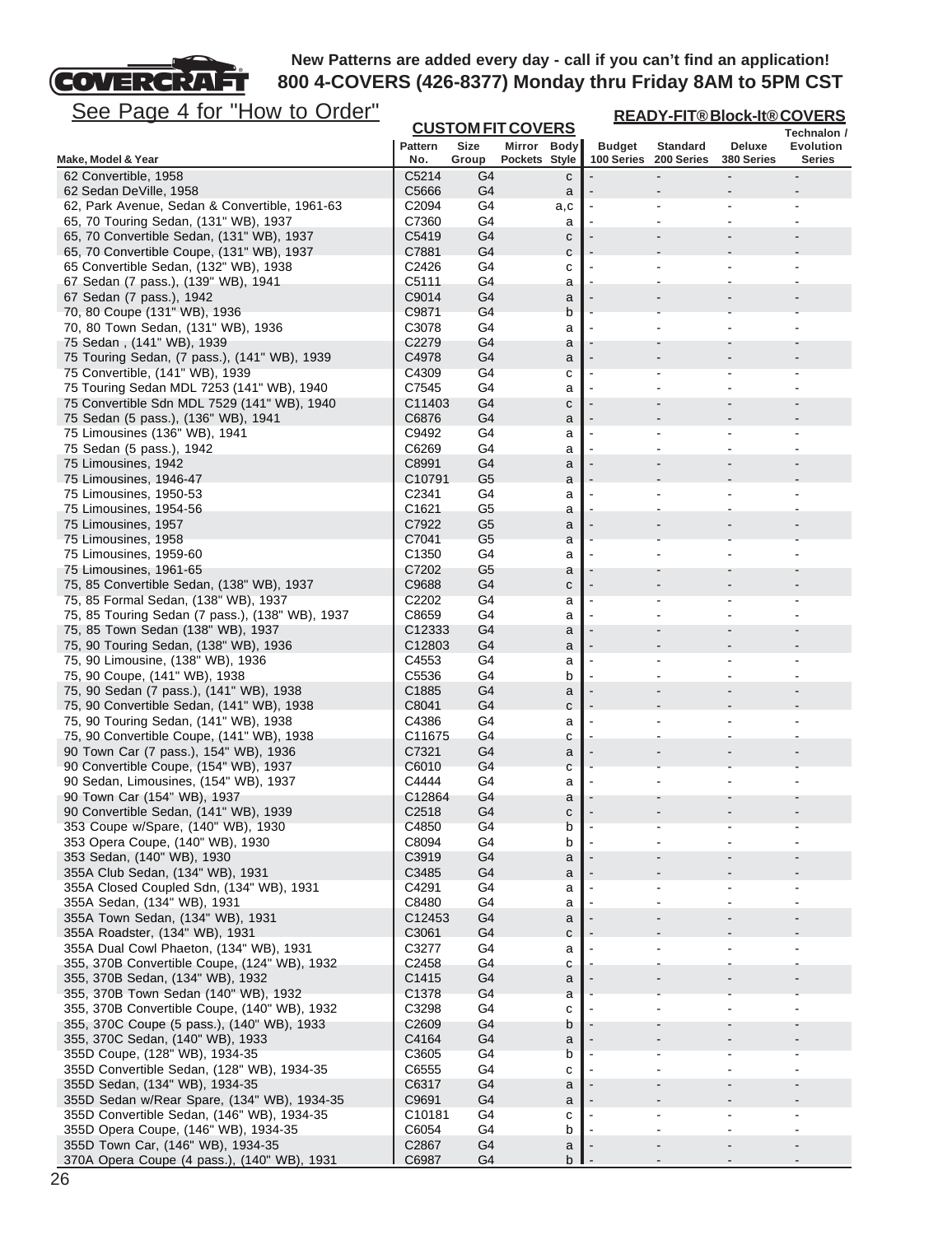

| For Body Style Info See Page 4                                                             |                              | <b>CUSTOM FIT COVERS</b> |                                    |             |                  | <b>READY-FIT®Block-It®COVERS</b> |                  |                                 |
|--------------------------------------------------------------------------------------------|------------------------------|--------------------------|------------------------------------|-------------|------------------|----------------------------------|------------------|---------------------------------|
|                                                                                            | Pattern                      | Size                     |                                    | Mirror Body | <b>Budget</b>    | <b>Standard</b>                  | Deluxe           | Technalon /<br><b>Evolution</b> |
| Make, Model & Year                                                                         | No.                          | Group                    | Pockets Style                      |             | 100 Series       | 200 Series                       | 380 Series       | <b>Series</b>                   |
| 370A Sedan (140" WB), 1931                                                                 | C4733                        | G4                       |                                    | a           |                  |                                  |                  |                                 |
| 370A Closed Coupled Sdn, (140" WB), 1931                                                   | C1483                        | G4                       |                                    | a           |                  |                                  |                  |                                 |
| 370A All Weather Phaeton, (140" WB), 1931                                                  | C3087<br>C603                | G4<br>G4                 |                                    | a           |                  |                                  |                  |                                 |
| 370A Convertible, (140" WB), 1931<br>370A Coupe, (140" WB), 1931                           | C3003                        | G4                       |                                    | C<br>b      |                  |                                  |                  |                                 |
| 452, 452A Closed Coupled Sdn, (148" WB), 1930                                              | C4903                        | G4                       |                                    | a           |                  |                                  |                  |                                 |
| 452, 452A Sedan, (148" WB), 1930                                                           | C4384                        | G4                       |                                    | a           |                  |                                  |                  |                                 |
| 452, 452A Roadster, (148" WB), 1930                                                        | C1781                        | G4                       |                                    | С           |                  |                                  |                  |                                 |
| 452, 452A Roadster, (148" WB), 1931                                                        | C4945                        | G4                       |                                    | C           |                  |                                  |                  |                                 |
| 452, 452A Phaeton, (148" WB), 1931                                                         | C8860                        | G4                       |                                    | a           |                  |                                  |                  |                                 |
| 452B Convertible, (141" WB), 1932                                                          | C9893                        | G4                       |                                    | С           |                  |                                  |                  |                                 |
| 452B All Weather Phaeton, (149" WB), 1932                                                  | C6833<br>C6928               | G4<br>G4                 |                                    | a           |                  |                                  |                  |                                 |
| 452D Convertible Sedan, (154" WB), 1934-35<br>6239, 6339 MDL, 4 dr (4 win), Sedan, 1959-60 | C11434                       | G4                       |                                    | C<br>a      |                  | $\blacksquare$                   |                  |                                 |
| Allante, 1987-93                                                                           | C <sub>10219</sub>           | G <sub>3</sub>           | $***$                              | c,f         | C35003           | C40003                           | C78003           | C80003                          |
| Brougham & Brougham de Elegance, RWD, 1987-92                                              | C3333                        | G4                       | **                                 | a           | C35006           | C40006                           | C78006           | C80006                          |
| Catera, 1997-2001                                                                          | C <sub>15418</sub>           | G <sub>3</sub>           | $^{\star\star}$                    | a           | C35004           | C40004                           | C78004           | C80004                          |
| Cimarron, 1981-84                                                                          | C6407                        | G <sub>2</sub>           |                                    | a           | C35003           | C40003                           | C78003           | C80003                          |
| Cimarron, 1985-88                                                                          | C9965                        | G3                       | $***$                              | a           | C35003           | C40003                           | C78003           | C80003                          |
| Coupe de Ville 2 dr., 1961-65                                                              | C <sub>11135</sub>           | G4                       |                                    | c,f         |                  |                                  |                  |                                 |
| Coupe de Ville 2 dr., 1982-84                                                              | C11690                       | G4                       | $***$<br>$^{\star\star}$           | b           | C35006           | C40006                           | C78006           | C80006                          |
| Coupe de Ville 2 dr., 1985-88                                                              | CB49                         | G <sub>3</sub><br>G4     | $***$                              | b<br>b      | C35005<br>C35005 | C40005                           | C78005           | C80005                          |
| Coupe de Ville 2 dr., 1989-93<br>CTS, 2003-07                                              | C11323<br>C16342             | G <sub>3</sub>           | $^{\star\star}$                    | a           | C35005           | C40005<br>C40005                 | C78005<br>C78005 | C80005<br>C80005                |
| CTS, 2008                                                                                  | C17034                       | G3                       | $***$                              | a           | C35004           | C40004                           | C78004           | C80004                          |
| CTS-V, 2004-07                                                                             | C16600                       | G <sub>3</sub>           | $***$                              | a           | C35005           | C40005                           | C78005           | C80005                          |
| Model 6239, 6339 4 dr., 1959-60                                                            | C11434                       | G4                       |                                    | a           |                  |                                  |                  |                                 |
| Sedan de Ville 4 dr., 1985-88                                                              | <b>CB50</b>                  | G <sub>3</sub>           | $***$                              | a           | C35005           | C40005                           | C78005           | C80005                          |
| Sedan de Ville 4 dr., 1989-93                                                              | C11322                       | G4                       | **                                 | a           | C35005           | C40005                           | C78005           | C80005                          |
| Sedan de Ville, Concours FWD, 1994-96                                                      | C14552                       | G4                       | $***$                              | a           | C35006           | C40006                           | C78006           | C80006                          |
| Sedan de Ville, Concours, FWD, 1997-99                                                     | C15419                       | G4                       | **<br>$^{\star\star}$              | a           | C35006           | C40006                           | C78006           | C80006                          |
| Sedan de Ville, 2000-06                                                                    | C <sub>16131</sub>           | G <sub>4</sub>           | $***$                              | a           | C36006           | C40006                           | C78006           | C80006                          |
| DTS, 2000-08<br>Eldorado & Biarritz, Convertible, Coupe, 1957                              | C16131<br>C <sub>10650</sub> | G4<br>G4                 |                                    | a<br>b,c    | C35006           | C40006<br>$\mathbf{r}$           | C78006           | C80006<br>$\blacksquare$        |
| Eldorado Brougham Sedan, 1957                                                              | C8884                        | G4                       |                                    | a           |                  |                                  |                  |                                 |
| Eldorado, 62 Coupe, Convertible, 1954-56                                                   | C <sub>10041</sub>           | G4                       |                                    | b,c         |                  |                                  |                  |                                 |
| Eldorado Hardtop, 2 dr & 4dr, 1958                                                         | C <sub>12708</sub>           | G4                       |                                    | b           |                  |                                  |                  |                                 |
| Eldorado, 60, 62 (6 window), 1959-60                                                       | C9698                        | G4                       |                                    | a,c,f       |                  |                                  |                  |                                 |
| Eldorado, 1964-66                                                                          | C40                          | G4                       |                                    | b,c         | C35006           | C40006                           | C78006           | C80006                          |
| Eldorado, 1967-70                                                                          | C310                         | G4                       |                                    | b           | C35006           | C40006                           | C78006           | C80006                          |
| Eldorado, 1971-78<br>Eldorado Conv., 1971-76                                               | C <sub>95</sub>              | G4                       | **                                 | a,b         | C35006           | C40006                           | C78006           | C80006                          |
| Eldorado, 1979-85                                                                          | C <sub>10286</sub><br>C9016  | G4<br>G4                 | $***$                              | c<br>a,b,c  | C35006<br>C35005 | C40006<br>C40005                 | C78006<br>C78005 | C80006<br>C80005                |
| Eldorado, 1986-87                                                                          | C9610                        | G <sub>3</sub>           | **                                 | t           | C35004           | C40004                           | C78004           | C80004                          |
| Eldorado, 1988-91                                                                          | C10719                       | G <sub>3</sub>           | $\star\star$                       | f           | C35004           | C40004                           | C78004           | C80004                          |
| Eldorado, Touring Coupe FWD, 1992-2002                                                     | C13340                       | G4                       | **                                 | c, f        | C35005           | C40005                           | C78005           | C80005                          |
| Escalade, 1999-2000                                                                        | C14950                       | T <sub>2</sub>           | $^{\star\star}$                    |             |                  | C40035                           | C78035           | C80035                          |
| Escalade, 2002-06                                                                          | C16271                       | T <sub>2</sub>           | $^{\star\star}$                    |             |                  | C40035                           | C78035           | C80035                          |
| Escalade EXT, 2002-08                                                                      | C15886                       | T <sub>3</sub>           | $^{\star\star}$                    |             |                  | $\blacksquare$                   |                  |                                 |
| Escalade ESV, 2003-06                                                                      | C15792                       | T <sub>3</sub>           | $***$<br>$^{\star\star}$           |             |                  | C40036                           | C78036           | C80036                          |
| Escalade w/Rack, 2007-08                                                                   | C16774                       | T <sub>2</sub>           | $^{\star\star}$                    |             |                  |                                  |                  |                                 |
| Escalade ESV w/Rack, 2007-08<br>Fleetwood, except 75, 1964-72                              | C16778<br>C104               | T <sub>3</sub><br>G4     |                                    | a,b,c       | C35006           | C40006                           | C78006           | C80006                          |
| Fleetwood, except 75, 1973-76                                                              | CA <sub>9</sub>              | G4                       | $^{\star\star}$                    | a,b         | C35006           | C40006                           | C78006           | C80006                          |
| Fleetwood 2 dr., 1980-84                                                                   | C8468                        | G4                       | $**$                               | b           | C35006           | C40006                           | C78006           | C80006                          |
| Fleetwood 2 dr. FWD, 1985                                                                  | CB49                         | G <sub>3</sub>           | $^{\star\star}$                    | b           | C35005           | C40005                           | C78005           | C80005                          |
| Fleetwood 2 dr., 1989-92                                                                   | C11323                       | G4                       | **                                 | b           | C35005           | C40005                           | C78005           | C80005                          |
| Fleetwood 4 dr., except 75, 1977-84                                                        | C3333                        | G4                       | $***$                              | a           | C35006           | C40006                           | C78006           | C80006                          |
| Fleetwood 4 dr., FWD, 1985-88                                                              | <b>CB50</b>                  | G <sub>3</sub>           | **                                 | a           | C35005           | C40005                           | C78005           | C80005                          |
| Fleetwood 4 dr., FWD, 1989-92                                                              | C11322                       | G4                       | $^{\star\star}$                    | a           | C35005           | C40005                           | C78005           | C80005                          |
| Fleetwood Brougham 2 dr., 1985                                                             | C8468                        | G <sub>4</sub>           |                                    | b           | C35006           | C40006                           | C78006           | C80006                          |
| Fleetwood Brougham 4 dr., RWD, 1985-92                                                     | C3333                        | G4                       | $^{\star\star}$<br>$^{\star\star}$ | a           | C35006           | C40006                           | C78006           | C80006                          |
| Fleetwood Brougham RWD, 1993-94                                                            | C14143                       | G4                       | $^{\star\star}$                    | a           | C35006           | C40006                           | C78006           | C80006                          |
| Fleetwood Brougham, 1995-96<br>Fleetwood 60 Special, 1987-93                               | C <sub>16361</sub><br>C10220 | G4<br>G4                 | $^{\star\star}$                    | a           | C35006<br>C35005 | C40006<br>C40005                 | C78006<br>C78005 | C80006                          |
| Fleetwood 75, Formal Limo, 1966-72                                                         | C11887                       | G <sub>5</sub>           |                                    | a<br>a      |                  |                                  |                  | C80005                          |
|                                                                                            |                              |                          |                                    |             |                  |                                  |                  |                                 |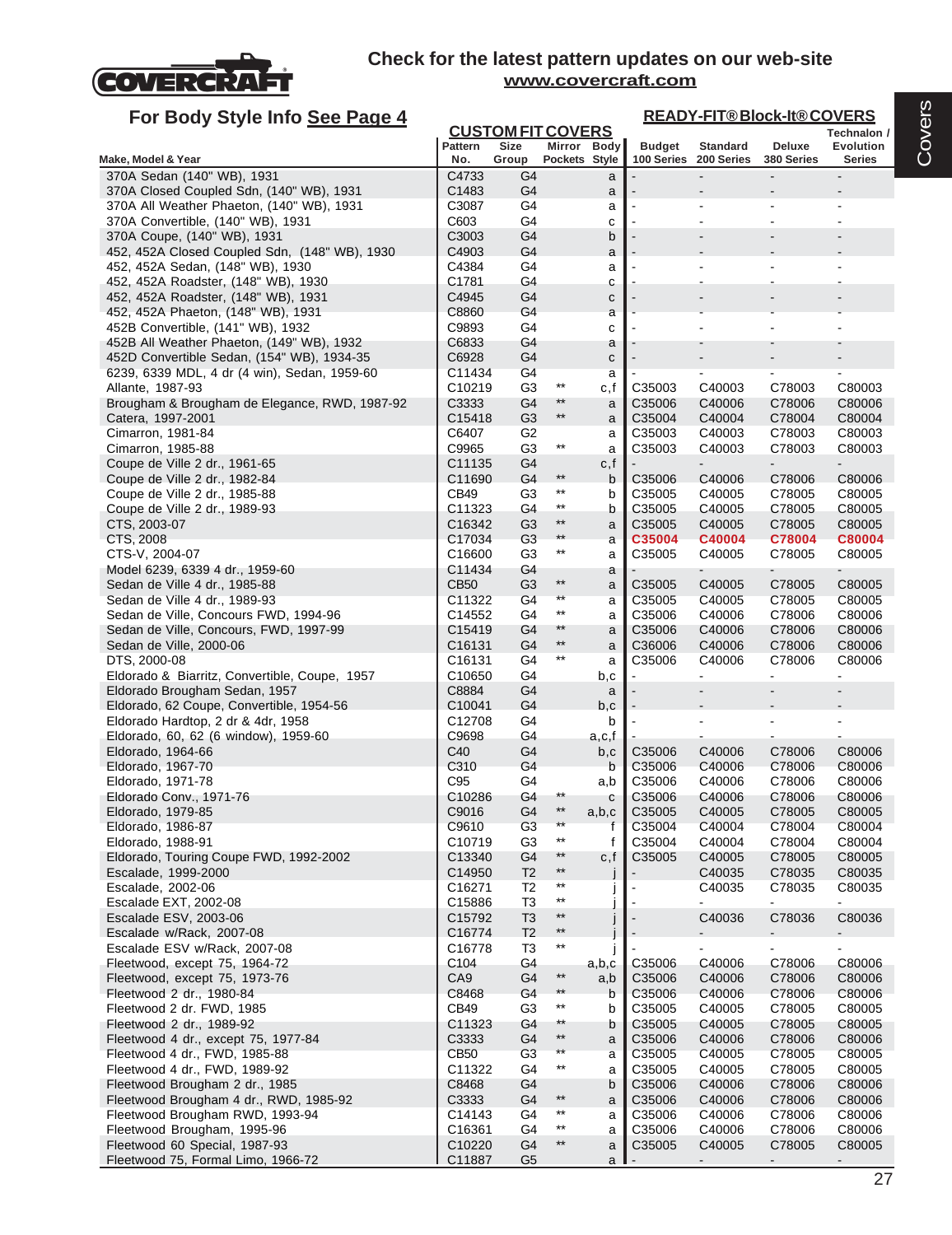

**READY-FIT® Block-It® COVERS**

| <u>See Page 4 IUI</u><br><u>HOW to Order</u>                                              |                              |                                  |                                    |              | <u>READY-FIT®Block-It®COVERS</u> |                               |                          |                                        |  |
|-------------------------------------------------------------------------------------------|------------------------------|----------------------------------|------------------------------------|--------------|----------------------------------|-------------------------------|--------------------------|----------------------------------------|--|
|                                                                                           |                              | <b>CUSTOM FIT COVERS</b>         |                                    |              |                                  |                               |                          | Technalon /                            |  |
| Make, Model & Year                                                                        | <b>Pattern</b><br>No.        | <b>Size</b><br>Group             | Pockets Style                      | Mirror Body  | <b>Budget</b><br>100 Series      | <b>Standard</b><br>200 Series | Deluxe<br>380 Series     | Evolution<br>Series                    |  |
| Fleetwood 75, Formal Limo, 1973-76                                                        | C1335                        | G4                               | $**$                               | a            |                                  |                               |                          |                                        |  |
| Fleetwood 75, Formal Limo, 1977-84                                                        | C3334                        | G4                               | $***$                              | a            |                                  | $\blacksquare$                | $\overline{\phantom{a}}$ |                                        |  |
| Fleetwood 75, FWD Limo, 1985-88                                                           | C9956                        | G4                               | $***$                              | a            | C35006                           | C40006                        | C78006                   | C80006                                 |  |
| Seville, 1976-79                                                                          | C2107                        | G4                               | $^{\star\star}$                    | a            | C35005                           | C40005                        | C78005                   | C80005                                 |  |
| Seville, 1980-85                                                                          | CB <sub>5</sub>              | G4                               |                                    | a            | C35005                           | C40005                        | C78005                   | C80005                                 |  |
| Seville, 1986-87                                                                          | C9610                        | G <sub>3</sub>                   | $***$                              | a            | C35004                           | C40004                        | C78004                   | C80004                                 |  |
| Seville, 1988-91                                                                          | C10719                       | G3                               | $^{\star\star}$<br>$^{\star\star}$ | a            | C35004                           | C40004                        | C78004                   | C80004                                 |  |
| Seville (incl. STS) FWD, 1992-97<br>Seville, 1998-99                                      | C13339<br>C15948             | G4<br>G <sub>4</sub>             | $**$                               | a<br>a       | C35005<br>C35005                 | C40005<br>C40005              | C78005<br>C78005         | C80005<br>C80005                       |  |
| Seville, 2000-04                                                                          | C15787                       | G4                               | $**$                               | a            | C35005                           | C40005                        | C78005                   | C80005                                 |  |
| SRX V8 SUV, 2004-08                                                                       | C16556                       | T <sub>2</sub>                   | $^{\star\star}$                    | Ĵ            |                                  | C40035                        | C78035                   | C80035                                 |  |
| STS Sedan, 2005-08                                                                        | C <sub>16605</sub>           | G4                               | $^{\star\star}$                    | a            | C34004                           | C40004                        | C78004                   | C80004                                 |  |
| XLR Retractable Hardtop, 2004-08                                                          | C <sub>16571</sub>           | G <sub>2</sub>                   | $^{\star\star}$                    | C            | C35003                           | C40003                        | C78003                   | C80003                                 |  |
| All Others, Sedans, 1961-65                                                               | C40                          | G <sub>4</sub>                   |                                    | a            |                                  | $\blacksquare$                |                          | $\blacksquare$                         |  |
| All Others, Coupe DeVille & Convt, 1961-65                                                | C11135                       | G4                               |                                    | b,c          |                                  | $\blacksquare$                |                          |                                        |  |
| All Others, 1964-76                                                                       | C40                          | G <sub>4</sub>                   |                                    | a,b,c        | C35006                           | C40006<br>C40006              | C78006                   | C80006<br>C80006                       |  |
| All Others, 2 dr., 1977-80<br>All Others, 2 dr., 1981-84                                  | CA <sub>3</sub><br>C8468     | G4<br>G4                         | $***$                              | b<br>b       | C35006<br>C35006                 | C40006                        | C78006<br>C78006         | C80006                                 |  |
| All Others, 4 dr., 1977-84                                                                | C3333                        | G4                               | $***$                              | a            | C35006                           | C40006                        | C78006                   | C80006                                 |  |
|                                                                                           |                              |                                  |                                    |              |                                  |                               |                          |                                        |  |
| <b>CHEVROLET</b>                                                                          |                              |                                  |                                    |              |                                  |                               |                          |                                        |  |
| Business Coupe, All Models, 1937-38                                                       | C11182                       | G3                               |                                    | f            | $\overline{a}$                   | $\overline{\phantom{a}}$      | $\blacksquare$           |                                        |  |
| Business Coupe, All Models (no bumper), 1939                                              | C14197                       | G <sub>3</sub>                   |                                    | f            |                                  |                               |                          |                                        |  |
| Business Coupe, All Models, 1939                                                          | C7940                        | G <sub>3</sub>                   |                                    | f            |                                  |                               |                          |                                        |  |
| Business Coupe, All Models, 1940                                                          | C14575                       | G <sub>3</sub><br>G4             |                                    | f<br>b       |                                  |                               |                          |                                        |  |
| Club Coupe, All Models, 1940<br>Club Coupe & Convertible, All Models, 1949-52             | C13940<br>C <sub>13050</sub> | G3                               |                                    | b,c          |                                  |                               |                          |                                        |  |
| Club Coupe & Sedan, All Models, 1953-54                                                   | C12811                       | G <sub>4</sub>                   |                                    | a,b          |                                  |                               |                          |                                        |  |
| Convertible, All Models, 1953-54                                                          | C9367                        | G <sub>4</sub>                   |                                    | $\mathbf{C}$ |                                  | $\overline{\phantom{a}}$      | $\blacksquare$           |                                        |  |
| Coupe & Convertibles, All Models, 1937-38                                                 | C <sub>10025</sub>           | G <sub>3</sub>                   |                                    | b,c          | $\blacksquare$                   | $\overline{\phantom{a}}$      | $\blacksquare$           |                                        |  |
| Coupe (No Bumpers), All Models, 1939                                                      | C14163                       | G <sub>3</sub>                   |                                    | b            |                                  |                               |                          |                                        |  |
| Coupe, All Models, 1946-48                                                                | C6893                        | G4                               |                                    | b            |                                  |                               |                          |                                        |  |
| Coupe (5 pass.), Convertible, All Models, 1940<br>Coupe (5 pass.), All Models, 1941-42    | C11838<br>C7464              | G4<br>G4                         |                                    | С<br>b       |                                  | $\blacksquare$<br>L,          | $\blacksquare$           |                                        |  |
| Coupe Convertible, All Models, 1941-42                                                    | C <sub>191</sub>             | G4                               |                                    | $\mathbf C$  | $\overline{a}$                   | $\overline{a}$                |                          |                                        |  |
| Coupe Convertible, All Models, 1946-48                                                    | C <sub>10289</sub>           | G4                               |                                    | C            |                                  |                               |                          |                                        |  |
| Trunkback Sedan, All Models, 1937-38                                                      | C9426                        | G3                               |                                    | a            |                                  | $\blacksquare$                |                          |                                        |  |
| Trunkback Sedan, All Models, 1946-48                                                      | C197                         | G <sub>3</sub>                   |                                    | a            |                                  |                               |                          |                                        |  |
| Trunkback 2dr Sedan, 1949-52                                                              | C14597                       | G <sub>3</sub>                   |                                    | b            |                                  |                               |                          |                                        |  |
| Trunkback 2 dr Hardtop Sedan, 1949-52                                                     | C14598                       | G <sub>3</sub>                   |                                    | b            |                                  |                               |                          |                                        |  |
| Slantback Sedan w/Spare, All Models, 1937-38<br>Hardtop Sedan, 2 dr., All Models, 1949-52 | C12172<br>C11739             | G <sub>3</sub><br>G3             |                                    | a            |                                  |                               |                          |                                        |  |
| Sedan, All Models, 1939                                                                   | C <sub>10105</sub>           | G <sub>3</sub>                   |                                    | b<br>a       |                                  |                               |                          |                                        |  |
| Sedan (No Bumpers), All Models, 1939                                                      | C13346                       | G <sub>3</sub>                   |                                    | a            |                                  |                               |                          |                                        |  |
| Sedan, All Models, 1940                                                                   | C <sub>10471</sub>           | G4                               |                                    | a            |                                  |                               |                          |                                        |  |
| Sedan (Fastback), All Models, 1941-42                                                     | C <sub>10167</sub>           | G <sub>4</sub>                   |                                    | d,e          |                                  |                               |                          |                                        |  |
| Sedan (Fastback), All Models, 1946-48                                                     | C9848                        | G4                               |                                    | d,e          |                                  |                               |                          |                                        |  |
| Sedan (Fastback), All Models, 1949-52                                                     | C7393                        | G <sub>3</sub>                   |                                    | d,e          |                                  |                               | $\overline{a}$           | $\overline{a}$                         |  |
| Sedan, All Models, 1953-54<br>Sedan, 4 dr, All Models, 1955-56                            | C9367<br>C1376               | G4<br>G <sub>3</sub>             |                                    | a,c          |                                  |                               | $\overline{a}$           |                                        |  |
| Sedan, 2 dr, Coupe, Convertible, All Models, 1955-56                                      |                              |                                  |                                    | a,c,f        |                                  |                               |                          |                                        |  |
| (Not for Corvette)                                                                        | C14316                       | G3                               |                                    | b,c          |                                  |                               |                          | $\overline{\phantom{a}}$               |  |
| Sedan, All Models, 1957                                                                   | C <sub>107</sub>             | G3                               |                                    | a,c,f        |                                  |                               |                          |                                        |  |
| Sedan & Convertible, All Models, 1958                                                     | C <sub>2033</sub>            | G <sub>3</sub>                   |                                    | a,c          |                                  |                               |                          |                                        |  |
| Sedan, Coupe, Convertible, All Models, 1959-60                                            | C783                         | G4                               |                                    | a,b,c        |                                  |                               |                          |                                        |  |
| Hardtop Sdn, All Models, 1959-60                                                          | C10487                       | G4                               |                                    | a,b,c        |                                  |                               |                          |                                        |  |
| Aveo 4dr Sedan w/Antenna Pocket, 2004-06                                                  | C16591                       | G <sub>2</sub><br>G <sub>2</sub> | $^{\star\star}$<br>$^{\star\star}$ | a            | C35002                           | C40002<br>C40060              | C78002                   | C80002                                 |  |
| Aveo 5dr Hatchback w/Antenna Pocket, 2004-08<br>Aveo 5dr Hatchback, 2004-08               | C16592                       |                                  |                                    | g            |                                  |                               | C78060                   | C80060                                 |  |
| w/Rear Spoiler & Antenna Pocket                                                           | C <sub>16593</sub>           | G <sub>2</sub>                   | $^{\star\star}$                    | g            |                                  | C40060                        | C78060                   | C80060                                 |  |
| Aveo Sedan, 2007-08                                                                       | C17003                       | G <sub>2</sub>                   | $**$                               | a            | C35003                           | C40003                        | C78003                   | C80003                                 |  |
| Bel Air, Sedan & Convertible, 1961-62                                                     | C <sub>27</sub>              | G4                               |                                    | a,c          |                                  | $\overline{\phantom{a}}$      | $\overline{\phantom{a}}$ | $\blacksquare$                         |  |
| Bel Air, 2dr Hardtop, 1961-62                                                             | C16122                       | G4                               |                                    | b            |                                  | ٠                             | $\blacksquare$           | $\blacksquare$                         |  |
| Bel Air, 4dr, Sedan, 1963-64                                                              | C14592                       | G4                               |                                    | а            |                                  | ÷,                            |                          | $\blacksquare$                         |  |
| Bel Air, 2dr Hardtop, 1963-64<br>Bel Air, 1965-72                                         | C16069<br>C <sub>27</sub>    | G <sub>4</sub><br>G4             |                                    | b<br>a,b,c   |                                  | $\blacksquare$<br>C40006      | $\blacksquare$<br>C78006 | $\qquad \qquad \blacksquare$<br>C80006 |  |
|                                                                                           |                              |                                  |                                    |              | C35006                           |                               |                          |                                        |  |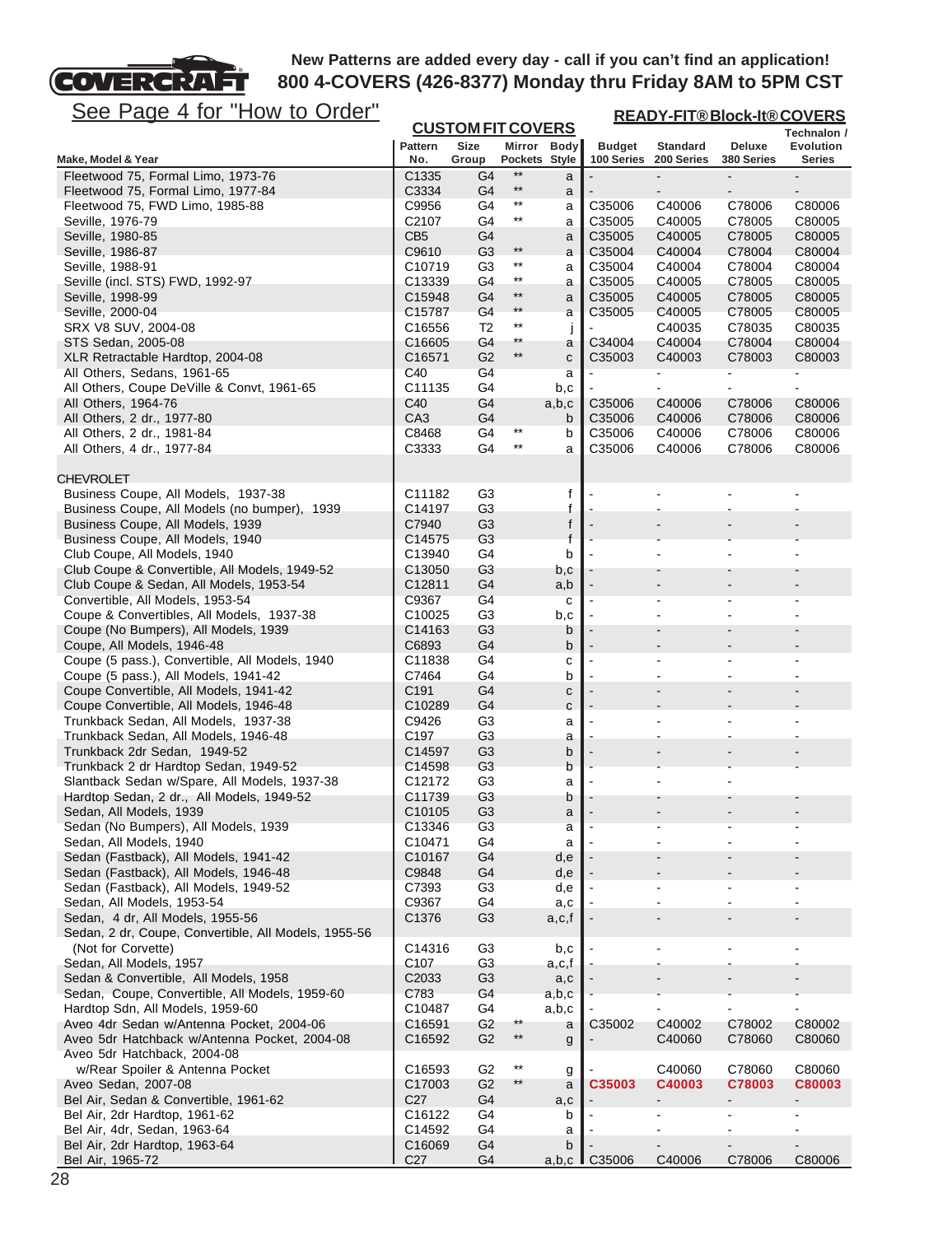

| For Body Style Info See Page 4                                       |                  |                                  |                              |              |                  |                  | <b>READY-FIT®Block-It®COVERS</b> |                          |
|----------------------------------------------------------------------|------------------|----------------------------------|------------------------------|--------------|------------------|------------------|----------------------------------|--------------------------|
|                                                                      | <b>Pattern</b>   | <b>CUSTOM FIT COVERS</b><br>Size | Mirror                       | <b>Body</b>  | <b>Budget</b>    | <b>Standard</b>  | Deluxe                           | Technalon /<br>Evolution |
| Make, Model & Year                                                   | No.              | Group                            | Pockets Style                |              | 100 Series       | 200 Series       | 380 Series                       | Series                   |
| Bel Air, 1973-76                                                     | CA <sub>3</sub>  | G4                               |                              | a,b          | C35006           | C40006           | C78006                           | C80006                   |
| Beretta, 1987-94                                                     | C10162           | G <sub>3</sub>                   | $***$<br>$^{\star\star}$     | f            | C35003           | C40003           | C78003                           | C80003                   |
| Beretta GTU, 1988-89                                                 | C11714           | G <sub>3</sub>                   | $^{\star\star}$              | f            | C35003           | C40003           | C78003                           | C80003                   |
| Beretta GTZ, Z26, 1990-96<br>Biscayne, Sedan & Convertible, 1961-62  | C12105<br>C27    | G <sub>3</sub><br>G4             |                              | f            | C35003           | C40003           | C78003<br>$\blacksquare$         | C80003<br>۰.             |
| Biscayne, 2 dr Hardtop, 1961-62                                      | C16122           | G4                               |                              | a,c<br>b     |                  |                  |                                  |                          |
| Biscayne, 4dr Sedan, 1963-64                                         | C14592           | G4                               |                              | a            |                  |                  |                                  |                          |
| Biscayne, 2dr Hardtop, 1963-64                                       | C16069           | G4                               |                              | b            |                  |                  |                                  |                          |
| Biscayne, 2dr Sedan, 1965-71                                         | C <sub>27</sub>  | G4                               |                              | a,b          |                  |                  |                                  |                          |
| Camaro, 1967-68                                                      | C <sub>28</sub>  | G3                               |                              | c,d          | C35004           | C40004           | C78004                           | C80004                   |
| Camaro, 1969                                                         | C6683            | G <sub>3</sub>                   |                              | d            | C35004           | C40004           | C78004                           | C80004                   |
| Camaro, No Spoiler, 1970-73                                          | CA16             | G3                               | $***$                        | d            | C35004           | C40004           | C78004                           | C80004                   |
| Camaro, Z28, w/Spoiler, 1970-73                                      | C12730           | G <sub>3</sub>                   | $\star\star$<br>$\star\star$ | d            | C35004           | C40004           | C78004                           | C80004                   |
| Camaro, No Spoiler, 1974-81                                          | <b>CA18</b>      | G <sub>3</sub>                   | $^{\star\star}$              | d            | C35004           | C40004           | C78004                           | C80004                   |
| Camaro, Z28, w/Spoiler, 1974-81<br>Camaro, incl. RS, IROC-Z, 1982-92 | C12731<br>CB31   | G3<br>G <sub>3</sub>             | $**$                         | d<br>c,d     | C35004<br>C35004 | C40004<br>C40004 | C78004<br>C78004                 | C80004<br>C80004         |
| Camaro, Z-28, 1991-92                                                | C12425           | G <sub>3</sub>                   | $\star\star$                 | c,d          | C35005           | C40005           | C78005                           | C80005                   |
| Camaro, Z-28, 1993-97                                                | C14305           | G <sub>3</sub>                   | **                           | c,d          | C35005           | C40005           | C78005                           | C80005                   |
| Camaro, 1998-2003                                                    | C16554           | G <sub>3</sub>                   | $^{\star\star}$              | c,d          | C35005           | C40005           | C78005                           | C80005                   |
| Capital AA Coupe, (103" WB), 1927                                    | C11567           | G <sub>3</sub>                   |                              | b            |                  |                  | $\blacksquare$                   | -                        |
| Capital AA Landau Coupe, (103" WB), 1927                             | C11705           | G <sub>3</sub>                   |                              | b            |                  |                  |                                  |                          |
| Capital AA Sedan, (103" WB), 1927                                    | C12394           | G <sub>3</sub>                   |                              | a            |                  |                  |                                  |                          |
| Caprice, 1966-72                                                     | C27              | G4                               |                              | a,b,c        | C35006           | C40006           | C78006                           | C80006                   |
| Caprice, 1973-76                                                     | CA <sub>3</sub>  | G4                               |                              | a,b,c        | C35006           | C40006           | C78006                           | C80006                   |
| Caprice, 1977-79                                                     | CA <sub>2</sub>  | G4                               |                              | a,b          | C35006           | C40006           | C78006                           | C80006                   |
| Caprice, 1980-86                                                     | CB <sub>9</sub>  | G4                               | $^{\star\star}$              | a,b          | C35006           | C40006           | C78006                           | C80006                   |
| Caprice, 1987-90<br>Caprice, 1991-94                                 | C11052<br>C12195 | G4<br>G4                         | $\star\star$                 | a,b<br>a     | C35006<br>C35006 | C40006<br>C40006 | C78006<br>C78006                 | C80006<br>C80006         |
| Caprice, 1995-96                                                     | C14935           | G4                               | $\star\star$                 | а            | C35006           | C40006           | C78006                           | C80006                   |
| Cavalier Coupe, Conv., 1982-87                                       | C6406            | G <sub>2</sub>                   | $^{\star\star}$              | c,f          | C35004           | C40004           | C78004                           | C80004                   |
| Cavalier Sedan, 1982-87                                              | C6407            | G <sub>2</sub>                   |                              | a            | C35004           | C40004           | C78004                           | C80004                   |
| Cavalier Hatchback, 1982-87                                          | C6409            | G <sub>2</sub>                   |                              | d            | C35004           | C40004           | C78004                           | C80004                   |
| Cavalier Z24 Coupe, 1988-94                                          | C10716           | G <sub>3</sub>                   | $^{\star\star}$              | c,d          | C35004           | C40004           | C78004                           | C80004                   |
| Cavalier Coupe, Conv., 1988-94                                       | C10765           | G <sub>3</sub>                   | $^{\star\star}$              | c,f          | C35004           | C40004           | C78004                           | C80004                   |
| Cavalier Sedan, 1988-94                                              | C10718           | G <sub>3</sub>                   | $\star\star$<br>$\star\star$ | a            | C35004           | C40004           | C78004                           | C80004                   |
| Cavalier Conv., 1995-97                                              | C14951           | G <sub>3</sub>                   | $^{\star\star}$              | C            | C35004           | C40004           | C78004                           | C80004                   |
| Cavalier Sedan, 1995-2005<br>Cavalier Coupe, Z24, 1995-2005          | C14951<br>C14956 | G <sub>3</sub><br>G <sub>3</sub> | $\star\star$                 | a<br>f       | C35004<br>C35004 | C40004<br>C40004 | C78004<br>C78004                 | C80004<br>C80004         |
| Cavalier Conv. w/Spoiler, 1998-2002                                  | C15931           | G <sub>3</sub>                   | $\star\star$                 | C            | C35004           | C40004           | C78004                           | C80004                   |
| Celebrity, 1982-89                                                   | C7068            | G <sub>3</sub>                   | $***$                        | a,b          | C35004           | C40004           | C78004                           | C80004                   |
| Chevelle, 2 dr. Sedan, 1964-67                                       | C16032           | G <sub>3</sub>                   |                              | b,c          | C35005           | C40005           | C78005                           | C80005                   |
| Chevelle, 4 dr. Sedan, 1964-67                                       | C80              | G3                               |                              | a            | C35005           | C40005           | C78005                           | C80005                   |
| Chevelle, 2 dr. Sedan, 1968-72                                       | C1152            | G <sub>3</sub>                   |                              | b,c          | C35005           | C40005           | C78005                           | C80005                   |
| Chevelle, 2 dr. Sedan, 1973-77                                       | CA <sub>2</sub>  | G4                               |                              | a,b          | C35006           | C40006           | C78006                           | C80006                   |
| Chevelle, 4 dr. Sedan, 1968-72                                       | C79              | G4                               |                              | a            | C35005           | C40005           | C78005                           | C80005                   |
| Chevelle, 4 dr. Sedan, 1973-77                                       | CA <sub>2</sub>  | G4                               |                              | a            | C35006           | C40006           | C78006                           | C80006                   |
| Chevette, 1976-87                                                    | CA56             | G <sub>2</sub>                   |                              | d,e          | C35002           | C40002           | C78002                           | C80002                   |
| Chevy II, 1962-67<br>Chevy II 2dr Hardtop, 1967                      | C575<br>C15088   | G <sub>3</sub><br>G <sub>3</sub> |                              | a,b,c<br>b   | C35004<br>C35004 | C40004<br>C40004 | C78004<br>C78004                 | C80004<br>C80004         |
| Chevy II, 1968                                                       | C568             | G <sub>3</sub>                   |                              | a,b          | C35005           | C40005           | C78005                           | C80005                   |
| Citation, 1980-85                                                    | CB <sub>2</sub>  | G <sub>3</sub>                   |                              | a,b          | C35003           | C40003           | C78003                           | C80003                   |
| Cobalt 2dr w/Spoiler, 2005-08                                        | C16487           | G <sub>3</sub>                   | $***$                        | f            | C35004           | C40004           | C78004                           | C80004                   |
| Cobalt 4dr w/Spoiler, 2005-08                                        | C16488           | G <sub>3</sub>                   | $\star\star$                 | а            | C35004           | C40004           | C78004                           | C80004                   |
| Cobalt SS w/Rear Wing, 2005-08                                       | C16669           | G <sub>3</sub>                   | $***$                        | $\mathsf{f}$ |                  |                  |                                  |                          |
| Concours, 1976-77                                                    | C568             | G <sub>3</sub>                   |                              | a,b          | C35005           | C40005           | C78005                           | C80005                   |
| Corsica, 1987-96                                                     | C10216           | G <sub>3</sub>                   | $^{\star\star}$              | a            | C35003           | C40003           | C78003                           | C80003                   |
| Corvair (Monza) 2 dr., Convertible, 1960-64                          | C10039           | G <sub>3</sub>                   |                              | b,c          | C35004           | C40004           | C78004                           | C80004                   |
| Corvair, 4 dr., 1960-64                                              | C10040           | G <sub>3</sub>                   |                              | a            | C35004           | C40004           | C78004                           | C80004                   |
| Corvair, 2 dr., 1965-69                                              | C10038           | G <sub>3</sub>                   |                              | b            | C35004           | C40004           | C78004                           | C80004                   |
| Corvair, 4 dr., 1965-69                                              | C10042           | G <sub>3</sub>                   |                              | a            | C35004           | C40004           | C78004                           | C80004                   |
| Corvette, 1954-55                                                    | <b>CA41</b>      | G <sub>3</sub>                   |                              | ${\bf c}$    |                  |                  | $\blacksquare$                   | $\blacksquare$           |
| Corvette, 1956-57                                                    | <b>CA42</b>      | G <sub>3</sub>                   |                              | f            | C35003           | C40003           | C78003                           | C80003                   |
| Corvette, 1958-62                                                    | C <sub>18</sub>  | G <sub>3</sub>                   | $\star$                      | c,f          | C35003           | C40003           | C78003                           | C80003                   |
| Corvette, 1963-67<br>Corvette, 1963-67                               | C19<br>C10575    | G <sub>3</sub><br>G <sub>3</sub> | $\star$                      | d<br>c, f    | C35003<br>C35003 | C40003<br>C40003 | C78003<br>C78003                 | C80003<br>C80003         |
| Corvette Fastback, 1963-67                                           | C15374           | G <sub>3</sub>                   | $^{\star\star}$              | d            | C35003           | C40003           | C78003                           | C80003                   |
|                                                                      |                  |                                  |                              |              |                  |                  |                                  |                          |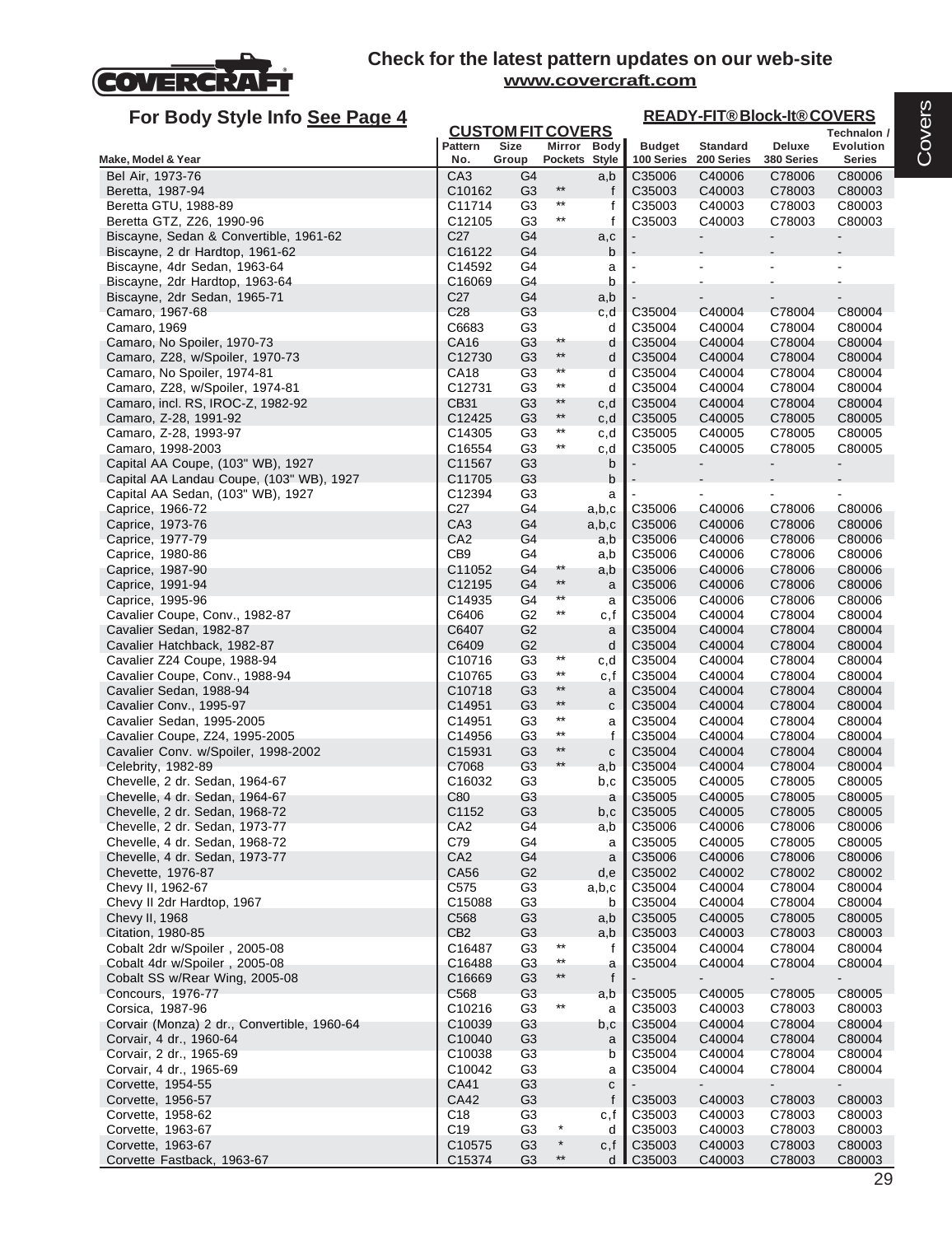

**READY-FIT® Block-It® COVERS**

| <u>JULE F ayu + IVI</u><br><b>I IUW IU VIUCI</b>                                      | <b>CUSTOM FIT COVERS</b> |                                  |                 |              | <u>READY-FIT®BIOCK-It®COVERS</u> |                  |                  |                  |  |  |
|---------------------------------------------------------------------------------------|--------------------------|----------------------------------|-----------------|--------------|----------------------------------|------------------|------------------|------------------|--|--|
|                                                                                       |                          |                                  |                 |              |                                  |                  |                  | Technalon /      |  |  |
|                                                                                       | <b>Pattern</b>           | <b>Size</b>                      | <b>Pockets</b>  | Mirror Body  | <b>Budget</b>                    | <b>Standard</b>  | Deluxe           | Evolution        |  |  |
| Make, Model & Year                                                                    | No.                      | Group                            | $^{\star\star}$ | Style        | 100 Series                       | 200 Series       | 380 Series       | <b>Series</b>    |  |  |
| Corvette, 1968-77                                                                     | C75                      | G3                               | $^\star$        | d,c          | C35003                           | C40003           | C78003           | C80003           |  |  |
| Corvette, 68-78<br>Corvette, 1978-82                                                  | C16209<br>C4434          | G <sub>3</sub><br>G <sub>3</sub> | $***$           | c,d<br>d     | C35003<br>C35003                 | C40003<br>C40003 | C78003<br>C78003 | C80003<br>C80003 |  |  |
| Corvette, 1984-90                                                                     | CB39                     | G <sub>3</sub>                   | $^{\star\star}$ | d            | C35003                           | C40003           | C78003           | C80003           |  |  |
| Corvette Convertible, 1986-90                                                         | C9858                    | G <sub>3</sub>                   | $***$           | с            | C35003                           | C40003           | C78003           | C80003           |  |  |
| Corvette ZR1, 1990-95                                                                 | C12091                   | G <sub>3</sub>                   | $^{\star\star}$ | d            | C35003                           | C40003           | C78003           | C80003           |  |  |
| Corvette Coupe, 1991-96                                                               | C12868                   | G <sub>3</sub>                   | $***$           | d            | C35003                           | C40003           | C78003           | C80003           |  |  |
| Corvette Convertible, 1991-96                                                         | C12860                   | G <sub>3</sub>                   | $***$           | С            | C35003                           | C40003           | C78003           | C80003           |  |  |
| Corvette Targa Fastback, Coupe, 1997-2004                                             | C <sub>15640</sub>       | G <sub>3</sub>                   | $^{\star\star}$ | d, f         | C35004                           | C40004           | C78004           | C80004           |  |  |
| Corvette Convertible & Non-fastback Cpe, 1998-2004                                    | C <sub>15495</sub>       | G <sub>3</sub>                   | $^{\star\star}$ | C            | C35004                           | C40004           | C78004           | C80004           |  |  |
| Corvette Z06 Hardtop Coupe, 2001-04                                                   | C <sub>16555</sub>       | G3                               | $^{\star\star}$ | f            | C35004                           | C40004           | C78004           | C80004           |  |  |
| Corvette Z06 Coupe, 2006-08                                                           | C16678                   | G <sub>3</sub>                   | $^{\star\star}$ | t            | C35004                           | C40004           | C78004           | C80004           |  |  |
| Corvette Coupe, C6, 2005-08                                                           | C <sub>16603</sub>       | G <sub>3</sub>                   | $^{\star\star}$ | d            | C35004                           | C40004           | C78004           | C80004           |  |  |
| Corvette Convertible, 2005-08                                                         | C <sub>16613</sub>       | G3                               | **              | C            | C35003                           | C40003           | C78003           | C80003           |  |  |
| Impala, Sedan & Convertible, 1961-62                                                  | C27                      | G4                               |                 | a,c          |                                  |                  |                  |                  |  |  |
| Impala, 2 dr Hardtop, 1961-62                                                         | C <sub>16122</sub>       | G4                               |                 | b            |                                  |                  |                  |                  |  |  |
| Impala, 4dr Sedan, 1963-64                                                            | C14592                   | G4                               |                 | a            |                                  |                  |                  |                  |  |  |
| Impala, 2dr Hardtop, 1963-64                                                          | C <sub>16069</sub>       | G4                               |                 | b            |                                  |                  |                  |                  |  |  |
| Impala (incl. SS), 1964-72                                                            | C <sub>27</sub>          | G4                               |                 | a,b,c        | C35006                           | C40006           | C78006           | C80006           |  |  |
| Impala, 1973-76                                                                       | CA <sub>3</sub>          | G4                               |                 | a,b          | C35006                           | C40006           | C78006           | C80006           |  |  |
| Impala, 1977-79                                                                       | CA <sub>2</sub>          | G4                               |                 | a,b          | C35006                           | C40006           | C78006           | C80006           |  |  |
| Impala, 1980-87                                                                       | CB <sub>9</sub>          | G4                               |                 | a,b          | C35006                           | C40006           | C78006           | C80006           |  |  |
| Impala SS, 1994                                                                       | C12195                   | G4                               | $^{\star\star}$ | a,b          | C35006                           | C40006           | C78006           | C80006           |  |  |
| Impala SS, 1995-96                                                                    | C14935                   | G4                               | $^{\star\star}$ | a            | C35006                           | C40006           | C78006           | C80006           |  |  |
| Impala, 4 dr Sedan, 2000-08                                                           | C16110                   | G4                               | $***$           | a            | C35005                           | C40005           | C78005           | C80005           |  |  |
| Independence AE, Confederate BA Landau Phaeton                                        |                          |                                  |                 |              |                                  |                  |                  |                  |  |  |
| w/Bumpers, (109" WB), 1931-32                                                         | C10720                   | G <sub>3</sub>                   |                 | а            |                                  |                  |                  |                  |  |  |
| Independence AE, Confederate BA Coupe (5 pass.)                                       |                          |                                  |                 |              |                                  |                  |                  |                  |  |  |
| w/Bumpers, (109" WB), 1931-32                                                         | C <sub>12025</sub>       | G3                               |                 | b            |                                  |                  |                  |                  |  |  |
| Independence AE, Confederate BA Roadster (2 pass.)                                    |                          |                                  |                 |              |                                  |                  |                  |                  |  |  |
| w/Bumpers, (109" WB), 1931-32                                                         | C989                     | G <sub>3</sub>                   |                 | С            |                                  |                  |                  |                  |  |  |
| Independence AE, Confederate BA Phaeton                                               |                          |                                  |                 |              |                                  |                  |                  |                  |  |  |
| w/Bumpers, (109" WB), 1931-32                                                         | C10222                   | G <sub>3</sub>                   |                 | a            |                                  |                  |                  |                  |  |  |
| Independence AE, Confederate BA Station Wagon                                         |                          |                                  |                 |              |                                  |                  |                  |                  |  |  |
| w/Bumpers, (109" WB), 1931-32                                                         | C8617                    | G <sub>4</sub>                   |                 | g            |                                  |                  |                  |                  |  |  |
| Independence AE, Confederate BA Coupe (2 pass.)                                       |                          |                                  |                 |              |                                  |                  |                  |                  |  |  |
| w/Bumpers, (109" WB), 1931-32                                                         | C11558                   | G <sub>3</sub>                   |                 | b            |                                  |                  |                  |                  |  |  |
| Independence AE, Confederate BA Coupe (2 pass.)                                       |                          |                                  |                 |              |                                  |                  |                  |                  |  |  |
| w/Bumpers, rear spare (109" WB), 1931-32                                              | C15450                   | G <sub>3</sub>                   |                 | b            |                                  |                  |                  |                  |  |  |
| Independence AE, Confederate BA Victoria (5 pass.)                                    |                          |                                  |                 |              |                                  |                  |                  |                  |  |  |
| w/Bumpers, (109" WB), 1931-32                                                         | C11553                   | G3                               |                 | а            |                                  |                  |                  |                  |  |  |
| Independence AE, Confederate BA Sedan                                                 |                          |                                  |                 |              |                                  |                  |                  |                  |  |  |
| w/Side Mounts, Bumpers, (109" WB), 1931-32                                            | C11978                   | G3                               |                 | a            |                                  |                  |                  |                  |  |  |
| Independence AE, Confederate BA Cabriolet<br>w/Rear Spare, Bumpers (109" WB), 1931-32 | C12479                   | G <sub>3</sub>                   |                 |              |                                  |                  |                  |                  |  |  |
| Independence AE, Confederate BA Cabriolet                                             |                          |                                  |                 | с            |                                  |                  |                  |                  |  |  |
| w/Trunk, Bumpers (109" WB), 1931-32                                                   | C13068                   | G <sub>3</sub>                   |                 | C            |                                  |                  |                  |                  |  |  |
| International AB, National AB, Universal AD,                                          |                          |                                  |                 |              |                                  |                  |                  |                  |  |  |
| Independence AE, Confederate BA Cabriolet                                             |                          |                                  |                 |              |                                  |                  |                  |                  |  |  |
| w/Trunk, Side mts, Bumpers, (109" WB), 1931-32                                        | C14988                   | G <sub>3</sub>                   |                 | С            |                                  |                  |                  |                  |  |  |
| Independence AE, Confederate BA Sedan                                                 |                          |                                  |                 |              |                                  |                  |                  |                  |  |  |
| w/Sidemts, Trunk, Bumpers (109" WB), 1931-32                                          | C13174                   | G <sub>3</sub>                   |                 | а            |                                  |                  |                  |                  |  |  |
| Independence AE, Confederate BA Sport Coupe                                           |                          |                                  |                 |              |                                  |                  |                  |                  |  |  |
| w/5 WDW, Visor, Bumpers (109" WB), 1931-32                                            | C14447                   | G <sub>3</sub>                   |                 | b            |                                  |                  |                  |                  |  |  |
| International AB, National AB, Universal AD                                           |                          |                                  |                 |              |                                  |                  |                  |                  |  |  |
| Landau Sedan w/Bumpers, 1928-30                                                       | C2293                    | G4                               |                 | a            |                                  |                  |                  |                  |  |  |
| International AB, National AB, Universal AD                                           |                          |                                  |                 |              |                                  |                  |                  |                  |  |  |
| Roadster (2 pass.) w/Bumpers, 1928-30                                                 | C1036                    | G <sub>3</sub>                   |                 | $\mathbf{C}$ |                                  |                  |                  |                  |  |  |
| International AB, National AB, Universal AD                                           |                          |                                  |                 |              |                                  |                  |                  |                  |  |  |
| Sedan w/Visor, Rear Spare & Bumpers, 1928-30                                          | C11260                   | G <sub>3</sub>                   |                 | a            |                                  |                  |                  |                  |  |  |
| International AB, National AB, Universal AD                                           |                          |                                  |                 |              |                                  |                  |                  |                  |  |  |
| Roadster w/Rear Spare & Bumpers, 1928-30                                              | C15341                   | G <sub>3</sub>                   |                 | $\mathbf{C}$ |                                  |                  |                  |                  |  |  |
| International AB, National AB, Universal AD                                           |                          |                                  |                 |              |                                  |                  |                  |                  |  |  |
| Coupe (4 pass.) w/Visor & Bumpers                                                     | C4450                    | G <sub>3</sub>                   |                 | b            |                                  |                  |                  |                  |  |  |
| International AB, National AB, Universal AD                                           |                          |                                  |                 |              |                                  |                  |                  |                  |  |  |
| Station Wagon w/Bumpers, 1928-30                                                      | C1053                    | G4                               |                 | $\mathsf g$  |                                  |                  |                  |                  |  |  |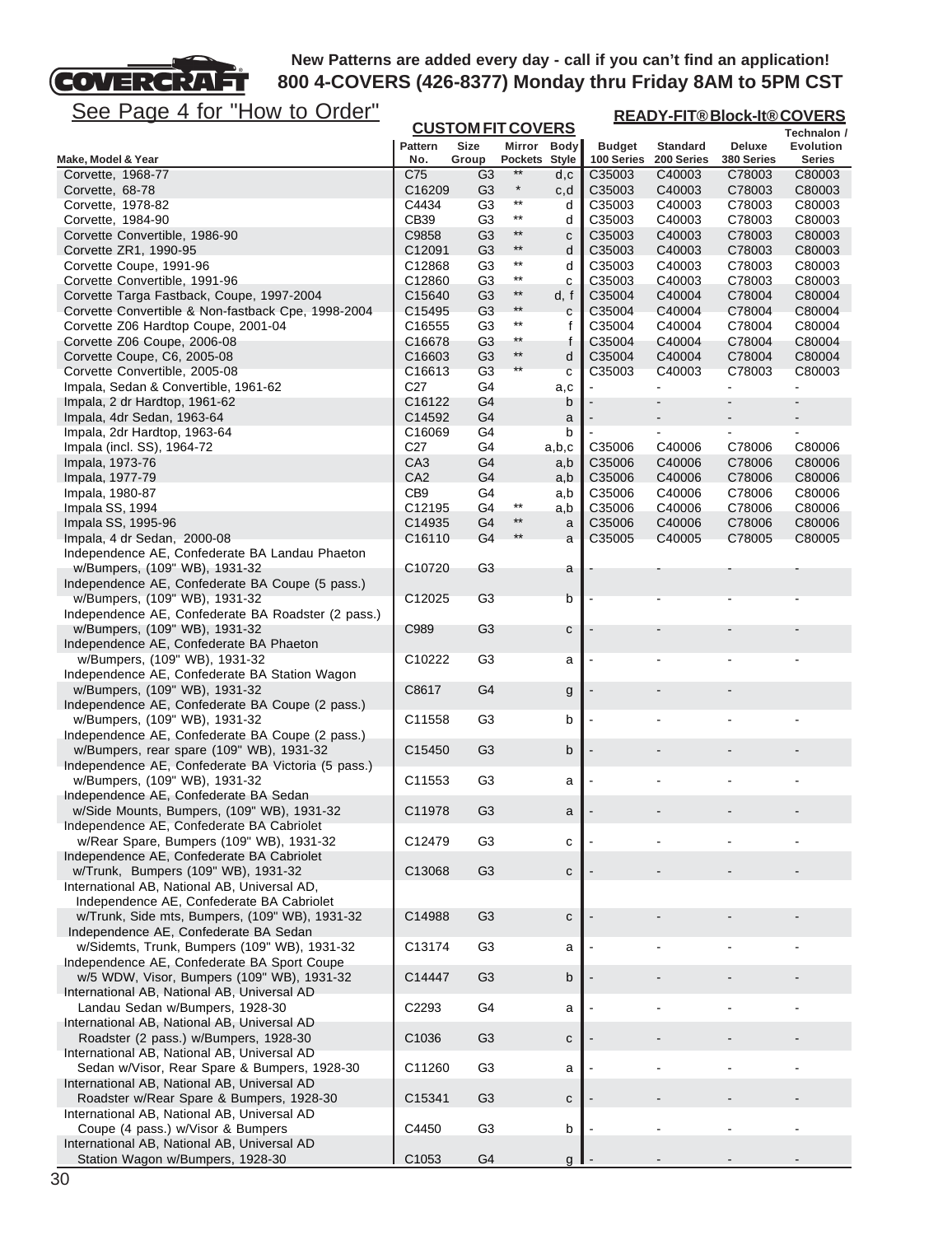

| For Body Style Info See Page 4                                        |                    |                                  |                 |              |                  | <b>READY-FIT®Block-It®COVERS</b> |                  |                              |
|-----------------------------------------------------------------------|--------------------|----------------------------------|-----------------|--------------|------------------|----------------------------------|------------------|------------------------------|
|                                                                       |                    | <b>CUSTOM FIT COVERS</b>         |                 |              |                  |                                  |                  | Technalon /                  |
|                                                                       | Pattern            | <b>Size</b>                      | Mirror Body     |              | <b>Budget</b>    | <b>Standard</b>                  | Deluxe           | <b>Evolution</b>             |
| Make, Model & Year<br>International AB, National AB, Universal AD     | No.                | Group                            | Pockets Style   |              | 100 Series       | 200 Series                       | 380 Series       | <b>Series</b>                |
| Touring w/Bumpers, 1928-20                                            | C8870              | G <sub>3</sub>                   |                 | a            |                  |                                  |                  |                              |
| International AB, National AB, Universal AD                           |                    |                                  |                 |              |                  |                                  |                  |                              |
| Sedan w/Visor, Trunk & Bumpers, 1928-20                               | C11796             | G <sub>3</sub>                   |                 | а            |                  |                                  |                  |                              |
| International AB, National AB, Universal AD                           |                    |                                  |                 |              |                  |                                  |                  |                              |
| Bus. Coupe w/Rear Spare & Bumpers, 1928-30                            | C12631             | G <sub>3</sub>                   |                 | $\mathsf{f}$ |                  |                                  |                  |                              |
| International AB, National AB, Universal AD                           |                    |                                  |                 |              |                  |                                  |                  |                              |
| Coupe w/Rear Spare & Bumpers, 1928-30                                 | C12906             | G3                               |                 | b            |                  |                                  |                  |                              |
| Lumina, 1990-94                                                       | C11670             | G <sub>3</sub>                   | $***$           | a,c          | C35005           | C40005                           | C78005           | C80005                       |
| Lumina Coupe, 1990-94                                                 | C12041             | G3                               | $^{\star\star}$ | f            | C35005           | C40005                           | C78005           | C80005                       |
| Lumina Z34 Cpe. w/spoiler, 1992-94                                    | C13764             | G <sub>3</sub>                   | $***$           | f            | C35005           | C40005                           | C78005           | C80005                       |
| Lumina, LS, 1995-2001                                                 | C15529             | G3                               | $***$           | a            | C35005           | C40005                           | C78005           | C80005                       |
| Malibu, 2 dr. Sedan, 1964-67                                          | C80                | G <sub>3</sub>                   |                 | b,c          | C35005           | C40005                           | C78005           | C80005                       |
| Malibu, 2 dr. Sedan, 1968-72                                          | C1152              | G <sub>3</sub>                   |                 | b,c          | C35005           | C40005                           | C78005           | C80005                       |
| Malibu, 2 dr. Sedan, 1978-80                                          | CA84<br>C6257      | G3<br>G <sub>3</sub>             |                 | b<br>b       | C35004<br>C35004 | C40004<br>C40004                 | C78004<br>C78004 | C80004                       |
| Malibu, 2 dr. Sedan, 1981-85<br>Malibu, 4 dr. Sedan, 1964-67          | C80                | G <sub>3</sub>                   |                 |              | C35005           | C40005                           | C78005           | C80004<br>C80005             |
| Malibu, 4 dr. Sedan, 1968-72                                          | C79                | G4                               |                 | a<br>a       | C35005           | C40005                           | C78005           | C80005                       |
| Malibu, Laguna, 2 dr & 4 dr. Sedan, 1973-77                           | CA <sub>2</sub>    | G4                               |                 | a,b          | C35006           | C40006                           | C78006           | C80006                       |
| Malibu, 4 dr. Sedan, 1978-80                                          | CA84               | G <sub>3</sub>                   |                 | a            | C35004           | C40004                           | C78004           | C80004                       |
| Malibu, 4 dr. Sedan, 1981-85                                          | C6257              | G <sub>3</sub>                   |                 | a            | C35004           | C40004                           | C78004           | C80004                       |
| Malibu, 4 dr. Sedan, 1997-2003                                        | C15430             | G3                               | $^{\star\star}$ | a            | C35005           | C40005                           | C78005           | C80005                       |
| Malibu Sedan w or w/o Spoiler, 2004-07                                | C16566             | G <sub>3</sub>                   | $^{\star\star}$ | a            | C35005           | C40005                           | C78005           | C80005                       |
| <b>Malibu, 2008</b>                                                   | C17075             | G3                               | $**$            | a            | C35004           | C40004                           | C78004           | C80004                       |
| Malibu LS Maxx, 2004-07                                               | C16584             | G3                               | $^{\star\star}$ | e            |                  | C40061                           | C78061           | C80061                       |
| Master DA Roadster w/Bumpers (112" WB), 1934                          | C6285              | G <sub>3</sub>                   |                 | С            |                  |                                  |                  |                              |
| Master DA Sport Cpe w/Bumpers, Sidemounts, 1934                       | C11489             | G3                               |                 | b            |                  |                                  |                  |                              |
| Master DA Phaeton w/Bumpers, 1934                                     | C8304              | G <sub>3</sub>                   |                 | a            |                  |                                  |                  |                              |
| Master DA Town Sedan w/Bumpers, 1934                                  | C2746              | G <sub>3</sub>                   |                 | а            |                  |                                  |                  |                              |
| Master DA Sedan w/Bumpers, 1934                                       | C11614             | G3                               |                 | a            |                  |                                  |                  |                              |
| Master DA Coupe w/Bumpers, 1934                                       | C13087             | G <sub>3</sub>                   |                 | b            |                  |                                  |                  |                              |
| Master DA Cabriolet, w/Bumpers, Sidemts, Trunk, 1934                  | C13254             | G <sub>3</sub>                   |                 | C            |                  |                                  |                  |                              |
| Master Deluxe ED, EA Trunkback Sedan w/Bumpers                        | C12134             | G <sub>3</sub>                   |                 |              |                  |                                  |                  |                              |
| (113" WB), 1935<br>Master Deluxe FD, FA Sedan w/Bumpers, (113"), 1936 | C10036             | G <sub>3</sub>                   |                 | a<br>a       |                  |                                  |                  |                              |
| Master Deluxe FD, FA Coupe, No Bumpers, (113"), 1936                  | C14242             | G <sub>3</sub>                   |                 | b            |                  |                                  |                  |                              |
| Master Eagle, CA Cabriolet w/Bumpers (109"), 1933                     | C <sub>1009</sub>  | G3                               |                 | C            |                  |                                  |                  |                              |
| Master Eagle, CA Coupe w/Rear Spare,                                  |                    |                                  |                 |              |                  |                                  |                  |                              |
| bumpers (109" WB), 1933                                               | C3567              | G <sub>3</sub>                   |                 | b            |                  |                                  |                  |                              |
| Master Eagle, CA Town Sedan w/bumpers (109"), 1933                    | C8096              | G3                               |                 | a            |                  |                                  |                  |                              |
|                                                                       |                    |                                  |                 |              |                  |                                  |                  |                              |
| Master Eagle, CA Touring, w or w/o Trunk,                             |                    |                                  |                 |              |                  |                                  |                  |                              |
| w/Bumpers, (109" WB), 1933                                            | C5644              | G3                               |                 | a            |                  |                                  |                  |                              |
| Master Eagle, CA Sedan w/Rear Spare, Bumpers,                         |                    |                                  |                 |              |                  |                                  |                  |                              |
| (109" WB), 1933                                                       | C12461             | G <sub>3</sub>                   |                 | a            |                  |                                  |                  |                              |
| Master Eagle, CA Sedan w/No Bumpers, (109"), 1933                     | C12462             | G <sub>3</sub>                   | $\star$         | a            |                  | $\qquad \qquad \blacksquare$     |                  | $\qquad \qquad \blacksquare$ |
| Metro, 3 door, 1989-94                                                | C11329<br>C12318   | G <sub>2</sub>                   | $***$           | d            | C35002           | C40002                           | C78002           | C80002                       |
| Metro, 3 door, 1989-94<br>Metro, 5 door HB Sedan, 1989-94             |                    | G <sub>2</sub><br>G <sub>2</sub> | $\star\star$    | d            | C35002           | C40002                           | C78002           | C80002                       |
| Metro Convertible, 1990-94                                            | C12008<br>C12694   | G <sub>2</sub>                   | $***$           | e<br>C       | C35002<br>C35002 | C40002<br>C40002                 | C78002<br>C78002 | C80002<br>C80002             |
| Metro, 3 door Hatchback, 1995-2002                                    | C14957             | G <sub>2</sub>                   | $^{\star\star}$ | d            | C35002           | C40002                           | C78002           | C80002                       |
| Metro, 4 door Sedan, 1995-2002                                        | C14954             | G <sub>2</sub>                   | $^{\star\star}$ | a            | C35002           | C40002                           | C78002           | C80002                       |
| Monte Carlo, 1970-72                                                  | C68                | G4                               |                 | b            | C35006           | C40006                           | C78006           | C80006                       |
| Monte Carlo, 1973-77                                                  | CA6                | G <sub>4</sub>                   |                 | b            | C35006           | C40006                           | C78006           | C80006                       |
| Monte Carlo, 1978-88                                                  | CA86               | G <sub>3</sub>                   |                 | b            | C35005           | C40005                           | C78005           | C80005                       |
| Monte Carlo SS, 1983-85                                               | C10844             | G <sub>3</sub>                   | $^{\star\star}$ | b            | C35005           | C40005                           | C78005           | C80005                       |
| Monte Carlo SS, 1986-88                                               | C9784              | G <sub>3</sub>                   | $^{\star\star}$ | b            | C35005           | C40005                           | C78005           | C80005                       |
| Monte Carlo SS Aero Cpe, 1987-88                                      | C10278             | G4                               | $***$           | b            | C35005           | C40005                           | C78005           | C80005                       |
| Monte Carlo, LS & Z34, 1995-99                                        | C14863             | G <sub>3</sub>                   | $\star\star$    | b            | C35005           | C40005                           | C78005           | C80005                       |
| Monte Carlo SS, LS No Spoiler, 2000-07                                | C16150             | G <sub>3</sub>                   | $\star\star$    | b            | C35005           | C40005                           | C78005           | C80005                       |
| Monte Carlo SS, LS W/Spoiler, 2000-07                                 | C <sub>16151</sub> | G <sub>3</sub>                   | $**$            | b            | C35005           | C40005                           | C78005           | C80005                       |
| Monte Carlo Pace Car, 2000-01                                         | C16293             | G <sub>3</sub>                   | $\star\star$    | b            | C35005           | C40005                           | C78005           | C80005                       |
| Monza 2+2, 1975-81                                                    | CA35               | G <sub>2</sub>                   |                 | d            | C35003           | C40003                           | C78003           | C80003                       |
| Monza Town Coupe, 1975-79                                             | CA54               | G <sub>2</sub>                   |                 | f            | C35003           | C40003                           | C78003           | C80003                       |
| Nova, 1962-67                                                         | C575               | G <sub>3</sub>                   |                 | a,b          | C35004           | C40004                           | C78004           | C80004                       |
| Nova 2dr Hardtop, 1967                                                | C15088             | G <sub>3</sub>                   |                 | b            | C35004           | C40004                           | C78004           | C80004                       |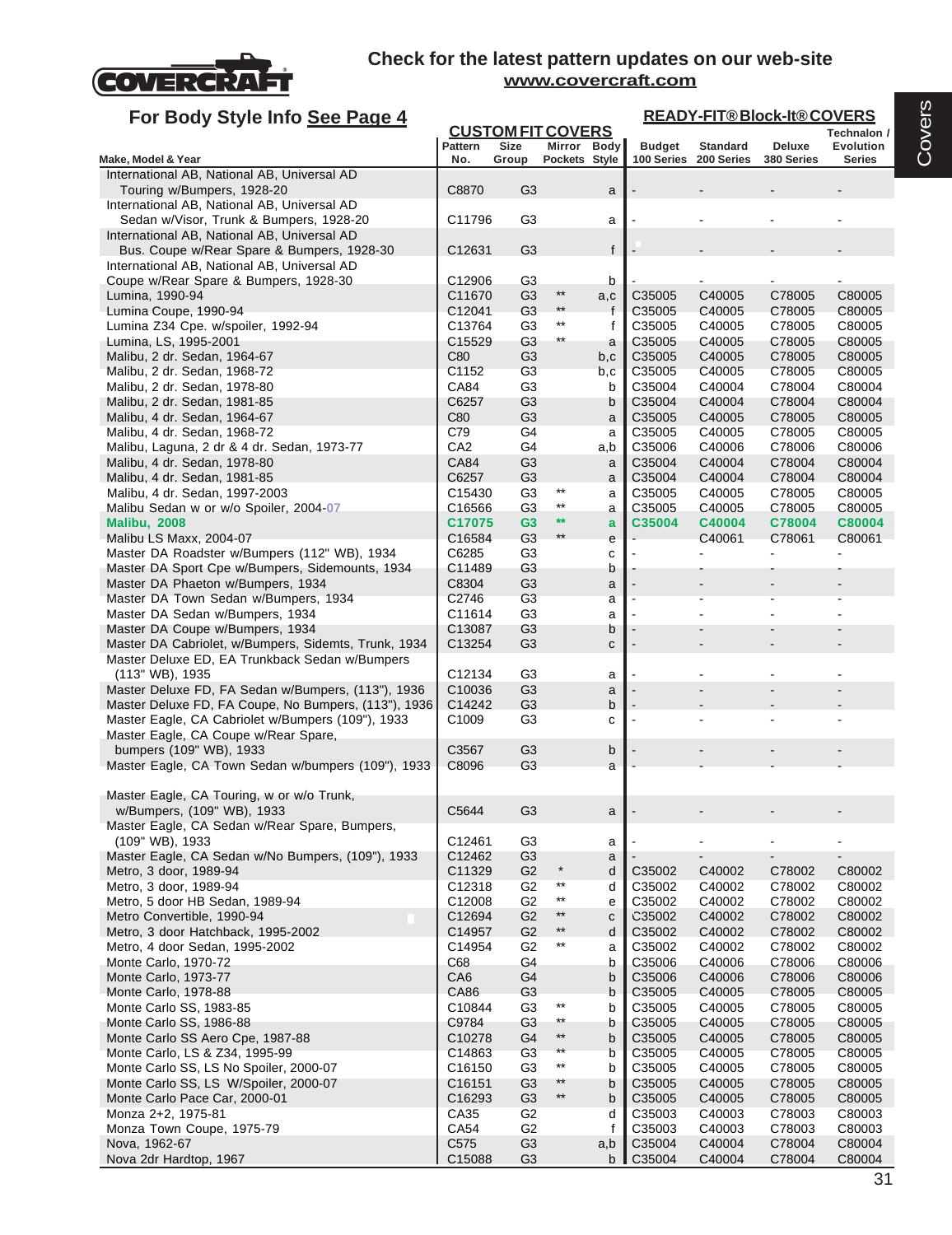# FT See Page 4 for "How to Order"

COVERCRA

| <u>See Page 4 for "How to Order"</u>                                                                   |                    | <b>CUSTOM FIT COVERS</b>         |                                    |          | <b>READY-FIT®Block-It®COVERS</b> |                                                |                  |                                  |  |  |
|--------------------------------------------------------------------------------------------------------|--------------------|----------------------------------|------------------------------------|----------|----------------------------------|------------------------------------------------|------------------|----------------------------------|--|--|
|                                                                                                        | <b>Pattern</b>     | Size                             | Mirror Body                        |          | <b>Budget</b>                    | <b>Standard</b>                                | Deluxe           | Technalon /<br>Evolution         |  |  |
| Make, Model & Year                                                                                     | No.                | Group                            | Pockets Style                      |          | 100 Series                       | 200 Series                                     | 380 Series       | <b>Series</b>                    |  |  |
| Nova, 1968-79                                                                                          | C568               | G3                               | $***$                              | a,b      | C35005                           | C40005                                         | C78005           | C80005                           |  |  |
| Nova, 4 dr., 1986-88<br>Prizm, 4 door Sedan, 1990-92                                                   | C9393<br>C11623    | G <sub>2</sub><br>G2             | $***$                              | a<br>а   | C35003<br>C <sub>35003</sub>     | C40003<br>C40003                               | C78003<br>C78003 | C80003<br>C80003                 |  |  |
| Prizm, 4 door Sedan, 1993-97                                                                           | C14353             | G <sub>2</sub>                   | $^{\star\star}$                    | a        | C35003                           | C40003                                         | C78003           | C80003                           |  |  |
| Prizm, 5 door Hatchback, 1990-93                                                                       | C11624             | G <sub>2</sub>                   | $***$                              | e        | C35003                           | C40003                                         | C78003           | C80003                           |  |  |
| Prizm, 4 door Sedan, 1998-02                                                                           | C <sub>15908</sub> | G <sub>2</sub>                   | $***$                              | a        | C35003                           | C40003                                         | C78003           | C80003                           |  |  |
| Spectrum Hatchback, 1985-90                                                                            | C9035              | G2                               | $***$                              | d        | C35002                           | C40002                                         | C78002           | C80002                           |  |  |
| Spectrum 4 dr. Sedan, 1985-90                                                                          | C9175              | G <sub>2</sub>                   | $^{\star\star}$                    | a        | C35002                           | C40002                                         | C78002           | C80002                           |  |  |
| Sprint, 1985-88                                                                                        | C8821              | G <sub>2</sub>                   | $\star$                            | d        | C35001                           | C40001                                         | C78001           | C80001                           |  |  |
| Sprint 4 dr., 1986-88<br>Superior K, V, Cpe, Sdn (103" WB), 1925-26                                    | C9584<br>C12334    | G <sub>2</sub><br>G <sub>3</sub> |                                    | e<br>a,b | C35001                           | C40001                                         | C78001           | C80001                           |  |  |
| Superior K, V, Touring (103" WB), 1925-26                                                              | C12847             | G3                               |                                    | а        |                                  |                                                |                  |                                  |  |  |
| Standard DC, EC Sedan w/Rear Spare, Bumpers,                                                           |                    |                                  |                                    |          |                                  |                                                |                  |                                  |  |  |
| (107" WB), 1934-35                                                                                     | C4530              | G <sub>3</sub>                   |                                    | a        |                                  |                                                |                  |                                  |  |  |
| Standard DC, EC Coupe w/Rear Spare, Bumpers,<br>(107" WB), 1934-35                                     | C5744              | G3                               |                                    | b        |                                  |                                                |                  |                                  |  |  |
| Standard DC, EC Coupe w/Bumpers, (107"), 1934-35                                                       | C13087             | G <sub>3</sub>                   |                                    | b        |                                  |                                                |                  |                                  |  |  |
| Standard FC Cabriolet w/Bumpers (109" WB), 1936                                                        | C12634             | G3                               |                                    | С        |                                  |                                                | $\blacksquare$   |                                  |  |  |
| Standard FC Sedan, No Bumpers, 1936                                                                    | C13621             | G <sub>3</sub>                   |                                    | a        |                                  |                                                |                  |                                  |  |  |
| Standard Mercury CC Sdn w/Bumpers, (109" WB), 1933                                                     | C12958             | G3                               |                                    | a        |                                  |                                                |                  |                                  |  |  |
| Storm, 1990-93                                                                                         | C11940             | G <sub>2</sub>                   | $^{\star\star}$                    | d        | C35002                           | C40002                                         | C78002           | C80002                           |  |  |
| Storm GSi, 1990-93                                                                                     | C14136             | G <sub>2</sub>                   | $^{\star\star}$<br>$^{\star\star}$ | d        |                                  |                                                |                  |                                  |  |  |
| Storm Station Wagon, 1990-93<br>Vega, 1971-77                                                          | C12595<br>C86      | G <sub>2</sub><br>G <sub>2</sub> |                                    | g<br>d   | C35003                           | C40003                                         | C78003           | C80003                           |  |  |
| CHEVROLET [UTILITY VEHICLES]                                                                           |                    |                                  |                                    |          |                                  |                                                |                  |                                  |  |  |
| Delivery Sedan, DB (112" WB), 1934-36                                                                  | C <sub>12136</sub> | T <sub>2</sub>                   |                                    | g        |                                  |                                                |                  |                                  |  |  |
| Delivery Sedan, HB, (112" WB), 1937-38                                                                 | C <sub>2047</sub>  | T <sub>2</sub>                   |                                    | g        |                                  |                                                |                  |                                  |  |  |
| Delivery Sedan, KB, KH, (113" WB), 1940                                                                | C12237             | T <sub>2</sub>                   |                                    | g        |                                  |                                                |                  |                                  |  |  |
| Delivery Sedan, AG, BG, (116" WB), 1941-42                                                             | C3395              | T <sub>3</sub>                   |                                    | g        |                                  |                                                |                  |                                  |  |  |
| Delivery Sedan, 1500, 1/2 Ton, (116" WB), 1947-48                                                      | C12788             | T <sub>2</sub>                   |                                    | g        |                                  |                                                |                  |                                  |  |  |
| Delivery Sedan, 1500, 1/2 Ton, (115" WB), 1949-51<br>Delivery Sedan, 1508, 1/2 Ton, (115" WB), 1952-54 | C5016<br>C5016     | T <sub>2</sub><br>T <sub>2</sub> |                                    | g        |                                  | $\blacksquare$                                 | $\blacksquare$   |                                  |  |  |
| Delivery Sedan, 1508, 1/2 Ton, (115" WB), 1955-56                                                      | C4565              | T <sub>2</sub>                   |                                    | g<br>g   |                                  | $\blacksquare$                                 |                  |                                  |  |  |
| Delivery Sedan, 1508, 1/2 Ton, (115" WB), 1957                                                         | C <sub>10097</sub> | T <sub>2</sub>                   |                                    | g        |                                  |                                                |                  |                                  |  |  |
| Delivery Panel, HC 1/2 Ton, (112" WB), 1937-38                                                         | C4668              | T <sub>3</sub>                   |                                    | g        |                                  |                                                |                  |                                  |  |  |
| Delivery Panel, DJ, 1/2 Ton, (116" WB), 1944-46                                                        | C11643             | T <sub>2</sub>                   |                                    | g        |                                  |                                                |                  |                                  |  |  |
| Delivery Panel, 3100, 1/2 Ton, (116" WB), 1947-48                                                      | C <sub>10776</sub> | T <sub>3</sub>                   |                                    | g        |                                  |                                                |                  |                                  |  |  |
| Delivery Panel, 3600, 3.4 Ton, (125" WB), 1947-48                                                      | C <sub>10708</sub> | T <sub>3</sub>                   |                                    | g        |                                  |                                                |                  |                                  |  |  |
| Delivery Panel, 3100, 1/2 Ton, (116" WB), 1949-51<br>Delivery Panel, 3100, 1/2 Ton, (116" WB), 1952-54 | C10776<br>C9955    | T <sub>3</sub><br>T <sub>2</sub> |                                    | g        |                                  |                                                |                  |                                  |  |  |
| Delivery Panel, 3100, 1/2 Ton, (114" WB), 1955-59                                                      | C12629             | T <sub>2</sub>                   |                                    | g<br>g   |                                  |                                                |                  |                                  |  |  |
| Delivery Panel, 1960-62                                                                                | C7472              | T <sub>3</sub>                   |                                    | g        |                                  |                                                |                  |                                  |  |  |
| Station Wagons, 1939-40                                                                                | C11268             | G <sub>4</sub>                   |                                    | g        |                                  |                                                |                  |                                  |  |  |
| Station Wagons, All, (116" WB), 1941-42                                                                | C3395              | G4                               |                                    | g        |                                  |                                                |                  |                                  |  |  |
| Station Wagons, All, (116" WB), 1946-48                                                                | C12655             | G4                               |                                    | g        |                                  |                                                |                  |                                  |  |  |
| Station Wagons, All, (115" WB), 1949-52                                                                | C5016              | G4                               |                                    | g        |                                  |                                                |                  |                                  |  |  |
| Station Wagons, All, (115" WB), 1953-54<br>Station Wagons, 4-door, (115" WB), 1955                     | C4873<br>C10766    | G4<br>G4                         |                                    | g        |                                  | $\qquad \qquad \blacksquare$<br>$\blacksquare$ | $\overline{a}$   |                                  |  |  |
| Station Wagons, All, (115" WB), 1956                                                                   | C12913             | G4                               |                                    | g<br>g   |                                  |                                                | $\overline{a}$   |                                  |  |  |
| Station Wagons, All, (115" WB), 1957                                                                   | C <sub>10097</sub> | G <sub>4</sub>                   |                                    | g        |                                  |                                                |                  |                                  |  |  |
| Station Wagons, All, (118" WB), 1958                                                                   | C <sub>10032</sub> | G4                               |                                    | g        |                                  |                                                |                  |                                  |  |  |
| Station Wagons, All, (119" WB), 1959                                                                   | C11357             | G4                               |                                    | g        |                                  |                                                |                  |                                  |  |  |
| Station Wagons, Full Size, 1960-68                                                                     | C112               | G4                               |                                    | g        |                                  |                                                |                  |                                  |  |  |
| Astro Van, Std. Mirrors, 1985-95                                                                       | C9025              | T1                               |                                    | h        |                                  | C40071                                         | C78071           | C80071                           |  |  |
| Astro Van, Spec. Mirrors, 1985-95<br>(Less Than Eye Level Mirrors)                                     | C9788              | T <sub>1</sub>                   | $***$                              | h        |                                  | C40071                                         | C78071           | C80071                           |  |  |
| Astro Van - EXT'D, Std. Mirrors, 1990-95                                                               | C12006             | T <sub>2</sub>                   | $***$                              | h        |                                  | C40072                                         | C78072           | C80072                           |  |  |
| Astro Van - EXT'D, BEL Mirrors, 1990-95                                                                | C12007             | T <sub>2</sub>                   | $***$                              | h        |                                  | C40072                                         | C78072           | C80072                           |  |  |
| Astro Van - EXT'D, Std Mirrors and                                                                     |                    |                                  |                                    |          |                                  |                                                |                  |                                  |  |  |
| Roof Rack, 1996-2005                                                                                   | C14934             | T <sub>2</sub>                   | $***$                              | h        |                                  | C40072                                         | C78072           | C80072                           |  |  |
| Avalanche PU, w/Roof Rack, Ant Pocket, 2002-08                                                         | C15886             | T <sub>3</sub>                   | $^{\star\star}$                    | j        |                                  |                                                |                  |                                  |  |  |
| Bel Air, Caprice Station Wagon, 1973-76                                                                | C <sub>2029</sub>  | G4                               |                                    | g        |                                  |                                                | $\blacksquare$   | $\blacksquare$<br>$\blacksquare$ |  |  |
| Blazer, 1969-72<br>Blazer w/Rear Spare, 1969-72                                                        | C774<br>C7247      | T <sub>2</sub><br>T <sub>2</sub> |                                    |          |                                  | $\qquad \qquad \blacksquare$                   | $\overline{a}$   | $\overline{\phantom{a}}$         |  |  |
| Blazer, 1973-91                                                                                        | C1380              | T <sub>2</sub>                   |                                    |          |                                  | C40034                                         | C78034           | C80034                           |  |  |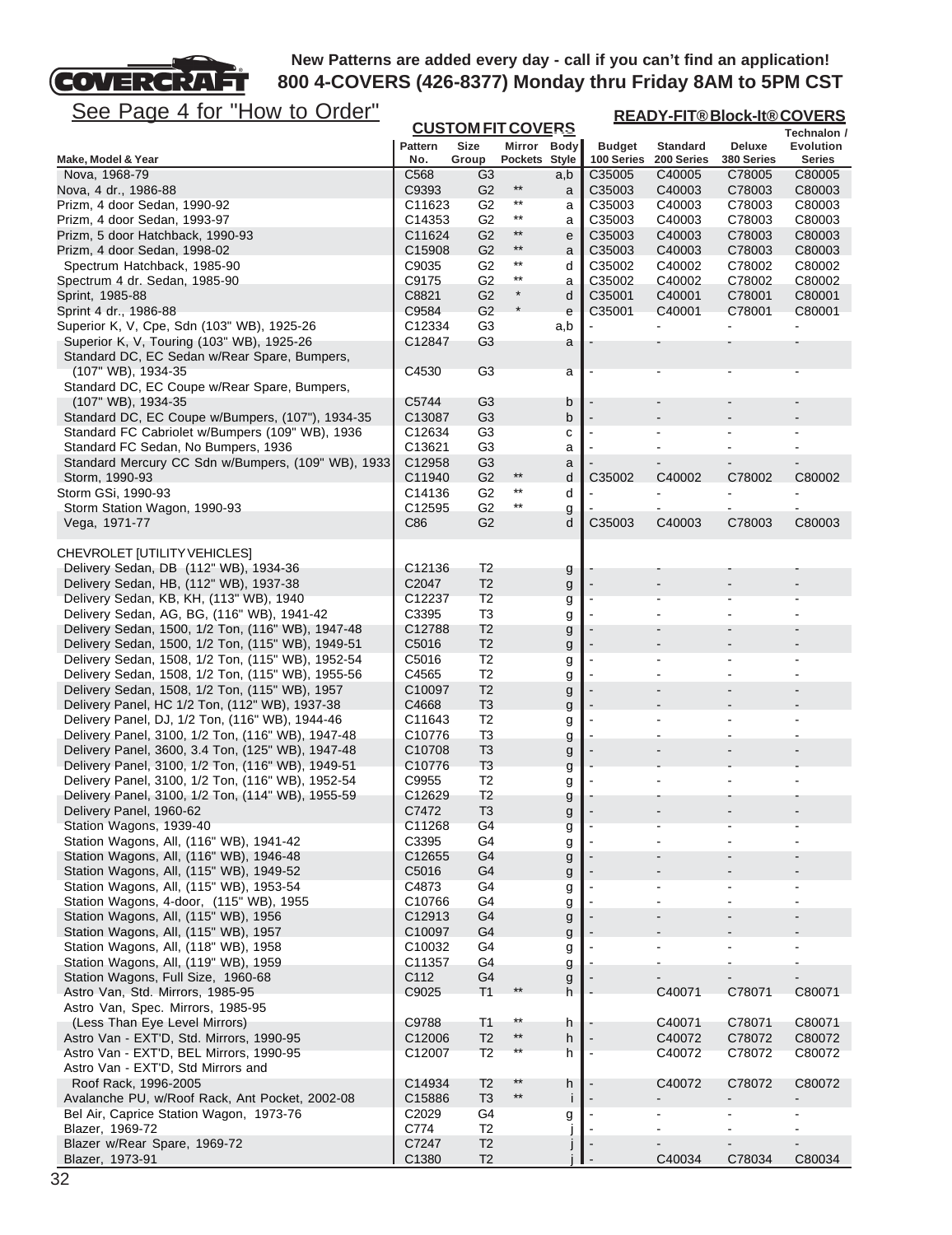

| For Body Style Info See Page 4                                                 |                    |                          |                              |        | <b>READY-FIT®Block-It®COVERS</b> |                               |                      |                            |  |  |
|--------------------------------------------------------------------------------|--------------------|--------------------------|------------------------------|--------|----------------------------------|-------------------------------|----------------------|----------------------------|--|--|
|                                                                                |                    | <b>CUSTOM FIT COVERS</b> |                              |        |                                  |                               |                      | Technalon /                |  |  |
| Make, Model & Year                                                             | Pattern<br>No.     | Size<br>Group            | Mirror Body<br>Pockets Style |        | <b>Budget</b><br>100 Series      | <b>Standard</b><br>200 Series | Deluxe<br>380 Series | Evolution<br><b>Series</b> |  |  |
| Blazer w/Rear Spare, 1973-91                                                   | C8169              | T <sub>2</sub>           |                              |        |                                  | C40034                        | C78034               | C80034                     |  |  |
| Blazer, 1982-91                                                                | C10285             | T <sub>2</sub>           | $^{\star\star}$              |        |                                  | C40034                        | C78034               | C80034                     |  |  |
| Blazer w/Rear Spare, 1982-91                                                   | C10449             | T2                       | $***$                        |        |                                  | C40034                        | C78034               | C80034                     |  |  |
| Blazer w/Std. Mirrors, 1992-93                                                 | C <sub>13605</sub> | T <sub>2</sub>           | $***$                        |        |                                  | C40034                        | C78034               | C80034                     |  |  |
| Blazer w/Std. Mirrors and Factory Rack, 1992-93                                | C13606             | T <sub>2</sub>           | $***$                        |        |                                  | C40034                        | C78034               | C80034                     |  |  |
| Blazer, 1994                                                                   | C14521             | T <sub>2</sub>           | $^{\star\star}$              |        |                                  | C40034                        | C78034               | C80034                     |  |  |
| Caprice Station Wagon, 1977-90                                                 | C15912             | G4                       | $***$                        | g      |                                  | C40063                        | C78063               | C80063                     |  |  |
| Caprice Station Wagon w/Rack and                                               |                    |                          |                              |        |                                  |                               |                      |                            |  |  |
| Wind Deflector, 1977-90                                                        | C <sub>15913</sub> | G4                       | $^{\star\star}$              | g      |                                  | C40063                        | C78063               | C80063                     |  |  |
| Caprice Station Wagon, 1991-94                                                 | C13083             | G4                       | $**$                         | g      |                                  | C40063                        | C78063               | C80063                     |  |  |
| Caprice Station Wagon, 1995-96                                                 | C15045             | G4                       | $^{\star\star}$              | g      |                                  | C40063                        | C78063               | C80063                     |  |  |
| Cavalier Station Wagon, 1982-87                                                | C6408              | G <sub>3</sub>           |                              | g      |                                  | C40061                        | C78061               | C80061                     |  |  |
| Cavalier Station Wagon, 1988-94                                                | C10717             | G <sub>3</sub>           | $***$                        | g      |                                  | C40061                        | C78061               | C80061                     |  |  |
| Celebrity Station Wagon, 1984-88                                               | C8577              | G <sub>3</sub>           | $\star\star$                 | g      |                                  | C40061                        | C78061               | C80061                     |  |  |
| Celebrity Station Wagon, 1989-90                                               | C11404             | G <sub>3</sub>           | $^{\star\star}$              | g      |                                  | C40062                        | C78062               | C80062                     |  |  |
| Chevelle Station Wagon, 1964-67                                                | C9859              | G4                       |                              | g      |                                  |                               | $\blacksquare$       | $\blacksquare$             |  |  |
| Chevelle All Exc. Station Wagon, 1968                                          | C112               | G4                       |                              | g      |                                  |                               |                      |                            |  |  |
| Chevelle Station Wagon, 1968-72                                                | C472               | G4                       |                              | g      |                                  | C40063                        | C78063               | C80063                     |  |  |
| Station Wagon except Chevelle & Vega, 1969-72                                  | C996               | G4                       |                              | g      |                                  |                               |                      | $\blacksquare$             |  |  |
| Station Wagon except Chevelle & Vega, 1973-77                                  | C2029              | G4                       |                              | g      |                                  |                               |                      |                            |  |  |
| Chevelle Station Wagon, 1973-77                                                | C1307              | G4                       |                              | g      |                                  |                               |                      |                            |  |  |
| Chevy II, Nova Station Wagon, 1962-67                                          | C <sub>555</sub>   | G3                       |                              | g      |                                  |                               |                      |                            |  |  |
|                                                                                |                    |                          |                              |        |                                  |                               |                      |                            |  |  |
|                                                                                |                    |                          |                              |        |                                  |                               |                      |                            |  |  |
| Colorado Ext. Cab PU, Short Bed, 2004-08                                       | C16565<br>C16701   | T <sub>2</sub><br>T1     | $***$                        | i      |                                  |                               |                      |                            |  |  |
| Colorado Std. Cab PU, 6' Bed, 2004-08<br>Colorado Crew Cab PU, 5' Bed, 2004-08 | C16702             | T2                       | $^{\star\star}$              |        |                                  |                               |                      |                            |  |  |
|                                                                                |                    |                          |                              |        |                                  |                               |                      |                            |  |  |
| El Camino, 1959                                                                | C676               | G4                       |                              |        |                                  |                               |                      |                            |  |  |
| El Camino, 1960                                                                | C9128              | G <sub>4</sub>           |                              |        |                                  |                               |                      |                            |  |  |
| El Camino, 1964-65                                                             | C1420              | G4                       |                              |        |                                  |                               |                      |                            |  |  |
| El Camino, 1966-67                                                             | C <sub>109</sub>   | G4                       |                              |        |                                  |                               |                      |                            |  |  |
| El Camino, 1968-72                                                             | C485               | G4                       | $^{\star\star}$              |        |                                  | $\blacksquare$                |                      |                            |  |  |
| El Camino, 1973-77                                                             | C1255              | G4                       |                              |        |                                  |                               |                      |                            |  |  |
| El Camino, 1978-87                                                             | C3231              | G4                       |                              |        |                                  |                               |                      |                            |  |  |
| El Camino, 1986-87                                                             | C10307             | G <sub>4</sub>           | $\star\star$                 |        |                                  |                               |                      |                            |  |  |
|                                                                                |                    |                          |                              |        |                                  |                               |                      |                            |  |  |
| Equinox, 2005-08                                                               | C16489             | T <sub>1</sub>           | $^{\star\star}$              |        |                                  | C40033                        | C78033               | C80033                     |  |  |
|                                                                                |                    |                          |                              |        |                                  |                               |                      |                            |  |  |
| HHR, 2006-08                                                                   | C16679             | G <sub>3</sub>           |                              |        |                                  |                               |                      |                            |  |  |
|                                                                                |                    |                          |                              |        |                                  |                               |                      |                            |  |  |
| Lumina APV Van, 1990-93, w/Sport Mirrors                                       | C12009             | T <sub>2</sub>           |                              | h      |                                  | C40073                        | C78073               | C80073                     |  |  |
| Lumina APV Van, 1994-96                                                        | C14508             | T <sub>2</sub>           | $***$                        | h      |                                  | C40073                        | C78073               | C80073                     |  |  |
| LUV Pickup, Short Bed, 1977-82                                                 | <b>CA14</b>        | T1                       |                              | т      |                                  | C40010                        | C78010               | C80010                     |  |  |
| LUV Pickup, Long Bed, 1978-82                                                  | C2259              | T <sub>2</sub>           |                              |        |                                  | C40011                        | C78011               | C80011                     |  |  |
| Impala Station Wagon, 1973-77                                                  |                    |                          |                              |        |                                  |                               |                      | C80063                     |  |  |
|                                                                                | C2029              | G4<br>G4                 |                              | g      |                                  | C40063                        | C78063               |                            |  |  |
| Impala Station Wagon, 1978-87                                                  | CA83               |                          |                              | g      |                                  |                               |                      |                            |  |  |
| Malibu Station Wagon, 1965-67                                                  | C194               | G <sub>4</sub>           |                              |        |                                  | $\qquad \qquad \blacksquare$  |                      |                            |  |  |
| Malibu Station Wagon, 1968-72                                                  | C472               | G <sub>4</sub>           |                              | g      |                                  | C40063                        | C78063               | C80063                     |  |  |
| Malibu Station Wagon, 1973-77                                                  | C1307              | G4                       |                              | g      |                                  | C40063                        | C78063               | C80063                     |  |  |
| Malibu Station Wagon, 1978-85                                                  | C3228              | G4                       |                              | g<br>g |                                  | C40062                        | C78062               | C80062                     |  |  |
|                                                                                |                    |                          |                              |        |                                  |                               |                      |                            |  |  |
| Pickup, S.B., 1/2 Ton, (112" WB), 1934-36                                      | C12884             | T <sub>2</sub>           |                              |        |                                  |                               |                      |                            |  |  |
| Pickup, S.B., 1/2 Ton, (112" WB), 1937-38                                      | C5717              | T <sub>2</sub>           |                              |        |                                  |                               |                      |                            |  |  |
| Pickup, S.B., 1/2 Ton, 1939-40                                                 | C9870              | T <sub>2</sub>           |                              |        |                                  |                               |                      |                            |  |  |
| Pickup, S.B., 1/2 Ton, (115" WB), 1941-42                                      | C7949              | T <sub>2</sub>           |                              |        |                                  |                               |                      |                            |  |  |
| Pickup, S.B., (115" WB), 1944-46                                               | C10793             | T <sub>2</sub>           |                              |        |                                  |                               |                      |                            |  |  |
| Pickup, S.B., w/Rear Bumper, 1/2 Ton, 1947-50                                  | C1665              | T <sub>2</sub>           |                              |        |                                  |                               |                      |                            |  |  |
| Pickup, S.B., No Bumper, 1/2 Ton, 1947-50                                      | C12916             | T <sub>2</sub>           |                              |        |                                  |                               |                      |                            |  |  |
| Pickup, S.B., w/Rear Bumper, 1951-54                                           | C9037              | T <sub>2</sub>           |                              |        |                                  |                               |                      |                            |  |  |
| Pickup, S.B., 1/2 Ton, No Bumper, 1951-54                                      | C12919             | T <sub>2</sub>           |                              |        |                                  | $\blacksquare$                |                      |                            |  |  |
| Pickup, S.B., w/Rear Bumper, 1/2 Ton, 1955-57                                  | C11345             | T <sub>2</sub>           |                              |        |                                  |                               |                      | $\overline{a}$             |  |  |
| Pickup, S.B., No Bumper, 1/2 Ton, 1955-57                                      | C12921             | T <sub>2</sub>           |                              |        |                                  |                               |                      |                            |  |  |
| Pickup, S.B., w/Rear Bumper, 1/2 Ton, 1958-59                                  | C10282             | T <sub>2</sub>           |                              |        |                                  |                               |                      |                            |  |  |
|                                                                                |                    |                          |                              |        |                                  |                               |                      |                            |  |  |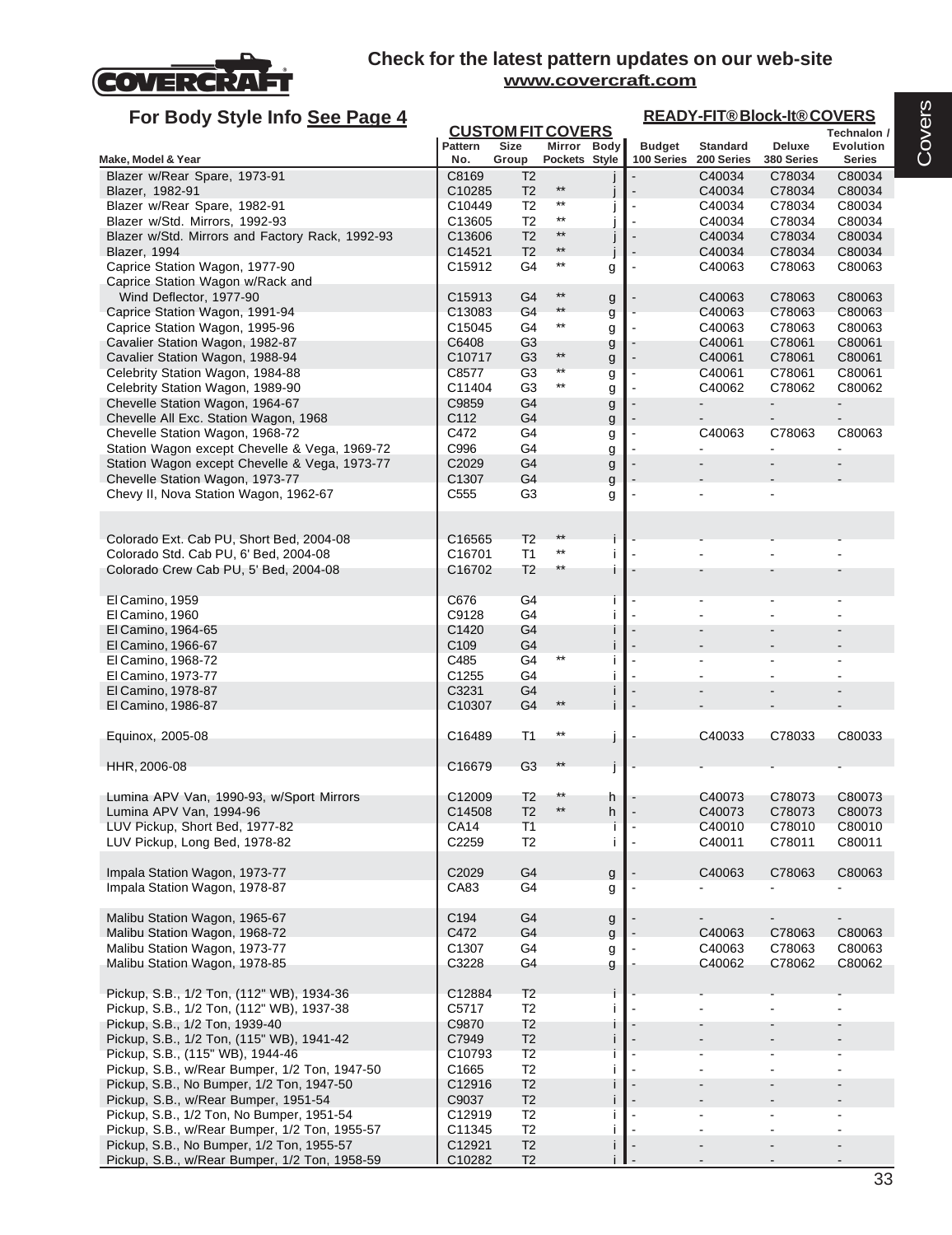

**READY-FIT® Block-It® COVERS**

| <u>See Page 4 for How to Order</u>                                                  |                    |                                  |                              |    | <u>READY-FIT®Block-It®COVERS</u> |                  |                          |                          |  |
|-------------------------------------------------------------------------------------|--------------------|----------------------------------|------------------------------|----|----------------------------------|------------------|--------------------------|--------------------------|--|
|                                                                                     |                    |                                  | <b>CUSTOM FIT COVERS</b>     |    |                                  |                  |                          | Technalon /              |  |
|                                                                                     | <b>Pattern</b>     | <b>Size</b><br>Group             | Mirror Body<br>Pockets Style |    | <b>Budget</b>                    | <b>Standard</b>  | Deluxe                   | Evolution                |  |
| Make, Model & Year<br>Pickup, S.B., No Bumper, 1/2 Ton, 1958-59                     | No.<br>C12923      | T <sub>2</sub>                   |                              |    | 100 Series                       | 200 Series       | 380 Series               | Series                   |  |
| Pickup, S.B., Cameo Carry, 1958                                                     | C11513             | T <sub>2</sub>                   |                              | п  |                                  |                  | $\overline{\phantom{a}}$ |                          |  |
| Pickup, S.B., 1960-61                                                               | C <sub>10825</sub> | T <sub>2</sub>                   |                              |    |                                  |                  |                          |                          |  |
| Pickup, Short Bed, 1962-66                                                          | C10058             | T <sub>2</sub>                   |                              | Ť  |                                  | C40014           | C78014                   | C80014                   |  |
| Pickup, Short Bed, 1967-72                                                          | C854               | T <sub>2</sub>                   |                              |    |                                  | C40014           | C78014                   | C80014                   |  |
| Pickup, Short Bed, 1973-87                                                          | C1899              | T <sub>2</sub>                   |                              |    |                                  | C40014           | C78014                   | C80014                   |  |
| Pickup, Short Bed, 1981-87                                                          |                    |                                  |                              |    |                                  |                  |                          |                          |  |
| w/2 Below Eye Level Mirrors                                                         | C10517             | T <sub>2</sub>                   | $***$                        | j. |                                  | C40014           | C78014                   | C80014                   |  |
| Pickup, Short Bed, 1988-98                                                          |                    |                                  |                              |    |                                  |                  |                          |                          |  |
| w/2 Below Eye Level Mirrors                                                         | C <sub>10239</sub> | T <sub>2</sub>                   | $***$                        | Ť  |                                  | C40014           | C78014                   | C80014                   |  |
| Pickup, SB, 454SS, 1989-98                                                          | C12118             | T <sub>2</sub>                   | $^{\star\star}$              | j. |                                  | C40014           | C78014                   | C80014                   |  |
| Pickup, Stepside, 1981-87                                                           |                    |                                  |                              |    |                                  |                  |                          |                          |  |
| w/2 Below Eye Level Mirrors                                                         | C15479             | T <sub>2</sub>                   | $***$<br>**                  | Ť  |                                  | C40014           | C78014                   | C80014                   |  |
| Pickup, Sportside, 1988-98                                                          | C11549             | T <sub>2</sub>                   | $***$                        | İ  |                                  | C40014           | C78014                   | C80014                   |  |
| Pickup, Sportside, 1989-98 w/2 Sport Mirrors                                        | C13298<br>C10778   | T <sub>2</sub>                   |                              | j  |                                  | C40014           | C78014<br>÷,             | C80014<br>$\blacksquare$ |  |
| Pickup, Long Bed, 3/4 Ton, 1939-40<br>Pickup, Long Bed, 3/4 Ton, (125" WB), 1941-42 | C4241              | T3<br>T <sub>3</sub>             |                              | Ť  |                                  |                  |                          |                          |  |
| Pickup, Long Bed, 1944-46                                                           | C12646             | T <sub>3</sub>                   |                              |    |                                  |                  |                          |                          |  |
| Pickup, Long Bed, 3/4 Ton, w/Rear Bumper, 1947-50                                   | C10822             | T <sub>3</sub>                   |                              | j. |                                  | $\blacksquare$   | $\blacksquare$           |                          |  |
| Pickup, Long Bed, 3/4 Ton, No Bumper, 1947-50                                       | C12917             | T <sub>3</sub>                   |                              |    |                                  |                  |                          |                          |  |
| Pickup, Long Bed (9'), 3800 1 Ton, 1947-50                                          | C14879             | T <sub>3</sub>                   |                              |    |                                  |                  |                          |                          |  |
| Pickup, Long Bed, 3/4 Ton, w/Rear Bumper, 1951-54                                   | C10823             | T <sub>3</sub>                   |                              |    | $\blacksquare$                   |                  |                          |                          |  |
| Pickup, Long Bed, 3/4 Ton, No Bumper, 1951-54                                       | C12918             | T <sub>3</sub>                   |                              |    |                                  |                  |                          |                          |  |
| Pickup, Long Bed, 1/2 Ton, w/Rear Bumper, 1955-57                                   | C11317             | T <sub>3</sub>                   |                              | Ť  |                                  |                  |                          |                          |  |
| Pickup, Long Bed, 1/2 Ton, No Bumper, 1955-57                                       | C12920             | T <sub>3</sub>                   |                              |    |                                  |                  |                          |                          |  |
| Pickup, Long Bed, 3/4 Ton, w/Rear Bumper, 1958-59                                   | C10824             | T <sub>3</sub>                   |                              |    |                                  |                  |                          |                          |  |
| Pickup, Long Bed, 3/4 Ton, No Bumper, 1958-59                                       | C12922             | T <sub>3</sub>                   |                              |    |                                  |                  |                          |                          |  |
| Pickup, Long Bed, Stepside, 1959                                                    | C12870             | T <sub>2</sub>                   |                              | j. |                                  |                  |                          |                          |  |
| Pickup, Long Bed, 1960-61                                                           | C8795              | T <sub>3</sub>                   |                              |    |                                  |                  |                          |                          |  |
| Pickup, Long Bed, 1962-66                                                           | C598               | T <sub>3</sub>                   |                              | j  |                                  | C40015           | C78015                   | C80015                   |  |
| Pickup, Long Bed, 1967-72<br>Pickup, Long Bed, 1973-87                              | C754<br>C2217      | T <sub>3</sub><br>T <sub>3</sub> |                              | İ  |                                  | C40015<br>C40015 | C78015<br>C78015         | C80015<br>C80015         |  |
| Pickup, Long Bed, 1981-87                                                           |                    |                                  |                              |    |                                  |                  |                          |                          |  |
| w/2 Below Eye Level Mirrors                                                         | C10516             | T <sub>3</sub>                   | $^{\star\star}$              | i  |                                  | C40015           | C78015                   | C80015                   |  |
| Pickup, Long Bed, 1988-98                                                           |                    |                                  |                              |    |                                  |                  |                          |                          |  |
| w/2 Below Eye Level Mirrors                                                         | C10240             | T <sub>3</sub>                   | $^{\star\star}$              | i  |                                  | C40015           | C78015                   | C80015                   |  |
| Pickup, Long Bed, 1988-98 w/2 Sport Mirrors                                         | C12119             | T3                               | $***$                        | j  |                                  | C40015           | C78015                   | C80015                   |  |
|                                                                                     |                    |                                  |                              |    |                                  |                  |                          |                          |  |
| Pickup, Long Bed Dually, 1981-87                                                    |                    |                                  |                              |    |                                  |                  |                          |                          |  |
| w/2 Below Eye Level Mirrors                                                         | C14302             | T <sub>3</sub>                   | $***$                        |    |                                  |                  |                          |                          |  |
| Pickup, Long Bed Dually, 1988-98                                                    |                    |                                  |                              |    |                                  |                  |                          |                          |  |
| w/2 Below Eye Level Mirrors                                                         | C10990             | T <sub>3</sub>                   |                              |    |                                  |                  |                          |                          |  |
| Pickup, Xtra Cab, Short Bed, 1977-87 w/ No Mirrors                                  | C13420             | T <sub>3</sub>                   |                              |    |                                  | C40018           | C78018                   | C80019                   |  |
| Pickup, Xtra Cab, Short Bed, 1988-98                                                |                    |                                  | $***$                        |    |                                  |                  |                          |                          |  |
| w/2 Below Eye Level Mirrors<br>Pickup, Xtra Cab, Short Bed, 1988-98                 | C11113             | T <sub>3</sub>                   |                              | i  |                                  | C40018           | C78018                   | C80018                   |  |
| w/2 Sport Mirrors                                                                   | C12101             | T <sub>3</sub>                   | $***$                        | Ť  |                                  | C40018           | C78018                   | C80018                   |  |
| Pickup, Xtra Cab, Short Bed, 1988-98                                                |                    |                                  |                              |    |                                  |                  |                          |                          |  |
| w/2 Trailer Mirrors                                                                 | C12171             | T <sub>3</sub>                   | $^{\star\star}$              | j. |                                  | $\blacksquare$   | $\blacksquare$           | Ξ.                       |  |
| Pickup, Xtra Cab, Short Bed, 1988-98 w/No Mirrors                                   | C13741             | T <sub>3</sub>                   |                              |    |                                  | C40018           | C78018                   | C80018                   |  |
|                                                                                     |                    |                                  |                              |    |                                  |                  |                          |                          |  |
| Pickup, Xtra Cab SPORTSIDE, SB                                                      |                    |                                  |                              |    |                                  |                  |                          |                          |  |
| 1990-98, w/2 Below Eye Level Mirrors                                                | C12608             | T <sub>3</sub>                   | $^{\star\star}$              | İ  |                                  | C40018           | C78018                   | C80018                   |  |
| Pickup, Xtra Cab SPORTSIDE, SB                                                      |                    |                                  |                              |    |                                  |                  |                          |                          |  |
| 1990-98, w/Sport Mirrors                                                            | C13690             | T <sub>3</sub>                   | $**$                         |    |                                  | C40018           | C78018                   | C80018                   |  |
| Pickup, Xtra Cab, Long Bed, 1977-87 w/No Mirrors                                    | C13421             | T <sub>3</sub>                   |                              | i  |                                  | C40019           | C78019                   | C80019                   |  |
| Pickup, Xtra Cab, Long Bed, 1988-98                                                 |                    |                                  |                              |    |                                  |                  |                          |                          |  |
| w/2 Below Eye Level Mirrors                                                         | C10238             | T <sub>3</sub>                   | $***$                        | İ  |                                  | C40019           | C78019                   | C80019                   |  |
| Pickup, Xtra Cab, Long Bed, 1988-98                                                 |                    |                                  |                              |    |                                  |                  |                          |                          |  |
| w/2 Sport Mirrors                                                                   | C12121             | T <sub>3</sub>                   | $^{\star\star}$              | i  |                                  | C40019           | C78019                   | C80019                   |  |
| Pickup, Xtra Cab, Long Bed, 1988-98                                                 |                    | T <sub>3</sub>                   | $***$                        |    |                                  |                  |                          |                          |  |
| w/Trailering Mirrors                                                                | C12145             |                                  |                              | i  |                                  | C40019           | C78019                   | C80019                   |  |
| Pickup, Xtra Cab, Long Bed Dually,                                                  |                    |                                  |                              |    |                                  |                  |                          |                          |  |
| 1988-98, w/2 Below Eye Level Mirrors                                                | C10921             | T <sub>3</sub>                   | $**$                         |    |                                  |                  |                          |                          |  |
| Pickup, Xtra Cab, Long Bed Dually,                                                  |                    |                                  |                              |    |                                  |                  |                          |                          |  |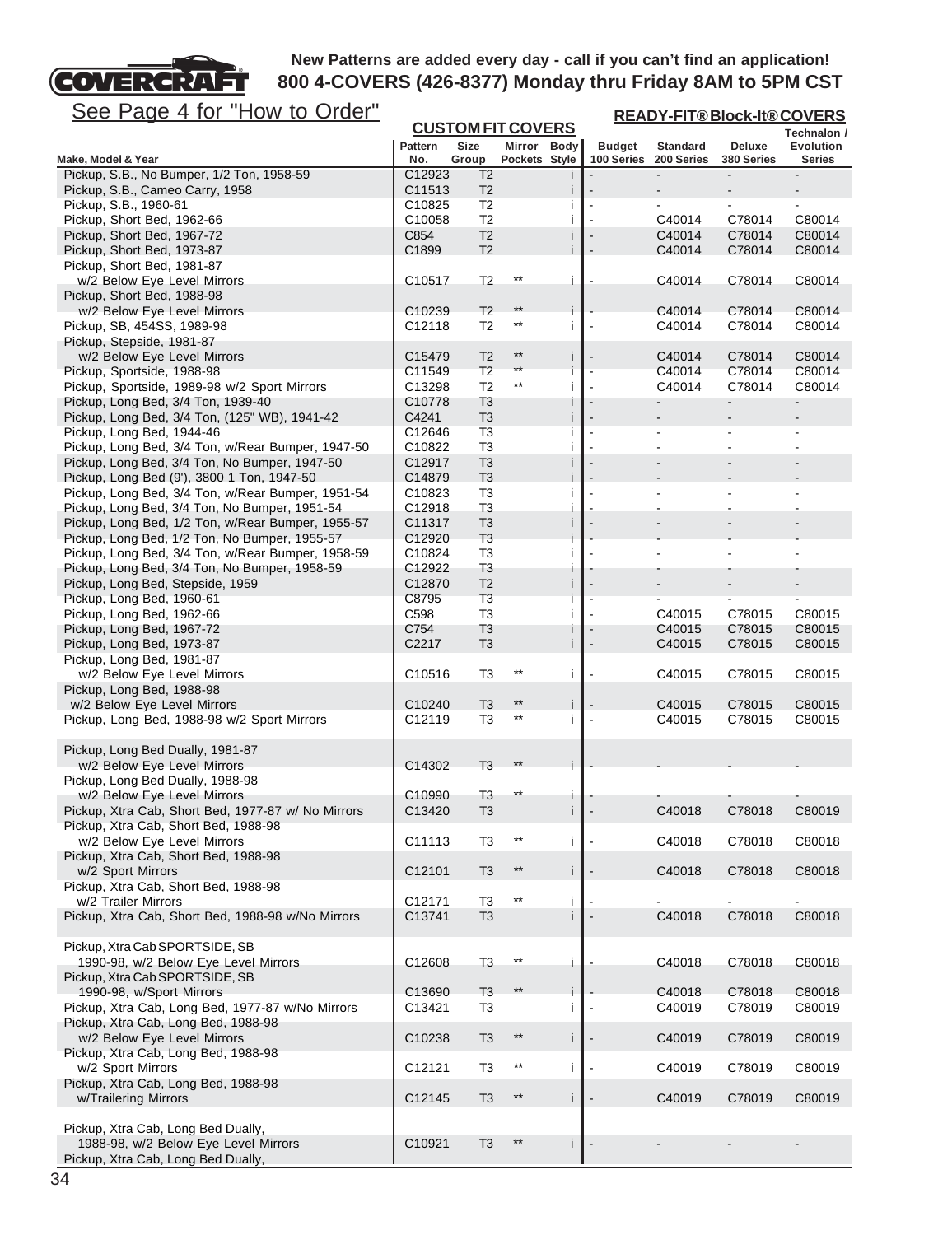

| For Body Style Info See Page 4                               |                    |                |                          | <b>READY-FIT®Block-It®COVERS</b> |                       |               |                  |  |  |  |
|--------------------------------------------------------------|--------------------|----------------|--------------------------|----------------------------------|-----------------------|---------------|------------------|--|--|--|
|                                                              |                    |                | <b>CUSTOM FIT COVERS</b> |                                  |                       |               | Technalon /      |  |  |  |
|                                                              | Pattern            | <b>Size</b>    | Mirror Body              | <b>Budget</b>                    | <b>Standard</b>       | <b>Deluxe</b> | <b>Evolution</b> |  |  |  |
| Make, Model & Year                                           | No.                | Group          | Pockets Style            |                                  | 100 Series 200 Series | 380 Series    | <b>Series</b>    |  |  |  |
| 1988-98, w/2 Sport Mirrors                                   | C14258             | T3             | **                       |                                  |                       |               |                  |  |  |  |
| Pickup, Xtra Cab, Long Bed Dually,                           |                    |                |                          |                                  |                       |               |                  |  |  |  |
| 1988-98, w/Trailering Mirrors                                | C12672             | T3             | $***$                    |                                  |                       |               |                  |  |  |  |
| Pickup, Crew Cab, Short Bed, 1992-2004                       |                    |                |                          |                                  |                       |               |                  |  |  |  |
| w/Below Eye Level or Electric Mirrors                        | C15704             | T <sub>3</sub> | $**$                     |                                  |                       |               |                  |  |  |  |
| Pickup, Crew Cab, Long Bed, 1981-91                          |                    |                |                          |                                  |                       |               |                  |  |  |  |
| w/2 Below Eye Level Mirrors                                  | C12109             | T <sub>3</sub> | $***$                    |                                  | C40020                | C78020        | C80020           |  |  |  |
| Pickup, Crew Cab, Long Bed, 1992-2004                        |                    |                |                          |                                  |                       |               |                  |  |  |  |
| w/2 BEL or Electric Mirrors                                  | C13867             | T <sub>3</sub> | $***$                    |                                  | C40020                | C78020        | C80020           |  |  |  |
| Pickup, Crew Cab, Long Bed, 1992-2004                        |                    |                |                          |                                  |                       |               |                  |  |  |  |
| w/ Trailering Mirrors                                        | C14567             | <b>TS</b>      | $***$                    |                                  |                       |               |                  |  |  |  |
| Pickup, Crew Cab Long Bed Dually, 1981-91                    |                    |                |                          |                                  |                       |               |                  |  |  |  |
| w/2 Below Eye Level Mirrors                                  | C10841             | T <sub>3</sub> | $***$                    |                                  |                       |               |                  |  |  |  |
| Pickup, Crew Cab Long Bed Dually, 1981-91                    |                    |                |                          |                                  |                       |               |                  |  |  |  |
| w/2 Trailering Mirrors                                       | C12678             | T <sub>3</sub> | $***$                    |                                  |                       |               |                  |  |  |  |
| Pickup, Crew Cab Long Bed Dually, 1992-2004                  |                    |                |                          |                                  |                       |               |                  |  |  |  |
| w/2 BEL Mirrors                                              | C <sub>13752</sub> | T <sub>3</sub> | $***$                    |                                  |                       |               |                  |  |  |  |
| Pickup, Crew Cab Long Bed Dually, 1992-2004                  |                    |                |                          |                                  |                       |               |                  |  |  |  |
| w/2 Trailering Mirrors                                       | C14123             | T3             | $***$                    |                                  |                       |               |                  |  |  |  |
|                                                              |                    |                |                          |                                  |                       |               |                  |  |  |  |
| NOTE - CHEVROLET FULL SIZE PICKUPS BODY CHANGES from 1999 on |                    |                |                          |                                  |                       |               |                  |  |  |  |

In the 1999 model year, Chevy introduced a NEW BODY style for their FULL SIZE PICKUPS and also continued the OLD BODY style for 1999 MODELS - both were called SILVERADO. Refer to the VIN # stamped in front of the dashboard on the driver's side. This number also appears on the vehicle license certificate as well as the title for the truck. The last six digits of the VIN # are the manufacturing number for that truck. OLD BODY style trucks use a number between 0 and 4.

In 2007 another new body style was released. Trucks made between 1999 and 2007 that are NOT the new body style are noted as CLASSIC.

| Silverado PU, Std Cab, Short Bed, Old Body, 1999<br>Silverado PU, Std Cab, Short Bed, CLASSIC, | C10239             | T <sub>2</sub> |       |    | C40014 | C78014 | C80014 |
|------------------------------------------------------------------------------------------------|--------------------|----------------|-------|----|--------|--------|--------|
| 1999-2007<br>Silverado PU, Std Cab, 6.5' Bed,                                                  | C15729             | T <sub>2</sub> |       |    |        |        |        |
| w/Power or Std Mirrors, 2007-08<br>Silverado PU, Std Cab, 6.5' Bed                             | C16792             | T <sub>2</sub> |       |    |        |        |        |
| w/Trailer Mirrors, 2007-08                                                                     | C16797             | T <sub>2</sub> |       |    |        |        |        |
|                                                                                                |                    |                |       |    |        |        |        |
| Silverado PU, Std Cab, SB Stepside, CLASSIC,<br>1999-2007                                      | C15754             | T <sub>2</sub> |       |    | C40014 | C78014 | C80014 |
|                                                                                                |                    |                |       |    |        |        |        |
| Silverado PU, Std Cab, Long Bed, Old Body,<br>1999-2000                                        | C10240             | T <sub>3</sub> | $***$ |    | C40015 | C78015 | C80015 |
| Silverado PU, Std Cab, Long Bed, CLASSIC,<br>1999-2007                                         | C <sub>15730</sub> | T <sub>3</sub> | $***$ |    |        |        |        |
|                                                                                                |                    |                |       |    |        |        |        |
| Silverado PU, Std Cab, 8' Bed,<br>w/Power or Std Mirrors, 2007-08                              | C <sub>16793</sub> | T <sub>3</sub> | $***$ |    |        |        |        |
| Silverado PU, Std Cab, 8' Bed,<br>w/Trailer Mirrors, 2007-08                                   | C16798             | T <sub>3</sub> | $***$ |    |        |        |        |
| Silverado PU, Ext. Cab, Short Bed, Old Body,                                                   |                    |                |       |    |        |        |        |
| 1999-2000                                                                                      | C11113             | T <sub>3</sub> |       |    | C40018 | C78018 | C80018 |
| Silverado PU, Ext. Cab, Short Bed, CLASSIC,                                                    |                    |                |       |    |        |        |        |
| 1999-2007<br>Silverado PU, Ext. Cab, 5'8" Bed, CLASSIC,                                        | C <sub>15722</sub> | T <sub>3</sub> | **    |    |        |        |        |
| w/Std Mirrors, 2006-07                                                                         | C16781             | T <sub>3</sub> | $***$ |    |        |        |        |
| Silverado PU, Ext Cab, 5'8" Bed,<br>w/Power or Std Mirrors, 2007-08                            | C16794             | T <sub>3</sub> | $***$ |    |        |        |        |
| Silverado PU, Ext Cab, 5'8" Bed,                                                               |                    |                |       |    |        |        |        |
| w/Trailer Mirrors, 2007-08                                                                     | C16799             | T <sub>3</sub> | $***$ | j. |        |        |        |
| Silverado PU, Ext Cab, 6.5' Bed,<br>w/Power or Std Mirrors, 2007-08                            | C16791             | T <sub>3</sub> | $***$ |    |        |        |        |
| Silverado PU, Ext Cab, 6.5' Bed,<br>w/Trailer Mirrors, 2007-08                                 | C16800             | T <sub>3</sub> |       |    |        |        |        |
|                                                                                                |                    |                |       |    |        |        |        |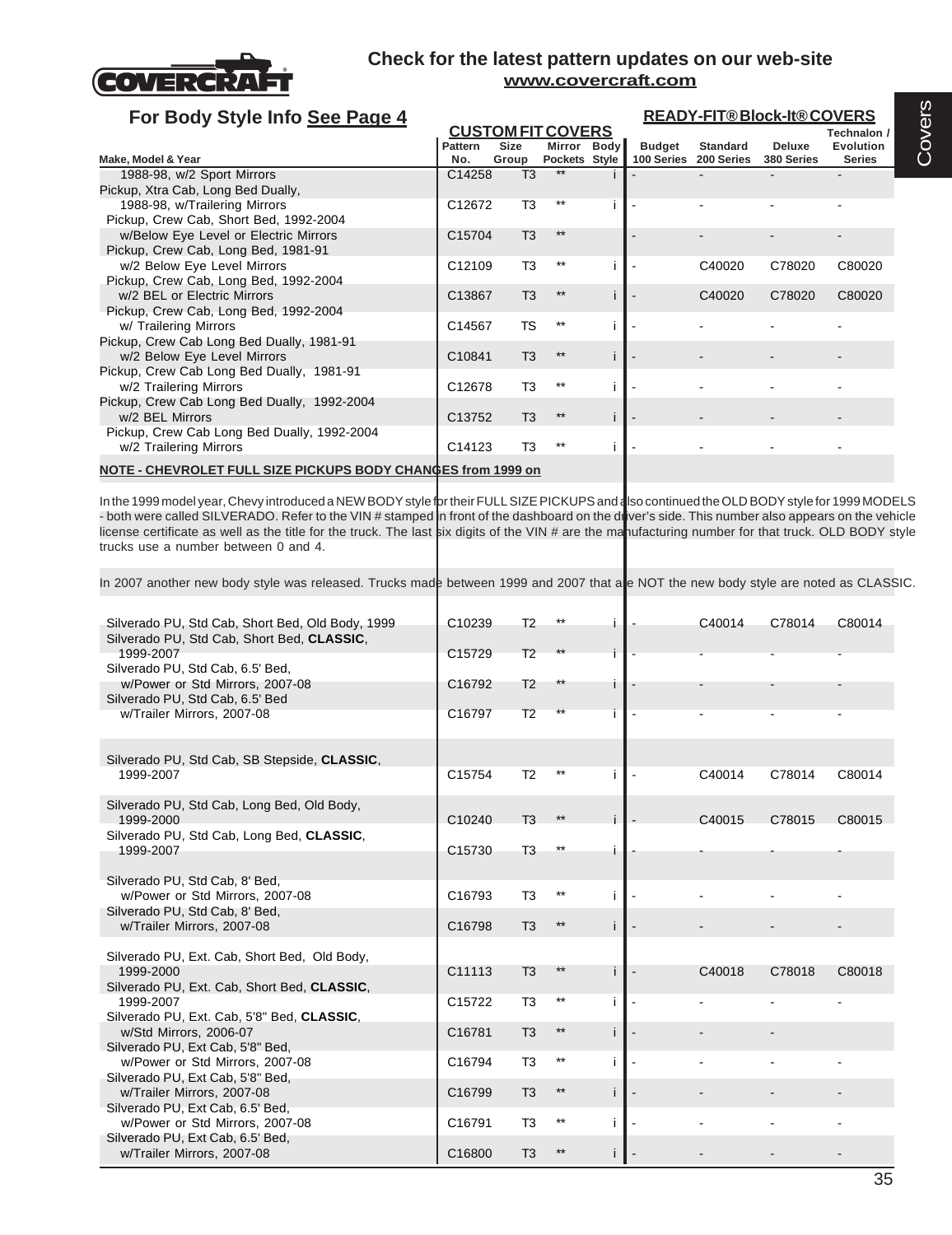

| <b>CUSTOM FIT COVERS</b><br>Technalon /<br>Pattern<br>Size<br>Mirror Body<br>Evolution<br><b>Budget</b><br><b>Standard</b><br>Deluxe<br>Pockets Style<br>No.<br>Group<br>100 Series<br>200 Series<br>380 Series<br><b>Series</b><br>Make, Model & Year<br>$***$<br>Silverado PU, Ext Cab, STEPSIDE, CLASSIC, 1999-2007<br>C15759<br>T <sub>3</sub><br>j<br>Silverado PU, Ext. Cab, Long Bed, Old Body,<br>$***$<br>1999-2000<br>C10238<br>T <sub>3</sub><br>C40019<br>C78019<br>C80019<br>$\mathbf{I}$<br>T <sub>3</sub><br>$***$<br>Silverado PU, Ext. Cab, Long Bed, CLASSIC, 1999-2007<br>C15728<br>Silverado PU, Ext Cab, 8' Bed,<br>$***$<br>İ<br>w/Power or Std Mirrors, 2007-08<br>C16795<br>T <sub>3</sub><br>Silverado PU, Ext Cab, 8' Bed,<br>$***$<br>w/Trailer Mirrors, 2007-08<br>C16801<br>T3<br>i<br>Silverado PU, Crew Cab, 5'8" Bed, CLASSIC,<br>w/Std Mirrors, 2004-07<br>T3<br>**<br>C <sub>16716</sub><br>Silverado PU, Crew Cab, 5'8" Bed,<br>w/Power or Std Mirrors, 2007-08<br>T <sub>3</sub><br>$***$<br>C <sub>16796</sub><br>Ť<br>Silverado PU, Crew Cab, 5'8" Bed,<br>$***$<br>w/Trailer Mirrors, 2007-08<br>T3<br>C16802<br>j<br>$***$<br>HD, Std Cab, SB, CLASSIC, Std Mirrors, 2001-07<br>T <sub>2</sub><br>İ<br>C15842<br>HD, Std Cab, SB, CLASSIC, 2006-07<br>$***$<br>w/Trailering Mirrors<br>T <sub>2</sub><br>C <sub>16908</sub><br>j.<br>HD, Std Cab, SB, Towing Mirrors, 2003-05<br>$^{\star\star}$<br>T <sub>2</sub><br>İ<br>C16926<br>T <sub>3</sub><br>$***$<br>HD, Std Cab, LB, CLASSIC, Std Mirrors, 2001-07<br>C <sub>15843</sub><br>$^{\star\star}$<br>HD, Std Cab, LB, CLASSIC, Towing Mirrors, 2003-05<br>T3<br>C <sub>16927</sub><br>Ť<br>HD, Std Cab, LB, CLASSIC, 2006-07<br>$***$<br>w/Trailering Mirrors<br>İ<br>C <sub>16909</sub><br>T3<br>$***$<br>HD, Ext. Cab, SB, CLASSIC, Std Mirrors, 2001-07<br>C15844<br>T3<br>j.<br>$***$<br>HD, Ext. Cab, SB, CLASSIC, Towing Mirrors, 2003-05<br>T <sub>3</sub><br>C <sub>16928</sub><br>Ť<br>HD, Ext. Cab, SB, CLASSIC, 2006-07<br>$***$<br>w/Trailering Mirrors<br>T3<br>C <sub>16910</sub><br>Ť<br>$***$<br>HD, Ext. Cab, LB, CLASSIC, Std Mirrors, 2001-07<br>C15845<br>T <sub>3</sub><br>Ť<br>$***$<br>T <sub>3</sub><br>HD, Ext. Cab, LB, CLASSIC, Towing Mirrors, 2003-05<br>İ<br>C <sub>16929</sub><br>HD, Ext. Cab, LB, CLASSIC, 2006-07<br>$^{\star\star}$<br>w/Trailering Mirrors<br>T <sub>3</sub><br>C <sub>16911</sub><br>İ<br>HD, Crew Cab, SB, CLASSIC, Std Mirrors, 2001-07<br>T <sub>3</sub><br>$***$<br>C15846<br>j<br>$***$<br>HD, Crew Cab, SB, CLASSIC, Towing Mirrors, 2003-05<br>T3<br>C <sub>16930</sub><br>j.<br>HD, Crew Cab, SB, CLASSIC,<br>w/Trailering Mirrors, 2006-07<br>**<br>C16912<br>T3<br>$***$<br>HD, Crew Cab, LB, CLASSIC, Std Mirrors, 2001-07<br>T3<br>Ť<br>C15847<br>HD, Crew Cab, LB, CLASSIC,<br>w/Trailering Mirrors, 2006-07<br>$***$<br>C16913<br>T <sub>3</sub><br>j<br>$***$<br>HD, Crew Cab, LB, CLASSIC, Towing Mirrors, 2003-05<br>T3<br>Ť<br>C16931<br>$***$<br>HD, Std. Cab. LB Dually, CLASSIC, Std Mirrors, 2001-07<br>C15880<br>T <sub>3</sub><br>Ť<br>HD, Std. Cab, LB Dually, CLASSIC,<br>Towing Mirrors, 2003-05<br>$***$<br>C16938<br>T3<br>j.<br>HD, Std. Cab, LB Dually, CLASSIC,<br>$***$<br>İ<br>w/Trailering Mirrors, 2006-07<br>C16920<br>T <sub>3</sub><br>$^{\star\star}$<br>HD, Ext. Cab, LB Dually, CLASSIC, Std Mirrors, 2001-07<br>C15881<br>İ<br>T3<br>HD, Ext. Cab, LB Dually, CLASSIC,<br>$***$<br>Towing Mirrors, 2003-05<br>C16939<br>T <sub>3</sub><br>İ<br>HD, Ext. Cab, LB Dually, CLASSIC,<br>w/Trailering Mirrors, 2006-07<br>$^{\star\star}$<br>C16921<br>T <sub>3</sub><br>Ť<br>HD, Crew Cab LB, Dually, CLASSIC,<br>$***$<br>w/Std Mirrors, 2001-07<br>C15882<br>T <sub>3</sub><br>Ť<br>HD, Crew Cab, LB Dually, CLASSIC,<br>Towing Mirrors, 2003-05<br>$***$<br>C16940<br>T <sub>3</sub><br>j.<br>HD, Crew Cab, LB Dually, CLASSIC, | See Page 4 for "How to Order" |  |  | <b>READY-FIT®Block-It®COVERS</b> |  |  |  |  |  |
|------------------------------------------------------------------------------------------------------------------------------------------------------------------------------------------------------------------------------------------------------------------------------------------------------------------------------------------------------------------------------------------------------------------------------------------------------------------------------------------------------------------------------------------------------------------------------------------------------------------------------------------------------------------------------------------------------------------------------------------------------------------------------------------------------------------------------------------------------------------------------------------------------------------------------------------------------------------------------------------------------------------------------------------------------------------------------------------------------------------------------------------------------------------------------------------------------------------------------------------------------------------------------------------------------------------------------------------------------------------------------------------------------------------------------------------------------------------------------------------------------------------------------------------------------------------------------------------------------------------------------------------------------------------------------------------------------------------------------------------------------------------------------------------------------------------------------------------------------------------------------------------------------------------------------------------------------------------------------------------------------------------------------------------------------------------------------------------------------------------------------------------------------------------------------------------------------------------------------------------------------------------------------------------------------------------------------------------------------------------------------------------------------------------------------------------------------------------------------------------------------------------------------------------------------------------------------------------------------------------------------------------------------------------------------------------------------------------------------------------------------------------------------------------------------------------------------------------------------------------------------------------------------------------------------------------------------------------------------------------------------------------------------------------------------------------------------------------------------------------------------------------------------------------------------------------------------------------------------------------------------------------------------------------------------------------------------------------------------------------------------------------------------------------------------------------------------------------------------------------------------------------------------------------------------------------------------------------------------------------------------------------------------------------------------------------------------------------------------------------------------------------------------------------------------------------------------------------------------------------------------------------------------------------------------|-------------------------------|--|--|----------------------------------|--|--|--|--|--|
|                                                                                                                                                                                                                                                                                                                                                                                                                                                                                                                                                                                                                                                                                                                                                                                                                                                                                                                                                                                                                                                                                                                                                                                                                                                                                                                                                                                                                                                                                                                                                                                                                                                                                                                                                                                                                                                                                                                                                                                                                                                                                                                                                                                                                                                                                                                                                                                                                                                                                                                                                                                                                                                                                                                                                                                                                                                                                                                                                                                                                                                                                                                                                                                                                                                                                                                                                                                                                                                                                                                                                                                                                                                                                                                                                                                                                                                                                                                              |                               |  |  |                                  |  |  |  |  |  |
|                                                                                                                                                                                                                                                                                                                                                                                                                                                                                                                                                                                                                                                                                                                                                                                                                                                                                                                                                                                                                                                                                                                                                                                                                                                                                                                                                                                                                                                                                                                                                                                                                                                                                                                                                                                                                                                                                                                                                                                                                                                                                                                                                                                                                                                                                                                                                                                                                                                                                                                                                                                                                                                                                                                                                                                                                                                                                                                                                                                                                                                                                                                                                                                                                                                                                                                                                                                                                                                                                                                                                                                                                                                                                                                                                                                                                                                                                                                              |                               |  |  |                                  |  |  |  |  |  |
|                                                                                                                                                                                                                                                                                                                                                                                                                                                                                                                                                                                                                                                                                                                                                                                                                                                                                                                                                                                                                                                                                                                                                                                                                                                                                                                                                                                                                                                                                                                                                                                                                                                                                                                                                                                                                                                                                                                                                                                                                                                                                                                                                                                                                                                                                                                                                                                                                                                                                                                                                                                                                                                                                                                                                                                                                                                                                                                                                                                                                                                                                                                                                                                                                                                                                                                                                                                                                                                                                                                                                                                                                                                                                                                                                                                                                                                                                                                              |                               |  |  |                                  |  |  |  |  |  |
|                                                                                                                                                                                                                                                                                                                                                                                                                                                                                                                                                                                                                                                                                                                                                                                                                                                                                                                                                                                                                                                                                                                                                                                                                                                                                                                                                                                                                                                                                                                                                                                                                                                                                                                                                                                                                                                                                                                                                                                                                                                                                                                                                                                                                                                                                                                                                                                                                                                                                                                                                                                                                                                                                                                                                                                                                                                                                                                                                                                                                                                                                                                                                                                                                                                                                                                                                                                                                                                                                                                                                                                                                                                                                                                                                                                                                                                                                                                              |                               |  |  |                                  |  |  |  |  |  |
|                                                                                                                                                                                                                                                                                                                                                                                                                                                                                                                                                                                                                                                                                                                                                                                                                                                                                                                                                                                                                                                                                                                                                                                                                                                                                                                                                                                                                                                                                                                                                                                                                                                                                                                                                                                                                                                                                                                                                                                                                                                                                                                                                                                                                                                                                                                                                                                                                                                                                                                                                                                                                                                                                                                                                                                                                                                                                                                                                                                                                                                                                                                                                                                                                                                                                                                                                                                                                                                                                                                                                                                                                                                                                                                                                                                                                                                                                                                              |                               |  |  |                                  |  |  |  |  |  |
|                                                                                                                                                                                                                                                                                                                                                                                                                                                                                                                                                                                                                                                                                                                                                                                                                                                                                                                                                                                                                                                                                                                                                                                                                                                                                                                                                                                                                                                                                                                                                                                                                                                                                                                                                                                                                                                                                                                                                                                                                                                                                                                                                                                                                                                                                                                                                                                                                                                                                                                                                                                                                                                                                                                                                                                                                                                                                                                                                                                                                                                                                                                                                                                                                                                                                                                                                                                                                                                                                                                                                                                                                                                                                                                                                                                                                                                                                                                              |                               |  |  |                                  |  |  |  |  |  |
|                                                                                                                                                                                                                                                                                                                                                                                                                                                                                                                                                                                                                                                                                                                                                                                                                                                                                                                                                                                                                                                                                                                                                                                                                                                                                                                                                                                                                                                                                                                                                                                                                                                                                                                                                                                                                                                                                                                                                                                                                                                                                                                                                                                                                                                                                                                                                                                                                                                                                                                                                                                                                                                                                                                                                                                                                                                                                                                                                                                                                                                                                                                                                                                                                                                                                                                                                                                                                                                                                                                                                                                                                                                                                                                                                                                                                                                                                                                              |                               |  |  |                                  |  |  |  |  |  |
|                                                                                                                                                                                                                                                                                                                                                                                                                                                                                                                                                                                                                                                                                                                                                                                                                                                                                                                                                                                                                                                                                                                                                                                                                                                                                                                                                                                                                                                                                                                                                                                                                                                                                                                                                                                                                                                                                                                                                                                                                                                                                                                                                                                                                                                                                                                                                                                                                                                                                                                                                                                                                                                                                                                                                                                                                                                                                                                                                                                                                                                                                                                                                                                                                                                                                                                                                                                                                                                                                                                                                                                                                                                                                                                                                                                                                                                                                                                              |                               |  |  |                                  |  |  |  |  |  |
|                                                                                                                                                                                                                                                                                                                                                                                                                                                                                                                                                                                                                                                                                                                                                                                                                                                                                                                                                                                                                                                                                                                                                                                                                                                                                                                                                                                                                                                                                                                                                                                                                                                                                                                                                                                                                                                                                                                                                                                                                                                                                                                                                                                                                                                                                                                                                                                                                                                                                                                                                                                                                                                                                                                                                                                                                                                                                                                                                                                                                                                                                                                                                                                                                                                                                                                                                                                                                                                                                                                                                                                                                                                                                                                                                                                                                                                                                                                              |                               |  |  |                                  |  |  |  |  |  |
|                                                                                                                                                                                                                                                                                                                                                                                                                                                                                                                                                                                                                                                                                                                                                                                                                                                                                                                                                                                                                                                                                                                                                                                                                                                                                                                                                                                                                                                                                                                                                                                                                                                                                                                                                                                                                                                                                                                                                                                                                                                                                                                                                                                                                                                                                                                                                                                                                                                                                                                                                                                                                                                                                                                                                                                                                                                                                                                                                                                                                                                                                                                                                                                                                                                                                                                                                                                                                                                                                                                                                                                                                                                                                                                                                                                                                                                                                                                              |                               |  |  |                                  |  |  |  |  |  |
|                                                                                                                                                                                                                                                                                                                                                                                                                                                                                                                                                                                                                                                                                                                                                                                                                                                                                                                                                                                                                                                                                                                                                                                                                                                                                                                                                                                                                                                                                                                                                                                                                                                                                                                                                                                                                                                                                                                                                                                                                                                                                                                                                                                                                                                                                                                                                                                                                                                                                                                                                                                                                                                                                                                                                                                                                                                                                                                                                                                                                                                                                                                                                                                                                                                                                                                                                                                                                                                                                                                                                                                                                                                                                                                                                                                                                                                                                                                              |                               |  |  |                                  |  |  |  |  |  |
|                                                                                                                                                                                                                                                                                                                                                                                                                                                                                                                                                                                                                                                                                                                                                                                                                                                                                                                                                                                                                                                                                                                                                                                                                                                                                                                                                                                                                                                                                                                                                                                                                                                                                                                                                                                                                                                                                                                                                                                                                                                                                                                                                                                                                                                                                                                                                                                                                                                                                                                                                                                                                                                                                                                                                                                                                                                                                                                                                                                                                                                                                                                                                                                                                                                                                                                                                                                                                                                                                                                                                                                                                                                                                                                                                                                                                                                                                                                              |                               |  |  |                                  |  |  |  |  |  |
|                                                                                                                                                                                                                                                                                                                                                                                                                                                                                                                                                                                                                                                                                                                                                                                                                                                                                                                                                                                                                                                                                                                                                                                                                                                                                                                                                                                                                                                                                                                                                                                                                                                                                                                                                                                                                                                                                                                                                                                                                                                                                                                                                                                                                                                                                                                                                                                                                                                                                                                                                                                                                                                                                                                                                                                                                                                                                                                                                                                                                                                                                                                                                                                                                                                                                                                                                                                                                                                                                                                                                                                                                                                                                                                                                                                                                                                                                                                              |                               |  |  |                                  |  |  |  |  |  |
|                                                                                                                                                                                                                                                                                                                                                                                                                                                                                                                                                                                                                                                                                                                                                                                                                                                                                                                                                                                                                                                                                                                                                                                                                                                                                                                                                                                                                                                                                                                                                                                                                                                                                                                                                                                                                                                                                                                                                                                                                                                                                                                                                                                                                                                                                                                                                                                                                                                                                                                                                                                                                                                                                                                                                                                                                                                                                                                                                                                                                                                                                                                                                                                                                                                                                                                                                                                                                                                                                                                                                                                                                                                                                                                                                                                                                                                                                                                              |                               |  |  |                                  |  |  |  |  |  |
|                                                                                                                                                                                                                                                                                                                                                                                                                                                                                                                                                                                                                                                                                                                                                                                                                                                                                                                                                                                                                                                                                                                                                                                                                                                                                                                                                                                                                                                                                                                                                                                                                                                                                                                                                                                                                                                                                                                                                                                                                                                                                                                                                                                                                                                                                                                                                                                                                                                                                                                                                                                                                                                                                                                                                                                                                                                                                                                                                                                                                                                                                                                                                                                                                                                                                                                                                                                                                                                                                                                                                                                                                                                                                                                                                                                                                                                                                                                              |                               |  |  |                                  |  |  |  |  |  |
|                                                                                                                                                                                                                                                                                                                                                                                                                                                                                                                                                                                                                                                                                                                                                                                                                                                                                                                                                                                                                                                                                                                                                                                                                                                                                                                                                                                                                                                                                                                                                                                                                                                                                                                                                                                                                                                                                                                                                                                                                                                                                                                                                                                                                                                                                                                                                                                                                                                                                                                                                                                                                                                                                                                                                                                                                                                                                                                                                                                                                                                                                                                                                                                                                                                                                                                                                                                                                                                                                                                                                                                                                                                                                                                                                                                                                                                                                                                              |                               |  |  |                                  |  |  |  |  |  |
|                                                                                                                                                                                                                                                                                                                                                                                                                                                                                                                                                                                                                                                                                                                                                                                                                                                                                                                                                                                                                                                                                                                                                                                                                                                                                                                                                                                                                                                                                                                                                                                                                                                                                                                                                                                                                                                                                                                                                                                                                                                                                                                                                                                                                                                                                                                                                                                                                                                                                                                                                                                                                                                                                                                                                                                                                                                                                                                                                                                                                                                                                                                                                                                                                                                                                                                                                                                                                                                                                                                                                                                                                                                                                                                                                                                                                                                                                                                              |                               |  |  |                                  |  |  |  |  |  |
|                                                                                                                                                                                                                                                                                                                                                                                                                                                                                                                                                                                                                                                                                                                                                                                                                                                                                                                                                                                                                                                                                                                                                                                                                                                                                                                                                                                                                                                                                                                                                                                                                                                                                                                                                                                                                                                                                                                                                                                                                                                                                                                                                                                                                                                                                                                                                                                                                                                                                                                                                                                                                                                                                                                                                                                                                                                                                                                                                                                                                                                                                                                                                                                                                                                                                                                                                                                                                                                                                                                                                                                                                                                                                                                                                                                                                                                                                                                              |                               |  |  |                                  |  |  |  |  |  |
|                                                                                                                                                                                                                                                                                                                                                                                                                                                                                                                                                                                                                                                                                                                                                                                                                                                                                                                                                                                                                                                                                                                                                                                                                                                                                                                                                                                                                                                                                                                                                                                                                                                                                                                                                                                                                                                                                                                                                                                                                                                                                                                                                                                                                                                                                                                                                                                                                                                                                                                                                                                                                                                                                                                                                                                                                                                                                                                                                                                                                                                                                                                                                                                                                                                                                                                                                                                                                                                                                                                                                                                                                                                                                                                                                                                                                                                                                                                              |                               |  |  |                                  |  |  |  |  |  |
|                                                                                                                                                                                                                                                                                                                                                                                                                                                                                                                                                                                                                                                                                                                                                                                                                                                                                                                                                                                                                                                                                                                                                                                                                                                                                                                                                                                                                                                                                                                                                                                                                                                                                                                                                                                                                                                                                                                                                                                                                                                                                                                                                                                                                                                                                                                                                                                                                                                                                                                                                                                                                                                                                                                                                                                                                                                                                                                                                                                                                                                                                                                                                                                                                                                                                                                                                                                                                                                                                                                                                                                                                                                                                                                                                                                                                                                                                                                              |                               |  |  |                                  |  |  |  |  |  |
|                                                                                                                                                                                                                                                                                                                                                                                                                                                                                                                                                                                                                                                                                                                                                                                                                                                                                                                                                                                                                                                                                                                                                                                                                                                                                                                                                                                                                                                                                                                                                                                                                                                                                                                                                                                                                                                                                                                                                                                                                                                                                                                                                                                                                                                                                                                                                                                                                                                                                                                                                                                                                                                                                                                                                                                                                                                                                                                                                                                                                                                                                                                                                                                                                                                                                                                                                                                                                                                                                                                                                                                                                                                                                                                                                                                                                                                                                                                              |                               |  |  |                                  |  |  |  |  |  |
|                                                                                                                                                                                                                                                                                                                                                                                                                                                                                                                                                                                                                                                                                                                                                                                                                                                                                                                                                                                                                                                                                                                                                                                                                                                                                                                                                                                                                                                                                                                                                                                                                                                                                                                                                                                                                                                                                                                                                                                                                                                                                                                                                                                                                                                                                                                                                                                                                                                                                                                                                                                                                                                                                                                                                                                                                                                                                                                                                                                                                                                                                                                                                                                                                                                                                                                                                                                                                                                                                                                                                                                                                                                                                                                                                                                                                                                                                                                              |                               |  |  |                                  |  |  |  |  |  |
|                                                                                                                                                                                                                                                                                                                                                                                                                                                                                                                                                                                                                                                                                                                                                                                                                                                                                                                                                                                                                                                                                                                                                                                                                                                                                                                                                                                                                                                                                                                                                                                                                                                                                                                                                                                                                                                                                                                                                                                                                                                                                                                                                                                                                                                                                                                                                                                                                                                                                                                                                                                                                                                                                                                                                                                                                                                                                                                                                                                                                                                                                                                                                                                                                                                                                                                                                                                                                                                                                                                                                                                                                                                                                                                                                                                                                                                                                                                              |                               |  |  |                                  |  |  |  |  |  |
|                                                                                                                                                                                                                                                                                                                                                                                                                                                                                                                                                                                                                                                                                                                                                                                                                                                                                                                                                                                                                                                                                                                                                                                                                                                                                                                                                                                                                                                                                                                                                                                                                                                                                                                                                                                                                                                                                                                                                                                                                                                                                                                                                                                                                                                                                                                                                                                                                                                                                                                                                                                                                                                                                                                                                                                                                                                                                                                                                                                                                                                                                                                                                                                                                                                                                                                                                                                                                                                                                                                                                                                                                                                                                                                                                                                                                                                                                                                              |                               |  |  |                                  |  |  |  |  |  |
|                                                                                                                                                                                                                                                                                                                                                                                                                                                                                                                                                                                                                                                                                                                                                                                                                                                                                                                                                                                                                                                                                                                                                                                                                                                                                                                                                                                                                                                                                                                                                                                                                                                                                                                                                                                                                                                                                                                                                                                                                                                                                                                                                                                                                                                                                                                                                                                                                                                                                                                                                                                                                                                                                                                                                                                                                                                                                                                                                                                                                                                                                                                                                                                                                                                                                                                                                                                                                                                                                                                                                                                                                                                                                                                                                                                                                                                                                                                              |                               |  |  |                                  |  |  |  |  |  |
|                                                                                                                                                                                                                                                                                                                                                                                                                                                                                                                                                                                                                                                                                                                                                                                                                                                                                                                                                                                                                                                                                                                                                                                                                                                                                                                                                                                                                                                                                                                                                                                                                                                                                                                                                                                                                                                                                                                                                                                                                                                                                                                                                                                                                                                                                                                                                                                                                                                                                                                                                                                                                                                                                                                                                                                                                                                                                                                                                                                                                                                                                                                                                                                                                                                                                                                                                                                                                                                                                                                                                                                                                                                                                                                                                                                                                                                                                                                              |                               |  |  |                                  |  |  |  |  |  |
|                                                                                                                                                                                                                                                                                                                                                                                                                                                                                                                                                                                                                                                                                                                                                                                                                                                                                                                                                                                                                                                                                                                                                                                                                                                                                                                                                                                                                                                                                                                                                                                                                                                                                                                                                                                                                                                                                                                                                                                                                                                                                                                                                                                                                                                                                                                                                                                                                                                                                                                                                                                                                                                                                                                                                                                                                                                                                                                                                                                                                                                                                                                                                                                                                                                                                                                                                                                                                                                                                                                                                                                                                                                                                                                                                                                                                                                                                                                              |                               |  |  |                                  |  |  |  |  |  |
|                                                                                                                                                                                                                                                                                                                                                                                                                                                                                                                                                                                                                                                                                                                                                                                                                                                                                                                                                                                                                                                                                                                                                                                                                                                                                                                                                                                                                                                                                                                                                                                                                                                                                                                                                                                                                                                                                                                                                                                                                                                                                                                                                                                                                                                                                                                                                                                                                                                                                                                                                                                                                                                                                                                                                                                                                                                                                                                                                                                                                                                                                                                                                                                                                                                                                                                                                                                                                                                                                                                                                                                                                                                                                                                                                                                                                                                                                                                              |                               |  |  |                                  |  |  |  |  |  |
|                                                                                                                                                                                                                                                                                                                                                                                                                                                                                                                                                                                                                                                                                                                                                                                                                                                                                                                                                                                                                                                                                                                                                                                                                                                                                                                                                                                                                                                                                                                                                                                                                                                                                                                                                                                                                                                                                                                                                                                                                                                                                                                                                                                                                                                                                                                                                                                                                                                                                                                                                                                                                                                                                                                                                                                                                                                                                                                                                                                                                                                                                                                                                                                                                                                                                                                                                                                                                                                                                                                                                                                                                                                                                                                                                                                                                                                                                                                              |                               |  |  |                                  |  |  |  |  |  |
|                                                                                                                                                                                                                                                                                                                                                                                                                                                                                                                                                                                                                                                                                                                                                                                                                                                                                                                                                                                                                                                                                                                                                                                                                                                                                                                                                                                                                                                                                                                                                                                                                                                                                                                                                                                                                                                                                                                                                                                                                                                                                                                                                                                                                                                                                                                                                                                                                                                                                                                                                                                                                                                                                                                                                                                                                                                                                                                                                                                                                                                                                                                                                                                                                                                                                                                                                                                                                                                                                                                                                                                                                                                                                                                                                                                                                                                                                                                              |                               |  |  |                                  |  |  |  |  |  |
|                                                                                                                                                                                                                                                                                                                                                                                                                                                                                                                                                                                                                                                                                                                                                                                                                                                                                                                                                                                                                                                                                                                                                                                                                                                                                                                                                                                                                                                                                                                                                                                                                                                                                                                                                                                                                                                                                                                                                                                                                                                                                                                                                                                                                                                                                                                                                                                                                                                                                                                                                                                                                                                                                                                                                                                                                                                                                                                                                                                                                                                                                                                                                                                                                                                                                                                                                                                                                                                                                                                                                                                                                                                                                                                                                                                                                                                                                                                              |                               |  |  |                                  |  |  |  |  |  |
|                                                                                                                                                                                                                                                                                                                                                                                                                                                                                                                                                                                                                                                                                                                                                                                                                                                                                                                                                                                                                                                                                                                                                                                                                                                                                                                                                                                                                                                                                                                                                                                                                                                                                                                                                                                                                                                                                                                                                                                                                                                                                                                                                                                                                                                                                                                                                                                                                                                                                                                                                                                                                                                                                                                                                                                                                                                                                                                                                                                                                                                                                                                                                                                                                                                                                                                                                                                                                                                                                                                                                                                                                                                                                                                                                                                                                                                                                                                              |                               |  |  |                                  |  |  |  |  |  |
|                                                                                                                                                                                                                                                                                                                                                                                                                                                                                                                                                                                                                                                                                                                                                                                                                                                                                                                                                                                                                                                                                                                                                                                                                                                                                                                                                                                                                                                                                                                                                                                                                                                                                                                                                                                                                                                                                                                                                                                                                                                                                                                                                                                                                                                                                                                                                                                                                                                                                                                                                                                                                                                                                                                                                                                                                                                                                                                                                                                                                                                                                                                                                                                                                                                                                                                                                                                                                                                                                                                                                                                                                                                                                                                                                                                                                                                                                                                              |                               |  |  |                                  |  |  |  |  |  |
|                                                                                                                                                                                                                                                                                                                                                                                                                                                                                                                                                                                                                                                                                                                                                                                                                                                                                                                                                                                                                                                                                                                                                                                                                                                                                                                                                                                                                                                                                                                                                                                                                                                                                                                                                                                                                                                                                                                                                                                                                                                                                                                                                                                                                                                                                                                                                                                                                                                                                                                                                                                                                                                                                                                                                                                                                                                                                                                                                                                                                                                                                                                                                                                                                                                                                                                                                                                                                                                                                                                                                                                                                                                                                                                                                                                                                                                                                                                              |                               |  |  |                                  |  |  |  |  |  |
|                                                                                                                                                                                                                                                                                                                                                                                                                                                                                                                                                                                                                                                                                                                                                                                                                                                                                                                                                                                                                                                                                                                                                                                                                                                                                                                                                                                                                                                                                                                                                                                                                                                                                                                                                                                                                                                                                                                                                                                                                                                                                                                                                                                                                                                                                                                                                                                                                                                                                                                                                                                                                                                                                                                                                                                                                                                                                                                                                                                                                                                                                                                                                                                                                                                                                                                                                                                                                                                                                                                                                                                                                                                                                                                                                                                                                                                                                                                              |                               |  |  |                                  |  |  |  |  |  |
|                                                                                                                                                                                                                                                                                                                                                                                                                                                                                                                                                                                                                                                                                                                                                                                                                                                                                                                                                                                                                                                                                                                                                                                                                                                                                                                                                                                                                                                                                                                                                                                                                                                                                                                                                                                                                                                                                                                                                                                                                                                                                                                                                                                                                                                                                                                                                                                                                                                                                                                                                                                                                                                                                                                                                                                                                                                                                                                                                                                                                                                                                                                                                                                                                                                                                                                                                                                                                                                                                                                                                                                                                                                                                                                                                                                                                                                                                                                              |                               |  |  |                                  |  |  |  |  |  |
|                                                                                                                                                                                                                                                                                                                                                                                                                                                                                                                                                                                                                                                                                                                                                                                                                                                                                                                                                                                                                                                                                                                                                                                                                                                                                                                                                                                                                                                                                                                                                                                                                                                                                                                                                                                                                                                                                                                                                                                                                                                                                                                                                                                                                                                                                                                                                                                                                                                                                                                                                                                                                                                                                                                                                                                                                                                                                                                                                                                                                                                                                                                                                                                                                                                                                                                                                                                                                                                                                                                                                                                                                                                                                                                                                                                                                                                                                                                              |                               |  |  |                                  |  |  |  |  |  |
|                                                                                                                                                                                                                                                                                                                                                                                                                                                                                                                                                                                                                                                                                                                                                                                                                                                                                                                                                                                                                                                                                                                                                                                                                                                                                                                                                                                                                                                                                                                                                                                                                                                                                                                                                                                                                                                                                                                                                                                                                                                                                                                                                                                                                                                                                                                                                                                                                                                                                                                                                                                                                                                                                                                                                                                                                                                                                                                                                                                                                                                                                                                                                                                                                                                                                                                                                                                                                                                                                                                                                                                                                                                                                                                                                                                                                                                                                                                              |                               |  |  |                                  |  |  |  |  |  |
|                                                                                                                                                                                                                                                                                                                                                                                                                                                                                                                                                                                                                                                                                                                                                                                                                                                                                                                                                                                                                                                                                                                                                                                                                                                                                                                                                                                                                                                                                                                                                                                                                                                                                                                                                                                                                                                                                                                                                                                                                                                                                                                                                                                                                                                                                                                                                                                                                                                                                                                                                                                                                                                                                                                                                                                                                                                                                                                                                                                                                                                                                                                                                                                                                                                                                                                                                                                                                                                                                                                                                                                                                                                                                                                                                                                                                                                                                                                              |                               |  |  |                                  |  |  |  |  |  |
|                                                                                                                                                                                                                                                                                                                                                                                                                                                                                                                                                                                                                                                                                                                                                                                                                                                                                                                                                                                                                                                                                                                                                                                                                                                                                                                                                                                                                                                                                                                                                                                                                                                                                                                                                                                                                                                                                                                                                                                                                                                                                                                                                                                                                                                                                                                                                                                                                                                                                                                                                                                                                                                                                                                                                                                                                                                                                                                                                                                                                                                                                                                                                                                                                                                                                                                                                                                                                                                                                                                                                                                                                                                                                                                                                                                                                                                                                                                              |                               |  |  |                                  |  |  |  |  |  |
|                                                                                                                                                                                                                                                                                                                                                                                                                                                                                                                                                                                                                                                                                                                                                                                                                                                                                                                                                                                                                                                                                                                                                                                                                                                                                                                                                                                                                                                                                                                                                                                                                                                                                                                                                                                                                                                                                                                                                                                                                                                                                                                                                                                                                                                                                                                                                                                                                                                                                                                                                                                                                                                                                                                                                                                                                                                                                                                                                                                                                                                                                                                                                                                                                                                                                                                                                                                                                                                                                                                                                                                                                                                                                                                                                                                                                                                                                                                              |                               |  |  |                                  |  |  |  |  |  |
|                                                                                                                                                                                                                                                                                                                                                                                                                                                                                                                                                                                                                                                                                                                                                                                                                                                                                                                                                                                                                                                                                                                                                                                                                                                                                                                                                                                                                                                                                                                                                                                                                                                                                                                                                                                                                                                                                                                                                                                                                                                                                                                                                                                                                                                                                                                                                                                                                                                                                                                                                                                                                                                                                                                                                                                                                                                                                                                                                                                                                                                                                                                                                                                                                                                                                                                                                                                                                                                                                                                                                                                                                                                                                                                                                                                                                                                                                                                              |                               |  |  |                                  |  |  |  |  |  |
|                                                                                                                                                                                                                                                                                                                                                                                                                                                                                                                                                                                                                                                                                                                                                                                                                                                                                                                                                                                                                                                                                                                                                                                                                                                                                                                                                                                                                                                                                                                                                                                                                                                                                                                                                                                                                                                                                                                                                                                                                                                                                                                                                                                                                                                                                                                                                                                                                                                                                                                                                                                                                                                                                                                                                                                                                                                                                                                                                                                                                                                                                                                                                                                                                                                                                                                                                                                                                                                                                                                                                                                                                                                                                                                                                                                                                                                                                                                              |                               |  |  |                                  |  |  |  |  |  |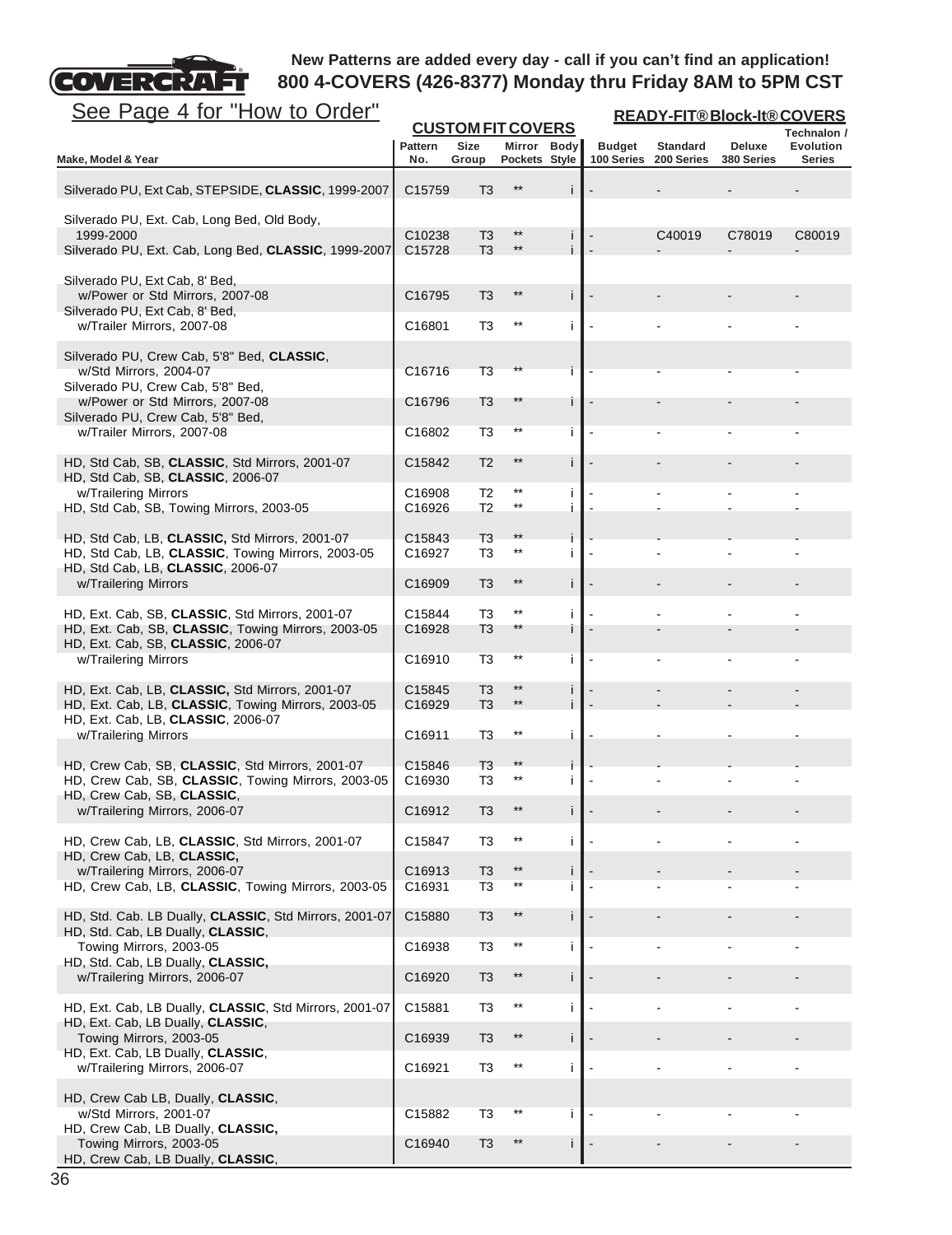

| For Body Style Info See Page 4                                                       |                              |                                  |                              |   | <b>READY-FIT®Block-It®COVERS</b> |                               |                             |                                   |  |  |
|--------------------------------------------------------------------------------------|------------------------------|----------------------------------|------------------------------|---|----------------------------------|-------------------------------|-----------------------------|-----------------------------------|--|--|
|                                                                                      |                              |                                  | <b>CUSTOM FIT COVERS</b>     |   |                                  |                               |                             | Technalon /                       |  |  |
| Make, Model & Year                                                                   | <b>Pattern</b><br>No.        | <b>Size</b><br>Group             | Mirror Body<br>Pockets Style |   | <b>Budget</b><br>100 Series      | <b>Standard</b><br>200 Series | <b>Deluxe</b><br>380 Series | <b>Evolution</b><br><b>Series</b> |  |  |
| w/Trailering Mirrors, 2006-07                                                        | C16922                       | T <sub>3</sub>                   | **                           |   |                                  |                               |                             |                                   |  |  |
|                                                                                      |                              |                                  |                              |   |                                  |                               |                             |                                   |  |  |
| HD, Silverado PU, Crew Cab, 6'6" Bed, 2007-08<br>w/Std or Power Mirrors              | C16845                       | T3                               | $***$                        | j |                                  |                               |                             |                                   |  |  |
| HD, Silverado PU, Crew Cab, 6'6" Bed, 2007-08                                        |                              |                                  |                              |   |                                  |                               |                             |                                   |  |  |
| w/Trailering Mirrors                                                                 | C16846                       | T <sub>3</sub>                   | $***$                        |   |                                  |                               |                             |                                   |  |  |
|                                                                                      |                              |                                  |                              |   |                                  |                               |                             |                                   |  |  |
| HD, Silverado PU, Crew Cab, LB, 2007-08<br>w/Std or Power Mirrors                    | C16847                       | T3                               | $***$                        |   |                                  |                               |                             |                                   |  |  |
| HD, Silverado PU, Crew Cab, LB, 2007-08                                              |                              |                                  |                              |   |                                  |                               |                             |                                   |  |  |
| w/Trailering Mirrors                                                                 | C16848                       | T3                               | $***$                        | Ť |                                  |                               |                             |                                   |  |  |
| HD, Silverado PU, Ext. Cab Dually, LB, 2007-08                                       |                              |                                  |                              |   |                                  |                               |                             |                                   |  |  |
| w/Std or Power Mirrors                                                               | C16857                       | T <sub>3</sub>                   |                              |   |                                  |                               |                             |                                   |  |  |
| HD, Silverado PU, Ext. Cab Dually, LB, 2007-08                                       |                              |                                  |                              |   |                                  |                               |                             |                                   |  |  |
| w/Trailering Mirrors                                                                 | C16858                       | T <sub>3</sub>                   | $***$                        |   |                                  |                               |                             |                                   |  |  |
| HD, Silverado PU, Crew Cab Dually, LB, 2007-08                                       |                              |                                  |                              |   |                                  |                               |                             |                                   |  |  |
| w/Std or Power Mirrors                                                               | C16859                       | T <sub>3</sub>                   | $^{\star\star}$              | j |                                  |                               |                             |                                   |  |  |
| HD, Silverado PU, Crew Cab Dually, LB, 2007-08                                       |                              |                                  |                              |   |                                  |                               |                             |                                   |  |  |
| w/Trailering Mirrors                                                                 | C16860                       | T <sub>3</sub>                   | $***$                        |   |                                  |                               |                             |                                   |  |  |
| S-10 Blazer No Spare, 1983-94                                                        | C7804                        | T1                               | $^{\star\star}$              |   |                                  | C40033                        | C78033                      | C80033                            |  |  |
| S-10 Blazer w/Rack & Wind Defl., 1983-94                                             | C8916                        | T <sub>1</sub>                   | $***$                        |   |                                  | C40033                        | C78033                      | C80033                            |  |  |
| S-10 Blazer w/Rear Spare, 1983-94                                                    | C7904                        | T1                               | $***$                        |   |                                  | C40033                        | C78033                      | C80033                            |  |  |
| S-10 Blazer w/Rack, Wind Defl. & Rear Spare, 1983-94<br>S-10 Blazer-4 door, 1991-94  | C11490<br>C12106             | T <sub>1</sub><br>T <sub>1</sub> | $***$<br>**                  |   |                                  | C40033<br>C40033              | C78033<br>C78033            | C80033                            |  |  |
| S-10 Blazer-4 door, w/Rear Spare, 1991-94                                            | C13453                       | T <sub>1</sub>                   | $^{\star\star}$              |   |                                  | C40033                        | C78033                      | C80033<br>C80033                  |  |  |
| S-10 Blazer-4 door, w/Rack & Wind Defl., 1991-94                                     | C12316                       | T <sub>1</sub>                   | **                           |   |                                  | C40033                        | C78033                      | C80033                            |  |  |
| S-10 Blazer-4 door, w/Rack, Wind                                                     |                              |                                  |                              |   |                                  |                               |                             |                                   |  |  |
| Defl. & Rear Spare, 1991-94<br>"S" Blazer-2 dr, No Spare, 1995-2005                  | C12317<br>C15541             | T <sub>1</sub><br>T <sub>1</sub> | $^{\star\star}$<br>$***$     |   |                                  | C40033<br>C40033              | C78033<br>C78033            | C80033<br>C80033                  |  |  |
| "S" Blazer-2 dr, W/Spare, 1995-2005                                                  | C16149                       | T <sub>1</sub>                   | $^{\star\star}$              |   |                                  | C40033                        | C78033                      | C80033                            |  |  |
| "S" Blazer-4 dr, No Spare, w/Rack, 1995-2005                                         | C15542                       | T <sub>1</sub>                   | $***$                        |   |                                  | C40033                        | C78033                      | C80033                            |  |  |
| S-10 Pickup, S.B., w/Std Mirrors, 1982-93                                            | C12305                       | T1                               | $***$<br>$^{\star\star}$     |   |                                  | C40012                        | C78012                      | C80012                            |  |  |
| S-10 Pickup, S.B., w/Large Acc. Mirrors, 1982-93<br>"S" Series Pickup, S.B., 1994-97 | C12306<br>C14505             | T1<br>T <sub>1</sub>             | $^{\star\star}$              |   |                                  | C40012<br>C40012              | C78012<br>C78012            | C80012<br>C80012                  |  |  |
| "S" Series Pickup, S.B. Stepside, 1996-2003                                          | C15630                       | T1                               | $***$                        |   |                                  | C40012                        | C78012                      | C80012                            |  |  |
| "S" Series Pickup, S.B., 1998-2003                                                   | C15932                       | T <sub>1</sub>                   | $***$                        |   |                                  | C40012                        | C78012                      | C80012                            |  |  |
| S-10 Pickup, L.B., w/Std Mirrors, 1982-93                                            | C12307                       | T <sub>2</sub>                   | $***$<br>$^{\star\star}$     |   |                                  | C40013                        | C78013                      | C80013                            |  |  |
| S-10 Pickup, L.B., w/Large Acc. Mirrors, 1982-93<br>"S" Series Pickup, L.B., 1994-97 | C12308<br>C14506             | T <sub>2</sub><br>T <sub>2</sub> | **                           |   |                                  | C40013<br>C40013              | C78013<br>C78013            | C80013<br>C80013                  |  |  |
| "S" Series Pickup, L.B., 1998-2003                                                   | C <sub>15933</sub>           | T <sub>2</sub>                   |                              | T |                                  | C40013                        | C78013                      | C80013                            |  |  |
| S-10 Pickup, Ext. Cab. with                                                          |                              |                                  |                              |   |                                  |                               |                             |                                   |  |  |
| Standard Mirrors, 1983-93<br>S-10 Pickup, Ext. Cab. with Large                       | C12309                       | T <sub>2</sub>                   | $^{\star\star}$              | Ť |                                  | C40016                        | C78016                      | C80016                            |  |  |
| Accessory Mirrors, 1983-93                                                           | C12310                       | T <sub>2</sub>                   | $^{\star\star}$              | Ť |                                  | C40016                        | C78016                      | C80016                            |  |  |
| "S" Series, Ext Cab, S.B., 1994-97                                                   | C14507                       | T <sub>2</sub>                   | $^{\star\star}$              |   |                                  | C40016                        | C78016                      | C80016                            |  |  |
| "S" Series, Ext Cab, S.B., 1998-2003                                                 | C15934                       | T <sub>2</sub>                   | $***$                        |   |                                  | C40016                        | C78016                      | C80016                            |  |  |
| "S" Series, Ext Cab, S.B. Sportside, 1996-2003<br>"S" Series Crew Cab, S.B., 2001-04 | C15631<br>C15885             | T <sub>2</sub><br>T <sub>2</sub> | $^{\star\star}$<br>$**$      | i |                                  | C40016                        | C78016                      | C80016                            |  |  |
|                                                                                      |                              |                                  |                              |   |                                  |                               |                             |                                   |  |  |
| SSR Roadster PU, 2003-06                                                             | C16564                       | T <sub>2</sub>                   | $^{\star\star}$              |   |                                  |                               |                             |                                   |  |  |
|                                                                                      |                              |                                  |                              |   |                                  |                               |                             |                                   |  |  |
| Suburban Delivery, 1946-48                                                           | C5598                        | T <sub>3</sub>                   |                              |   |                                  |                               |                             |                                   |  |  |
| Suburban, 1947-54<br>Suburban, 1961-66                                               | C11026<br>C9709              | T <sub>3</sub><br>T <sub>3</sub> |                              |   |                                  |                               |                             |                                   |  |  |
| Suburban, 1969-79                                                                    | C1405                        | T <sub>3</sub>                   |                              |   |                                  | C40036                        | C78036                      | C80036                            |  |  |
| Suburban, 1980-91                                                                    | C6384                        | T <sub>3</sub>                   |                              |   |                                  | C40036                        | C78036                      | C80036                            |  |  |
| Suburban, 1980-91 w/Rear Spare                                                       | C9635                        | T <sub>3</sub>                   | $**$                         |   |                                  | C40036                        | C78036                      | C80036                            |  |  |
| Suburban w/B.E.L. Mirrors, 1981-91<br>Suburban w/Trailer Mirrors, 1981-91            | C <sub>10455</sub><br>C11969 | T <sub>3</sub><br>T <sub>3</sub> | $**$                         |   |                                  | C40036<br>C40036              | C78036<br>C78036            | C80036<br>C80036                  |  |  |
| Suburban w/Elec. Mirrors, 1990-91                                                    | C12651                       | T <sub>3</sub>                   | $^{\star\star}$              |   |                                  | C40036                        | C78036                      | C80036                            |  |  |
| Suburban w/Elec. & Std. Mirrors, 1992-99                                             | C13608                       | T <sub>3</sub>                   | $^{\star\star}$              |   |                                  | C40036                        | C78036                      | C80036                            |  |  |
| Suburban w/Elec. & Std. Mirrors                                                      |                              |                                  |                              |   |                                  |                               |                             |                                   |  |  |
| & Factory Rack, 1992-2000 (Old Body)                                                 | C13609                       | T <sub>3</sub>                   | $^{\star\star}$              |   |                                  | C40036                        | C78036                      | C80036                            |  |  |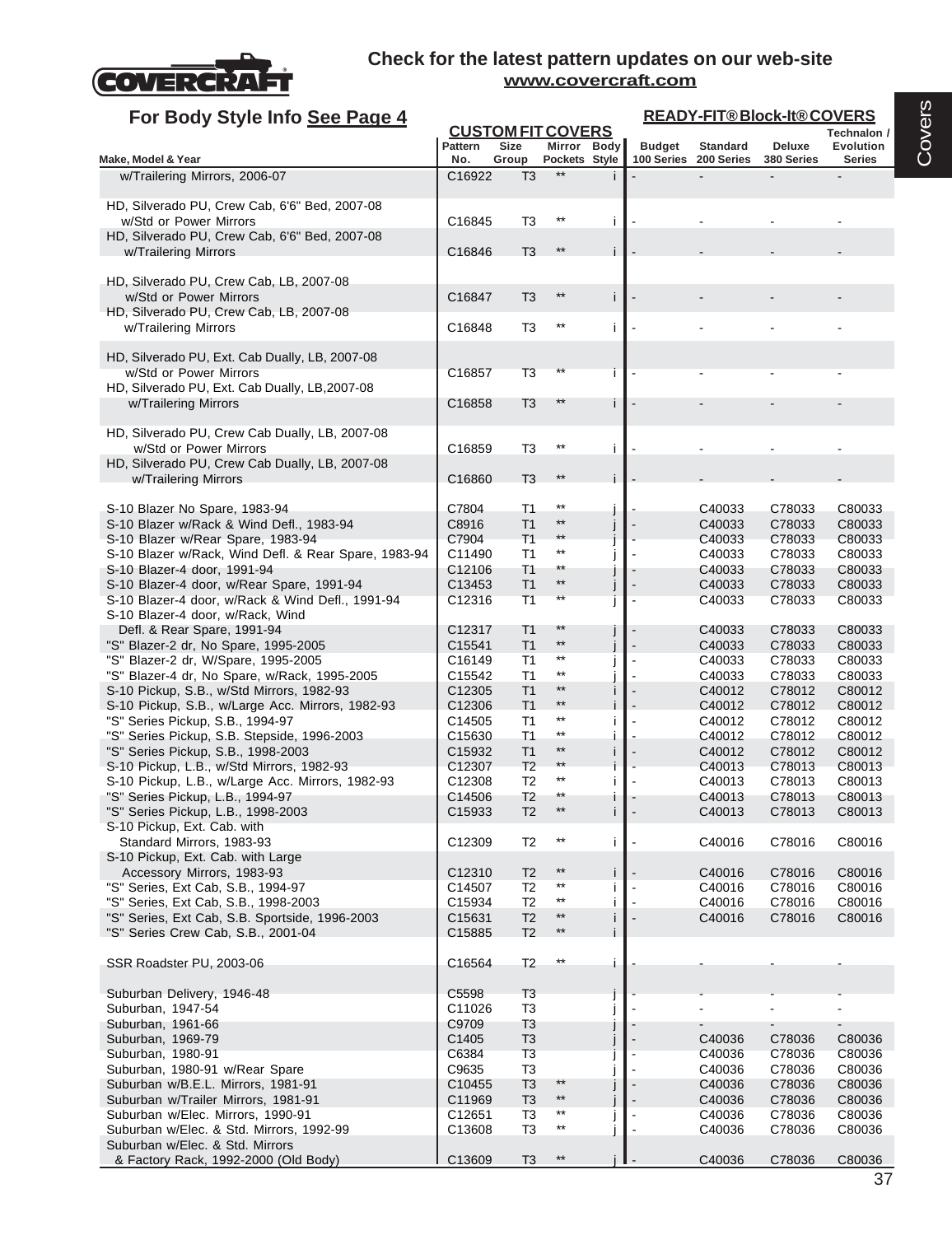

| <u>See Page 4 for "How to Order"</u>                                 | <b>READY-FIT®Block-It®COVERS</b><br><b>CUSTOM FIT COVERS</b> |                                  |                                 |                   |                  |                              |                  |                          |
|----------------------------------------------------------------------|--------------------------------------------------------------|----------------------------------|---------------------------------|-------------------|------------------|------------------------------|------------------|--------------------------|
|                                                                      | <b>Pattern</b>                                               | Size                             | Mirror Body                     |                   | <b>Budget</b>    | <b>Standard</b>              | Deluxe           | Technalon /<br>Evolution |
| Make, Model & Year                                                   | No.                                                          | Group                            | Pockets Style                   |                   | 100 Series       | 200 Series                   | 380 Series       | Series                   |
| Suburban w/Trailer Mirrors, 1992-99 (Old Body)                       | C14380                                                       | T3                               | $***$                           |                   |                  | C40036                       | C78036           | C80036                   |
| Suburban, 2000-06 (New Body)                                         | C15792                                                       | T <sub>3</sub>                   | $^{\star\star}$<br>$***$        |                   |                  | C40036                       | C78036           | C80036                   |
| Suburban w/Rack, 2007-08                                             | C16778                                                       | T <sub>3</sub>                   |                                 |                   |                  |                              |                  |                          |
| Tahoe, 2 dr, 1995-99                                                 | C14521                                                       | T <sub>2</sub>                   | $^{\star\star}$                 | j                 |                  | C40034                       | C78034           | C80034                   |
| Tahoe, 4 dr, 1995-2000 (Old Body, 117.5" W.B.)                       | C14950                                                       | T <sub>2</sub>                   | $^{\star\star}$                 |                   |                  | C40035                       | C78035           | C80035                   |
| Tahoe, 4 dr, 2000-06 (New Body, 116" W.B.)                           | C15811                                                       | T <sub>2</sub>                   | $^{\star\star}$                 | J                 |                  | C40035                       | C78035           | C80035                   |
| Tahoe w/Rack, 2007-08                                                | C16774                                                       | T <sub>2</sub>                   | $**$                            | j                 |                  |                              |                  |                          |
|                                                                      |                                                              |                                  |                                 |                   |                  |                              |                  |                          |
| Tracker Convertible, 1989-98                                         | C11328                                                       | T <sub>1</sub>                   | $^{\star\star}$                 | $\int$            |                  | C40031                       | C78031           | C80031                   |
| Tracker Hardtop 2 Door, 1989-98                                      | C11284                                                       | T1                               | **<br>$^{\star\star}$           |                   |                  | C40031                       | C78031           | C80031                   |
| Tracker Hardtop 4 Door, 1989-98                                      | C12874<br>C16050                                             | T <sub>2</sub><br>T1             | **                              | j                 |                  | C40032<br>C40031             | C78032           | C80032<br>C80031         |
| Tracker, 2 dr., 1999-2003<br>Tracker, 4 dr., 1999-2004               | C16051                                                       | T <sub>2</sub>                   | $^{\star\star}$                 | j                 |                  | C40032                       | C78031<br>C78032 | C80032                   |
|                                                                      |                                                              |                                  |                                 |                   |                  |                              |                  |                          |
| Trailblazer, w/Rack, 2002-08                                         | C <sub>15876</sub>                                           | T <sub>2</sub>                   | $^{\star\star}$                 |                   |                  | C40033                       | C78033           | C80033                   |
| Trailblazer EXT w/Rack, 2002-06                                      | C16447                                                       | T <sub>3</sub>                   | $***$                           | j                 |                  | C40035                       | C78035           | C80035                   |
|                                                                      |                                                              |                                  | $**$                            |                   |                  |                              |                  |                          |
| <b>Uplander, 2005-08</b><br>Uplander Extended Mini Van, 2005-08      | C16632<br>C16969                                             | T <sub>2</sub><br>T <sub>2</sub> | $***$                           | $\mathsf{l}$<br>h |                  | C40035                       | C78035           | C80035                   |
|                                                                      |                                                              |                                  |                                 |                   |                  |                              |                  |                          |
| Van, Corvair Greenbriar, 1960-65                                     | C <sub>138</sub>                                             | G4                               |                                 | h                 |                  |                              |                  |                          |
| Van, Short Wheelbase, 1971-95                                        | C10352                                                       | T <sub>2</sub>                   |                                 | h                 |                  | C40007                       | C78007           | C80007                   |
| Van, Short Wheelbase (WB110), 1981-95                                |                                                              |                                  |                                 |                   |                  |                              |                  |                          |
| w/Below Eye Level Mirrors                                            | C <sub>10351</sub>                                           | T <sub>2</sub>                   | $^{\star\star}$                 | h                 |                  | C40008                       | C78008           | C80008                   |
| Van, Long Wheelbase, 1970-72<br>Van, Long Wheelbase (WB125), 1973-95 | C1091<br>C10353                                              | T3                               |                                 | h                 |                  | C40008<br>C40008             | C78008<br>C78008 | C80008<br>C80008         |
| Van, Express Long Wheelbase, 2003-08                                 | C16456                                                       | T <sub>3</sub><br>T <sub>3</sub> | **                              | h<br>h            |                  | C40008                       | C78008           | C80008                   |
| Van, Long Wheelbase (WB125), 1981-95                                 |                                                              |                                  |                                 |                   |                  |                              |                  |                          |
| w/Below Eye Level Mirrors                                            | C <sub>10350</sub>                                           | T <sub>3</sub>                   | $**$                            | h                 |                  | C40008                       | C78008           | C80008                   |
| Van, Long Wheelbase, 1996-2002                                       | C15642                                                       | T <sub>3</sub>                   | $***$                           | h                 |                  | C40008                       | C78008           | C80008                   |
| Van, Extended LWB (WB146), 1990-95                                   |                                                              |                                  |                                 |                   |                  |                              |                  |                          |
| w/Below Eye Level Mirrors                                            | C <sub>12005</sub>                                           | T <sub>3</sub>                   | $^{\star\star}$<br>$\star\star$ | h                 |                  |                              |                  |                          |
| Van, Extended LWB, 1996-2002<br>Van, Express Extended LWB, 2003-08   | C15643<br>C16457                                             | T <sub>3</sub><br>T <sub>3</sub> | $**$                            | h<br>h            |                  |                              |                  |                          |
| Vega Station Wagon, 1969-77                                          | C927                                                         | G3                               |                                 | g                 |                  |                              |                  |                          |
| Venture Van, SWB w/Rack, 1997-2004                                   | C15644                                                       | <b>T1</b>                        | $^{\star\star}$                 | h                 |                  |                              |                  |                          |
| Venture Van, LWB w/Rack, 1997-2005                                   | C15649                                                       | T <sub>2</sub>                   | $***$                           | h                 |                  |                              |                  |                          |
| <b>CHRYSLER</b>                                                      |                                                              |                                  |                                 |                   |                  |                              |                  |                          |
| C30, Saratoga 8, New Yorker 8 Convertible & Sedan,                   |                                                              |                                  |                                 |                   |                  |                              |                  |                          |
| (127" WB), 1941                                                      | C10101                                                       | G4                               |                                 | a,c               |                  |                              |                  |                          |
| C30, Saratoga 8, New Yorker 8 Business Coupe,                        |                                                              |                                  |                                 |                   |                  |                              |                  |                          |
| (127" WB), 1941                                                      | C11216                                                       | G4                               |                                 | f                 |                  |                              |                  |                          |
| C37, Crown Imperial Limo, (145" WB), 1942                            | C14820                                                       | G4                               | $^{\star\star}$                 | a                 |                  | $\qquad \qquad \blacksquare$ | C78005           |                          |
| 300 LWB, 2007-08<br>300C Sedan & SRT-8, 2005-08                      | C16952<br>C16594                                             | G4<br>G4                         | $^{\star\star}$                 | a<br>a            | C35005<br>C35005 | C40005<br>C40005             | C78005           | C80005<br>C80005         |
| 300M, 1999-2004                                                      | C <sub>15718</sub>                                           | G <sub>3</sub>                   | $***$                           | a                 | C35005           | C40005                       | C78005           | C80005                   |
| All (except Imperial), Sedan, 1957-58                                | C1027                                                        | G4                               |                                 | a                 |                  |                              |                  |                          |
| All (except Imperial), Convertible, 1963                             | C10155                                                       | G4                               |                                 | C                 |                  |                              |                  |                          |
| All (except Imperial), Sedan, 1964                                   | C71                                                          | G4                               |                                 | a                 |                  |                              |                  |                          |
| All (except Imperial), Sedan, 1965-68                                | C11112                                                       | G4                               | $^{\star\star}$                 | a                 |                  |                              |                  |                          |
| Cirrus, 1995-00<br>Concorde, 1993-97                                 | C15551<br>C14113                                             | G <sub>3</sub><br>G4             | $**$                            | b                 | C35004<br>C35005 | C40004                       | C78004           | C80004<br>C80005         |
| Concorde, 1998-2004                                                  | C15692                                                       | G4                               | $^{\star\star}$                 | a<br>a            | C35005           | C40005<br>C40005             | C78005<br>C78005 | C80005                   |
| Conquest (incl. TSI), 1987-89                                        | C8419                                                        | G <sub>3</sub>                   | $^{\star\star}$                 | d                 | C35003           | C40003                       | C78003           | C80003                   |
| Cordoba, 1975-83                                                     | CA43                                                         | G4                               |                                 | b                 | C35006           | C40006                       | C78006           | C80006                   |
| Custom Air Flow Sedan, C17, 8, (128" WB), 1937                       | C5972                                                        | G <sub>4</sub>                   |                                 | а                 |                  |                              |                  |                          |
| Crown Imperial Limo, 1946-48                                         | C3737                                                        | G4                               |                                 | a                 |                  | $\blacksquare$               | ä,               | $\blacksquare$           |
| Crown Imperial Limo (8 pass.), 1949-50                               | C14131                                                       | G4                               |                                 | a                 |                  |                              |                  |                          |
| Crown Imperial Sedan, 1953<br>Crossfire Hardtop, 2004-08             | C789<br>C16461                                               | G4<br>G <sub>2</sub>             | $^{\star\star}$                 | a<br>d            | C35002           | C40002                       | C78002           | C80002                   |
| Crossfire Convertible, 2004-08                                       | C16722                                                       | G <sub>2</sub>                   | $***$                           | C                 | C35002           | C40002                       | C78002           | C80002                   |
| Crossfire Convertible SRT6, 2005                                     | C16725                                                       | G <sub>2</sub>                   | $***$                           | $\mathbf C$       | C35002           | C40002                       | C78002           | C80002                   |
| Crossfire Hardtop SRT6, 2005                                         | C16726                                                       | G <sub>2</sub>                   | $^{\star\star}$                 | d I               | C35002           | C40002                       | C78002           | C80002                   |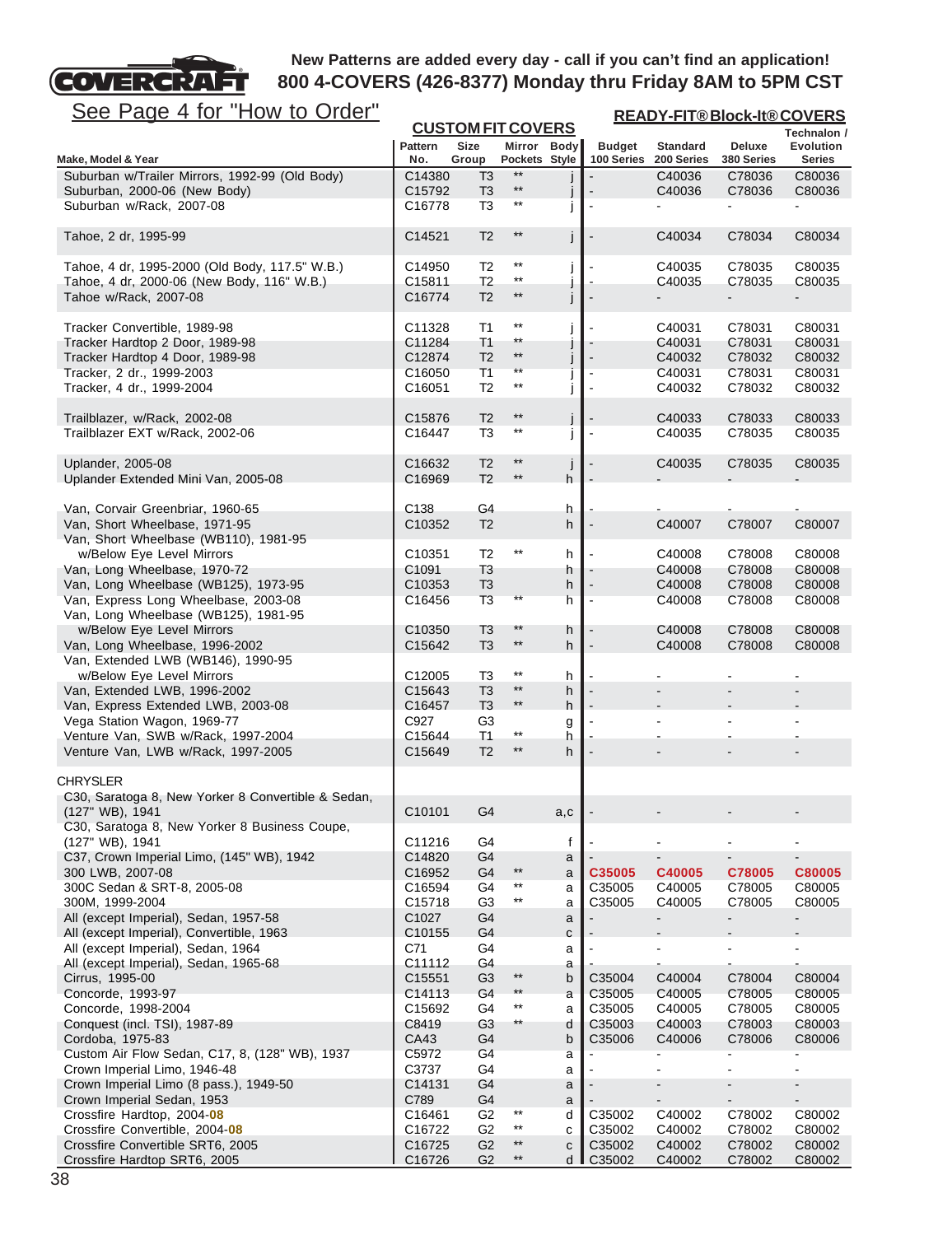

| For Body Style Info See Page 4                                                                   |                             | <b>READY-FIT®Block-It®COVERS</b> |                          |             |                      |                      |                      |                         |
|--------------------------------------------------------------------------------------------------|-----------------------------|----------------------------------|--------------------------|-------------|----------------------|----------------------|----------------------|-------------------------|
|                                                                                                  |                             | <b>CUSTOM FIT COVERS</b>         |                          |             |                      |                      |                      | Technalon /             |
|                                                                                                  | Pattern<br>No.              | <b>Size</b>                      |                          | Mirror Body | <b>Budget</b>        | <b>Standard</b>      | Deluxe               | <b>Evolution</b>        |
| Make, Model & Year<br>Fifth Avenue, 1983-89                                                      | C6988                       | Group<br>G4                      | Pockets Style            | a           | 100 Series<br>C35005 | 200 Series<br>C40005 | 380 Series<br>C78005 | <b>Series</b><br>C80005 |
| Fifth Avenue, 1990-93                                                                            | C11983                      | G <sub>3</sub>                   | $***$                    | a           | C35004               | C40004               | C78004               | C80004                  |
| Gran Le Baron/GT Class, 1984                                                                     | C7791                       | G <sub>3</sub>                   | $***$                    | a           | C35004               | C40004               | C78004               | C80004                  |
| Imperial, C14, 8 Coupe, (121" WB), 1937                                                          | C4341                       | G4                               |                          | b           | ä,                   | $\overline{a}$       | $\blacksquare$       | $\blacksquare$          |
| Imperial Custom, C15, 8, Limo (7 pass.), (140"), 1937                                            | C7713                       | G4                               |                          | a           |                      |                      |                      |                         |
| Imperial Custom, C20 Derham Limo, (130"), 1938                                                   | C <sub>10411</sub>          | G4                               |                          | a           |                      |                      |                      |                         |
| Imperial, C19, New Yorker Special Sedan, 1938                                                    | C4237                       | G4                               |                          | a           |                      |                      |                      |                         |
| Imperial, C19, New Yorker Special Cpe, Rdstr, 1938                                               | C3596                       | G4                               |                          | b,c         |                      |                      |                      |                         |
| Imperial, New Yorker, Saratoga, C23 Sdn, (125"), 1939<br>Imperial Sedan, 1949-50                 | C4597<br>C9994              | G4<br>G4                         |                          | a<br>a      |                      |                      |                      |                         |
| Imperial Sedan, 1951-52                                                                          | C7680                       | G4                               |                          | a           |                      |                      |                      |                         |
| Imperial Convertible, 1951-52                                                                    | C4951                       | G4                               |                          | с           |                      |                      |                      |                         |
| Imperial Sedan, 1953                                                                             | C6148                       | G4                               |                          | a           |                      |                      |                      |                         |
| Imperial Sedan, 1954                                                                             | C2031                       | G4                               |                          | a           |                      |                      |                      |                         |
| Imperial Sedan, 1955                                                                             | C5255                       | G4                               |                          | a           |                      |                      |                      |                         |
| Imperial Sedan, 1956                                                                             | C <sub>1633</sub>           | G4                               |                          | a           |                      |                      |                      |                         |
| Imperial Sedan, 1957-58<br>Imperial, Southhampton, Crown, 2 dr, 1957-58                          | C5006<br>C <sub>10618</sub> | G4<br>G4                         |                          | a<br>b      |                      |                      |                      |                         |
| imperial, Southhampton Sedan & Coupe, 1959-60                                                    | C5622                       | G4                               |                          | a,b         |                      |                      |                      |                         |
| Imperial Sedan, Coupe & Convertible, 1961                                                        | C <sub>10452</sub>          | G4                               |                          | a,b,c       |                      |                      |                      |                         |
| Imperial Convertible, 1962                                                                       | C <sub>2903</sub>           | G4                               |                          | $\mathbf c$ |                      |                      |                      |                         |
| Imperial Sedan, 4 dr, 1962                                                                       | C12490                      | G4                               |                          | a           |                      |                      |                      |                         |
| Imperial, Crown Imperial Sedan, 1963                                                             | C8885                       | G4                               |                          | a           |                      |                      |                      |                         |
| Imperial Sedan, 1964                                                                             | C181                        | G4                               |                          | a           |                      |                      |                      |                         |
| Imperial Coupe, 1964                                                                             | C10274                      | G4                               |                          | b           |                      |                      |                      |                         |
| Imperial Sedan, 1965-66                                                                          | C181<br>C6090               | G4<br>G4                         |                          | a           |                      | $\blacksquare$       | ٠                    |                         |
| Imperial Sedan, 1967-68<br>Imperial, 1981-83                                                     | C5700                       | G4                               |                          | a,c<br>a    | C35005               | C40005               | C78005               | C80005                  |
| Imperial Sedan, 1990-93                                                                          | C12064                      | G4                               |                          | a           | C35005               | C40005               | C78005               | C80005                  |
| Laser, 1984-86                                                                                   | C8415                       | G <sub>3</sub>                   | $***$                    | d           | C35003               | C40003               | C78003               | C80003                  |
| Le Baron, 1977-81                                                                                | CA79                        | G4                               |                          | a,b         | C35005               | C40005               | C78005               | C80005                  |
| Le Baron, 1982-88                                                                                | C6945                       | G <sub>3</sub>                   |                          | a,b         | C35004               | C40004               | C78004               | C80004                  |
| Le Baron Conv., 1982-86                                                                          | C8726                       | G <sub>3</sub>                   | $***$                    | с           | C35004               | C40004               | C78004               | C80004                  |
| Le Baron GTS, 1985-94                                                                            | C9100                       | G3                               | $***$<br>$***$           | e           | C35003               | C40003               | C78003               | C80003                  |
| Le Baron Hatchback, 4 dr., 1989-94<br>Le Baron Coupe, Conv., 1987-95                             | C9100<br>C <sub>10213</sub> | G <sub>3</sub><br>G3             | $***$                    | e           | C35003<br>C35003     | C40003<br>C40003     | C78003<br>C78003     | C80003<br>C80003        |
| LHS Sedan, 1999-2002                                                                             | C <sub>16015</sub>          | G3                               | $***$                    | c,f<br>a    | C35005               | C40005               | C78005               | C80005                  |
| Le Baron Sedan, 1990-94                                                                          | C12387                      | G <sub>3</sub>                   | $***$                    | a           | C35003               | C40003               | C78003               | C80003                  |
| Neon Sedan & Coupe, 1994-99                                                                      | C14617                      | G <sub>2</sub>                   | $^{\star\star}$          | a           | C35003               | C40003               | C78003               | C80003                  |
| Newport, Windsor Convertible & Sedan, 1961                                                       | C3617                       | G4                               |                          | a,c         |                      |                      |                      |                         |
| Newport, 300 Convertible, 1962                                                                   | C10821                      | G4                               |                          | С           |                      |                      |                      |                         |
| Newport, 300 Hardtop, 1962                                                                       | C10628                      | G4                               |                          | a,b         |                      |                      |                      |                         |
| Newport, 1966-78                                                                                 | C40                         | G <sub>4</sub>                   |                          | a,b,c       | C35006<br>C35006     | C40006               | C78006               | C80006                  |
| Newport, 1979-81<br>New Yorker, Convertible & Coupe, 1951-52                                     | CA <sub>3</sub><br>C6896    | G4<br>G4                         |                          | a,b<br>b,c  |                      | C40006               | C78006               | C80006                  |
| New Yorker, 300 Sedan & Convertible, 1961                                                        | C9949                       | G4                               |                          | a,c         |                      |                      |                      |                         |
| New Yorker Sedan, 1962                                                                           | C8999                       | G4                               |                          | a           |                      |                      |                      |                         |
| New Yorker, 1964                                                                                 | C71                         | G4                               |                          | a,b,c       | C35006               | C40006               | C78006               | C80006                  |
| New Yorker 2dr Hardtop, 1965-68                                                                  | C15074                      | G4                               |                          | b           |                      |                      |                      | $\blacksquare$          |
| New Yorker, 1965-78                                                                              | C40                         | G <sub>4</sub>                   |                          | a,b         | C35006               | C40006               | C78006               | C80006                  |
| New Yorker, 1979-82                                                                              | CA <sub>3</sub>             | G4                               |                          | a           | C35006               | C40006               | C78006               | C80006                  |
| New Yorker, 103.3" W.B., 1983-87                                                                 | C7990                       | G <sub>3</sub>                   | $***$<br>$^{\star\star}$ | a           | C35004               | C40004               | C78004               | C80004                  |
| New Yorker Turbo, 103.3 WB, 1988-89<br>New Yorker Salon, 1988-93, Landau, 1988-89                | C7990<br>C <sub>10735</sub> | G <sub>3</sub><br>G3             | $***$                    | а           | C35004<br>C35004     | C40004<br>C40004     | C78004<br>C78004     | C80004<br>C80004        |
| New Yorker Sedan, LHS, 1994-96                                                                   | C14394                      | G <sub>3</sub>                   | $***$                    | a<br>a      | C35005               | C40005               | C78005               | C80005                  |
| PT Cruiser, 2001-08                                                                              | C15793                      | G3                               | $^{\star\star}$          | a           |                      | C40060               | C78060               | C80060                  |
| PT Cruiser Convertible, 2005-08                                                                  | C16709                      | G <sub>3</sub>                   | $^{\star\star}$          | с           |                      | C40060               | C78060               | C80060                  |
| Royal, C16, 6 Convertible Sedan, (116" WB), 1937                                                 | C4159                       | G4                               |                          | с           |                      |                      |                      |                         |
| Royal Sedan, (116" WB), 1937                                                                     | C4132                       | G <sub>4</sub>                   |                          | a           |                      |                      |                      |                         |
| Royal, C18, 6 Coupe, (119" WB), 1938                                                             | C4881                       | G4                               |                          | b           |                      |                      |                      |                         |
| Royal, C18, 6 Sedan, (119" WB), 1938                                                             | C5780                       | G4                               |                          | a           |                      |                      |                      |                         |
| Royal, C18, 6 Convertible Sedan, (119" WB), 1938<br>Royal C22, 6 Business Coupe, (119" WB), 1939 | C1126<br>C3320              | G <sub>3</sub><br>G4             |                          | С<br>f      |                      |                      |                      |                         |
| Royal C22, 6 Sedan, (119" WB), 1939                                                              | C5780                       | G4                               |                          | a           |                      | $\blacksquare$       | ۰                    |                         |
| Royal, 8, Windsor, Highlander Sedan, (128"), 1940                                                | C4909                       | G4                               |                          | a           |                      |                      |                      |                         |
| Royal, 8, Windsor, Highlander Coupe (5 pass.), 1940                                              | C12418                      | G4                               |                          | b           |                      |                      | $\blacksquare$       |                         |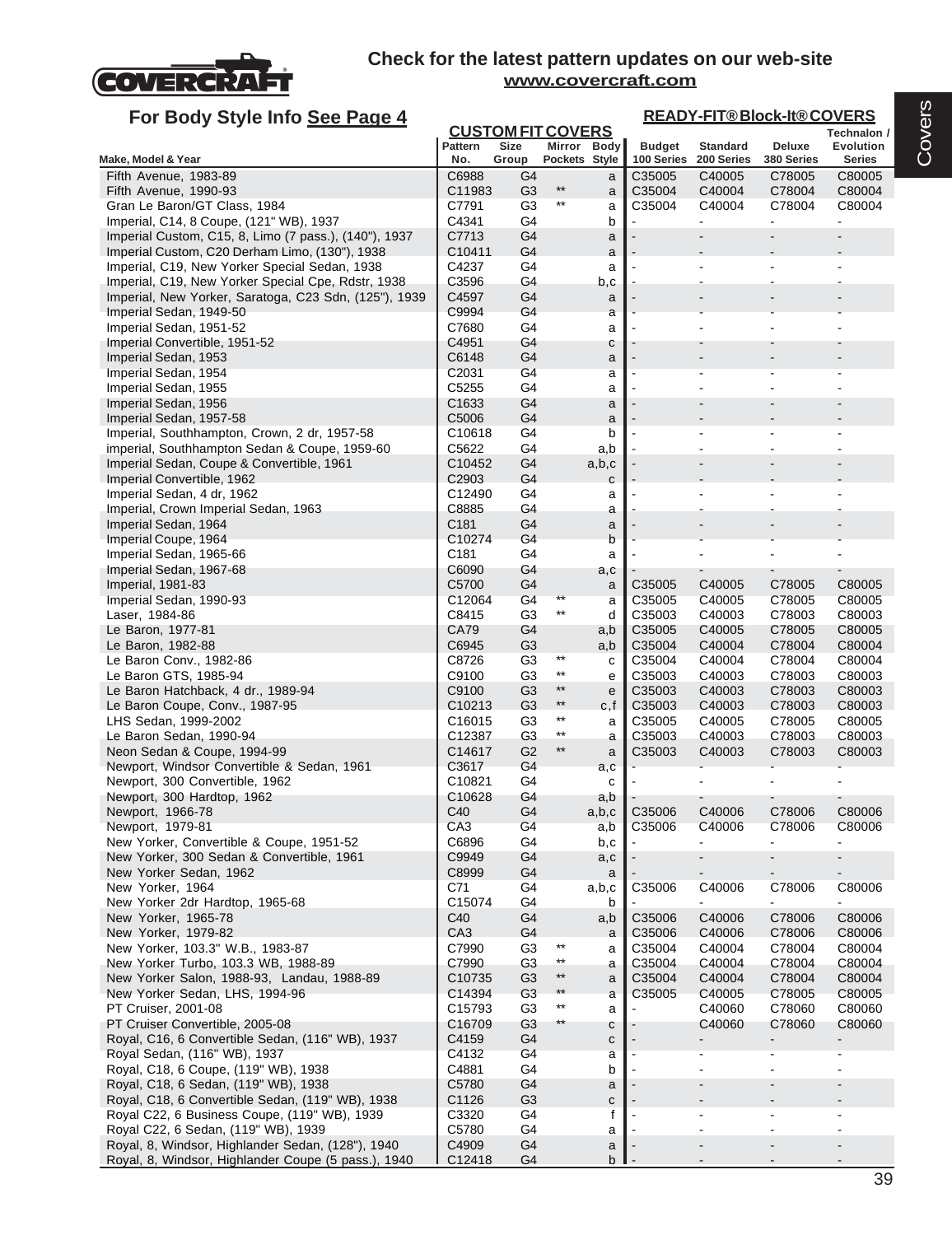**READY-FIT® Block-It® COVERS**

# See Page 4 for "How to Order"

**COVERCRAFT** 

| <u>See Page 4 Iol</u><br><b>HOW to Order</b>                              |                           |                                  |                                    |          | <u>READY-FIT®Block-It®COVERS</u> |                               |                          |                              |  |
|---------------------------------------------------------------------------|---------------------------|----------------------------------|------------------------------------|----------|----------------------------------|-------------------------------|--------------------------|------------------------------|--|
|                                                                           |                           |                                  | <b>CUSTOM FIT COVERS</b>           |          |                                  |                               |                          | Technalon /                  |  |
| Make, Model & Year                                                        | <b>Pattern</b><br>No.     | <b>Size</b><br>Group             | Mirror Body<br>Pockets Style       |          | <b>Budget</b><br>100 Series      | <b>Standard</b><br>200 Series | Deluxe<br>380 Series     | Evolution<br>Series          |  |
| Royal 6, C28, Windsor 6, Sedan, (121" WB), 1941                           | C9352                     | G4                               |                                    |          |                                  |                               |                          |                              |  |
| Royal 6, C28, Windsor 6, Bus. Coupe, (121"), 1941                         | C14580                    | G4                               |                                    | a<br>f   |                                  |                               |                          |                              |  |
| Royal, Windsor Convertible, (1946-48)                                     | C5204                     | G4                               |                                    | с        |                                  |                               | $\blacksquare$           |                              |  |
| Royal, Windsor Coupe, 1946-48                                             | C7533                     | G4                               |                                    | b        |                                  |                               |                          |                              |  |
| Royal, Windsor Sedan, 1946-48                                             | C11138                    | G4                               |                                    | a        |                                  |                               |                          |                              |  |
| Royal, Windsor Fastback Sedan, 1946-48                                    | C11166                    | G4                               |                                    | d,e      |                                  |                               |                          |                              |  |
| Royal, Windsor Club Coupe, 1949-50                                        | C3521                     | G4                               |                                    | b        |                                  |                               |                          |                              |  |
| Royal, Windsor Sedan, 1949-50                                             | C11092                    | G4                               |                                    | а        |                                  |                               |                          |                              |  |
| Saratoga, New Yorker Sedan, 1946-48                                       | C5410                     | G4                               |                                    | a        |                                  |                               |                          |                              |  |
| Saratoga, New Yorker Convertible, 1946-48                                 | C12116                    | G4                               |                                    | С        |                                  |                               |                          |                              |  |
| Saratoga, New Yorker Town & Country Conv, 1949-50                         | C1192                     | G4                               |                                    | c        |                                  |                               |                          |                              |  |
| Saratoga Sedan, 1951-52<br>Saratoga, New Yorker, 300 Sedan & Cpe, 1959-60 | C6977<br>C937             | G4<br>G4                         |                                    | a        |                                  |                               |                          |                              |  |
| Sebring, 1995-2000                                                        | C15552                    | G <sub>3</sub>                   | **                                 | a,b<br>a | C35004                           | C40004                        | C78004                   | C80004                       |  |
| Sebring Convertible, 1996-2000                                            | C15588                    | G <sub>3</sub>                   | $***$                              | c        | C35004                           | C40004                        | C78004                   | C80004                       |  |
| Sebring Convertible, 2001-06                                              | C16277                    | G <sub>3</sub>                   | $**$                               | с        | C35004                           | C40004                        | C78004                   | C80004                       |  |
| Sebring Convertible, 2008                                                 | C17014                    | G <sub>3</sub>                   | $**$                               | с        | C35005                           | C40005                        | C78005                   | C80005                       |  |
| Sebring 4dr, w or w/o Rear Wing, 2001-06                                  | C15834                    | G <sub>3</sub>                   | $***$                              | а        | C35004                           | C40004                        | C78004                   | C80004                       |  |
| Sebring 2dr, w or w/o Rear Wing, 2001-06                                  | C15835                    | G <sub>3</sub>                   | $^{\star\star}$                    | b        | C35004                           | C40004                        | C78004                   | C80004                       |  |
| Sebring 4 dr, 2007-08                                                     | C16980                    | G <sub>3</sub>                   | $**$                               | a        | C35005                           | C40005                        | C78005                   | C80005                       |  |
| TC Convertible, 1989-92                                                   | C11572                    | G <sub>3</sub>                   | $***$                              | c,f      | C35003                           | C40003                        | C78003                   | C80003                       |  |
| Town & Country Convertible, 1946-48                                       | C957                      | G4                               |                                    | с        |                                  |                               |                          |                              |  |
| Windsor Sedan, 1951-52                                                    | C6487                     | G4                               |                                    | а        |                                  |                               |                          |                              |  |
| Windsor Coupe, 1951-52<br>Windsor, New Yorker Sedan, 1953                 | C7010<br>C <sub>290</sub> | G4<br>G4                         |                                    | b        |                                  |                               |                          |                              |  |
| Windsor, New Yorker Hardtop, 1954                                         | C9723                     | G4                               |                                    | a<br>a,b |                                  |                               |                          |                              |  |
| Windsor, New Yorker, 300 Sedan, 1955                                      | C5608                     | G4                               |                                    | a        |                                  |                               |                          |                              |  |
| Windsor, New Yorker, 300 St. Regis Coupe, 1955                            | C5588                     | G4                               |                                    | b        |                                  |                               |                          |                              |  |
| Windsor, New Yorker, 300 Coupe, 1955                                      | C5479                     | G4                               |                                    | b        |                                  |                               | $\blacksquare$           |                              |  |
| Windsor, New Yorker, 300B Sedan, 1956                                     | C139                      | G4                               |                                    | а        |                                  |                               | $\blacksquare$           |                              |  |
| Windsor Sedan, 1959-60                                                    | C9564                     | G4                               |                                    | a        |                                  |                               |                          |                              |  |
|                                                                           |                           |                                  |                                    |          |                                  |                               |                          |                              |  |
| CHRYSLER [UTILITY VEHICLES]                                               |                           |                                  | $***$                              |          |                                  |                               |                          |                              |  |
| Aspen, 2007-08                                                            | C16500                    | T <sub>2</sub>                   |                                    |          |                                  | C40035                        | C78035                   | C80035                       |  |
| Le Baron Station Wagon, 1978-81<br>Le Baron Station Wagon, 1982-88        | C2258<br>C5882            | G4<br>G <sub>3</sub>             |                                    | g        |                                  | C40063<br>C40061              | C78063<br>C78061         | C80063<br>C80061             |  |
| Newport, New Yorker Station Wagon, (122"), 1964                           | C <sub>2200</sub>         | G4                               |                                    | g<br>g   |                                  |                               |                          |                              |  |
| Newport, New Yorker Station Wagon, (121"), 1965-67                        | C6288                     | G4                               |                                    | g        |                                  |                               |                          |                              |  |
| Newport, Town & Country Station Wagon, 1968-72                            | C425                      | G4                               |                                    | g        |                                  |                               |                          |                              |  |
| New Yorker Station Wagon, (126" WB), 1962                                 | C10985                    | G4                               |                                    | g        |                                  |                               |                          |                              |  |
| Pacifica w/Rack, 2004-08                                                  | C16438                    | T <sub>2</sub>                   | $***$                              | g        |                                  |                               |                          |                              |  |
| Town & Country Station Wagon, (124"), 1973-77                             | C1270                     | G4                               |                                    | g        |                                  |                               |                          |                              |  |
| Town & Country Van, 1990                                                  | C10218                    | T <sub>2</sub>                   | $^{\star\star}$                    | h        |                                  | C40072                        | C78072                   | C80072                       |  |
| Town & Country Van, 1991-95                                               | C12766                    | T2                               | **<br>$***$                        | h        |                                  | C40072                        | C78072                   | C80072                       |  |
| Town & Country Van SWB, 1996-2000                                         | C15572                    | T <sub>1</sub>                   | $**$                               | h        |                                  | C40071                        | C78071                   | C80071                       |  |
| Town & Country Van LWB, 1996-2000<br>Town & Country Van, SWB, 2001-07     | C15573<br>C16225          | T <sub>2</sub><br>T <sub>1</sub> | $***$                              | h        |                                  | C40072<br>C40071              | C78072<br>C78071         | C80072<br>C80071             |  |
| Town & Country Van, LWB, 2001-07                                          | C16226                    | T <sub>2</sub>                   | $^{\star\star}$                    | h<br>h   |                                  | C40072                        | C78072                   | C80072                       |  |
| Town & Country Van, 2008                                                  | C17013                    | T <sub>3</sub>                   | $^{\star\star}$                    | h        |                                  |                               | L,                       | ÷.                           |  |
| Windsor, New Yorker Station Wagon, (126"), 1953                           | C9144                     | G4                               |                                    | g        |                                  |                               | $\overline{\phantom{0}}$ | $\qquad \qquad \blacksquare$ |  |
| Windsor, New Yorker Station Wagon, (126"), 1954                           | C2477                     | G4                               |                                    | g        |                                  |                               |                          |                              |  |
| Windsor, New Yorker Station Wagon w/rack, 1956                            | C5153                     | G4                               |                                    | g        |                                  |                               |                          |                              |  |
| Windsor Station Wagon, (122" WB), 1959-60                                 | C10638                    | G4                               |                                    | g        |                                  |                               |                          |                              |  |
|                                                                           |                           |                                  |                                    |          |                                  |                               |                          |                              |  |
| <b>DAEWOO</b>                                                             |                           |                                  |                                    |          |                                  |                               |                          |                              |  |
| Lanos Sedan, 1999-2001                                                    | C16044                    | G <sub>2</sub>                   | $^{\star\star}$<br>$^{\star\star}$ | a        | C35002                           | C40002                        | C78002                   | C80002                       |  |
| Lanos 3 dr. Hatchback, 1999-2001                                          | C16045                    | G2<br>G <sub>3</sub>             | $^{\star\star}$                    | d        | C35003                           | C40003                        |                          | C80003                       |  |
| Leganza Sedan. 1999-2001<br>Nubira 5 dr. Hatchback. 1999-2001             | C16046<br>C16047          | G <sub>2</sub>                   | **                                 | a<br>d   | C35002                           | C40002                        | C78003<br>C78002         | C80002                       |  |
| Nubira Sedan, 1999-2001                                                   | C16048                    | G <sub>3</sub>                   | **                                 | a        | C35003                           | C40003                        | C78003                   | C80003                       |  |
| Nubira Station Wagon, 1999-2001                                           | C16049                    | G <sub>3</sub>                   | $**$                               | g        |                                  | C40061                        | C78061                   | C80061                       |  |
|                                                                           |                           |                                  |                                    |          |                                  |                               |                          |                              |  |
| <b>DAIHATSU</b>                                                           |                           |                                  |                                    |          |                                  |                               |                          |                              |  |
| Charade, 1988-92                                                          | C10819                    | G <sub>2</sub>                   | $***$                              | d        | C35001                           | C40001                        | C78001                   | C80001                       |  |
| Charade Sedan, 1990-92                                                    | C12191                    | G <sub>2</sub>                   | $***$                              | a        | C35002                           | C40002                        | C78002                   | C80002                       |  |
| Rocky Hardtop, 1990-92, w/Rear Spare Tire                                 |                           |                                  |                                    |          |                                  |                               |                          |                              |  |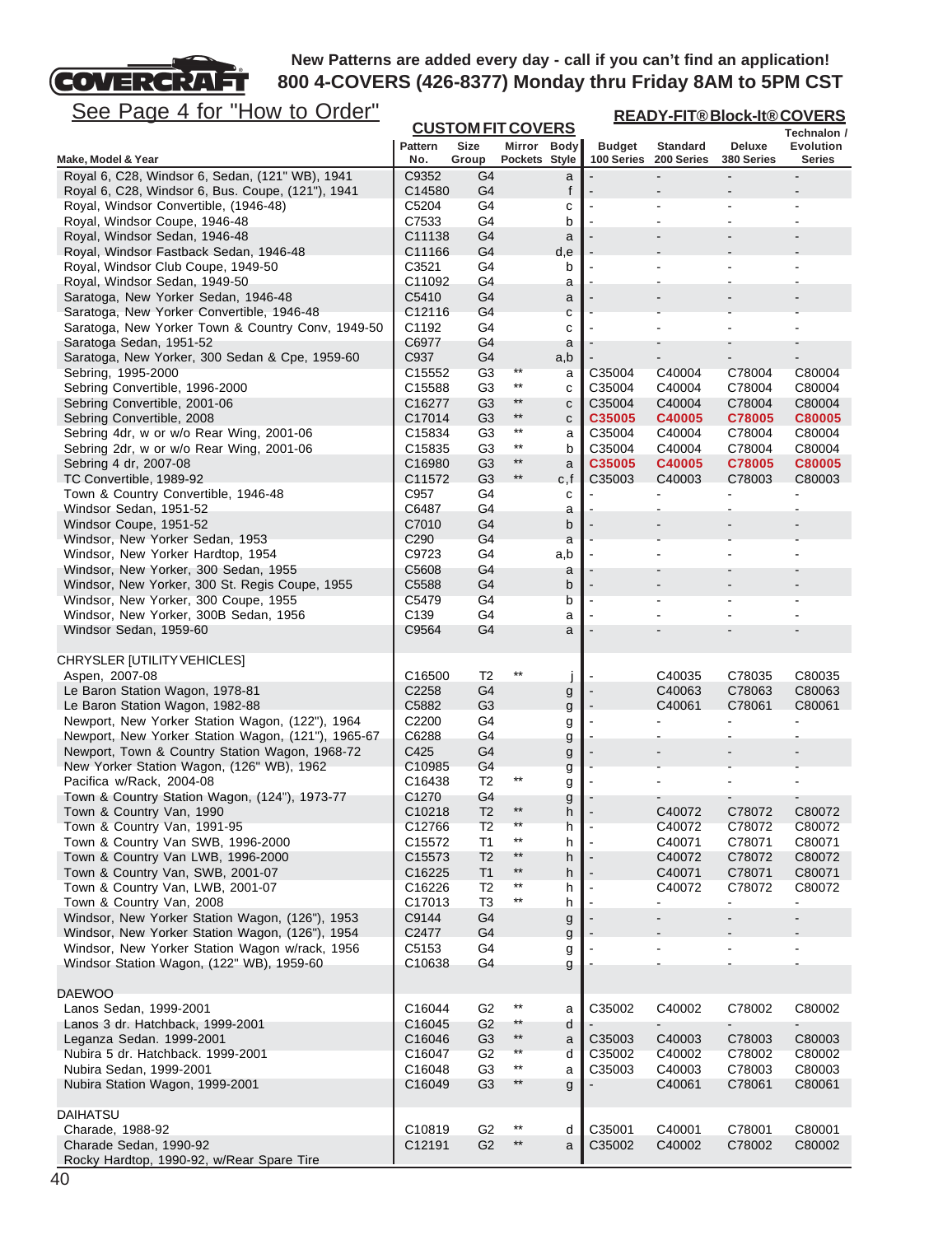

| For Body Style Info See Page 4                                                              |                       |                          |                              |              | <b>READY-FIT®Block-It®COVERS</b> |                               |                      |                                   |  |  |
|---------------------------------------------------------------------------------------------|-----------------------|--------------------------|------------------------------|--------------|----------------------------------|-------------------------------|----------------------|-----------------------------------|--|--|
|                                                                                             |                       | <b>CUSTOM FIT COVERS</b> |                              |              |                                  |                               |                      | Technalon /                       |  |  |
| Make, Model & Year                                                                          | <b>Pattern</b><br>No. | <b>Size</b><br>Group     | Mirror Body<br>Pockets Style |              | <b>Budget</b><br>100 Series      | <b>Standard</b><br>200 Series | Deluxe<br>380 Series | <b>Evolution</b><br><b>Series</b> |  |  |
| Pocket, Factory Mount, Max Tire Dia. 31"                                                    | C12190                | T <sub>1</sub>           | $***$                        |              |                                  | C40031                        | C78031               | C80031                            |  |  |
| Rocky Conv. 1990-92, w/Rear Spare Tire                                                      |                       |                          |                              |              |                                  |                               |                      |                                   |  |  |
| Pocket, Factory Mount, Max Tire Dia. 31"                                                    | C12397                | T <sub>1</sub>           |                              | j            |                                  | C40031                        | C78031               | C80031                            |  |  |
| DATSUN (SEE NISSAN)                                                                         |                       |                          |                              |              |                                  |                               |                      |                                   |  |  |
|                                                                                             |                       |                          |                              |              |                                  |                               |                      |                                   |  |  |
| <b>DELOREAN</b>                                                                             |                       |                          |                              |              |                                  |                               |                      |                                   |  |  |
| Coupe, 1981-82                                                                              | <b>CB26</b>           | G <sub>3</sub>           |                              | d            | C35003                           | C40003                        | C78003               | C80003                            |  |  |
| <b>DESOTO</b>                                                                               |                       |                          |                              |              |                                  |                               |                      |                                   |  |  |
| All Models Club Coupe & Convertible, 1946-48                                                | C3012                 | G4                       |                              | b,c          |                                  |                               |                      |                                   |  |  |
| All Models Sedan, 1946-48                                                                   | C1869                 | G4                       |                              | a            |                                  |                               |                      |                                   |  |  |
| All Models Club Coupe & Convertible, 1949-50                                                | C <sub>190</sub>      | G4                       |                              | b,c          |                                  |                               |                      |                                   |  |  |
| All Models Sedan, 1949-50<br>All Models Sedan, 1951-52                                      | C11406<br>C3595       | G4<br>G4                 |                              | a<br>a       |                                  |                               |                      |                                   |  |  |
| All Models Sedan & Club Coupe, 1953-54                                                      | C3322                 | G4                       |                              | a,b          |                                  |                               |                      |                                   |  |  |
| All Models - 4 dr Sedan, 1955-56                                                            | C5115                 | G4                       |                              | a            |                                  |                               |                      |                                   |  |  |
| All Models - 2 dr Sedan, 1955-56                                                            | C5106                 | G4                       |                              | b            |                                  |                               |                      |                                   |  |  |
| All Models - 4 dr Hardtop Sedan, 1961                                                       | C11325                | G4                       |                              | a,b          |                                  |                               |                      |                                   |  |  |
| All Other Sedans, 1959<br>Adventurer Sedan & Hardtop Coupe, 1960                            | C5811<br>C10232       | G4<br>G4                 |                              | a<br>a,b     |                                  |                               |                      |                                   |  |  |
| CF Sedan, (114" WB), 1930-32                                                                | C5113                 | G4                       |                              | a            |                                  |                               |                      |                                   |  |  |
| CK, SA Coupe, (109" WB), 1930-32                                                            | C914                  | G4                       |                              | b            |                                  |                               |                      |                                   |  |  |
| CK, SA Sedan w/sidemounts, (109" WB), 1930-32                                               | C1191                 | G4                       |                              | a            |                                  |                               |                      |                                   |  |  |
| Firedome, Fireflite Hartop Sedan, 1957-58                                                   | C11109                | G4                       |                              | a,b          |                                  |                               |                      |                                   |  |  |
| Fireflite Hardtop Sedan, 1960<br>Firesweep Sedan & Convertible, 1957-58                     | C10973<br>C10109      | G4<br>G4                 |                              | a,b          |                                  |                               |                      |                                   |  |  |
| Firesweep Sedans, 1959                                                                      | C10232                | G4                       |                              | a,c<br>a     |                                  |                               |                      |                                   |  |  |
| K, 6 cylinder Sedan, (110" WB), 1929-30                                                     | C5897                 | G4                       |                              | a            |                                  |                               |                      |                                   |  |  |
| K, 6 cylinder Cabriolet, (110" WB), 1929-30                                                 | C8047                 | G4                       |                              | C            |                                  |                               |                      |                                   |  |  |
| K, 6 cylinder Coupe, (110" Wb), 1929-30                                                     | C2910                 | G4                       |                              | b            |                                  |                               |                      |                                   |  |  |
| S-3 Sedan, (116" WB), 1937                                                                  | C9223                 | G4                       |                              | a            |                                  |                               |                      |                                   |  |  |
| S-5 Touring Sedan, (119" WB), 1938<br>S-6 Business Coupe, (119" WB), 1939                   | C5308<br>C737         | G4<br>G4                 |                              | a<br>b       |                                  |                               |                      |                                   |  |  |
| S-7 Sedan, (122" WB), 1940                                                                  | C3270                 | G4                       |                              | a            |                                  |                               |                      |                                   |  |  |
| S-7 Business Coupe, (122" WB), 1940                                                         | C12855                | G4                       |                              | $\mathbf{f}$ |                                  |                               |                      |                                   |  |  |
| S-8, S-10 Club Coupe, (122" WB), 1941-42                                                    | C <sub>2379</sub>     | G4                       |                              | b            |                                  |                               |                      |                                   |  |  |
| <b>DETOMASO</b>                                                                             |                       |                          |                              |              |                                  |                               |                      |                                   |  |  |
| Pantera, 1971-72                                                                            | C974                  | G3                       |                              | d            | C35003                           | C40003                        | C78003               | C80003                            |  |  |
| Pantera, 1973-74                                                                            | C1455                 | G3                       |                              | d            | C35003                           | C40003                        | C78003               | C80003                            |  |  |
| Pantera w/Wing, 1985-88                                                                     | C11173                | G <sub>3</sub>           |                              | d            |                                  |                               |                      |                                   |  |  |
|                                                                                             |                       |                          |                              |              |                                  |                               |                      |                                   |  |  |
| <b>DODGE</b><br>116 Std., Spec., Custom Touring, (116" WB), 1924-26                         | C5637                 | G <sub>3</sub>           |                              | а            |                                  |                               |                      |                                   |  |  |
| 116 Std., Spec., Custom Sdn w/visor, (116"), 1924-26                                        | C1975                 | G4                       |                              | a            |                                  |                               |                      |                                   |  |  |
| 116 Std., Spec., Custom Coupe, (116" WB), 1924-26                                           | C924                  | G <sub>3</sub>           |                              | b            |                                  |                               |                      |                                   |  |  |
| 116 Std., Spec., Custom Roadster, (116" WB), 1924-26                                        | C1559                 | G <sub>3</sub>           |                              | C            |                                  |                               |                      |                                   |  |  |
| 330, 440, Polara Sedan, 1963-65                                                             | C27                   | G4                       |                              | a            |                                  |                               |                      |                                   |  |  |
| All Models Coupe (2 pass.), 1946-48<br>All Models Club Coupe (5 pass.), 1946-48             | C3421<br>C3927        | G4<br>G4                 |                              | b<br>b       |                                  |                               |                      |                                   |  |  |
| All Models Sedan, 1946-48                                                                   | C4193                 | G4                       |                              | a            |                                  |                               |                      |                                   |  |  |
| All Models Convertible, 1946-48                                                             | C12133                | G4                       |                              | С            |                                  |                               |                      |                                   |  |  |
| All Models (except Wayfarer) Sedan, 1949-52                                                 | C7450                 | G4                       |                              | a            |                                  |                               |                      |                                   |  |  |
| All Models (except Wayfarer) Cpe (5 pass.), 1949-52                                         | C7565                 | G4                       |                              | b            |                                  |                               |                      |                                   |  |  |
| All Models (except Wayfarer) Conv Coupe, 1949-52<br>All Models, Sedan & Club Coupe, 1953-54 | C4471<br>C11929       | G4<br>G4                 |                              | C<br>a,b     |                                  |                               |                      |                                   |  |  |
| All Models, Convertible, 1955-56                                                            | C3459                 | G4                       |                              | с            |                                  |                               |                      |                                   |  |  |
| All Models, Club Coupe, 1955-56                                                             | C10725                | G4                       |                              | b            |                                  |                               |                      |                                   |  |  |
| All Models, Sedan, 1955-56                                                                  | C10663                | G4                       |                              | а            |                                  |                               |                      |                                   |  |  |
| All Models, Sedan, 1957-58                                                                  | C5295                 | G4                       |                              | a            |                                  |                               |                      |                                   |  |  |
| All Models, 2dr Hardtop, 1957-58                                                            | C11432                | G4                       |                              | b            |                                  |                               |                      |                                   |  |  |
| All Models, Sedan & Coupe, 1959<br>Aries, 1981-89                                           | C9894<br>CB18         | G4<br>G <sub>3</sub>     |                              | a,b<br>a,b   | C35003                           | C40003                        | C78003               | C80003                            |  |  |
| Aspen, 1976-80                                                                              | C568                  | G <sub>3</sub>           |                              | a,b          | C35005                           | C40005                        | C78005               | C80005                            |  |  |
| Avenger, 1995-2000                                                                          | C15552                | G <sub>3</sub>           | $***$                        | f            | C35004                           | C40004                        | C78004               | C80004                            |  |  |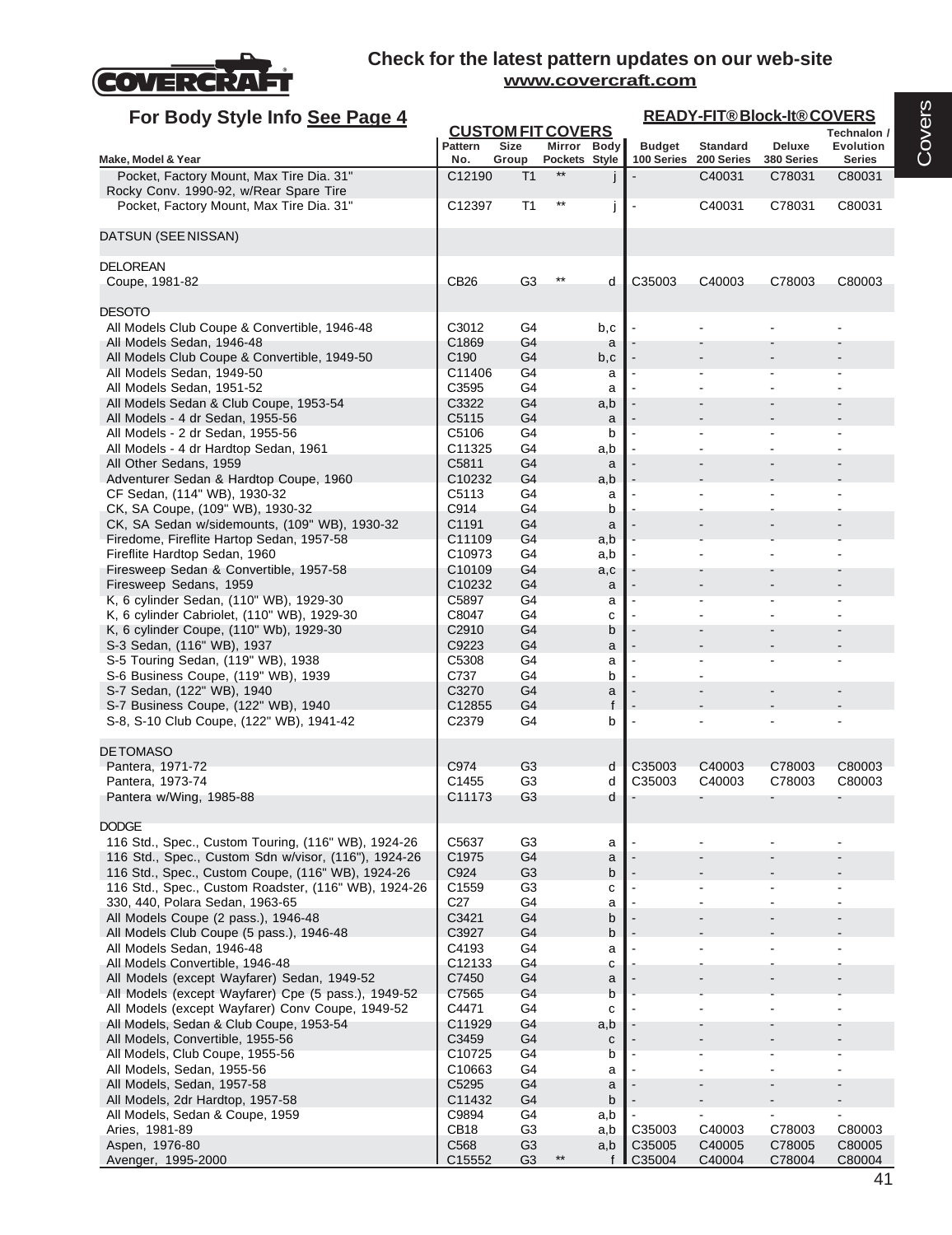

| <u>See Page 4 for "How to Order"</u>                                                  | <b>READY-FIT®Block-It®COVERS</b><br><b>CUSTOM FIT COVERS</b> |                                  |                                 |            |                             |                               |                      |                            |  |  |
|---------------------------------------------------------------------------------------|--------------------------------------------------------------|----------------------------------|---------------------------------|------------|-----------------------------|-------------------------------|----------------------|----------------------------|--|--|
|                                                                                       |                                                              |                                  |                                 |            |                             |                               |                      | Technalon /                |  |  |
| Make, Model & Year                                                                    | Pattern<br>No.                                               | Size<br>Group                    | Mirror Body<br>Pockets Style    |            | <b>Budget</b><br>100 Series | <b>Standard</b><br>200 Series | Deluxe<br>380 Series | <b>Evolution</b><br>Series |  |  |
| Avenger 4 dr w or w/o Spoiler, 2008                                                   | C16980                                                       | G3                               | $**$                            | a          | C35005                      | C40005                        | C78005               | C80005                     |  |  |
| Challenger, 1970-72                                                                   | C697                                                         | G <sub>3</sub>                   |                                 | b,c        | C35004                      | C40004                        | C78004               | C80004                     |  |  |
| Challenger, 1973-77                                                                   | CA4                                                          | G <sub>3</sub>                   |                                 | b          | C35005                      | C40005                        | C78005               | C80005                     |  |  |
| Challenger, 1978-81                                                                   | C3235                                                        | G3                               |                                 | b          | C35003                      | C40003                        | C78003               | C80003                     |  |  |
| Challenger, 1982-83                                                                   | C6946                                                        | G <sub>3</sub><br>G <sub>3</sub> | **                              | b          | C35003                      | C40003                        | C78003               | C80003                     |  |  |
| Challenger, 2008<br>Charger, 1966-67                                                  | C17071<br>C <sub>282</sub>                                   | G3                               |                                 | f<br>b     | C35005<br>C35005            | C40005<br>C40005              | C78005<br>C78005     | C80005<br>C80005           |  |  |
| Charger (incl. Super Bee), 1968-70                                                    | C68                                                          | G4                               |                                 | b          | C35006                      | C40006                        | C78006               | C80006                     |  |  |
| Charger w/Wing, 1968-70                                                               | C3225                                                        | G4                               |                                 | b          |                             |                               |                      |                            |  |  |
| Charger, 1971-72                                                                      | C79                                                          | G4                               |                                 | b          | C35005                      | C40005                        | C78005               | C80005                     |  |  |
| Charger, 1973-74                                                                      | CA <sub>6</sub>                                              | G4                               |                                 | b          | C35006                      | C40006                        | C78006               | C80006                     |  |  |
| Charger, 1975-78                                                                      | CA43                                                         | G4                               |                                 | b          | C35006                      | C40006                        | C78006               | C80006                     |  |  |
| Charger, 1983                                                                         | C4039                                                        | G <sub>3</sub>                   | **                              | d          | C35003                      | C40003                        | C78003               | C80003                     |  |  |
| Charger, 1984-87<br>Charger, 2006-08                                                  | C8416<br>C16658                                              | G <sub>3</sub><br>G <sub>3</sub> | $^{\star\star}$                 | d          | C35003<br>C35005            | C40003<br>C40005              | C78003<br>C78005     | C80003<br>C80005           |  |  |
| Charger Daytona w/Rear Spoiler, 2006                                                  | C16662                                                       | G3                               | **                              | е<br>e     | C35005                      | C40005                        | C78005               | C80005                     |  |  |
| Colt Hatchback, 1985-88                                                               | C9000                                                        | G <sub>2</sub>                   | $***$                           | d,e        | C35002                      | C40002                        | C78002               | C80002                     |  |  |
| Colt Hatchback, 1989-92                                                               | C11175                                                       | G <sub>2</sub>                   | $^{\star\star}$                 | d          | C35002                      | C40002                        | C78002               | C80002                     |  |  |
| Colt Coupe, 1993-94                                                                   | C14146                                                       | G <sub>3</sub>                   | $^{\star\star}$                 | f          | C35003                      | C40003                        | C78003               | C80003                     |  |  |
| Colt 4 dr. Sedan, 1993-94                                                             | C14130                                                       | G <sub>2</sub>                   | $***$                           | a          | C35003                      | C40003                        | C78003               | C80003                     |  |  |
| Colt Vista Wagon, 1984-88                                                             | C8420                                                        | G <sub>3</sub>                   | $\star\star$                    | g          |                             | C40061                        | C78061               | C80061                     |  |  |
| Colt Vista Wagon, 1989-91                                                             | C11410                                                       | G3                               | $^{\star\star}$<br>$\star\star$ | g          |                             | C40061                        | C78061               | C80061                     |  |  |
| Colt DL Station Wagon, 1988-90                                                        | C11411                                                       | G <sub>3</sub>                   | $^{\star\star}$                 | g          |                             | C40060                        | C78060               | C80060                     |  |  |
| Conquest, 1984-86                                                                     | C8419<br>C68                                                 | G <sub>3</sub><br>G4             |                                 | d          | C35003<br>C35006            | C40003                        | C78003               | C80003                     |  |  |
| Coronet, 1965-72<br>Coronet, 1973-76                                                  | CA6                                                          | G4                               |                                 | a,b<br>a,b | C35006                      | C40006<br>C40006              | C78006<br>C78006     | C80006<br>C80006           |  |  |
| Custom 880, 1962                                                                      | C27                                                          | G4                               |                                 | a,b        | C35006                      | C40006                        | C78006               | C80006                     |  |  |
| Custom 880, 880, Sedan 1963-65                                                        | C71                                                          | G4                               |                                 | a,b        | C35006                      | C40006                        | C78006               | C80006                     |  |  |
| D2, D2 LWB Sedan, (128" WB), 1935-36                                                  | C11089                                                       | G4                               |                                 | а          |                             |                               |                      |                            |  |  |
| D2, D2 LWB Convertible Sedan, (128" WB), 1935-36                                      | C <sub>13450</sub>                                           | G4                               |                                 | с          |                             |                               |                      |                            |  |  |
| D2, D2 LWB Business Coupe, (128" WB), 1935-36                                         | C11630                                                       | G4                               |                                 | f          |                             |                               |                      |                            |  |  |
| D5, D8 Coupe, (115" WB), 1937-38                                                      | C885                                                         | G <sub>3</sub>                   |                                 | b          |                             |                               |                      |                            |  |  |
| D5, D8 Business Coupe, (115" WB), 1937-38<br>D5, D8 Sedan, (115" WB), 1937-38         | C12080<br>C4327                                              | G4<br>G4                         |                                 | f          |                             |                               |                      |                            |  |  |
| D11, Luxury Liner Coupe, (117" WB), 1939                                              | C3471                                                        | G4                               |                                 | a<br>b     |                             |                               |                      |                            |  |  |
| D11, Luxury Liner Sedan, (117" WB), 1938                                              | C <sub>12257</sub>                                           | G4                               |                                 | a          |                             |                               |                      |                            |  |  |
| D14, D17, Luxury Liner, Business Cpe, (119"), 1940                                    | C <sub>10550</sub>                                           | G4                               |                                 | f          |                             |                               |                      |                            |  |  |
| D14 LWB Limo (7 pass.), (139" WB), 1940                                               | C3894                                                        | G4                               |                                 | а          |                             |                               |                      |                            |  |  |
| D19, 6, Custom Business Cpe, (119" WB), 1941-42                                       | C8941                                                        | G4                               |                                 | f          |                             |                               |                      |                            |  |  |
| D <sub>19</sub> , 6, Custom Sedan, (119" WB), 1941-42                                 | C <sub>10730</sub>                                           | G4                               |                                 | a          |                             |                               |                      |                            |  |  |
| D19, 6, Custom Coupe (5 pass.), (119" WB), 1941-42                                    | C14293                                                       | G4                               |                                 | b          |                             |                               |                      |                            |  |  |
| DA Roadster w/Sidemounts (112" WB), 1929-30<br>DC 8 Sedan w/Trunk, (114" WB), 1930-31 | C11813<br>C10318                                             | G3<br>G <sub>4</sub>             |                                 | с<br>a     |                             |                               |                      |                            |  |  |
| DD 6 Touring, (109" WB), 1930-31                                                      | C4897                                                        | G <sub>3</sub>                   |                                 | а          |                             |                               |                      |                            |  |  |
| DD 6 Sedan, (109" WB), 1930-31                                                        | C1617                                                        | G <sub>3</sub>                   |                                 | а          |                             |                               |                      |                            |  |  |
| DD 6 Business Cpe w/Visor, (109" WB), 1930-31                                         | C5507                                                        | G <sub>3</sub>                   |                                 | f          |                             |                               |                      |                            |  |  |
| DD 6 Roadster, (109" WB), 1930-31                                                     | C7329                                                        | G <sub>3</sub>                   |                                 | С          |                             |                               |                      |                            |  |  |
| DH 6 Sedan, (114" WB), 1931-32                                                        | C12336                                                       | G <sub>3</sub>                   |                                 | а          |                             |                               |                      |                            |  |  |
| DP 6 Coupe, (111" WB), 1933                                                           | C12466                                                       | G <sub>3</sub>                   |                                 | b          |                             |                               |                      |                            |  |  |
| DP 6 Sedan, (111" WB), 1933                                                           | C13712<br>C11573                                             | G <sub>3</sub>                   |                                 | a          |                             |                               |                      |                            |  |  |
| DS 6 Special Sedan, (121" WB), 1934<br>Dart, Polara Sedan, 1962                       | C68                                                          | G4<br>G4                         |                                 | a<br>a     |                             |                               |                      |                            |  |  |
| Dart, 1964-74                                                                         | C80                                                          | G <sub>3</sub>                   |                                 | a,b        | C35005                      | C40005                        | C78005               | C80005                     |  |  |
| Dart, 1975-76                                                                         | C <sub>568</sub>                                             | G3                               |                                 | a,b        | C35005                      | C40005                        | C78005               | C80005                     |  |  |
| Daytona, 1984-86                                                                      | C8415                                                        | G <sub>3</sub>                   | $***$                           | d          | C35003                      | C40003                        | C78003               | C80003                     |  |  |
| Daytona Pacifica, Shelby Z, 1987-91                                                   | C10889                                                       | G3                               | $^{\star\star}$                 | d          | C35003                      | C40003                        | C78003               | C80003                     |  |  |
| Daytona, 1992-93                                                                      | C13688                                                       | G <sub>3</sub>                   | $^{\star\star}$                 | d          | C35003                      | C40003                        | C78003               | C80003                     |  |  |
| Demon, 1971-72                                                                        | C <sub>29</sub>                                              | G <sub>3</sub>                   |                                 | a,b        | C35005                      | C40005                        | C78005               | C80005                     |  |  |
| Diplomat, 1977-89                                                                     | <b>CA79</b>                                                  | G <sub>4</sub>                   | $***$                           | a,b        | C35005                      | C40005                        | C78005               | C80005                     |  |  |
| Dynasty, 1988-93<br>Intrepid, 1993-97                                                 | C10735<br>C14113                                             | G <sub>3</sub><br>G4             | $***$                           | a<br>a     | C35004<br>C35005            | C40004<br>C40005              | C78004<br>C78005     | C80004<br>C80005           |  |  |
| Intrepid, 1998-2004                                                                   | C15693                                                       | G <sub>4</sub>                   | $^{\star\star}$                 | a          | C35005                      | C40005                        | C78005               | C80005                     |  |  |
| Lancer Sedan, 1962                                                                    | C <sub>29</sub>                                              | G <sub>3</sub>                   |                                 | a          |                             |                               |                      |                            |  |  |
| Lancer, 1985-89                                                                       | C9100                                                        | G <sub>3</sub>                   | $^{\star\star}$                 | е          | C35003                      | C40003                        | C78003               | C80003                     |  |  |
| Magnum, 1978-79                                                                       | CA43                                                         | G4                               |                                 | a,b        | C35006                      | C40006                        | C78006               | C80006                     |  |  |
| Matador, Polara Sedan, 1960-61                                                        | C7919                                                        | G4                               |                                 | a          |                             |                               |                      | $\blacksquare$             |  |  |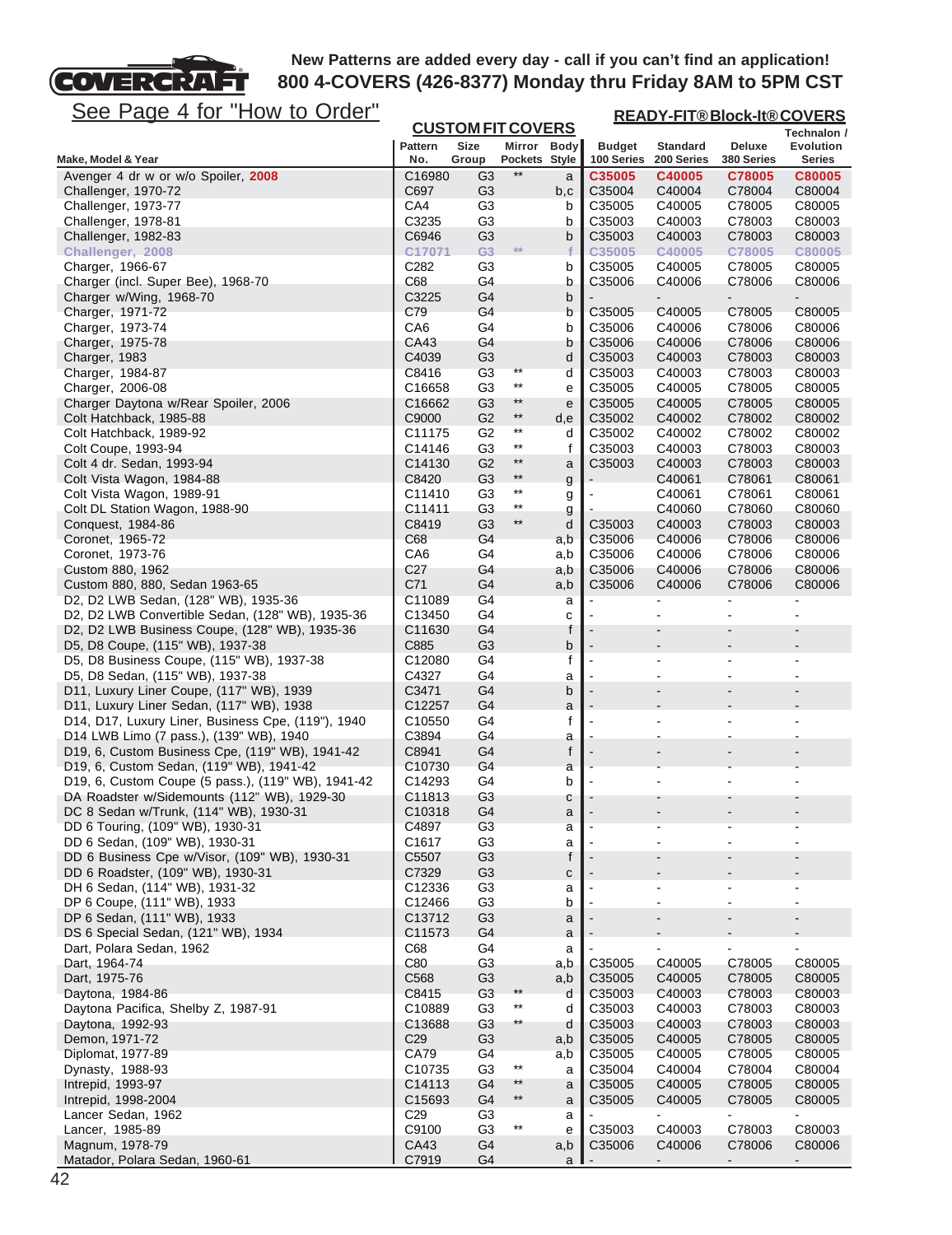

# **For Body Style Info See Page 4**

#### **READY-FIT® Block-It® COVERS**

| Ful Duy Jiyit IIIIU <u>JEE Fayt 4</u>                                                       |                              | <b>CUSTOM FIT COVERS</b>         |                 |                   |                             | <u>INLADI THODIOUR ROOTLING</u><br>Technalon / |                      |                            |  |  |
|---------------------------------------------------------------------------------------------|------------------------------|----------------------------------|-----------------|-------------------|-----------------------------|------------------------------------------------|----------------------|----------------------------|--|--|
| Make, Model & Year                                                                          | Pattern<br>No.               | <b>Size</b><br>Group             | Pockets Style   | Mirror Body       | <b>Budget</b><br>100 Series | Standard<br>200 Series                         | Deluxe<br>380 Series | Evolution<br><b>Series</b> |  |  |
| Matador, Polara Convertible, 1960-61                                                        | C10629                       | G4                               |                 | $\mathbf{C}$      |                             |                                                |                      |                            |  |  |
| Mirada, 1980-83                                                                             | C4800                        | G4                               |                 | a,b               | C35005                      | C40005                                         | C78005               | C80005                     |  |  |
| Monaco, 1965-67                                                                             | C <sub>27</sub>              | G4                               |                 | a,b               | C35006                      | C40006                                         | C78006               | C80006                     |  |  |
| Monaco, 1968-73                                                                             | C40                          | G4                               |                 | a,b               | C35006                      | C40006                                         | C78006               | C80006                     |  |  |
| Monaco, 1974-76                                                                             | CA <sub>3</sub>              | G <sub>4</sub>                   |                 | a,b               | C35006                      | C40006                                         | C78006               | C80006                     |  |  |
| Monaco, 1977-78                                                                             | CA <sub>2</sub>              | G4                               | $***$           | a,b               | C35006                      | C40006                                         | C78006               | C80006                     |  |  |
| Monaco, 1990-92<br>Neon, Sedan & Coupe, 1995-99                                             | C10808<br>C14617             | G <sub>3</sub><br>G <sub>2</sub> | $^{\star\star}$ | a                 | C35004<br>C35003            | C40004<br>C40003                               | C78004<br>C78003     | C80004<br>C80003           |  |  |
| Neon Sedan, 2000-05                                                                         | C15756                       | G <sub>2</sub>                   | $***$           | a<br>a            | C35003                      | C40003                                         | C78003               | C80003                     |  |  |
| Neon SRT 4, 2003-05                                                                         | C16536                       | G <sub>3</sub>                   | **              | a                 | C35003                      | C40003                                         | C78003               | C80003                     |  |  |
| Omni 2 dr., 1979-84                                                                         | C4039                        | G <sub>3</sub>                   |                 | d                 | C35003                      | C40003                                         | C78003               | C80003                     |  |  |
| Omni 4 dr., 1979-90                                                                         | C3390                        | G <sub>2</sub>                   |                 | e                 | C35002                      | C40002                                         | C78002               | C80002                     |  |  |
| Polara, 1964-67                                                                             | C <sub>27</sub>              | G4                               |                 | a,b               | C35006                      | C40006                                         | C78006               | C80006                     |  |  |
| Polara, 1968-73                                                                             | C40                          | G4                               |                 | a,b               | C35006                      | C40006                                         | C78006               | C80006                     |  |  |
| Royal Monaco, 1977                                                                          | CA <sub>3</sub><br>C6030     | G4<br>G4                         |                 | a,b               | C35006                      | C40006                                         | C78006               | C80006                     |  |  |
| Seneca, Pioneer, Phoenix Sedan, 1960-61<br>Senior 2251/2252 Roadster, (116" WB), 1928-29    | C12352                       | G4                               |                 | a<br>$\mathbf{C}$ |                             |                                                |                      | ۰                          |  |  |
| Shadow, 1987-94                                                                             | C9973                        | G <sub>2</sub>                   | $***$           | a                 | C35003                      | C40003                                         | C78003               | C80003                     |  |  |
| Shadow ES, Shelby CSX, 1987-93                                                              | C10748                       | G <sub>2</sub>                   | $^{\star\star}$ | a                 | C35003                      | C40003                                         | C78003               | C80003                     |  |  |
| Shadow Convertible, 1991-93                                                                 | C12759                       | G <sub>3</sub>                   | $^{\star\star}$ | c                 | C35003                      | C40003                                         | C78003               | C80003                     |  |  |
| Special Sedan, 1940                                                                         | C3890                        | G4                               |                 | a                 |                             |                                                |                      |                            |  |  |
| Spirit, 1989-95                                                                             | C11618                       | G <sub>3</sub>                   | $***$           | b                 | C35003                      | C40003                                         | C78003               | C80003                     |  |  |
| St. Regis, 1979-81                                                                          | CA <sub>3</sub>              | G4                               | $***$           | a,b               | C35006                      | C40006                                         | C78006               | C80006                     |  |  |
| Stealth, 1991-93 (w or w/o Wing)<br>Stealth, 1994-96                                        | C12742<br>C14526             | G <sub>3</sub><br>G <sub>3</sub> | **              | d<br>d            | C35004<br>C35003            | C40004<br>C40003                               | C78004<br>C78003     | C80004<br>C80003           |  |  |
| Stratus, 1995-2000                                                                          | C15551                       | G <sub>3</sub>                   | $***$           | a                 | C35004                      | C40004                                         | C78004               | C80004                     |  |  |
| Stratus 2 dr, 2001-05                                                                       | C15828                       | G <sub>3</sub>                   | $***$           | b                 | C35004                      | C40004                                         | C78004               | C80004                     |  |  |
| Stratus 2 dr, W/Rear Spoiler, 2001-05                                                       | C15829                       | G <sub>3</sub>                   | $***$           | b                 | C35004                      | C40004                                         | C78004               | C80004                     |  |  |
| Stratus 4dr, 2002-06                                                                        | C15834                       | G <sub>3</sub>                   | $**$            | a                 | C35004                      | C40004                                         | C78004               | C80004                     |  |  |
| Swinger, 1969-74                                                                            | C80                          | G <sub>3</sub>                   |                 | a,b               | C35005                      | C40005                                         | C78005               | C80005                     |  |  |
| Swinger, 1975-76                                                                            | C <sub>568</sub>             | G <sub>3</sub>                   | $^{\star\star}$ | a,b               | C35005                      | C40005                                         | C78005               | C80005                     |  |  |
| Viper Roadster, 1992-2002<br>Viper Coupe, No Wing, Stock GTS, 1996-2002                     | C13119<br>C <sub>15622</sub> | G <sub>3</sub><br>G <sub>3</sub> | $***$           | $\mathbf{C}$<br>f | C35003<br>C35003            | C40003<br>C40003                               | C78003<br>C78003     | C80003<br>C80003           |  |  |
| Viper Coupe, w/Wing, 1996-2002                                                              | C15724                       | G <sub>3</sub>                   | $^{\star\star}$ | f                 | C35003                      | C40003                                         | C78003               | C80003                     |  |  |
| Viper Roadster, 2003-08                                                                     | C16439                       | G <sub>3</sub>                   | $***$           | $\mathbf{C}$      | C35003                      | C40003                                         | C78003               | C80003                     |  |  |
| Viper Race Car w/Wing & Mirrors, 2005                                                       | C16719                       | G <sub>3</sub>                   | $***$           | f                 |                             |                                                |                      |                            |  |  |
| Viper Coupe, 2006-08                                                                        | C16687                       | G <sub>3</sub>                   | $***$           | f                 | C35003                      | C40003                                         | C78003               | C80003                     |  |  |
| Wayfarer Roadster, 1949-52                                                                  | C4182                        | G4                               |                 | c                 |                             |                                                |                      |                            |  |  |
| Wayfarer Sedan, 1949-52                                                                     | C <sub>10268</sub>           | G4                               |                 | a                 |                             | $\centerdot$                                   |                      |                            |  |  |
| Wayfarer Coupe & Business Coupe, 1949-52<br>024, 1980-82                                    | C9530<br>C4039               | G4<br>G <sub>3</sub>             |                 | b,f<br>d          | C35003                      | C40003                                         | C78003               | C80003                     |  |  |
| 400, 1982-83                                                                                | C6945                        | G <sub>3</sub>                   |                 | a,b,c             | C35003                      | C40003                                         | C78003               | C80003                     |  |  |
| 600, 1983-88                                                                                | C7791                        | G <sub>3</sub>                   |                 | a,b               | C35004                      | C40004                                         | C78004               | C80004                     |  |  |
| 600 Convertible, 1984-88                                                                    | C8726                        | G <sub>3</sub>                   | $**$            |                   | C35004                      | C40004                                         | C78004               | C80004                     |  |  |
|                                                                                             |                              |                                  |                 |                   |                             |                                                |                      |                            |  |  |
| DODGE [UTILITY VEHICLES]                                                                    |                              |                                  |                 |                   |                             |                                                |                      |                            |  |  |
| 330, 440 Station Wagon, (116" WB), 1963-64                                                  | C275                         | G4                               |                 | g                 |                             |                                                |                      |                            |  |  |
| 880 Station Wagon, (122" WB), 1963-64<br>Aries Station Wagon, 1981-88                       | C9790<br>C5882               | G4<br>G <sub>3</sub>             |                 | g                 |                             | C40061                                         | C78061               | C80061                     |  |  |
| Aspen Station Wagon, 1976-80                                                                | C2258                        | G <sub>4</sub>                   |                 | g<br>g            |                             | C40063                                         | C78063               | C80063                     |  |  |
| Caliber, 2007-08                                                                            | C16688                       | T <sub>2</sub>                   | $^{\star\star}$ |                   |                             |                                                |                      |                            |  |  |
| Coronet Station Wagon, (124" WB), 1948-52                                                   | C2158                        | G4                               |                 | g                 |                             |                                                |                      |                            |  |  |
| Coronet Surburban Station Wagon, (119"), 1954                                               | C10924                       | G4                               |                 | g                 |                             |                                                |                      |                            |  |  |
| Coronet Station Wagon, (116" WB), 1965-67                                                   | C3096                        | G <sub>4</sub>                   |                 | $\boldsymbol{g}$  |                             |                                                |                      |                            |  |  |
| Coronet Station Wagon, (117" WB), 1968-69                                                   | C474                         | G <sub>4</sub>                   |                 | g                 |                             |                                                |                      |                            |  |  |
| Coronet Station Wagon, (117" WB), 1970-72                                                   | C112                         | G4                               |                 | g                 |                             |                                                |                      |                            |  |  |
| Coronet Station Wagon, (118" WB), 1973-77<br>Custom Royal Station Wagon, (122" WB), 1957-58 | C6289<br>C6028               | G <sub>4</sub><br>G4             |                 | g                 |                             |                                                |                      |                            |  |  |
| Dart Station Wagon, (106" WB), 1963-64                                                      | C14418                       | G <sub>4</sub>                   |                 | g<br>g            |                             |                                                |                      |                            |  |  |
| Magnum, 2005-08                                                                             | C16597                       | G4                               |                 | g                 |                             | C40062                                         | C78062               | C80062                     |  |  |
| Matador, Polara, Seneca, Pioneer 122" S. Wgn, 1960-61                                       | C <sub>10183</sub>           | G <sub>4</sub>                   |                 | g                 |                             |                                                |                      |                            |  |  |
| Polara, 880 Station Wagon, (122" WB), 1965-67                                               | C6288                        | G4                               |                 | $\boldsymbol{g}$  |                             |                                                |                      |                            |  |  |
| Polara, Monaco Station Wagon, (122" WB), 1968-72                                            | C425                         | G4                               |                 | g                 |                             |                                                |                      |                            |  |  |
| Polara, Monaco Station Wagon, (122" WB), 1973-77                                            | C1270                        | G4                               |                 | g                 |                             |                                                |                      |                            |  |  |
| Sierra Station Wagon, (122" WB), 1959                                                       | C166                         | G <sub>4</sub>                   |                 | g                 |                             |                                                |                      |                            |  |  |
| Station Wagon, (116" WB), 1946-47                                                           | C11697                       | G4                               |                 | q                 |                             |                                                |                      |                            |  |  |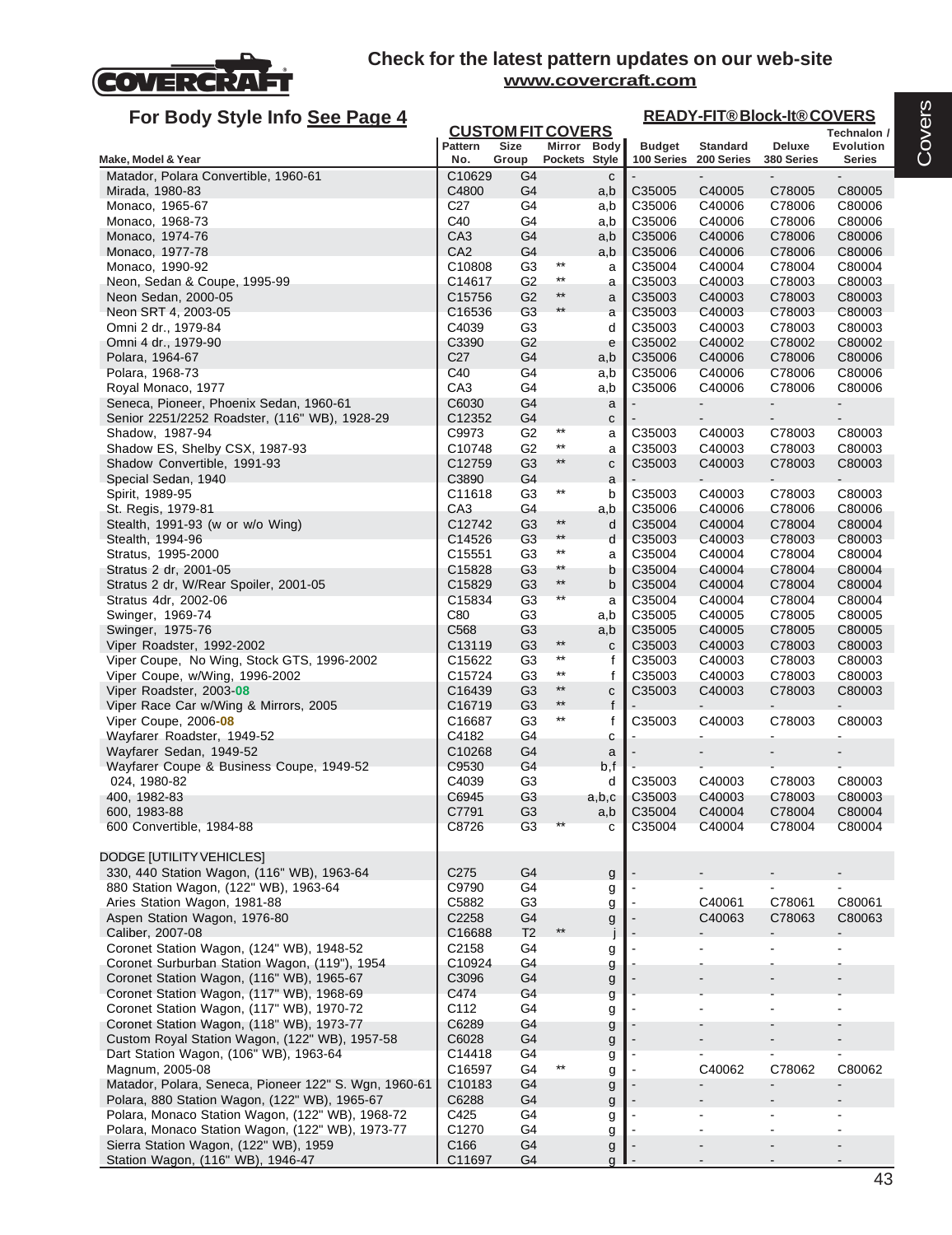

| <u>See Page 4 for "How to Order"</u>                                                                 | <b>READY-FIT®Block-It®COVERS</b><br><b>CUSTOM FIT COVERS</b> |                                  |                          |                    |                |                 |               |                                 |  |
|------------------------------------------------------------------------------------------------------|--------------------------------------------------------------|----------------------------------|--------------------------|--------------------|----------------|-----------------|---------------|---------------------------------|--|
|                                                                                                      | <b>Pattern</b>                                               | <b>Size</b>                      | Mirror Body              |                    | <b>Budget</b>  | <b>Standard</b> | <b>Deluxe</b> | Technalon /<br><b>Evolution</b> |  |
| Make, Model & Year                                                                                   | No.                                                          | Group                            | Pockets Style            |                    | 100 Series     | 200 Series      | 380 Series    | <b>Series</b>                   |  |
| Caravan, 1984-90                                                                                     | C8539                                                        | T1                               | $***$                    | h                  |                | C40071          | C78071        | C80071                          |  |
| Caravan w/Rear Spare, 1984-90                                                                        | C9112                                                        | T <sub>1</sub>                   | $***$                    | h                  |                | C40071          | C78071        | C80071                          |  |
| Caravan, 1991-95                                                                                     | C12760                                                       | T1                               | $^{\star\star}$          | h                  | $\blacksquare$ | C40071          | C78071        | C80071                          |  |
| Caravan, 1996-2000                                                                                   | C15572                                                       | T1                               | $^{\star\star}$          | h                  |                | C40071          | C78071        | C80071                          |  |
| Caravan, 2001-07                                                                                     | C16225                                                       | T1                               | $^{\star\star}$          | h                  |                | C40071          | C78071        | C80071                          |  |
| Delivery Sedan, 1938<br>Delivery Panel, WC, 1/2 Ton, (116" WB), 1946-47                              | C13034<br>C14223                                             | T <sub>2</sub><br>T <sub>2</sub> |                          | g                  |                |                 |               |                                 |  |
| Delivery Panel, B-1, 2-B, 1/2 Ton, (108" WB), 1948-50                                                | C6282                                                        | T <sub>2</sub>                   |                          | g<br>g             |                |                 |               |                                 |  |
| Delivery Panel, B-3, 4-B, 1/2 Ton, (108" WB), 1951-53                                                | C7637                                                        | T <sub>2</sub>                   |                          | g                  |                |                 |               |                                 |  |
| Delivery Panel, 6' Bed, 1/2 Ton, (108" WB), 1955-56                                                  | C10284                                                       | T <sub>2</sub>                   |                          | Ť                  |                |                 |               |                                 |  |
| Grand Caravan, 1987-90                                                                               | C10218                                                       | T <sub>2</sub>                   | $^{\ast\ast}$            | h                  |                | C40072          | C78072        | C80072                          |  |
| Grand Caravan, 1991-95                                                                               | C12766                                                       | T <sub>2</sub>                   | $***$                    | h                  |                | C40072          | C78072        | C80072                          |  |
| Grand Caravan, 1996-2000                                                                             | C <sub>15573</sub>                                           | T <sub>2</sub>                   | $***$                    | h                  | $\overline{a}$ | C40072          | C78072        | C80072                          |  |
| Grand Caravan, 2001-07                                                                               | C16226                                                       | T <sub>2</sub>                   | $^{\star\star}$          | h                  |                | C40072          | C78072        | C80072                          |  |
| Grand Caravan, 2008                                                                                  | C17013                                                       | T3                               | $^{\star\star}$          | h                  |                |                 |               |                                 |  |
| Dakota, Short Bed, 1987-90                                                                           | C <sub>10211</sub>                                           | T <sub>2</sub>                   | $***$                    | j.                 |                |                 |               |                                 |  |
| Dakota, Short Bed, 1991-96                                                                           | C12758                                                       | T <sub>2</sub>                   | $^{\star\star}$          | j.                 |                |                 |               |                                 |  |
| Dakota, Short Bed, w/Dual Remote Mirrors, 1991-96                                                    | C12757                                                       | T <sub>2</sub>                   | $^{\star\star}$          | j.                 |                |                 |               |                                 |  |
| Dakota, Short Bed, 1997-2004                                                                         | C15645                                                       | T <sub>2</sub>                   | $***$                    | j.                 |                |                 |               |                                 |  |
| Dakota, LE Long Bed, 1986                                                                            | C9804                                                        | T3                               | $^{\star\star}$          | j.                 |                |                 |               |                                 |  |
| Dakota, SE Long Bed, 1986                                                                            | C9805                                                        | T3                               | $***$                    | j.                 |                |                 |               |                                 |  |
| Dakota, Long Bed, 1987-90                                                                            | C10212                                                       | T <sub>3</sub>                   | $***$                    | j.                 |                |                 |               |                                 |  |
| Dakota, Long Bed, 1991-96                                                                            | C12756                                                       | T <sub>3</sub>                   | $***$                    |                    |                |                 |               |                                 |  |
| Dakota, Long Bed, w/Dual Remote Mirrors, 1991-96                                                     | C12755                                                       | T <sub>3</sub>                   | $***$<br>$^{\star\star}$ | j.                 |                |                 |               |                                 |  |
| Dakota, Long Bed, 1997-1999                                                                          | C15646                                                       | T <sub>3</sub>                   |                          | $\mathbf{I}$       |                |                 |               |                                 |  |
| Dakota Club Cab, Short Bed, 1990,                                                                    |                                                              |                                  |                          |                    |                |                 |               |                                 |  |
| w/Dual Remote Mirrors                                                                                | C12235                                                       | T <sub>2</sub>                   | $***$                    | j.                 |                |                 |               |                                 |  |
| Dakota Club Cab, Short Bed, 1990, w/Standard Mirrors                                                 | C12236                                                       | T <sub>2</sub>                   | $***$                    | Ť.                 |                |                 |               |                                 |  |
| Dakota Club Cab, 1991-96                                                                             | C <sub>12753</sub>                                           | T <sub>3</sub>                   | $**$                     | j.                 |                |                 |               |                                 |  |
| Dakota Club Cab, 1991-96,<br>w/Dual Remote Mirrors,                                                  | C12754                                                       | T <sub>3</sub>                   | $***$                    | j.                 |                |                 |               |                                 |  |
| Dakota Club Cab, 1997-2004                                                                           | C15647                                                       | T <sub>3</sub>                   | $**$                     | İ                  |                |                 |               |                                 |  |
|                                                                                                      |                                                              |                                  |                          |                    |                |                 |               |                                 |  |
| Dakota Club Cab S.B., 2005-07                                                                        |                                                              |                                  |                          |                    |                |                 |               |                                 |  |
| w/Std or Power Mirrors                                                                               | C16758                                                       | T3                               | $^{\star\star}$<br>$***$ | $\mathbf{I}$       |                |                 |               |                                 |  |
| Dakota Family Quad Cab, 2000-04                                                                      | C <sub>15776</sub>                                           | T <sub>3</sub>                   |                          | j.                 |                |                 |               |                                 |  |
| Dakota Quad Cab S.B., 2005-08<br>w/Std or Power Mirrors                                              | C <sub>16759</sub>                                           | T3                               | $^{\ast\ast}$            | $\mathbf{I}$       |                |                 |               |                                 |  |
| Durango, 1998-2003                                                                                   | C15694                                                       | T <sub>2</sub>                   | $^{\star\star}$          |                    |                | C40035          | C78035        | C80035                          |  |
| Durango w/Rack, 2004-08                                                                              | C <sub>16500</sub>                                           | T <sub>2</sub>                   | $**$                     |                    |                | C40035          | C78035        | C80035                          |  |
|                                                                                                      |                                                              |                                  |                          |                    |                |                 |               |                                 |  |
| Nitro, 2007-08                                                                                       | C16981                                                       | T <sub>2</sub>                   |                          | j                  |                |                 |               |                                 |  |
| Pickup, 6' Bed, 1/2 Ton, (111" WB), 1933-35                                                          | C2918                                                        | T <sub>2</sub>                   |                          | j.                 |                |                 |               |                                 |  |
| Pickup, 6' Bed, 1/2 Ton, (116" WB), 1936-37                                                          | C9862                                                        | T <sub>2</sub>                   |                          | Ť                  |                |                 |               |                                 |  |
| Pickup, 6' Bed, 1/2 Ton, (116" WB), 1938                                                             | C4001                                                        | T <sub>2</sub>                   |                          | j.                 |                |                 |               |                                 |  |
| Pickup, 6' Bed, 1/2 Ton, (116" WB), 1939-42                                                          | C8929                                                        | T <sub>2</sub>                   |                          | $\mathbf{I}$       |                |                 |               |                                 |  |
| Pickup, 6' Bed, 1/2 Ton, (116" WB), 1946-47                                                          | C11642                                                       | T <sub>2</sub>                   |                          |                    |                |                 |               |                                 |  |
| Pickup, 7 1/2' Bed, 3/4 Ton, (116" WB), 1946-47                                                      | C12674                                                       | T3                               |                          | j.                 |                |                 |               |                                 |  |
| Pickup, 9' Bed, 1 Ton, (133" WB), 1946-47<br>Pickup, 6' Bed, 1/2 Ton, (116" WB), 1948-52             | C8352<br>C5321                                               | T <sub>3</sub><br>T <sub>2</sub> |                          |                    |                |                 |               |                                 |  |
| Pickup, 7 1/2 Bed, 3/4 & 1 Ton, (116" WB), 1948-52                                                   | C9513                                                        | T <sub>3</sub>                   |                          |                    |                |                 |               |                                 |  |
| Pickup, 9' Bed, 1 Ton, (126" WB), 1948-56                                                            | C12914                                                       | T <sub>3</sub>                   |                          | Ť                  |                |                 |               |                                 |  |
| Pickup, 6' Bed, 1/2 Ton, (108" WB), 1953-54                                                          | C5321                                                        | T <sub>2</sub>                   |                          |                    |                |                 |               |                                 |  |
| Pickup, 7 1/2' Bed, 1/2 to 1 Ton, (116" WB), 1953-56                                                 | C9513                                                        | T <sub>3</sub>                   |                          | $\mathbf{I}$       |                |                 |               |                                 |  |
| Pickup, 6' Bed, 1/2 Ton (116" WB), 1955-56                                                           | C5321                                                        | T <sub>2</sub>                   |                          |                    |                |                 |               |                                 |  |
| Pickup, 6' Bed, 1/2 Ton, (108" WB), 1957-61                                                          | C8465                                                        | T <sub>2</sub>                   |                          | j.                 |                |                 |               |                                 |  |
| Pickup, 7 1/2', 1/2, 3/4 & 1 Ton, (116"), 1957-61                                                    | C6376                                                        | T <sub>3</sub>                   |                          |                    |                |                 |               |                                 |  |
| Pickup, 9' Bed, 1 Ton, (126" WB), 1957-61                                                            | C12915                                                       | T <sub>3</sub>                   |                          | j.                 |                |                 |               |                                 |  |
| Pickup, 6' Bed, 1/2 Ton, (114" WB), 1962-71<br>Pickup, 7 1/2' Bed, 1/2, 3/4 & 1 Ton, (122"), 1962-71 | C1712<br>C1180                                               | T <sub>2</sub><br>T <sub>3</sub> |                          | $\mathbf{I}$<br>j. |                |                 |               |                                 |  |
| Pickup, 6' Bed, 1/2 Ton, (115" WB), 1972-89                                                          | C3093                                                        | T <sub>2</sub>                   |                          | $\mathbf{I}$       |                |                 |               |                                 |  |
| Pickup, 8' Bed, 1/2 & 3/4 Ton, (131" WB), 1972-89                                                    | C4116                                                        | T <sub>3</sub>                   |                          |                    |                |                 |               |                                 |  |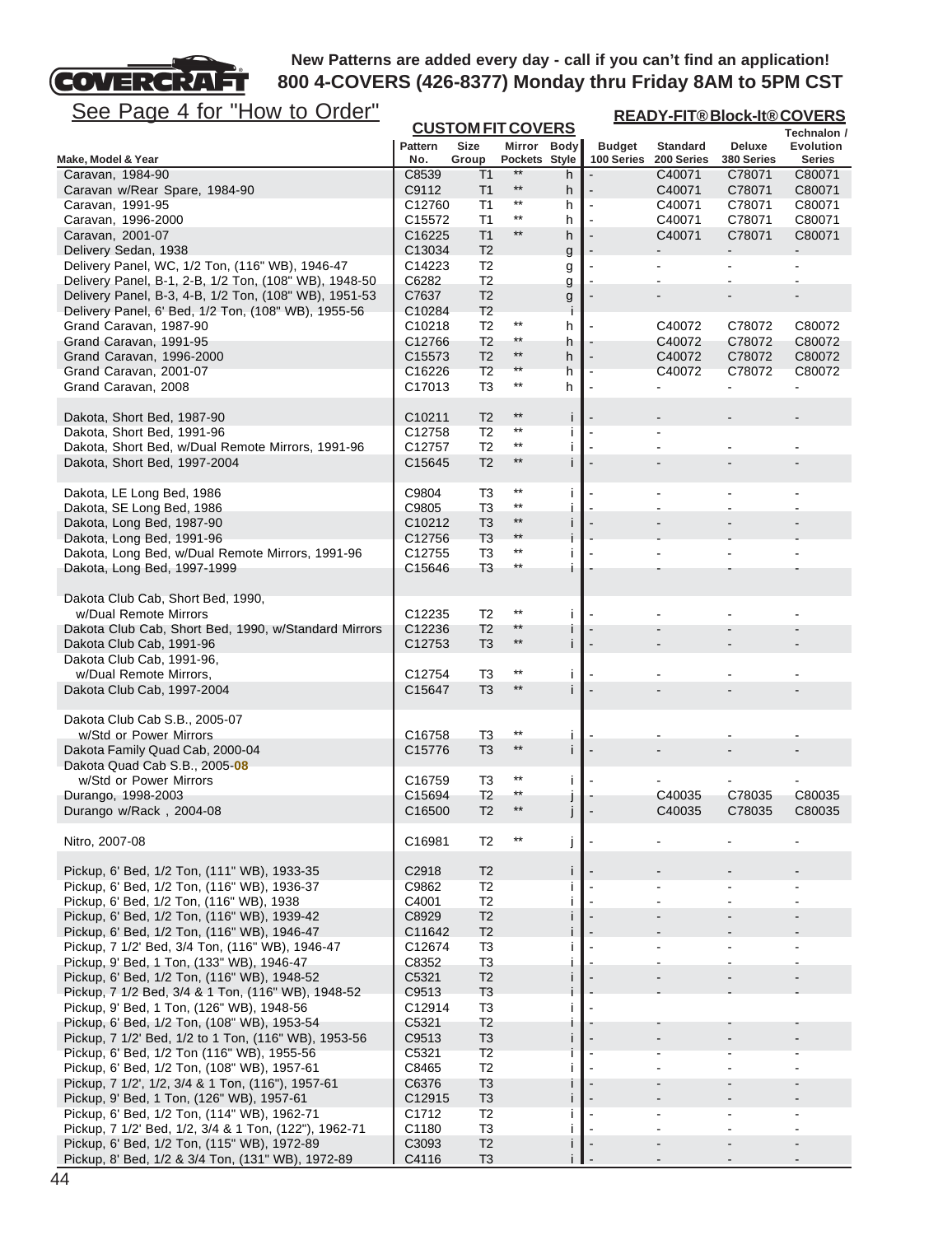

| For Body Style Info See Page 4                                                 |                       |                                  |                              |          |                |                                          |                      | <b>READY-FIT®Block-It®COVERS</b> |  |  |  |
|--------------------------------------------------------------------------------|-----------------------|----------------------------------|------------------------------|----------|----------------|------------------------------------------|----------------------|----------------------------------|--|--|--|
|                                                                                |                       | <b>CUSTOM FIT COVERS</b>         |                              |          |                |                                          |                      | Technalon /                      |  |  |  |
| Make, Model & Year                                                             | <b>Pattern</b><br>No. | <b>Size</b><br>Group             | Mirror Body<br>Pockets Style |          | <b>Budget</b>  | <b>Standard</b><br>100 Series 200 Series | Deluxe<br>380 Series | Evolution<br><b>Series</b>       |  |  |  |
|                                                                                |                       |                                  |                              |          |                |                                          |                      |                                  |  |  |  |
| Pickup, D100, Short Bed, 1978 (Little Red Express)                             | C4832                 | T <sub>2</sub>                   |                              | i.       |                |                                          |                      |                                  |  |  |  |
| Pickup, Short Bed, 1972-89                                                     | C3093                 | T <sub>2</sub>                   |                              | j.       |                | C40014                                   | C78014               | C80014                           |  |  |  |
| Pickup, Short Bed, 1990-93                                                     |                       |                                  |                              |          |                |                                          |                      |                                  |  |  |  |
| w/Remote Controlled Mirrors                                                    | C12531                | T <sub>2</sub>                   | $^{\star\star}$              | i        |                | C40014                                   | C78014               | C80014                           |  |  |  |
| Pickup, Short Bed, 1994-2001                                                   | C14517<br>C15891      | T <sub>2</sub><br>T <sub>2</sub> | $^{\star\star}$<br>$***$     | j.<br>i. |                | C40014                                   | C78014               | C80014                           |  |  |  |
| Pickup, SB, Std Cab, 2002-07<br>Pickup, SB Std Cab SRT-10 w/Rear Wing, 2004-06 | C16710                | T <sub>2</sub>                   | $**$                         | i        |                |                                          |                      |                                  |  |  |  |
| Pickup, SB Quad Cab SRT-10 w/Wing, 2005-06                                     | C16734                | T <sub>3</sub>                   | $***$                        | i        |                |                                          |                      |                                  |  |  |  |
| Pickup, SB Std Cab "Rumble Bee", 2004                                          | C16724                | T <sub>2</sub>                   | $***$                        | i        |                |                                          |                      |                                  |  |  |  |
| Pickup, S.B., Trailer Tow Mirrors, 2001-07                                     | C15859                | T <sub>2</sub>                   | $^{\star\star}$              | i.       |                |                                          |                      |                                  |  |  |  |
| Pickup, Long Bed, 1970-89<br>Pickup, Long Bed, 1990-93                         | C4116                 | T <sub>3</sub>                   |                              | Ť        |                | C40015                                   | C78015               | C80015                           |  |  |  |
| w/Remote Controlled Mirrors                                                    | C <sub>12530</sub>    | T <sub>3</sub>                   | $^{\star\star}$              | i.       |                | C40015                                   | C78015               | C80015                           |  |  |  |
| Pickup, Long Bed, 1994-2001                                                    | C14518                | T <sub>3</sub>                   | $^{\star\star}$              | i.       |                | C40015                                   | C78015               | C80015                           |  |  |  |
| Pickup, Std Cab, LB w/Trailer Mirrors, 1994-2000                               | C16786                | T3                               | $***$                        | i.       | $\blacksquare$ |                                          |                      | $\blacksquare$                   |  |  |  |
| Pickup, Long Bed, Trailer Tow Mirrors, 2001                                    | C15860                | T3                               | $***$<br>$^{\star\star}$     | i        |                |                                          |                      |                                  |  |  |  |
| Pickup, Std Cab, LB w/Std or Tow Mirrors, 2002-07                              | C16459                | T <sub>3</sub>                   |                              | i.       |                |                                          |                      |                                  |  |  |  |
| Pickup, LB Dually, 1970-89                                                     | C9959                 | T3                               | $^{\star\star}$              | j.       |                |                                          |                      |                                  |  |  |  |
| Pickup, LB Dually, 1991-93<br>Pickup, LB Dually, 1995-98                       | C13353<br>C15533      | T3<br>T3                         | $^{\star\star}$              | i<br>i   |                |                                          |                      |                                  |  |  |  |
| Pickup, LB Dually w/Trailer Mirrors, 1994-2000                                 | C15532                | T <sub>3</sub>                   | $***$                        | i        |                |                                          |                      |                                  |  |  |  |
| Pickup, LB Dually w/TrailerTow Mirrors, 2001<br>Pickup, Std Cab, LB Dually     | C15861                | T3                               | $***$                        | i.       |                |                                          |                      |                                  |  |  |  |
| w/Std or Tow Mirrors, 2002-04                                                  | C16706                | T <sub>3</sub>                   | $***$                        | i.       |                |                                          |                      |                                  |  |  |  |
| Pickup, Club Cab, Short Bed, 1970-82                                           | C10522                | T3                               |                              | j.       |                | C40018                                   | C78018               | C80018                           |  |  |  |
| Pickup, Club Cab, Short Bed, 1995-2002                                         | C14519                | T <sub>3</sub>                   | **                           | i.       |                | C40018                                   | C78018               | C80018                           |  |  |  |
| Pickup, Club Cab, Short Bed, with                                              |                       |                                  |                              |          |                |                                          |                      |                                  |  |  |  |
| Trailering Mirrors, 1995-2000                                                  | C15727                | T3                               | $***$                        | j.       |                | C40018                                   | C78018               | C80018                           |  |  |  |
| Pickup, Club Cab, S.B., wTrailer Tow Mirrors, 2001                             | C15862                | T3                               | $^{\star\star}$              | i.       |                |                                          |                      |                                  |  |  |  |
| Pickup, Crew Cab, S.B., 2002-08                                                | C <sub>15893</sub>    | T <sub>3</sub>                   | $***$                        | i        |                |                                          |                      |                                  |  |  |  |
|                                                                                |                       |                                  |                              |          |                |                                          |                      |                                  |  |  |  |
| Pickup, Crew Cab LB, 2002-08                                                   | C15892                | T <sub>3</sub>                   | $^{\star\star}$              | j.       |                |                                          |                      |                                  |  |  |  |
| Pickup, Crew Cab, LB, Dually                                                   |                       |                                  |                              |          |                |                                          |                      |                                  |  |  |  |
| w/Std or Tow Mirrors, 2002-07                                                  | C16458                | T3                               | $^{\star\star}$              | i        |                |                                          |                      |                                  |  |  |  |
| Pickup, Mega Cab SB, Std & Towing Mirrors, 2006-08                             | C16771                | T3                               | $^{\star\star}$              |          |                |                                          |                      |                                  |  |  |  |
| Pickup, Mega Cab SB, Dually, 2006-07                                           | C16804                | T <sub>3</sub>                   | $***$                        |          |                |                                          |                      |                                  |  |  |  |
| Pickup, Club Cab, Long Bed, 1990-93                                            | C12234                | T <sub>3</sub>                   | $^{\star\star}$              | j.       |                | C40019                                   | C78019               | C80019                           |  |  |  |
| Pickup, Club Cab, Long Bed, 1995-2002                                          | C14520                | T <sub>3</sub>                   | **                           | i        |                | C40019                                   | C78019               | C80019                           |  |  |  |
| Pickup, Club Cab, Long Bed, with                                               |                       |                                  |                              |          |                |                                          |                      |                                  |  |  |  |
| Trailering Mirrors, 1995-2000                                                  | C15567                | T <sub>3</sub>                   | $^{\star\star}$              | i.       | $\blacksquare$ | C40019                                   | C78019               | C80019                           |  |  |  |
| Pickup, Club Cab, Long Bed, with Trailer<br>Tow Mirrors, 2001                  | C15863                | T <sub>3</sub>                   | $***$                        | j.       |                |                                          |                      |                                  |  |  |  |
| Pickup, Club Cab, LB Dually, 1990-93                                           | C13626                | T <sub>3</sub>                   | $^{\star\star}$              | j.       |                |                                          |                      |                                  |  |  |  |
| Pickup, Club Cab, LB Dually, 1995-2002                                         | C15535                | T <sub>3</sub>                   | $^{\star\star}$              | j.       |                |                                          |                      |                                  |  |  |  |
| Pickup, Club Cab, LB Dually w/Trailer                                          |                       |                                  |                              |          |                |                                          |                      |                                  |  |  |  |
| Mirrors. 1995-2000                                                             | C15534                | T <sub>3</sub>                   | $***$                        | i        |                |                                          |                      |                                  |  |  |  |
| Pickup, Club Cab, LB Dually, w/Trailer                                         |                       |                                  |                              |          |                |                                          |                      |                                  |  |  |  |
| Tow Mirrors, 2002-04                                                           | C15864                | T <sub>3</sub>                   | **                           | Ĺ        |                |                                          |                      |                                  |  |  |  |
| D-50 Pickup, 1979-86                                                           | C3851                 | T1                               |                              | Ť        |                | C40010                                   | C78010               | C80010                           |  |  |  |
|                                                                                |                       |                                  |                              |          |                |                                          |                      |                                  |  |  |  |
| Ram 50 Pickup, Short Bed, 1987-93                                              | C10044                | T1                               | $^{\star\star}$              | i.       |                | C40010                                   | C78010               | C80010                           |  |  |  |
| Ram 50 Pickup, Long Bed, 1987-93<br>Ram 50 PU, Extra Cab, SB, 1987-93          | C10226<br>C10747      | T <sub>2</sub><br>T <sub>2</sub> | $^{\star\star}$<br>$***$     | i.<br>j. | $\blacksquare$ | C40011<br>C40021                         | C78011<br>C75021     | C80011<br>C80021                 |  |  |  |
| Ram 50 PU, Extra Cab, LB, 1987-93                                              | C10746                | T <sub>2</sub>                   | $^{\star\star}$              | i.       | $\blacksquare$ | C40022                                   | C75022               | C80022                           |  |  |  |
|                                                                                |                       |                                  |                              |          |                |                                          |                      |                                  |  |  |  |
| Raider, 1987-89                                                                | C8167                 | T1                               | $***$                        |          |                | C40032                                   | C78032               | C80032                           |  |  |  |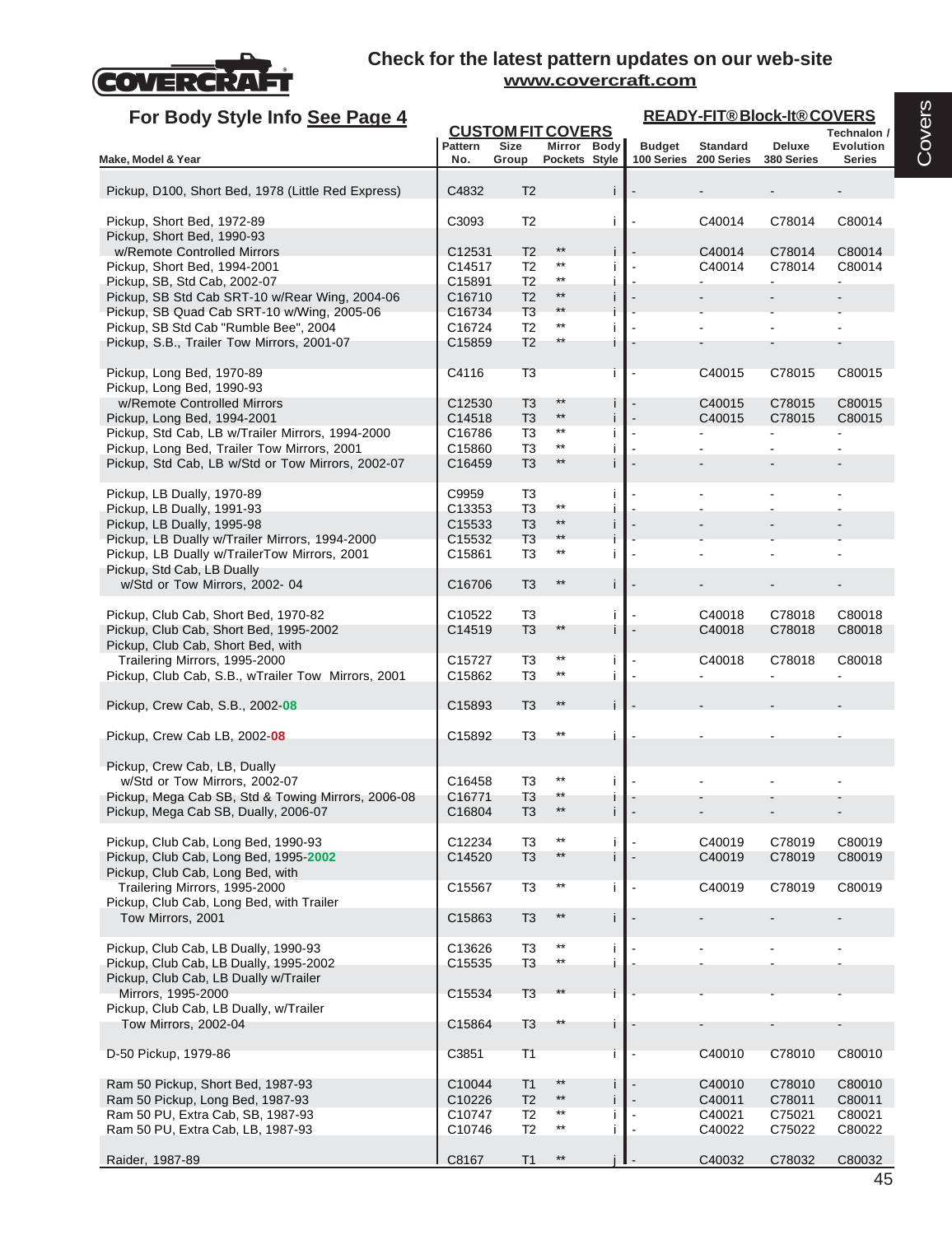

| <u>See Page 4 for "How to Order"</u>                                                 | <b>READY-FIT®Block-It®COVERS</b><br><b>CUSTOM FIT COVERS</b> |                                  |                 |                    |                             |                               |                      |                                   |  |
|--------------------------------------------------------------------------------------|--------------------------------------------------------------|----------------------------------|-----------------|--------------------|-----------------------------|-------------------------------|----------------------|-----------------------------------|--|
|                                                                                      |                                                              |                                  |                 |                    |                             |                               |                      | Technalon /                       |  |
| Make, Model & Year                                                                   | <b>Pattern</b><br>No.                                        | <b>Size</b><br>Group             | Pockets Style   | Mirror Body        | <b>Budget</b><br>100 Series | <b>Standard</b><br>200 Series | Deluxe<br>380 Series | <b>Evolution</b><br><b>Series</b> |  |
|                                                                                      |                                                              |                                  |                 |                    |                             |                               |                      |                                   |  |
| Ramcharger, 1974-93                                                                  | C3237                                                        | T <sub>2</sub>                   |                 |                    |                             | C40034                        | C78034               | C80034                            |  |
| Ramcharger w/Rear Spare, 1974-93                                                     | C8404                                                        | T <sub>2</sub>                   |                 | $\mathbf{I}$       |                             | C40035                        | C78035               | C80035                            |  |
| Van, Short Wheelbase, 1971-93                                                        | C <sub>10363</sub>                                           | T <sub>2</sub>                   |                 | h                  |                             | C40007                        | C78007               | C80007                            |  |
| Van, Short Wheelbase, 1986-93 w/Low Mount Mirrors                                    | C10357                                                       | T <sub>2</sub>                   | $^{\star\star}$ | h                  |                             | C40007                        | C78007               | C80007                            |  |
| Van, Short Wheelbase, 1994-97 w/Low Mount Mirrors                                    | C14409                                                       | T <sub>2</sub>                   | $^{\star\star}$ | h                  |                             | C40007                        | C78007               | C80007                            |  |
| Van, Short Wheelbase, 1998-2002                                                      | C15914                                                       | T <sub>2</sub>                   | $\star\star$    | h                  |                             | C40007                        | C78007               | C80007                            |  |
| Van, Long Wheelbase, 1971-93                                                         | C10362                                                       | T <sub>3</sub>                   | $***$           | h                  |                             | C40008                        | C78008               | C80008                            |  |
| Van, Long Wheelbase, 1986-93 w/Low Mount Mirrors                                     | C10356                                                       | T <sub>3</sub>                   | $***$           | h                  |                             | C40008                        | C78008               | C80008                            |  |
| Van, Long Wheelbase, 1994-97 w/Low Mount Mirrors                                     | C14410                                                       | T <sub>3</sub>                   |                 | h                  |                             | C40008                        | C78008               | C80008                            |  |
| Van, Long Wheelbase, 1998-2002                                                       | C15915                                                       | T <sub>3</sub>                   | $^{\star\star}$ | h                  |                             | C40008                        | C78008               | C80008                            |  |
| Van, Maxi, 1970-93                                                                   | C10364                                                       | T <sub>3</sub>                   |                 | h                  |                             |                               |                      |                                   |  |
| Van, Maxi, 1986-93 w/Low Mount Mirrors                                               | C10358                                                       | T <sub>3</sub>                   | $**$            | h                  |                             |                               |                      |                                   |  |
| Van, Maxi, 1994-97 w/Low Mount Mirrors                                               | C14411                                                       | T <sub>3</sub>                   | $***$           | h                  |                             |                               |                      |                                   |  |
| Van, Maxi, 1998-2002                                                                 | C15916                                                       | T <sub>3</sub>                   | $***$           | h                  |                             |                               |                      |                                   |  |
| <b>EDSEL</b>                                                                         |                                                              |                                  |                 |                    |                             |                               |                      |                                   |  |
| Ranger, Pacer Sedan & Convertible, 1958                                              | C4774                                                        | G4                               |                 | a,c                |                             |                               |                      |                                   |  |
| Ranger, Pacer Sedan w/Cont. Kit, 1958                                                | C2999                                                        | G4                               |                 | a                  |                             |                               |                      |                                   |  |
| Citation, Corsair Sedan, Coupe & Convertible, 1958                                   | C10083                                                       | G4                               |                 | a,b,c              |                             |                               |                      |                                   |  |
| Citation, Corsair Sedan w/Cont.Kit, 1958                                             | C9317                                                        | G4                               |                 | a                  |                             |                               |                      |                                   |  |
| Ranger, Corsair Sedan & Convertible, 1959<br>Ranger, Corsair Conv. w. Cont Kit, 1960 | C10092<br>C8175                                              | G4<br>G4                         |                 | a,c                |                             |                               | Ĭ.                   |                                   |  |
| Ranger, Corsair Sedan, 1960                                                          | C10836                                                       | G4                               |                 | c<br>a             |                             |                               |                      |                                   |  |
| All Wagons, Station Wagons, 1959                                                     | C11443                                                       | G4                               |                 | g                  |                             |                               |                      |                                   |  |
| Villager Wagon, Station Wagon, 1960                                                  | C1132                                                        | G <sub>4</sub>                   |                 | g                  |                             |                               |                      | $\blacksquare$                    |  |
|                                                                                      |                                                              |                                  |                 |                    |                             |                               |                      |                                   |  |
| <b>EAGLE</b>                                                                         |                                                              |                                  | $***$           |                    | C35003                      |                               |                      |                                   |  |
| Medallion, 1989<br>Premier Sedan, 1989-92                                            | C10277<br>C10808                                             | G3<br>G3                         | **              | a<br>a             | C35004                      | C40003<br>C40004              | C78003<br>C78004     | C80003<br>C80004                  |  |
| Summit, 1989-96                                                                      | C11314                                                       | G2                               | $^{\star\star}$ | a                  | C35003                      | C40003                        | C78003               | C80003                            |  |
| Summit Wagon, 1992-96                                                                | C13348                                                       | T <sub>1</sub>                   | $^{\star\star}$ | $\mathsf{I}$       |                             | C40060                        | C78060               | C80060                            |  |
| Talon (incl. TSI AWD), 1990-91                                                       | C11342                                                       | G <sub>3</sub>                   | $^{\star\star}$ | d                  | C35003                      | C40003                        | C78003               | C80003                            |  |
| Talon, 1992-94                                                                       | C <sub>13341</sub>                                           | G3                               | $^{\star\star}$ | d                  | C35003                      | C40003                        | C78003               | C80003                            |  |
| Talon, 1995-98                                                                       | C14847                                                       | G3                               | $\star\star$    | d                  | C35002                      | C40002                        | C78002               | C80002                            |  |
| Vision, 1993-97                                                                      | C14119                                                       | G4                               | **              | a                  | C35005                      | C40005                        | C78005               | C80005                            |  |
|                                                                                      |                                                              |                                  |                 |                    |                             |                               |                      |                                   |  |
| <b>EXCALIBUR</b>                                                                     |                                                              |                                  |                 |                    |                             |                               |                      |                                   |  |
| Phaeton, 1980-85                                                                     | C5904                                                        | G <sub>3</sub>                   |                 | C                  |                             |                               |                      |                                   |  |
| Phaeton, 1986-89<br>Limited, 1993                                                    | C10235<br>C14368                                             | G4<br>G3                         |                 | с<br>c             |                             |                               |                      |                                   |  |
|                                                                                      |                                                              |                                  |                 |                    |                             |                               |                      |                                   |  |
| <b>FERRARI</b>                                                                       |                                                              |                                  |                 |                    |                             |                               |                      |                                   |  |
| Berlinetta Boxer to 1981                                                             | C2263                                                        | G <sub>3</sub>                   | $^{\star\star}$ | d                  | C35003                      | C40004                        | C78004               | C80004                            |  |
| Berlinetta Boxer, 1982-84                                                            | C8563                                                        | G <sub>3</sub>                   |                 | d                  | C35003                      | C40003                        | C78003               | C80003                            |  |
| Daytona Coupe, 1968-74<br>Dino, 1969-74                                              | C896<br>C648                                                 | G <sub>3</sub><br>G <sub>3</sub> |                 | d<br>d             | C35003<br>C35003            | C40003<br>C40003              | C78003<br>C78003     | C80003<br>C80003                  |  |
| Dino GT4, 1975-80                                                                    | C2082                                                        | G3                               |                 | d                  | C35003                      | C40003                        | C78003               | C80003                            |  |
| Enzo, 2003                                                                           | C16558                                                       | G <sub>3</sub>                   | $^{\star\star}$ | d                  |                             |                               |                      |                                   |  |
| F-40, 1991-94                                                                        | C12654                                                       | G <sub>3</sub>                   | $^{\star\star}$ | d                  | C35004                      | C40004                        | C78004               | C80004                            |  |
| F-50, 1996-97                                                                        | C15317                                                       | G <sub>3</sub>                   | $***$           | d                  |                             |                               |                      |                                   |  |
| F430 Coupe, 2005-08                                                                  | C <sub>16133</sub>                                           | G <sub>3</sub>                   | $***$           | d                  | C35003                      | C40003                        | C78003               | C80003                            |  |
| F430 Convertible, 2005-08                                                            | C16279                                                       | G <sub>3</sub>                   | **              | с                  | C35003                      | C40003                        | C78003               | C80003                            |  |
| Mondial, 1982-94                                                                     | C10314                                                       | G3                               | $^{\star\star}$ | c,d                | C35004                      | C40004                        | C78004               | C80004                            |  |
| Testa Rosa, 1985-86                                                                  | C15523                                                       | G3                               |                 | d                  | C35003                      | C40003                        | C78003               | C80003                            |  |
| Testa Rosa, 1985-86                                                                  | C9262                                                        | G <sub>3</sub>                   | $^{\star\star}$ | d                  | C35003                      | C40003                        | C78003               | C80003                            |  |
| Testa Rosa, F512M, 1987-97                                                           | C10321                                                       | G <sub>3</sub>                   | **              | d                  | C35003                      | C40003                        | C78003               | C80003                            |  |
| 275 GTB, 1964-66                                                                     | C142                                                         | G3                               | $***$           | d                  | C35003                      | C40003                        | C78003               | C80003                            |  |
| 308 GTS, GTSI, GTBI, 1980-85                                                         | C2684                                                        | G <sub>3</sub>                   | $***$           | d                  | C35003                      | C40003                        | C78003               | C80003                            |  |
| 328 GTB, GTSI, GTO, 1986-90<br>348 TB, TS, 1990-94                                   | C2684<br>C12212                                              | G <sub>3</sub><br>G <sub>3</sub> | $^{\star\star}$ | d<br>d             | C35003<br>C35003            | C40003<br>C40003              | C78003<br>C78003     | C80003<br>C80003                  |  |
| 348 Spyder, 1994                                                                     | C14529                                                       | G <sub>3</sub>                   | $***$           | $d$ $\blacksquare$ | C35003                      | C40003                        | C78003               | C80003                            |  |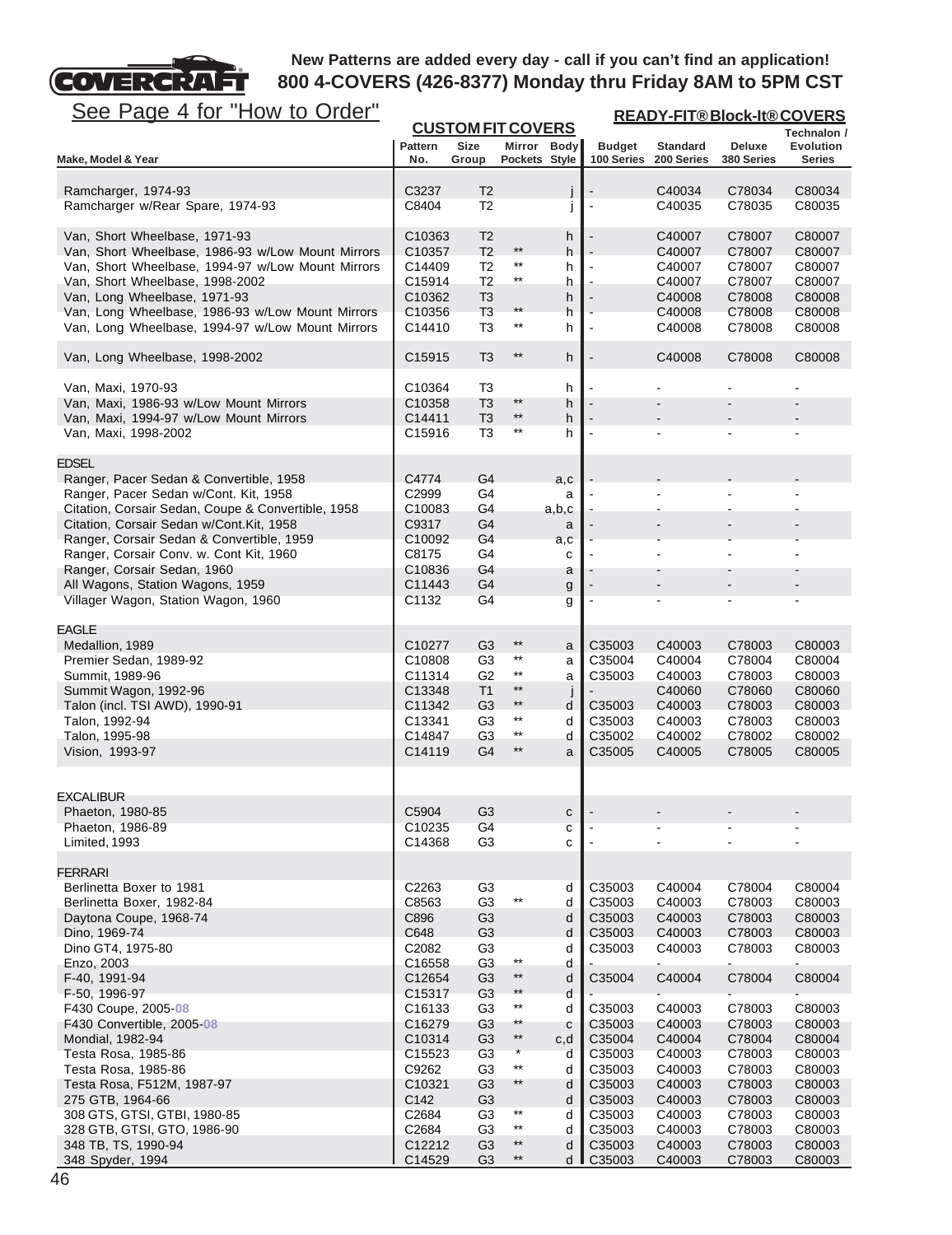

| For Body Style Info See Page 4                                      |                          |                                  |                         |             | <b>READY-FIT®Block-It®COVERS</b> |                      |                      |                  |  |
|---------------------------------------------------------------------|--------------------------|----------------------------------|-------------------------|-------------|----------------------------------|----------------------|----------------------|------------------|--|
|                                                                     | <b>CUSTOM FIT COVERS</b> |                                  |                         |             |                                  |                      |                      |                  |  |
|                                                                     | <b>Pattern</b>           | <b>Size</b>                      |                         | Mirror Body | <b>Budget</b>                    | <b>Standard</b>      | Deluxe               | Evolution        |  |
| Make, Model & Year<br>355 Berlinetta, 1995-99                       | No.<br>C14978            | Group<br>G <sub>3</sub>          | Pockets Style<br>$**$   | d           | 100 Series<br>C35003             | 200 Series<br>C40003 | 380 Series<br>C78003 | Series<br>C80003 |  |
| 355 Spyder, 1996-99                                                 | C15283                   | G <sub>3</sub>                   | $^{\star\star}$         | d           | C35003                           | C40003               | C78003               | C80003           |  |
| 360 Modena Coupe, 2000-04                                           | C <sub>16133</sub>       | G <sub>3</sub>                   | $^{\star\star}$         | d           | C35003                           | C40003               | C78003               | C80003           |  |
| 360 Modena Spyder, 2001-05                                          | C16279                   | G <sub>3</sub>                   | $^{\star\star}$         | C           | C35003                           | C40003               | C78003               | C80003           |  |
| 375 TB, 1990-94                                                     | C12212                   | G <sub>3</sub>                   | $***$                   | d           | C35004                           | C40004               | C78004               | C80004           |  |
| 400 i & 412, 1982-90                                                | C9173                    | G <sub>3</sub>                   | $***$                   | d           | C35004                           | C40004               | C78004               | C80004           |  |
| 456GT, 1995-2003                                                    | C14977                   | G <sub>3</sub>                   | $***$                   | d           | C35004                           | C40004               | C78004               | C80004           |  |
| 550, 575M Maranello (Superamerica), 1997-2005                       | C15468                   | G <sub>3</sub>                   | $^{\star\star}$         | d           | C35004                           | C40004               | C78004               | C80004           |  |
| 550 Barchetta, 2002-04                                              | C16323                   | G <sub>3</sub>                   | $**$                    | C           |                                  |                      |                      |                  |  |
| 599 Coupe, 2007                                                     | C17011<br>C16637         | G <sub>3</sub><br>G <sub>3</sub> | $**$<br>$^{\star\star}$ | d           | C35004<br>C35005                 | C40004               | C78004               | <b>C80004</b>    |  |
| 612 Scaglietti, 2005-07                                             |                          |                                  |                         | d           |                                  | C40005               | C78005               | C80005           |  |
| <b>FIAT</b>                                                         |                          |                                  |                         |             |                                  |                      |                      |                  |  |
| Spyder 2000, 1979-84                                                | C494                     | G <sub>1</sub>                   |                         | C           | C35002                           | C40002               | C78002               | C80002           |  |
| X1/9 Coupe, X1/2 Bertone, 1974-86                                   | CA24                     | G2                               |                         | f           | C35002                           | C40002               | C78002               | C80002           |  |
| 500, 600D                                                           | C <sub>30</sub>          | G <sub>1</sub>                   |                         | b           | C35001                           | C40001               | C78001               | C80001           |  |
| 850 Spyder, 1967-74                                                 | C74                      | G1                               |                         | ${\bf c}$   | C35001                           | C40001               | C78001               | C80001           |  |
| 1100, 1200, 1500 & 1600 Rdstrs.                                     | C49                      | G1                               |                         | с           | C35002                           | C40002               | C78002               | C80002           |  |
| 124, 1800, 2000 Spyder, 1968-84                                     | C494                     | G1                               |                         | C           | C35002                           | C40002               | C78002               | C80002           |  |
|                                                                     |                          |                                  |                         |             |                                  |                      |                      |                  |  |
| <b>FORD</b>                                                         |                          |                                  |                         |             |                                  |                      |                      |                  |  |
| 48, 68 Convertible Coupe, 1935-36<br>500, 2005-07                   | C353<br>C16732           | G <sub>3</sub><br>G4             | $^{\star\star}$         | с           | C35005                           | C40005               | C78005               | C80005           |  |
| All Models Coupe, 1937-39                                           | C9024                    | G <sub>3</sub>                   |                         | a<br>f      |                                  |                      |                      |                  |  |
| All Models Sedan, 1937-39                                           | C2709                    | G <sub>3</sub>                   |                         | a,b         |                                  |                      |                      |                  |  |
| All Models Convertible Coupe, 1940                                  | C1143                    | G <sub>3</sub>                   |                         | с           |                                  |                      |                      |                  |  |
| All Models Sedan, 1941-42                                           | C113                     | G <sub>3</sub>                   |                         | a,b         |                                  |                      |                      |                  |  |
| All Models 2-Passenger Coupe, 1940                                  | C227                     | G <sub>3</sub>                   |                         | f           |                                  |                      |                      |                  |  |
| All Models Sedan, 1946-48                                           | C14601                   | G <sub>3</sub>                   |                         | a,b,c       |                                  |                      |                      |                  |  |
| All Models Coupe (3 pass), 1946-48                                  | C14608                   | G <sub>3</sub>                   |                         | f           |                                  |                      |                      |                  |  |
| All Models Coupe (5 pass), 1946-48                                  | C11923                   | G <sub>3</sub>                   |                         | f           |                                  |                      |                      |                  |  |
| All Models Coupe (5 pass), no bumper, 1946-48                       | C14342                   | G <sub>3</sub>                   |                         | f           |                                  |                      |                      |                  |  |
| All Models Convertible Coupe, 1946-48                               | C15483                   | G <sub>3</sub>                   |                         | с           |                                  |                      |                      |                  |  |
| All Models Sedan, 1949-52<br>All Models Coupe, Convertible, 1949-52 | C9855<br>C8619           | G <sub>3</sub><br>G <sub>3</sub> |                         | a,b<br>c, f |                                  |                      |                      |                  |  |
| All Models 2dr Hardtop, 1949-52                                     | C14599                   | G <sub>3</sub>                   |                         | b           |                                  |                      |                      |                  |  |
| All Models Sedan, 1953-54                                           | C223                     | G <sub>3</sub>                   |                         | a,b         |                                  |                      |                      |                  |  |
| All Models Sunliner Convertible, 1953-54                            | C13831                   | G <sub>3</sub>                   |                         | С           |                                  |                      |                      |                  |  |
| All Models Sedan, Coupe, Convertible, 1955-56                       | C <sub>210</sub>         | G <sub>3</sub>                   |                         | a,b,c       |                                  |                      |                      |                  |  |
| All Models Sedans, Coupe, Convertible, 1957-58                      | C306                     | G4                               |                         | a,b,c       |                                  |                      |                      |                  |  |
| All Models Sedans, 1959                                             | C2066                    | G4                               |                         | a           |                                  |                      |                      |                  |  |
| All Models (except Falcon, T-Bird) Sedans, 1960                     | C <sub>27</sub>          | G4                               |                         | a           |                                  |                      |                      |                  |  |
| All Models (exc Flacon, Fairlane) Sdn, Conv, 1961-62                | C8546                    | G4                               |                         | a,c         |                                  |                      |                      |                  |  |
| All Models (exc Falcon, Fairlane, T-Bird),                          |                          |                                  |                         |             |                                  |                      |                      |                  |  |
| Sedans & Convertible, 1963-65                                       | C9408                    | G4<br>G <sub>2</sub>             | $***$                   | a,c         |                                  | C40003               |                      |                  |  |
| Aspire, 4 door, 1994-95<br>Aspire, 2 door, 1995-97                  | C14620<br>C15544         | G <sub>2</sub>                   | $***$                   | a<br>b      | C35003<br>C35002                 | C40002               | C78003<br>C78002     | C80003<br>C80002 |  |
| Contour, 1995-2000                                                  | C15545                   | G <sub>3</sub>                   | $^{\star\star}$         | a           | C35004                           | C40004               | C78004               | C80004           |  |
| Contour SVT, 1998-2000                                              | C15484                   | G <sub>3</sub>                   | $***$                   | a           | C35004                           | C40004               | C78004               | C80004           |  |
| Crown Victoria, 1983-90                                             | C3850                    | G4                               |                         | a,b         | C35006                           | C40006               | C78006               | C80006           |  |
| Crown Victoria, 1991                                                | C12701                   | G4                               | $^{\star\star}$         | a           | C35005                           | C40005               | C78005               | C80005           |  |
| Crown Victoria, 1992-97                                             | C13207                   | G4                               | $***$                   | a           | C35006                           | C40006               | C78006               | C80006           |  |
| Crown Victoria, 1998-2008                                           | C15930                   | G4                               | $^{\star\star}$         | a           | C35006                           | C40006               | C78006               | C80006           |  |
| Custom, Custom 300 Sedans, 1957-58                                  | C10787                   | G4                               |                         | a           |                                  |                      |                      |                  |  |
| Custom 500, 1964-72                                                 | C <sub>27</sub>          | G4                               |                         | a,b         | C35006                           | C40006               | C78006               | C80006           |  |
| Custom 500, 1973-75                                                 | CA <sub>3</sub>          | G4                               |                         | a,b         | C35006                           | C40006               | C78006               | C80006           |  |
| Elite, 1975-76                                                      | CA34<br><b>CB16</b>      | G4<br>G <sub>2</sub>             |                         | b           | C35006                           | C40006               | C78006               | C80006           |  |
| Escort, 1981-90<br>Escort GT, 1986-90                               | C9664                    | G <sub>2</sub>                   | $***$                   | d,e<br>d    | C35003<br>C35003                 | C40003<br>C40003     | C78003<br>C78003     | C80003<br>C80003 |  |
| Escort Hatchback, LX, 1991-92                                       | C12197                   | G <sub>3</sub>                   | $^{\star\star}$         | d,e         | C35003                           | C40003               | C78003               | C80003           |  |
| Escort Hatchback, 1993-96                                           | C13804                   | G <sub>3</sub>                   | $***$                   | d           | C35003                           | C40003               | C78003               | C80003           |  |
| Escort GT, 1991-96                                                  | C12848                   | G <sub>3</sub>                   | $^{\star\star}$         | d           | C35003                           | C40003               | C78003               | C80003           |  |
| Escort Sedan, 1992-96                                               | C13803                   | G <sub>3</sub>                   | $^{\star\star}$         | a           | C35003                           | C40003               | C78003               | C80003           |  |
| Escort Sedan, 1997-2002                                             | C15356                   | G <sub>3</sub>                   | $^{\star\star}$         | a           | C35003                           | C40003               | C78003               | C80003           |  |
| Escort ZX2 Coupe, 1998-02                                           | C15461                   | G <sub>3</sub>                   | $^{\star\star}$         | d           | C35004                           | C40004               | C78004               | C80004           |  |
| EXP, 1982-85                                                        | CB <sub>25</sub>         | G <sub>2</sub>                   |                         | d           | C35003                           | C40003               | C78003               | C80003           |  |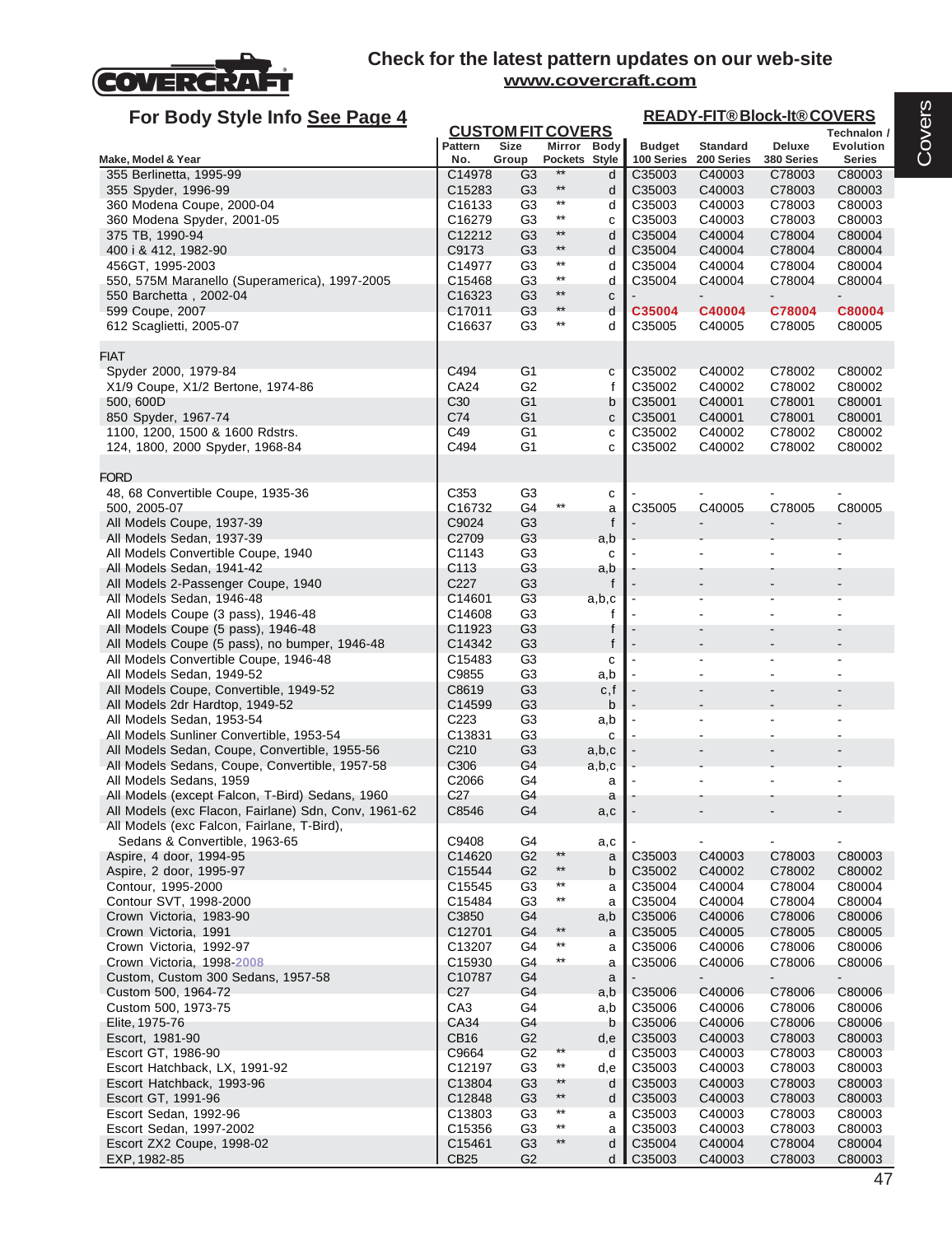## **COVERCRA** FГ

# **New Patterns are added every day - call if you can't find an application! 800 4-COVERS (426-8377) Monday thru Friday 8AM to 5PM CST**

**READY-FIT® Block-It® COVERS**

| <u> סטט</u><br><u>ayu + IUI</u><br><u><b>I IUW WU UIUUI</b></u>                               |                           | <b>CUSTOM FIT COVERS</b>         |                       |                   |                  | <b>READY-FIT®BIOCK-IT®COVERS</b><br>Technalon / |                          |                  |  |
|-----------------------------------------------------------------------------------------------|---------------------------|----------------------------------|-----------------------|-------------------|------------------|-------------------------------------------------|--------------------------|------------------|--|
|                                                                                               | <b>Pattern</b>            | <b>Size</b>                      |                       | Mirror Body       | <b>Budget</b>    | <b>Standard</b>                                 | Deluxe                   | Evolution        |  |
| Make, Model & Year                                                                            | No.                       | Group                            | Pockets Style         |                   | 100 Series       | 200 Series                                      | 380 Series               | <b>Series</b>    |  |
| EXP, 1986-88 (Escort EXP)<br>Fairlane Sedans, 1962-63                                         | C11270<br>C8752           | G <sub>2</sub><br>G <sub>4</sub> | $***$                 | d<br>a            | C35003           | C40003                                          | C78003                   | C80003           |  |
| Fairlane, Fairlane 500, 1964-67                                                               | C80                       | G <sub>3</sub>                   |                       | a,b,c             | C35005           | C40005                                          | C78005                   | C80005           |  |
| Fairlane, Fairlane 500, 1968-70                                                               | C68                       | G4                               |                       | a,b               | C35006           | C40006                                          | C78006                   | C80006           |  |
| Fairmont exc. Futura, 1978-83                                                                 | <b>CA81</b>               | G <sub>3</sub>                   |                       | a,b               | C35004           | C40004                                          | C78004                   | C80004           |  |
| Fairmont Futura, 1978-83                                                                      | C5212                     | G3                               |                       | a,b               | C35004           | C40004                                          | C78004                   | C80004           |  |
| Falcon, Sedan, 1960-65                                                                        | C575                      | G <sub>3</sub>                   |                       | a                 |                  |                                                 |                          |                  |  |
| Falcon, 2dr Hardtop, Convertible, 1960-65<br>Falcon, Sport Sedan, 2 dr, 1960-65               | C11635<br>C14446          | G <sub>3</sub><br>G <sub>3</sub> |                       | b,c               |                  |                                                 |                          |                  |  |
| Falcon, 1964-69                                                                               | C575                      | G <sub>3</sub>                   |                       | a,b<br>a,b        | C35004           | C40004                                          | C78004                   | C80004           |  |
| Falcon, 1970                                                                                  | C68                       | G4                               |                       | a,b               | C35006           | C40006                                          | C78006                   | C80006           |  |
| Festiva, 1988-93                                                                              | C <sub>10315</sub>        | G <sub>2</sub>                   | $^{\star\star}$       | d                 | C35001           | C40001                                          | C78001                   | C80001           |  |
| Focus 3dr and 5dr SVT w/ Antenna Pocket, 2000-07                                              | C <sub>15789</sub>        | G <sub>2</sub>                   | $***$                 | d                 |                  |                                                 |                          |                  |  |
| Focus 4dr Sedan w/Wing, 2000-07                                                               | C <sub>15786</sub>        | G <sub>2</sub>                   | $***$                 | a                 | C35003           | C40003                                          | C78003                   | C80003           |  |
| Focus 2 & 4 dr w or w/o Spoiler, 2008                                                         | C17042                    | G <sub>2</sub>                   | $^{\star\star}$       | a,b               | C35004           | C40004                                          | C78004                   | C80004           |  |
| Focus "Saleen", 2005                                                                          | C16624                    | G <sub>3</sub>                   | **<br>$^{\star\star}$ | d                 |                  | $\blacksquare$                                  | $\overline{\phantom{a}}$ | $\blacksquare$   |  |
| Fusion, 2006-08                                                                               | C16675<br>C <sub>27</sub> | G <sub>3</sub><br>G4             |                       | a                 | C35004<br>C35006 | C40004                                          | C78004                   | C80004           |  |
| Galaxie, 1964-72<br>Galaxie, 1973-74                                                          | CA <sub>3</sub>           | G4                               |                       | a,b,c<br>a,b      | C35006           | C40006<br>C40006                                | C78006<br>C78006         | C80006<br>C80006 |  |
| Granada, 1975-80                                                                              | CA33                      | G <sub>3</sub>                   |                       | a,b               | C35004           | C40004                                          | C78004                   | C80004           |  |
| Granada, 1981-82                                                                              | <b>CB17</b>               | G <sub>3</sub>                   |                       | a,b               | C35004           | C40004                                          | C78004                   | C80004           |  |
| Gran Torino, 1974-76                                                                          | CA34                      | G4                               |                       | a,b               | C35006           | C40006                                          | C78006                   | C80006           |  |
| GT, 2005-06                                                                                   | C16717                    | G <sub>3</sub>                   | $^{\star\star}$       | f                 |                  |                                                 |                          |                  |  |
| LTD, 1965-72                                                                                  | C <sub>27</sub>           | G4                               |                       | a,b,c             | C35006           | C40006                                          | C78006                   | C80006           |  |
| LTD, 1973-78                                                                                  | CA <sub>3</sub>           | G4                               |                       | a,b               | C35006           | C40006                                          | C78006                   | C80006           |  |
| LTD, 1979-82                                                                                  | C3850                     | G4                               |                       | a,b               | C35006           | C40006                                          | C78006                   | C80006           |  |
| LTD II, 1977-79                                                                               | CA <sub>2</sub>           | G4                               | $***$                 | a,b               | C35006           | C40006                                          | C78006                   | C80006           |  |
| LTD, 1983-86<br>Maverick 2 dr., 1970-73                                                       | C7806<br>C81              | G4<br>G <sub>3</sub>             |                       | a,b<br>b          | C35004<br>C35004 | C40004<br>C40004                                | C78004<br>C78004         | C80004<br>C80004 |  |
| Maverick 2 dr., 1974-77                                                                       | CA27                      | G <sub>3</sub>                   |                       | b                 | C35004           | C40004                                          | C78004                   | C80004           |  |
| Maverick 4 dr., 1971-77                                                                       | CA <sub>5</sub>           | G <sub>3</sub>                   |                       | a                 | C35004           | C40004                                          | C78004                   | C80004           |  |
| Model "T" Touring w/Rear Spare, (100" WB), 1917-22                                            | C705                      | G <sub>3</sub>                   |                       | a                 |                  |                                                 |                          |                  |  |
| Model "T" Center Door Sedan, (100" WB), 1917-22                                               | C919                      | G <sub>3</sub>                   |                       | a                 |                  |                                                 |                          |                  |  |
| Model "T" Coupe, (100" WB), 1917-22                                                           | C <sub>1783</sub>         | G <sub>3</sub>                   |                       | b                 |                  |                                                 |                          |                  |  |
| Model "T" Roadster, (100" WB), 1917-22<br>Model "T" Touring, (100" WB), 1923-25               | C5732<br>C1241            | G <sub>3</sub><br>G4             |                       | $\mathbf{C}$<br>a |                  |                                                 |                          |                  |  |
| Model "T" Sedan, (100" WB), 1923-25                                                           | C1784                     | G3                               |                       | a,b               |                  |                                                 |                          |                  |  |
| Model "T" Coupe, (100" WB), 1923-25                                                           | C1783                     | G <sub>3</sub>                   |                       | b                 |                  |                                                 |                          |                  |  |
| Model "T" Roadster, (100" WB), 1923-25                                                        | C1523                     | G <sub>3</sub>                   |                       | с                 |                  |                                                 |                          |                  |  |
| Model "T" Cpe, No Bumper,                                                                     |                           |                                  |                       |                   |                  |                                                 |                          |                  |  |
| w/Rear Spare, (100") 1923-25                                                                  | C13347                    | G3                               |                       | b                 |                  |                                                 |                          |                  |  |
| Model "T" Roadster, 1926-27                                                                   | C1238<br>C571             | G3<br>G <sub>3</sub>             |                       | с                 |                  |                                                 |                          |                  |  |
| Model "T" Sedan, 1926-27<br>Model "T" Coupe, 1926-27                                          | C875                      | G <sub>3</sub>                   |                       | a,b<br>b          |                  |                                                 |                          |                  |  |
| Model "T" Sedan w/Visor & Bumper, (100"), 1926-27                                             | C14207                    | G <sub>3</sub>                   |                       | a,b               |                  |                                                 |                          |                  |  |
| Model "T" Touring w/Rear Spare, (100" WB), 1926-27                                            | C1083                     | G4                               |                       | a                 |                  |                                                 |                          |                  |  |
| Model "T" Touring w or w/o Rear Spare, w/Bumper,                                              |                           |                                  |                       |                   |                  |                                                 |                          |                  |  |
| (100" WB), 1926-27                                                                            | C16031                    | G <sub>3</sub>                   |                       | a                 |                  |                                                 |                          |                  |  |
| Model "A" Sedan, w/Visor, Rear Spare, 1928-31                                                 | C14707                    | G <sub>3</sub>                   |                       | a,b               |                  |                                                 |                          |                  |  |
| Model "A" Sedan, w/ Visor, Sidemounts,                                                        | C <sub>14705</sub>        | G <sub>3</sub>                   |                       | a,b               |                  |                                                 |                          |                  |  |
| with or w/o Rear Spare, 1928-31                                                               |                           |                                  |                       |                   |                  |                                                 |                          |                  |  |
| Model "A" Sedan w/Visor, Trunk, 1928-31                                                       | C14706                    | G <sub>3</sub>                   |                       | a,b               |                  |                                                 |                          |                  |  |
| Model "A" Sedan w/Trunk, Sidemounts, 1928-31                                                  | C14708                    | G <sub>3</sub>                   |                       | a,b               |                  |                                                 |                          |                  |  |
| Model "A" 400 Convertible Sedan, 1928-31                                                      | C415                      | G <sub>3</sub>                   |                       | С                 |                  |                                                 |                          |                  |  |
| Model "A" Phaeton w or w/o Spare, 1928-31                                                     | C14714                    | G <sub>3</sub>                   |                       | а                 |                  |                                                 |                          |                  |  |
| Model "A" Phaeton w/Trunk, Sidemounts, 1928-31<br>Model "A" Coupe, w/Visor, No Spare, 1928-31 | C14717<br>C14703          | G <sub>3</sub><br>G <sub>3</sub> |                       | a                 |                  |                                                 |                          |                  |  |
| Model "A" Coupe w/Visor, Rear Spare, 1928-31                                                  | C14700                    | G <sub>3</sub>                   |                       | b<br>b            |                  |                                                 |                          |                  |  |
| Model "A" Coupe w/Visor, Ttrunk, 1928-31                                                      | C14702                    | G <sub>3</sub>                   |                       | b                 |                  |                                                 |                          |                  |  |
| Model "A" Coupe w/Visor, Sidemounts, 1928-31                                                  | C14704                    | G <sub>3</sub>                   |                       | b                 |                  |                                                 |                          |                  |  |
| Model "A" Roadster w/Rear Spare, 1928-31                                                      | C14719                    | G <sub>3</sub>                   |                       | C                 |                  |                                                 |                          |                  |  |
| Model "A" Roadster w/No Rear Spare, 1928-31                                                   | C14720                    | G <sub>3</sub>                   |                       | С                 |                  |                                                 |                          |                  |  |
| Model "A" Roadster w/Sidemounts, Trunk, 1928-31                                               | C14722                    | G <sub>3</sub>                   |                       | С                 |                  |                                                 |                          |                  |  |
| Model "A" Sedan w/Slant Window, with or w/o                                                   |                           |                                  |                       |                   |                  |                                                 |                          |                  |  |
| Rear Spare, 1928-31                                                                           | C14711                    | G <sub>3</sub>                   |                       | a                 |                  |                                                 |                          |                  |  |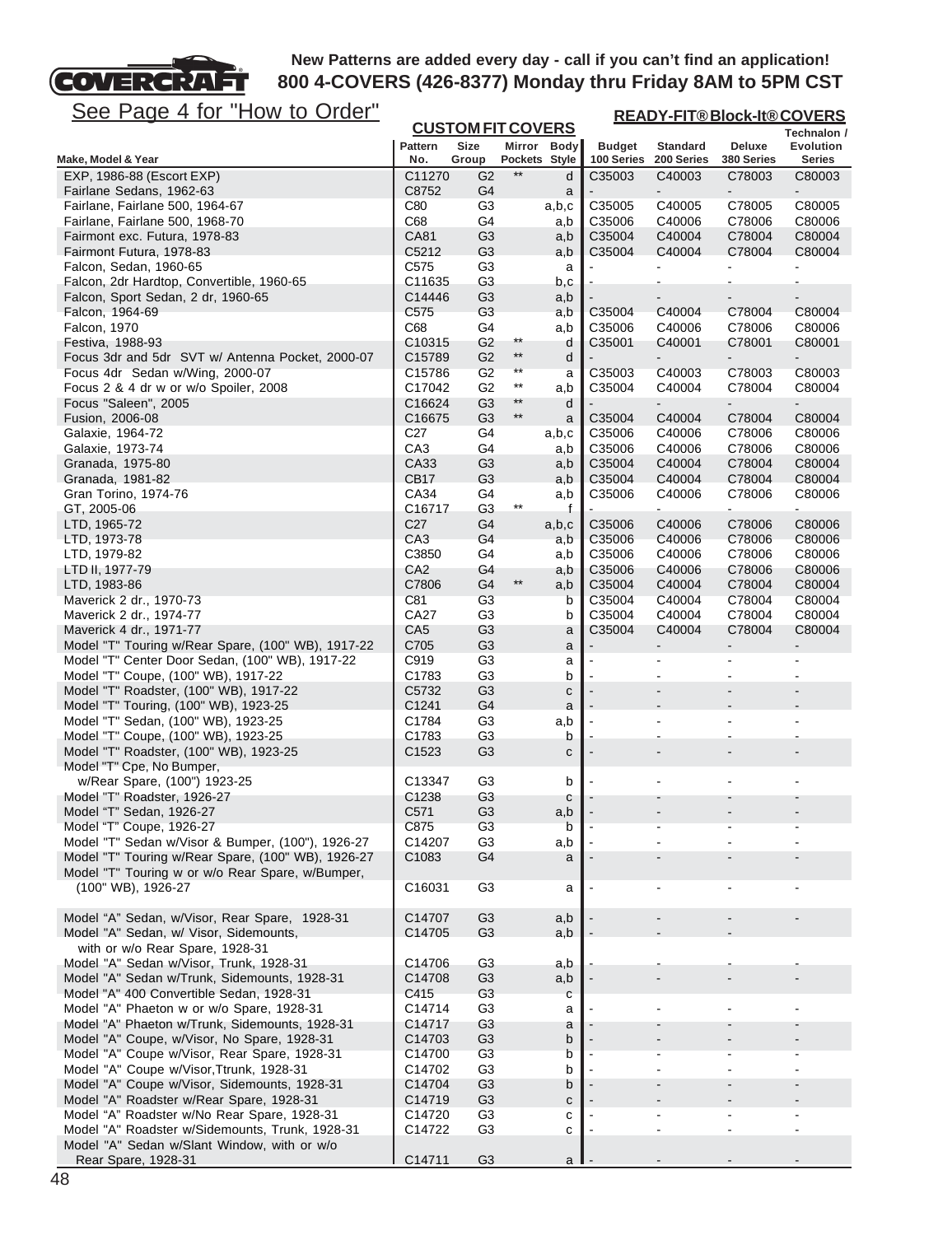

| For Body Style Info See Page 4                                                                        |                              |                                  |                              |            |               |                                          | <b>READY-FIT®Block-It®COVERS</b> |                                   |
|-------------------------------------------------------------------------------------------------------|------------------------------|----------------------------------|------------------------------|------------|---------------|------------------------------------------|----------------------------------|-----------------------------------|
|                                                                                                       |                              | <b>CUSTOM FIT COVERS</b>         |                              |            |               |                                          |                                  | Technalon /                       |
| Make, Model & Year                                                                                    | Pattern<br>No.               | <b>Size</b><br>Group             | Mirror Body<br>Pockets Style |            | <b>Budget</b> | <b>Standard</b><br>100 Series 200 Series | Deluxe<br>380 Series             | <b>Evolution</b><br><b>Series</b> |
| Model "A" Deluxe Del. Sedan w/Visor, 1928-31                                                          | C13593                       | G4                               |                              | a          |               |                                          |                                  |                                   |
| Model "A" Victoria, 1928-31                                                                           | C591                         | G <sub>3</sub>                   |                              | a          |               |                                          |                                  |                                   |
| Model "B", 18 Sedan w/Sidemounts, 1932                                                                | C900                         | G <sub>3</sub>                   |                              | a,b        |               |                                          |                                  |                                   |
| Model "B", 18 Sedan w/Rear Spare, 1932                                                                | C14603                       | G <sub>3</sub>                   |                              | a,b        |               |                                          |                                  |                                   |
| Model "B", 18 Sedan w/Sidemounts, Rear Spare, 1932                                                    | C14607                       | G <sub>3</sub>                   |                              | a,b        |               |                                          |                                  |                                   |
| Model "B", 18 Coupe, 1932<br>Model "B", 18 Coupe w/Rear Spare, 1932                                   | C9596<br>$C15443$ $\cdot$    | G <sub>3</sub><br>G <sub>3</sub> |                              | b,c<br>b,c |               |                                          |                                  |                                   |
| Model "B", 18 3 WDW Coupe, No Bumpers, 1932                                                           | C14594                       | G <sub>3</sub>                   |                              | b,c        |               |                                          |                                  |                                   |
| Model "B", 18 5 WDW Coupe, No Bumpers, 1932                                                           | C14606                       | G <sub>3</sub>                   |                              | b.c        |               |                                          |                                  |                                   |
| Model "B", 18 Coupe w/Sidemounts, 1932                                                                | C13642                       | G <sub>3</sub>                   |                              | b,c        |               |                                          |                                  |                                   |
| Model "B", 18 Victoria, 1932<br>Model "B", 18 Victora w/Rear Spare, 1932                              | C10272<br>C <sub>10343</sub> | G <sub>3</sub><br>G <sub>3</sub> |                              | a<br>a     |               |                                          |                                  |                                   |
| Model "B", 18 400 Convertible Sedan, 1932                                                             | C8348                        | G4                               |                              | C          |               |                                          |                                  |                                   |
| Model "B", 18 Phaeton, 1932                                                                           | C11882                       | G <sub>3</sub>                   |                              | a          |               |                                          |                                  |                                   |
| Model "B", 18 Roadster, 1932                                                                          | C14643                       | G <sub>3</sub>                   |                              | с          |               |                                          |                                  |                                   |
| Model "B", 18 Roadster w/Sidemounts, 1932                                                             | C14642                       | G <sub>3</sub>                   |                              | C          |               |                                          |                                  |                                   |
| Model "C", V8 Coupe, 1933-34<br>Model "C", V8 Coupe, No Bumpers, 1933-34                              | C <sub>201</sub><br>C12484   | G <sub>3</sub><br>G <sub>3</sub> |                              | b<br>b     |               |                                          |                                  |                                   |
| Model "C", V8 Coupe w/Rear Spare, 1933-34                                                             | C11761                       | G <sub>3</sub>                   |                              | b          |               |                                          |                                  |                                   |
| Model "C", V8 Roadster, 1933-34                                                                       | C1349                        | G <sub>3</sub>                   |                              | C          |               |                                          |                                  |                                   |
| Model "C", V8 Convertible w/Rear Spare, 1933-34                                                       | C <sub>13383</sub>           | G <sub>3</sub>                   |                              | C          |               |                                          |                                  |                                   |
| Model "C", V8 Phaeton, 1933-34                                                                        | C617                         | G <sub>3</sub>                   |                              | a          |               |                                          |                                  |                                   |
| Model "C", V8 Sedan, 1933-34                                                                          | C10916                       | G <sub>3</sub>                   |                              | a          |               |                                          |                                  |                                   |
| Model "C", V8 Victoria, 1933-34                                                                       | C10998                       | G <sub>3</sub>                   |                              | a          |               |                                          |                                  |                                   |
| Model 01A, 022A Sedan, 1940                                                                           | C14600                       | G <sub>3</sub>                   |                              | a          |               |                                          |                                  |                                   |
| Model 01A, 022A Coupe, 1940                                                                           | C227                         | G <sub>3</sub>                   |                              | b          |               |                                          |                                  |                                   |
| Model 01A, 022A Coupe, No Bumpers, 1940                                                               | C12385                       | G <sub>3</sub>                   |                              | b          |               |                                          |                                  |                                   |
| Model 01A, 022A Convertible Coupe, 1940                                                               | C1143                        | G <sub>3</sub>                   |                              | b          |               |                                          |                                  |                                   |
| Model "48" Coupe, 3 & 5 Window, 1935-36                                                               | C9713                        | G3                               |                              | b          |               |                                          |                                  |                                   |
| Model "48" Coupe, w/Rear Spare, 1935-36                                                               | C13705                       | G <sub>3</sub>                   |                              | b          |               |                                          |                                  |                                   |
| Model "48" Coupe, No Bumpers, 1935-36                                                                 | C14218                       | G3                               |                              | b          |               |                                          |                                  |                                   |
| Model "48" Sedan, Touring, 1935-36                                                                    | C3699                        | G <sub>3</sub>                   |                              | a          |               |                                          |                                  |                                   |
| Model "48"/ Fasback Sdn, 1935-36                                                                      | C10799                       | G <sub>3</sub>                   |                              | a          |               |                                          |                                  |                                   |
| w or w/o Rear Spare                                                                                   |                              |                                  |                              |            |               |                                          |                                  |                                   |
| Model "48" Convertible Coupe, 1935-36                                                                 | C353                         | G <sub>3</sub>                   |                              | с          |               |                                          |                                  |                                   |
| Model "48" Convertible No Bumpers, 1935-36<br>Model "48" Phaeton w/Rear Spare, 1935-36                | C <sub>13538</sub><br>C9567  | G <sub>3</sub><br>G <sub>3</sub> |                              | С          |               |                                          |                                  |                                   |
| Model "48" Club Cabriolet (4 pass.), 1935-36                                                          | C1647                        | G <sub>3</sub>                   |                              | a<br>C     |               |                                          |                                  |                                   |
| Model "48" Trunkback Sedan, w/Spare, 1935-36                                                          | C11584                       | G <sub>3</sub>                   |                              | a          |               |                                          |                                  |                                   |
| Model "48" Slantback Sedan, 1935-36                                                                   | C14304                       | G <sub>3</sub>                   |                              | a          |               |                                          |                                  |                                   |
|                                                                                                       |                              |                                  |                              |            |               |                                          |                                  |                                   |
| Model 74, 78, 81A, 82A, 91A, 92A Coupe, 1937-39<br>Model 74, 78, 81A, 82A, 91A, 92A HB Sdn, 1937-39   | C9024<br>C14396              | G <sub>3</sub><br>G <sub>3</sub> |                              | b<br>a     |               |                                          |                                  |                                   |
| Model 74, 78, 81A, 82A, 91A, 92A Humpback Sedan,                                                      |                              |                                  |                              |            |               |                                          |                                  |                                   |
| No Bumper, 1937-39                                                                                    | C14397                       | G <sub>3</sub>                   |                              | a          |               |                                          |                                  |                                   |
| Model 74, 78, 81A, 82A, 91A, 92A SB Sdn, 1937-39                                                      | C12046                       | G <sub>3</sub>                   |                              | a          |               |                                          |                                  |                                   |
| Model 74, 78, 81A, 82A, 91A, 92A Conv Cpe, 1937-39                                                    | C1911                        | G <sub>3</sub>                   |                              | с          |               |                                          |                                  |                                   |
| Model 74, 78, 81A, 82A, 91A, 92A Conv Sdn, 1937-39<br>Model 74, 78, 81A, 82A, 91A, 92A Club Cabriolet | C8158                        | G <sub>3</sub>                   |                              | c          |               |                                          |                                  |                                   |
| (5 pass.), 1937-39                                                                                    | C11858                       | G <sub>3</sub>                   |                              | с          |               |                                          |                                  |                                   |
| Model 74, 78, 81A, 82A, 91A, 92A Club Cpe, 1937-39                                                    | C9243                        | G <sub>3</sub>                   |                              | b          |               |                                          |                                  |                                   |
| Mustang Hardtop & Conv., 1964-68                                                                      | C453                         | G <sub>3</sub>                   |                              | c,f        | C35004        | C40004                                   | C78004                           | C80004                            |
| Mustang Hardtop & Conv., 1964-68                                                                      | C <sub>10906</sub>           | G <sub>3</sub>                   |                              | c,f        | C35004        | C40004                                   | C78004                           | C80004                            |
| Mustang Hardtop & Conv., 1964-68                                                                      | C15554                       | G <sub>3</sub>                   | $***$                        | c,f        | C35004        | C40004                                   | C78004                           | C80004                            |
| Mustang Hardtop & Conv., 1969-70                                                                      | C <sub>28</sub>              | G <sub>3</sub>                   |                              | c,d        | C35004        | C40004                                   | C78004                           | C80004                            |
| Mustang Hardtop & Conv., 1971-73                                                                      | C13156                       | G <sub>3</sub>                   |                              | c,d        | C35004        | C40004                                   | C78004                           | C80004                            |
| Mustang Hardtop & Conv., 1974-78                                                                      | CA19                         | G <sub>3</sub>                   |                              | d,f        | C35003        | C40003                                   | C78003                           | C80003                            |
| Mustang Hardtop & Conv., 1979-86                                                                      | C10828                       | G <sub>3</sub>                   | $***$                        | d,f        | C35004        | C40004                                   | C78004                           | C80004                            |
| Mustang Sedan, 1987-93                                                                                | C10137                       | G <sub>3</sub>                   | $***$                        | f          | C35004        | C40004                                   | C78004                           | C80004                            |
| Mustang Fastback, 1965-68                                                                             | C13072                       | G3                               |                              | d          | C35004        | C40004                                   | C78004                           | C80004                            |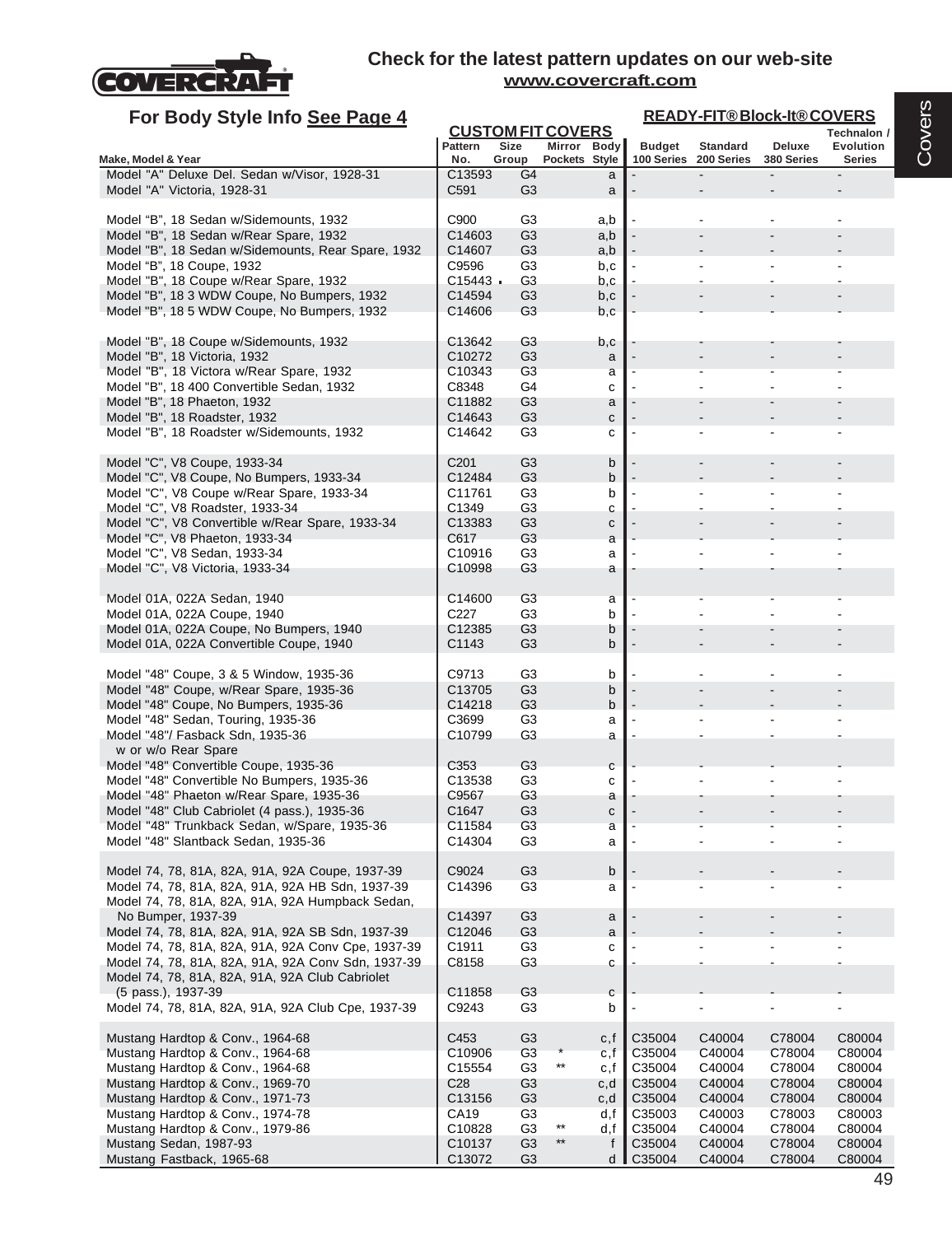# See Page 4 for "How to Order"

FT

COVERCRA

| <u>See Page 4 for "How to Order"</u>                               |                                        |                                  |                                    |                   |                             |                               | <b>READY-FIT®Block-It®COVERS</b> |                              |
|--------------------------------------------------------------------|----------------------------------------|----------------------------------|------------------------------------|-------------------|-----------------------------|-------------------------------|----------------------------------|------------------------------|
|                                                                    |                                        | <b>CUSTOM FIT COVERS</b>         |                                    |                   |                             |                               |                                  | Technalon /                  |
| Make, Model & Year                                                 | <b>Pattern</b><br>No.                  | <b>Size</b><br>Group             | Mirror Body<br>Pockets Style       |                   | <b>Budget</b><br>100 Series | <b>Standard</b><br>200 Series | Deluxe<br>380 Series             | Evolution<br>Series          |
| Mustang Fastback, 1965-68                                          | C11974                                 | G3                               | $\ast$                             | d                 | C35004                      | C40004                        | C78004                           | C80004                       |
| Mustang Fastback, 1965-68                                          | C11975                                 | G <sub>3</sub>                   | $^{\star\star}$                    | d                 | C35004                      | C40004                        | C78004                           | C80004                       |
| Mustang Shelby Fastback, 1966-68                                   | C12226                                 | G3                               | $^\star$                           | d                 | C35004                      | C40004                        | C78004                           | C80004                       |
| Mustang Shelby Fastback, 1966-68                                   | C14437                                 | G3                               | $^{\star\star}$                    | d                 | C35004                      | C40004                        | C78004                           | C80004                       |
| Mustang Fastback, 1969-70<br>Mustang Fastback, 1969-70             | C9239<br>C <sub>11913</sub>            | G <sub>3</sub><br>G3             | $^\star$                           | d<br>d            | C35004<br>C35004            | C40004<br>C40004              | C78004<br>C78004                 | C80004<br>C80004             |
| Mustang Fastback, 1969-70                                          | C10842                                 | G <sub>3</sub>                   | $^{\star\star}$                    | d                 | C35004                      | C40004                        | C78004                           | C80004                       |
| Mustang Fastback, 1971-73                                          | C89                                    | G <sub>3</sub>                   |                                    | d                 | C35004                      | C40004                        | C78004                           | C80004                       |
| Mustang Fastback, 1974-78                                          | <b>CA19</b>                            | G <sub>3</sub>                   |                                    | d                 | C35003                      | C40003                        | C78003                           | C80003                       |
| Mustang Fastback, 1979-86                                          | CA95                                   | G <sub>3</sub>                   | $***$                              | d                 | C35004                      | C40004                        | C78004                           | C80004                       |
| Mustang LX Hatchback, 1987-93                                      | C <sub>10705</sub>                     | G3                               | $^{\star\star}$                    | d                 | C35004                      | C40004                        | C78004                           | C80004                       |
| Mustang Turbo, 1983-84                                             | C8700                                  | G <sub>3</sub>                   | $^{\star\star}$<br>$^{\star\star}$ | c,d               | C35004                      | C40004                        | C78004                           | C80004                       |
| Mustang SVO, 1984-86                                               | C8426<br>C8700                         | G <sub>3</sub><br>G <sub>3</sub> | $\star\star$                       | d                 | C35004<br>C35004            | C40004<br>C40004              | C78004<br>C78004                 | C80004<br>C80004             |
| Mustang GT, 1985-86<br>Mustang GT Fastback, 1982-86 w/Rear Spoiler | C <sub>12386</sub>                     | G <sub>3</sub>                   | $***$                              | d<br>d            | C35004                      | C40004                        | C78004                           | C80004                       |
| Mustang GT, Cobra H.O. 1987-93                                     | C <sub>10136</sub>                     | G3                               | **                                 | d                 | C35004                      | C40004                        | C78004                           | C80004                       |
| Mustang Cobra R, 2000                                              | C16208                                 | G <sub>3</sub>                   | $^{\star\star}$                    | d                 | C35004                      | C40004                        | C78004                           | C80004                       |
| Mustang Conv., 1987-93                                             | C10704                                 | G <sub>3</sub>                   | $^{\star\star}$                    | с                 | C35004                      | C40004                        | C78004                           | C80004                       |
| Mustang "Saleen", 1986-92                                          | C9976                                  | G3                               | $^{\star\star}$                    | c,d               | C35004                      | C40004                        | C78004                           | C80004                       |
| Mustang "Saleen", 1994-98                                          | C14986                                 | G <sub>3</sub>                   | $^{\star\star}$                    | c,f               | C35004                      | C40004                        | C78004                           | C80004                       |
| Mustang "Saleen", 1999-2004                                        | C16096                                 | G <sub>3</sub>                   | $^{\star\star}$<br>$^{\star\star}$ | c,f               | C35004                      | C40004                        | C78004                           | C80004                       |
| Mustang "Saleen", 2005-08                                          | C16623                                 | G <sub>3</sub>                   | $^{\star\star}$                    | f                 | C35004                      | C40004                        | C78005                           | C80004                       |
| Mustang Shelby GT500, 2007-08<br>Mustang GT Coupe & Cobra, 1994-98 | C16968<br>C14532                       | G <sub>3</sub><br>G <sub>3</sub> | $^{\star\star}$                    | c,f<br>f          | C35004<br>C35004            | C40004<br>C40004              | C78004<br>C78004                 | C80004<br>C80004             |
| Mustang Convertible, 1994-98                                       | C14533                                 | G <sub>3</sub>                   | $^{\star\star}$                    | $\mathbf c$       | C35004                      | C40004                        | C78004                           | C80004                       |
| Mustang, w or w/o Spoiler, 1999-2004                               | C16059                                 | G3                               | $^{\star\star}$                    | c,f               | C35004                      | C40004                        | C78004                           | C80004                       |
| Mustang Mach I, 2003-04                                            | C16059                                 | G <sub>3</sub>                   | $^{\star\star}$                    | c,f               | C35004                      | C40004                        | C78004                           | C80004                       |
| Mustang w or w/o Spoiler, 2005-08                                  | C16728                                 | G <sub>3</sub>                   | $^{\star\star}$                    | f                 | C35004                      | C40004                        | C78004                           | C80004                       |
| Mustang Convertible, 2005-08                                       | C16649                                 | G3                               | $\star\star$                       | с                 | C35004                      | C40004                        | C78004                           | C80004                       |
|                                                                    |                                        |                                  |                                    |                   |                             |                               |                                  |                              |
| Pantera, 1971-72                                                   | C974                                   | G <sub>3</sub>                   |                                    | d                 | C35003                      | C40003                        | C78003                           | C80003                       |
| Pantera, 1973-74<br>Pinto, 1971-80                                 | C1455<br>C87                           | G <sub>3</sub><br>G <sub>2</sub> |                                    | d<br>d            | C35003<br>C35003            | C40003<br>C40003              | C78003<br>C78003                 | C80003<br>C80003             |
| Probe, 1989-92                                                     | C10970                                 | G3                               | $^{\star\star}$                    | d                 | C35003                      | C40003                        | C78003                           | C80003                       |
| Probe GL, 1992                                                     | C13594                                 | G <sub>3</sub>                   | $***$                              | d                 | C35003                      | C40003                        | C78003                           | C80003                       |
| Probe LX & GT, 1992                                                | C <sub>13595</sub>                     | G <sub>3</sub>                   | $^{\star\star}$                    | d                 | C35003                      | C40003                        | C78003                           | C80003                       |
| Probe (incl. GT), 1993-97                                          | C13813                                 | G <sub>3</sub>                   | $^{\star\star}$                    | d                 | C35003                      | C40003                        | C78003                           | C80003                       |
|                                                                    |                                        |                                  |                                    |                   |                             |                               |                                  |                              |
| Skyliner Retractable Hardtop, 1957-59<br>Skyliner Coupe, 1957-58   | C <sub>203</sub><br>C <sub>13179</sub> | G4<br>G4                         |                                    | С<br>$\mathsf{f}$ |                             |                               |                                  |                              |
| Spec. & Super Deluxe Sedan, 1941-42                                | C <sub>113</sub>                       | G3                               |                                    | a                 |                             |                               | L                                |                              |
| Spec. & Super Dlx Business Cpe (2 pass), 1941-42                   | C227                                   | G <sub>3</sub>                   |                                    | f                 |                             |                               |                                  |                              |
| Spec. & Super Deluxe Opera Cpe (5 pass), 1941-42                   | C9686                                  | G4                               |                                    | b                 |                             |                               |                                  |                              |
| Spec. & Super Deluxe Convertible Cpe, 1941-42                      | C9372                                  | G <sub>4</sub>                   |                                    | с                 |                             |                               |                                  |                              |
| Spec. & Super Deluxe Cpe, No Bumpers, 1941-42                      | C13910                                 | G <sub>3</sub>                   |                                    | b                 |                             |                               |                                  |                              |
| Taurus (incl. SHO), 1986-91                                        |                                        |                                  | $^{\star\star}$                    |                   |                             |                               |                                  |                              |
| Taurus (exc. SHO), 1992-95                                         | C9576<br>C13407                        | G <sub>3</sub><br>G <sub>3</sub> | $^{\star\star}$                    | a<br>a            | C35004<br>C35005            | C40004<br>C40005              | C78004<br>C78005                 | C80004<br>C80005             |
| Taurus SHO, 1992-95                                                | C13607                                 | G <sub>3</sub>                   | $^{\star\star}$                    | a                 | C35005                      | C40005                        | C78005                           | C80005                       |
| Taurus, 1996-99                                                    | C15581                                 | G <sub>3</sub>                   | $^{\star\star}$                    | a                 | C35005                      | C40005                        | C78005                           | C80005                       |
| Taurus, 2000-06                                                    | C15791                                 | G <sub>3</sub>                   | $***$                              | a                 | C <sub>35005</sub>          | C40005                        | C78005                           | C80005                       |
| Taurus Sedan, 2008                                                 | C17035                                 | G4                               | $^{\star\star}$                    | a                 | C35005                      | C40005                        | C78005                           | C80005                       |
| Tempo 4 dr., 1984-86                                               | C8073                                  | G <sub>3</sub>                   | $***$                              | a                 | C35003                      | C40003                        | C78003                           | C80003                       |
| Tempo 2 dr., 1984-87; 4 dr., 1987                                  | C8072                                  | G <sub>3</sub>                   | $^{\star\star}$                    | b                 | C35003                      | C40003                        | C78003                           | C80003                       |
| Tempo 2 dr., 1988-91                                               | C10706                                 | G <sub>3</sub>                   | $***$<br>$^{\star\star}$           | b                 | C35003                      | C40003                        | C78003                           | C80003                       |
| Tempo 4 dr., 1988-91<br>Tempo 2 dr., 1992-94                       | C10698<br>C13586                       | G3<br>G <sub>3</sub>             | $***$                              | a<br>b            | C35003<br>C35003            | C40003<br>C40003              | C78003<br>C78003                 | C80003<br>C80003             |
| Tempo 4 dr., 1992-94                                               | C13437                                 | G <sub>3</sub>                   | $***$                              | a                 | C35003                      | C40003                        | C78003                           | C80003                       |
| Thunderbird, 1955                                                  | C1263                                  | G <sub>3</sub>                   |                                    | c,f               |                             |                               |                                  |                              |
| Thunderbird, 1956                                                  | C <sub>3</sub>                         | G <sub>3</sub>                   |                                    | c,f               |                             | $\overline{a}$                | $\overline{\phantom{a}}$         | $\overline{\phantom{a}}$     |
| Thunderbird, 1957                                                  | C602                                   | G <sub>3</sub>                   |                                    | c,f               |                             | $\centerdot$                  | $\overline{\phantom{0}}$         | $\qquad \qquad \blacksquare$ |
| Thunderbird, 1958-60                                               | C143                                   | G4                               |                                    | c, f              |                             |                               |                                  |                              |
| Thunderbird, 1961-66                                               | C <sub>26</sub>                        | G4                               |                                    | c,f               | C35006                      | C40006                        | C78006                           | C80006                       |
| Thunderbird, 1967-69<br>Thunderbird, 1970-71                       | C72<br>C82                             | G4<br>G4                         |                                    | a,b<br>a,b        | C35006<br>C35006            | C40006<br>C40006              | C78006<br>C78006                 | C80006<br>C80006             |
| Thunderbird, 1972-73                                               | C <sub>99</sub>                        | G4                               |                                    |                   | a,b I C35006                | C40006                        | C78006                           | C80006                       |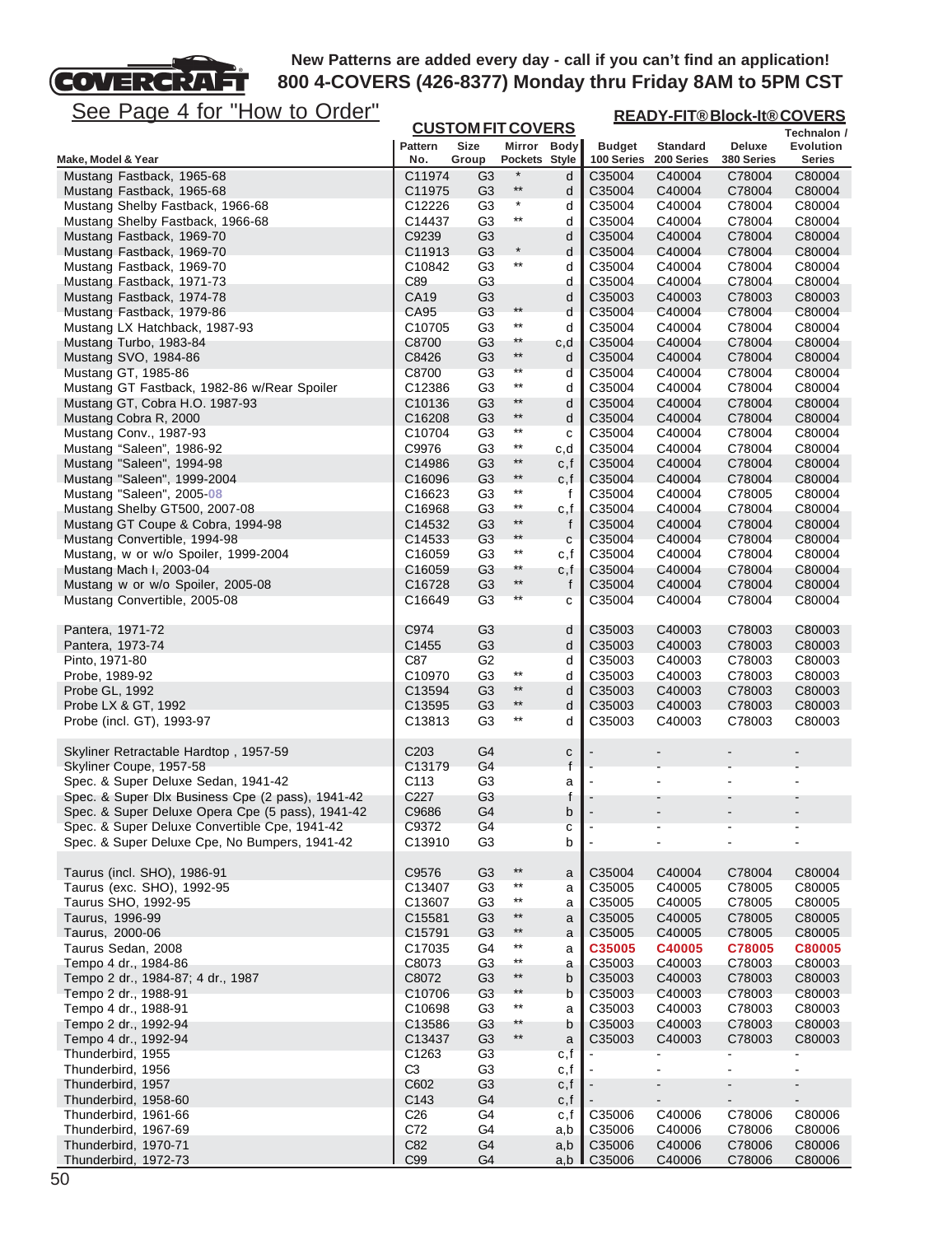

#### **Technalon / Pattern Size Mirror Body Budget Standard Deluxe Evolution Make, Model & Year No. Group Pockets Style 100 Series 200 Series 380 Series Series CUSTOM FIT COVERS READY-FIT® Block-It® COVERS For Body Style Info See Page 4** Thunderbird, 1974-76 C1042 G4 b C35006 C40006 C78006 C80006 Thunderbird, 1977-79 CA34 G4 b C35006 C40006 C78006 C80006 Thunderbird, 1980-82 CB6 G4 b C35004 C40004 C78004 C80004 Thunderbird, 1983-88<br>Thunderbird, 1983-88<br>Thunderbird, ISO 1980-97 Thunderbird (incl. SC), 1989-97 C11369 G4 \*\* b C11369 G4 C35005 C40005 C78005 C80005 Thunderbird, 2002-05 C16301 G3 \*\* b.c C35004 C40004 C78004 C80004 Torino, 1968-72 C79 G4 a,b C35005 C40005 C78005 C80005 Torino GT, 1969-72 C16327 G4 c,f C35005 C40005 C78005 C80005 Torino, 1973-76 CA2 G4 a,b C35006 C40006 C78006 C80006 FORD [UTILITY VEHICLES] Aerostar, Std. Mirrors, 1986-97 C9176 T1 \*\* h C40071 C78071 C80071 C80071 C80071 C80071 C80071 C80071 Aerostar, Swingaway Mirrors, 1986-97 C9785 T1 \*\* h C40071 C78071 C80071 C80072 C80072 C80072 C80072 C80072 C80072 C80072 C80072 C80072 C80072 C80072 C80 Aerostar, Ext, Std. Mirrors, 1989-97 <br>Aerostar, Ext, 4989.97 will sur Met Ovincewer Mirrors, C44000 Fo, \*\* h | C40072 C79079 C80072 Aerostar, Ext. 1989-97 w/Low Mnt Swingaway Mirrors | C11626 T2 \*\* h |- C40072 C78072 C80072 Bronco, 1966-68 C208 T2 Bronco, 1969-72 **C1249** T2 j Bronco, 1969-72 w/Rear Spare | C7730 T2 Bronco, 1973-77 30 | C2652 T2 Bronco, 1973-77 w/Rear Spare C11335 T2 Bronco, 1978-79 **C30034** C78034 C80034 C80034 C80034 C80034 C80034 Bronco, 1978-79 w/Rear Spare | C11334 T2 | | - C40034 C78034 C80034 Bronco, 1980-91 C5497 T2 j - C40034 C78034 C80034 Bronco, 1980-91 **C10785** T2 **\*\* iii** - C40034 C78034 Bronco, 1980-91 w/Rear Spare Tire Pocket, Factory Mount, Max Tire Dia. 33" | C13649 T2 j - C40034 C78034 C80034 Bronco, 1980-91 w/Rear Spare Tire Pocket, Factory Mount, Max Trie Dia. 33" | C10784 T2 \*\* | C40034 C78034 C80034 Bronco, 1992-96, w/Std. or Electric Mirrors, No Rear Spare **Call 2013** Conserved a Call 2013424 T2 \*\* iii if a call call 202034 C80034 Bronco, 1992-96, w/Foldaway Mirrors, No Rear Spare  $\begin{array}{ccc} \vert & C13425 & T2 \end{array}$  \*\*  $\begin{array}{ccc} \vert & \vert & \vert & \vert & \vert & \vert \end{array}$  C40034 C78034 C80034 Bronco, 1992-96, w/Std. or Electric Mirrors, w/Rear Spare Tire Pocket, Factory Mount, Max. Tire Dia. 33" C13422 T2 \*\* j - C40034 C78034 C80034 Bronco, 1992-96, w/Foldaway Mirrors, w/Rear Spare Tire Pocket, Factory Mount, Max. Tire Dia. 33" C13423 T2 \*\* j - C40034 C78034 C80034 Bronco II, 1984-90 **C80033** C80033 C80033 C80033 C80033 C80033 C80033 C80033 C80033 Bronco II w/Rear Spare, 1984-90 **C8114** T1 j - C40033 C78033 C80033 Country Squire Wagon, 1971-72 C923 G4 g - - - - Country Squire Wagon, 1973-78 CA13 G4 g - - - - Country Squire Wagon (OL 215), 1979-90 C3849 G4 g - C40063 C78063 C80063 Country Squire Wagon, 1991 **Cauntry Squire Wagon, 1991** C12724 G4 \*\* g - C40063 C78063 C80063 Courier Pickup Short Bed, 1971-72 C393 T1 i - C40010 C78010 C80010 Courier Pickup Short Bed, 1973-82 CA14 T1 i - C40010 C78010 C80010 Courier Pickup Long Bed, 1978-82 C2259 T2 i - C40011 C78011 C80011 Crown Victoria Wagon, 1983-90 **Canadia C3849** G4 g - C40063 C78063 C80063 Crown Victoria Wagon, 1991 C12724 G4 \*\* g - - - - Delivery Sedan, Model "C", V8, (112" WB), 1933-34 C9268 G4 g<br>Delivery Sedan, 1/2 Ton, (118" WB), 1935-36 C9059 T3 Delivery Sedan, 1/2 Ton, (118" WB), 1935-36 C9059 T3 g - - - - Delivery Sedan, 1/2 Ton, (112" WB), 1938-40 | C1041 T2 | g Delivery Sedan, 1/2 Ton, (114" WB), 1946-47 | C8177 T3 | G Delivery Sedan, Courier, (116" WB), 1953-54 C1492 G4 g Delivery Sedan, Courier, (116" WB), 1955-56  $\vert$  C4603 G4 g  $\vert$  -  $\vert$ Delivery Sedan, Courier, (116" WB), 1957-58 C224 G4 G4 g Delivery Sedan, Courier, (118" WB), 1958 C4481 G4 g - - - - Delivery Sedan, 01A, 022A (112" WB), 1940 C1041 G4 G4

Delivery Panel, 1/2 Ton, (106" WB), 1932 | C9007 T3 g Delivery Panel, 1/2 Ton, (112" WB), 1933-34 C1860 T3 g

Delivery Panel, 3/4 Ton, (122" WB), 1946-47 | C3422 T3 | G3422 | C3422 C3422 | C3422 | C3422 C3 Delivery Panel, F1, F100, (114" WB), 1948-55 C11181 T2 g

Delivery Panel, F1, 1/2 Ton, (110" WB), 1959 C8879 T3 g

Delivery Panel, 3/4 Ton, (132" WB), 1933-34  $\vert$  C11782 T3 g  $\vert$  - -

Delivery Panel, 1/2 Ton, (112" WB), 1935-36 C2973 T3 g - - - - Delivery Panel, 1/2 Ton, (112" WB), 1938-39 C4768 T3 g - - - -

Delivery Panel, F1, 1/2 Ton, (110" WB), 1956 C7486 T2 g - G7486 C72 g - - - - - - - - - - - - - - -Delivery Panel, F100, 1/2 Ton, (110" WB), 1957-58 C9220 T3 g - - - -

Delivery Panel, 1/2 Ton, (112" WB), 1941 C9945 T2 g - - - -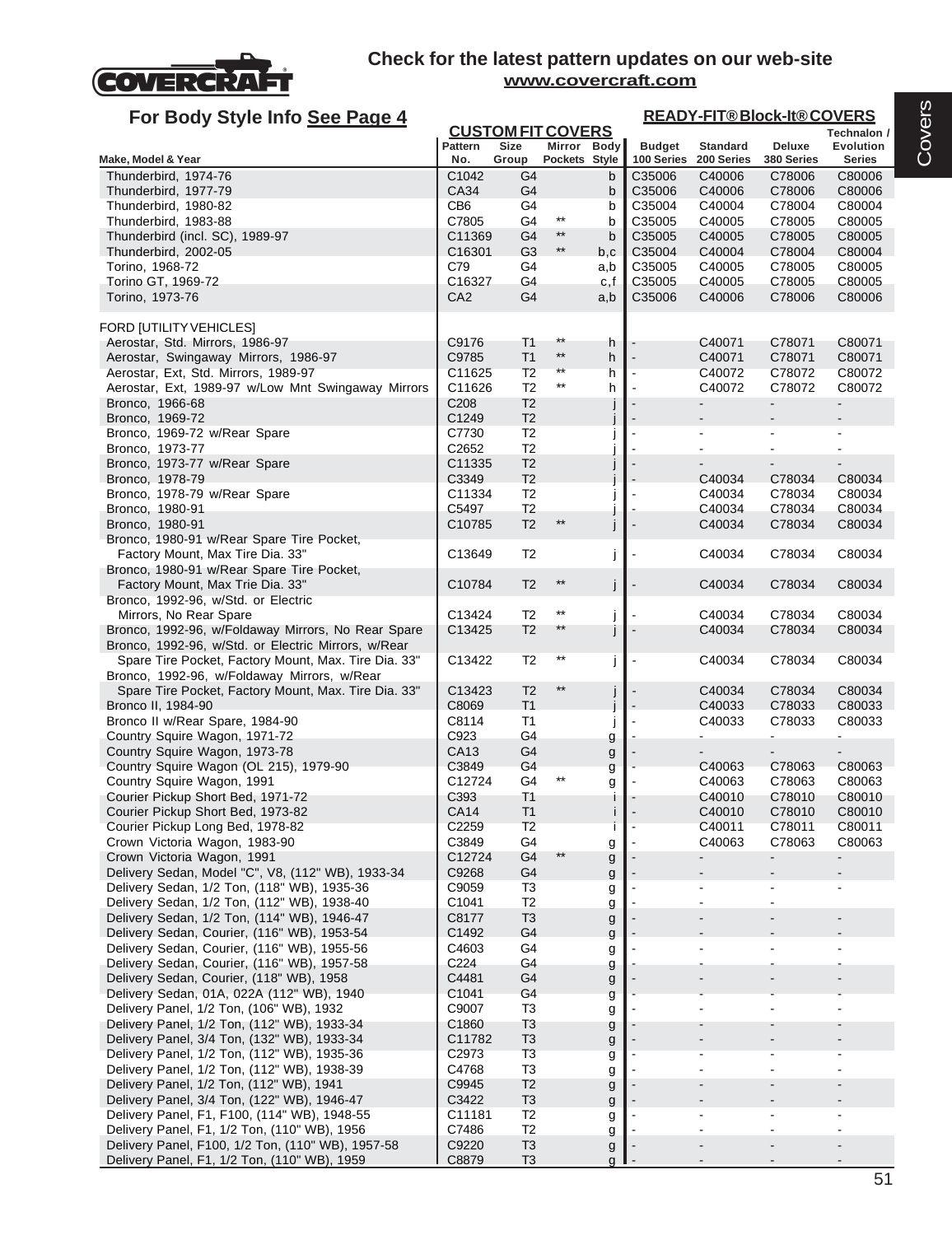

| <u>See Page 4 for "How to Order"</u>                                                      |                              |                                         |                              |        | <b>READY-FIT®Block-It®COVERS</b> |                  |                          |                                 |  |
|-------------------------------------------------------------------------------------------|------------------------------|-----------------------------------------|------------------------------|--------|----------------------------------|------------------|--------------------------|---------------------------------|--|
|                                                                                           | <b>Pattern</b>               | <b>CUSTOM FIT COVERS</b><br><b>Size</b> | Mirror Body                  |        | <b>Budget</b>                    | <b>Standard</b>  | Deluxe                   | Technalon /<br><b>Evolution</b> |  |
| Make, Model & Year                                                                        | No.                          | Group                                   | Pockets Style                |        | 100 Series                       | 200 Series       | 380 Series               | <b>Series</b>                   |  |
| Delivery Panel, F100, 1/2 Ton, (110" WB), 1960<br>Edge, 2007-08                           | C6260<br>C17000              | T <sub>3</sub><br>T <sub>2</sub>        | $^{\star\star}$              | g<br>J |                                  |                  |                          |                                 |  |
| Escape, w/Rack, (includes Hybrid), 2001-08                                                | C15832                       | T1                                      | $^{\star\star}$              | J      | $\blacksquare$                   | C40033           | C78033                   | C80033                          |  |
| Escort Station Wagon, 1981-85                                                             | C5627                        | G <sub>2</sub>                          |                              | g      |                                  | C40060           | C78060                   | C80060                          |  |
| Escort Station Wagon, 1986-90                                                             | C11557                       | G <sub>2</sub>                          | $\star\star$<br>$\star\star$ | g      |                                  | C40060           | C78060                   | C80060                          |  |
| Escort Station Wagon, 1991-92                                                             | C12199                       | G <sub>3</sub>                          | $^{\star\star}$              | g      |                                  | C40060           | C78060                   | C80060                          |  |
| Escort Station Wagon, 1993-96<br>Escort Station Wagon, 1997-99                            | C <sub>13805</sub><br>C15357 | G3<br>G3                                | $^{\star\star}$              | g<br>g |                                  | C40060<br>C40060 | C78060<br>C78060         | C80060<br>C80060                |  |
| Excursion, w/Rack, Towing Mirrors, 2000-05<br>Excursion, w/Rack, Std. Mirrors, 2000-05    | C15784<br>C <sub>15785</sub> | T <sub>3</sub><br>T3                    | $**$<br>$^{\star\star}$      |        |                                  |                  |                          |                                 |  |
| Explorer 2 door, w/Rack, 1991-94                                                          | C <sub>12198</sub>           | T <sub>2</sub>                          | $^{\star\star}$              | J      |                                  | C40033           | C78033                   | C80033                          |  |
| Explorer 4 door, w/Rack, 1991-94                                                          | C12194                       | T <sub>2</sub>                          | $\star\star$                 |        |                                  | C40033           | C78033                   | C80033                          |  |
| Explorer 2 door, w/Rack, 1995-2001                                                        | C14953                       | T <sub>2</sub>                          | $^{\star\star}$              |        |                                  | C40033           | C78033                   | C80033                          |  |
| Explorer 4 door, w/Rack, 1995-2001                                                        | C14958                       | T <sub>2</sub>                          | **<br>$**$                   |        |                                  | C40033           | C78033                   | C80033                          |  |
| Explorer, 2dr w/Rack, 2002-05<br>Explorer, 4dr w/Rack, 2002-05                            | C16435<br>C <sub>15879</sub> | T <sub>2</sub><br>T <sub>2</sub>        | $***$                        |        | $\blacksquare$                   | C40033<br>C40033 | C78033<br>C78033         | C80033<br>C80033                |  |
| Explorer, 4dr w/Rack, 2006-08                                                             | C16773                       | T <sub>2</sub>                          | $^{\star\star}$              |        |                                  |                  |                          |                                 |  |
| Explorer Sport Trac (Ext. Bed Tie Downs), 2001-05                                         | C15790                       | T <sub>2</sub>                          | $***$                        | Ť      |                                  |                  | $\overline{\phantom{a}}$ |                                 |  |
| Explorer Sport Trac, 2007-08                                                              | C16958                       | T <sub>3</sub>                          | $***$                        |        |                                  |                  |                          |                                 |  |
| Expedition, 1997-2002                                                                     | C <sub>15641</sub>           | T <sub>3</sub>                          | $^{\star\star}$              |        |                                  |                  |                          |                                 |  |
| Expedition, w/Rack, 2003-08                                                               | C16437                       | T <sub>3</sub>                          | $^{\star\star}$              | J      |                                  |                  |                          |                                 |  |
| Expedition EL, 2007-08                                                                    | C17006                       | T <sub>3</sub>                          | $***$                        | j      |                                  |                  |                          |                                 |  |
| Freestyle, 2005-07                                                                        | C16730                       | T <sub>2</sub>                          | $^{\star\star}$              | J      |                                  | C40035           | C78035                   | C80035                          |  |
| Taurus X, 2008                                                                            | C16730                       | T <sub>2</sub>                          | $^{\star\star}$              | j      |                                  | C40035           | D78035                   | C80035                          |  |
| Fairmont Station Wagon, 1978-81                                                           | CA82                         | G4                                      |                              | g      |                                  | C40062           | C78062                   | C80062                          |  |
| Fairlane Station Wagon, 1963-69                                                           | C8843                        | G4                                      |                              | g      |                                  |                  |                          |                                 |  |
| Fairlane Station Wagon, 1970-72<br>Falcon Station Wagon, 1960-63                          | C736<br>C11142               | G4<br>G4                                |                              | g      |                                  | ۰                |                          | $\blacksquare$                  |  |
| Falcon Station Wagon, 1964-67                                                             | C12090                       | G4                                      |                              | g      |                                  |                  | ۰                        |                                 |  |
| Focus Station Wagon, w/Rack, 2000-05                                                      | C16156                       | G <sub>3</sub>                          | $^{\star\star}$              | g<br>g |                                  | C40061           | C78061                   | C80061                          |  |
| Granada Station Wagon, 1982                                                               | C6944                        | G <sub>3</sub>                          |                              | g      |                                  | C40062           | C78062                   | C80062                          |  |
| LTD Station Wagon, 1971-72                                                                | C923                         | G4                                      |                              | g      |                                  |                  |                          |                                 |  |
| LTD Station Wagon, 1973-78                                                                | CA13                         | G4                                      |                              | g      |                                  |                  |                          |                                 |  |
| LTD Station Wagon (OL 215), 1979-82; 1987-89                                              | C3849                        | G4                                      |                              | g      |                                  | C40063           | C78063                   | C80063                          |  |
| LTD Station Wagon, 1983-86<br>(Not Country Squire) (OL 197)                               | C7838                        | G4                                      |                              | g      |                                  | C40063           | C78063                   | C80063                          |  |
| LTD II Station Wagon, 1977                                                                | C9824                        | G4                                      |                              |        |                                  |                  |                          |                                 |  |
| Model "A" Station Wagon, 1928-31                                                          | C178                         | G4                                      |                              | g<br>g |                                  |                  |                          |                                 |  |
| Model "48" Station Wagon, 1935-36                                                         | C1096                        | G4                                      |                              | g      |                                  |                  |                          |                                 |  |
| Model 74, 78, 81A, 82A, 91A, 92A Sta. Wgn, 1937-39                                        | C10088                       | G4                                      |                              | g      |                                  |                  |                          |                                 |  |
| Spec. & Super Deluxe, Station Wagon, 1941-42                                              | C628                         | G4                                      |                              | g      |                                  |                  |                          |                                 |  |
| Torino Station Wagon, 1966-69                                                             | C8843                        | G4                                      |                              | g      |                                  |                  |                          |                                 |  |
| Torino Station Wagon, 1970-72                                                             | C736                         | G4                                      |                              | g      |                                  |                  | -                        | ۰                               |  |
| Torino Station Wagon, 1973<br>Torino Station Wagon, 1974-76                               | C1306<br>C9824               | G4<br>G4                                |                              | g<br>g |                                  |                  | -                        |                                 |  |
| Pickup, Model "A" Closed Cab, 1928-31                                                     | C <sub>2502</sub>            | G3                                      |                              |        |                                  |                  |                          |                                 |  |
| Pickup, Model "A" Closed Cab, w/sidemts, 1928-31                                          | C14414                       | G3                                      |                              |        |                                  |                  |                          |                                 |  |
| Pickup, Model "A" Roadster, 1928-31<br>Pickup, Model "A" Roadster, no sidemounts, 1928-31 | C383<br>C13581               | G <sub>3</sub><br>G <sub>3</sub>        |                              | T      |                                  |                  |                          |                                 |  |
| Pickup, Short Bed, 1/2 Ton, (106" WB), 1932                                               | C911                         | T <sub>2</sub>                          |                              |        |                                  |                  |                          |                                 |  |
| Pickup, Short Bed, 1/2 Ton, (112" WB), 1933-34                                            | C <sub>10296</sub>           | T <sub>2</sub>                          |                              |        |                                  |                  |                          |                                 |  |
| Pickup, Short Bed, 1/2 Ton, (112" WB), 1938-39<br>Pickup, Short Bed, 1/2 Ton, 1940-41     | C7879<br>C877                | T <sub>2</sub><br>T <sub>2</sub>        |                              |        |                                  |                  |                          |                                 |  |
| Pickup, Short Bed, 1942-55                                                                | C7614                        | T <sub>2</sub>                          |                              |        |                                  |                  |                          |                                 |  |
| Pickup, Short Bed, F1, F100,w/Rear Bumper, 1948-55                                        | C7614                        | T <sub>2</sub>                          |                              |        |                                  |                  |                          |                                 |  |
| Pickup, Short Bed, F1, F100, No Rear Bumper, 1948-55                                      | C12911                       | T <sub>2</sub>                          |                              |        |                                  |                  |                          |                                 |  |
| Pickup, Short Bed, F100, 1956                                                             | C12714                       | T <sub>2</sub>                          |                              |        |                                  |                  |                          |                                 |  |
| Pickup, Short Bed, F100, 1957-60                                                          | C8798                        | T <sub>2</sub>                          |                              | п      |                                  |                  |                          |                                 |  |
| Pickup, Short Bed, 1961-79                                                                | C867                         | T <sub>2</sub>                          |                              | п      |                                  |                  | -                        | $\overline{\phantom{a}}$        |  |
| Pickup, Short Bed, 1980-86                                                                | C5000                        | T <sub>2</sub>                          |                              | Ť      |                                  | C40014           | C78014                   | C80014                          |  |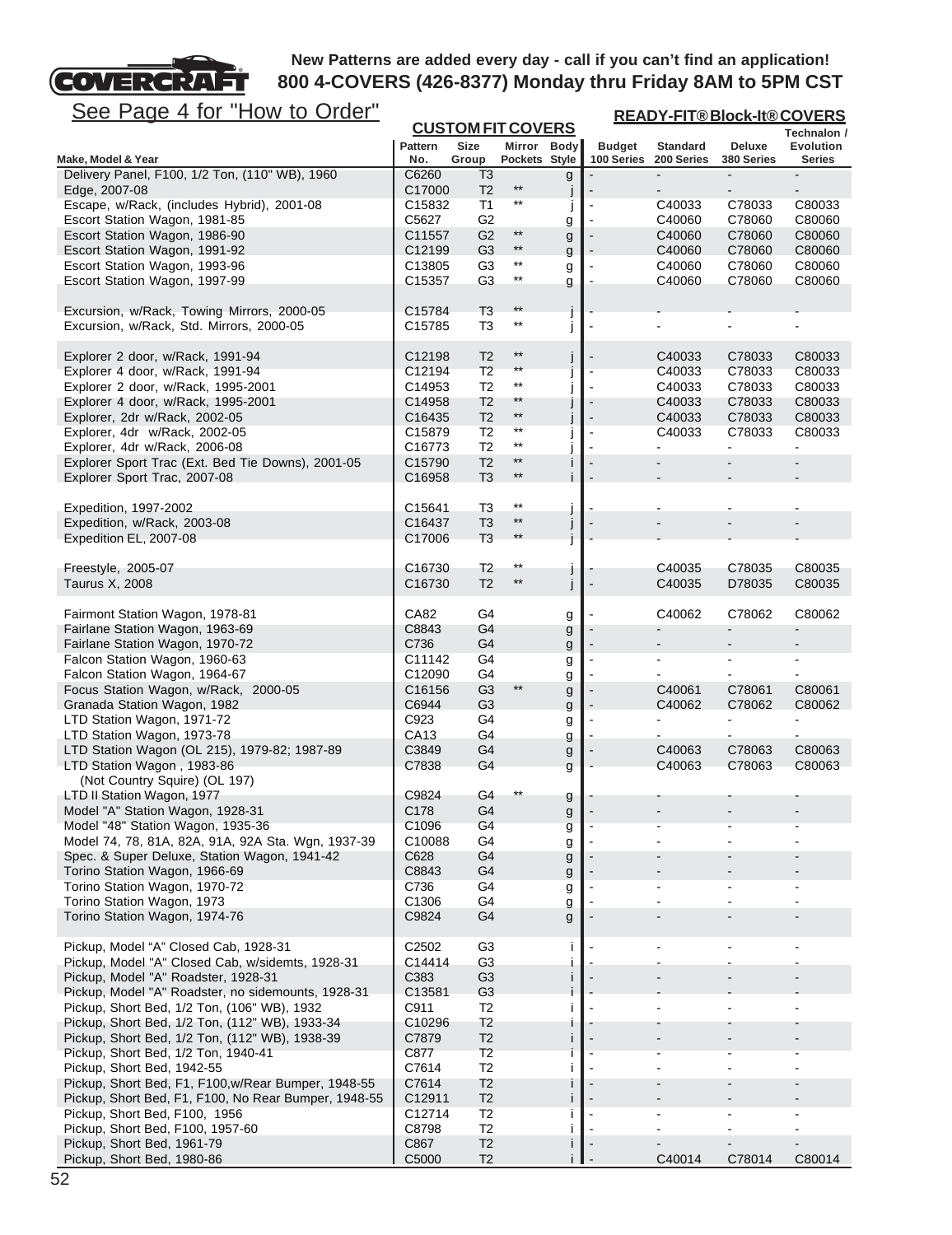

Pickup, F150 Super Cab, 8' Bed, 2004-**08**

w/Standard or Electric Mirrors and C16478 T3 \*\* i

#### **Check for the latest pattern updates on our web-site www.covercraft.com**

#### **For Body Style Info See Page 4**

# **READY-FIT® Block-It® COVERS**

|                                                      |                       |                      | <b>CUSTOM FIT COVERS</b>     |    |                             |                               |                      | Technalon /                       |
|------------------------------------------------------|-----------------------|----------------------|------------------------------|----|-----------------------------|-------------------------------|----------------------|-----------------------------------|
| Make, Model & Year                                   | <b>Pattern</b><br>No. | <b>Size</b><br>Group | Mirror Body<br>Pockets Style |    | <b>Budget</b><br>100 Series | <b>Standard</b><br>200 Series | Deluxe<br>380 Series | <b>Evolution</b><br><b>Series</b> |
| Pickup, Short Bed, 1987-91                           | C <sub>10133</sub>    | T <sub>2</sub>       |                              |    |                             | C40014                        | C78014               | C80014                            |
| Pickup, Short Bed, 1987-91, w/Swingaway Mirrors      | C12152                | T <sub>2</sub>       | $^{\star\star}$              |    |                             | C40014                        | C78014               | C80014                            |
| Pickup, Short Bed, 1992-96                           | C13412                | T <sub>2</sub>       |                              |    |                             | C40014                        | C78014               | C80014                            |
| Pickup, Short Bed, 1992-96, w/Std or Elec Mirrors    | C13392                | T <sub>2</sub>       | $^{\star\star}$              |    |                             | C40014                        | C78014               | C80014                            |
| Pickup, Short Bed, 1992-96, w/Swingaway Mirrors      | C13394                | T <sub>2</sub>       | $^{\star\star}$              |    |                             | C40014                        | C78014               | C80014                            |
| Pickup, Short Bed, 1992-96, w/Trailering Mirrors     | C13734                | T <sub>2</sub>       | $***$                        |    |                             |                               |                      |                                   |
| Pickup (new body), Short Bed, 1997-2003              | C <sub>15223</sub>    | T <sub>2</sub>       | $^{\star\star}$              |    |                             | C40014                        | C78014               | C80014                            |
|                                                      |                       |                      |                              |    |                             |                               |                      |                                   |
| Pickup, F150 Std. Cab, 6.5' Bed, 2004-08             |                       |                      |                              |    |                             |                               |                      |                                   |
| w/Standard or Electric Mirrors                       | C16474                | T <sub>2</sub>       |                              |    |                             |                               |                      |                                   |
|                                                      |                       |                      | **                           |    |                             |                               |                      |                                   |
| Pickup, FLARESIDE, 1992-96, w/Std or Elec Mirrors    | C13585                | T <sub>2</sub>       | $***$                        | L  |                             | C40014                        | C78014               | C80014                            |
| Pickup, FLARESIDE (New Body), 1997-2002              | C15243                | T <sub>2</sub>       |                              | j. |                             | C40014                        | C78014               | C80014                            |
| Pickup, F150 Std. Cab, 6.5' FLARESIDE Bed, 2004-08   |                       |                      | $^{\star\star}$              |    |                             |                               |                      |                                   |
| w/Standard or Electric Mirrors                       | C16494                | T <sub>2</sub>       |                              | j. |                             |                               |                      |                                   |
|                                                      |                       |                      | $***$                        |    |                             |                               |                      |                                   |
| Pickup, "Lightning" SB, 1999-2004                    | C15762                | T <sub>2</sub>       |                              | j. |                             |                               |                      |                                   |
| Pickup, Long Bed, 3/4 Ton, (112" WB), 1938-39        | C6254                 | T <sub>3</sub>       |                              | Ť  |                             |                               |                      |                                   |
| Pickup, Long Bed, F2, F3, F250, F350,                |                       |                      |                              |    |                             |                               |                      |                                   |
| with rear bumper, (122" WB), 1948-55                 | C1315                 | T <sub>3</sub>       |                              |    |                             |                               |                      |                                   |
| Pickup, Long Bed, F2, F3, F250, F350,                |                       |                      |                              |    |                             |                               |                      |                                   |
| with no rear bumper, (122" WB), 1948-55              | C12910                | T <sub>3</sub>       |                              |    |                             |                               |                      |                                   |
| Pickup, Long Bed, F150, F250, (118" WB), 1956        | C11950                | T <sub>3</sub>       |                              |    |                             |                               |                      |                                   |
| Pickup, Long Bed, F250, (118" WB), 1957-60           | C10017                | T <sub>3</sub>       |                              |    |                             |                               |                      |                                   |
| Pickup, Long Bed, 1961-79                            | C1739                 | T <sub>3</sub>       |                              |    |                             |                               |                      |                                   |
| Pickup, Long Bed, 1980-86                            | C4714                 | T <sub>3</sub>       |                              |    |                             | C40015                        | C78015               | C80015                            |
| Pickup, Long Bed, 1987-91                            | C10134                | T <sub>3</sub>       |                              |    |                             | C40015                        | C78015               | C80015                            |
| Pickup, Long Bed, 1987-91, w/Swingaway Mirrrors      | C12150                | T <sub>3</sub>       | $***$                        |    |                             | C40015                        | C78015               | C80015                            |
| Pickup, Long Bed, 1992-96                            | C13413                | T <sub>3</sub>       |                              |    |                             | C40015                        | C78015               | C80015                            |
| Pickup, Long Bed, 1992-96, w/ Std or Elec Mirrors    | C13395                | T <sub>3</sub>       | $^{\star\star}$              |    |                             | C40015                        | C78015               | C80015                            |
|                                                      |                       |                      |                              |    |                             |                               |                      |                                   |
| Pickup, Long Bed w/Swingaway Mirrors, 1992-96        | C13397                | T <sub>3</sub>       | $***$                        | j  |                             | C40015                        | C78015               | C80015                            |
| Pickup, Long Bed w/Trailering Mirrors, 1992-96       | C13733                | T <sub>3</sub>       | $^{\star\star}$              | j  |                             |                               |                      |                                   |
| Pickup (new body), Long Bed, 1997-2002               |                       |                      |                              |    |                             |                               |                      |                                   |
| w/Std. or Electric Mirrors                           | C15224                | T <sub>3</sub>       | $***$                        |    |                             | C40015                        | C78015               | C80015                            |
| Pickup, F150 Std. Cab, 8' Bed, 2004 08               |                       |                      |                              |    |                             |                               |                      |                                   |
| w/Standard or Electric Mirrors                       | C16475                | T <sub>3</sub>       | $***$                        | j  |                             |                               |                      |                                   |
|                                                      |                       |                      |                              |    |                             |                               |                      |                                   |
| Pickup, Long Bed Dually, 1987-91                     | C <sub>10963</sub>    | T <sub>3</sub>       |                              |    |                             |                               |                      |                                   |
| Pickup, Long Bed Dually, 1992-96 w/Swingaway Mirrors | C13883                | T <sub>3</sub>       | **                           |    |                             |                               |                      |                                   |
|                                                      |                       |                      |                              |    |                             |                               |                      |                                   |
| Pickup, Super Cab, Short Bed, 1987-91                | C10323                | T <sub>3</sub>       |                              |    |                             | C40018                        | C78018               | C80018                            |
| Pickup, Super Cab, Short Bed, 1987-91                |                       |                      |                              |    |                             |                               |                      |                                   |
| w/Swingaway Mirrors                                  | C12157                | T <sub>3</sub>       |                              |    |                             | C40018                        | C78018               | C80018                            |
|                                                      |                       |                      |                              |    |                             |                               |                      |                                   |
| Pickup (New Body) Super Cab, SB, 1997-2003           | C15225                | T <sub>3</sub>       | $^{\star\star}$              |    |                             | C40018                        | C78018               | C80018                            |
| Pickup, F150 Super Cab, 5.5' Bed, 2004 08            |                       |                      |                              |    |                             |                               |                      |                                   |
| w/Standard or Electric Mirrors                       | C16476                | T <sub>3</sub>       | $^{\star\star}$              | j. |                             |                               |                      |                                   |
| Pickup, F150 Super Cab, 6.5' Bed, 2004-08            |                       |                      |                              |    |                             |                               |                      |                                   |
| w/Standard or Electric Mirrors                       | C16477                | T <sub>3</sub>       | $**$                         |    |                             |                               |                      |                                   |
|                                                      |                       |                      |                              |    |                             |                               |                      |                                   |
| Pickup, FLARESIDE Super Cab SB                       |                       |                      |                              |    |                             |                               |                      |                                   |
| w/Std. & Elec. Mirrors, 1992-96                      | C13778                | T <sub>3</sub>       | $^{\star\star}$              |    |                             | C40018                        | C78018               | C80018                            |
| Pickup, FLARESIDE Super Cab SB, '97-2003             | C15293                | T <sub>3</sub>       | $***$                        |    |                             | C40018                        | C78018               | C80018                            |
| Pickup, F150 Super Cab, 6.5' FLARESIDE Bed, 2004-08  |                       |                      |                              |    |                             |                               |                      |                                   |
| w/Standard or Electric Mirrors                       | C16495                | T <sub>3</sub>       |                              |    |                             |                               |                      |                                   |
|                                                      |                       |                      |                              |    |                             |                               |                      |                                   |
| Pickup, Super Cab, Long Bed, 1983-86                 | C8373                 | T <sub>3</sub>       |                              |    |                             | C40019                        | C78019               | C80019                            |
| Pickup, Super Cab, Long Bed, 1987-91                 | C10135                | T <sub>3</sub>       |                              | J. |                             | C40019                        | C78019               | C80019                            |
| Pickup, Super Cab, Long Bed, 1987-91                 |                       |                      |                              |    |                             |                               |                      |                                   |
| w/Swingaway Mirrors                                  | C12155                | T <sub>3</sub>       | $***$                        |    |                             | C40019                        | C78019               | C80019                            |
|                                                      |                       |                      |                              |    |                             |                               |                      |                                   |
| Pickup (New Body), Super Cab, Long Bed,              |                       |                      |                              |    |                             |                               |                      |                                   |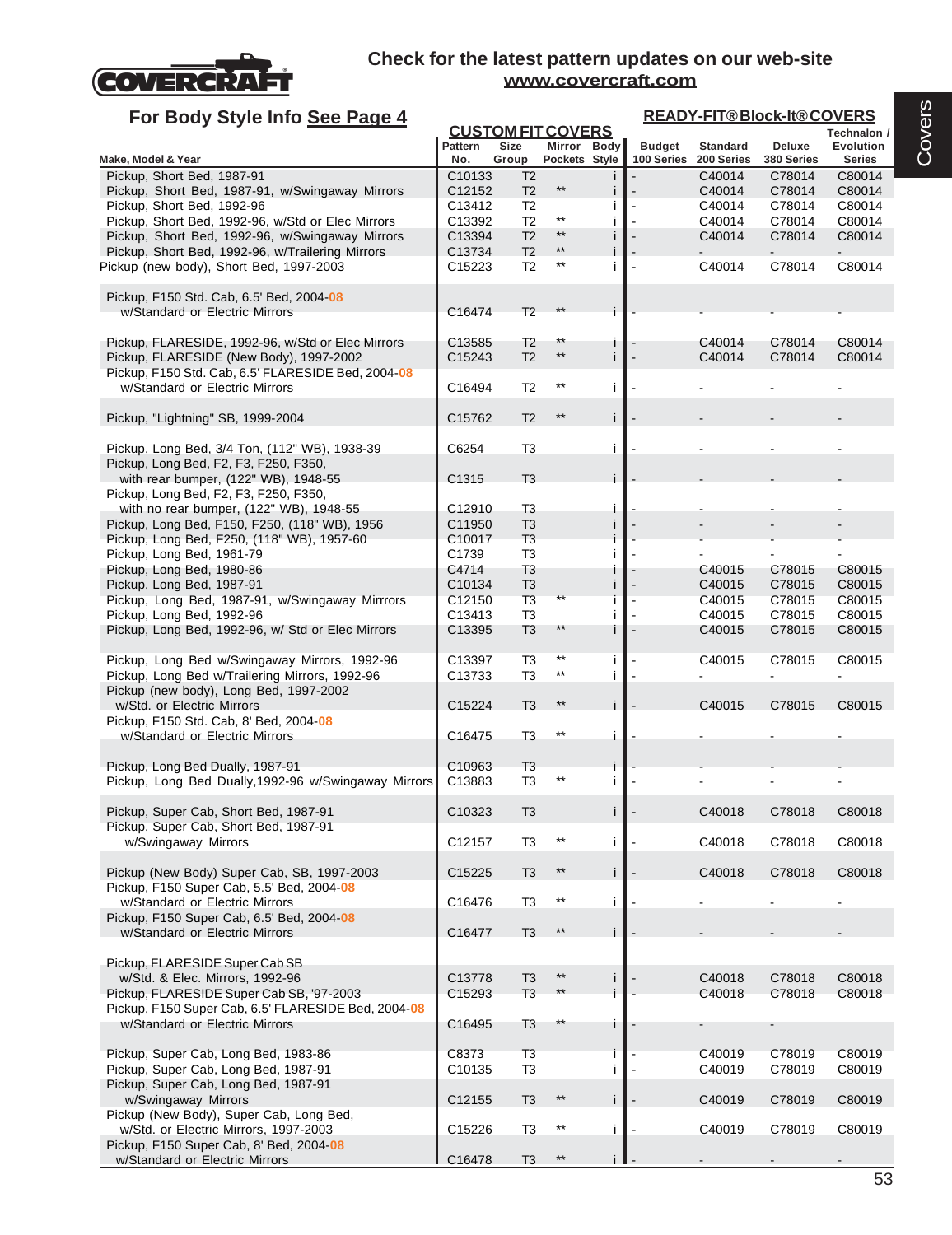# FТ See Page 4 for "How to Order"

**COVERCRA** 

| <u>See Page 4 for "How to Order"</u>                                                                 | <b>READY-FIT®Block-It®COVERS</b> |                                       |                              |        |               |                                          |                             |                            |  |
|------------------------------------------------------------------------------------------------------|----------------------------------|---------------------------------------|------------------------------|--------|---------------|------------------------------------------|-----------------------------|----------------------------|--|
|                                                                                                      |                                  | <b>CUSTOM FIT COVERS</b>              |                              |        |               |                                          |                             | Technalon /                |  |
| Make, Model & Year                                                                                   | <b>Pattern</b><br>No.            | <b>Size</b><br>Group                  | Mirror Body<br>Pockets Style |        | <b>Budget</b> | <b>Standard</b><br>100 Series 200 Series | <b>Deluxe</b><br>380 Series | Evolution<br><b>Series</b> |  |
|                                                                                                      |                                  |                                       |                              |        |               |                                          |                             |                            |  |
| Pickup, F250, F350, Super Cab, Short Bed, 1992-98                                                    | C13414                           | T <sub>3</sub>                        |                              |        |               | C40018                                   | C78018                      | C80018                     |  |
| Pickup, F250, F350 Super Cab, Short Bed, 1992-98                                                     |                                  |                                       |                              |        |               |                                          |                             |                            |  |
| w/Standard or Electric Mirrors                                                                       | C13398                           | T <sub>3</sub>                        | $^{\star\star}$              |        |               | C40018                                   | C78018                      | C80018                     |  |
| Pickup, F250, F350 Super Cab, Short Bed, 1992-98<br>w/Swingaway Mirrors                              | C13400                           | T <sub>3</sub>                        | $***$                        |        |               | C40018                                   | C78018                      | C80018                     |  |
| Pickup, F250, F350 Super Cab, Short Bed, 1992-98                                                     |                                  |                                       |                              |        |               |                                          |                             |                            |  |
| w/Trailering Mirrors                                                                                 | C13732                           | T <sub>3</sub>                        | $^{\star\star}$              | i      |               |                                          |                             |                            |  |
|                                                                                                      |                                  |                                       |                              |        |               |                                          |                             |                            |  |
| Pickup, F250, F350, Super Cab, Long Bed, 1992-98<br>Pickup, F250, F350, Super Cab, Long Bed, 1992-98 | C13416                           | T <sub>3</sub>                        |                              |        |               | C40019                                   | C78019                      | C80019                     |  |
| w/Standard or Electric Mirrors                                                                       | C13401                           | T <sub>3</sub>                        | **                           |        |               | C40019                                   | C78019                      | C80019                     |  |
| Pickup, F250, F350, Super Cab, Long Bed, 1992-98                                                     |                                  |                                       |                              |        |               |                                          |                             |                            |  |
| w/Swingaway Mirrors                                                                                  | C13403                           | T3                                    | **                           |        |               | C40019                                   | C78019                      | C80019                     |  |
| Pickup, F250, F350, Super Cab, Long Bed, 1992-98                                                     |                                  |                                       | **                           |        |               |                                          |                             |                            |  |
| w/Trailering Mirrors                                                                                 | C13731                           | T <sub>3</sub>                        |                              |        |               |                                          |                             |                            |  |
| Pickup, Super Cab, LB Dually, 1987-91                                                                |                                  |                                       |                              |        |               |                                          |                             |                            |  |
| w/Swingaway Mirrors                                                                                  | C12156                           | T <sub>3</sub>                        | $***$                        |        |               |                                          |                             |                            |  |
|                                                                                                      |                                  | Pickup, Super Cab, LB Dually, 1987-91 |                              |        |               |                                          |                             |                            |  |
| w/Trailering Mirrors<br>Pickup, Super Cab, LB Dually, 1992-96                                        | C12164                           | T <sub>3</sub>                        |                              |        |               |                                          |                             |                            |  |
| w/Swingaway Mirrors                                                                                  | C13614                           | T <sub>3</sub>                        | $***$                        |        |               |                                          |                             |                            |  |
| Pickup, Super Cab, LB Dually, 1992-96                                                                |                                  |                                       |                              |        |               |                                          |                             |                            |  |
| w/Standard or Electric Mirrors                                                                       | C15528                           | T <sub>3</sub>                        |                              |        |               |                                          |                             |                            |  |
|                                                                                                      |                                  |                                       |                              |        |               |                                          |                             |                            |  |
| Pickup, Super Cab, LB Dually, 1992-96<br>w/Trailering Mirrors                                        | C13736                           | T <sub>3</sub>                        |                              | j.     |               |                                          |                             |                            |  |
|                                                                                                      |                                  |                                       |                              |        |               |                                          |                             |                            |  |
|                                                                                                      |                                  |                                       |                              |        |               |                                          |                             |                            |  |
| Pickup, Crew Cab, SB, 1980-86                                                                        | C10504                           | T <sub>3</sub>                        |                              |        |               |                                          |                             |                            |  |
| Pickup, Crew Cab, SB, F250, 1996-98<br>w/Standard or Electric Mirrors                                | C15295                           | T <sub>3</sub>                        | $***$                        |        |               |                                          |                             |                            |  |
| Pickup, Crew Cab, SB, F250, 1996-98                                                                  |                                  |                                       |                              |        |               |                                          |                             |                            |  |
| w/Swingaway Mirrors                                                                                  | C15296                           | T <sub>3</sub>                        | $***$                        | İ      |               |                                          |                             |                            |  |
|                                                                                                      |                                  |                                       |                              |        |               |                                          |                             |                            |  |
| Pickup, Super Crew SB, F150, 2001-03                                                                 | C15814                           | T <sub>3</sub>                        | $***$                        | j      |               |                                          |                             |                            |  |
| Pickup, F150 Super Crew, 5.5' Bed, 2004-08<br>w/Standard or Electric Mirrors                         | C16479                           | T <sub>3</sub>                        | $***$                        | İ      |               |                                          |                             |                            |  |
| Pickup, F150 Super Crew, Flareside, 6.5' Bed, 2007                                                   |                                  |                                       |                              |        |               |                                          |                             |                            |  |
| w/Standard or Electric Mirrors                                                                       | C16868                           | T <sub>3</sub>                        | $**$                         | Ť      |               |                                          |                             |                            |  |
| Pickup, Super Crew, 6.5' Bed, 2006-07                                                                |                                  |                                       |                              |        |               |                                          |                             |                            |  |
| w/Standard or Elecric Mirrors                                                                        | C16779                           | T <sub>3</sub>                        |                              |        |               |                                          |                             |                            |  |
| Pickup, Crew Cab, LB, 1983-86                                                                        | C8772                            | T <sub>3</sub>                        |                              | j.     |               | C40020                                   | C78020                      | C80020                     |  |
| Pickup, Crew Cab, LB, 1987-91                                                                        | C10510                           | T <sub>3</sub>                        |                              |        |               | C40020                                   | C78020                      | C80020                     |  |
| Pickup, Crew Cab, LB, w/Foldaway Mirrors, 1987-91                                                    | C12153                           | T <sub>3</sub>                        | $^{\star\star}$<br>$***$     | j      |               | C40020                                   | C78020                      | C80020                     |  |
| Pickup, Crew Cab, LB, w/Trailering Mirrors, 1987-91<br>Pickup, Crew Cab, LB, 1992-98                 | C12162<br>C13415                 | T3<br>T <sub>3</sub>                  |                              | j<br>i |               | C40020                                   | C78020                      | C80020                     |  |
| Pickup, Crew Cab, LB, 1992-98 w/Std or Elec Mirrors                                                  | C13404                           | T <sub>3</sub>                        | $^{\star\star}$              | Ť      |               | C40020                                   | C78020                      | C80020                     |  |
| Pickup, Crew Cab, LB, w/Swingaway Mirrors, 1992-98                                                   | C13406                           | T <sub>3</sub>                        | $^{\star\star}$              |        |               | C40020                                   | C78020                      | C80020                     |  |
| Pickup, Crew Cab, LB, w/Trailering MIrrors, 1992-98                                                  | C13730                           | T <sub>3</sub>                        | $***$                        | j.     |               |                                          |                             | ۰                          |  |
|                                                                                                      |                                  |                                       | $^{\star\star}$              |        |               |                                          |                             |                            |  |
| Pickup, Crew Cab, LB Dually, 1987-91<br>Pickup, Crew Cab, LB Dually, 1987-91                         | C10511                           | T <sub>3</sub>                        |                              | İ      |               |                                          |                             |                            |  |
| w/Foldaway Mirrors                                                                                   | C12154                           | T <sub>3</sub>                        | $^{\star\star}$              | j      |               |                                          |                             |                            |  |
| Pickup, Crew Cab, LB Dually, 1987-91                                                                 |                                  |                                       |                              |        |               |                                          |                             |                            |  |
| w/Trailering Mirrors                                                                                 | C12161                           | T <sub>3</sub>                        | $***$                        | j.     |               |                                          |                             |                            |  |
| Pickup, Crew Cab, LB Dually, 1992-98<br>w/Std. or Elect.Mirrors                                      | C13627                           | T <sub>3</sub>                        | $^{\star\star}$              | j      |               |                                          |                             |                            |  |
| Pickup, Crew Cab, LB Dually, 1992-98                                                                 |                                  |                                       |                              |        |               |                                          |                             |                            |  |
| w/Swingaway Mirrors                                                                                  | C13615                           | T <sub>3</sub>                        | $***$                        | j.     |               |                                          |                             |                            |  |
| Pickup, Crew Cab, LB Dually, 1992-98                                                                 |                                  |                                       |                              |        |               |                                          |                             |                            |  |
| w/Trailering Mirrors                                                                                 | C13735                           | T <sub>3</sub>                        | $^{\star\star}$              | j.     |               |                                          |                             |                            |  |
| NOTE - "SRW" is single rear wheels, "DRW" dual rear wheels                                           |                                  |                                       |                              |        |               |                                          |                             |                            |  |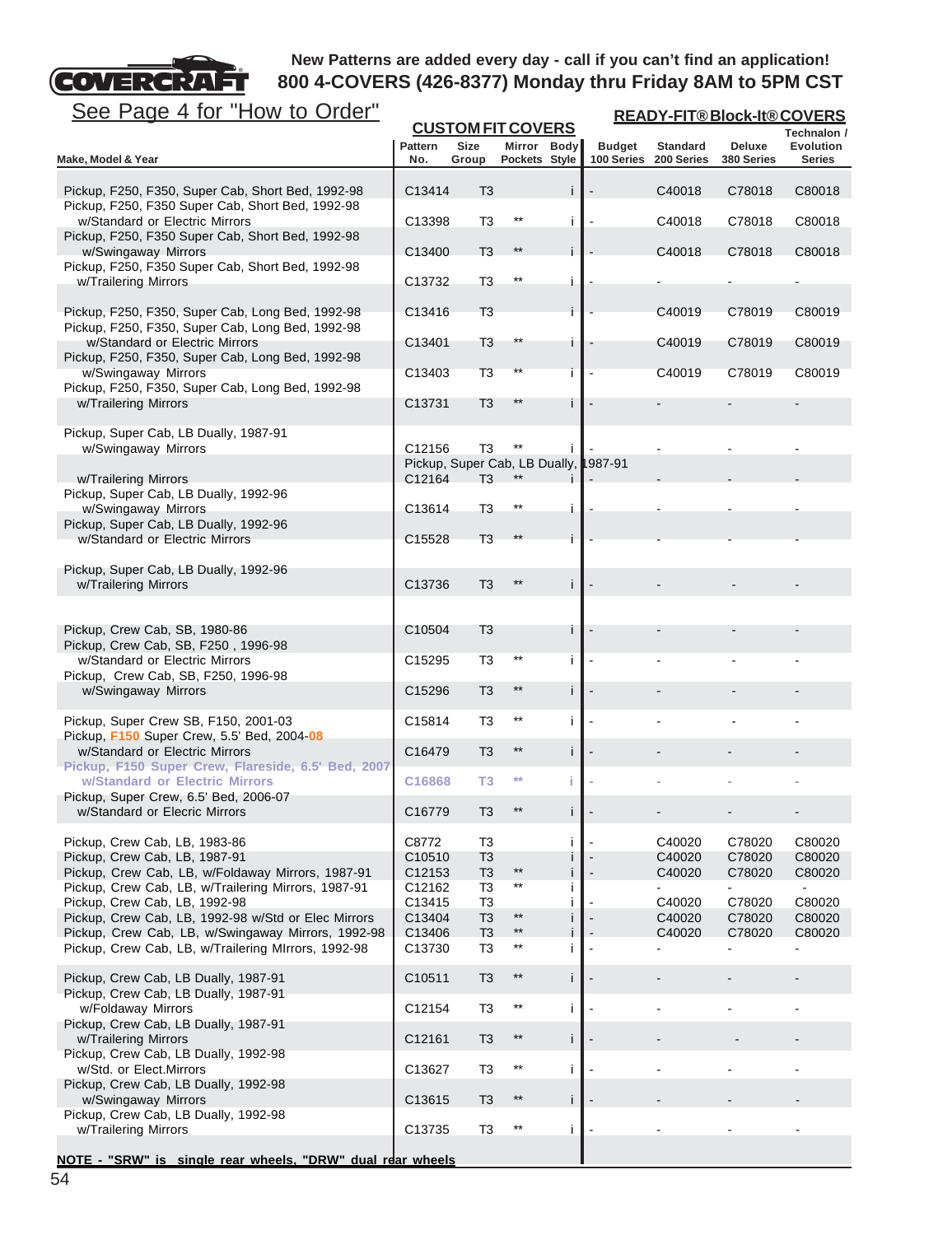

| For Body Style Info See Page 4                                     |                |                |                                         |              | READY-FIT®Block-It®COVERS |                       |            |                          |  |  |
|--------------------------------------------------------------------|----------------|----------------|-----------------------------------------|--------------|---------------------------|-----------------------|------------|--------------------------|--|--|
|                                                                    | <b>Pattern</b> | <b>Size</b>    | <b>CUSTOM FIT COVERS</b><br>Mirror Body |              | <b>Budget</b>             | <b>Standard</b>       | Deluxe     | Technalon /<br>Evolution |  |  |
| Make, Model & Year                                                 | No.            | Group          | Pockets Style                           |              |                           | 100 Series 200 Series | 380 Series | <b>Series</b>            |  |  |
| Super Duty PU, Std Cab, LB, Std Mirrors,                           |                |                |                                         |              |                           |                       |            |                          |  |  |
| SRW, 1999-2008                                                     | C15976         | T <sub>3</sub> |                                         | i.           |                           |                       |            |                          |  |  |
| Super Duty PU, Std Cab, LB, Tow Mirrors,<br>SRW, 1999 2008         | C15966         | T <sub>3</sub> | $***$                                   |              |                           |                       |            |                          |  |  |
|                                                                    |                |                |                                         | j.           |                           |                       |            |                          |  |  |
| Super Duty PU, Std Cab, LB, Std Mirrors,                           |                |                |                                         |              |                           |                       |            |                          |  |  |
| DRW, 1999-2008<br>Super Duty PU, Std Cab, LB, Tow Mirrors,         | C15971         | T <sub>3</sub> |                                         | i.           |                           |                       |            |                          |  |  |
| DRW. 1999-2008                                                     | C15970         | T <sub>3</sub> |                                         |              |                           |                       |            |                          |  |  |
| Super Duty PU, Super Cab, SB,                                      |                |                |                                         |              |                           |                       |            |                          |  |  |
| Std Mirrors, SRW, 1999-2008                                        | C15977         | T3             |                                         | i.           |                           |                       |            |                          |  |  |
| Super Duty PU, Super Cab, SB,<br>Tow Mirrors, SRW, 1999-2008       | C15967         | T <sub>3</sub> | $***$                                   | $\mathbf{i}$ |                           |                       |            |                          |  |  |
|                                                                    |                |                |                                         |              |                           |                       |            |                          |  |  |
| Super Duty PU, Super Cab, LB,                                      |                |                |                                         |              |                           |                       |            |                          |  |  |
| Std Mirrors, SRW, 1999-2008<br>Super Duty PU, Super Cab, LB,       | C15978         | T3             |                                         | i.           |                           |                       |            |                          |  |  |
| Tow Mirrors, SRW, 1999-2008                                        | C15968         | T <sub>3</sub> | $***$                                   | j.           |                           |                       |            |                          |  |  |
| Super Duty PU, Super Cab, LB,                                      |                |                |                                         |              |                           |                       |            |                          |  |  |
| Std Mirrors, DRW, 1999-2008                                        | C15972         | T <sub>3</sub> |                                         | i.           |                           |                       |            |                          |  |  |
| Super Duty PU, Super Cab, LB,                                      |                |                |                                         |              |                           |                       |            |                          |  |  |
| Tow Mirrors, DRW, 1999-2008                                        | C15969         | T <sub>3</sub> |                                         |              |                           |                       |            |                          |  |  |
| Super Duty PU, Crew Cab, SB,                                       |                |                |                                         |              |                           |                       |            |                          |  |  |
| Std Mirrors, SRW, 1999-2008<br>Super Duty PU, Crew Cab, SB,        | C15975         | T3             |                                         | j.           |                           |                       |            |                          |  |  |
| Tow Mirrors, SRW, 1999-2008                                        | C15965         | T <sub>3</sub> | $***$                                   | i.           |                           |                       |            |                          |  |  |
|                                                                    |                |                |                                         |              |                           |                       |            |                          |  |  |
| Super Duty PU, Crew Cab, SB,<br>Std Mirrors, DRW. 1999-2008        | C15981         | T3             |                                         | i.           |                           |                       |            |                          |  |  |
| Super Duty PU, Crew Cab, SB,                                       |                |                |                                         |              |                           |                       |            |                          |  |  |
| Tow Mirrors, DRW, 1999-2008                                        | C15982         | T <sub>3</sub> | $***$                                   | Ť.           |                           |                       |            |                          |  |  |
| Super Duty PU, Crew Cab, LB,                                       |                |                |                                         |              |                           |                       |            |                          |  |  |
| Std Mirrors, SRW, 1999-2008                                        | C15964         | T <sub>3</sub> |                                         | i.           |                           |                       |            |                          |  |  |
| Super Duty PU, Crew Cab, LB,                                       |                |                |                                         |              |                           |                       |            |                          |  |  |
| Tow Mirrors, SRW, 1999-2008                                        | C15974         | T3             |                                         |              |                           |                       |            |                          |  |  |
| Super Duty PU, Crew Cab, LB,                                       |                |                |                                         |              |                           |                       |            |                          |  |  |
| Std Mirrors, DRW, 1999-2008<br>Super Duty PU, Crew Cab, LB,        | C15973         |                |                                         |              |                           |                       |            |                          |  |  |
| Tow Mirrors, DRW, 1999-2008                                        | C15962         | T <sub>3</sub> |                                         | j.           |                           |                       |            |                          |  |  |
| Pinto Station Wagon, 1972-80                                       | C1114          | G <sub>3</sub> |                                         | g            |                           | C40061                | C78061     | C80061                   |  |  |
| Ranchero, 1957-58                                                  | C4642          | G4             |                                         |              |                           |                       |            |                          |  |  |
| Ranchero, 1959                                                     | C228           | G4             |                                         |              |                           |                       |            |                          |  |  |
| Ranchero, 1960-62                                                  | C5689          | G <sub>4</sub> |                                         |              |                           |                       |            |                          |  |  |
| Ranchero, 1963-65<br>Ranchero, 1966-67                             | C119<br>C1111  | G4<br>G4       |                                         |              |                           |                       |            |                          |  |  |
| Ranchero, 1968-69                                                  | C471           | G4             |                                         |              |                           |                       |            |                          |  |  |
| Ranchero, 1970-72                                                  | C726           | G4             |                                         | Ť            |                           |                       |            |                          |  |  |
| Ranchero, 1973-79                                                  | C1254          | G4             |                                         |              |                           |                       |            |                          |  |  |
| Ranger Pickup, Short Bed, 1983-85                                  | C7383          | T <sub>1</sub> |                                         |              |                           | C40012                | C78012     | C80012                   |  |  |
| Ranger Std. PU Short Bed, 1986-92                                  | C9672          | T1             | $***$                                   | j.           |                           | C40012                | C78012     | C80012                   |  |  |
| Ranger XL PU, Short Bed, 1986-92<br>with Low Mount Western Mirrors | C9673          | T <sub>1</sub> | $***$                                   | i.           |                           | C40012                | C78012     | C80012                   |  |  |
| Ranger Pickup, Short Bed, 1993-97                                  |                |                |                                         |              |                           |                       |            |                          |  |  |
| w/Manual or Electric Mirrors                                       | C14166         | T <sub>1</sub> | $^{\star\star}$                         | i.           |                           | C40012                | C78012     | C80012                   |  |  |
| Ranger Pickup, Short Bed, 1998-2008                                |                |                | $^{\star\star}$                         |              |                           |                       |            |                          |  |  |
| w/Manual or Electric Mirrors                                       | C15941         | T1             |                                         | i.           |                           | C40012                | C78012     | C80012                   |  |  |
| Ranger "SPLASH", SB, 1993-97                                       | C14395         | T <sub>1</sub> | $^{\star\star}$                         | i I          |                           | C40012                | C78012     | C80012                   |  |  |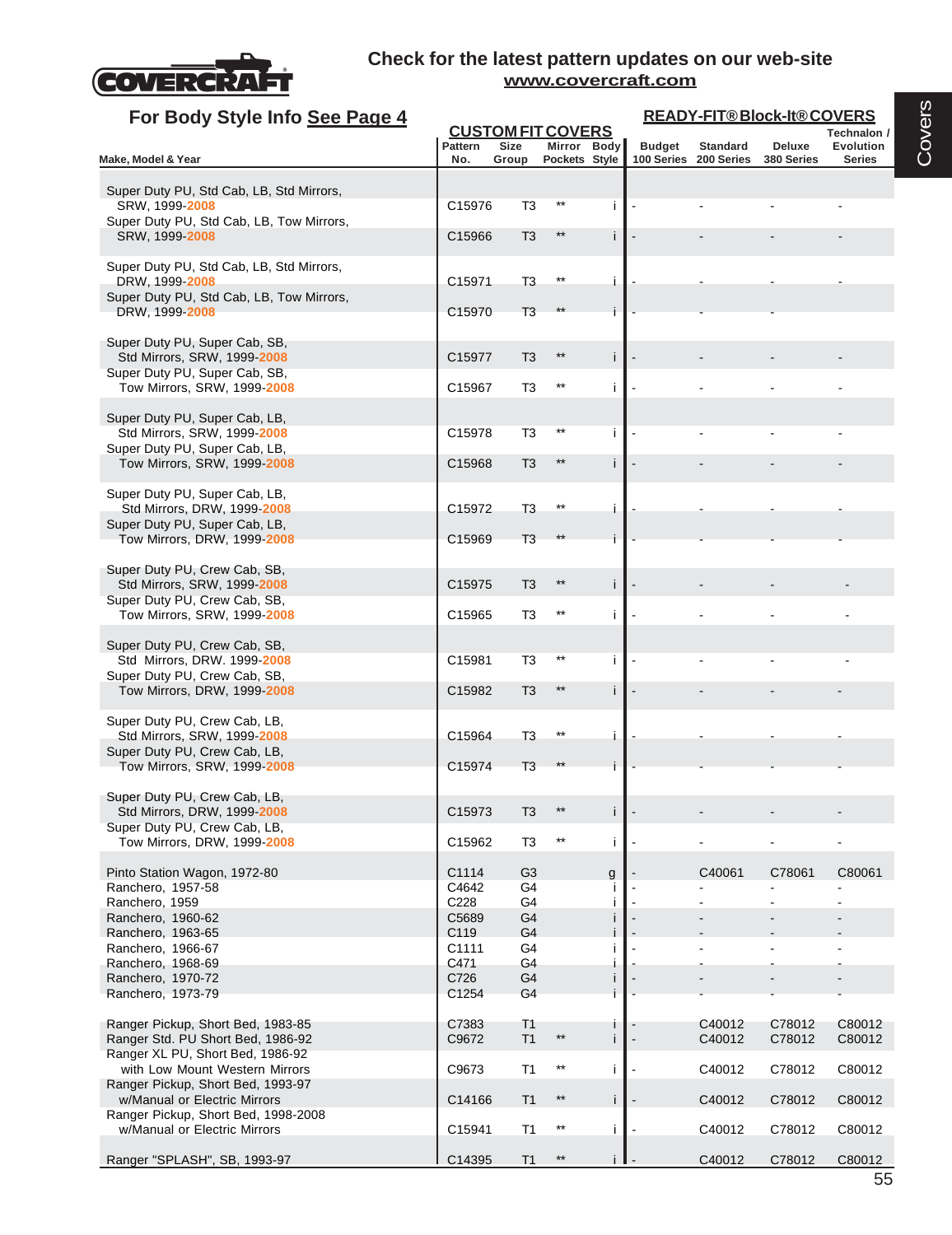## **COVERCRA** FТ

# **New Patterns are added every day - call if you can't find an application! 800 4-COVERS (426-8377) Monday thru Friday 8AM to 5PM CST**

| <u>See Page 4 for "How to Order"</u>                          | <b>CUSTOM FIT COVERS</b> |                      |                              |        |                             |                               |                             | <b>READY-FIT®Block-It®COVERS</b> |  |  |
|---------------------------------------------------------------|--------------------------|----------------------|------------------------------|--------|-----------------------------|-------------------------------|-----------------------------|----------------------------------|--|--|
|                                                               |                          |                      |                              |        |                             |                               |                             | Technalon /                      |  |  |
| Make, Model & Year                                            | <b>Pattern</b><br>No.    | <b>Size</b><br>Group | Mirror Body<br>Pockets Style |        | <b>Budget</b><br>100 Series | <b>Standard</b><br>200 Series | <b>Deluxe</b><br>380 Series | Evolution<br><b>Series</b>       |  |  |
| Ranger "SPLASH", Std Cab, SB, 1998-2008                       | C15905                   | T1                   |                              |        |                             | C40012                        | C78012                      | C80012                           |  |  |
| Ranger "SPLASH" Ext'd Cab, 1994-97                            | C14589                   | T <sub>2</sub>       | $\star\star$                 | j      |                             |                               |                             |                                  |  |  |
| Ranger "SPLASH" Ext'd Cab, 1998-2008                          | C15906                   | T <sub>2</sub>       | **                           |        |                             |                               |                             |                                  |  |  |
| Ranger Pickup, Long Bed, 1983-85                              | C7384                    | T <sub>2</sub>       |                              |        |                             | C40013                        | C78013                      | C80013                           |  |  |
| Ranger Pickup, Long Bed, 1986-92                              | C9674                    | T <sub>2</sub>       | $***$                        |        |                             | C40013                        | C78013                      | C80013                           |  |  |
| Ranger XL PU, Long Bed, 1986-92                               |                          |                      |                              |        |                             |                               |                             |                                  |  |  |
| with Low Mount Western Mirrors                                | C9675                    | T <sub>2</sub>       | $***$                        |        |                             | C40013                        | C78013                      | C80013                           |  |  |
| Ranger Pickup, Long Bed, 1993-97                              |                          |                      |                              |        |                             |                               |                             |                                  |  |  |
| w/Manual or Electric Mirrors                                  | C14164                   | T <sub>2</sub>       | $**$                         | i.     |                             | C40013                        | C78013                      | C80013                           |  |  |
| Ranger Pickup, Std Cab, LB, 1998-2008                         |                          |                      |                              |        |                             |                               |                             |                                  |  |  |
| w/Manual or Electric Mirrors                                  | C15903                   | T <sub>2</sub>       | $***$                        |        |                             | C40013                        | C78013                      | C80013                           |  |  |
| Ranger Pickup, Ext'd Cab Std., 1986-92                        | C9670                    | T <sub>2</sub>       | **                           |        |                             | C40016                        | C78016                      | C80016                           |  |  |
| Ranger Pickup, Ext'd Cab XL, 1986-92                          |                          |                      |                              |        |                             |                               |                             |                                  |  |  |
| with Low Mount Western Mirrors                                | C9671                    | T <sub>2</sub>       | $^{\star\star}$              |        |                             | C40016                        | C78016                      | C80016                           |  |  |
| Ranger Pickup, Ext'd Cab, 1993-97                             |                          |                      |                              |        |                             |                               |                             |                                  |  |  |
| w/Manual or Electric Mirrors                                  | C14167                   | T <sub>2</sub>       | $***$                        |        |                             | C40016                        | C78016                      | C80016                           |  |  |
| Ranger Pickup, Ext'd Cab SB, 1998-2008                        |                          |                      |                              |        |                             |                               |                             |                                  |  |  |
| w/Manual or Electric Mirrors                                  | C15904                   | T <sub>2</sub>       | $***$                        | i      |                             | C40016                        | C78016                      | C80016                           |  |  |
| Station Wagons, All, 1932                                     | C2123                    | G4                   |                              | g      |                             |                               |                             |                                  |  |  |
| Station Wagons, All, 1933-34                                  | C11021                   | G4                   |                              | g      |                             |                               |                             |                                  |  |  |
| Station Wagons, All, 1935-36                                  | C1096                    | G4                   |                              | g      |                             |                               |                             |                                  |  |  |
| Station Wagons, All, 1937-39                                  | C10088                   | G4                   |                              | g      |                             |                               |                             |                                  |  |  |
| Station Wagons, All, 1940                                     | C10874                   | G4                   |                              | g      |                             |                               |                             |                                  |  |  |
| Station Wagons, All, 1941-42                                  | C628                     | G4                   |                              | g      |                             |                               |                             |                                  |  |  |
| Station Wagons, All, 1946-48                                  | C13311                   | G4                   |                              | g      |                             |                               |                             |                                  |  |  |
| Station Wagons, All, w/Rear Spare, 1946-47                    | C12832                   | G4                   |                              | g      |                             |                               |                             |                                  |  |  |
| Station Wagons, All, 1949-50                                  | C12883                   | G4                   |                              | g      |                             |                               |                             |                                  |  |  |
| Station Wagons, All, 1951-52                                  | C15127                   | G4                   |                              | g      |                             |                               |                             |                                  |  |  |
| Station Wagons, All, 1953-54                                  | C1492                    | G4                   |                              | g      |                             |                               |                             |                                  |  |  |
| Station Wagons, All, 1955-56                                  | C4603<br>C224            | G4<br>G4             |                              | g      |                             |                               |                             |                                  |  |  |
| Station Wagons, All, 1957-58<br>Station Wagons, All, 1959     | C4481                    | G4                   |                              | g      |                             |                               |                             |                                  |  |  |
| Station Wagons, All (exc Falcon), 1961-62                     | C <sub>13493</sub>       | G4                   |                              | g<br>g |                             |                               |                             |                                  |  |  |
| Station Wagons, Full Size, (exc Fair. & Fal) 1963-70          | C112                     | G4                   |                              | g      |                             |                               |                             |                                  |  |  |
| Station Wagons, All (exc Fair. & Torino), 1970-72             | C923                     | G4                   |                              | g      |                             |                               |                             |                                  |  |  |
| Station Wagons, Full Size, (exc Torino), 1973-78              | CA13                     | G4                   |                              | g      |                             |                               |                             |                                  |  |  |
| Taurus Station Wagon, 1986-91                                 | C9577                    | G4                   |                              | g      |                             | C40062                        | C78062                      | C80062                           |  |  |
| Taurus Station Wagon, 1992-95                                 | C13408                   | G4                   | **                           | g      |                             | C40062                        | C78062                      | C80062                           |  |  |
| Taurus Station Wagon, 1996-99                                 | C15217                   | G <sub>4</sub>       | **                           | g      |                             | C40062                        | C78062                      | C80062                           |  |  |
| Taurus Station Wagon, 2000-04                                 | C16157                   | G4                   |                              | g      |                             | C40062                        | C78062                      | C80062                           |  |  |
|                                                               |                          |                      |                              |        |                             |                               |                             |                                  |  |  |
| Van, Short Wheelbase, 1969-74                                 | C1790                    | T <sub>2</sub>       |                              | h      |                             | C40007                        | C78007                      | C80007                           |  |  |
| Van, Short Wheelbase, 1975-89                                 | C10377                   | T <sub>2</sub>       |                              | h      |                             | C40007                        | C78007                      | C800                             |  |  |
| Van, Short Wheelbase, 1980-90                                 |                          |                      |                              |        |                             |                               |                             |                                  |  |  |
| w/Low Mount Swingaway Mirrors                                 | C <sub>10368</sub>       | T <sub>2</sub>       | $^{\star\star}$              | h      |                             | C40007                        | C78007                      | C80007                           |  |  |
| Van, Long Wheelbase, 1969-74                                  | C1240                    | T <sub>3</sub>       |                              | h      |                             | C40008                        | C78008                      | C80008                           |  |  |
| Van, Long Wheelbase, 1975-90                                  | C10378                   | T <sub>3</sub>       |                              | h      |                             | C40008                        | C78008                      | C80008                           |  |  |
| Van, Long Wheelbase, 1980-91<br>w/Low Mount Swingaway Mirrors | C10369                   | T <sub>3</sub>       | $***$                        | h      |                             | C40008                        | C78008                      | C80008                           |  |  |
| Van, Long Wheelbase (209 OL), 1992-2007                       |                          |                      |                              |        |                             |                               |                             |                                  |  |  |
| w/Standard Mirrors                                            | C13427                   | T <sub>3</sub>       | $***$                        | h      |                             | C40008                        | C78008                      | C80008                           |  |  |
| Van, Long Wheelbase (209 OL), 1992-2007                       |                          |                      |                              |        |                             |                               |                             |                                  |  |  |
| w/Electric Mirrors                                            | C13515                   | T <sub>3</sub>       | **                           | h      |                             | C40008                        | C78008                      | C80008                           |  |  |
| Van, Long Wheelbase, 2008                                     | C16866                   | T <sub>3</sub>       | $\star\star$                 | h      |                             |                               |                             |                                  |  |  |
| Van, Super Long, 1978-91                                      | C10379                   | T <sub>3</sub>       |                              | h      |                             | C40009                        | C78009                      | C80009                           |  |  |
| Van, Super Long, 1980-91                                      |                          |                      |                              |        |                             |                               |                             |                                  |  |  |
| w/Low Mount Swingaway Mirrors                                 | C10370                   | T <sub>3</sub>       | $^{\star\star}$              | h      |                             | C40009                        | C78009                      | C80009                           |  |  |
| Van, Super Long (234 OL), 1992-2007                           |                          |                      |                              |        |                             |                               |                             |                                  |  |  |
| w/Standard Mirrors                                            | C13428                   | T <sub>3</sub>       | $^{\star\star}$              | h      |                             | C40009                        | C78009                      | C80009                           |  |  |
| Van, Super Long (234 OL), 1992-2007                           |                          |                      | $***$                        |        |                             |                               |                             |                                  |  |  |
| w/Electric Mirrors                                            | C13516                   | T <sub>3</sub>       |                              | h      |                             | C40009                        | C78009                      | C80009                           |  |  |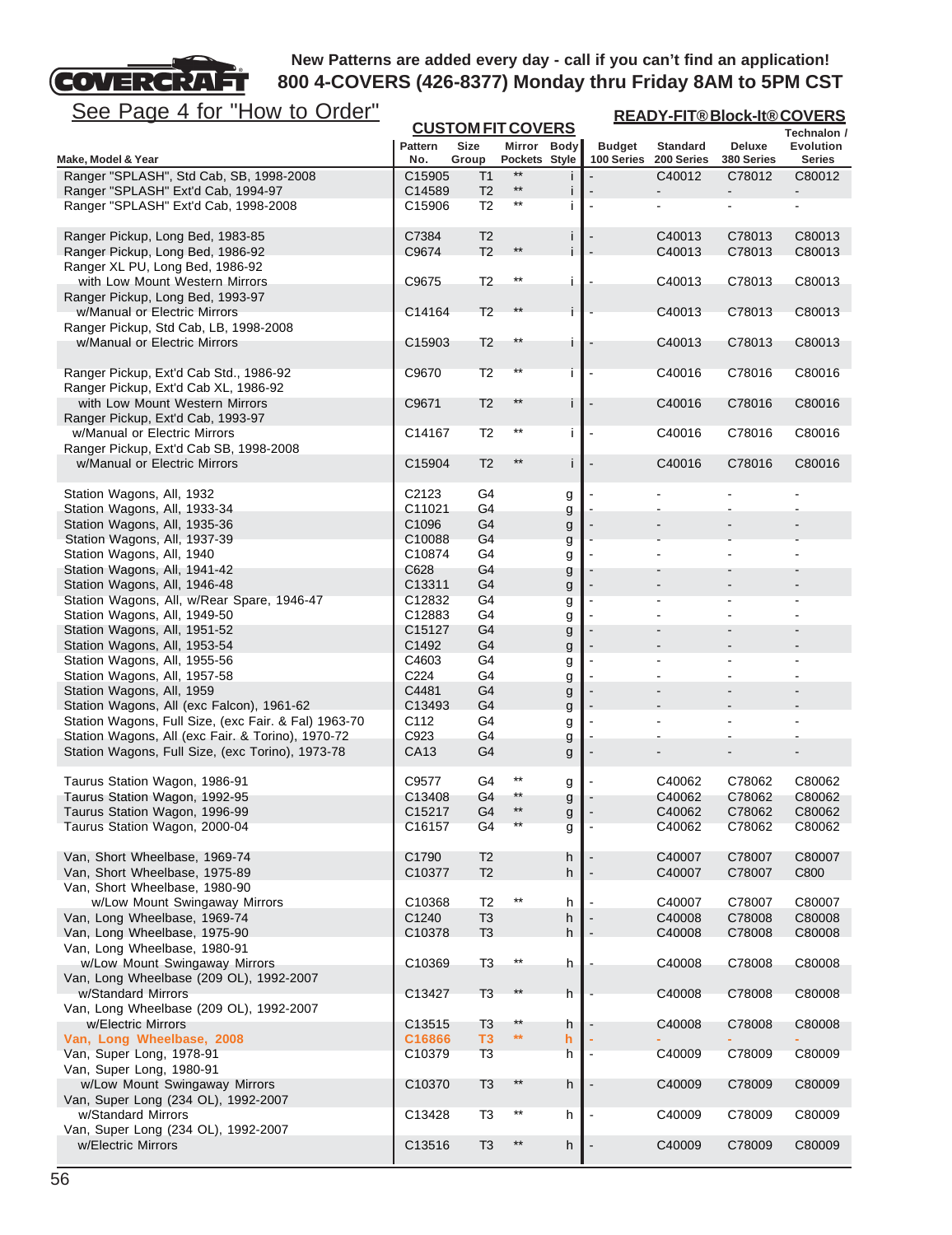

| For Body Style Info See Page 4                                         |                           |                                         |                          |     | <b>READY-FIT®Block-It®COVERS</b> |                  |                  |                          |  |  |
|------------------------------------------------------------------------|---------------------------|-----------------------------------------|--------------------------|-----|----------------------------------|------------------|------------------|--------------------------|--|--|
|                                                                        | <b>Pattern</b>            | <b>CUSTOM FIT COVERS</b><br><b>Size</b> | Mirror Body              |     | <b>Budget</b>                    | <b>Standard</b>  | Deluxe           | Technalon /<br>Evolution |  |  |
| Make, Model & Year                                                     | No.                       | Group                                   | Pockets Style            |     | 100 Series                       | 200 Series       | 380 Series       | <b>Series</b>            |  |  |
| Van, Super Long, 2008                                                  | C16867                    | T3                                      |                          | h   |                                  |                  |                  |                          |  |  |
| Freestar Mini Van, 2004-07                                             | C16596                    | T2                                      | $^{\star\star}$          | h   |                                  | C40072           | C78072           | C80072                   |  |  |
| Windstar Van, w/Rack, 1995-2003                                        | C15505                    | T <sub>2</sub>                          | **                       | h   |                                  | C40073           | C78073           | C80073                   |  |  |
| <b>FRAZER</b>                                                          |                           |                                         |                          |     |                                  |                  |                  |                          |  |  |
| Frazer, Manhattan Sedan, 1947-48                                       | C10843                    | G4                                      |                          | a   |                                  |                  |                  |                          |  |  |
| Frazer, Manhattan Convertible, Sedan, 1949-50                          | C9398                     | G4                                      |                          | a,c |                                  |                  |                  |                          |  |  |
|                                                                        |                           |                                         |                          |     |                                  |                  |                  |                          |  |  |
| <b>GMC [UTILITY VEHICLES]</b><br>Acadia w/Rack & Rear Spoiler, 2007-08 | C17019                    | T <sub>2</sub>                          | **                       | j   |                                  |                  |                  |                          |  |  |
|                                                                        |                           |                                         |                          |     |                                  |                  |                  |                          |  |  |
| Caballero, 1965                                                        | C1420                     | G <sub>4</sub>                          |                          | j.  |                                  |                  |                  |                          |  |  |
| Caballero, 1966-67                                                     | C <sub>109</sub>          | G4<br>G4                                | $^{\star\star}$          |     |                                  |                  |                  |                          |  |  |
| Caballero, 1968-72<br>Caballero, 1973-77                               | C485<br>C <sub>1255</sub> | G4                                      |                          |     |                                  |                  |                  |                          |  |  |
| Caballero, 1978-87                                                     | C3231                     | G4                                      |                          | i   |                                  |                  |                  |                          |  |  |
| Caballero, 1982-87                                                     | C10307                    | G4                                      | **                       |     |                                  |                  |                  |                          |  |  |
|                                                                        |                           |                                         |                          |     |                                  |                  |                  |                          |  |  |
| Envoy, w/Rack, 2002-08                                                 | C15876                    | T <sub>2</sub>                          | $***$<br>$^{\star\star}$ | J   |                                  | C40033           | C78033           | C80033                   |  |  |
| Envoy XL w/Rack, 2002-06<br>Envoy XUV w/Rack, 2004-05                  | C16447<br>C16499          | T <sub>3</sub><br>T3                    | **                       |     | $\blacksquare$                   | C40035<br>C40035 | C78035<br>C78035 | C80035<br>C80035         |  |  |
|                                                                        |                           |                                         |                          |     |                                  |                  |                  |                          |  |  |
| EVI Electric Coupe, 1997-98                                            | C15440                    | G <sub>3</sub>                          | $^{\star\star}$          | d   |                                  |                  |                  |                          |  |  |
| Canyon PU, Std. Cab, 6' Bed, 2004-08                                   | C16701                    | T1                                      | **                       | i   |                                  |                  |                  |                          |  |  |
| Canyon PU, Crew Cab, 5' Bed, 2004-08                                   | C16702                    | T <sub>2</sub>                          | $^{\star\star}$          | ı   |                                  |                  |                  |                          |  |  |
| Canyon PU, Ext. Cab, SB, 2004-08                                       | C16565                    | T <sub>2</sub>                          | $^{\star\star}$          | i.  |                                  |                  |                  |                          |  |  |
| Jimmy, 1970-72                                                         | C774                      | T <sub>2</sub>                          |                          |     |                                  |                  |                  |                          |  |  |
| Jimmy, 1973-91                                                         | C1380                     | T <sub>2</sub>                          |                          |     |                                  | C40034           | C78034           | C80034                   |  |  |
| Jimmy, 1982-91                                                         | C10285                    | T <sub>2</sub>                          | $^{\star\star}$          |     |                                  | C40034           | C78034           | C80034                   |  |  |
| Jimmy w/Rear Spare, 1982-91                                            | C10449                    | T <sub>2</sub>                          | $^{\star\star}$          |     |                                  | C40034           | C78034           | C80034                   |  |  |
| Pickup, Short Bed, 1962-66                                             | C10058                    | T <sub>2</sub>                          |                          |     |                                  |                  |                  |                          |  |  |
| Pickup, Short Bed, 1967-72                                             | C854                      | T <sub>2</sub>                          |                          |     |                                  |                  |                  |                          |  |  |
| Pickup, Short Bed, 1973-87                                             | C1899                     | T <sub>2</sub>                          | $^{\star\star}$          |     |                                  | C40014           | C78014           | C80014                   |  |  |
| Pickup, Short Bed, 1988-98 w/2 BEL Mirrors                             | C10239<br>C11549          | T <sub>2</sub><br>T <sub>2</sub>        | $***$                    | i.  |                                  | C40014<br>C40014 | C78014<br>C78014 | C80014                   |  |  |
| Pickup, Sportside, 1988-98                                             |                           |                                         |                          |     |                                  |                  |                  | C80014                   |  |  |
| Pickup, Long Bed, 1965-69                                              | C598                      | T <sub>3</sub>                          |                          | i   |                                  | C40015           | C78015           | C80015                   |  |  |
| Pickup, Long Bed, 1970-72                                              | C754                      | T3                                      |                          |     |                                  | C40015           | C78015           | C80015                   |  |  |
| Pickup, Long Bed, 1973-87                                              | C2217                     | T <sub>3</sub>                          |                          |     |                                  | C40015           | C78015           | C80015                   |  |  |
| Pickup, Long Bed, 1981-87 w/2 BEL Mirrors                              | C10516                    | T <sub>3</sub>                          | $^{\star\star}$          |     |                                  | C40015           | C78015           | C80015                   |  |  |
| Pickup, Long Bed, 1988-98 w/2 BEL Mirrors                              | C10240                    | T <sub>3</sub>                          |                          |     |                                  | C40015           | C78015           | C80015                   |  |  |
| Pickup, Xtra Cab, Short Bed, 1988-98                                   |                           |                                         |                          |     |                                  |                  |                  |                          |  |  |
| w/2 Below Eye Level Mirrors                                            | C11113                    | T <sub>3</sub>                          | $^{\star\star}$          |     |                                  | C40018           | C78018           | C80018                   |  |  |
| Pickup, Xtra Cab, Short Bed, 1999-2000                                 |                           |                                         |                          |     |                                  |                  |                  |                          |  |  |
| w/Std. Mirrors                                                         | C15722                    | T <sub>3</sub>                          | $^{\star\star}$          |     |                                  | C40018           | C78018           | C80018                   |  |  |
| Pickup, Xtra Cab, Long Bed, 1988-98                                    |                           |                                         |                          |     |                                  |                  |                  |                          |  |  |
| w/2 Below Eye Level Mirrors                                            | C10238                    | T <sub>3</sub>                          | $***$                    | i   |                                  | C40019           | C78019           | C80019                   |  |  |
|                                                                        |                           |                                         |                          |     |                                  |                  |                  |                          |  |  |
| Pickup, Xtra Cab SPORTSIDE, SB                                         |                           |                                         |                          |     |                                  |                  |                  |                          |  |  |
| 1990-98, w/2 Below Eye Level Mirrors                                   | C12608                    | T <sub>3</sub>                          | $^{\star\star}$          | i.  |                                  | C40018           | C78018           | C80018                   |  |  |
| Pickup, Xtra Cab SPORTSIDE, SB                                         |                           |                                         |                          |     |                                  |                  |                  |                          |  |  |
| 1990-98, w/Sport Mirrors                                               | C <sub>13690</sub>        | T <sub>3</sub>                          |                          |     |                                  | C40018           | C78018           | C80018                   |  |  |
|                                                                        |                           |                                         |                          |     |                                  |                  |                  |                          |  |  |
| Pickup, Crew Cab Long Bed Dually,                                      |                           |                                         |                          |     |                                  |                  |                  |                          |  |  |
| 1992-98, w/2 Trailering Mirrors                                        | C14123                    | T <sub>3</sub>                          | $***$                    | i.  |                                  |                  |                  |                          |  |  |
|                                                                        |                           |                                         |                          |     |                                  |                  |                  |                          |  |  |
| NOTE - GMC FULL SIZE PICKUPS BODY CHANGES from 1999 on                 |                           |                                         |                          |     |                                  |                  |                  |                          |  |  |
|                                                                        |                           |                                         |                          |     |                                  |                  |                  |                          |  |  |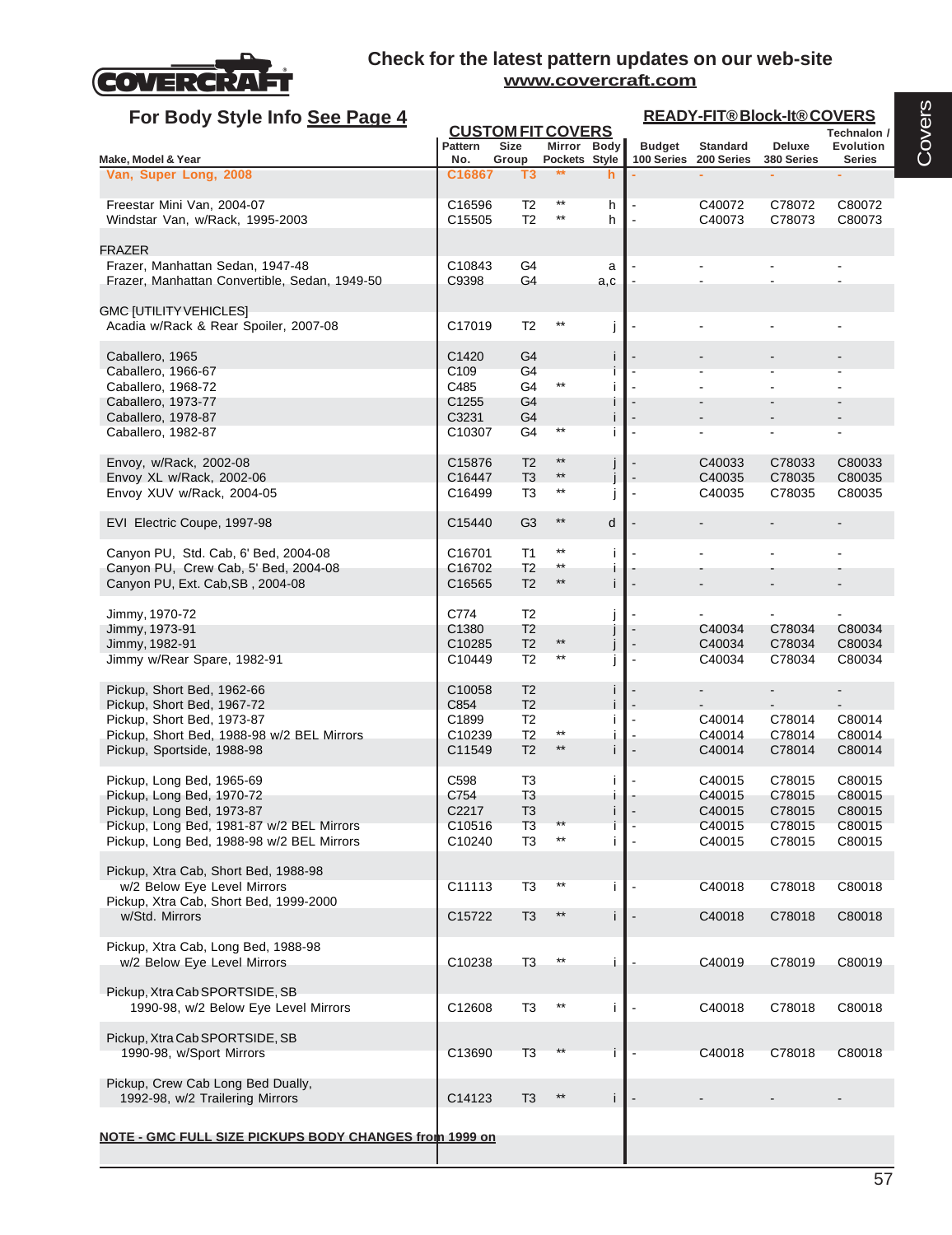

**Technalon / Pattern Size Mirror Body Budget Standard Deluxe Evolution Make, Model & Year No. Group Pockets Style 100 Series 200 Series 380 Series Series CUSTOM FIT COVERS READY-FIT® Block-It® COVERS** See Page 4 for "How to Order" In the 1999 model year, GMC introduced a NEW BODY style for their FULL SIZE PICKUPS and also continued the OLD BODY style for 1999 MODELS - both were called SIERRA. Refer to the VIN # stamped in front of the dashboard on the driver's side. This number also appears on the vehicle license certificate as well as the title for the truck. The last six digits of the VIN # are the manufacturing number for that truck. OLD BODY style trucks use a number between 0 and 4. In 2007 another new body style was released. Trucks made between 1999 and 2007 that are NOT the new body style are noted as CLASSIC. Sierra PU, Std Cab, Short Bed, Old Body, 1999-2000 | C10239 T2 \*\* i |- C40014 C78014 C80014 Sierra PU, Std. Cab, Short Bed, CLASSIC, 1999-2007 | C15729 T2 Sierra PU, Std Cab, 6.5' Bed, w/Power or Std Mirrors, 2007-08  $\begin{array}{ccc} \text{C16792} & \text{T2} & \text{**} \\ \text{C16792} & \text{T1} & \text{C16792} \\ \text{C16707} & \text{T2} & \text{**} \end{array}$ Sierra PU, Std Cab, 6.5' Bed, w/Trailer Mirrors, 2007-08  $\vert$  C16797 T2 \*\* i Sierra PU, Std Cab, Long Bed, Old Body, 1999-2000 | C10240 T3 \*\* i | - C40015 C78015 C80015 Sierra PU, Std Cab, Long Bed, CLASSIC, 1999-2007 C15730 T3 \*\* i - - - - Sierra PU, Std Cab, 8' Bed, w/Power or Std Mirrors, 2007-08  $\begin{array}{|l|}\n\hline\n\text{C16793} & T3 & * \text{i} \\
\hline\n\text{C16793} & T3 & * \text{i} \\
\hline\n\end{array}$ Sierra PU, Std Cab, 8' Bed, w/Trailer Mirrors, 2007-08 | C16798 T3 Sierra PU, Ext. Cab, Short Bed, Old Body, 1999-2000 C11113 T3 \*\* i - C40018 C78018 C80018 Sierra PU, Ext. Cab, Short Bed, CLASSIC, 1999-2007 | C15722 T3 \*\* i Sierra PU, Ext Cab, 5'8" Bed, CLASSIC, w/Std Mirrors, 2006-07 and a set of contract to contract the C16781 and  $\sim$  C16781 and  $\sim$  -  $\sim$  -Sierra PU, Ext Cab, 5'8" Bed, w/Power or Std Mirrors, 2007-08<br>
arra BLL Ext Cab 5'8" Bed w/Trailer Mirrors, 2007-08 C16799 T3 \*\* Sierra PU, Ext Cab, 5'8" Bed, w/Trailer Mirrors, 2007-08 C16799 T3 \*\* i Sierra PU, Ext Cab, 6.5' Bed, w/Power or Std Mirrors, 2007-08 contract to change of C16791 T3 Sierra PU, Ext Cab, 6.5' Bed, w/Trailer Mirrors, 2007-08 | C16800 T3 \*\* i Sierra PU, Ext Cab, STEPSIDE, CLASSIC, 1999-2007 | C15759 T3 \*\* Sierra PU, Ext. Cab, Long Bed, Old Body, 1999-2000 C10238 T3 \*\* i - C40019 C78019 C80019<br>Sierra BU, Ext. Cab Long Bed, CLASSIC 1999-2007 C15728 T3 \*\* i Sierra PU, Ext. Cab, Long Bed, CLASSIC, 1999-2007 | C15728 T3 \*\* i Sierra PU, Ext Cab, 8' Bed, w/Power or Std Mirrors, 2007-08 <br>
orre BU Ext Cob 8' Bod w/Troiler Mirrors, 2007-08 C16801 T2 \*\* i Sierra PU, Ext Cab, 8' Bed, w/Trailer Mirrors, 2007-08 | C16801 T3 Sierra PU, Crew Cab, 5'8" Bed, CLASSIC, w/Std Mirrors, 1999-2007 C16716 T3 \*\* i - - - - Sierra PU, Crew Cab, 5'8" Bed, w/Power or Std Mirrors, 2007-08 **C16796** T3 \*\* i Sierra PU, Crew Cab, 5'8" Bed, w/Trailering Mirrors, 2007-08 **C16802** T3 \*\* i HD, Sierra PU, Crew Cab, 6'6" Bed, 2007-08 w/Std or Power Mirrors **C16845** T3 \*\* i HD, Sierra PU, Crew Cab, 6'6" Bed, 2007-08 w/Trailering Mirrors in the contract of the C16846 T3 \*\* i HD, Sierra PU, Crew Cab, LB, 2007-08 w/Std or Power Mirrors **C16847** T3 \*\* i HD, Sierra PU, Crew Cab, LB, 2007-08 w/Trailering Mirrors and the control of the C16848 T3 \*\* i HD, Sierra PU, Ext. Cab. Dually, LB, 2007-08 w/Std or Power Mirrors and the control of the C16857 T3 \*\* interventional control of the control of the control of the control of the control of the control of the control of the control of the control of the control of th HD, Sierra PU, Ext. Cab, Dually, LB, 2007-08 w/Trailering Mirrors in the contract of the C16858 T3 \*\* i HD, Sierra PU, Crew Cab, Dually, LB, 2007-08 w/Std or Power Mirrors C16859 T3 \*\* i - - - - HD, Sierra PU,Crew Cab, Dually, LB, 2007-08 w/Trailering Mirrors and C16860 T3 \*\* i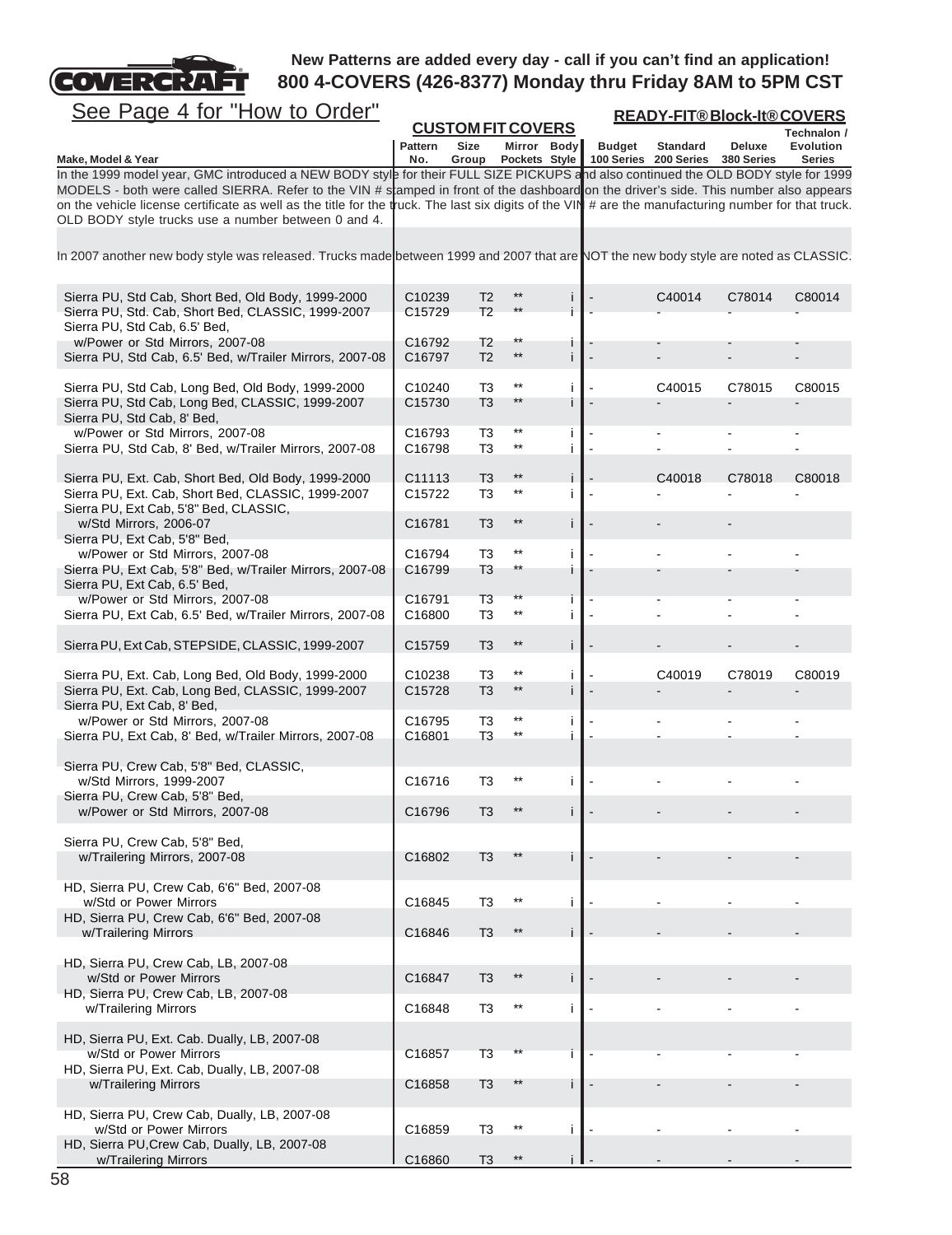

S-15 Pickup, Ext. Cab, w/ Large

| For Body Style Info See Page 4                                                                       |                    |                                  |                                    |         |                             | <b>READY-FIT®Block-It®COVERS</b> |                      |                                   |
|------------------------------------------------------------------------------------------------------|--------------------|----------------------------------|------------------------------------|---------|-----------------------------|----------------------------------|----------------------|-----------------------------------|
|                                                                                                      |                    |                                  | <b>CUSTOM FIT COVERS</b>           |         |                             |                                  |                      | Technalon /                       |
| Make, Model & Year                                                                                   | Pattern<br>No.     | Size<br>Group                    | Mirror Body<br>Pockets Style       |         | <b>Budget</b><br>100 Series | <b>Standard</b><br>200 Series    | Deluxe<br>380 Series | <b>Evolution</b><br><b>Series</b> |
|                                                                                                      |                    |                                  |                                    |         |                             |                                  |                      |                                   |
| HD, Std Cab, SB, CLASSIC, Std. Mirrors, 2002-06                                                      | C15842             | T <sub>2</sub>                   | $***$<br>$***$                     | İ       |                             |                                  |                      |                                   |
| HD, Std Cab, SB, CLASSIC, Towing Mirrors, 2003-05<br>HD, Std Cab, SB, CLASSIC,                       | C16926             | T <sub>2</sub>                   |                                    | Ť       |                             |                                  |                      |                                   |
| w/Trailering Mirrors, 2006-07                                                                        | C16908             | T <sub>2</sub>                   | $***$                              | j.      |                             |                                  |                      |                                   |
|                                                                                                      |                    |                                  |                                    |         |                             |                                  |                      |                                   |
| HD, Std Cab, LB, CLASSIC, Std. Mirrors, 2002-07<br>HD, Std Cab, LB, CLASSIC, Towing Mirrors, 2003-05 | C15843<br>C16927   | T3<br>T3                         | $***$<br>$^{\star\star}$           | Ť       |                             |                                  |                      |                                   |
| HD, Std Cab, LB, CLASSIC,                                                                            | C16909             | T <sub>3</sub>                   | $***$                              | i       |                             |                                  |                      |                                   |
| w/Trailering Mirrors, 2006-07                                                                        |                    |                                  |                                    |         |                             |                                  |                      |                                   |
|                                                                                                      | C15880             | T3                               | $^{\star\star}$                    |         |                             |                                  |                      |                                   |
| HD, Std Cab, LB Dually, CLASSIC, Std Mirrors, 2002-07<br>HD, Std Cab, LB Dually, CLASSIC,            |                    |                                  |                                    | Ť.      |                             |                                  |                      |                                   |
| Towing Mirrors, 2003-05                                                                              | C16938             | T3                               | $***$                              | Ť       |                             |                                  |                      |                                   |
|                                                                                                      | C15844             | T <sub>3</sub>                   | $***$                              |         |                             |                                  |                      |                                   |
| HD, Ext Cab, SB, CLASSIC, Std. Mirrors, 2002-07<br>HD, Ext Cab, SB, CLASSIC, Towing Mirrors, 2003-05 | C16928             | T <sub>3</sub>                   | $***$                              | Ť<br>i. |                             |                                  |                      |                                   |
| HD, Ext Cab, SB, CLASSIC,                                                                            |                    |                                  |                                    |         |                             |                                  |                      |                                   |
| w/Trailering Mirrors, 2006-07                                                                        | C16910             | T3                               | $***$                              | j.      |                             |                                  |                      |                                   |
| HD, Ext Cab, LB, CLASSIC, Std. Mirrors, 2002-07                                                      | C15845             | T <sub>3</sub>                   | $**$                               | i       |                             |                                  |                      |                                   |
| HD, Ext Cab, LB, CLASSIC, Towing Mirrors, 2003-05                                                    | C <sub>16929</sub> | T3                               | $^{\star\star}$                    | j.      |                             |                                  |                      |                                   |
| HD, Ext Cab, LB, CLASSIC,                                                                            |                    |                                  | $***$                              |         |                             |                                  |                      |                                   |
| w/Trailering Mirrors, 2006-07                                                                        | C <sub>16911</sub> | T <sub>3</sub>                   |                                    | j.      |                             |                                  |                      |                                   |
| HD, Ext Cab, LB Dually, CLASSIC, Std Mirrors, 2002-07                                                | C15881             | T3                               | $***$                              | j.      |                             |                                  |                      |                                   |
| HD, Ext Cab, LB Dually, CLASSIC,                                                                     |                    |                                  |                                    |         |                             |                                  |                      |                                   |
| Towing Mirrors, 2003-05                                                                              | C16939             | T <sub>3</sub>                   | $***$                              | i       |                             |                                  |                      |                                   |
| HD, Crew Cab, SB, CLASSIC, Std. Mirrors, 2001-07                                                     | C15846             | T3                               | $***$                              | Ť       |                             |                                  |                      |                                   |
| HD, Crew Cab, SB, CLASSIC, Towing Mirrors, 2003-05                                                   | C <sub>16930</sub> | T <sub>3</sub>                   | $***$                              | İ       |                             |                                  |                      |                                   |
| HD, Crew Cab, SB, CLASSIC,<br>w/Trailering Mirrors, 2006-07                                          | C16912             | T3                               | $***$                              | i       |                             |                                  |                      |                                   |
|                                                                                                      |                    |                                  |                                    |         |                             |                                  |                      |                                   |
| HD, Crew Cab, LB, CLASSIC, Std. Mirrors, 2001-07                                                     | C15847             | T <sub>3</sub>                   | $***$                              | Ť       |                             |                                  |                      |                                   |
| HD, Crew Cab, LB, CLASSIC, Towing Mirrors, 2003-05<br>HD, Crew Cab, LB, CLASSIC,                     | C <sub>16931</sub> | T <sub>3</sub>                   | $***$                              |         |                             |                                  |                      |                                   |
| w/Trailering Mirrors, 2006-07                                                                        | C16913             | T3                               | $^{\star\star}$                    |         |                             |                                  |                      |                                   |
|                                                                                                      |                    |                                  |                                    |         |                             |                                  |                      |                                   |
| HD, Crew Cab, LB Dually, CLASSIC, Std Mirrors, 2001-07                                               | C15882             | T <sub>3</sub>                   |                                    |         |                             |                                  |                      |                                   |
| HD, Crew Cab, LB Dually, CLASSIC,<br>Towing Mirrors, 2003-05                                         | C16940             | T3                               | **                                 | L       |                             |                                  |                      |                                   |
|                                                                                                      |                    |                                  |                                    |         |                             |                                  |                      |                                   |
| Safari Van, Std. Mirrors, 1985-95                                                                    | C9025              | T1                               |                                    | h       |                             | C40007                           | C78007               | C80007                            |
| Safari Van, Spec. Mirrors, 1985-95<br>(Less Than Eye Level Mirrors)                                  | C9788              | T <sub>1</sub>                   | $***$                              | h       |                             | C40007                           | C78007               | C80007                            |
| Safari Van - EXT'D, Std. Mirrors, 1990-95                                                            | C12006             | T <sub>2</sub>                   | $^{\star\star}$                    | h       |                             | C40072                           | C78072               | C80072                            |
| Safari Van - EXT'D, BEL Mirrors, 1990-95                                                             | C <sub>12007</sub> | T <sub>2</sub>                   | $^{\star\star}$                    | h       |                             | C40072                           | C78072               | C80072                            |
| Safari Van - EXT'D, Elec. Mirrors, 1990-95<br>Safari Van - Ext'd. Std. Mirrors, 1996-2005            | C13859<br>C14934   | T <sub>2</sub><br>T <sub>2</sub> | $^{\star\star}$<br>$**$            | h<br>h  |                             | C40072<br>C40072                 | C78072<br>C78072     | C80072<br>C80072                  |
| Savana (WB135), 2003-08                                                                              | C <sub>16456</sub> | T <sub>3</sub>                   | $^{\star\star}$                    | h       |                             | C40008                           | C78008               | C80008                            |
| Savana (WB155), 2003-08                                                                              | C16457             | T <sub>3</sub>                   | $^{\star\star}$                    | h       |                             |                                  |                      |                                   |
|                                                                                                      |                    |                                  |                                    |         |                             |                                  |                      |                                   |
| S-15 Pickup, Short Bed w/ Standard<br>Black Mirrors, 1982-93                                         | C12305             | T <sub>1</sub>                   |                                    |         |                             | C40012                           | C78012               | C80012                            |
| S-15 Pickup, Short Bed w/ Large                                                                      |                    |                                  |                                    |         |                             |                                  |                      |                                   |
| Accessory Mirrors, 1982-93                                                                           | C12306             | T <sub>1</sub>                   | $^{\star\star}$<br>$**$            | T       |                             | C40012                           | C78012               | C80012                            |
| Sonoma Pickup, Short Bed, 1994-2002<br>S-15 Pickup, Long Bed w/ Standard                             | C14505             | T1                               |                                    | i       |                             | C40012                           | C78012               | C80012                            |
| Black Mirrors, 1982-93                                                                               | C12307             | T <sub>2</sub>                   | $***$                              | i       |                             | C40013                           | C78013               | C80013                            |
| S-15 Pickup, Long Bed w/ Large                                                                       |                    |                                  |                                    |         |                             |                                  |                      |                                   |
| Accessory Mirrors, 1983-93<br>Sonoma Pickup, Long Bed, 1994-99                                       | C12308<br>C14506   | T <sub>2</sub><br>T <sub>2</sub> | $^{\star\star}$<br>$^{\star\star}$ | Ť<br>i  |                             | C40013<br>C40013                 | C78013<br>C78013     | C80013<br>C80013                  |
| S-15 Pickup, Ext. Cab, w/                                                                            |                    |                                  |                                    |         |                             |                                  |                      |                                   |
| Stand. Blk. Mirrors, 1983-93                                                                         | C12309             | T <sub>2</sub>                   | $***$                              |         |                             | C40016                           | C78016               | C80016                            |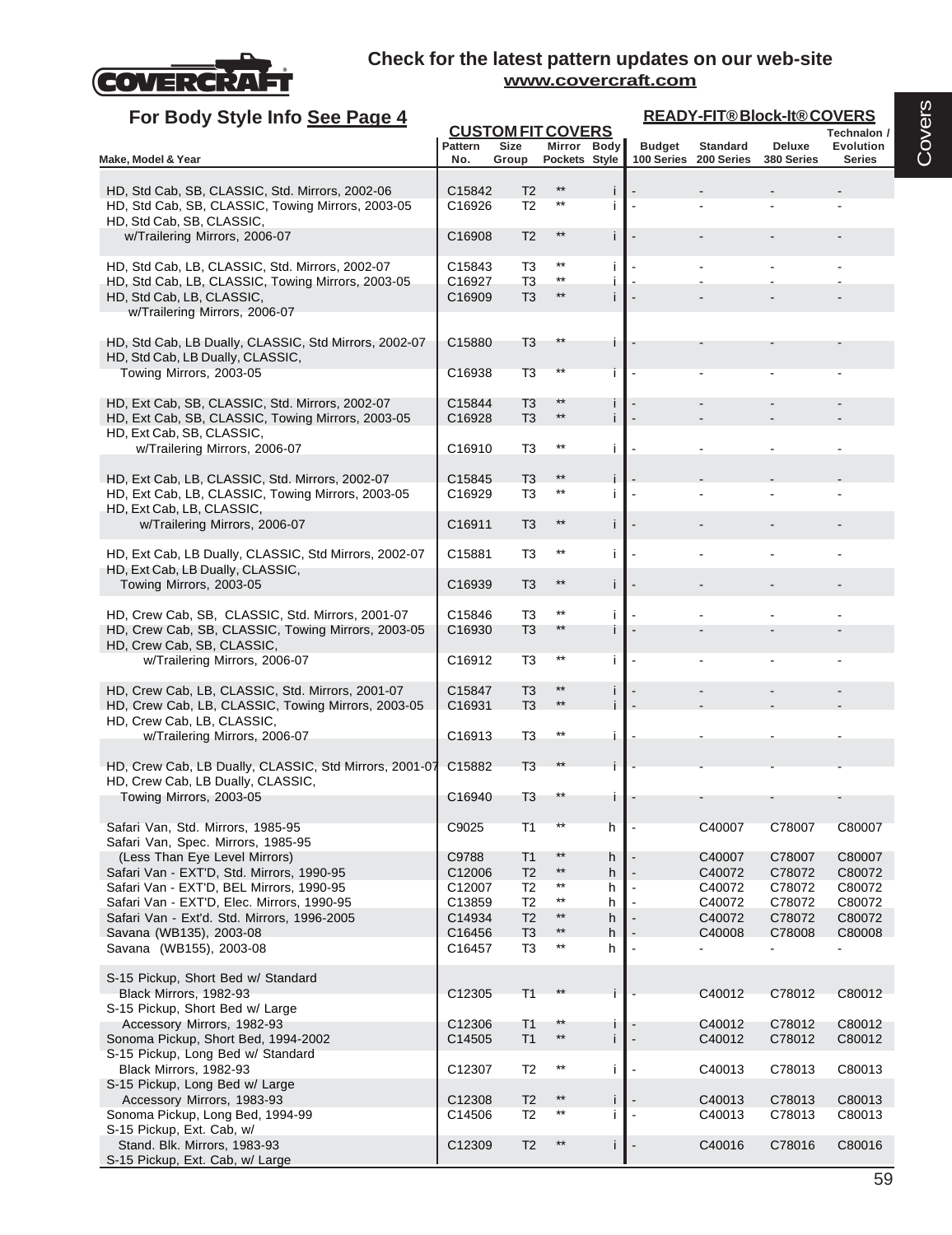# FГ See Page 4 for "How to Order"

**COVERCRA** 

| <u>See Page 4 for "How to Order"</u>                                                             | <b>READY-FIT®Block-It®COVERS</b><br><b>CUSTOM FIT COVERS</b> |                                  |                                    |              |                             |                               |                      |                     |
|--------------------------------------------------------------------------------------------------|--------------------------------------------------------------|----------------------------------|------------------------------------|--------------|-----------------------------|-------------------------------|----------------------|---------------------|
|                                                                                                  |                                                              |                                  |                                    |              |                             |                               |                      | Technalon /         |
| Make, Model & Year                                                                               | <b>Pattern</b><br>No.                                        | Size<br>Group                    | Mirror Body<br>Pockets Style       |              | <b>Budget</b><br>100 Series | <b>Standard</b><br>200 Series | Deluxe<br>380 Series | Evolution<br>Series |
| Accessory Mirrors, 1983-93                                                                       | C12310                                                       | T <sub>2</sub>                   | $**$                               |              |                             | C40016                        | C78016               | C80016              |
| Sonoma Pickup, Ext Cab, SB, 1994-2003                                                            | C14507                                                       | T <sub>2</sub>                   | $***$                              |              |                             | C40016                        | C78016               | C80016              |
| Sonoma Pickup, Crew Cab S.B., 2001-04                                                            | C <sub>15885</sub>                                           | T <sub>2</sub>                   | $^{\star\star}$                    | Ť            |                             |                               |                      |                     |
| Syclone Pickup, 1991-92                                                                          | C13144                                                       | T1                               | **                                 | i            |                             | C40012                        | C78012               | C80012              |
| S-15 Jimmy w/No Spare, 1983-94                                                                   | C7804                                                        | T <sub>1</sub>                   | $***$                              |              |                             | C40033                        | C78033               | C80033              |
| S-15 Jimmy w/Rear Spare, 1983-94                                                                 | C7904                                                        | T <sub>1</sub>                   | $^{\star\star}$                    |              |                             | C40033                        | C78033               | C80033              |
| S-15 Jimmy, 4 door, 1991-94                                                                      | C12106                                                       | T1                               | $^{\star\star}$                    |              |                             | C40033                        | C78033               | C80033              |
| S-15 Jimmy, 4 door, w/Rear Spare, 1991-94                                                        | C13453                                                       | T1                               | $***$                              |              |                             | C40033                        | C78033               | C80033              |
| S-15 Jimmy, 4 dr., w/Rack & Wind Deflector, 1991-94<br>S-15 Jimmy, 4 dr., w/Rack, Wind Deflector | C12316                                                       | T <sub>1</sub>                   | $***$                              |              |                             | C40033                        | C78033               | C80033              |
| & Rear Spare, 1991-94                                                                            | C12317                                                       | T <sub>1</sub>                   | $^{\star\star}$                    |              |                             | C40033                        | C78033               | C80033              |
| "S" Jimmy, 2 dr, No Spare, 1995-2002                                                             | C15541                                                       | T <sub>1</sub>                   | $***$                              | j            | $\overline{\phantom{a}}$    | C40033                        | C78033               | C80033              |
| "S" Jimmy, 4 dr, No Spare, w/Rack, 1995-2002                                                     | C15542                                                       | T1                               | **                                 |              |                             | C40033                        | C78033               | C80033              |
| Suburban w/Std. & Elec. Mirrors, 1992-99                                                         | C13608                                                       | T <sub>3</sub>                   | $***$                              |              |                             | C40036                        | C78036               | C80033              |
| Suburban w/Std. & Electric<br>Mirrors & Factory Rack, 1992-00                                    | C13609                                                       | T3                               | $***$                              |              |                             | C40036                        | C78036               | C80036              |
| Typhoon w/o Rack, 1992-93                                                                        | C14343                                                       | T1                               | $***$                              |              |                             | C40033                        | C78033               | C80033              |
| Typhoon w/Rack, 1992-93                                                                          | C13436                                                       | T1                               | $^{\star\star}$                    |              |                             | C40033                        | C78033               | C80033              |
| Yukon 2 door, w/Std. Mirrors, 1992-99                                                            | C <sub>13605</sub>                                           | T <sub>2</sub>                   | $^{\star\star}$                    |              |                             | C40034                        | C78034               | C80034              |
| Yukon 2 door, w/Std. Mirrors & Factory Rack, 1992-99                                             | C13606                                                       | T <sub>2</sub>                   | $^{\star\star}$                    |              |                             | C40034                        | C78034               | C80034              |
| Yukon, Denali, 4 dr, 1995-2000                                                                   | C14950                                                       | T <sub>2</sub>                   | $***$                              |              |                             | C40035                        | C78035               | C80035              |
| Yukon, Denali, 2000-06 (New Body, 116" W.B.)                                                     | C15811                                                       | T <sub>2</sub>                   | $\star\star$                       |              |                             | C40035                        | C78035               | C80035              |
| Yukon w/Rack, Denali, 2007-08                                                                    | C16774                                                       | T <sub>2</sub>                   | **                                 |              |                             |                               |                      |                     |
| Yukon XL W/Rack, 2000-08                                                                         | C <sub>15792</sub>                                           | T <sub>3</sub>                   | **                                 |              |                             | C40036                        | C78036               | C80036              |
| Yukon XL w/Rack, Denali XL, 2007-08                                                              | C16778                                                       | T <sub>3</sub>                   | **                                 |              |                             |                               |                      |                     |
| <b>HONDA</b>                                                                                     |                                                              |                                  | $***$                              |              |                             |                               |                      |                     |
| Accord Coupe, 1988-89, (Not Hatchback)<br>Accord Coupe, 1998-2002                                | C10980<br>C15469                                             | G <sub>3</sub><br>G <sub>3</sub> | $^{\star\star}$                    | f<br>b       | C35003<br>C35004            | C40003<br>C40004              | C78003<br>C78004     | C80003<br>C80004    |
| Accord 2 dr Coupe, 2003-07                                                                       | C16388                                                       | G <sub>3</sub>                   | $^{\star\star}$                    | f            | C35004                      | C40004                        | C78004               | C80004              |
| Accord Coupe, 2008                                                                               | C17038                                                       | G <sub>3</sub>                   | $^{\star\star}$                    | d            | C35004                      | C40004                        | C78004               | C80004              |
| Accord Hatchback, 1976-85                                                                        | CA65                                                         | G <sub>2</sub>                   |                                    | d            | C35003                      | C40003                        | C78003               | C80003              |
| Accord Hatchback, 1980-85                                                                        | C7311                                                        | G <sub>2</sub>                   | $^{\star\star}$                    | d            | C35003                      | C40003                        | C78003               | C80003              |
| Accord Hatchback, 1986-89                                                                        | C9594                                                        | G <sub>2</sub>                   | $^\star$                           | d            | C35003                      | C40003                        | C78003               | C80003              |
| Accord Hatchback, LX, 1986-89                                                                    | C9595                                                        | G <sub>2</sub>                   | $^{\star\star}$                    | d            | C35003                      | C40003                        | C78003               | C80003              |
| Accord 4 dr. Sedan, 1979-85                                                                      | CA96                                                         | G <sub>3</sub>                   | $\star$<br>$^{\star\star}$         | a            | C35003                      | C40003                        | C78003               | C80003              |
| Accord 4 dr. Sedan, 1979-85                                                                      | C7312<br>C9549                                               | G <sub>3</sub><br>G <sub>3</sub> | $\ast$                             | a            | C35003<br>C35003            | C40003<br>C40003              | C78003<br>C78003     | C80003<br>C80003    |
| Accord 4 dr. Sedan, 1986-89<br>Accord LX 4 dr. Sedan, 1986-89                                    | C9550                                                        | G <sub>3</sub>                   | **                                 | a<br>a       | C35003                      | C40003                        | C78003               | C80003              |
| Accord Sedan & Coupe, 1990-93                                                                    | C <sub>13267</sub>                                           | G <sub>3</sub>                   |                                    | a,b          | C35004                      | C40004                        | C78004               | C80004              |
| Accord Sedan & Coupe, 1990-93                                                                    | C11770                                                       | G <sub>3</sub>                   | $***$                              | a,b          | C35004                      | C40004                        | C78004               | C80004              |
| Accord Sedan & Coupe, 4 cyl., 1994-95                                                            | C14480                                                       | G3                               | $^{\star\star}$                    | a,b          | C35004                      | C40004                        | C78004               | C80004              |
| Accord Sedan, 6 cyl., 1995-97                                                                    | C14846                                                       | G <sub>3</sub>                   | $^{\star\star}$                    | a,b          | C35004                      | C40004                        | C78004               | C80004              |
| Accord Sedan, 1998-2002                                                                          | C15470                                                       | G <sub>3</sub>                   | $^{\star\star}$                    | a            | C35004                      | C40004                        | C78004               | C80004              |
| Accord 4 dr Sedan (incl Hybrid), 2003-07                                                         | C16387                                                       | G <sub>3</sub>                   | $^{\star\star}$                    | a            | C35004                      | C40004                        | C78004               | C80004              |
| Accord Sedan, 2008                                                                               | C17037                                                       | G <sub>3</sub>                   | $^{\star\star}$                    | a            | C35005                      | C40005                        | C78005               | C80005              |
| Accord Station Wagon, 1991-93<br>Accord Station Wagon, 1994-97                                   | C12706                                                       | G <sub>3</sub><br>G <sub>3</sub> | $^{\star\star}$<br>$^{\star\star}$ | g            |                             | C40061                        | C78061               | C80061              |
| Civic, 1975-79                                                                                   | C14528<br>CA32                                               | G <sub>2</sub>                   |                                    | g<br>d       | C35001                      | C40061<br>C40001              | C78061<br>C78001     | C80061<br>C80001    |
| Civic Hatchback, 1980-83                                                                         | C7306                                                        | G <sub>2</sub>                   | $^{\star\star}$                    | d            | C35002                      | C40002                        | C78002               | C80002              |
| Civic Hatchback, 1984-87                                                                         | C8428                                                        | G <sub>2</sub>                   | $^{\star\star}$                    | d            | C35002                      | C40002                        | C78002               | C80002              |
| Civic Hatchback (DX & SI), 1988-91                                                               | C10615                                                       | G <sub>2</sub>                   | $**$                               | d            | C35002                      | C40002                        | C78002               | C80002              |
| Civic Hatchback, 1992-95                                                                         | C13351                                                       | G2                               | $^{\star\star}$                    | d            | C35002                      | C40002                        | C78002               | C80002              |
| Civic Hatchback, 1996-98-2000                                                                    | C15202                                                       | G <sub>2</sub>                   | **                                 | d            | C35002                      | C40002                        | C78002               | C80002              |
| Civic Hatchback-SI, w/Antenna Pocket, 2002-05                                                    | C16333                                                       | G <sub>2</sub>                   | $^{\star\star}$                    | d            | C35002                      | C40002                        | C78002               | C80002              |
| Civic Coupe, 1993-95                                                                             | C14205                                                       | G <sub>2</sub>                   | $***$                              | $\mathsf{f}$ | C35003                      | C40003                        | C78003               | C80003              |
| Civic 4 dr Sedan, 1996-2000                                                                      | C <sub>15201</sub>                                           | G2                               | $^{\star\star}$<br>$^{\star\star}$ | b            | C35003                      | C40003                        | C78003               | C80003              |
| Civic CRX Hatchback, 1984-87<br>Civic CRX-SI Hatchback, 1986-87                                  | C8427<br>C9551                                               | G2<br>G <sub>2</sub>             | $^{\star\star}$                    | d<br>d       | C35001<br>C35002            | C40001<br>C40002              | C78001<br>C78002     | C80001<br>C80002    |
| Civic CRX, CRX-SI, 1988-92                                                                       | C10614                                                       | G <sub>2</sub>                   | $^{\star\star}$                    | d            | C35001                      | C40001                        | C78001               | C80001              |
| Civic del Sol, 1993-98                                                                           | C14086                                                       | G <sub>2</sub>                   | $^{\star\star}$                    | f            | C35002                      | C40002                        | C78002               | C80002              |
| Civic 4 dr. Sedan, 1982-83                                                                       | C7305                                                        | G <sub>2</sub>                   | $^{\star\star}$                    | a            | C35003                      | C40003                        | C78003               | C80003              |
| Civic 4 dr. Sedan, 1984-87                                                                       | C8535                                                        | G <sub>2</sub>                   | $^{\star\star}$                    | a            | C35003                      | C40003                        | C78003               | C80003              |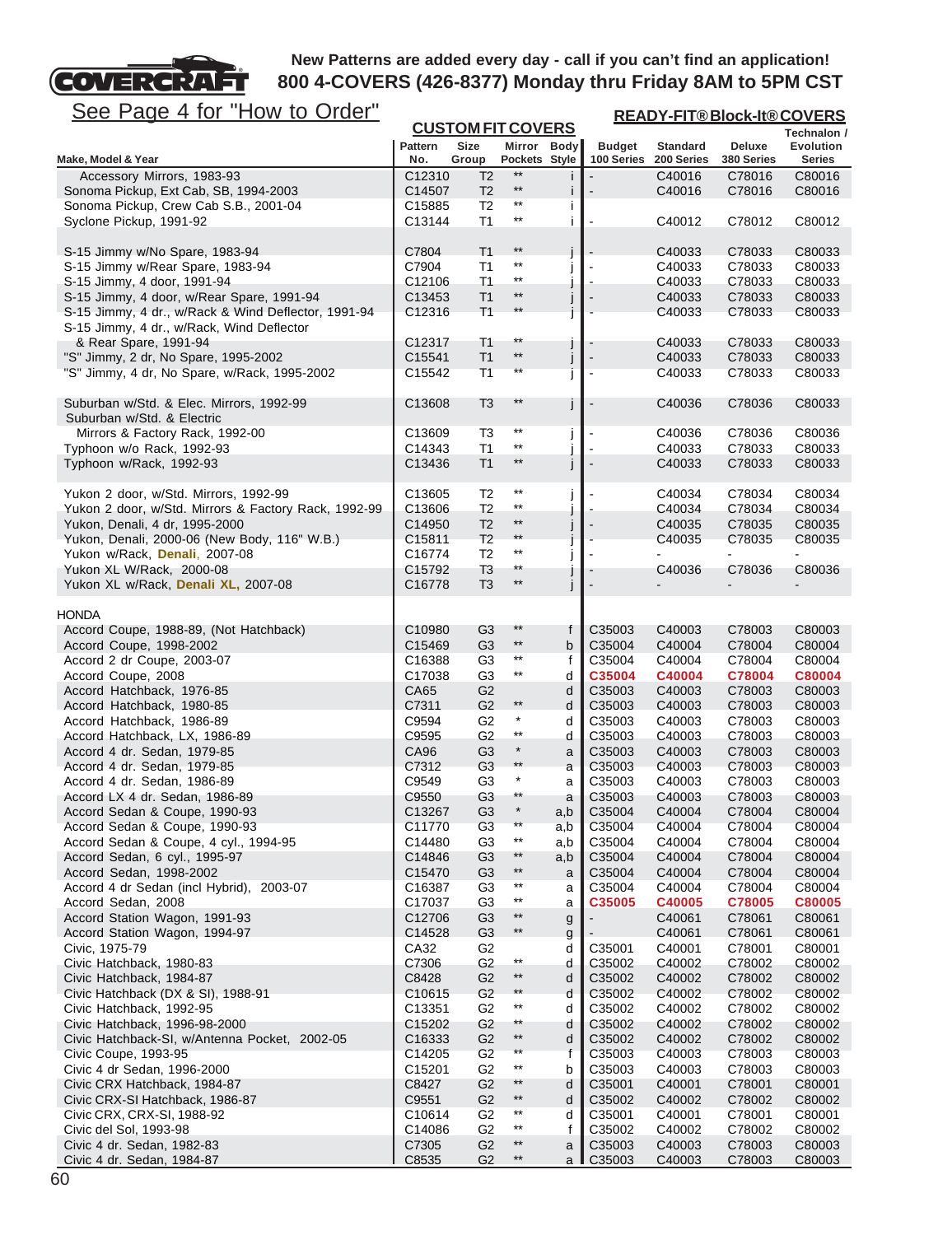

| For Body Style Info See Page 4                                                                |                              |                                  |                                    |              | <b>READY-FIT®Block-It®COVERS</b> |                               |                      |                                   |  |  |
|-----------------------------------------------------------------------------------------------|------------------------------|----------------------------------|------------------------------------|--------------|----------------------------------|-------------------------------|----------------------|-----------------------------------|--|--|
|                                                                                               |                              |                                  | <b>CUSTOM FIT COVERS</b>           |              |                                  |                               |                      | Technalon /                       |  |  |
| Make, Model & Year                                                                            | Pattern<br>No.               | <b>Size</b><br>Group             | Mirror Body<br>Pockets Style       |              | <b>Budget</b><br>100 Series      | <b>Standard</b><br>200 Series | Deluxe<br>380 Series | <b>Evolution</b><br><b>Series</b> |  |  |
| Civic 4 dr. Sedan, 1988-91                                                                    | C10616                       | G <sub>2</sub>                   | $***$                              | a            | C35003                           | C40003                        | C78003               | C80003                            |  |  |
| Civic 4 dr. Sedan, 1992-95                                                                    | C13352                       | G <sub>2</sub>                   | $^{\star\star}$                    | a            | C35003                           | C40003                        | C78003               | C80003                            |  |  |
| Civic 4 dr. Sedan, Coupe 1996-2000                                                            | C15201                       | G <sub>2</sub>                   | $^{\star\star}$                    | a,b          | C35003                           | C40003                        | C78003               | C80003                            |  |  |
| Civic Coupe & Sedan (incl. Hybrid), 2001-05                                                   | C16238                       | G <sub>3</sub>                   | $***$                              | a,f          | C35003                           | C40003                        | C78003               | C80003                            |  |  |
| Civic 2dr Coupe, 2006-08                                                                      | C16680                       | G <sub>3</sub>                   | $^{\star\star}$                    | b            | C35003                           | C40003                        | C78003               | C80003                            |  |  |
| Civic 4dr Sedan, 2006-08                                                                      | C16681                       | G <sub>3</sub>                   | $^{\star\star}$                    | a            | C35004                           | C40004                        | C78004               | C80004                            |  |  |
| Civic Station Wagon, 1980-83                                                                  | C4802                        | G <sub>3</sub>                   | $***$                              | g            |                                  | C40060                        | C78060               | C80060                            |  |  |
| Civic Station Wagon, 1984-87                                                                  | C8562                        | G <sub>3</sub>                   | $^{\star\star}$                    | g            |                                  | C40060                        | C78060               | C80060                            |  |  |
| Civic Station Wagon, 1988-91<br>CR-V, 1997-2001 w/Rear Spare Tire Pocket,                     | C10656                       | G <sub>3</sub>                   |                                    | g            |                                  | C40060                        | C78060               | C80060                            |  |  |
| Factory Mount, Max Tire Dia. 31"                                                              | C15444                       | T <sub>2</sub>                   | $^{\star\star}$                    | J            |                                  | C40033                        | C78033               | C80033                            |  |  |
| CR-V w/Rear Spare, 2002-06                                                                    | C16326                       | T <sub>2</sub>                   | $***$                              |              |                                  | C40033                        | C78033               | C80033                            |  |  |
| CR-V, 2007-08                                                                                 | C16983                       | T <sub>2</sub>                   | $***$                              |              |                                  |                               |                      |                                   |  |  |
| Element SUV, 2003-08                                                                          | C16381                       | T <sub>2</sub>                   | $\star\star$                       |              |                                  | C40033                        | C78033               | C80033                            |  |  |
| EV-Plus, Electric Car, 1998-99                                                                | C <sub>16018</sub>           | G3                               | $^{\star\star}$                    |              | $\blacksquare$                   | C40031                        | C78031               | C80031                            |  |  |
| FIT, 2007-08                                                                                  | C16951                       | G <sub>2</sub>                   | $***$                              | J            |                                  |                               |                      |                                   |  |  |
| Insight, 2000-06                                                                              | C16201                       | G <sub>2</sub>                   | $**$                               | е            | C35002                           | C40002                        | C78002               | C80002                            |  |  |
| Odyssey Van, 1995-98                                                                          | C14875                       | T1                               | $^{\star\star}$<br>$^{\star\star}$ | h            |                                  |                               |                      |                                   |  |  |
| Odyssey Van, 1999-2004                                                                        | C15988                       | T <sub>2</sub>                   | $***$                              | h            | $\blacksquare$                   |                               | $\mathbf{r}$         |                                   |  |  |
| Odyssey, 2005-07                                                                              | C16633                       | T <sub>2</sub><br>T <sub>2</sub> | $***$                              | h            | $\overline{\phantom{a}}$<br>÷    | C40072                        | C78072               | C80072                            |  |  |
| Odyssey, 2008<br>Passport, 1994-97 w/Rear Spare Tire Pocket,                                  | C17025                       |                                  |                                    | h            |                                  | C40073                        | C78073               | C80073                            |  |  |
| Factory Mount, Max Tire Dia. 32"                                                              | C14845                       | T <sub>2</sub>                   | $^{\star\star}$                    | j            |                                  | C40033                        | C78033               | C80033                            |  |  |
| Passport, 1998-2001 w/Rear Spare Tire Pocket,                                                 |                              |                                  |                                    |              |                                  |                               |                      |                                   |  |  |
| Factory Mount, max Tire Dia. 32"                                                              | C15471                       | T <sub>2</sub>                   | $**$                               |              |                                  | C40033                        | C78033               | C80033                            |  |  |
| Passport, No Outside Spare, 1998                                                              | C15472                       | T <sub>2</sub>                   | $^{\star\star}$                    |              |                                  | C40033                        | C78033               | C80033                            |  |  |
| Pilot w/Rack, 2003-08                                                                         | C16446                       | T <sub>2</sub>                   | $***$                              | J            |                                  | C40033                        | C78033               | C80033                            |  |  |
| <b>Pilot, 2009</b>                                                                            | C17068                       | T <sub>2</sub>                   | $**$                               |              |                                  |                               |                      |                                   |  |  |
| Prelude, 1979-82                                                                              | CA97                         | G <sub>2</sub>                   |                                    | $\mathsf{f}$ | C35002                           | C40002                        | C78002               | C80002                            |  |  |
| Prelude, 1979-82                                                                              | C7307                        | G2                               | $***$                              | f            | C35003                           | C40003                        | C78003               | C80003                            |  |  |
| Prelude, 1983-87                                                                              | C8070                        | G <sub>2</sub>                   | $***$<br>$***$                     | f            | C35003                           | C40003                        | C78003               | C80003                            |  |  |
| Prelude SI, 1985-87                                                                           | C9520                        | G <sub>2</sub><br>G3             | $^{\star\star}$                    | f            | C35003<br>C35003                 | C40003<br>C40003              | C78003<br>C78003     | C80003                            |  |  |
| Prelude, SI, 1988-89<br>Prelude, SI, 1990-91                                                  | C <sub>10569</sub><br>C12123 | G <sub>3</sub>                   | $^{\star\star}$                    | f<br>f       | C35003                           | C40003                        | C78003               | C80003<br>C80003                  |  |  |
| Prelude, SI, 1992-96                                                                          | C13350                       | G <sub>3</sub>                   | $^{\star\star}$                    | f            | C35003                           | C40003                        | C78003               | C80003                            |  |  |
| Prelude, 1997-2001                                                                            | C15389                       | G <sub>3</sub>                   | $***$                              | f            | C35003                           | C40003                        | C78003               | C800                              |  |  |
| Ridgeline Pickup, No Roof Rack, 2006-08                                                       | C16640                       | T <sub>2</sub>                   | $^{\star\star}$                    | j            |                                  |                               |                      |                                   |  |  |
| Ridgeline Pickup w/Roof Rack, 2006-08                                                         | C16643                       | T3                               | $^{\star\star}$                    |              |                                  |                               |                      |                                   |  |  |
| S2000 Roadster w/Antenna Pocket, 2000-08                                                      | C16104                       | G <sub>2</sub>                   | $***$                              | C            |                                  |                               |                      |                                   |  |  |
| S2000 CR6,2008                                                                                | C17054                       | G <sub>2</sub>                   | $**$                               | C            |                                  |                               |                      |                                   |  |  |
|                                                                                               |                              |                                  |                                    |              |                                  |                               |                      |                                   |  |  |
| <b>HUMMER</b>                                                                                 |                              |                                  | $***$                              |              |                                  |                               |                      |                                   |  |  |
| H <sub>2</sub> Series w/ Side Steps, 2003-08                                                  | C <sub>16366</sub><br>C16367 | T3                               |                                    |              |                                  |                               |                      |                                   |  |  |
| H2 Series w/Side Steps & Rack, 2003-08<br>H2 Series w/Side Steps, Rack & Grill Guard, 2003-08 | C16368                       | T3<br>T <sub>3</sub>             | $***$                              | j            |                                  |                               |                      |                                   |  |  |
| H2 Series w/Side Steps, Rack, Grill Guard &                                                   |                              |                                  |                                    |              |                                  |                               |                      |                                   |  |  |
| Rear Spare, 2003-08                                                                           | C16369                       | T <sub>3</sub>                   | $***$                              | j            |                                  |                               |                      |                                   |  |  |
| H2 Series w/Side Steps, Rack & Light Bar, 2003-08                                             | C16370                       | T <sub>3</sub>                   | $^{\star\star}$                    |              |                                  |                               |                      |                                   |  |  |
| H2 Series w/Side Steps, Grill Guard &                                                         |                              |                                  |                                    |              |                                  |                               |                      |                                   |  |  |
| Light Bar, 2003-08                                                                            | C16371                       | T <sub>3</sub>                   | $^{\star\star}$                    | j            |                                  |                               |                      |                                   |  |  |
| H2 Series w/Side Steps, Rack, Rear Spare &                                                    |                              |                                  |                                    |              |                                  |                               |                      |                                   |  |  |
| Light Bar, 2003-08                                                                            | C16372                       | T <sub>3</sub>                   | $^{\star\star}$                    | j            |                                  |                               |                      |                                   |  |  |
| H2 Series w/Side Steps & Wrap Around Brush                                                    |                              |                                  |                                    |              |                                  |                               |                      |                                   |  |  |
| Guard & Rack, 2003-08                                                                         | C16373                       | T <sub>3</sub>                   | $***$                              | j            |                                  |                               |                      |                                   |  |  |
| H2 Series w/Side Steps, Rack, Wrap Around Brush                                               | C16374                       | T <sub>3</sub>                   | $***$                              |              |                                  |                               |                      |                                   |  |  |
| Guard & Light Bar, 2003-08<br>H2 Series w/Side Steps, Rack, Wrap Around Brush                 |                              |                                  |                                    | j            |                                  |                               |                      |                                   |  |  |
| Guard, Rear Spare & Light Bar, 2003-08                                                        | C <sub>16375</sub>           | T3                               | $^{\star\star}$                    | j            |                                  |                               |                      |                                   |  |  |
| H2 Series w/Side Steps, Rack, Wrap Around Brush                                               |                              |                                  |                                    |              |                                  |                               |                      |                                   |  |  |
| Guard & Rear Spare, 2003-08                                                                   | C16376                       | T3                               | $^{\star\star}$                    | j            |                                  |                               |                      |                                   |  |  |
| H2 Series w/Side Steps & Grill Guard, 2003-08                                                 | C16377                       | T <sub>3</sub>                   | $**$                               | j            |                                  |                               |                      |                                   |  |  |
| H2 Series w/Side Steps, Grill Guard &                                                         |                              |                                  |                                    |              |                                  |                               |                      |                                   |  |  |
| Rear Spare, 2003-08                                                                           | C16378                       | T3                               | $***$                              |              |                                  |                               |                      |                                   |  |  |
| H2 Series w/ Side Steps & Wrap Around                                                         |                              |                                  |                                    |              |                                  |                               |                      |                                   |  |  |
| Brush Guard, 2003-08                                                                          | C16379                       | T <sub>3</sub>                   | $**$                               |              |                                  |                               |                      |                                   |  |  |
| H2 Series w/Side Steps, Wrap Around Brush                                                     |                              |                                  |                                    |              |                                  |                               |                      |                                   |  |  |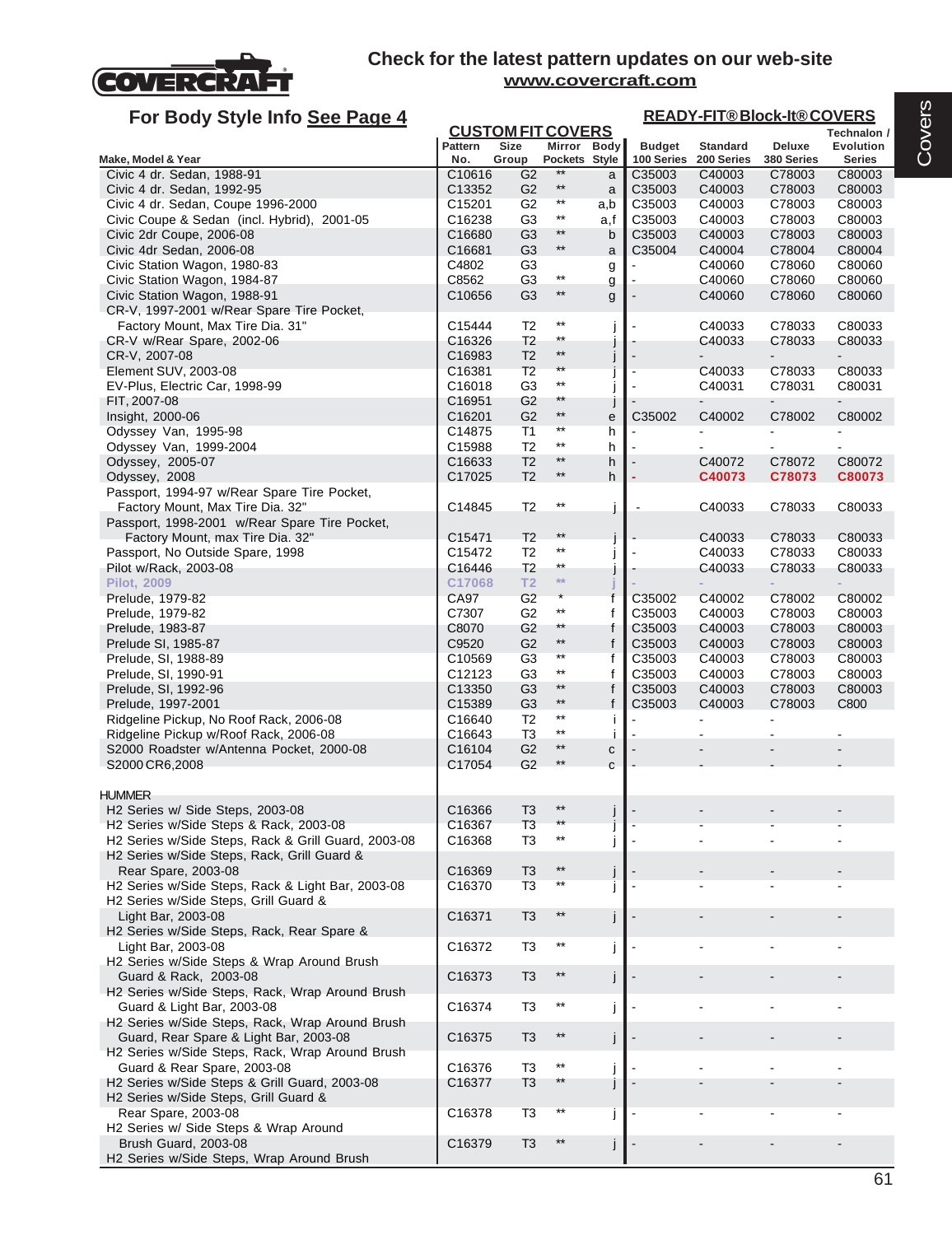

| <u>See Page 4 for "How to Order"</u>                                                                   |                              | <b>READY-FIT®Block-It®COVERS</b><br><b>CUSTOM FIT COVERS</b> |                                    |          |                             |                               |                             |                                   |
|--------------------------------------------------------------------------------------------------------|------------------------------|--------------------------------------------------------------|------------------------------------|----------|-----------------------------|-------------------------------|-----------------------------|-----------------------------------|
|                                                                                                        |                              |                                                              |                                    |          |                             |                               |                             | Technalon /                       |
| Make, Model & Year                                                                                     | <b>Pattern</b><br>No.        | <b>Size</b><br>Group                                         | Mirror Body<br>Pockets Style       |          | <b>Budget</b><br>100 Series | <b>Standard</b><br>200 Series | <b>Deluxe</b><br>380 Series | <b>Evolution</b><br><b>Series</b> |
| Guard & Rear Spare, 2003-08                                                                            | C16380                       | T <sub>3</sub>                                               | $**$                               |          |                             |                               |                             |                                   |
| H2 Series w/Side Steps, Rack, Grill Guard, Light Bar                                                   |                              |                                                              |                                    |          |                             |                               |                             |                                   |
| & Rear Spare, 2003-08                                                                                  | C16504                       | T3                                                           | $^{\star\star}$<br>$^{\star\star}$ | J        |                             |                               |                             |                                   |
| H2 Series w/Side Steps & Rear Spare, 2003-08<br>H2 Series w/Side Steps, Rack & Rear Spare, 2003-08     | C16541<br>C16563             | T <sub>3</sub><br>T <sub>3</sub>                             | $***$                              | J        |                             |                               |                             |                                   |
| H <sub>2</sub> SUT w/Spare, 2005-08                                                                    | C16486                       | T <sub>3</sub>                                               | $***$                              |          |                             |                               |                             |                                   |
| H3 Series w/Rear Spare, 2006-08                                                                        | C <sub>16663</sub>           | T3                                                           | $***$                              | J        |                             |                               |                             |                                   |
| H3 Series w/Grill Guard, Rack &                                                                        | C <sub>16785</sub>           | T3                                                           | $***$                              |          |                             |                               |                             |                                   |
| Rear Spare, 2006-08                                                                                    |                              |                                                              |                                    |          |                             |                               |                             |                                   |
| <b>HUDSON</b>                                                                                          |                              |                                                              |                                    |          |                             |                               |                             |                                   |
| All Models Sedan, 1946-47                                                                              | C11603                       | G4                                                           |                                    | a,b      |                             |                               |                             |                                   |
| All Models Club Coupe, 1946-47                                                                         | C3351                        | G4                                                           |                                    | b,f      |                             |                               |                             |                                   |
| All Models, (except Pacemaker), Sedan, 1948-51<br>All Models, (except Pacemaker), Convertible, 1948-51 | C4905<br>C2978               | G4<br>G4                                                     |                                    | a,b<br>c |                             |                               |                             |                                   |
| All Modles, (exc Packemake), Hollywood Cpe, 1948-51                                                    | C4939                        | G4                                                           |                                    | b, f     |                             |                               |                             |                                   |
| 6 Series 92 Sedan, (118" WB), 1939                                                                     | C3625                        | G <sub>4</sub>                                               |                                    | a        |                             |                               |                             |                                   |
| 65 Custom 8 Sedan, (120" WB), 1936                                                                     | C14161                       | G4                                                           |                                    | а        |                             |                               |                             |                                   |
| 112 Series 90 Sedan, (112" WB), 1939<br>Country Club 6, 93 Sedan, (122" WB), 1939                      | C2223<br>C13766              | G4<br>G4                                                     |                                    | a<br>a   |                             |                               |                             |                                   |
| Custom 8, 75, 77 Sedan, (122" WB), 1937                                                                | C1776                        | G4                                                           |                                    | a        |                             |                               |                             |                                   |
| Custom 8, 17 Sedan, (128" WB), 1941                                                                    | C5815                        | G4                                                           |                                    | a        |                             |                               |                             |                                   |
| Hornet, Commodore Sedan, 1952-54                                                                       | C4937                        | G4                                                           |                                    | а        |                             |                               |                             |                                   |
| Hornet, Commodore Coupe & Conv, 1952-54<br>Jet Sedan, 1953-54                                          | C4938<br>C4936               | G4<br>G <sub>3</sub>                                         |                                    | b, c     |                             |                               |                             |                                   |
| Model "T" Sedan w/Sidemounts, (119" WB), 1930-31                                                       | C12278                       | G <sub>3</sub>                                               |                                    | а<br>a   |                             |                               |                             |                                   |
| Pacemaker 91 Sedan, (118" WB), 1939                                                                    | C3625                        | G4                                                           |                                    | a        |                             |                               |                             |                                   |
| Pacemaker Coupe & Convertible, 1950-51                                                                 | C6121                        | G4                                                           |                                    | b,c      |                             |                               |                             |                                   |
| Pacemaker Sedan, 1950-51                                                                               | C12777                       | G4                                                           |                                    | a        |                             |                               |                             |                                   |
| Super 6, 41 Fastback Sedan, (118" WB), 1940<br>Super 6, Commodore, 11, 12 Sedan (121" WB), 1941        | C10929<br>C5870              | G4<br>G4                                                     |                                    | d,e<br>a |                             |                               |                             |                                   |
| Super Six Sedan, (128" WB), 1924-26                                                                    | C13230                       | G4                                                           |                                    | a        |                             |                               |                             |                                   |
| Super Six, O Landau Sedan, (127" WB), 1927-28                                                          | C3266                        | G4                                                           |                                    | а        |                             |                               |                             |                                   |
| Super Terraplane, 82 Sedan, (117" WB), 1938                                                            | C5270                        | G4                                                           |                                    | а        |                             |                               |                             |                                   |
| Super Terraplane, 82 Coupe, (117" WB), 1938<br>Terraplane, 61 Sedan, (120" WB), 1936                   | C8880<br>C14344              | G4<br>G4                                                     |                                    | b<br>a   |                             |                               |                             |                                   |
| Terraplane, 81 Sedan, (117" WB), 1938                                                                  | C5270                        | G4                                                           |                                    | а        |                             |                               |                             |                                   |
| Terraplane, 81 Coupe, (117" WB), 1938                                                                  | C8880                        | G4                                                           |                                    | b        |                             |                               |                             |                                   |
| Traveler, Deluxe, 10T, 10P Sedan, (116" WB), 1941                                                      | C8528                        | G4                                                           |                                    | a        |                             |                               |                             |                                   |
| Traveler, Deluxe, 10T, 10P Club Coupe, (116"), 1941<br>Wasp Sedan, 1952-54                             | C4904<br>C5751               | G4<br>G4                                                     |                                    | b<br>a   |                             | $\overline{\phantom{a}}$      |                             |                                   |
|                                                                                                        |                              |                                                              |                                    |          |                             |                               |                             |                                   |
| <b>HYUNDAI</b>                                                                                         |                              |                                                              |                                    |          |                             |                               |                             |                                   |
| Accent, 3 dr Hatchback, 1995-99                                                                        | C <sub>15049</sub>           | G <sub>2</sub>                                               | $^{\star\star}$<br>$^{\star\star}$ | е        | C35002                      | C40002                        | C78002                      | C80002                            |
| Accent, 3dr Hatchback, 2007-08<br>Accent, 4 dr Sedan, 1995-99                                          | C16975<br>C <sub>15050</sub> | G <sub>2</sub><br>G <sub>2</sub>                             | $**$                               | d<br>a   | C35002                      | C40002                        | C78002                      | C80002                            |
| Accent, 4 dr Sedan, w or w/o Spoiler, 2000-02                                                          | C16171                       | G <sub>2</sub>                                               | $^{\star\star}$                    | a        | C35002                      | C40002                        | C78002                      | C80002                            |
| Accent, 4 dr Sedan, 2006-08                                                                            | C16697                       | G3                                                           | $***$                              | b        | C35002                      | C40002                        | C78002                      | C80002                            |
| Accent, Coupe, w or w/o Spoiler, 2000-02                                                               | C16172                       | G <sub>2</sub>                                               | $***$                              | е        | C35002                      | C40002                        | C78002                      | C80002                            |
| Accent Hatchback, Coupe & Sedan, 2003-05                                                               | C16513                       | G <sub>2</sub><br>G <sub>3</sub>                             | $^{\star\star}$<br>$^{\star\star}$ | a,d      | C35003<br>C35005            | C40003                        | C78003                      | C80003                            |
| Azera, 2006-08<br>Elantra, 1992-2000                                                                   | C16698<br>C13411             | G <sub>2</sub>                                               | $***$                              | a<br>a   | C35002                      | C40005<br>C40002              | C78005<br>C78002            | C80005<br>C80002                  |
| Elantra Sedan, 2001-06                                                                                 | C16351                       | G <sub>3</sub>                                               | $^{\star\star}$                    | а        | C35003                      | C40003                        | C78003                      | C80003                            |
| Elantra 4dr Hatchback, 2002-06                                                                         | C16352                       | G3                                                           | $***$                              | e        | C35002                      | C40002                        | C78002                      | C80002                            |
| Elantra 4dr Sedan, 2007-08                                                                             | C16990                       | G <sub>3</sub>                                               | $***$<br>$***$                     | a        | C35004                      | C40004                        | C78004                      | C80004                            |
| Entourage, 2007-08<br>Excel 4 dr. Sedan (GLS), 1986-89                                                 | C17005<br>C9803              | T2<br>G <sub>2</sub>                                         | $***$                              | h<br>a   | C35003                      | ۰<br>C40003                   | $\frac{1}{2}$<br>C78003     | $\blacksquare$<br>C80003          |
| Excel 3 & 5 dr. Hatchback, 1986-89                                                                     | C9802                        | G <sub>2</sub>                                               | $***$                              | e        | C35002                      | C40002                        | C78002                      | C80002                            |
| Excel 4 dr. Sedan, 1990-94                                                                             | C12173                       | G <sub>2</sub>                                               | $^{\star\star}$                    | а        | C35003                      | C40003                        | C78003                      | C80003                            |
| Excel 3 dr. Hatchback, 1990-94                                                                         | C12315                       | G <sub>2</sub>                                               | $^{\star\star}$<br>$**$            | е        | C35003                      | C40003                        | C78003                      | C80003                            |
| Santa Fe SUV, 2001-06<br>Santa Fe SUV w/Rear Roof Antenna Pkt, 2007-08                                 | C16242<br>C16977             | T <sub>1</sub><br>T <sub>2</sub>                             | $^{\star\star}$                    | J        |                             | ٠                             | $\overline{\phantom{a}}$    | $\blacksquare$                    |
| Sonata, 1989-94                                                                                        | C11271                       | G3                                                           | $***$                              | j<br>a   | C35003                      | C40003                        | C78003                      | C80003                            |
| Sonata, 1995-2001                                                                                      | C14686                       | G <sub>3</sub>                                               | $***$                              | a        | C35003                      | C40003                        | C78003                      | C80003                            |
| Sonata, 2002-05                                                                                        | C16310                       | G <sub>3</sub>                                               | $^{\star\star}$                    | a        | C35004                      | C40004                        | C78004                      | C80004                            |
|                                                                                                        |                              |                                                              |                                    |          |                             |                               |                             |                                   |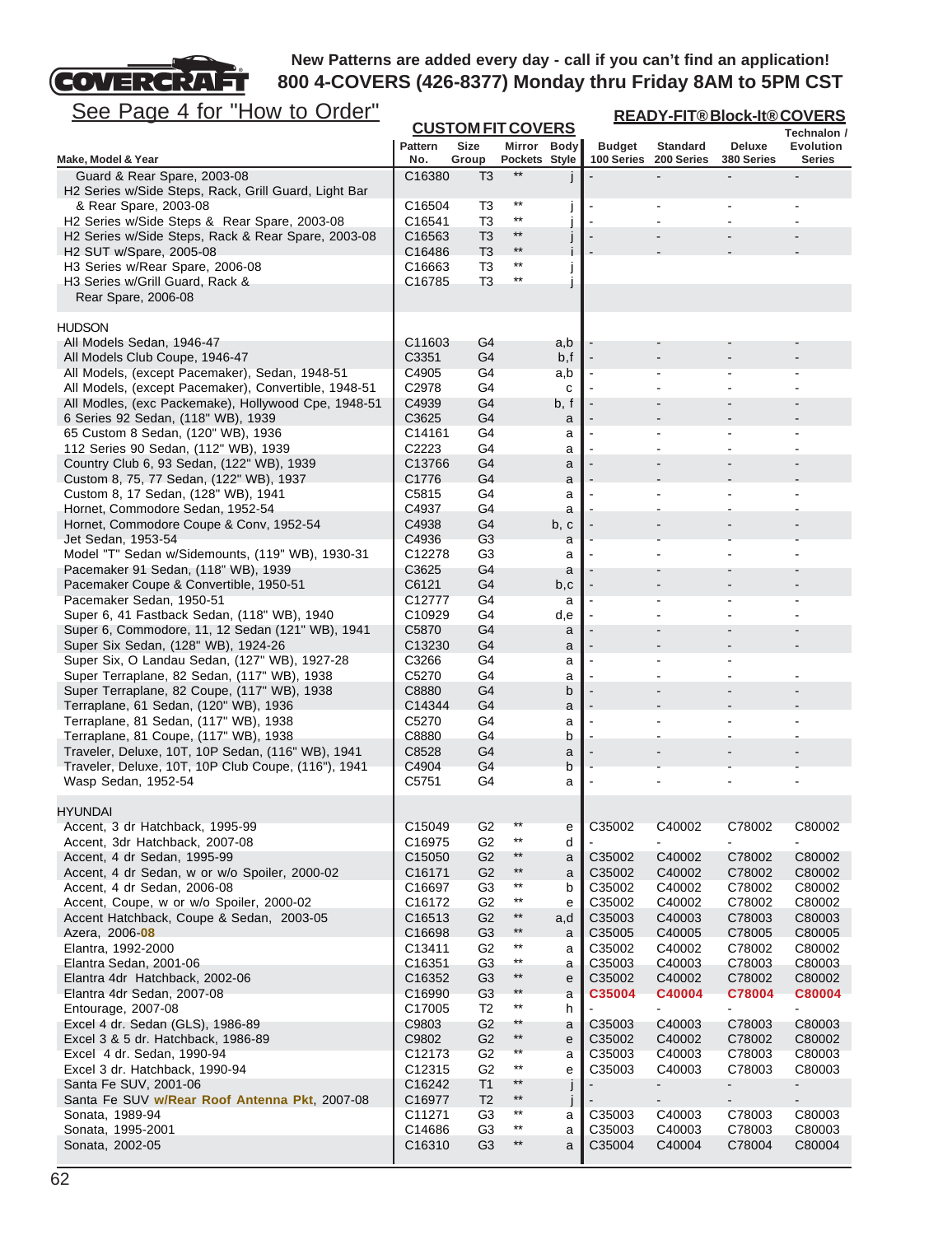

| For Body Style Info See Page 4                                                     |                              |                                         |                                    |             |                          | <b>READY-FIT®Block-It®COVERS</b> |                  |                                 |  |
|------------------------------------------------------------------------------------|------------------------------|-----------------------------------------|------------------------------------|-------------|--------------------------|----------------------------------|------------------|---------------------------------|--|
|                                                                                    | <b>Pattern</b>               | <b>CUSTOM FIT COVERS</b><br><b>Size</b> |                                    | Mirror Body | <b>Budget</b>            | <b>Standard</b>                  | Deluxe           | Technalon /<br><b>Evolution</b> |  |
| Make, Model & Year                                                                 | No.                          | Group                                   | Pockets Style                      |             | 100 Series               | 200 Series                       | 380 Series       | Series                          |  |
| Sonata, 2006-09                                                                    | C16657                       | G <sub>3</sub>                          | $***$                              | a           | C35004                   | C40004                           | C78004           | C80004                          |  |
| S Coupe, 1991-96                                                                   | C12691                       | G <sub>2</sub>                          | $***$                              | d           | C35002                   | C40002                           | C78002           | C80002                          |  |
| Tiburon w/Wing, 1997-2002                                                          | C <sub>15678</sub>           | G <sub>2</sub>                          | $***$                              | d           | C35003                   | C40003                           | C78003           | C80003                          |  |
| Tiburon Sport Coupe, w/Spoiler, 2003-08                                            | C16338                       | G <sub>3</sub>                          | $^{\star\star}$                    | d           | C35003                   | C40003                           | C78003           | C80003                          |  |
| Tucson, 2005-08                                                                    | C <sub>16620</sub>           | T <sub>1</sub>                          | $***$<br>$^{\star\star}$           | j           |                          | C40033                           | C78033           | C80033                          |  |
| Veracruz w or w/o Rack, 2007-08                                                    | C <sub>17026</sub>           | T <sub>2</sub><br>G <sub>3</sub>        | $^{\star\star}$                    |             |                          | C40035                           | C78035           | C80035                          |  |
| XG 300/350 Sedan, 2001-05                                                          | C16241                       |                                         |                                    | a           | C35005                   | C40005                           | C78005           | C80005                          |  |
| <b>INFINITI (Nissan)</b>                                                           |                              |                                         |                                    |             |                          |                                  |                  |                                 |  |
| EX35, 2008                                                                         | C17063                       | T <sub>1</sub>                          | $**$                               |             |                          |                                  |                  |                                 |  |
| FX 35/45 SUV, 2003-08                                                              | C <sub>16522</sub>           | T <sub>2</sub>                          | $***$                              |             |                          | C40033                           | C78033           | C80033                          |  |
| G20 Sedan, 1992-96                                                                 | C12762                       | G <sub>3</sub>                          | $**$<br>$^{\star\star}$            | a           | C35003                   | C40003                           | C78003           | C80003                          |  |
| G20 Sedan, 1999-2002<br>G35 Sedan, No Spoiler, 2003-05                             | C <sub>16003</sub><br>C16335 | G <sub>3</sub><br>G <sub>3</sub>        | $^{\star\star}$                    | a           | C35004<br>C35004         | C40004<br>C40004                 | C78004<br>C78004 | C80004<br>C80004                |  |
| G35 Sedan, w/Spoiler & Aero Pkg, 2003-06                                           | C <sub>16336</sub>           | G <sub>3</sub>                          | $^{\star\star}$                    | a<br>a      | C35004                   | C40004                           | C78004           | C80004                          |  |
| G35 Coupe, w or w/o Spoiler, 2003-08                                               | C <sub>16389</sub>           | G <sub>3</sub>                          | **                                 | f           | C35004                   | C40004                           | C78004           | C80004                          |  |
| G35 Sedan, 2007-08                                                                 | C16985                       | G <sub>3</sub>                          | $^{\star\star}$                    | a           | C35004                   | C40004                           | C78004           | C80004                          |  |
| G37 Coupe, w or w/o Spoiler, 2008                                                  | C17032                       | G <sub>3</sub>                          | $***$                              | f           | C35004                   | C40004                           | C78004           | C80004                          |  |
| 130, 1996-99                                                                       | C14801                       | G <sub>3</sub>                          | $^{\star\star}$                    | a           | C35004                   | C40004                           | C78004           | C80004                          |  |
| 130, 135 Sedans, w or w/o Spoiler, 2000-04                                         | C <sub>16105</sub>           | G <sub>3</sub>                          | $^{\star\star}$                    | a           | C35004                   | C40004                           | C78004           | C80004                          |  |
| J30 & J30T, 1993-97                                                                | C <sub>13750</sub>           | G <sub>3</sub>                          | $^{\star\star}$                    | a           | C35004                   | C40004                           | C78004           | C80004                          |  |
| M30 Coupe, 1990-92                                                                 | C11879                       | G <sub>3</sub>                          | $^{\star\star}$<br>$^{\star\star}$ | c,f         | C35004                   | C40004                           | C78004           | C80004                          |  |
| M45 Sedan, 2003-04                                                                 | C16390                       | G <sub>3</sub>                          | $***$                              | а           | C35005                   | C40005                           | C78005           | C80005                          |  |
| M35/M45, 2006 08                                                                   | C16641                       | G <sub>3</sub><br>G <sub>3</sub>        | $***$                              | a           | C35005                   | C40005                           | C78005           | C80005<br>C80004                |  |
| Q45 Sedan, 1990-93<br>Q45 Sedan, 1994-96                                           | C11881<br>C14401             | G3                                      | $^{\star\star}$                    | a<br>a      | C35004<br>C35004         | C40004<br>C40004                 | C78004<br>C78004 | C80004                          |  |
| Q45 Sedan, 1997-2001                                                               | C15386                       | G <sub>3</sub>                          | $**$                               | a           | C35004                   | C40004                           | C78004           | C80004                          |  |
| Q45 Sedan, 2002-06                                                                 | C16278                       | G <sub>3</sub>                          | $**$                               | a           | C35004                   | C40004                           | C78004           | C80004                          |  |
| QX4 SUV, 1997-2003                                                                 | C15387                       | T1                                      | $^{\star\star}$                    |             |                          | C40033                           | C78033           | C80033                          |  |
| QX56 SUV, 2004-08                                                                  | C16577                       | T <sub>3</sub>                          | $^{\star\star}$                    |             |                          | C40035                           | C78035           | C80035                          |  |
|                                                                                    |                              |                                         |                                    |             |                          |                                  |                  |                                 |  |
| <b>ISUZU</b><br>Impulse, 1984-89                                                   | C8184                        | G <sub>3</sub>                          | $***$                              | d           | C35003                   | C40003                           | C78003           | C80003                          |  |
| Impulse Turbo w/Wing, 1988-89                                                      | C11110                       | G3                                      | $^{\star\star}$                    | d           | C35003                   | C40003                           | C78003           | C80003                          |  |
| Impulse, 1990-92                                                                   | C11815                       | G <sub>2</sub>                          | $**$                               | d           | C35002                   | C40002                           | C78002           | C80002                          |  |
| I Mark Sedan, 4 door, 1986-89                                                      | C9175                        | G <sub>2</sub>                          | $***$                              | a           | C35002                   | C40002                           | C78002           | C80002                          |  |
| I Mark Hatchback, 1986-89                                                          | C9035                        | G <sub>2</sub>                          | **                                 | d           | C35002                   | C40002                           | C78002           | C80002                          |  |
| I Mark Hatchback Turbo, w/Wing, 1988-89                                            | C11111                       | G <sub>2</sub>                          | $^{\star\star}$                    | d           | C35002                   | C40002                           | C78002           | C80002                          |  |
| Stylus, 1991-93                                                                    | C11610                       | G <sub>2</sub>                          | $^{\star\star}$                    | d           | C35002                   | C40002                           | C78002           | C80002                          |  |
| <b>ISUZU [UTILITY VEHICLES]</b>                                                    |                              |                                         |                                    |             |                          |                                  |                  |                                 |  |
| Amigo No Rear Spare, 1989-95                                                       | C14340                       | T <sub>1</sub>                          | **                                 |             |                          | C40032                           | C78032           | C80032                          |  |
| Amigo w/Rear Spare, 1989-95                                                        | C11611                       | T <sub>1</sub>                          | $***$                              |             |                          | C40032                           | C78032           | C80032                          |  |
| Amigo w/Rear Spare. 1998-2000                                                      | C15999                       | T1                                      | $***$                              |             |                          | C40032                           | C78032           | C80032                          |  |
| Ascender 5 Passenger, 2004-08                                                      | C15876                       | T <sub>2</sub>                          | $***$                              |             |                          | C40033                           | C78033           | C80033                          |  |
| Ascender 7 Passenger, 2003-06                                                      | C16447                       | T <sub>3</sub>                          | $***$                              |             | $\blacksquare$           | C40035                           | C78035           | C80035                          |  |
| Axiom, 2002-04                                                                     | C16298                       | T <sub>2</sub>                          | $**$<br>$***$                      |             |                          | C40033                           | C78033           | C80033                          |  |
| Oasis Van, 1996-98<br>Pickup Short Bed, 1988-95                                    | C14875<br>C10890             | T1<br>T <sub>1</sub>                    | $***$                              | h           | $\blacksquare$           | $\blacksquare$<br>C40010         | $\blacksquare$   | $\blacksquare$<br>C80010        |  |
| Pickup, "Hombre" Short Bed, 1996-97                                                | C <sub>15630</sub>           | T <sub>1</sub>                          | $***$                              | j.<br>i.    |                          | C40012                           | C78010<br>C78012 | C80012                          |  |
| Pickup Long Bed, 1988-95                                                           | C <sub>10891</sub>           | T <sub>2</sub>                          | $**$                               |             |                          | C40011                           | C78011           | C80011                          |  |
| Pickup, Ext Cab, 6' Bed, 2006-08                                                   | C16565                       | T <sub>2</sub>                          | $***$                              | i           |                          |                                  |                  |                                 |  |
| Pickup, Crew Cab, 5' Bed, 2006-08                                                  | C16702                       | T <sub>2</sub>                          | $^{\star\star}$                    |             |                          |                                  |                  |                                 |  |
| "Space Cab" Pickup, 1988-94                                                        | C10892                       | T <sub>2</sub>                          | $^{\star\star}$                    | i.          | $\blacksquare$           | C40016                           | C78016           | C80016                          |  |
| "Space Cab" Hombre Pickup, 1996-97                                                 | C14507                       | T <sub>2</sub>                          | $***$                              |             |                          | C40016                           | C78016           | C80016                          |  |
| "Space Cab" Hombre Pickup, 1998-02                                                 | C15934                       | T <sub>2</sub>                          | $^{\star\star}$                    |             | $\blacksquare$           | C40016                           | C78016           | C80016                          |  |
| Trooper II, 2dr or 4dr, w/Rear Spare, 1984-91                                      | C8822                        | T <sub>1</sub>                          | $^{\star\star}$                    |             |                          | C40033                           | C78033           | C80033                          |  |
| Trooper RS 2dr, 1989-97                                                            | C11763                       | T1                                      | $^{\star\star}$                    | J           | $\overline{\phantom{a}}$ | C40033                           | C78033           | C80033                          |  |
| Trooper RS 4dr, w/Rear Spare Tire Pkt, 1989-97                                     |                              |                                         |                                    |             |                          |                                  |                  |                                 |  |
| Factory Mount, Max Tire Dia. 32"                                                   | C13779                       | T <sub>1</sub>                          | $***$<br>$***$                     |             |                          | C40033                           | C78033           | C80033                          |  |
| Trooper RS 2dr, w/Rear Spare, 1989-97<br>Trooper S, LS, 4dr, w/Rear Spare, 1992-97 | C16856<br>C14137             | T1<br>T1                                | $***$                              |             | $\blacksquare$           | C40033                           | C78033<br>C78033 | C80033                          |  |
| Trooper, 1998-2002                                                                 | C16061                       | T2                                      | $^{\star\star}$                    |             | $\overline{\phantom{a}}$ | C40033<br>C40033                 | C78033           | C80033<br>C80033                |  |
| Rodeo, 1991-94 w/Inside Spare                                                      | C12767                       | T <sub>2</sub>                          | $^{\star\star}$                    |             |                          | C40033                           | C78033           | C80033                          |  |
| Rodeo, 1991-93 w/Rear Spare Tire Pocket,                                           |                              |                                         |                                    |             |                          |                                  |                  |                                 |  |
|                                                                                    |                              |                                         |                                    |             |                          |                                  |                  |                                 |  |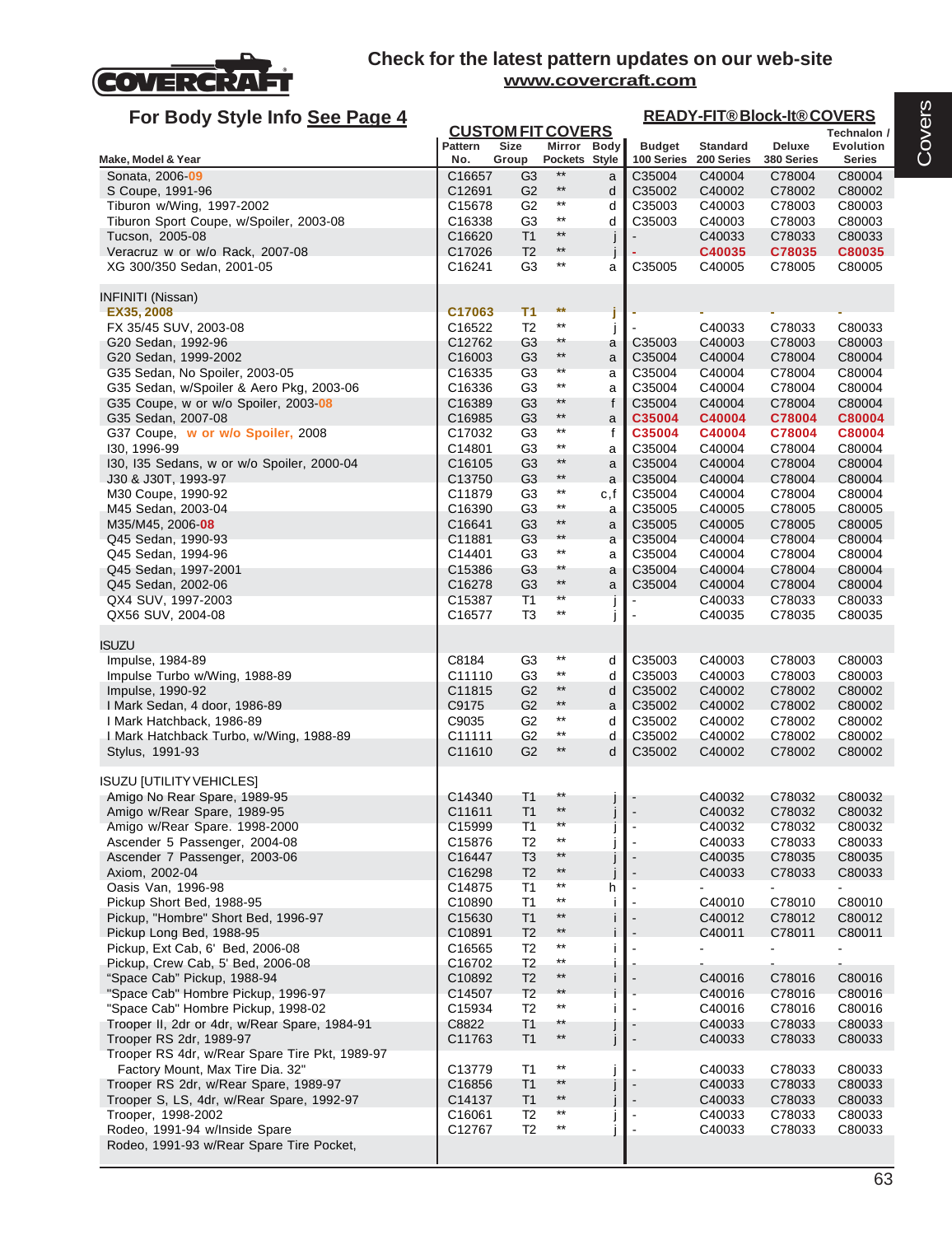**READY-FIT® Block-It® COVERS**

FT See Page 4 for "How to Order"

**COVERCRA** 

| <u>טטט ו</u><br><u>ayu + IVI</u><br><u><b>I IUW WU UIUUI</b></u>                  |                           | <b>CUSTOM FIT COVERS</b>         |                                    |                |                  |                  |                          | <u>READY-FIT®BIOCK-IT®COVERS</u><br>Technalon / |  |  |  |
|-----------------------------------------------------------------------------------|---------------------------|----------------------------------|------------------------------------|----------------|------------------|------------------|--------------------------|-------------------------------------------------|--|--|--|
|                                                                                   | <b>Pattern</b>            | <b>Size</b>                      | Mirror Body                        |                | <b>Budget</b>    | <b>Standard</b>  | Deluxe                   | <b>Evolution</b>                                |  |  |  |
| Make, Model & Year                                                                | No.                       | Group                            | Pockets Style                      |                | 100 Series       | 200 Series       | 380 Series               | <b>Series</b>                                   |  |  |  |
| Factory Mount, Max Tire Dia. 33"                                                  | C12764                    | T <sub>2</sub>                   | $***$                              |                |                  | C40033           | C78033                   | C80033                                          |  |  |  |
| Rodeo, 1994-97 w/Rear Spare Tire Pocket,                                          |                           |                                  | $^{\star\star}$                    |                |                  |                  |                          |                                                 |  |  |  |
| Factory Mount, Max Tire Dia. 33"                                                  | C14834                    | T <sub>2</sub><br>T <sub>2</sub> | $^{\star\star}$                    |                |                  | C40033           | C78033                   | C80033                                          |  |  |  |
| Rodeo, 1998-2004 No Rear Spare<br>Rodeo, 1998-2004 w/Rear Spare Tire Pocket,      | C15472                    |                                  |                                    |                |                  | C40033           | C78033                   | C80033                                          |  |  |  |
| Factory Mount, Max Tire Dia. 33"                                                  | C15471                    | T <sub>2</sub>                   | $***$                              |                |                  | C40033           | C78033                   | C80033                                          |  |  |  |
| Vehicross, w/Rack, 2000-02                                                        | C15773                    | T <sub>1</sub>                   | $^{\star\star}$                    | $\overline{1}$ |                  | C40032           | C78032                   | C80032                                          |  |  |  |
|                                                                                   |                           |                                  |                                    |                |                  |                  |                          |                                                 |  |  |  |
| JAGUAR                                                                            |                           |                                  |                                    |                |                  |                  |                          |                                                 |  |  |  |
| 2.4, 3.4, 3.8, MK II Sedans, 1956-63                                              | C <sub>16</sub>           | G <sub>3</sub>                   |                                    | a              | C35004           | C40004           | C78004                   | C80004                                          |  |  |  |
| 3.4S, 3.8S Sedans, 1964-68                                                        | C145                      | G <sub>3</sub>                   |                                    | a              | C35004           | C40004           | C78004                   | C80004                                          |  |  |  |
| Cabriolet (incl. XJS), 1986-96                                                    | C10573<br>C <sub>52</sub> | G <sub>3</sub><br>G4             | $^{\star\star}$                    | С              | C35004<br>C35005 | C40004<br>C40005 | C78004<br>C78005         | C80004<br>C80005                                |  |  |  |
| Mark X Sedan, 1962-66<br>"S" Type Sedan, 2000-08                                  | C16102                    | G <sub>3</sub>                   | $^{\star\star}$                    | a<br>a         | C35004           | C40004           | C78004                   | C80004                                          |  |  |  |
| "X" Type Sedan, 2002-08                                                           | C16315                    | G <sub>3</sub>                   | $^{\star\star}$                    | a              | C35004           | C40004           | C78004                   | C80004                                          |  |  |  |
| "X" Type Wagon, 2005-08                                                           | C16625                    | G <sub>3</sub>                   | $^{\star\star}$                    |                |                  | C40061           | C78061                   | C80061                                          |  |  |  |
| <b>XF, 2009</b>                                                                   | C17074                    | G <sub>3</sub>                   | $**$                               | g<br>a         | C35005           | C40005           | C70005                   | <b>C80005</b>                                   |  |  |  |
| XJ Sedans (incl. XJL/XJ), 1970-80                                                 | C8960                     | G4                               |                                    | а              | C35005           | C40005           | C78005                   | C80005                                          |  |  |  |
| XJ6C Coupe, 1970-80                                                               | C16081                    | G3                               | $^{\star\star}$                    | d              | C35004           | C40004           | C78004                   | C80004                                          |  |  |  |
| XJ Sedans (incl. XJ6), 1981-87                                                    | C833                      | G4                               | $***$                              | a              | C35005           | C40005           | C78005                   | C80005                                          |  |  |  |
| XJ Sedans (incl. Sovereign), 1988-94                                              | C10415                    | G4                               | $^{\star\star}$                    | a              | C35005           | C40005           | C78005                   | C80005                                          |  |  |  |
| XJ Sedan, (incl. XJR & 1995 Vanden Plas), 1995-2003                               | C14974                    | G4                               | $^{\star\star}$                    | а              | C35005           | C40005           | C78005                   | C80005                                          |  |  |  |
| XJ8/XJR Sedan, 2004-08 / Vanden Plas, 2004                                        | C16537                    | G4                               | **                                 | a              | C35005           | C40005           | C78005                   | C80005                                          |  |  |  |
| XJ8L, Vanden Plas, Super V8, 2005-08                                              | C16630                    | G4                               | $^{\star\star}$<br>$^{\star\star}$ | a              | C35005           | C40005           | C78005                   | C80005                                          |  |  |  |
| XJ12, XJ8 Vanden Plas, Sdn., 1996-2003                                            | C15203<br>CA59            | G4<br>G3                         | $^{\star\star}$                    | а              | C35005<br>C35004 | C40005<br>C40004 | C78005<br>C78004         | C80005<br>C80004                                |  |  |  |
| XJS Coupe, 1975-96<br>XK 120, XK 140, XK 150, XK 120S, 1948-61                    | C11337                    | G <sub>3</sub>                   |                                    | d<br>c         | C35003           | C40003           | C78003                   | C80003                                          |  |  |  |
| XK, XKR, Coupe & Convertible, 2007-08                                             | C16962                    | G <sub>3</sub>                   | $^{\star\star}$                    | b,c            |                  |                  | $\overline{\phantom{0}}$ |                                                 |  |  |  |
| XK8, XKR Convertible, 1997-2006                                                   | C15413                    | G <sub>3</sub>                   | $***$                              | c              | C35004           | C40004           | C78004                   | C80004                                          |  |  |  |
| XK8 Coupe, 1997-2006                                                              | C15416                    | G <sub>3</sub>                   | $^{\star\star}$                    | d              | C35004           | C40004           | C78004                   | C80004                                          |  |  |  |
| XKE Coupe & Conv., 6 Cylinder, 1961-71                                            | C14                       | G <sub>3</sub>                   |                                    | c,d            | C35003           | C40003           | C78003                   | C80003                                          |  |  |  |
| XKE Coupe 2+2, 6 Cylinder, 1966-71                                                | C <sub>51</sub>           | G <sub>3</sub>                   |                                    | d              | C35003           | C40003           | C78003                   | C80003                                          |  |  |  |
| XKE Coupe 2+2, 12 Cylinder, 1971-73                                               | C <sub>98</sub>           | G <sub>3</sub>                   |                                    | d              | C35003           | C40003           | C78003                   | C80003                                          |  |  |  |
| XKE Conv., 12 Cylinder, 1971-75                                                   | <b>CA10</b>               | G3                               |                                    | с              | C35003           | C40003           | C78003                   | C80003                                          |  |  |  |
|                                                                                   |                           |                                  |                                    |                |                  |                  |                          |                                                 |  |  |  |
| JEEP                                                                              |                           |                                  |                                    |                |                  |                  |                          |                                                 |  |  |  |
| CJ-5 w/Rear Spare, 1961-86                                                        | C350                      | T <sub>1</sub>                   |                                    |                |                  | C40030           | C78030                   | C80030                                          |  |  |  |
| CJ-7 w/Rear Spare, 1976-79                                                        | C4036                     | T <sub>1</sub>                   |                                    |                |                  | C40030           | C78030                   | C80030                                          |  |  |  |
| CJ-7 w/Rear Spare, 1980-86                                                        | C8834                     | T1                               | $^{\star\star}$                    |                |                  | C40030           | C78030                   | C80030                                          |  |  |  |
| Cherokee, 1975-83                                                                 | C1658                     | T <sub>2</sub>                   | $^{\star\star}$<br>$^{\star\star}$ |                |                  | C40034           | C78034                   | C80034                                          |  |  |  |
| Cherokee, 1984-96                                                                 | C8418                     | T1                               | $***$                              |                |                  | C40034           | C78034                   | C80034                                          |  |  |  |
| Cherokee, 1984-96 w/Rear Spare<br>Cherokee, 1986-96 w/Low Mount Swingaway Mirrors | C8945<br>C10413           | T <sub>1</sub><br>T <sub>1</sub> | $^{\star\star}$                    |                |                  | C40034<br>C40034 | C78034<br>C78034         | C80034<br>C80034                                |  |  |  |
| Cherokee, 1986-96 w/Low Mount                                                     |                           |                                  |                                    |                |                  |                  |                          |                                                 |  |  |  |
| Swingaway Mirrors & Rear Spare                                                    | C10568                    | T <sub>1</sub>                   | $^{\star\star}$                    |                |                  | C40034           | C78034                   | C80034                                          |  |  |  |
| Cherokee, 1997-2001                                                               | C15480                    | T <sub>1</sub>                   | $^{\star\star}$                    |                |                  | C40034           | C78034                   | C80034                                          |  |  |  |
| Comanche SB Pickup, 1987-92                                                       | C10807                    | T <sub>1</sub>                   |                                    |                |                  | C40012           | C78012                   | C80012                                          |  |  |  |
| Comanche LB Pickup, 1986-92                                                       | C9552                     | T <sub>2</sub>                   |                                    |                |                  | C40013           | C78013                   | C80013                                          |  |  |  |
| Comanche LB Pickup, 1986-92                                                       |                           |                                  |                                    |                |                  |                  |                          |                                                 |  |  |  |
| with Low Mount Swingaway Mirrors                                                  | C10345                    | T <sub>2</sub>                   |                                    |                |                  | C40013           | C78013                   | C80013                                          |  |  |  |
| Comanche SB Pickup, 1986-92<br>with Low Mount Swingaway Mirrors                   | C10448                    | T1                               | $**$                               |                |                  | C40012           | C78012                   | C80012                                          |  |  |  |
| Comanche SB Pickup, 1986-92                                                       |                           |                                  |                                    |                |                  |                  |                          |                                                 |  |  |  |
| with Dual Remote Control Mirrors                                                  | C12035                    | T <sub>1</sub>                   | $^{\star\star}$                    |                |                  | C40012           | C78012                   | C80012                                          |  |  |  |
| Commander, 2006-08                                                                | C16686                    | T <sub>3</sub>                   | $^{\star\star}$                    | J              |                  | C40034           | C78034                   | C80034                                          |  |  |  |
| Compass, 2007-08                                                                  | C16961                    | T <sub>2</sub>                   | $**$                               |                |                  |                  |                          |                                                 |  |  |  |
| Grand Cherokee, 1993-98                                                           | C13722                    | T1                               | $^{\star\star}$                    |                |                  | C40034           | C78034                   | C80034                                          |  |  |  |
| Grand Cherokee, 1999-2004                                                         | C16043                    | T <sub>1</sub>                   | $^{\star\star}$                    | J              |                  | C40034           | C78034                   | C80034                                          |  |  |  |
| Grand Cherokee, 2005-08                                                           | C16614                    | T <sub>1</sub>                   | $^{\star\star}$                    |                |                  | C40034           | C78034                   | C80034                                          |  |  |  |
| Jeepster Commando Conv. w/Spare, 1967-73                                          | C <sub>10123</sub>        | T <sub>1</sub>                   | $\star\star$                       | С              |                  |                  |                          |                                                 |  |  |  |
| Liberty, w/ Rack, 2002-07<br>Liberty, 2008                                        | C16306<br>C16981          | T <sub>1</sub><br>T <sub>2</sub> | $***$                              |                |                  | C40034           | C78034                   | C80034                                          |  |  |  |
| Liberty Renegade w/Light Bar,                                                     |                           |                                  |                                    |                |                  |                  |                          |                                                 |  |  |  |
| Rack & Rear Spare, 03-06                                                          | C16501                    | T <sub>2</sub>                   | $^{\star\star}$                    |                |                  | C40034           | C78034                   | C80034                                          |  |  |  |
| Patriot, 2008                                                                     | C17031                    | G2                               |                                    |                |                  |                  |                          |                                                 |  |  |  |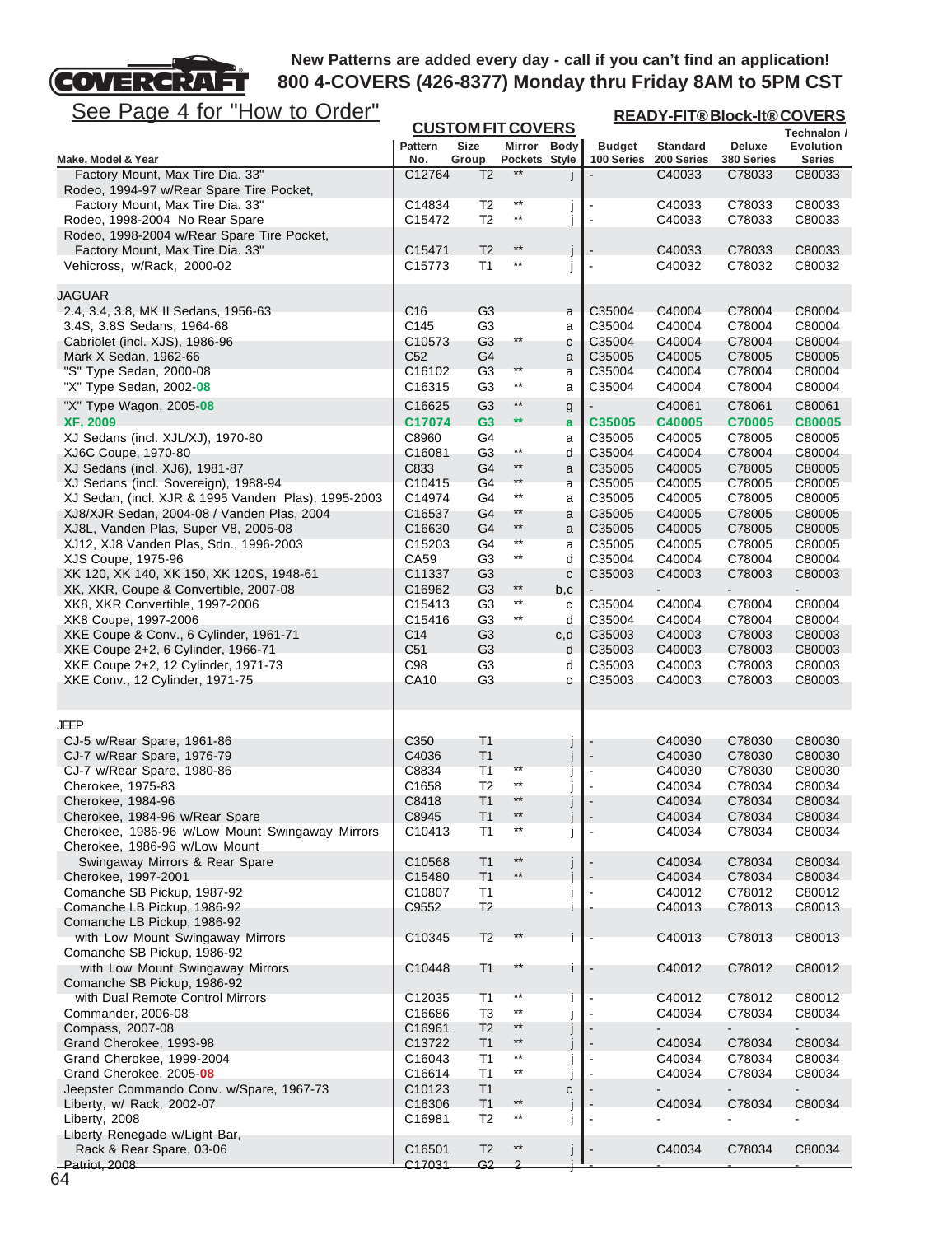

| For Body Style Info See Page 4                                                                |                              |                                         |                                    |             |                |                  | <b>READY-FIT®Block-It®COVERS</b> |                                 |
|-----------------------------------------------------------------------------------------------|------------------------------|-----------------------------------------|------------------------------------|-------------|----------------|------------------|----------------------------------|---------------------------------|
|                                                                                               | Pattern                      | <b>CUSTOM FIT COVERS</b><br><b>Size</b> |                                    | Mirror Body | <b>Budget</b>  | <b>Standard</b>  | Deluxe                           | Technalon /<br><b>Evolution</b> |
| Make, Model & Year                                                                            | No.                          | Group                                   | Pockets Style<br>$**$              |             | 100 Series     | 200 Series       | 380 Series                       | <b>Series</b>                   |
| Wagoneer, 1970-83                                                                             | C1658                        | T <sub>2</sub>                          | $***$                              |             |                | C40034           | C78034                           | C80034                          |
| Wagoneer, Wagoneer Grande, 1984-91                                                            | C5595                        | T <sub>2</sub>                          |                                    |             |                | C40034           | C78034                           | C80034                          |
| Wagoneer Limited, 1984-92                                                                     | C8418                        | T1                                      | $***$                              |             |                | C40034           | C78034                           | C80034                          |
| Wagoneer Ltd w/Rear Spare, 1984-92                                                            | C8945                        | T <sub>1</sub>                          | $***$                              |             |                | C40034           | C78034                           | C80034                          |
| Wrangler (YJ), 1987-95, Soft Top w/Swingaway<br>Windshield Mounted Mirrors, w/Rear Spare Tire | C9891                        | T <sub>1</sub>                          | $***$                              | İ           |                | C40030           | C78030                           | C80030                          |
| Pocket, Factory Mount., Max tire dia. 33"                                                     |                              |                                         |                                    |             |                |                  |                                  |                                 |
| Wrangler (YJ), 1987-95, Soft Top w/Black                                                      |                              |                                         | $***$                              |             |                |                  |                                  |                                 |
| Plastic Mirrors, w/Spare<br>Wrangler (YJ), 1987-93, Soft Top, factory full steel dr,          | C12663                       | T <sub>1</sub>                          |                                    | j           | $\blacksquare$ | C40030           | C78030                           | C80030                          |
| w/sm. dr mounted Black Plastic Mirrors, w/Spare                                               | C16493                       | T1                                      | $***$                              | j           |                | C40030           | C78030                           | C80030                          |
| Wrangler (YJ), 1987-93, Hard Top w/sm. dr mounted                                             | C15354                       | T <sub>1</sub>                          | **                                 | j           |                | C40030           | C78030                           | C80030                          |
| Black Plastic Mirrors, w/Spare                                                                |                              |                                         |                                    |             |                |                  |                                  |                                 |
| Wrangler (YJ), 1994-95 Hard Top w/Black Plastic                                               |                              |                                         |                                    |             |                |                  |                                  |                                 |
| Mirrors, w/ Rear Spare Tire                                                                   | C9892                        | T1                                      | $***$                              |             |                | C40030           | C78030                           | C80030                          |
| Wrangler (YJ), 1987-95, Hard Top w/Swingaway                                                  | C12662                       | T <sub>1</sub>                          | $**$                               | i           | $\blacksquare$ | C40030           | C78030                           | C80030                          |
| Windshield mounted Mirrors, w/Spare                                                           |                              |                                         |                                    |             |                |                  |                                  |                                 |
| Wrangler (TJ) w/Spare & Black Plastic                                                         | C <sub>15620</sub>           | T1                                      | $^{\star\star}$                    |             |                | C40030           | C78030                           | C80030                          |
| Mirrors, 1997-2006                                                                            |                              |                                         |                                    |             |                |                  |                                  |                                 |
| Wrangler Unlimited w/Spare & Mirrors, 2004-06                                                 | C16714                       | T <sub>2</sub>                          | $***$                              |             |                |                  |                                  |                                 |
| Wrangler 2dr w/Spare, 2007-08                                                                 | C <sub>16959</sub>           | T <sub>1</sub>                          | $**$                               | İ           |                |                  |                                  |                                 |
|                                                                                               |                              |                                         | $^{\star\star}$                    |             |                |                  |                                  |                                 |
| Wrangler <b>Unlimited</b> 4dr w/Spare, 2007-08                                                | C16960                       | T <sub>2</sub>                          |                                    |             |                |                  |                                  |                                 |
| JENSEN                                                                                        |                              |                                         |                                    |             |                |                  |                                  |                                 |
| Interceptor Coupe, 1971-76                                                                    | C <sub>1050</sub>            | G <sub>3</sub>                          | $\ast$                             | d           | C35004         | C40004           | C78004                           | C80004                          |
| Healy Roadster, 1974-76                                                                       | C1321                        | G <sub>2</sub>                          |                                    | С           | C35002         | C40002           | C78002                           | C80002                          |
|                                                                                               |                              |                                         |                                    |             |                |                  |                                  |                                 |
| <b>KAISER</b>                                                                                 |                              |                                         |                                    |             |                |                  |                                  |                                 |
| All Models Sedan, 1947-48                                                                     | C3889                        | G4                                      |                                    | a           |                |                  |                                  |                                 |
| All Models Sedan, 1940-50                                                                     | C9697                        | G4                                      |                                    | a           |                |                  |                                  |                                 |
| All Models Sedan (except Henry J), 1951-53                                                    | C5085                        | G4                                      |                                    | a           |                |                  |                                  |                                 |
| All Models Sedan (exc Henry J & Darrin), 1954-55                                              | C849                         | G4                                      |                                    | a           |                |                  |                                  |                                 |
| Darrin Convertible, 1954-55                                                                   | C9323                        | G <sub>3</sub>                          |                                    | C           |                |                  |                                  |                                 |
| Henry J Sedan, 1951-52                                                                        | C11776                       | G <sub>3</sub>                          |                                    | a           |                |                  |                                  |                                 |
| Henry J Sedan, 1953-55                                                                        | C5863                        | G <sub>3</sub>                          |                                    | a           |                |                  |                                  |                                 |
| KIA                                                                                           |                              |                                         |                                    |             |                |                  |                                  |                                 |
| Amanti Sedan, 2004-08                                                                         | C16546                       | G <sub>3</sub>                          | $***$                              | a           | C35004         | C40004           | C78004                           | C80004                          |
| Optima, 2001-06                                                                               | C15871                       | G <sub>3</sub>                          | $***$                              | a           | C35004         | C40004           | C78004                           | C80004                          |
| Optima Sedan, 2006.5-08                                                                       | C17007                       | G3                                      | $^{\star\star}$                    | a           | C35004         | C40004           | C78004                           | C78004                          |
| Rio, 2001-08                                                                                  | C <sub>15875</sub>           | G <sub>2</sub>                          | $***$                              | a           | C35002         | C40002           | C78002                           | C80002                          |
| Rio Cinco Wagon, 2002-05                                                                      | C16615                       | G <sub>3</sub>                          |                                    | g           |                | C40060           | C78060                           | C80060                          |
| Rondo, 2007-08                                                                                | C16854                       | T1                                      | $***$                              |             |                | C40033           | C78033                           | C80033                          |
| Sephia, 1994-97                                                                               | C14697                       | G3                                      | $^{\star\star}$                    | a           | C35003         | C40003           | C78003                           | C80003                          |
| Sephia, 1998-2002                                                                             | C16040                       | G <sub>3</sub>                          | $***$                              | a           | C35003         | C40003           | C78003                           | C80003                          |
| Spectra, 2001-04                                                                              | C <sub>16152</sub>           | G <sub>3</sub>                          | $***$                              | a           | C35003         | C40003           | C78003                           | C80003                          |
| Spectra, 2004.5-08                                                                            | C16617                       | G <sub>3</sub>                          | $^{\star\star}$<br>$^{\star\star}$ | a           | C35003         | C40003           | C78003                           | C80003                          |
| Spectra 5, 2005-08                                                                            | C16616                       | G <sub>3</sub>                          | $\star\star$                       | е           | C35003         | C40003           | C78003                           | C80003                          |
| Sorrento w/Roof Rack, 2003-06                                                                 | C16505                       | T <sub>2</sub>                          | $***$                              |             |                | C40033           | C78033<br>C78033                 | C80033                          |
| Sorrento No Roof Rack, 2003-06<br>Sorrento w/Roof Rack & Rear Spoiler, 2003-08                | C <sub>16506</sub><br>C16976 | T <sub>2</sub><br>T <sub>2</sub>        | $^{\star\star}$                    |             | $\overline{a}$ | C40033<br>C40033 | C78033                           | C80033<br>C80033                |
| Sportage 4 dr., No Spare, 1995-2002                                                           | C <sub>15065</sub>           | T <sub>1</sub>                          | $^{\star\star}$                    |             |                | C40032           | C78032                           | C80032                          |
| Sportage 4 dr., 1995-2002 w/Rear Spare Tire                                                   |                              |                                         |                                    |             |                |                  |                                  |                                 |
| Pocket, Factory Mount, Max Tire Dia. 32"                                                      | C <sub>15064</sub>           | T <sub>1</sub>                          | $**$                               |             |                | C40032           | C78032                           | C80032                          |
| Sportage 2 dr. 1999-2002                                                                      | C15774                       | T <sub>1</sub>                          | $^{\star\star}$                    |             |                | C40032           | C78032                           | C80032                          |
| Sportage, 2005-08                                                                             | C16620                       | T <sub>1</sub>                          | $^{\star\star}$                    |             |                | C40033           | C78033                           | C80033                          |
| Sedona Mini Van, 2002-05                                                                      | C16325                       | T <sub>2</sub>                          | $***$                              | h           |                | C40073           | C78073                           | C80073                          |
| Sedona w/Roof Rack, 2006-08                                                                   | C17005                       | T2                                      | $^{\star\star}$                    | h           | $\blacksquare$ |                  |                                  |                                 |
|                                                                                               |                              |                                         |                                    |             |                |                  |                                  |                                 |
| <b>LAMBORGHINI</b>                                                                            |                              |                                         |                                    |             |                |                  |                                  |                                 |
| Countach, 1974-78                                                                             | C2331                        | G <sub>3</sub>                          |                                    | d           | C35003         | C40003           | C78003                           | C80003                          |
| Countach w/Rear Wing, 1978-87                                                                 | C4856                        | G <sub>3</sub>                          |                                    | d           |                |                  |                                  |                                 |
| Countach w/Rear Wing, 1988-90                                                                 | C11793                       | G <sub>3</sub>                          | $^{\star\star}$                    | d           |                |                  |                                  |                                 |
| Diablo, 1990-2002                                                                             | C12471                       | G <sub>4</sub>                          | $\star\star$                       | d           |                |                  |                                  |                                 |
| Diablo w/Rear Wing, 1990-98                                                                   | C13687                       | G <sub>4</sub>                          | $***$                              | d           |                |                  |                                  |                                 |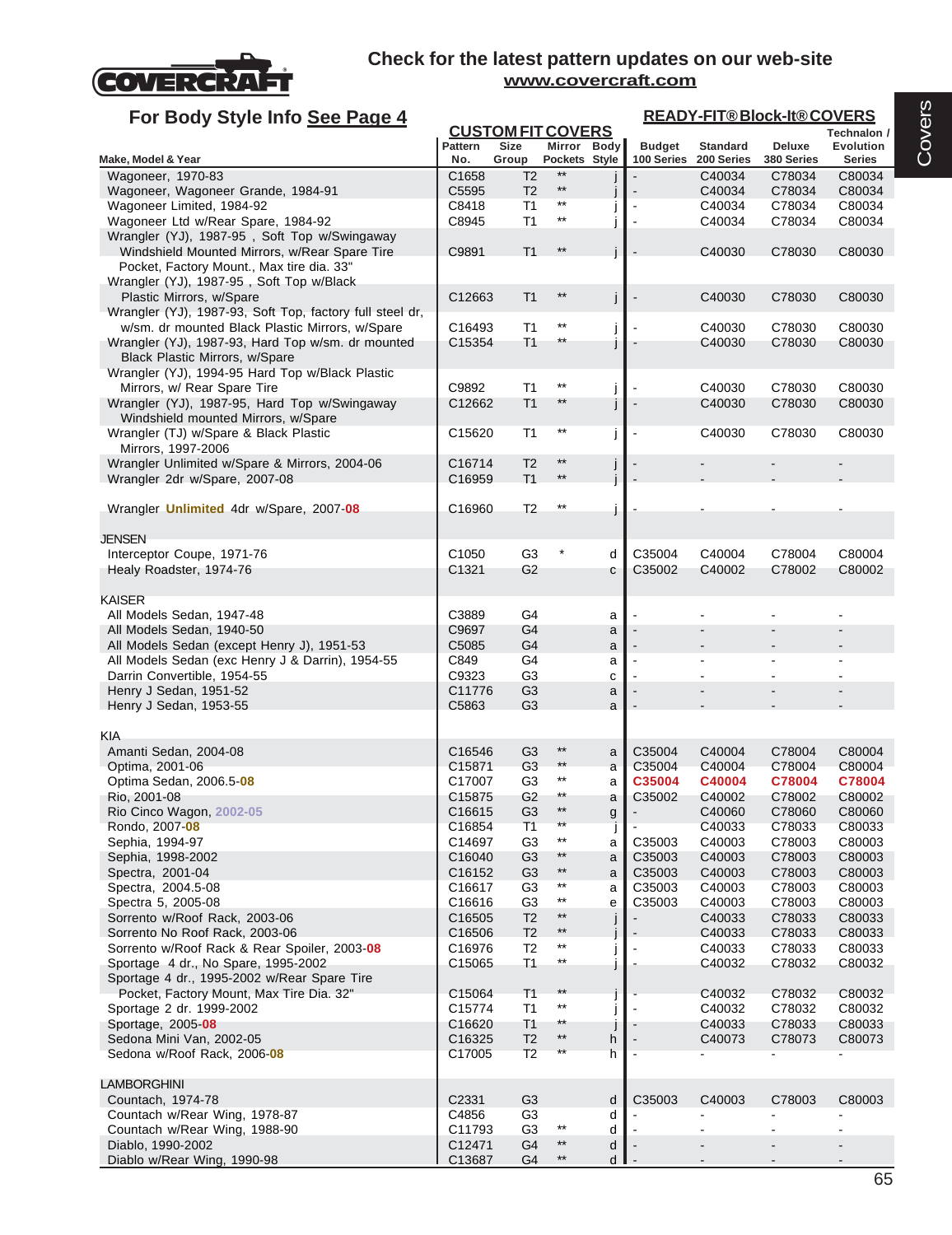

| <u>See Page 4 for "How to Order"</u>                                                                 | <b>READY-FIT®Block-It®COVERS</b> |                          |                                    |        |                |                          |                  |                  |
|------------------------------------------------------------------------------------------------------|----------------------------------|--------------------------|------------------------------------|--------|----------------|--------------------------|------------------|------------------|
|                                                                                                      |                                  | <b>CUSTOM FIT COVERS</b> |                                    |        |                |                          |                  | Technalon /      |
|                                                                                                      | <b>Pattern</b>                   | Size                     | Mirror Body                        |        | <b>Budget</b>  | <b>Standard</b>          | <b>Deluxe</b>    | <b>Evolution</b> |
| Make, Model & Year<br>Gallardo, 2004-07                                                              | No.<br>C16585                    | Group<br>G3              | Pockets Style<br>$**$              | d      | 100 Series     | 200 Series               | 380 Series       | <b>Series</b>    |
| Murcielago Coupe, 2001-07, Roadster, 2004-07                                                         | C16588                           | G <sub>3</sub>           | $^{\star\star}$                    | c,d    |                |                          |                  |                  |
| P400 Miura                                                                                           | C451                             | G <sub>3</sub>           |                                    | d      |                |                          |                  |                  |
|                                                                                                      |                                  |                          |                                    |        |                |                          |                  |                  |
| <b>LAND ROVER</b>                                                                                    |                                  |                          |                                    |        |                |                          |                  |                  |
| Defender 110, 1993 w/Rear Spare Tire                                                                 |                                  |                          |                                    |        |                |                          |                  |                  |
| Pocket, Factory Mount, Max Tire Dia. 33"                                                             | C14349                           | T1                       | $^{\star\star}$                    | j      |                | C40033                   | C78033           | C80033           |
| Defender 90 w/Half Top, 1994-97 w/Rear Spare<br>Tire Pocket, Factory Mnt, Max Tire Dia. 33"          | C15122                           | T1                       | $^{\star\star}$                    | j      |                |                          |                  |                  |
| Defender 90, Soft Full Top, 1994-97 w/Rear Spare                                                     |                                  |                          |                                    |        |                |                          |                  |                  |
| Tire Pocket, Factory Mount, Max Tire Dia. 33"                                                        | C15302                           | T1                       | $^{\star\star}$                    | j      |                |                          |                  |                  |
| Defender 90, Hard Full Top, 1994-97 w/Rear Spare                                                     |                                  |                          |                                    |        |                |                          |                  |                  |
| Tire Pocket, Factory Mount, Max Tire Dia. 33"                                                        | C15687                           | T1                       | **                                 | j      |                |                          |                  |                  |
| Discovery, 1994-98, w/Running Boards w/Rear                                                          |                                  |                          |                                    |        |                |                          |                  |                  |
| Spare Tire Pocket, Factory Mount, Max Tire Dia. 33"                                                  | C14698                           | T <sub>2</sub>           | $^{\star\star}$                    | j      |                | C40034                   | C78034           | C80034           |
| Discovery, 1994-98, w/Running Boards, Bull Bars &<br>Grill Guards. W/Rear Spare Tire Pocket, Factory |                                  |                          |                                    |        |                |                          |                  |                  |
| Mount, Max Tire Dia. 33"                                                                             | C14699                           | T2                       | $^{\star\star}$                    | J      |                | C40034                   | C78034           | C80034           |
| Discovery, 1999-2004 w/Rear Spare                                                                    | C15741                           | T2                       | $^{\star\star}$                    |        |                | C40034                   | C78034           | C80034           |
| LR2, 2008                                                                                            | C17018                           | T <sub>2</sub>           | $***$                              | j      |                |                          |                  |                  |
| LR3, 2005-08                                                                                         | C16628                           | T <sub>2</sub>           | $^{\star\star}$                    |        |                | C40033                   | C78033           | C80033           |
| Freelander, w/Rear Spare & Roof Rack, 2002-05                                                        | C <sub>16332</sub>               | T1                       | $^{\star\star}$<br>$^{\star\star}$ | J      |                | C40034                   | C78034           | C80034           |
| Range Rover, 1987-95                                                                                 | C10340                           | T1                       | $***$                              |        |                | C40034                   | C78034           | C80034           |
| Range Rover Long Wheelbase, 1993-95<br>Range Rover 4.0SE, 1995-2002                                  | C14247<br>C <sub>15069</sub>     | T1<br>T <sub>1</sub>     | $***$                              |        |                | C40034<br>C40034         | C78034<br>C78034 | C80034<br>C80034 |
| Range Rover 4.0SE w/Bull Bars, 1995-2002                                                             | C15267                           | T1                       | $***$                              |        |                | C40034                   | C78034           | C80034           |
| Range Rover, 2003-08                                                                                 | C <sub>16359</sub>               | T <sub>2</sub>           | $^{\star\star}$                    |        |                | C40034                   | C78034           | C80034           |
| Range Rover Sport, 2006-08                                                                           | C <sub>16670</sub>               | T <sub>2</sub>           | $***$                              | j      | $\overline{a}$ | C40033                   | C78033           | C80033           |
|                                                                                                      |                                  |                          |                                    |        |                |                          |                  |                  |
| LA SALLE                                                                                             |                                  |                          |                                    |        |                |                          |                  |                  |
| 37-50 Sedan, (124" WB), 1937-38                                                                      | C8705<br>C2779                   | G4                       |                                    | a      |                |                          |                  |                  |
| 37-50 Convertible Coupe, (124" WB), 1937-38<br>39-50 Sedan, (120" WB), 1939                          | C970                             | G4<br>G4                 |                                    | с<br>a |                |                          |                  |                  |
| 39-50 Coupe, (120" WB), 1939                                                                         | C <sub>238</sub>                 | G <sub>3</sub>           |                                    | b      |                |                          |                  |                  |
| 40-50 Sedan, (123" WB), 1940                                                                         | C10264                           | G <sub>4</sub>           |                                    | a      |                |                          |                  |                  |
| 40-50 Convertible Sedan, (123" WB), 1940                                                             | C <sub>2576</sub>                | G4                       |                                    | C      |                |                          |                  |                  |
| 40-50 Convertible Coupe, (123" WB), 1940                                                             | C3068                            | G4                       |                                    | C      |                |                          |                  |                  |
| 40-52 Sedan, (123" WB), 1940                                                                         | C2479                            | G4                       |                                    | a      |                |                          |                  |                  |
| 40-52 Club Coupe, (123" WB), 1940<br>40-52 Convertible Coupe, (123" WB), 1940                        | C5148<br>C8145                   | G4<br>G4                 |                                    | b<br>b |                |                          |                  |                  |
| 50 Sedan, (119" WB), 1934-36                                                                         | C3582                            | G4                       |                                    | а      |                |                          |                  |                  |
| 50 Coupe, (119" WB), 1934-36                                                                         | C7795                            | G4                       |                                    | b      |                |                          |                  |                  |
| 50 Convertible, (119" WB), 1934-36                                                                   | C9057                            | G4                       |                                    | C      |                |                          |                  |                  |
| 303, 328 Coupe, (125" WB), 1927-29                                                                   | C4477                            | G4                       |                                    | b      |                |                          |                  |                  |
| 303, 328 Sport Phaeton, (125" WB), 1927-29                                                           | C1352                            | G4                       |                                    | b      |                |                          |                  |                  |
| 303, 328 Convertible, (125" WB), 1927-29                                                             | C5819                            | G4                       |                                    | C      |                |                          |                  |                  |
| 303, 328 Family Sedan, (134" WB), 1927-29<br>303, 328 Club Sedan, (134" WB), 1927-29                 | C4626<br>C5534                   | G4<br>G4                 |                                    | a<br>a |                |                          |                  |                  |
| 303, 328 Opera Coupe, (134" WB), 1927-29                                                             | C3221                            | G4                       |                                    | b      |                |                          |                  |                  |
| 340 Club Sedan, (134" WB), 1930                                                                      | C7421                            | G <sub>4</sub>           |                                    | a      |                |                          |                  |                  |
| 340 Close Coupled Sedan, (134" WB), 1930                                                             | C4476                            | G4                       |                                    | a      |                |                          |                  |                  |
| 340 Victoria, (134" WB), 1930                                                                        | C3784                            | G4                       |                                    | a      |                |                          |                  |                  |
| 340 Convertible, (134" WB), 1930                                                                     | C1452                            | G4                       |                                    | с      |                | $\overline{\phantom{a}}$ |                  |                  |
| 340 Phaeton w/Trunk, (134" WB), 1930<br>345A Close Coupled Sedan, (134" WB), 1931                    | C5787<br>C3535                   | G4<br>G4                 |                                    | a      |                |                          |                  |                  |
| 345A Touring (7 pass), (134" WB), 1931                                                               | C5226                            | G4                       |                                    | a<br>a |                |                          |                  |                  |
| 345B, 345C Sedan (5 pass), 130" WB), 1932-33                                                         | C7139                            | G4                       |                                    | a      |                |                          |                  |                  |
| 345B, 345C Convertible, (130" WB), 1932-33                                                           | C3481                            | G4                       |                                    | C      |                |                          |                  |                  |
| 345B, 345C Coupe, (130" WB), 1932-33                                                                 | C1720                            | G <sub>4</sub>           |                                    | b      |                |                          |                  |                  |
| 345B, 345C Town Coupe, (130" WB), 1932-33                                                            | C2729                            | G4                       |                                    | b      |                |                          |                  |                  |
| 345B, 345C Town Sedan, (136" WB), 1932-33                                                            | C <sub>10643</sub>               | G4                       |                                    | a      |                |                          |                  |                  |
| LEXUS (Toyota)                                                                                       |                                  |                          |                                    |        |                |                          |                  |                  |
| ES250 Sedan, 1990-91                                                                                 | C11526                           | G <sub>3</sub>           | $***$                              | a      | C35003         | C40003                   | C78003           | C80003           |
| ES300 Sedan, 1992-96                                                                                 | C13204                           | G <sub>3</sub>           | $^{\star\star}$                    | a      | C35004         | C40004                   | C78004           | C80004           |
| ES300 Sedan, 1997-2001                                                                               | C15390                           | G <sub>3</sub>           | $***$                              | a I    | C35004         | C40004                   | C78004           | C80004           |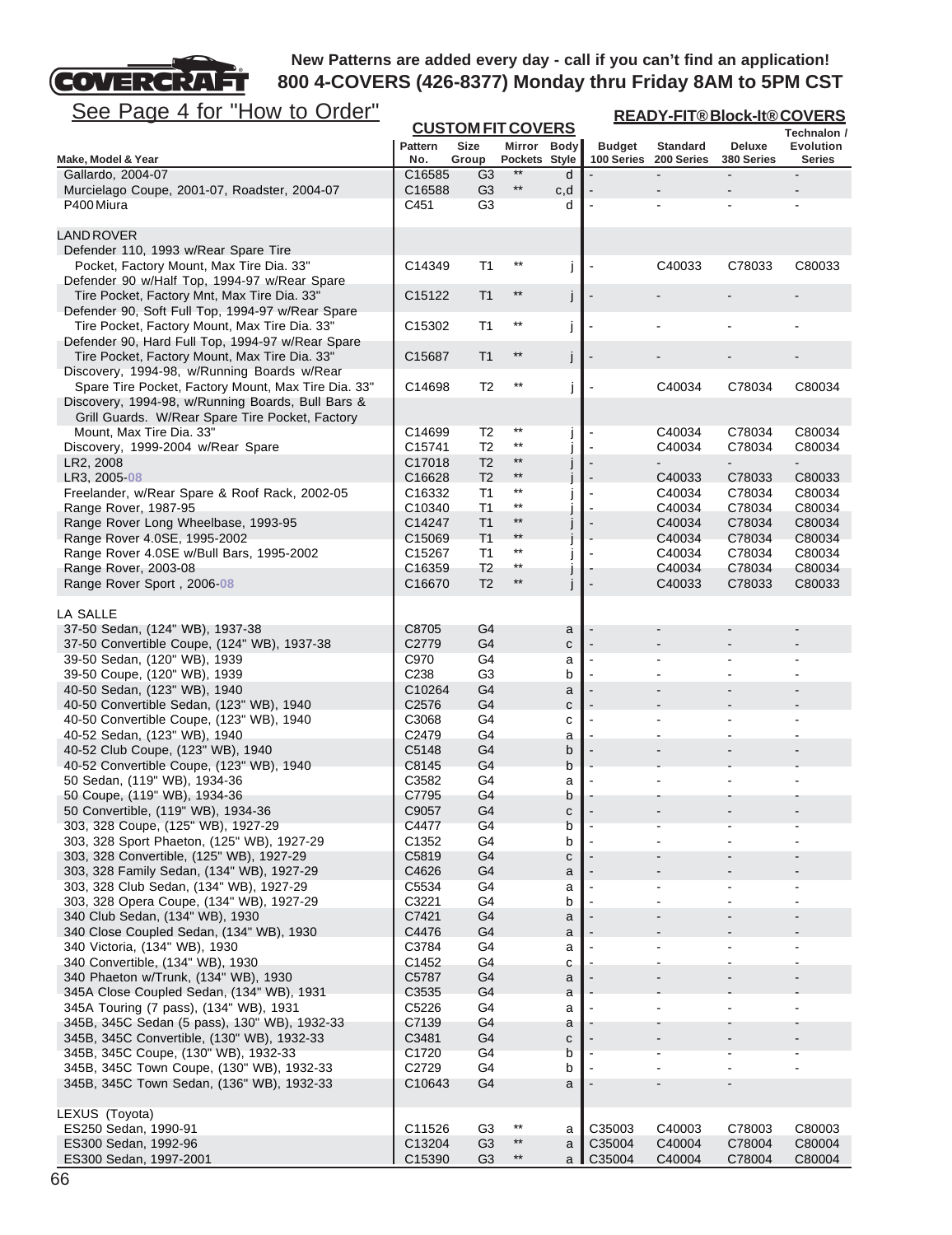

| For Body Style Info See Page 4                                                                    |                                            |                                  |                                 |               |                  |                  | <b>READY-FIT®Block-It®COVERS</b> |                          |
|---------------------------------------------------------------------------------------------------|--------------------------------------------|----------------------------------|---------------------------------|---------------|------------------|------------------|----------------------------------|--------------------------|
|                                                                                                   | <b>CUSTOM FIT COVERS</b><br><b>Pattern</b> | <b>Size</b>                      |                                 | Mirror Body   | <b>Budget</b>    | <b>Standard</b>  | Deluxe                           | Technalon /<br>Evolution |
| Make, Model & Year                                                                                | No.                                        | Group                            | Pockets Style                   |               | 100 Series       | 200 Series       | 380 Series                       | Series                   |
| ES300 Sedan, 2002-04                                                                              | C16307                                     | G3                               | **                              | a             | C35005           | C40005           | C78005                           | C80005                   |
| ES330 Sedan, 2002-06                                                                              | C16307                                     | G3                               | $^{\star\star}$                 | a             | C35005           | C40005           | C78005                           | C80005                   |
| ES350, 2007-08                                                                                    | C <sub>16950</sub>                         | G3                               | $***$<br>$\star\star$           | a             | C35005           | C40005           | C78005                           | C80005                   |
| GS300 Sedan, 1993-97<br>GS300/400/430 Sedan w/Spoiler, 1998-2005                                  | C14356<br>C15474                           | G <sub>3</sub><br>G <sub>3</sub> | $^{\star\star}$                 | a             | C35004<br>C35004 | C40004<br>C40004 | C78004<br>C78004                 | C80004<br>C80004         |
| GS300/400/430 Sedan w/o Spoiler, 1998-2005                                                        | C15473                                     | G <sub>3</sub>                   | $^{\star\star}$                 | a<br>a        | C35004           | C40004           | C78004                           | C80004                   |
| GS300/430, 2006                                                                                   | C <sub>16700</sub>                         | G3                               | $***$                           | a             | C35004           | C40004           | C78004                           | C80004                   |
| GS350/450/460, 2007-08                                                                            | C16700                                     | G <sub>3</sub>                   | $^{\star\star}$                 | a             | C35004           | C40004           | C78005                           | C80004                   |
| GX470 SUV, 2003-08                                                                                | C16391                                     | T <sub>2</sub>                   | $^{\star\star}$                 | $\frac{1}{2}$ |                  | C40035           | C78035                           | C80035                   |
| IS250/350 Sedan, 2006-08                                                                          | C16694                                     | G <sub>3</sub>                   | $**$                            | a             | C35004           | C40004           | C78004                           | C80004                   |
| IS300 Sedan, 2001-05                                                                              | C <sub>16181</sub>                         | G <sub>3</sub>                   | $^{\star\star}$                 | a             | C35004           | C40004           | C78004                           | C80004                   |
| IS300 SportCross, 2002-05                                                                         | C15884                                     | G3                               | $^{\star\star}$<br>$\star\star$ | g             |                  |                  |                                  |                          |
| IS F w/Antenna Pocket, 2008<br>LS400 Sedan, 1990-94                                               | C17067<br>C11527                           | G3<br>G <sub>3</sub>             | $***$                           | a<br>a        | C35004<br>C35005 | C40004<br>C40005 | C78004<br>C78005                 | C80004<br>C80005         |
| LS400 Sedan, 1995-2000                                                                            | C14849                                     | G3                               | $***$                           | a             | C35005           | C40005           | C78005                           | C80005                   |
| LS430 Sedan, w/Antenna Pocket, 2001-06                                                            | C <sub>16230</sub>                         | G <sub>3</sub>                   | **                              | a             | C35005           | C40005           | C78005                           | C80005                   |
| LS460 4dr Sedan, 2007-08                                                                          | C16992                                     | G <sub>3</sub>                   | $^{\star\star}$                 | a             | C35004           | C40004           | C78004                           | C80004                   |
| LS460L 4dr Sedan, 2007-08                                                                         | C16993                                     | G4                               | $^{\star\star}$                 | a             | C35005           | C40005           | C78005                           | C80005                   |
| LS600, 2008                                                                                       | C16993                                     | G4                               | $\star\star$                    | a             | C35005           | C40005           | C78005                           | C80005                   |
| LX450 SUV, 1997                                                                                   | C12443                                     | T <sub>2</sub>                   | $**$<br>$^{\star\star}$         | g             |                  |                  | $\blacksquare$                   | $\blacksquare$           |
| LX470 SUV, 1998-2007                                                                              | C15992                                     | T <sub>2</sub>                   | $***$                           |               |                  |                  |                                  |                          |
| RX300 SUV, No Wind Deflector, 1999-2003<br>RX300 SUV, w/Wind Deflector, 1999-2003                 | C <sub>15937</sub><br>C15938               | T <sub>2</sub><br>T2             | $^{\star\star}$                 | g             |                  | C40033<br>C40033 | C78033<br>C78033                 | C80033<br>C80033         |
| RX330, RX400, SUV, 2004 08, RX350, 2007-08                                                        |                                            |                                  |                                 | g             |                  |                  |                                  |                          |
| w or w/o Wind Deflector                                                                           | C <sub>16399</sub>                         | T <sub>2</sub>                   | $***$                           |               |                  | C40033           | C78033                           | C80033                   |
| SC400 Cpe, 1991-96, SC300 Cpe, 1992-96                                                            | C13225                                     | G <sub>3</sub>                   | $***$                           | d             | C35004           | C40004           | C78004                           | C80004                   |
| SC400, SC300 Cpe, w/Rear Spoiler, 1992-96                                                         | C14292                                     | G3                               | $***$                           | d             | C35004           | C40004           | C78004                           | C80004                   |
| SC400, SC300 Cpe, 1997-2000                                                                       | C15391                                     | G <sub>3</sub>                   | $^{\star\star}$                 | d             | C35004           | C40004           | C78004                           | C80004                   |
| SC430 Convertible, 2002-08                                                                        | C16266                                     | G <sub>3</sub>                   | $***$                           | Ċ             | C35004           | C40004           | C78004                           | C80004                   |
| <b>LINCOLN</b>                                                                                    |                                            |                                  |                                 |               |                  |                  |                                  |                          |
| All Models (except Cosmopolitan) Sedan, 1949-51                                                   | C5680                                      | G4                               |                                 | a             |                  |                  |                                  |                          |
| All Models (except Cosmopolitan) Club Cpe, 1949-51                                                | C1367                                      | G4                               |                                 | b             |                  |                  |                                  | $\blacksquare$           |
| Aviator w/Rack, 2003-05                                                                           | C16440                                     | T <sub>2</sub>                   | $^{\star\star}$                 |               |                  |                  |                                  |                          |
| Blackwood, 4dr Short Bed Pickup, 2002-03                                                          | C15899                                     | T <sub>3</sub>                   | $^{\star\star}$                 | Ť             |                  |                  |                                  |                          |
| Continental Series 50 Coupe & Conv, (125"), 1940-41                                               | C9343                                      | G4                               |                                 | b,c           |                  |                  |                                  |                          |
| Continental Coupe, (125" WB), 1942, 1946-48                                                       | C288                                       | G4                               |                                 | b             |                  |                  |                                  |                          |
| Continental Coupe Cabriolet, (125" WB), 1942, 1946-48                                             | C10113                                     | G4                               |                                 | С             |                  |                  |                                  |                          |
| Continental Mark III, IV, V Cpe, Sdn & Conv, 1958-60                                              | C356<br>C9351                              | G4<br>G4                         |                                 | a,b,c         |                  |                  |                                  |                          |
| Continental Sedan, Conv, 1961-63<br>Continental, 1964-71                                          | C <sub>53</sub>                            | G4                               |                                 | a,c<br>a,b,c  | C35006           | C40006           | C78006                           | C80006                   |
| Continental, 1972-79                                                                              | C40                                        | G4                               |                                 | a,b           | C35006           | C40006           | C78006                           | C80006                   |
| Continental 2dr & 4 dr., 1980-81                                                                  | C4727                                      | G4                               | $***$                           | a,b           | C35006           | C40006           | C78006                           | C80006                   |
| Continental 4 dr., 1982-87                                                                        | C7196                                      | G <sub>4</sub>                   |                                 | a             | C35005           | C40005           | C78005                           | C80005                   |
| Continental 4 dr., 1988-94                                                                        | C10810                                     | G4                               | $^{\star\star}$                 | a             | C35005           | C40005           | C78005                           | C80005                   |
| Continental 4 dr., 1995-97                                                                        | C15008                                     | G4                               | $***$                           | a             | C35005           | C40005           | C78005                           | C80005                   |
| Continental 4 dr., 1998-2002                                                                      | C15901                                     | G4                               | $\star\star$                    | a             | C35005           | C40005           | C78005                           | C80005                   |
| Cosmopolitan Sedan & Coupe, 1949-51<br>Cosmopolitan, Capri Sedan, 1952-55                         | C10116<br>C9680                            | G4<br>G4                         |                                 | a,b           |                  |                  |                                  | $\overline{a}$           |
| Cosmopolitan, Capri Convertible, 1952-55                                                          | C5175                                      | G4                               |                                 | a<br>C        |                  |                  |                                  |                          |
| Cosmopolitan, Capri Convertible w/Cont. Kt, 1952-55                                               | C2541                                      | G4                               |                                 | $\mathbf{C}$  |                  |                  |                                  |                          |
| Custom Sedan (7 pass), (138" WB), 1941                                                            | C <sub>10699</sub>                         | G4                               |                                 | a             |                  |                  |                                  |                          |
| Custom Limousine, (138" WB), 1942                                                                 | C3667                                      | G4                               |                                 | a             |                  |                  |                                  | $\blacksquare$           |
| K Twelve-541, Sedan, (136" WB), 1933                                                              | C3727                                      | G4                               |                                 | a             |                  |                  |                                  |                          |
| K Twelve-541 Lebaron Conv. Sdn, (136" WB), 1933                                                   | C2191                                      | G4                               |                                 | C             |                  |                  |                                  |                          |
| K Twelve-541 Lebaron Conv. Cpe, (136" WB), 1933                                                   | C4418                                      | G4                               |                                 | b             |                  |                  |                                  |                          |
| K Twelve-541 Lebaron Coupe, (136" WB), 1933<br>K 12 Series 400 Cabriolet w/Trunk, (145"), 1936-39 | C2983<br>C12265                            | G4<br>G4                         |                                 | b             |                  |                  |                                  | $\overline{\phantom{a}}$ |
| K 12 Series 400, Coupe, (136" WB), 1938-39                                                        | C6667                                      | G4                               |                                 | C<br>b        |                  |                  |                                  |                          |
| K 12 Series 400, Sedan, (136" WB), 1938-39                                                        | C <sub>2909</sub>                          | G4                               |                                 | a             |                  | ٠                | $\blacksquare$                   | $\overline{\phantom{a}}$ |
| K 12 Series 400 Brougham, (145" WB), 1938-39                                                      | C9241                                      | G4                               |                                 | a             |                  |                  |                                  |                          |
| KA Twelve, 511, 521 (136" WB), Roadster                                                           | C5276                                      | G4                               |                                 | C             |                  |                  |                                  |                          |
| KA Twelve, 511, 521 (136" WB), DC Phaeton, 1933-34                                                | C1557                                      | G4                               |                                 | a             |                  | ۰                | $\blacksquare$                   | $\blacksquare$           |
| KA Twelve, 511, 521 (136" WB), Coupe, 1933-34                                                     | C1888                                      | G4                               |                                 | b             |                  | $\blacksquare$   |                                  | $\overline{a}$           |
| KB Twelve, Roadster, 1932                                                                         | C946                                       | G4                               |                                 | C             |                  |                  |                                  |                          |
| KB Twelve Convertible Coupe, (145" WB), 1932                                                      | C5082                                      | G4                               |                                 | c             |                  |                  |                                  |                          |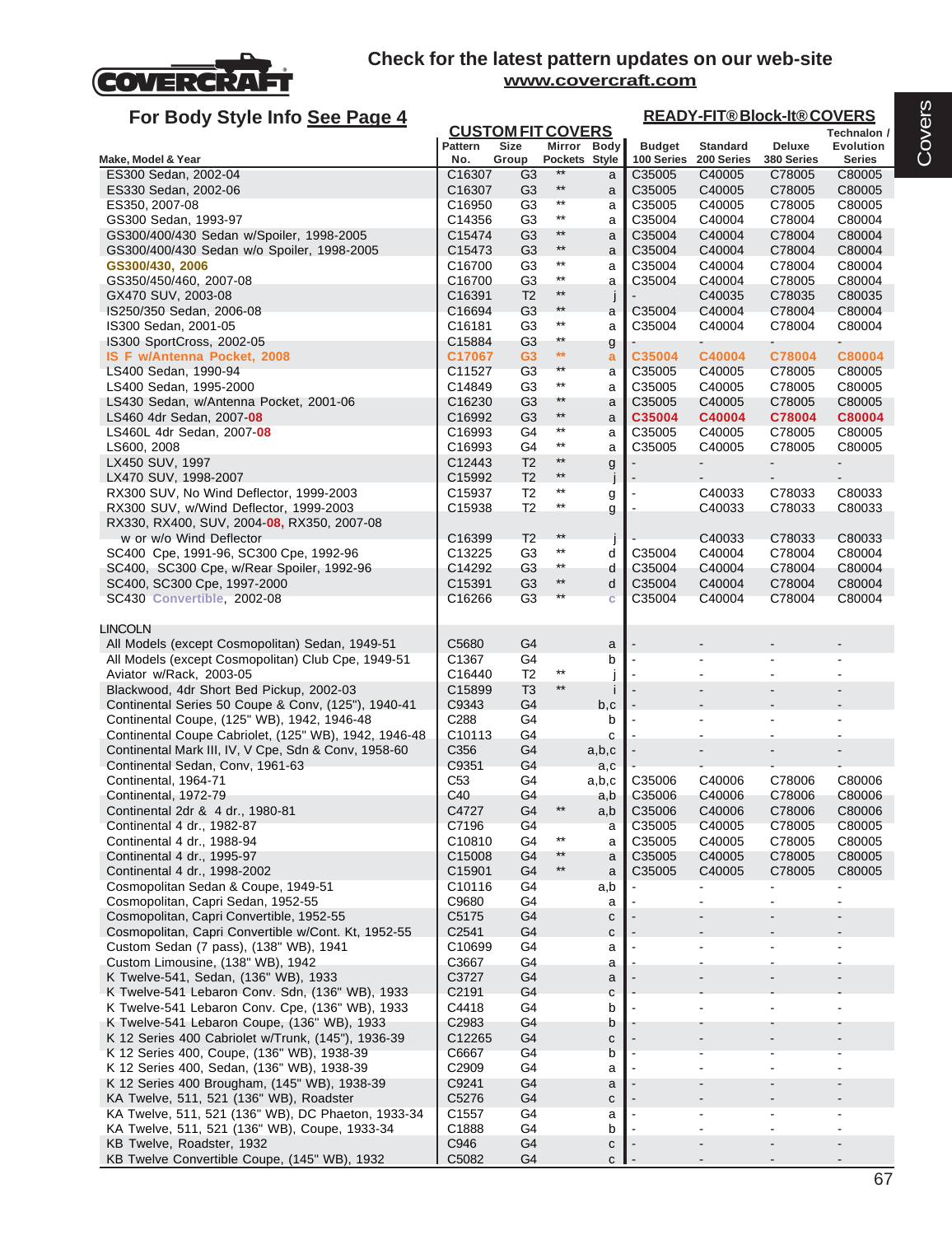

**READY-FIT® Block-It® COVERS**

| <u>JCC FayC + IVI TIUW IV VIUCI</u>                      |                    |                          |                 |               |                          | <u>READY-FIT®BIOCK-It®COVERS</u> |                              |                                 |  |
|----------------------------------------------------------|--------------------|--------------------------|-----------------|---------------|--------------------------|----------------------------------|------------------------------|---------------------------------|--|
|                                                          |                    | <b>CUSTOM FIT COVERS</b> |                 |               |                          |                                  |                              | Technalon /                     |  |
|                                                          | <b>Pattern</b>     | Size                     | Mirror Body     |               | <b>Budget</b>            | <b>Standard</b>                  | Deluxe                       | Evolution                       |  |
| Make, Model & Year<br>KB Twelve Phaeton, (145" WB), 1932 | No.                | Group                    | Pockets Style   |               | 100 Series               | 200 Series                       | 380 Series<br>$\blacksquare$ | <b>Series</b><br>$\blacksquare$ |  |
| KB Twelve Victoria Coupe (5 pass), (145" WB), 1932       | C7773<br>C7477     | G4<br>G4                 |                 | a             |                          | $\blacksquare$                   |                              |                                 |  |
| KB Twelve Coupe, 145" WB), 1932                          | C12210             | G4                       |                 | b<br>b        | $\blacksquare$           |                                  | $\blacksquare$               |                                 |  |
| KB Twelve, 251, 271 Sedan, (145" WB), 1933-34            | C10001             | G4                       |                 | a             | $\blacksquare$           | $\overline{\phantom{a}}$         | $\blacksquare$               |                                 |  |
| KB Twelve, 251, 271 Victoria (5 pass), (145"), 1933-34   | C10018             | G4                       |                 | a             |                          |                                  |                              |                                 |  |
| KB Twelve, 251, 271 Town Car, (145" WB), 1933-34         | C <sub>1343</sub>  | G4                       |                 | a             |                          |                                  |                              |                                 |  |
| KB Twelve, 251, 271 All Weather Phaeton, 1933-34         | C2812              | G4                       |                 | a             |                          | $\blacksquare$                   |                              |                                 |  |
| KB Twelve, 251, 271 Sedan (7 pass), (145"), 1933-34      | C7721              | G4                       |                 | a             |                          |                                  |                              |                                 |  |
| LS Sedan, 2000-06                                        | C15765             | G <sub>3</sub>           | $^{\star\star}$ | a             | C35005                   | C40005                           | C78005                       | C80005                          |  |
| Mark III, 1968-72                                        | C522               | G <sub>4</sub>           |                 | b             | C35006                   | C40006                           | C78006                       | C80006                          |  |
| Mark IV, 1972-76                                         | C1042              | G4                       |                 | b             | C35006                   | C40006                           | C78006                       | C80006                          |  |
| Mark V, 1977-79                                          | C40                | G4                       |                 | b             | C35006                   | C40006                           | C78006                       | C80006                          |  |
| Mark VI, 2 dr., 1980-83                                  | C4724              | G4                       |                 | b             | C35006                   | C40006                           | C78006                       | C80006                          |  |
| Mark VI, 4 dr., 1980-83                                  | C4725              | G4                       |                 | a             | C35006                   | C40006                           | C78006                       | C80006                          |  |
| Mark VII, 1984-92                                        | C8425              | G4                       | $***$           | b             | C35005                   | C40005                           | C78005                       | C80005                          |  |
| Mark VIII, 1993-96                                       | C14228             | G4                       | $**$            | b             | C35005                   | C40005                           | C78005                       | C80005                          |  |
| Mark VIII, 1997-98                                       | C15420             | G4                       | $^{\star\star}$ | b             | C35005                   | C40005                           | C78005                       | C80005                          |  |
| Mark LT, 2006-08                                         | C16479             | T3                       | $***$           | j.            |                          |                                  |                              | $\blacksquare$                  |  |
| MKX, 2007-08                                             | C17000             | T <sub>2</sub>           | $^{\star\star}$ | j             |                          | $\blacksquare$                   | $\blacksquare$               | ÷                               |  |
| MKZ, 2007-08                                             | C16675             | G <sub>3</sub>           | $^{\star\star}$ | a             | C35004                   | C40004                           | C78004                       | C80004                          |  |
| Navigator, 1998-02                                       | C15902             | T <sub>3</sub>           | $***$           | J             |                          |                                  |                              |                                 |  |
| Navigator, w/Rack, (not L), 2003-08                      | C16437             | T3                       | $^{\star\star}$ | j             |                          |                                  |                              |                                 |  |
| Navigator L w/Rack, 2007-08                              | C17040             | T <sub>3</sub>           | $**$            |               |                          |                                  |                              |                                 |  |
| Premier, Capri Convertible, 1956-57                      | C8918              | G4                       |                 | с             | $\overline{\phantom{a}}$ |                                  |                              |                                 |  |
| Premier, Capri Convertible w/Cont. Kit, 1956-57          | C3027              | G <sub>4</sub>           |                 | C             |                          |                                  |                              |                                 |  |
| Premier, Capri Coupe, 1956-57                            | C13478             | G4                       |                 | b             |                          |                                  |                              |                                 |  |
| Premier, Capri Sedan, 1956-57                            | C9580              | G4                       |                 | a             |                          |                                  |                              |                                 |  |
| Premier, Capri Sedan, Coupe, 1958-60                     | C9104              | G <sub>4</sub>           |                 | a,b           |                          |                                  |                              |                                 |  |
| Town Car, 1976-79                                        | C3230              | G4                       | $^{\star\star}$ | a,b           |                          |                                  |                              |                                 |  |
| Town Car, 1980-89                                        | C4727              | G4                       | $***$           | a,b           | C35006                   | C40006                           | C78006                       | C80006                          |  |
| Town Car, 1990-94                                        | C11984             | G4                       | $**$            | a             | C35006                   | C40006                           | C78006                       | C80006                          |  |
| Town Car, Executive, Signature, Cartier, 1995-97         | C14932             | G4                       | $^{\star\star}$ | a             | C35006                   | C40006                           | C78006                       | C80006                          |  |
| Town Car, 1998-2008                                      | C15917             | G4                       | $***$           | a             | C35006                   | C40006                           | C78006                       | C80006                          |  |
| Town Car "L" Series, 2001 08                             | C15831             | G4                       | $^{\star\star}$ | a             | C36006                   | C40006                           | C78006                       | C80006                          |  |
| Versailles, 1977-78                                      | <b>CA80</b>        | G4                       |                 | a             | C35005                   | C40005                           | C78005                       | C80005                          |  |
| Versailles, 1979-80                                      | C3846              | G4                       |                 | a             | C35005                   | C40005                           | C78005                       | C80005                          |  |
| Zephyr, Series 70 Sedan, (125" WB), 1940                 | C5057              | G4                       |                 | a             |                          |                                  |                              |                                 |  |
| Zephyr, Series 70 Coupe (3 Win), (125"), 1940            | C9535              | G4                       |                 | b             |                          |                                  |                              |                                 |  |
| Zephyr, Series 700 Coupe, (122" WB), 1937                | C5975              | G4                       |                 | b             | $\blacksquare$           |                                  |                              |                                 |  |
| Zephyr, Series 700 Sedan, (210" WB), 1938-39             | C9457              | G4                       |                 | a             |                          |                                  |                              |                                 |  |
| Zephyr, Series 700, Convertible, (125" WB), 1938-39      | C2148              | G4                       |                 | c             |                          |                                  |                              |                                 |  |
| Zephyr, Series 700, Conv Sedan, (125"), 1938-39          | C5818              | G4                       |                 | с             |                          |                                  |                              |                                 |  |
| Zephyr Coupe, (125" WB), 1941                            | C1438              | G4                       |                 | b             |                          |                                  |                              |                                 |  |
| Zephyr Sedan, (125" WB), 1942                            | C1235              | G4                       |                 | a             |                          |                                  |                              |                                 |  |
| Zephyr Sedan, 1946-48                                    | C4489              | G4                       |                 | a             |                          |                                  |                              |                                 |  |
| Zephyr Coupe, 1946-48                                    | C1547              | G4                       |                 | b             |                          |                                  |                              |                                 |  |
| Zephyr Club Coupe, 1946-48                               | C11534             | G4                       |                 | b             |                          |                                  |                              |                                 |  |
| Zephyr, 2006                                             | C16675             | G <sub>3</sub>           |                 | a             | C35004                   | C40004                           | C78004                       | C80004                          |  |
|                                                          |                    |                          |                 |               |                          |                                  |                              |                                 |  |
| <b>LOTUS</b>                                             |                    |                          |                 |               |                          |                                  |                              |                                 |  |
| Elan, Elite, 1958-1972                                   | C <sub>33</sub>    | G <sub>1</sub>           |                 | c, f          | C35001                   | C40001                           | C78001                       | C80001                          |  |
| Elan S2, S3 Convertible, 1966-69                         | C14196             | G <sub>1</sub>           |                 | с             | C35001                   | C40001                           | C78001                       | C80001                          |  |
| Elan +2, +2S, 2+2, 1967-74                               | C492               | G <sub>2</sub>           |                 | b             | C35003                   | C40003                           | C78003                       | C80003                          |  |
| Elan Convertible, 1991-92                                | C12227             | G <sub>2</sub>           | $^{\star\star}$ | $\mathbf{C}$  | C35002                   | C40002                           | C78002                       | C80002                          |  |
| Elise Convertible, 1997-2000                             | C16195             | G <sub>1</sub>           | $***$           | $\mathbf c$   | C35001                   | C40001                           | C78001                       | C80001                          |  |
| Elise Convertible, 2001-08, Coupe, 2001-06               | C16444             | G1                       | $^{\star\star}$ | c,d           | C35001                   | C40001                           | C78001                       | C80001                          |  |
| Esprit, 1976-87                                          | C2839              | G <sub>3</sub>           | $^{\star\star}$ | d             | C35003                   | C40003                           | C78003                       | C80003                          |  |
| Esprit, 1988-89                                          | C10893             | G <sub>3</sub>           | $^{\star\star}$ | d             | C35003                   | C40003                           | C78003                       | C80003                          |  |
| Esprit, Special Edition, 1988-92                         | C11252             | G <sub>3</sub>           | $^{\star\star}$ | d             | C35003                   | C40003                           | C78003                       | C80003                          |  |
| Esprit Turbo w/Wing, 1993                                | C14424             | G <sub>3</sub>           | $^{\star\star}$ | d             | C35003                   | C40003                           | C78003                       | C80003                          |  |
| Esprit, S4, 1994                                         | C14585             | G3                       | $**$            | d             | C35003                   | C40003                           | C78003                       | C80003                          |  |
| Esprit, S4, 1995                                         | C15094             | G <sub>3</sub>           | $^{\star\star}$ | d             | C35003                   | C40003                           | C78003                       | C80003                          |  |
| Esprit, S4S, 1995-2004                                   | C <sub>15095</sub> | G <sub>3</sub>           | $^{\star\star}$ | d             | C35003                   | C40003                           | C78003                       | C80003                          |  |
| Europa, 1966-69                                          | C417               | G <sub>2</sub>           |                 | f             | C35002                   | C40002                           | C78002                       | C80002                          |  |
| Exige, 2001-08                                           | C17017             | G <sub>2</sub>           | $***$           | $\mathbf{C}$  |                          |                                  |                              |                                 |  |
| Seven, Super Seven, 1957-72                              | C <sub>54</sub>    | G <sub>1</sub>           |                 | $c \parallel$ | C35001                   | C40001                           | C78001                       | C80001                          |  |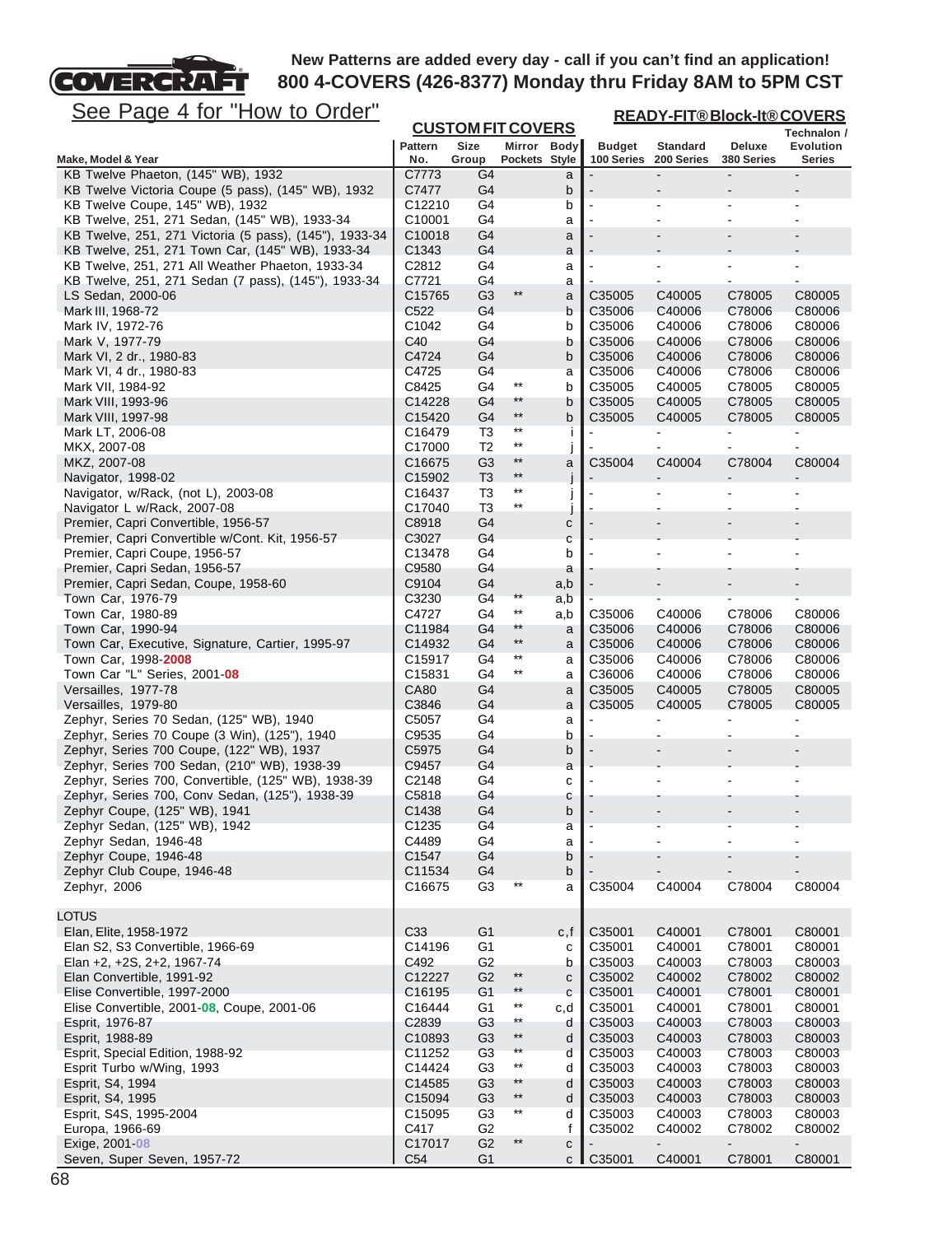

| For Body Style Info See Page 4                                                |                                          |                                  |                         |              | <b>READY-FIT®Block-It®COVERS</b> |                       |                  |                  |
|-------------------------------------------------------------------------------|------------------------------------------|----------------------------------|-------------------------|--------------|----------------------------------|-----------------------|------------------|------------------|
|                                                                               |                                          | <b>CUSTOM FIT COVERS</b>         |                         |              |                                  |                       |                  | Technalon /      |
|                                                                               | Pattern                                  | Size                             | Mirror Body             |              | <b>Budget</b>                    | <b>Standard</b>       | Deluxe           | Evolution        |
| Make, Model & Year                                                            | No.                                      | Group                            | Pockets Style           |              |                                  | 100 Series 200 Series | 380 Series       | Series           |
| <b>MASERATI</b>                                                               |                                          |                                  |                         |              |                                  |                       |                  |                  |
| 228, 1988-91                                                                  | C10848                                   | G3                               | $^{\star\star}$         | f            | C35003                           | C40003                | C78003           | C80003           |
| Bora, Merak, 1971-83                                                          | C1511                                    | G <sub>3</sub>                   |                         | d            | C35003                           | C40003                | C78003           | C80003           |
| Biturbo, 1984-88                                                              | C8183                                    | G <sub>3</sub>                   | $***$                   | b            | C35003                           | C40003                | C78003           | C80003           |
| Biturbo 425, 430, 1986-91                                                     | C9800                                    | G <sub>3</sub>                   | $***$                   | a            | C35003                           | C40003                | C78003           | C80003           |
| Biturbo Zagato Spyder, 1986-90                                                | C9801                                    | G <sub>2</sub>                   | $***$<br>$***$          | с            | C35003                           | C40003                | C78003           | C80003           |
| Coupe, 2002-06, Grand Sport (2005-06)                                         | C16365                                   | G3                               | $**$                    | d            | C35004                           | C40004                | C78004           | C80004           |
| Gran Turismo, 2008                                                            | C17069                                   | G <sub>3</sub>                   | $***$                   | $\mathbf b$  |                                  |                       |                  |                  |
| Quattroporte 4 dr., 1980-88<br>Quattroporte, 2005-07                          | C5274<br>C16607                          | G3<br>G4                         | $^{\star\star}$         | a            | C35005<br>C35005                 | C40005                | C78005<br>C78005 | C80005<br>C80005 |
| Spyder Convertible, 2002-06                                                   | C16364                                   | G <sub>3</sub>                   | $^{\star\star}$         | a<br>С       | C35003                           | C40005<br>C40003      | C78003           | C80003           |
|                                                                               |                                          |                                  |                         |              |                                  |                       |                  |                  |
| MAYBACH<br>Maybach 57, 2004-07, 57S (2006-07)                                 | C16472                                   | G4                               | $^{\star\star}$         | a            |                                  |                       |                  |                  |
| Maybach 62, 2004-07, S62, 2007                                                | C16473                                   | G5                               | $***$                   | a            |                                  |                       |                  |                  |
|                                                                               |                                          |                                  |                         |              |                                  |                       |                  |                  |
| <b>MAZDA</b>                                                                  |                                          |                                  |                         |              |                                  |                       |                  |                  |
| 3 Hatchback 5dr S5 w/Antenna Pocket, 2004-08                                  | C <sub>16575</sub>                       | G <sub>3</sub>                   | $^{\star\star}$         | е            | C35003                           | C40003                | C78003           | C80003           |
| Mazdaspeed 3, 2007-08                                                         | C16575                                   | G <sub>3</sub>                   | $^{\star\star}$         | е            | C35003                           | C40003                | C78003           | C80003           |
| 6 Sedan, Mazdaspeed, No Rear Spoiler, 2003-08                                 | C <sub>16396</sub>                       | G <sub>3</sub>                   | $^{\star\star}$         | f            | C35004                           | C40004                | C78004           | C80004           |
| 6 Sedan, Mazdaspeed, w/ Rear Spoiler, 2003-08                                 | C16397                                   | G <sub>3</sub>                   | $***$<br>$***$          | f            | C35004                           | C40004                | C78004           | C80004           |
| 323 Hatchback, 1986-89                                                        | C9565                                    | G <sub>2</sub>                   | $\ast$                  | d            | C35002                           | C40002                | C78002           | C80002           |
| 323 Hatchback, 1990-93                                                        | C11954                                   | G <sub>2</sub>                   | $^{\star\star}$         | d            | C35002                           | C40002                | C78002           | C80002           |
| 323 Hatchback, 1990-93                                                        | C16007<br>C9555                          | G <sub>2</sub><br>G2             | $^{\star\star}$         | d            | C35002<br>C35003                 | C40002                | C78002<br>C78003 | C80002<br>C80003 |
| 323 Sedan, 4 dr., 1986-89<br>323 Sedan, 4 dr. "Protege", 1990-94              | C11953                                   | G <sub>2</sub>                   | $***$                   | a            | C35003                           | C40003<br>C40003      | C78003           | C80003           |
| 323 Station Wagon, 1988-89                                                    | C10055                                   | G2                               | $***$                   | a<br>g       |                                  | C40060                | C78060           | C80060           |
| 626 Coupe, 1983-87                                                            | C7808                                    | G <sub>3</sub>                   | $\star\star$            | f            | C35003                           | C40003                | C78003           | C80003           |
| 626 Sedan, 1983-87                                                            | C7809                                    | G3                               | $^{\star\star}$         | a            | C35003                           | C40003                | C78003           | C80003           |
| 626 Sedan, 1988-92                                                            | C10654                                   | G3                               | $**$                    | a            | C35003                           | C40003                | C78003           | C80003           |
| 626 Sedan, 1993-97                                                            | C14096                                   | G <sub>3</sub>                   | $***$                   | a            | C35003                           | C40003                | C78003           | C80003           |
| 626 Sedan, 1998-2002                                                          | C <sub>15907</sub>                       | G3                               | $***$                   | а            | C35003                           | C40003                | C78003           | C80003           |
| 626 Hatchback, Touring Sdn., 1983-87                                          | C8071                                    | G <sub>3</sub>                   | $***$                   | е            | C35003                           | C40003                | C78003           | C80003           |
| 626 Hatchback, Touring Sdn., 1988-92                                          | C <sub>10655</sub>                       | G <sub>3</sub>                   | $^{\star\star}$         | e            | C35003                           | C40003                | C78003           | C80003           |
| 929 4 Dr. Sedan, 1988-91                                                      | C <sub>10653</sub>                       | G <sub>3</sub>                   | $^{\star\star}$         | b            | C35004                           | C40004                | C78004           | C80004           |
| 929 4 Dr. Sedan, 1992-95                                                      | C <sub>13255</sub>                       | G <sub>3</sub>                   | $***$                   | b            | C35004                           | C40004                | C78004           | C80004           |
| GLC Hatchback, 1977-80                                                        | CA56                                     | G <sub>2</sub>                   |                         | d,e          | C35003                           | C40003                | C78003           | C80003           |
| GLC Hatchback, 1981-85                                                        | C5344<br>C16576                          | G <sub>2</sub><br>G <sub>3</sub> | $***$                   | d            | C35002<br>C35003                 | C40002                | C78002           | C80002<br>C80003 |
| M3 4dr Sedan w/Antenna Pocket, 2004-08<br>M6 Sport Wagon, No Spoiler, 2004-07 | C16601                                   | G <sub>3</sub>                   | $^{\star\star}$         | a            |                                  | C40003                | C78003           |                  |
| M6 Sport Wagon, W/ Spoiler, 2004-07                                           | C16602                                   | G <sub>3</sub>                   | $^{\star\star}$         | g            |                                  |                       |                  |                  |
| Mazda5 Sport Wagon, 2006-08                                                   | C16907                                   | G <sub>3</sub>                   | $^{\star\star}$         | g<br>g       |                                  | C40061                | C78061           | C80061           |
| Millenia, 1995-2000                                                           | C14693                                   | G <sub>3</sub>                   | $***$                   | a            | C35004                           | C40004                | C78004           | C80004           |
| Millenia, 2001-03                                                             | C15877                                   | G <sub>3</sub>                   | $^{\star\star}$         | a            | C35004                           | C40004                | C78004           | C80004           |
| MX-3 Coupe, 1992-95                                                           | C13256                                   | G <sub>2</sub>                   | $**$                    | d            | C35002                           | C40002                | C78002           | C80002           |
| MX-3 Coupe w/Spoiler, 1993-95                                                 | C13820                                   | G <sub>2</sub>                   | $***$                   | d            | C35002                           | C40002                | C78002           | C80002           |
| MX-5, "Miata", 1990-97                                                        | C11587                                   | G1                               | $^{\star\star}$         | c,f          | C35001                           | C40001                | C78001           | C80001           |
| MX-5, "Miata" w/Spoiler, 1990-97                                              | C14378                                   | G <sub>2</sub>                   | $***$                   | c,f          | C35002                           | C40002                | C78002           | C80002           |
| MX-5 Miata, Mazdaspeed, 1999-2005                                             | C15944                                   | G <sub>1</sub>                   | $^{\star\star}$         | c,f          | C35002                           | C40002                | C78002           | C80002           |
| Miata MX-5 w/Antenna Pocket, 2006-08                                          | C16690                                   | G <sub>1</sub>                   | $^{\star\star}$         | $\mathbf{C}$ | C35002                           | C40002                | C78002           | C80002           |
| MX-6 Coupe, 1988-92                                                           | C10648                                   | G <sub>3</sub>                   | $^{\star\star}$         | f            | C35003                           | C40003                | C78003           | C80003           |
| MX-6 Coupe, 1993-97                                                           | C13676                                   | G3                               | $***$                   | f            | C35003                           | C40003                | C78003           | C80003           |
| MX-6 LS Coupe w/Rear Spoiler, 1993-97                                         | C14129                                   | G <sub>3</sub>                   | $^{\star\star}$<br>$**$ | f            | C35003                           | C40003                | C78003           | C80003           |
| Protege 4 dr Sedan, 1995-98                                                   | C14853                                   | G <sub>3</sub><br>G <sub>3</sub> | $^{\star\star}$         | a            | C35003<br>C35004                 | C40003<br>C40004      | C78003<br>C78004 | C80003<br>C80004 |
| Protege 4 dr Sedan, 1999-2003<br>Protege 5, 2003                              | C <sub>16025</sub><br>C <sub>16295</sub> | G <sub>3</sub>                   | $^{\star\star}$         | a            |                                  | C40060                | C78060           | C80060           |
| Protege Speed W/R, MP3 w/Rear Wing, 2003                                      | C16538                                   | G3                               | $^{\star\star}$         | g<br>a       | C35004                           | C40004                | C78004           | C80004           |
| RX-7 Coupe, Through 1985                                                      | CA91                                     | G <sub>2</sub>                   |                         | d            | C35003                           | C40003                | C78003           | C80003           |
| RX-7 Coupe, Through 1985                                                      | CB35                                     | G <sub>2</sub>                   | $^{\star\star}$         | d            | C35003                           | C40003                | C78003           | C80003           |
| RX-7 Coupe, 1986-92                                                           | CB52                                     | G <sub>2</sub>                   | **                      | d            | C35003                           | C40003                | C78003           | C80003           |
| RX-7 Convertible, 1988-92                                                     | C10734                                   | G <sub>2</sub>                   | $^{\star\star}$         | ${\bf c}$    | C35003                           | C40003                | C78003           | C80003           |
| RX-7 GTU w/Spoiler, 1986-92                                                   | C <sub>10739</sub>                       | G3                               | $^{\star\star}$         | d            | C35003                           | C40003                | C78003           | C80003           |
| RX-7 Coupe, No Spoiler, 1993-95                                               | C13504                                   | G <sub>2</sub>                   | $^{\star\star}$         | d            | C35003                           | C40003                | C78003           | C80003           |
| RX-7 Coupe, w/Spoiler, 1993-95                                                | C13505                                   | G <sub>2</sub>                   | $***$                   | d            | C35003                           | C40003                | C78003           | C80003           |
| RX-8, 2004-08                                                                 | C16540                                   | G <sub>2</sub>                   | $^{\star\star}$         | d            | C35003                           | C40003                | C78003           | C80003           |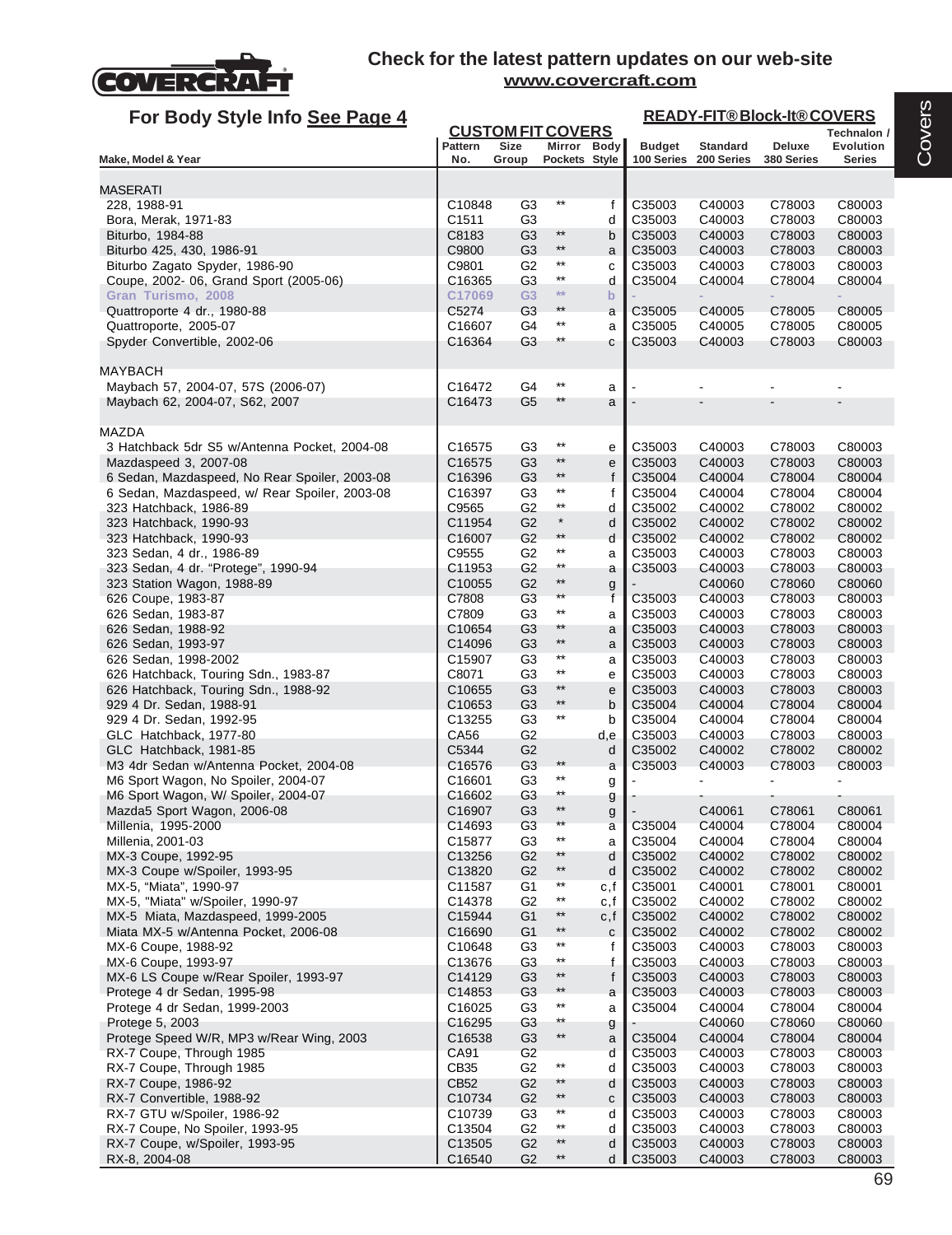# See Page 4 for "How to Order"

FГ

COVERCRA

| <u>See Page 4 for "How to Order"</u>                                                               |                       |                                  |                                  |                | <b>READY-FIT®Block-It®COVERS</b> |                                          |                      |                     |  |
|----------------------------------------------------------------------------------------------------|-----------------------|----------------------------------|----------------------------------|----------------|----------------------------------|------------------------------------------|----------------------|---------------------|--|
|                                                                                                    |                       | <b>CUSTOM FIT COVERS</b>         |                                  |                |                                  |                                          |                      | Technalon /         |  |
| Make, Model & Year                                                                                 | <b>Pattern</b><br>No. | Size<br>Group                    | Mirror Body<br>Pockets Style     |                | <b>Budget</b>                    | <b>Standard</b><br>100 Series 200 Series | Deluxe<br>380 Series | Evolution<br>Series |  |
|                                                                                                    |                       |                                  |                                  |                |                                  |                                          |                      |                     |  |
| <b>MAZDA [UTILITY VEHICLES]</b>                                                                    |                       |                                  |                                  |                |                                  |                                          |                      |                     |  |
| CX-7, 2007-08                                                                                      | C16995                | T2                               | $^{\star\star}$                  | J              |                                  |                                          |                      |                     |  |
| CX9 No Rack, 2008<br>CX9 w/Rack, 2008                                                              | C17043<br>C17044      | T <sub>2</sub><br>T <sub>2</sub> | $\overline{c}$<br>$\overline{2}$ |                |                                  | C40035<br>C40035                         | C78035<br>C78035     | C80035<br>C80035    |  |
| MPV Van, 1989-95                                                                                   | C11359                | T1                               | $***$                            | j<br>h         |                                  |                                          |                      |                     |  |
| MPV Van, 1996-98                                                                                   | C <sub>15303</sub>    | T1                               | $^{\star\star}$                  | h              |                                  |                                          |                      |                     |  |
| MPV Van, 2000-06                                                                                   | C16098                | T <sub>2</sub>                   | $^{\star\star}$                  | h              |                                  | C40073                                   | C78073               | C80073              |  |
| Navajo w/Std. Rack, 1991-93                                                                        | C12761                | T <sub>2</sub>                   | $^{\star\star}$                  |                |                                  | C40033                                   | C78033               | C80033              |  |
| Pickup, Short Bed, 1986-93                                                                         | C9333                 | <b>T1</b>                        | $^{\star\star}$                  |                |                                  | C40010                                   | C78010               | C80010              |  |
| Pickup, Short Bed, 1994-97<br>Pickup, Short Bed, 1998-2007                                         | C14535<br>C15941      | T1<br><b>T1</b>                  | $^{\star\star}$                  | j<br>1         |                                  | C40012<br>C40012                         | C78012<br>C78012     | C80012<br>C80012    |  |
| Pickup, Long Bed, 1976-85                                                                          | C2259                 | T <sub>2</sub>                   |                                  | j              |                                  | C40011                                   | C78011               | C80011              |  |
| Pickup, Long Bed, 1986-93                                                                          | C9334                 | T <sub>2</sub>                   |                                  |                |                                  | C40011                                   | C78011               | C80011              |  |
| Pickup, Long Bed, 1994-97                                                                          | C14534                | T <sub>2</sub>                   | $^{\star\star}$                  | İ              |                                  | C40013                                   | C78013               | C80013              |  |
| Pickup, Long Bed, 1998-2007                                                                        | C15903                | T2                               | **                               |                |                                  | C40013                                   | C78013               | C80013              |  |
| Pickup, Xtra Cab, SB, 1986-93                                                                      | C9512                 | T <sub>2</sub>                   |                                  | Ť              |                                  | C40016                                   | C78016               | C80016              |  |
| Pickup, Xtra Cab, SB, 1994-97                                                                      | C14536                | T <sub>2</sub>                   | $^{\star\star}$<br>$***$         | Ť              | $\blacksquare$                   | C40016                                   | C78016               | C80016              |  |
| Pickup, Xtra Cab, SB, 1998-2007<br>Tribute, w/Rack, 2001-08                                        | C15904<br>C15832      | T <sub>2</sub><br>T1             | $^{\star\star}$                  | İ              |                                  | C40016<br>C40033                         | C78016<br>C78033     | C80016<br>C80033    |  |
|                                                                                                    |                       |                                  |                                  |                |                                  |                                          |                      |                     |  |
| MERCEDES-BENZ [body number listed in ()-corresponds with first 3 digits of vehicle chassis number. |                       |                                  |                                  |                |                                  |                                          |                      |                     |  |
| 190 D Sedan, 1984-89, 190 E Sedan (W201), 1984-93                                                  | C8277                 | G3                               | $***$                            | a              | C35003                           | C40003                                   | C78003               | C80003              |  |
| 190 2.3 16 Sport Sedan (W201), 1985-87                                                             | C9764                 | G <sub>3</sub>                   | $\star\star$                     | a              | C35003                           | C40003                                   | C78003               | C80003              |  |
| 190 SL (R121), 1955-63                                                                             | C10                   | G3                               |                                  | c, f           | C35003                           | C40003                                   | C78003               | C80003              |  |
| 190, 190 D (W110), 1961-65                                                                         | C29                   | G <sub>3</sub>                   |                                  | a              | C35005                           | C40005                                   | C78005               | C80005              |  |
| 220/350 SE Cpe/Conv (111 Body), 1961-72<br>220, 220 D, 230 (W111), 1968-73                         | C15918<br>CA29        | G <sub>3</sub><br>G3             |                                  | c,f            | C35005<br>C35004                 | C40005<br>C40004                         | C78005<br>C78004     | C80005<br>C80004    |  |
| 230 Sedan (W111), 1965-68                                                                          | C <sub>29</sub>       | G <sub>3</sub>                   |                                  | a<br>a         | C35005                           | C40005                                   | C78005               | C80005              |  |
| 230 SL, 250 SL, 280 SL (R113), 1963-71                                                             | C10                   | G3                               |                                  | c,f            | C35003                           | C40003                                   | C78003               | C80003              |  |
| 230 SL, 250 SL, 280 SL (R113), 1963-71                                                             | C13636                | G <sub>3</sub>                   |                                  | c, f           | C35003                           | C40003                                   | C78003               | C80003              |  |
| 230 SL, 250 SL, 280 SL (R113), 1963-71                                                             | C11391                | G3                               | $^{\star\star}$                  | c,f            | C35003                           | C40003                                   | C78003               | C80003              |  |
| 230, 230 C, 240 D, 280 CE (C/W115), 1973-76                                                        | CA28                  | G <sub>3</sub>                   |                                  | a              | C35004                           | C40004                                   | C78004               | C80004              |  |
| 230, 240 (C/W115), 1974-76                                                                         | C9869                 | G <sub>3</sub>                   | $\star$                          | a              | C35005                           | C40005                                   | C78005               | C80005              |  |
| 230, 240, 240 D (W123), 1977-84                                                                    | C9909                 | G <sub>3</sub>                   | $\star$<br>$^{\star\star}$       | a              | C35004                           | C40004                                   | C78004               | C80004              |  |
| 230, 240, 240 D (W123), 1977-84<br>230 E, 250 D, 260 E, 300 E Sedan (W124), 1987-89                | CA78<br>C9612         | G <sub>3</sub><br>G <sub>3</sub> | $^{\star\star}$                  | a<br>а         | C35004<br>C35004                 | C40004<br>C40004                         | C78004<br>C78004     | C80004<br>C80004    |  |
| 250 Sedan (W114), 1967-72                                                                          | CA29                  | G <sub>3</sub>                   |                                  | a,c            | C35004                           | C40004                                   | C78004               | C80004              |  |
| 250 C, 250 CE, 280 C (C114), 1968-73                                                               | C1126                 | G3                               |                                  | b              | C35004                           | C40004                                   | C78004               | C80004              |  |
| 250 C, 280 C, 280 S (C/W114) 1974-76                                                               | CA40                  | G <sub>3</sub>                   |                                  | a              | C35005                           | C40005                                   | C78005               | C80005              |  |
| 250 C, 280 C, 280 S (C/W114) 1974-76                                                               | C9869                 | G <sub>3</sub>                   | *                                | a              | C35005                           | C40005                                   | C78005               | C80005              |  |
| 250 S, 250 SE (W114), 1965-69                                                                      | C29                   | G <sub>3</sub>                   |                                  | a,b            | C35005                           | C40005                                   | C78005               | C80005              |  |
| 250/280 SE (R108), 1967-72                                                                         | C <sub>15920</sub>    | G3                               |                                  | a              | C35005                           | C40005                                   | C78005               | C80005              |  |
| 280 Sedan (W114), 1974-76<br>280 C, 2.5 Coupe (C114), 1970-73                                      | C9869                 | G <sub>3</sub>                   |                                  | a              | C35005<br>C35004                 | C40005                                   | C78005               | C80005              |  |
| 280 CD, 280 CE (C123), 1977-85                                                                     | C1126<br>C8458        | G3<br>G3                         |                                  | b<br>b         | C35004                           | C40004<br>C40004                         | C78004<br>C78004     | C80004<br>C80004    |  |
| 280 CD, 280 CE (C123), 1977-85                                                                     | C3227                 | G <sub>3</sub>                   | $***$                            | b              | C35004                           | C40004                                   | C78004               | C80004              |  |
| 280 C, 280 E & SE (C/W123), 1977-85                                                                | CA78                  | G <sub>3</sub>                   | $^{\star\star}$                  | a              | C35004                           | C40004                                   | C78004               | C80004              |  |
| 280, 280 E, 280 S, 280 SD,                                                                         |                       |                                  |                                  |                |                                  |                                          |                      |                     |  |
| 280 SE (W108, W111), 1966-72                                                                       | C11385                | G3                               |                                  | a,c            | C35004                           | C40004                                   | C78004               | C80004              |  |
| 280 SE Sedan (W116), 1977-80                                                                       | CA40                  | G <sub>3</sub>                   |                                  | a              | C <sub>35005</sub>               | C40005                                   | C78005               | C80005              |  |
| 280 SEL (V111), 1969-72                                                                            | C80                   | G3                               |                                  | a              | C35005                           | C40005                                   | C78005               | C80005              |  |
| 280 SEL (V116), 1973-80<br>280 SL Euro Model (R107), 1974-85                                       | C4819<br>C10342       | G4<br>G <sub>3</sub>             | $^{\star\star}$                  | a              | C35005<br>C35003                 | C40005<br>C40003                         | C78005<br>C78003     | C80005<br>C80003    |  |
| 300, 300 D Sedan (W115), 1973-76                                                                   | <b>CA28</b>           | G <sub>3</sub>                   |                                  | c,f<br>a       | C35004                           | C40004                                   | C78004               | C80004              |  |
| 300 Sedan (W115), 1974-76                                                                          | C9869                 | G3                               | *                                | a              | C35005                           | C40005                                   | C78005               | C80005              |  |
| 300 Sedan (W123), 1977-85                                                                          | CA78                  | G3                               | $^{\star\star}$                  | a              | C35004                           | C40004                                   | C78004               | C80004              |  |
| 300 CD, 300 CE Cpe. (C123) 1977-85                                                                 | C8458                 | G3                               | $\star$                          | b              | C35004                           | C40004                                   | C78004               | C80004              |  |
| 300 CD, 300 CE Cpe. (C123) 1977-85                                                                 | C3227                 | G3                               | $^{\star\star}$                  | b              | C35004                           | C40004                                   | C78004               | C80004              |  |
| 300 CE (C124), 1988-93                                                                             | C <sub>10786</sub>    | G3                               | $^{\star\star}$                  | f              | C35003                           | C40003                                   | C78003               | C80003              |  |
| 300 CE Cabriolet (A124), 1993                                                                      | C14270                | G3                               | $**$<br>$\star$                  | с              | C35003                           | C40003                                   | C78003               | C80003              |  |
| 300 D Sedan (W123), 1977-85<br>300 D Sedan (W123), 1977-85                                         | C9909<br>CA78         | G3<br>G3                         | $^{\star\star}$                  | a<br>a         | C35004<br>C35004                 | C40004<br>C40004                         | C78004<br>C78004     | C80004<br>C80004    |  |
| 300 D, 300 E, 400E Turbo Sedan (W124), 1986-93                                                     | C9612                 | G <sub>3</sub>                   | $***$                            | a              | C35004                           | C40004                                   | C78004               | C80004              |  |
| 300 SD Sedan (W116), 1979-80                                                                       | CA40                  | G <sub>3</sub>                   |                                  | a              | C35005                           | C40005                                   | C78005               | C80005              |  |
| 300 SD Sedan (W126), 1981-85                                                                       | C5768                 | G <sub>3</sub>                   | $***$                            | a <sub>l</sub> | C35004                           | C40004                                   | C78004               | C80004              |  |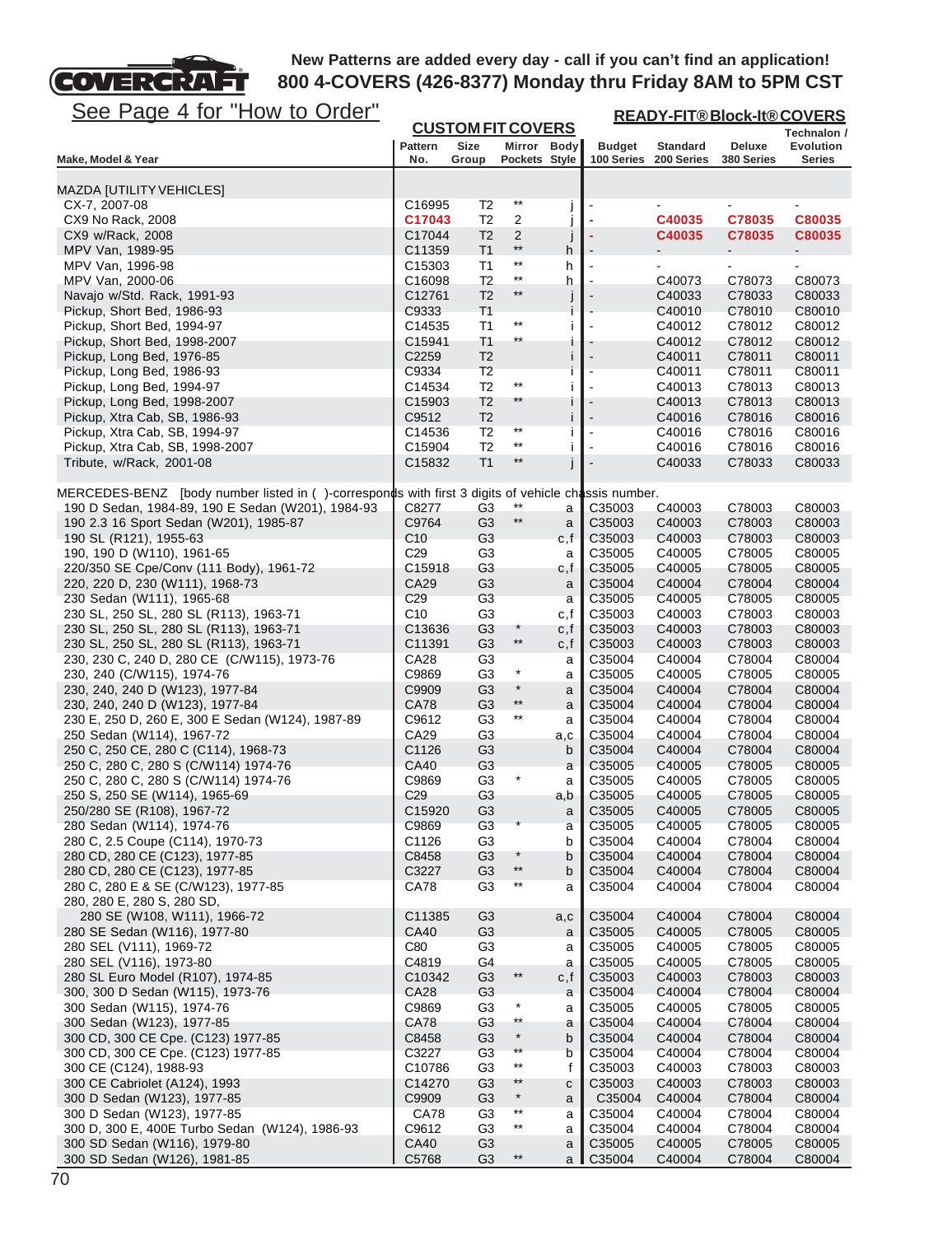

# **For Body Style Info See Page 4**

#### **Technalon / READY-FIT® Block-It® COVERS**

| Ful Duy Jiyit iniu <u>Jtt Fayt 4</u>                                                   |                              | <b>CUSTOM FIT COVERS</b>         |                          |              |                  |                  | <u>INLADI THUURING 60 ILINU</u> | Technalon /      |
|----------------------------------------------------------------------------------------|------------------------------|----------------------------------|--------------------------|--------------|------------------|------------------|---------------------------------|------------------|
|                                                                                        | <b>Pattern</b>               | <b>Size</b>                      |                          | Mirror Body  | <b>Budget</b>    | <b>Standard</b>  | Deluxe                          | Evolution        |
| Make, Model & Year                                                                     | No.                          | Group                            | Pockets Style            |              | 100 Series       | 200 Series       | 380 Series                      | Series           |
| 300 SDL Turbo Sedan (W126) 1981-87                                                     | C5900                        | G3                               | $***$                    | a            | C35005           | C40005           | C78005                          | C80005           |
| 300 SE Sedan, Conv. (C/W108) 1965-67                                                   | C29<br>C15919                | G3<br>G <sub>3</sub>             |                          | c,f          | C35005<br>C35005 | C40005           | C78005                          | C80005           |
| 300 SEL (V109), 1965-70<br>300 SEL (V126), 1981-91                                     | C5900                        | G <sub>3</sub>                   | $^{\star\star}$          | a<br>a       | C35005           | C40005<br>C40005 | C78005<br>C78005                | C80005<br>C80005 |
| 300 SE, 350 SD Sedan (W126), 1986-91                                                   | C5768                        | G <sub>3</sub>                   | $***$                    | a            | C35005           | C40005           | C78005                          | C80005           |
| 300 SE, SD Sedan (W140), 1992-93                                                       | C13570                       | G <sub>3</sub>                   | $***$                    | a            | C35005           | C40005           | C78005                          | C80005           |
| 300 SL (R198), 1954-63                                                                 | C <sub>16385</sub>           | G3                               |                          | c,f          | C35003           | C40003           | C78003                          | C80003           |
| 300 SL (R129), 1990-93                                                                 | C11862                       | G3                               | $^{\star\star}$          | c,f          | C35003           | C40003           | C78003                          | C80003           |
| 300 TD Station Wgn. (T123) 1977-85                                                     | C4234                        | G <sub>3</sub>                   | $***$                    | g            |                  | C40062           | C78062                          | C80062           |
| 300 TD, TE Stn. Wgn (T124) 1987-95                                                     | C <sub>10037</sub>           | G3                               | $***$                    | g            |                  | C40062           | C78062                          | C80062           |
| 350 SD Sedan (W140), 1992-93                                                           | C13570                       | G <sub>3</sub>                   | $***$<br>$^{\star\star}$ | a            | C35004           | C40004           | C78004                          | C80004           |
| 350 SE, 450 SE Sdn (W116), 1975-78<br>350 SL, 450 SL Euro. & US Models (R107), 1971-73 | C9694<br>C10342              | G3<br>G3                         | $^{\star\star}$          | a<br>c, f    | C35005<br>C35003 | C40005<br>C40003 | C78005<br>C78003                | C80005<br>C80003 |
| 380 SE (W126), 1984-87                                                                 | C5768                        | G <sub>3</sub>                   | $***$                    | a            | C35005           | C40005           | C78005                          | C80005           |
| 380 SEC Coupe (C126), 1982-83                                                          | C7252                        | G3                               | $***$                    | f            | C35004           | C40004           | C78004                          | C80004           |
| 380 SEL (V126), 1981-91                                                                | C5900                        | G3                               | $***$                    | a            | C35005           | C40005           | C78005                          | C80005           |
| 380 SL (R107), 1980-89                                                                 | CB24                         | G <sub>3</sub>                   | $^{\star\star}$          | c, f         | C35004           | C40004           | C78004                          | C80004           |
| 380 SL Euro Model (R107), 1980-89                                                      | C10342                       | G3                               | $***$                    | c,f          | C35003           | C40003           | C78003                          | C80003           |
| 380 SLC (C107), 1980-82                                                                | C <sub>1305</sub>            | G <sub>3</sub>                   | $***$                    | f            | C35004           | C40004           | C78004                          | C80004           |
| 400 E (W124), 1986-93                                                                  | C9612                        | G <sub>3</sub>                   | $***$<br>$***$           | a            | C35004           | C40004           | C78004                          | C80004           |
| 400 SE Sedan (W140), 1992-93                                                           | C <sub>13570</sub>           | G <sub>3</sub>                   | $***$                    | a            | C35005           | C40005           | C78005                          | C80005           |
| 400 SEL (V140), 1992-93<br>420 SE Sedan (W126), 1984-87                                | C13042<br>C5768              | G3<br>G3                         | $***$                    | a            | C35004<br>C35005 | C40004<br>C40005 | C78004<br>C78005                | C80004<br>C80005 |
| 420 SEL (V126), 1981-91                                                                | C5900                        | G <sub>3</sub>                   | $***$                    | a            | C35005           | C40005           | C78005                          | C80005           |
| 420 SL (R107), 1980-89                                                                 | CB24                         | G3                               | $**$                     | a<br>c,f     | C35004           | C40004           | C78004                          | C80004           |
| 450 SE Sedan (W116), 1972-74                                                           | C9693                        | G <sub>3</sub>                   | $***$                    | a            | C35005           | C40005           | C78005                          | C80005           |
| 450 SEL (V116), 1973-74                                                                | C9812                        | G3                               | $^{\star\star}$          | a            | C35005           | C40005           | C78005                          | C80005           |
| 450 SEL Sedan (V116), 1975-76                                                          | C9810                        | G <sub>3</sub>                   | $***$                    | a            | C35005           | C40005           | C78005                          | C80005           |
| 450 SEL Sedan (V116), 1977-80                                                          | C4819                        | G <sub>4</sub>                   |                          | a            | C35005           | C40005           | C78005                          | C80005           |
| 450 SEL Sedan (V116), 1977-80                                                          | C7785                        | G4                               | $***$                    | a            | C35005           | C40005           | C78005                          | C80005           |
| 450 SL (R107), 1971-73                                                                 | C10342                       | G3                               | $**$                     | c, f         | C35003           | C40003           | C78003                          | C80003           |
| 450 SL (R107), 1975-81                                                                 | <b>CB24</b>                  | G <sub>3</sub>                   | $**$<br>$***$            | c, f         | C35004           | C40004           | C78004                          | C80004           |
| 450 SL Euro Model (R107), 1971-80<br>450 SLC (C107), 1972-80                           | C10342<br>C <sub>1305</sub>  | G3<br>G <sub>3</sub>             | $***$                    | c,f<br>f     | C35003<br>C35004 | C40003<br>C40004 | C78003<br>C78004                | C80003<br>C80004 |
| 500 E Sedan (W124), 1986-93                                                            | C9612                        | G <sub>3</sub>                   | $***$                    | a            | C35004           | C40004           | C78004                          | C80004           |
| 500 SEC Coupe (C126), 1984-92                                                          | C7252                        | G <sub>3</sub>                   | $***$                    | f            | C35005           | C40005           | C78005                          | C80005           |
| 500 SEL (V126), 1980-91                                                                | C5900                        | G3                               | $***$                    | a            | C35005           | C40005           | C78005                          | C80005           |
| 500 SEL (V140), 1992-93                                                                | C13042                       | G3                               | $***$                    | a            | C35005           | C40005           | C78005                          | C80005           |
| 560 SEC Coupe (C126), 1986-91                                                          | C7252                        | G <sub>3</sub>                   | $***$                    | $\mathsf{f}$ | C35004           | C40004           | C78004                          | C80004           |
| 560 SEL Sedan (V126), 1986-91                                                          | C5900                        | G3                               | $***$                    | a            | C35005           | C40005           | C78005                          | C80005           |
| 560 SEL Sedan (V140), 1992-93                                                          | C13042                       | G <sub>3</sub>                   | $***$                    | a            | C35005           | C40005           | C78005                          | C80005           |
| 500 SL (R107), 1980-89                                                                 | CB24                         | G3                               | $^{\star\star}$<br>$***$ | c,f          | C35004           | C40004           | C78004                          | C80004           |
| 500 SL Euro Model (R107), 1980-89<br>500 SL (R129), 1990-93                            | C <sub>10342</sub><br>C11862 | G <sub>3</sub><br>G <sub>3</sub> | $\star\star$             | c,f<br>c,f   | C35003<br>C35003 | C40003<br>C40003 | C78003<br>C78003                | C80003<br>C80003 |
| 560 SL (R107), 1986-89                                                                 | CB <sub>24</sub>             | G3                               | $***$                    | c,f          | C35004           | C40004           | C78004                          | C80004           |
| 560 SL Euro Model (R107), 1987-89                                                      | C10342                       | G <sub>3</sub>                   | $**$                     | c,f          | C35003           | C40003           | C78003                          | C80003           |
| 600 SL (R129), 1990-93                                                                 | C11862                       | G3                               | $**$                     | c,f          | C35003           | C40003           | C78003                          | C80003           |
| 600 SEL Sedan (V140), 1992-93                                                          | C13042                       | G <sub>3</sub>                   | $***$                    | а            | C35005           | C40005           | C78005                          | C80005           |
| 6.9 Sedan (V116), 1976-79                                                              | C4819                        | G4                               |                          | a            | C35005           | C40005           | C78005                          | C80005           |
| 6.9 Sedan (V116), 1976-79                                                              | C7785                        | G4                               | $***$                    | a            | C35005           | C40005           | C78005                          | C80005           |
| C220, C230 & C280 Sedan, C36, C43 (W202), 1994-99                                      | C14379                       | G <sub>3</sub>                   | $***$                    | a            | C35004           | C40004           | C78004                          | C80004           |
| CL Class Coupe, 2007-08                                                                | C17008                       | G3                               | $***$<br>$***$           | b            | C35005           | C40005           | C78005                          | C80005           |
| CL500, CL600 2 dr Coupe through 1999                                                   | C14372                       | G <sub>3</sub>                   | $^{\star\star}$          | b            | C35004           | C40004           | C78004                          | C80004           |
| CL500, CL600 Coupe, (215) 2000-06                                                      | C16124                       | G <sub>3</sub>                   | $***$                    | b            | C35004           | C40004           | C78004                          | C80004           |
| <b>CLK Coupe, 1998-02</b><br>CLK Coupe (C208), w/Roof Ant. Pccket, 2000-02             | C <sub>15697</sub><br>C15798 | G <sub>3</sub><br>G <sub>3</sub> | $***$                    | f            | C35004<br>C35004 | C40004<br>C40004 | C78004<br>C78004                | C80004<br>C80004 |
| CLK Coupe (C209), w/Roof Ant. Pocket, 2003-06                                          | C16452                       | G3                               | $***$                    | t            | C35004           | C40004           | C78004                          | C80004           |
| <b>CLK Cabriolet, 1999-2003</b>                                                        | C15726                       | G <sub>3</sub>                   | $^{\star\star}$          | C            | C35004           | C40004           | C78004                          | C80004           |
| CLK Cabriolet (A209), 2004-08                                                          | C16480                       | G <sub>3</sub>                   | $\star\star$             | $\mathbf{C}$ | C35004           | C40004           | C78004                          | C80004           |
| CLK Coupe(C209), w/Roof Ant. Pocket, 2007-08                                           | C16994                       | G <sub>3</sub>                   | $^{\star\star}$          | f            | C35004           | C40004           | C78004                          | C80004           |
| CLS (C219) w/Roof Antenna Pocket, 2006                                                 | C16756                       | G <sub>3</sub>                   | $**$                     | e            | C35004           | C40004           | C78004                          | C80004           |
| CLS (C219) w/Roof Antenna Pocket, 2007-08                                              | C16865                       | G3                               | $***$                    | e            |                  | $\blacksquare$   |                                 | ۰.               |
| "C" Class Sedan (W202) w/Roof Ant. Pocket, 2000                                        | C <sub>15797</sub>           | G3                               | $***$                    | а            | C35003           | C40003           | C78003                          | C80003           |
| "C" Class Sedan, (W203), No Roof Ant, 2001-07                                          | C <sub>16330</sub>           | G <sub>3</sub>                   | $^{\star\star}$          | a            | C35004           | C40004           | C78004                          | C80004           |
| "C" Class Sedan (W203), w/Roof Antenna, 2001-07                                        | C16427                       | G <sub>3</sub>                   | $***$                    | a            | C35004           | C40004           | C78004                          | C80004           |
| "C" Class Sedan w/Antenna Pocket, 2008                                                 | C17033                       | G <sub>3</sub>                   | $***$                    | a            | C35004           | C40004           | C78004                          | C80004           |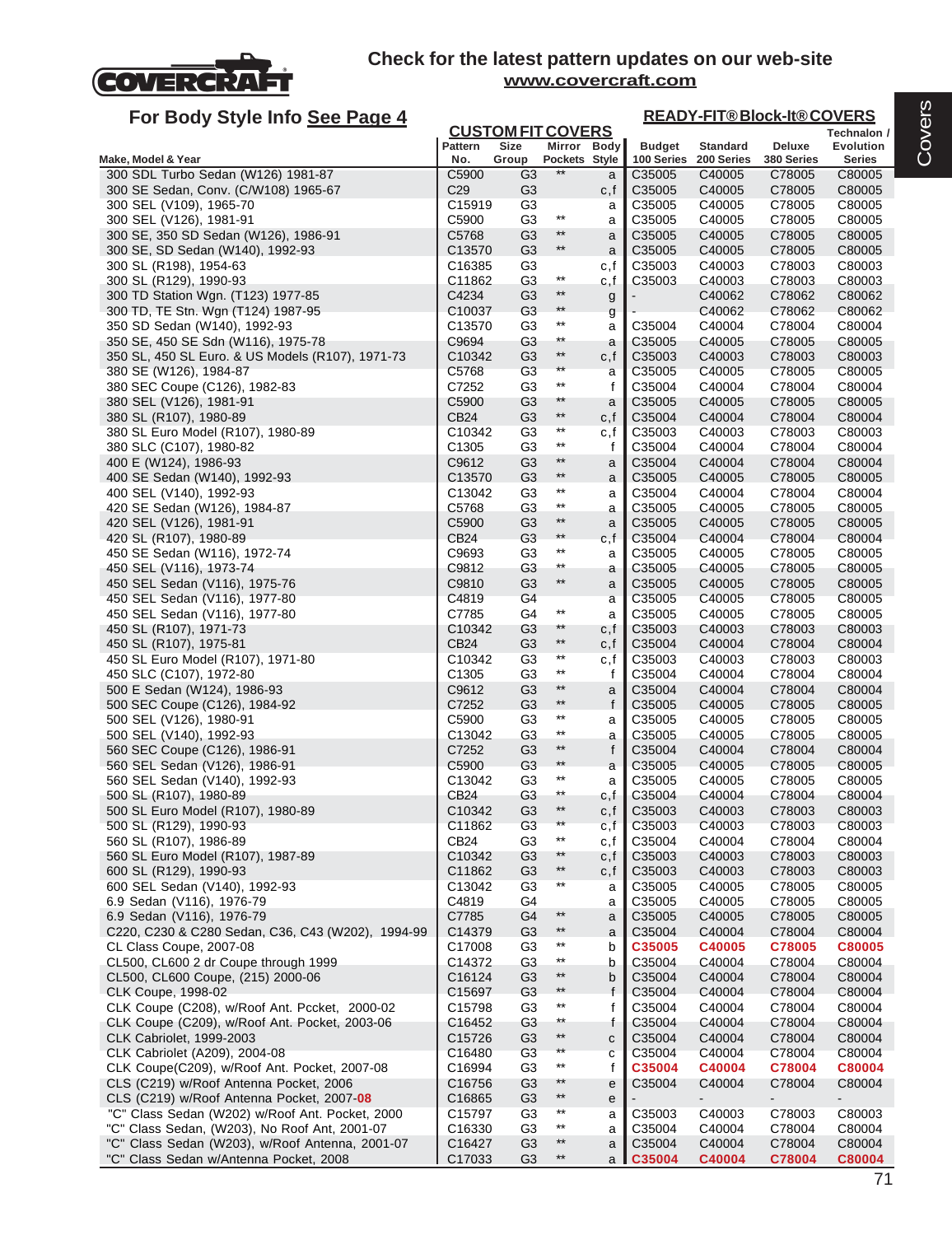# See Page 4 for "How to Order"

т

**COVERCRA** 

| <u>See Page 4 for "How to Order"</u>                                             |                       |                      |                              |              | <b>READY-FIT®Block-It®COVERS</b> |                               |                             |                                   |  |
|----------------------------------------------------------------------------------|-----------------------|----------------------|------------------------------|--------------|----------------------------------|-------------------------------|-----------------------------|-----------------------------------|--|
|                                                                                  |                       | <b>Size</b>          | <b>CUSTOM FIT COVERS</b>     |              |                                  |                               |                             | Technalon /                       |  |
| Make, Model & Year                                                               | <b>Pattern</b><br>No. | Group                | Mirror Body<br>Pockets Style |              | <b>Budget</b><br>100 Series      | <b>Standard</b><br>200 Series | <b>Deluxe</b><br>380 Series | <b>Evolution</b><br><b>Series</b> |  |
| "C" Class Station Wagon, W/Ant. 2002-05                                          | C15887                | G <sub>3</sub>       | **                           | g            |                                  | C40061                        | C78061                      | C80061                            |  |
| "C" Class Coupe w/Roof Ant. Pocket, 2002-05                                      | C15889                | G <sub>3</sub>       | $***$                        | $\mathsf{f}$ | C35003                           | C40003                        | C78003                      | C80003                            |  |
| E320 Convertible (A124), 1994-95                                                 | C14270                | G <sub>3</sub>       | $***$                        | С            | C35003                           | C40003                        | C78003                      | C80003                            |  |
| E320 Coupe (C210), 1994-95                                                       | C10786                | G3                   | $^{\star\star}$              | b            | C35003                           | C40003                        | C78003                      | C80003                            |  |
| E320, E420, E500 Sdn. (W210), 1994-95                                            | C14436                | G <sub>3</sub>       | $***$                        | a            | C35004                           | C40004                        | C78004                      | C80004                            |  |
| "A" Class, 140,170,190, 2000                                                     | C16232                | G <sub>2</sub>       | $^{\star\star}$              | a            |                                  |                               |                             |                                   |  |
| "E" Class 4 dr. Sedan (W210), 1996-02<br>"E" Class 4 dr. Sedan (W210), w/Roof    | C15582                | G <sub>3</sub>       | $^{\star\star}$              | a            | C35004                           | C40004                        | C78004                      | C80004                            |  |
| Antenna Pocket, 2000-02<br>"E" Class 4 dr. Sedan (W211), w/Roof                  | C15795                | G <sub>3</sub>       | $^{\star\star}$              | a            | C35004                           | C40004                        | C78004                      | C80004                            |  |
| Antenna Pocket, 2003-2006                                                        | C16453                | G3                   | $^{\star\star}$              | a            | C35004                           | C40004                        | C78004                      | C80004                            |  |
| "E" Class Sedan w/Antenna Pocket, 2007-08                                        | C16984                | G3                   | **<br>$**$                   | a            | C35004                           | C40004                        | C78004                      | C80004                            |  |
| E320 Station Wagon (T124), 1985-97                                               | C10037                | G <sub>3</sub>       | **                           | g            |                                  |                               |                             |                                   |  |
| "E" Class Station Wagon (T210), 1998-99<br>"E" Class Station Wagon (T210) w/Roof | C15688                | G3                   |                              | g            |                                  | C40061                        | C78061                      | C80061                            |  |
| Antenna Pocket, 2000-03                                                          | C15796                | G <sub>3</sub>       | **                           | g            |                                  | C40062                        | C78062                      | C80062                            |  |
| "E" Class Station Wagon (S211), 2004-08                                          | C16705                | G <sub>3</sub>       | $^{\star\star}$              | g            |                                  | C40061                        | C78061                      | C80061                            |  |
| "G" Class SUV, 2002-08                                                           | C15888                | T <sub>2</sub>       | $***$                        |              | $\blacksquare$                   | C40033                        | C78033                      | C80033                            |  |
| GL450, 2007-08                                                                   | C16967                | T3                   | $^{\star\star}$              |              |                                  |                               |                             | ÷.                                |  |
| "M" Class SUV (L350/L500), 2006-08                                               | C16644                | T <sub>2</sub>       | $***$                        |              |                                  | C40033                        | C78033                      | C80033                            |  |
| McLaren SLR, 2005-06                                                             | C16733                | G <sub>3</sub>       | **                           | $\mathsf{f}$ | C35003                           | C40003                        | C78003                      | C80003                            |  |
| ML320, ML420 SUV (W163),                                                         |                       |                      |                              |              |                                  |                               |                             |                                   |  |
| w/No Roof Antenna Pocket, 1998-2004                                              | C15698                | T <sub>2</sub>       | $***$                        | j            |                                  | C40033                        | C78033                      | C80033                            |  |
| ML 350/500 SUV (W163), 1998-2005                                                 |                       |                      |                              |              |                                  |                               |                             |                                   |  |
| w/ Navigation Antenna Pocket                                                     | C16170                | T <sub>2</sub>       | $***$                        |              |                                  | C40033                        | C78033                      | C80033                            |  |
| "R" Class (V251) LWB, 2006-08                                                    | C16685                | T3                   | $^{\star\star}$<br>**        | j            |                                  |                               |                             |                                   |  |
| S320, S350 Sedan, (W140) 1994-99<br>S320 LWB Sedan (V140), 1995-99               | C13570                | G3<br>G <sub>3</sub> | $^{\star\star}$              | a            | C35005                           | C40005                        | C78005                      | C80005                            |  |
| S420, S500, S600 Sdn, (W140) 1994-99                                             | C13042<br>C13042      | G3                   | **                           | a            | C35005<br>C35005                 | C40005<br>C40005              | C78005<br>C78005            | C80005<br>C80005                  |  |
| S500, S600 Coupe (C140), 1993-97                                                 | C14372                | G <sub>3</sub>       | $^{\star\star}$              | a<br>b       | C35004                           | C40004                        | C78004                      | C80004                            |  |
| "S" Class Sedan (V220) LWB, (except S350), 2000-06                               | C15743                | G <sub>3</sub>       | **                           | a            | C35005                           | C40005                        | C78005                      | C80004                            |  |
| "S" Class Sedan (V220) SWB (S350), 2000-06                                       | C15751                | G <sub>3</sub>       | $^{\star\star}$              | a            | C35005                           | C40005                        | C78005                      | C80005                            |  |
| "S" Class Sdn w/Antenna Pocket, 2007-08                                          | C16949                | G4                   | $^{\star\star}$              | a            | C35005                           | C40005                        | C78005                      | C80005                            |  |
| SL320, SL500, SL600 (R129), 1994-2002                                            | C11862                | G3                   | $^{\star\star}$              | c,f          | C35003                           | C40003                        | C78003                      | C80003                            |  |
| SL Coupe/Roadster (R230), 2003-08                                                | C16433                | G <sub>3</sub>       | $\star\star$                 | c,f          | C35003                           | C40003                        | C78003                      | C80003                            |  |
| SL Coupe/Roadster (R230) w/Antenna Pocket, 2003-08                               | C16443                | G <sub>3</sub>       | $***$                        | c,f          | C35003                           | C40003                        | C78003                      | C80003                            |  |
| SLK Roadster, No Antenna Pocket, 1998-2004                                       | C15656                | G2                   | $^{\star\star}$              | f            | C35002                           | C40002                        | C78002                      | C80002                            |  |
| SLK (R171), 2005-08                                                              | C16718                | G <sub>2</sub>       | **                           | $\mathbf{f}$ | C35002                           | C40002                        | C78002                      | C80002                            |  |
| <b>MERCURY</b>                                                                   |                       |                      |                              |              |                                  |                               |                             |                                   |  |
| 19A Fastback Sedan, (118" WB), 1941-42                                           | C9491                 | G4                   |                              | d,e          |                                  |                               |                             |                                   |  |
| 19A Convertible, (118" WB), 1941-42                                              | C15351                | G4                   |                              | с            |                                  |                               |                             |                                   |  |
| 99A, 09A Sedan, (116" WB), 1939-40                                               | C5221                 | G4                   |                              | a            |                                  |                               |                             |                                   |  |
| 99A, 09A Convertible Sedan, (116" WB), 1939-40                                   | C5119                 | G4                   |                              | с            |                                  |                               |                             |                                   |  |
| 99A, 09A Convertible, Coupe, (116" WB), 1939-40                                  | C3269                 | G4                   |                              | b,c          |                                  |                               |                             |                                   |  |
| 99A, 09A Coupe (5 pass), (116" WB), 1939-40                                      | C4157                 | G4                   |                              | b            |                                  |                               |                             |                                   |  |
| All Models Sportsmn Conv., Club Cpe, 1946-48                                     | C8891                 | G4                   |                              | b,c          |                                  |                               |                             |                                   |  |
| All Models Fastback Sedan, 1946-48<br>All Models Fastback Sedan, 1949-51         | C7890<br>C11593       | G4<br>G4             |                              | d,e<br>d,e   |                                  |                               |                             |                                   |  |
| All Models Sedan, 1949-51                                                        | C15358                | G4                   |                              | a            |                                  |                               |                             |                                   |  |
| All Models Convertible, 1949-51                                                  | C1717                 | G4                   |                              | C            |                                  |                               |                             |                                   |  |
| All Models Fastback Coupe, 1949-51                                               | C9748                 | G4                   |                              | d            |                                  |                               |                             |                                   |  |
| All Models Sport Coupe, Convertible, 1952-54                                     | C7534                 | G4                   |                              | b,c          |                                  |                               |                             |                                   |  |
| All Models Sedan, 1952-54                                                        | C9336                 | G4                   |                              | a            |                                  |                               |                             |                                   |  |
| All Models 2dr Hardtop, 1952-54                                                  | C15044                | G4                   |                              | b            |                                  |                               |                             |                                   |  |
| All Models Sedan, Coupe, 1955-56                                                 | C2057                 | G4                   |                              | a,b          |                                  |                               |                             |                                   |  |
| All Models 2 dr Hardtop, 1955-56                                                 | C14271                | G4                   |                              | b            |                                  |                               |                             |                                   |  |
| All Models Sedan (exc Parklane), 1957-58                                         | C9861                 | G4                   |                              | a            |                                  |                               |                             |                                   |  |
| All Models Convertible (exc Parklane), 1957-58                                   | C6201                 | G4                   |                              | С            |                                  |                               |                             |                                   |  |
| All Models Turnpike Cruiser (exc Parklane), 1957-58                              | C11928                | G4                   |                              | а            |                                  |                               |                             |                                   |  |
| All Models Sedans (exc Comet & Meteor), 1961-63                                  | C71                   | G4                   |                              | a            |                                  |                               |                             |                                   |  |
| All Models Sedans (exc Comet), 1964<br>Capri, 1970-77                            | C71<br>C759           | G4<br>G2             |                              | a<br>d       | C35003                           | C40003                        | C78003                      | C80003                            |  |
| Capri, 1979-86                                                                   | CA95                  | G <sub>3</sub>       | $***$                        | d            | C35003                           | C40003                        | C78003                      | C80003                            |  |
| Capri Convertible, Turbo, 1991-94                                                | C12616                | G <sub>2</sub>       | $^{\star\star}$              | c            | C35002                           | C40002                        | C78002                      | C80002                            |  |
| Comet 2 dr. & 4 dr., 1960-65                                                     | C80                   | G <sub>3</sub>       |                              | a,b          | C35005                           | C40005                        | C78005                      | C80005                            |  |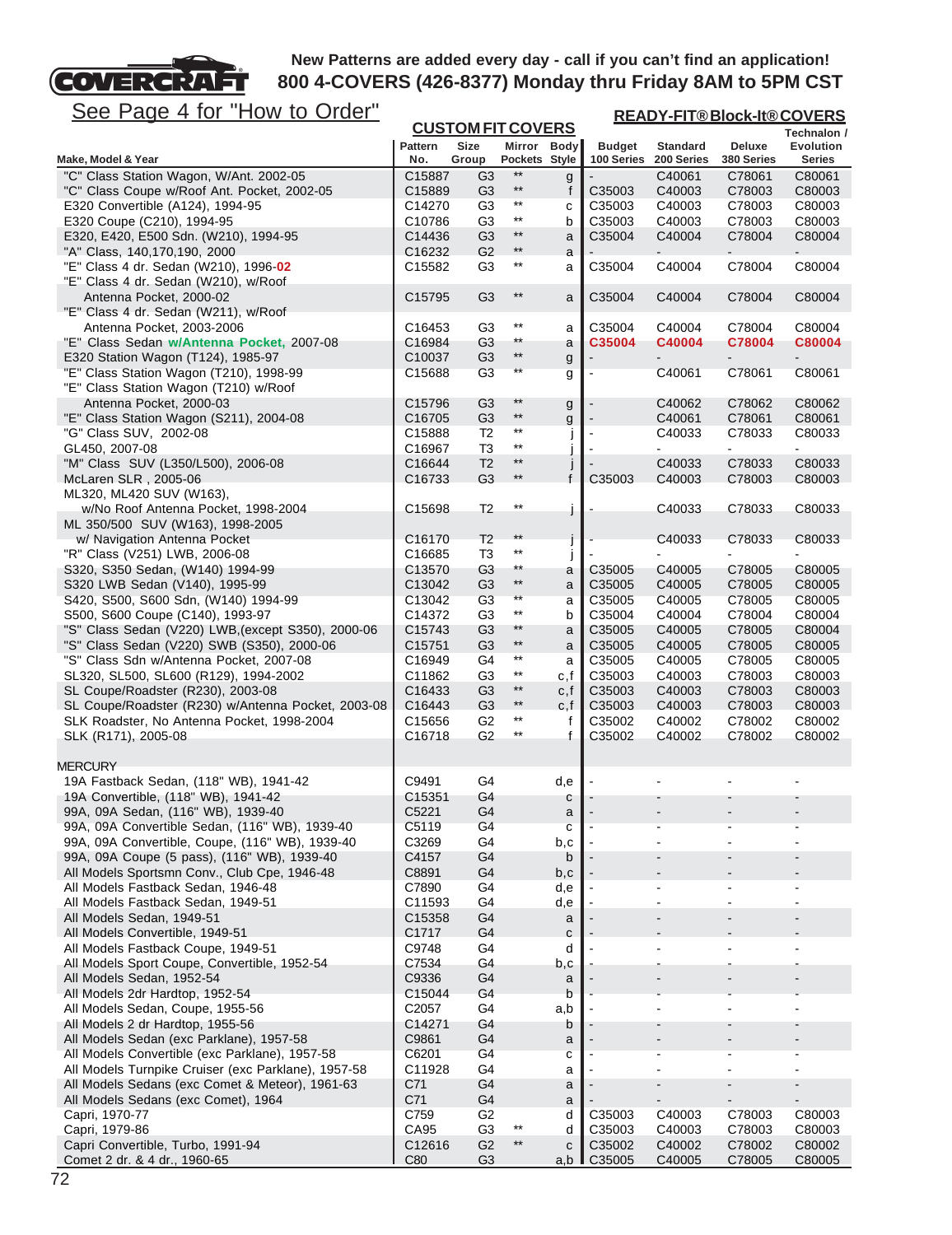

| For Body Style Info See Page 4                                       |                                |                                  |                                 |              |                             | <b>READY-FIT®Block-It®COVERS</b> |                      |                                   |
|----------------------------------------------------------------------|--------------------------------|----------------------------------|---------------------------------|--------------|-----------------------------|----------------------------------|----------------------|-----------------------------------|
|                                                                      |                                | <b>CUSTOM FIT COVERS</b>         |                                 |              |                             |                                  |                      | Technalon /                       |
| Make, Model & Year                                                   | <b>Pattern</b><br>No.          | <b>Size</b><br>Group             | Mirror Body<br>Pockets Style    |              | <b>Budget</b><br>100 Series | <b>Standard</b><br>200 Series    | Deluxe<br>380 Series | <b>Evolution</b><br><b>Series</b> |
| Comet 2 dr. & 4 dr., 1966-69                                         | C68                            | G4                               |                                 | a,b          | C35006                      | C40006                           | C78006               | C80006                            |
| Comet 2 dr., 1971-73                                                 | C81                            | G <sub>3</sub>                   |                                 | b            | C35004                      | C40004                           | C78004               | C80004                            |
| Cougar, 1967-73                                                      | C69                            | G <sub>3</sub>                   |                                 | d            | C35005                      | C40005                           | C78005               | C80005                            |
| Cougar, Eliminator w/High Spoiler, 1969                              | C16328                         | G3                               |                                 | d            |                             |                                  |                      |                                   |
| Cougar, 2dr Hardtop and Convertible, 1969                            | C16329                         | G <sub>3</sub>                   |                                 | c,d          | C35005                      | C40005                           | C78005               | C80005                            |
| Cougar, incl. XR7, 1974-79                                           | CA26                           | G4                               |                                 | a,b          | C35006                      | C40006                           | C78006               | C80006                            |
| Cougar, 1980<br>Cougar, 1981-82                                      | CB <sub>6</sub><br><b>CB17</b> | G4<br>G <sub>3</sub>             |                                 | b<br>a,b     | C35004<br>C35004            | C40004<br>C40004                 | C78004<br>C78004     | C80004<br>C80004                  |
| Cougar XR7, 1981-82                                                  | CB <sub>6</sub>                | G4                               |                                 | b            | C35004                      | C40004                           | C78004               | C80004                            |
| Cougar, 1983-86                                                      | C7991                          | G4                               | $***$                           | $\mathsf{f}$ | C35004                      | C40004                           | C78004               | C80004                            |
| Cougar, incl. XR7, 1987-88                                           | C10267                         | G4                               | $^{\star\star}$                 | f            | C35004                      | C40004                           | C78004               | C80004                            |
| Cougar, incl. XR7, 1989-95                                           | C11368                         | G4                               | $***$                           | f            | C35004                      | C40004                           | C78004               | C80004                            |
| Cougar, 1996-97                                                      | C15216                         | G <sub>4</sub>                   | $***$                           | f            | C35004                      | C40004                           | C78004               | C80004                            |
| Cougar, w/Rear Spoiler, 1999-2002                                    | C15997                         | G3                               | $\star\star$<br>$***$           | f            | C35004                      | C40004                           | C78004               | C80004                            |
| Cougar, No Rear Spoiler, 1999-2002                                   | C15998                         | G3<br>G <sub>3</sub>             | $***$                           | f<br>f       | C35004<br>C35004            | C40004<br>C40004                 | C78004               | C80004                            |
| Cougar, C2 California Edition, 2000-02<br>Cyclone, Caliente, 1965-72 | C16296<br>C68                  | G4                               |                                 | b            | C35006                      | C40006                           | C78004<br>C78006     | C80004<br>C80006                  |
| Grand Marquis, 1983-90                                               | C3847                          | G4                               |                                 | a,b          | C35006                      | C40006                           | C78006               | C80006                            |
| Grand Marquis, 1991                                                  | C12869                         | G4                               | $***$                           | a            | C35006                      | C40006                           | C78006               | C80006                            |
| Grand Marquis, 1992-97                                               | C13206                         | G4                               | $***$                           | a            | C35006                      | C40006                           | C78006               | C80006                            |
| Grand Marquis, 1998-2002                                             | C15930                         | G4                               | $^{\star\star}$                 | a            | C35006                      | C40006                           | C78006               | C80006                            |
| Grand Marquis, 2003-08                                               | C16507                         | G <sub>4</sub>                   | $***$                           | a            | C35006                      | C40006                           | C78006               | C80006                            |
| LN7, 1982-83                                                         | CB25                           | G <sub>2</sub>                   |                                 | d            | C35003                      | C40003                           | C78003               | C80003                            |
| Lynx, incl. XR-3, 1981-87                                            | CB <sub>16</sub><br>C71        | G <sub>2</sub><br>G4             |                                 | d,e<br>b     | C35003<br>C35006            | C40003<br>C40006                 | C78003<br>C78006     | C80003<br>C80006                  |
| Marauder, 1969-70<br>Marauder, 2003-04                               | C <sub>16507</sub>             | G4                               | $^{\star\star}$                 | a            | C35006                      | C40006                           | C78006               | C80006                            |
| Marquis, 1968-78                                                     | C40                            | G <sub>4</sub>                   |                                 | a,b,c        | C35006                      | C40006                           | C78006               | C80006                            |
| Marquis, 1979-82                                                     | C3847                          | G4                               |                                 | a,b          | C35006                      | C40006                           | C78006               | C80006                            |
| Marquis, 1983-86                                                     | C7806                          | G4                               | $***$                           | a,b          | C35004                      | C40004                           | C78004               | C80004                            |
| Merkur XR4TI, 1985-89                                                | C9125                          | G <sub>3</sub>                   | $***$                           | d            | C35003                      | C40003                           | C78003               | C80003                            |
| Meteor Sedans, 1961-63                                               | C11839                         | G4                               |                                 | a            |                             |                                  | $\blacksquare$       | $\overline{\phantom{a}}$          |
| Meteor Sedans, 1962-63                                               | C68                            | G4                               | $***$                           | a            |                             |                                  |                      |                                   |
| Milan, 2006-08<br>Monarch, 1975-80                                   | C16675<br>CA33                 | G <sub>3</sub><br>G <sub>3</sub> |                                 | a<br>a,b     | C35004<br>C35004            | C40004<br>C40004                 | C78004<br>C78004     | C80004<br>C80004                  |
| Montclair, 1964-65                                                   | C71                            | G <sub>4</sub>                   |                                 | a,b          | C35006                      | C40006                           | C78006               | C80006                            |
| Montclair, 1966-68                                                   | C40                            | G4                               |                                 | a,b          | C35006                      | C40006                           | C78006               | C80006                            |
| Montego 2 dr. & 4 dr., 1968-72                                       | C68                            | G4                               |                                 | a,b          | C35006                      | C40006                           | C78006               | C80006                            |
| Montego 2 dr., 1973-74                                               | CA <sub>2</sub>                | G4                               |                                 | b            | C35006                      | C40006                           | C78006               | C80006                            |
| Montego 2 dr., 1975-76                                               | <b>CA26</b>                    | G4                               |                                 | b            | C35006                      | C40006                           | C78006               | C80006                            |
| Montego 4 dr., 1973-76                                               | CA <sub>2</sub>                | G4                               | $^{\star\star}$                 | a            | C35006                      | C40006                           | C78006               | C80006                            |
| Montego, 2005-07<br>Monterey & Montclair Sedan, 1959                 | C16732<br>C10007               | G4<br>G4                         |                                 | a            | C35005                      | C40005                           | C78005               | C80005                            |
| Monterey Sedans, 1962-63                                             | C9743                          | G4                               |                                 | a<br>a       |                             |                                  |                      |                                   |
| Monterey Convertible, 1962-63                                        | C71                            | G4                               |                                 | c            | Ξ                           |                                  |                      |                                   |
| Monterey, 1964-65                                                    | C71                            | G4                               |                                 | a,b          | C35006                      | C40006                           | C78006               | C80006                            |
| Monterey, 1966-73                                                    | C40                            | G4                               |                                 | a,b          | C35006                      | C40006                           | C78006               | C80006                            |
| Mystique, 1995-2000                                                  | C14933                         | G <sub>3</sub>                   | $^{\star\star}$                 | a            | C35004                      | C40004                           | C78004               | C80004                            |
| Parklane Convertible, 1958-59                                        | C8500                          | G4                               |                                 | с            |                             |                                  | Ξ.                   | ٠                                 |
| Parklane, 1964-65                                                    | C71                            | G4                               |                                 | a,b          | C35006                      | C40006                           | C78006               | C80006                            |
| Parklane, 1966-68<br>Sable, 4 dr. Sedan, 1986-91                     | C40<br>C9576                   | G4<br>G <sub>3</sub>             | $^{\star\star}$                 | a,b<br>a     | C35006<br>C35004            | C40006<br>C40004                 | C78006<br>C78004     | C80006<br>C80004                  |
| Sable, 4 dr. Sedan, 1992-95                                          | C13407                         | G <sub>3</sub>                   | $***$                           | a            | C35004                      | C40004                           | C78004               | C80004                            |
| Sable, 4 dr. Sedan, 1996-99                                          | C15581                         | G <sub>3</sub>                   | $^{\star\star}$                 | а            | C35005                      | C40005                           | C78005               | C80005                            |
| Sable, 4 dr Sedan, 2000-05                                           | C16155                         | G <sub>3</sub>                   | $^{\star\star}$                 | a            | C35005                      | C40005                           | C78005               | C80005                            |
| Sable, 2008                                                          | C17035                         | G <sub>4</sub>                   | $***$                           | a            | C35005                      | C40005                           | C78005               | C80005                            |
| Scorpio, 1988-91                                                     | C <sub>10503</sub>             | G <sub>3</sub>                   | $^{\star\star}$                 | e            | C35004                      | C40004                           | C78004               | C80004                            |
| Topaz, 2 dr. Coupe, 1983-87                                          | C8072                          | G <sub>3</sub>                   | $***$                           | b            | C35003                      | C40003                           | C78003               | C80003                            |
| Topaz, 4 dr. Sedan, 1983-87                                          | C8073                          | G <sub>3</sub>                   | $^{\star\star}$<br>$\star\star$ | a            | C35003                      | C40003                           | C78003               | C80003                            |
| Topaz, 2 & 4 dr. Sedan, 1988-94<br>Tracer, 1988-90                   | C10698<br>C10406               | G <sub>3</sub><br>G <sub>2</sub> | $***$                           | a,b          | C35003<br>C35002            | C40003<br>C40002                 | C78003<br>C78002     | C80003<br>C80002                  |
| Tracer, 1991-96                                                      | C <sub>12725</sub>             | G <sub>3</sub>                   | **                              | d<br>a       | C35003                      | C40003                           | C78003               | C80003                            |
| Tracer, 1997-99                                                      | C15356                         | G <sub>3</sub>                   | $^{\star\star}$                 | a            | C35003                      | C40003                           | C78003               | C80003                            |
| Zephyr, 1978-83                                                      | CA81                           | G <sub>3</sub>                   |                                 | a,b          | C35004                      | C40004                           | C78004               | C80004                            |
| Zephyr Z-7 & Coupe 1978-82                                           | C5212                          | G3                               |                                 | b            | C35004                      | C40004                           | C78004               | C80004                            |
|                                                                      |                                |                                  |                                 |              |                             |                                  |                      |                                   |
| MERCURY [UTILITY VEHICLES]                                           |                                |                                  |                                 |              |                             |                                  |                      |                                   |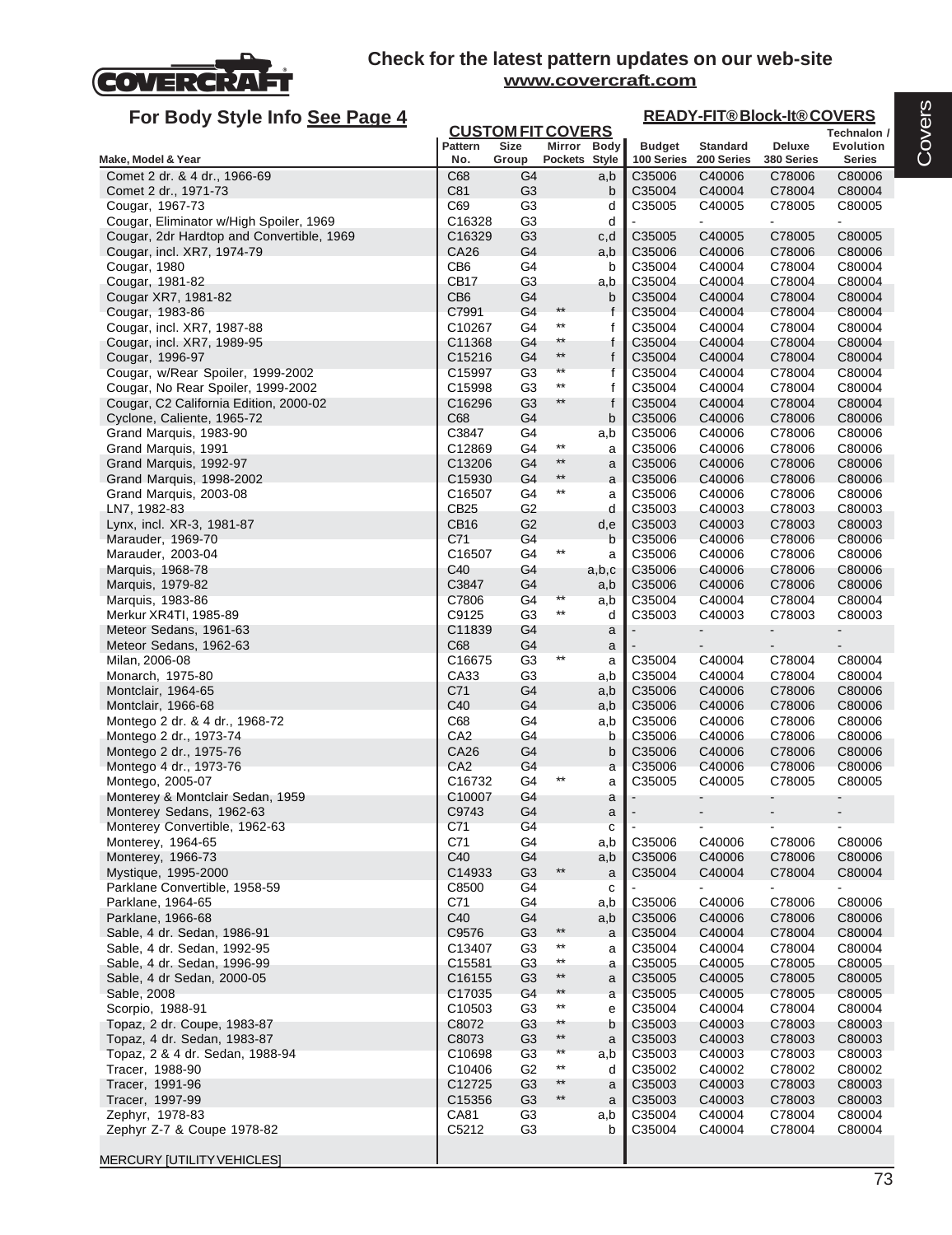**READY-FIT® Block-It® COVERS**

# COVERCRAFT See Page 4 for "How to Order"

| <u>See Page 4 IUI</u><br><u>HOW to Order</u>                                                 |                    |                                  |                          |              |                | <u>READY-FIT®Block-It®COVERS</u> |                  |                  |
|----------------------------------------------------------------------------------------------|--------------------|----------------------------------|--------------------------|--------------|----------------|----------------------------------|------------------|------------------|
|                                                                                              |                    | <b>CUSTOM FIT COVERS</b>         |                          |              |                |                                  |                  | Technalon /      |
|                                                                                              | <b>Pattern</b>     | <b>Size</b>                      | Mirror Body              |              | <b>Budget</b>  | <b>Standard</b>                  | Deluxe           | Evolution        |
| Make, Model & Year                                                                           | No.                | Group                            | Pockets Style            |              | 100 Series     | 200 Series                       | 380 Series       | <b>Series</b>    |
| All Models Station Wagon, (118" WB), 1941-48<br>All Models Station Wagon, (118" WB), 1949-51 | C14402<br>C4226    | G <sub>4</sub><br>G <sub>4</sub> |                          | g            |                |                                  | $\blacksquare$   |                  |
| All Models Station Wagon, (118" WB), 1952-54                                                 | C4913              | G4                               |                          | g<br>g       |                |                                  | $\overline{a}$   |                  |
| All Models Station Wagon, (122" WB), 1957-58                                                 | C10180             | G4                               |                          | g            |                |                                  |                  |                  |
| All Models Station Wagon (exc Comet), 1959-60                                                | C13368             | G4                               |                          | g            |                |                                  |                  |                  |
| Station Wagons, Full Size, 1965-68                                                           | C112               | G <sub>4</sub>                   |                          | g            |                |                                  |                  |                  |
| Bobcat Station Wagon, 1975-80                                                                | C1114              | G <sub>3</sub>                   |                          | g            |                | C40061                           | C78061           | C80061           |
| Colony Park Station Wagon, 1973-78                                                           | CA13               | G4                               |                          | g            |                |                                  |                  |                  |
| Colony Park Station Wagon, 1979-90                                                           | C <sub>10661</sub> | G <sub>4</sub>                   | $***$                    | g            |                | C40063                           | C78063           | C80063           |
| Colony Park Station Wagon, 1991-97                                                           | C12724             | G4                               | $***$                    | g            |                | C40063                           | C78063           | C80063           |
| Commuter, Colony Park Station Wagon, 1967-68                                                 | C112               | G4                               |                          | g            |                |                                  |                  |                  |
| Cougar Station Wagon, 1977                                                                   | C9824              | G4                               | $^{\star\star}$          | g            |                |                                  | $\blacksquare$   |                  |
| Cougar Station Wagon, 1982                                                                   | C6944              | G <sub>3</sub>                   |                          | g            |                | C40062                           | C78062           | C80062           |
| Grand Marquis Wagon, 1983-90                                                                 | C10661             | G4                               | $**$                     | g            |                | C40063                           | C78063           | C80063           |
| Grand Marquis Wagon, 1991-97                                                                 | C12724             | G4                               | $^{\star\star}$          | g            | $\blacksquare$ | C40063                           | C78063           | C80063           |
| Marquis Station Wagon, 1973-78                                                               | CA13               | G4                               |                          | g            |                |                                  |                  |                  |
| Marquis Station Wagon, 1979-82                                                               | C3848              | G4                               |                          | g            |                | C40063                           | C78063           | C80063<br>C80063 |
| Marquis Station Wagon, 1983-86<br>Montego Station Wagon, 1974                                | C7838<br>C9824     | G4<br>G <sub>4</sub>             |                          | g            |                | C40063                           | C78063           | ÷,               |
| Montego, Cougar Station Wagon, 1975-77                                                       | C9824              | G4                               |                          | g            |                |                                  | $\overline{a}$   |                  |
| Monterey, Colony Park Station Wagon, 1969-72                                                 | C923               | G <sub>4</sub>                   |                          | g            |                |                                  |                  |                  |
| Monterey Station Wagon, 1973-74                                                              | CA13               | G4                               |                          | g            |                | $\blacksquare$                   | $\blacksquare$   |                  |
| Mountaineer, 1997-2005                                                                       | C14958             | T2                               | $^{\star\star}$          | g<br>J       |                | C40033                           | C78033           | C80033           |
| Mountaineer, 2006-08                                                                         | C16773             | T <sub>2</sub>                   | $***$                    | j            |                |                                  |                  |                  |
| Sable Station Wagon, 1986-91                                                                 | C9577              | G4                               | $**$                     | g            |                | C40062                           | C78062           | C80062           |
| Sable Station Wagon, 1992-95                                                                 | C13408             | G4                               | $^{\star\star}$          | g            |                | C40062                           | C78062           | C80062           |
| Sable Station Wagon, 1996-99                                                                 | C <sub>15217</sub> | G4                               | $^{\star\star}$          | g            |                | C40062                           | C78062           | C80062           |
| Sable Station Wagon, 2000-05                                                                 | C <sub>16157</sub> | G4                               | $^{\star\star}$          | g            |                | C40062                           | C78062           | C80062           |
| Tracer Station Wagon, 1988-90                                                                | C11272             | G <sub>3</sub>                   | $**$                     | g            |                | C40060                           | C78060           | C80060           |
| Tracer Station Wagon, 1991-96                                                                | C12802             | G <sub>3</sub>                   | $^{\star\star}$          | g            | $\blacksquare$ | C40060                           | C78060           | C80060           |
| Tracer Station Wagon, 1997-99                                                                | C <sub>15357</sub> | G <sub>3</sub>                   | $**$                     | g            |                | C40060                           | C78060           | C80060           |
| Mariner Convenience (incl Hybrid), 2005-08                                                   | C15832             | T <sub>1</sub>                   | $^{\star\star}$          | j            |                | C40033                           | C78033           | C80033           |
| Monterey Mini Van, 2004-07                                                                   | C <sub>16596</sub> | T2                               | $***$                    | h            | $\blacksquare$ | C40072                           | C78072           | C80072           |
| Villager Van w/Rack, 1993-98                                                                 | C14101             | T <sub>1</sub>                   | $***$                    | h            |                | C40073                           | C78073           | C80073           |
| Villager Van w/Rack, 1999-2002                                                               | C16002             | T1                               | $^{\star\star}$          | h            |                | C40073                           | C78073           | C80073           |
| МG                                                                                           |                    |                                  |                          |              |                |                                  |                  |                  |
| MGA, 1955-1960                                                                               | C1                 | G1                               |                          | с            | C35001         | C40001                           | C78001           | C80001           |
| MGB & MGC Roadsters, Through 1974                                                            | C <sub>21</sub>    | G1                               |                          | $\mathbf{C}$ | C35001         | C40001                           | C78001           | C80001           |
| MGB Roadster, 1975-81                                                                        | CA46               | G1                               |                          | C            | C35001         | C40001                           | C78001           | C80001           |
| MGB-GT Coupe, 1965-71                                                                        | C <sub>55</sub>    | G1                               |                          | d            | C35001         | C40001                           | C78001           | C80001           |
| Midget, 1961-74                                                                              | C7                 | G <sub>1</sub>                   |                          | С            | C35001         | C40001                           | C78001           | C80001           |
| Midget, 1975-80                                                                              | CA51               | G1                               |                          | c            | C35001         | C40001                           | C78001           | C80001           |
| TC, TD, and TF, 1945-54                                                                      | C <sub>5</sub>     | G <sub>1</sub>                   |                          | c            | C35001         | C40001                           | C78001           | C80001           |
|                                                                                              |                    |                                  |                          |              |                |                                  |                  |                  |
| <b>MITSUBISHI</b>                                                                            |                    |                                  |                          |              |                |                                  |                  |                  |
| 3000GT, 1991-96                                                                              | C <sub>12556</sub> | G3                               | $***$                    | d            | C35004         | C40004                           | C78004           | C80004           |
| 3000GT, 1997-98                                                                              | C <sub>15396</sub> | G <sub>3</sub>                   | $^{\star\star}$<br>$***$ | d            | C35004         | C40004                           | C78004           | C80004           |
| 3000GT Spyder, 1995-96                                                                       | C14848             | G <sub>3</sub>                   | $***$                    | c            | C35004         | C40004                           | C78004           | C80004           |
| 3000GT VR4, 1999                                                                             | C16027             | G <sub>3</sub>                   | $^{\star\star}$          | d            |                |                                  |                  | $\blacksquare$   |
| Diamante Sedan, 1991-96                                                                      | C13184             | G <sub>3</sub>                   | $^{\star\star}$          | a            | C35004         | C40004                           | C78004           | C80004           |
| Diamante Station Wagon, 1993-96<br>Diamante Sedan, 1997-2001                                 | C14473<br>C15395   | G4<br>G <sub>3</sub>             | $^{\star\star}$          | g            | C35004         | C40062<br>C40004                 | C78062<br>C78004 | C80062<br>C80004 |
| Diamante VRX Sedan w/Spoiler, 2002-04                                                        | C16384             | G <sub>3</sub>                   | $***$                    | a<br>a       | C35004         | C40004                           | C78004           | C80004           |
| Eclipse (incl. Turbo), 1990-94                                                               | C11342             | G <sub>3</sub>                   | $***$                    | d            | C35003         | C40003                           | C78003           | C80003           |
| Eclipse, 1995-96                                                                             | C14847             | G <sub>3</sub>                   | $^{\star\star}$          | d            | C35003         | C40003                           | C78003           | C80003           |
| Eclipse w/High Spoiler, 1997-99                                                              | C <sub>15392</sub> | G3                               | $**$                     | d            |                |                                  |                  |                  |
| Eclipse w/Low Spoiler, 1997-99                                                               | C15393             | G <sub>3</sub>                   | $***$                    | d            | C35003         | C40003                           | C78003           | C80003           |
| Eclipse Convertible, 1996                                                                    | C15332             | G <sub>3</sub>                   | $***$                    | C            | C35003         | C40003                           | C78003           | C80003           |
| Eclipse Convertible, 1997-99                                                                 | C15394             | G <sub>3</sub>                   | $***$                    | C            | C35003         | C40003                           | C78003           | C80003           |
| Eclipse w or w/o Spoiler, 2000-05                                                            | C <sub>16108</sub> | G <sub>3</sub>                   | $***$                    | d            | C35003         | C40003                           | C78003           | C80003           |
| Eclipse Convertible w/Spoiler, 2001-05                                                       | C <sub>15812</sub> | G3                               | $^{\star\star}$          | $\mathbf{C}$ | C35003         | C40003                           | C78003           | C80003           |
| Eclipse (not SE Spoiler), 2006-08                                                            | C16664             | G <sub>3</sub>                   | $^{\star\star}$          | d            | C35004         | C40004                           | C78004           | C80004           |
| Eclipse Spyder w/Ant Pkt (not SE Spoiler), 2007-08                                           | C16966             | G <sub>3</sub>                   | $^{\star\star}$          | c            | C35004         | C40004                           | C78004           | C80004           |
| Starion Coupe, 1984-85                                                                       | C8419              | G <sub>3</sub>                   | $^{\star\star}$          | d            | C35003         | C40003                           | C78003           | C80003           |
|                                                                                              |                    |                                  |                          |              |                |                                  |                  |                  |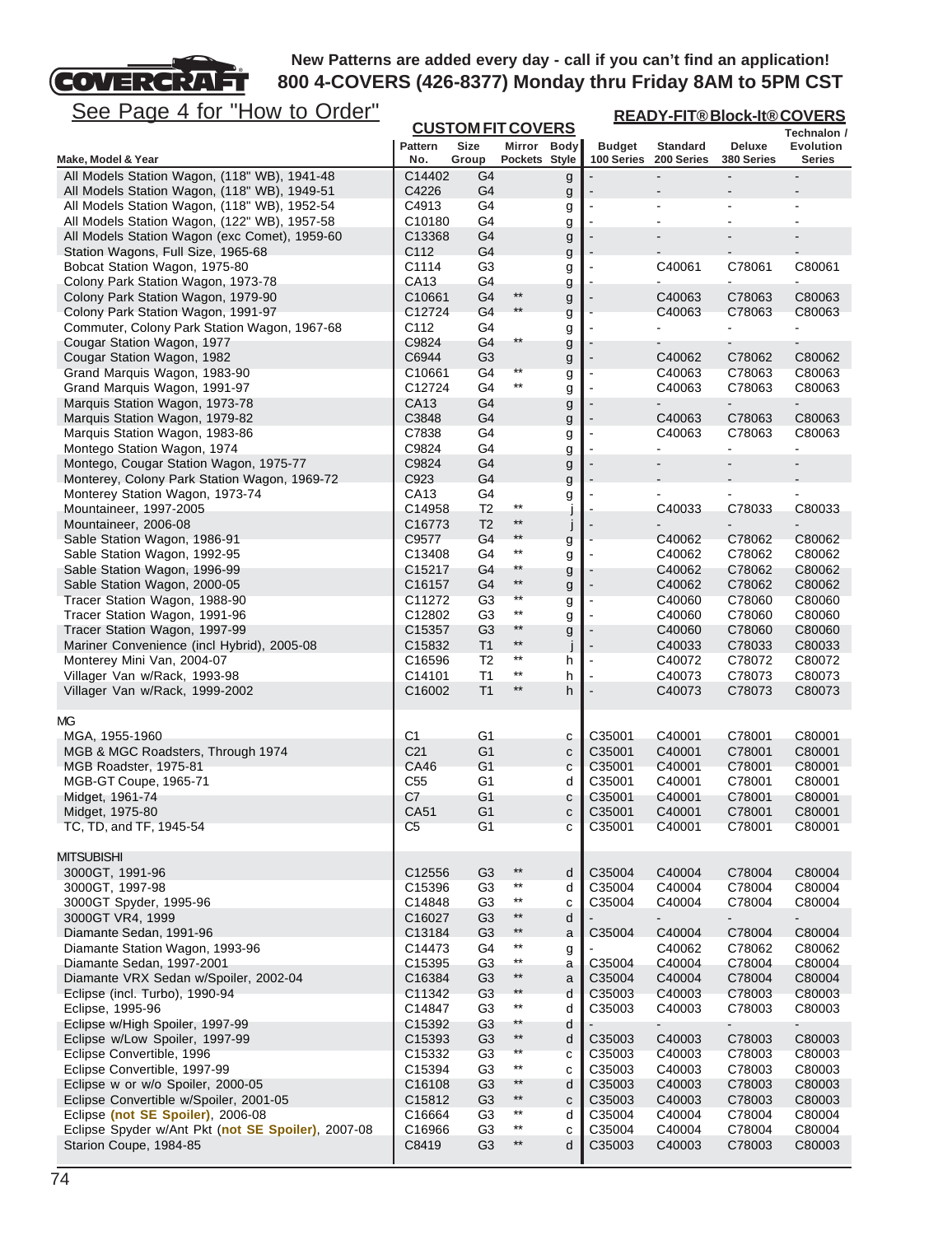

| For Body Style Info See Page 4                                                          |                       |                                  |                                    |        |                             |                               | <b>READY-FIT®Block-It®COVERS</b> |                     |
|-----------------------------------------------------------------------------------------|-----------------------|----------------------------------|------------------------------------|--------|-----------------------------|-------------------------------|----------------------------------|---------------------|
|                                                                                         |                       | <b>CUSTOM FIT COVERS</b>         |                                    |        |                             |                               |                                  | Technalon /         |
| Make, Model & Year                                                                      | <b>Pattern</b><br>No. | Size<br>Group                    | Mirror Body<br>Pockets Style       |        | <b>Budget</b><br>100 Series | <b>Standard</b><br>200 Series | Deluxe<br>380 Series             | Evolution<br>Series |
| Starion Coupe & ESIR, 1986-89                                                           | C9811                 | G <sub>3</sub>                   | $***$                              | d      | C35003                      | C40003                        | C78003                           | C80003              |
| Galant Sedan, 1989-93                                                                   | C11140                | G3                               | $^{\star\star}$                    | a      | C35003                      | C40003                        | C78003                           | C80003              |
| Galant Sedan, 1994-98                                                                   | C14445                | G <sub>3</sub>                   | $^{\star\star}$                    | a      | C35003                      | C40003                        | C78003                           | C80003              |
| Galant Sigma, 1988-92                                                                   | C10715                | G <sub>3</sub>                   | $\star\star$                       | a      | C35004                      | C40004                        | C78004                           | C80004              |
| Galant Sedan, w/Stock Wing, 1999-2003                                                   | C16014                | G <sub>3</sub>                   | $***$                              | a      | C35004                      | C40004                        | C78004                           | C80004              |
| Galant Sedan, 2004-09                                                                   | C16548                | G <sub>3</sub>                   | $^{\star\star}$                    | a      | C35003                      | C40003                        | C78003                           | C80003              |
| Lancer Sedan, No Spoiler, 2002-03                                                       | C <sub>16308</sub>    | G <sub>3</sub>                   | $\star\star$                       | a      | C35004                      | C40004                        | C78004                           | C80004              |
| Lancer Sedan, w/Spoiler, 2002-03                                                        | C16309                | G <sub>3</sub>                   | $^{\star\star}$                    | a      | C35004                      | C40004                        | C78004                           | C80004              |
| Lancer Sedan w/Spoiler, 2004-06                                                         | C16549                | G <sub>3</sub>                   | $***$                              | a      |                             |                               |                                  |                     |
| Lancer Sedan, No Spoiler, 2008-09                                                       | C17047                | G <sub>3</sub>                   | $**$<br>$^{\star\star}$            | a      | C35004                      | C40004                        | C78004                           | C80004              |
| Lancer Sedan, w/Spoiler, 2008-09                                                        | C17051<br>C16400      | G <sub>3</sub><br>G3             | $^{\star\star}$                    | a      | C35004                      | C40004                        | C78004                           | C80004              |
| Lancer Evolution w/high wing, 2003-06<br>LancerSportback, 2004                          | C16547                | G <sub>3</sub>                   | $***$                              | a      |                             | C40061                        | C78061                           | C80061              |
| Mirage, 1985-88                                                                         | C9000                 | G <sub>2</sub>                   | $\star\star$                       | g<br>d | C35002                      | C40002                        | C78002                           | C80002              |
| Mirage Hatchback, 1989-92                                                               | C11175                | G <sub>2</sub>                   | $***$                              | d      | C35002                      | C40002                        | C78002                           | C80002              |
| Mirage 4 dr. Sedan, 1989-92                                                             | C11177                | G <sub>2</sub>                   | $***$                              | a      | C35003                      | C40003                        | C78003                           | C80003              |
| Mirage S & ES Coupe, 1993-96                                                            | C14145                | G <sub>3</sub>                   | $^{\star\star}$                    | f      | C35003                      | C40003                        | C78003                           | C80003              |
| Mirage LS Coupe w/Spoiler, 1993-96                                                      | C14146                | G <sub>3</sub>                   | $^{\star\star}$                    | f      | C35003                      | C40003                        | C78003                           | C80003              |
| Mirage 4 dr. Sedan, 1993-96                                                             | C14144                | G <sub>3</sub>                   | $***$                              | a      | C35003                      | C40003                        | C78003                           | C80003              |
| Mirage 2 dr. DE, No Spoiler, 1997-2002                                                  | C15421                | G <sub>3</sub>                   | $***$                              | d      | C35003                      | C40003                        | C78003                           | C80003              |
| Mirage 2 dr. LS, w/Spoiler, 1997-2002                                                   | C15422                | G <sub>3</sub>                   | $^{\star\star}$<br>$^{\star\star}$ | d      | C35003                      | C40003                        | C78003                           | C80003              |
| Mirage 4 dr. DE, No Spoiler, 1997-2001                                                  | C <sub>15423</sub>    | G3<br>G <sub>3</sub>             | $^{\star\star}$                    | d      | C35003<br>C35003            | C40003<br>C40003              | C78003<br>C78003                 | C80003<br>C80003    |
| Mirage 4 dr. LS, w/Spoiler, 1997-2001<br>Precis, 1987-93                                | C15424<br>C10283      | G <sub>2</sub>                   | $***$                              | d<br>d | C35002                      | C40002                        | C78002                           | C80002              |
|                                                                                         |                       |                                  |                                    |        |                             |                               |                                  |                     |
| MITSUBISHI [UTILITY VEHICLES]                                                           |                       |                                  |                                    |        |                             |                               |                                  |                     |
| Endeavor, 2004-08                                                                       | C <sub>16510</sub>    | T <sub>2</sub>                   | $^{\star\star}$                    |        |                             | C40033                        | C78033                           | C80033              |
| Expo LRV, 3-door, 1992-95                                                               | C13348                | T1                               | $***$                              |        |                             |                               | ۰                                | ۰                   |
| Expo, 4-door, 1992-95                                                                   | C13349                | T1                               | $**$                               |        |                             |                               |                                  |                     |
| Montero 2 dr., 1983-90                                                                  | C8167                 | T1                               | $***$                              |        |                             | C40032                        | C78032                           | C80032              |
| Montero 2 dr., 1983-90, w/ Low Profile Mirrors                                          | C11597                | T1                               | $***$                              |        |                             | C40032                        | C78032                           | C80032              |
| Montero 4 dr., 1989-91                                                                  | C11283                | T <sub>2</sub>                   | $^{\star\star}$                    |        |                             | C40033                        | C78033                           | C80033              |
| Montero 4 dr., 1992-2000, w/Rear Spare Tire<br>Pocket, Factory Mount, Max Tire Dia. 33" | C13632                | T <sub>2</sub>                   | $^{\star\star}$                    |        |                             | C40033                        | C78033                           |                     |
| Montero Sport, No Rear Spare, 1997-2004                                                 | C15446                | T <sub>2</sub>                   | $***$                              |        |                             | C40033                        | C78033                           | C80033<br>C80033    |
| Montero Sport, 1997-2004 w/Rear Spare Tire                                              |                       |                                  |                                    |        |                             |                               |                                  |                     |
| Pocket, Factory Mount, Max Tire Dia. 31"                                                | C15447                | T <sub>2</sub>                   | $^{\star\star}$                    |        |                             | C40033                        | C78033                           | C80033              |
| Montero, 2001-06                                                                        | C15833                | T <sub>2</sub>                   | $^{\star\star}$                    |        |                             | C40033                        | C78033                           | C80033              |
| Outlander, 2003-06                                                                      | C16514                | T <sub>2</sub>                   | $^{\star\star}$                    |        |                             | C40033                        | C78033                           | C80033              |
| Outlander, 2007-08                                                                      | C16803                | T <sub>2</sub>                   | $**$                               |        |                             |                               |                                  |                     |
| Pickup, 1983-86                                                                         | C3851                 | T <sub>1</sub>                   |                                    |        |                             | C40010                        | C78010                           | C80010              |
| Pickup, Short Bed, 1987-94                                                              | C10044                | T <sub>1</sub>                   | $***$<br>$***$                     |        |                             | C40010                        | C78010                           | C80010              |
| Pickup, Long Bed, 1987-94<br>Pickup, Xtra Cab, SB, 1988-94                              | C10226                | T <sub>2</sub><br>T <sub>2</sub> | $***$                              |        |                             | C40011<br>C40021              | C78011<br>C78021                 | C80011<br>C80021    |
| Pickup, Xtra Cab, LB, 1988-94                                                           | C10747<br>C10746      | T <sub>2</sub>                   | $***$                              | I      |                             | C40022                        | C78022                           | C80022              |
| Raider Pickup, Ext Cab, SB, 2006-07                                                     | C16758                | T <sub>3</sub>                   | $***$                              |        |                             |                               |                                  |                     |
| Raider Pickup, Double Cab, SB, 2006-07                                                  | C <sub>16759</sub>    | T <sub>3</sub>                   | $^{\star\star}$                    | i      |                             |                               |                                  |                     |
| Van (Space Wagon), 1987-90                                                              | C10215                | T1                               | $^{\star\star}$                    | h      |                             |                               |                                  |                     |
|                                                                                         |                       |                                  |                                    |        |                             |                               |                                  |                     |
| <b>MORGAN</b>                                                                           |                       |                                  |                                    |        |                             |                               |                                  |                     |
| 2 Seater, 1956-64                                                                       | C <sub>5</sub>        | G <sub>1</sub>                   |                                    | C      | C35001                      | C40001                        | C78001                           | C80001              |
| 4/4 2 Seat Roadster, 1980-94                                                            | C12291                | G <sub>2</sub>                   |                                    | C      | C35001                      | C40001                        | C78001                           | C80001              |
|                                                                                         |                       |                                  |                                    |        |                             |                               |                                  |                     |
| <b>MORRIS</b>                                                                           |                       | G <sub>1</sub>                   |                                    |        |                             |                               | C78001                           |                     |
| Minor Sedans and Convertibles, 1962-71                                                  | C336                  |                                  |                                    | b,c    | C35001                      | C40001                        |                                  | C80001              |
| <b>NASH</b>                                                                             |                       |                                  |                                    |        |                             |                               |                                  |                     |
| 400, 3640, 3640A Sedan, (117" WB), 1936                                                 | C5754                 | G4                               |                                    | a      |                             |                               |                                  |                     |
| 600 Sedan, 1946-48                                                                      | C5549                 | G4                               |                                    | a      |                             |                               |                                  |                     |
| 600 Brougham Coupe, 1946-48                                                             | C11765                | G4                               |                                    | b      |                             |                               |                                  | $\blacksquare$      |
| Advanced 6, 3520 Sedan, (120" WB), 1935                                                 | C10008                | G <sub>4</sub>                   |                                    | a      |                             |                               |                                  |                     |
| Ambassador Sedan, 1946-48                                                               | C3881                 | G4                               |                                    | a      |                             |                               |                                  |                     |
| Ambassador Convertible Coupe, 1946-48                                                   | C9947                 | G4                               |                                    | C      |                             |                               |                                  |                     |
| Ambassador Sedan, 1949-51                                                               | C7947                 | G4                               |                                    | a      |                             |                               |                                  | $\sim$              |
| Ambassador Sedan, 1952-53                                                               | C5018                 | G <sub>4</sub>                   |                                    | a      |                             |                               |                                  | ۰.                  |
| Ambassador Sedan, 1956-57                                                               | C9402                 | G4                               |                                    | a      |                             |                               |                                  |                     |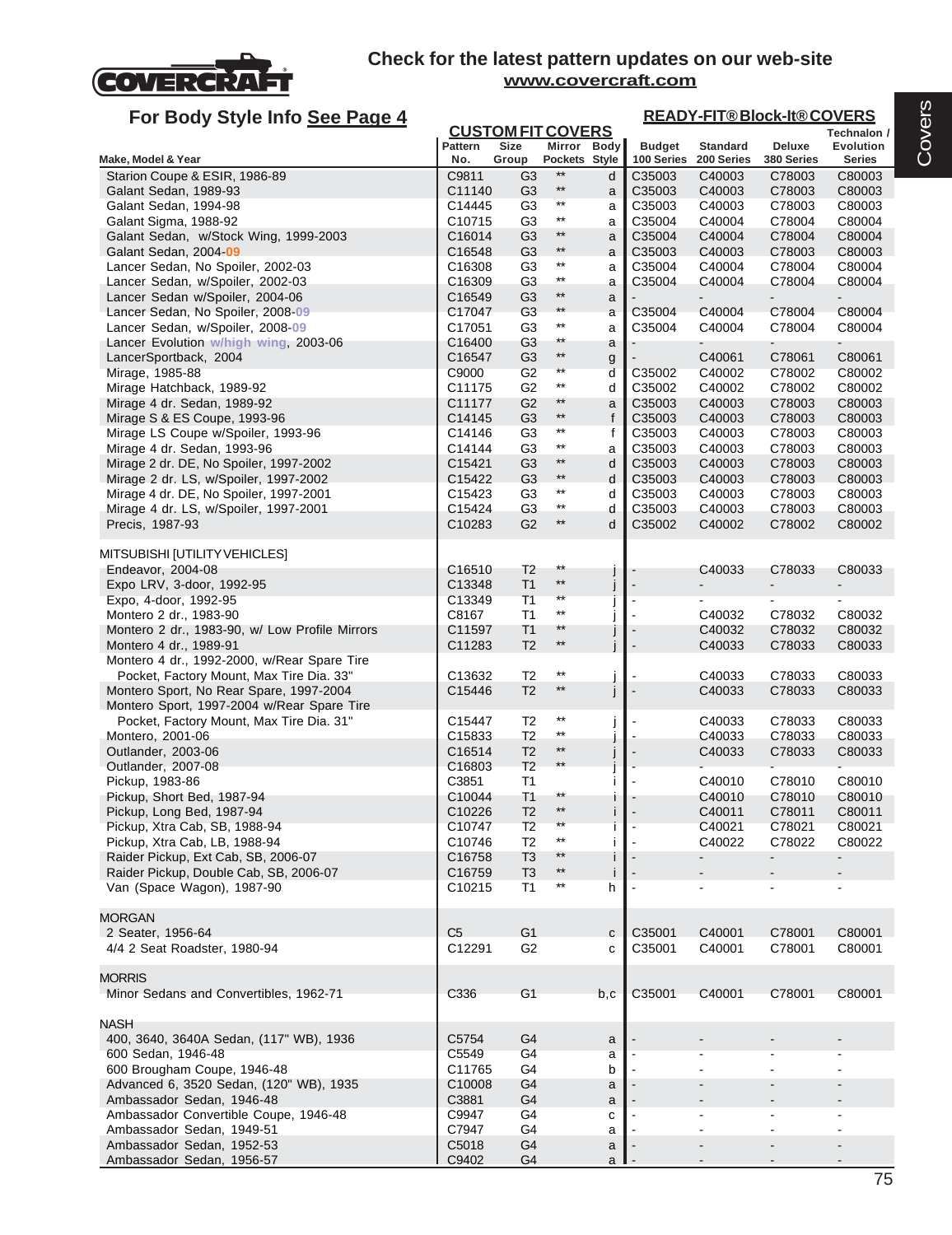See Page 4 for "How to Order"

COVERCRAFT

| <u>See Page 4 for "How to Order"</u>                                                         |                              |                                  |                                    |        | <b>READY-FIT®Block-It®COVERS</b> |                               |                             |                            |  |
|----------------------------------------------------------------------------------------------|------------------------------|----------------------------------|------------------------------------|--------|----------------------------------|-------------------------------|-----------------------------|----------------------------|--|
|                                                                                              |                              | <b>CUSTOM FIT COVERS</b>         |                                    |        |                                  |                               |                             | Technalon /                |  |
| Make, Model & Year                                                                           | <b>Pattern</b><br>No.        | <b>Size</b><br>Group             | Mirror Body<br>Pockets Style       |        | <b>Budget</b><br>100 Series      | <b>Standard</b><br>200 Series | <b>Deluxe</b><br>380 Series | <b>Evolution</b><br>Series |  |
| Ambassador Sedan, 1958-59                                                                    | C7826                        | G3                               |                                    | a      |                                  |                               |                             |                            |  |
| Ambassador Sedan, 1961                                                                       | C12812                       | G4                               |                                    | a      |                                  |                               |                             |                            |  |
| Ambassador 6, 3720 Convertible Cabriolet, 1937-38                                            | C5806                        | G4                               |                                    | с      |                                  |                               |                             |                            |  |
| Ambassador 6, 3720 Sedan, 1937-38                                                            | C10009                       | G4                               |                                    | a      |                                  |                               |                             |                            |  |
| Ambassador 6, 3920 Convertible, 1939-40<br>Ambassador 6, 4160 Sedan, 1941                    | C3182<br>C <sub>1981</sub>   | G4<br>G4                         |                                    | C<br>a |                                  |                               |                             |                            |  |
| Ambassador Super 8, 3680, Ambassador 6,                                                      |                              |                                  |                                    |        |                                  |                               |                             |                            |  |
| 3620, (125" WB), 1936                                                                        | C13552                       | G4                               |                                    | a      |                                  | ٠                             | $\overline{a}$              |                            |  |
| Ambassador 8, 3780 Sedan, 1937-38                                                            | C <sub>10687</sub>           | G4                               |                                    | a      |                                  |                               |                             |                            |  |
| Ambassador 8, 4180 Fastback Sedan, 1941                                                      | C4839                        | G4                               |                                    | d,e    |                                  |                               |                             |                            |  |
| Ambassador 600, 4140 Coupe (5 pass), 1941                                                    | C11794                       | G <sub>3</sub>                   |                                    | b      |                                  |                               |                             |                            |  |
| Big Six, Series 1220 Club Sedan, (116" WB), 1934<br>Lafayette 6, 3510 Coupe, (113" WB), 1935 | C <sub>14303</sub><br>C7811  | G4<br>G4                         |                                    | a      |                                  |                               |                             |                            |  |
| Lafayette 6, 3610 Sedan, (113" WB), 1936                                                     | C4348                        | G4                               |                                    | b<br>a |                                  |                               |                             |                            |  |
| Lafayette 6, 3610 Coupe, (113" WB), 1936                                                     | C2314                        | G4                               |                                    | b      |                                  | $\overline{\phantom{a}}$      |                             |                            |  |
| Lafayette 6, 3710 Sedan, (117" WB), 1937-38                                                  | C6354                        | G4                               |                                    | a      |                                  |                               |                             |                            |  |
| Lafayette 6, 3910 Coupe, (117" WB), 1939-40                                                  | C <sub>2955</sub>            | G4                               |                                    | b      |                                  |                               |                             |                            |  |
| Metropolitan Hardtop, Convertible, 1955-59                                                   | C <sub>254</sub>             | G <sub>1</sub>                   |                                    | b,c    |                                  |                               | $\blacksquare$              |                            |  |
| Rambler Sedan, Convertible, 1949-51                                                          | C7863                        | G <sub>3</sub>                   |                                    | a,c    |                                  |                               |                             |                            |  |
| Rambler Coupe w/Cont. Kit, 1952-53<br>Rambler Coupe, 1954-55                                 | C7102<br>C5251               | G <sub>3</sub><br>G <sub>3</sub> |                                    | b<br>b |                                  | $\overline{a}$                | $\blacksquare$              |                            |  |
| Rambler Sedan w/Cont. Kit, 1956                                                              | C3822                        | G3                               |                                    | a      |                                  |                               |                             |                            |  |
| Statesman, 600 Sedan, 1949-51                                                                | C1386                        | G3                               |                                    | a      |                                  | ÷                             |                             |                            |  |
| Statesman Sedan, 1952-53                                                                     | C4551                        | G4                               |                                    | a      |                                  |                               |                             |                            |  |
|                                                                                              |                              |                                  |                                    |        |                                  |                               |                             |                            |  |
| NISSAN (INCLUDING DATSUN)<br>200SX Notchback Coupe, 1980-83                                  | CB7                          | G <sub>2</sub>                   |                                    | f      | C <sub>35003</sub>               | C40003                        | C78003                      | C80003                     |  |
| 200SX Notchback Coupe, 1984-88                                                               | CB45                         | G <sub>2</sub>                   | $^{\star\star}$                    | f      | C35003                           | C40003                        | C78003                      | C80003                     |  |
| 200SX Hatchback Coupe, 1984-88                                                               | CB46                         | G <sub>2</sub>                   | $\star\star$                       | d      | C35003                           | C40003                        | C78003                      | C80003                     |  |
| 200SX Coupe, 1995-98                                                                         | C14852                       | G <sub>2</sub>                   | $***$                              | d      | C35003                           | C40003                        | C78003                      | C80003                     |  |
| 240SX Hatchback, 1989-93                                                                     | C11330                       | G <sub>2</sub>                   | $**$                               | d      | C35003                           | C40003                        | C78003                      | C80003                     |  |
| 240SX Hatchback w/Spoiler, 1989-93                                                           | C <sub>14203</sub>           | G <sub>2</sub>                   | $^{\star\star}$                    | d      | C35003                           | C40003                        | C78003                      | C80003                     |  |
| 240SX Notchback, 1989-93                                                                     | C <sub>11338</sub>           | G <sub>2</sub><br>G <sub>2</sub> | $^{\star\star}$<br>$***$           | c, f   | C35003<br>C35003                 | C40003                        | C78003                      | C80003                     |  |
| 240SX LE Notchback, 1991-93<br>240SX Conv., 1994                                             | C12933<br>C11338             | G <sub>2</sub>                   | $\star\star$                       | f<br>c | C35003                           | C40003<br>C40003              | C78003<br>C78003            | C80003<br>C80003           |  |
| 240SX Coupe No Spoiler, 1995-96                                                              | C14681                       | G <sub>3</sub>                   | $***$                              | f      | C35003                           | C40003                        | C78003                      | C80003                     |  |
| 240SX Coupe w/Spoiler, 1995-96                                                               | C14682                       | G3                               | $***$                              | f      | C35003                           | C40003                        | C78003                      | C80003                     |  |
| 240SX, 1997-98                                                                               | C15388                       | G <sub>3</sub>                   | $^{\star\star}$                    | f      | C35004                           | C40004                        | C78004                      | C80004                     |  |
| 240Z, 2 Passenger, 1970-73                                                                   | C <sub>92</sub>              | G <sub>2</sub>                   | $\star$                            | d      | C35002                           | C40002                        | C78002                      | C80002                     |  |
| 240Z, 2 Passenger, 1970-73                                                                   | C16039                       | G <sub>2</sub>                   | $^{\star\star}$                    | d      | C35002                           | C40002                        | C78002                      | C80002                     |  |
| 260Z & 280Z, 2 Passenger, 1974-78<br>260Z 2+2 & 280Z 2+2, 1975-78                            | CA22<br>CA31                 | G <sub>2</sub><br>G3             |                                    | d<br>d | C35003<br>C35003                 | C40003<br>C40003              | C78003<br>C78003            | C80003<br>C80003           |  |
| 280ZX, 2 Passenger, 1979-83                                                                  | CB38                         | G <sub>2</sub>                   | $***$                              | d      | C <sub>35003</sub>               | C40003                        | C78003                      | C80003                     |  |
| 280ZX 2+2, 1979-83                                                                           | <b>CB40</b>                  | G <sub>3</sub>                   | $^{\star\star}$                    | d      | C35003                           | C40003                        | C78003                      | C80003                     |  |
| 300ZX, 2 Passenger, 1984-89                                                                  | CB41                         | G <sub>2</sub>                   | $^{\star\star}$                    | d      | C35003                           | C40003                        | C78003                      | C80003                     |  |
| 300ZX 2+2, 1984-89                                                                           | CB42                         | G <sub>3</sub>                   | $**$                               | d      | C35003                           | C40003                        | C78003                      | C80003                     |  |
| 300ZX, 1990-96                                                                               | C11674                       | G <sub>2</sub>                   | $^{\star\star}$<br>$^{\star\star}$ | d      | C35003                           | C40003                        | C78003                      | C80003                     |  |
| 300ZX Turbo, 1990-96<br>300ZX W/GTZ Rear Wing, 1990-96                                       | C <sub>13033</sub><br>C13164 | G <sub>2</sub><br>G <sub>2</sub> | $***$                              | d<br>d | C35003<br>C35003                 | C40003<br>C40003              | C78003<br>C78003            | C80003<br>C80003           |  |
| 300ZX Convertible, 1993-96                                                                   | C14011                       | G <sub>2</sub>                   | $^{\star\star}$                    | С      | C35003                           | C40003                        | C78003                      | C80003                     |  |
| 300ZX 2+2, 1990-96                                                                           | C11814                       | G <sub>3</sub>                   | $***$                              | d      | C35003                           | C40003                        | C78003                      | C80003                     |  |
| 300ZX 2+2 w/GTZ Rear Wing, 1990-96                                                           | C14312                       | G3                               | $^{\star\star}$                    | d      | C35003                           | C40003                        | C78003                      | C80003                     |  |
| 350Z Coupe w/ Antenna Pocket, 2003-08                                                        | C <sub>16362</sub>           | G <sub>3</sub>                   | $***$                              | d      | C35003                           | C40003                        | C78003                      | C80003                     |  |
| 350Z Convertible w/Ant. Pocket Left Rear, 2004-08                                            | C <sub>16543</sub>           | G <sub>3</sub>                   | $***$                              | c      | C35003                           | C40003                        | C78003                      | C80003                     |  |
| 510 Sedan, 1978-81                                                                           | C3525                        | G <sub>2</sub>                   | $^{\star\star}$                    | a,b    | C35003                           | C40003                        | C78003                      | C80003                     |  |
| 810 Maxima Sedan, 1981-84<br>810 Maxima Station Wagon, 1981-84                               | C6631<br>C6630               | G <sub>3</sub><br>G3             | $^{\star\star}$                    | a      | C35004                           | C40004<br>C40061              | C78004<br>C78061            | C80004<br>C80061           |  |
| Altima, 1993-97                                                                              | C14159                       | G3                               | $^{\star\star}$                    | g<br>a | C35004                           | C40004                        | C78004                      | C80004                     |  |
| Altima w/Rear Spoiler, 1995-97                                                               | C <sub>14850</sub>           | G <sub>3</sub>                   | $^{\star\star}$                    | a      | C35004                           | C40004                        | C78004                      | C80004                     |  |
| Altima w or w/o Rear Spoiler, 1998-2001                                                      | C <sub>15475</sub>           | G <sub>3</sub>                   | $^{\star\star}$                    | a      | C35004                           | C40004                        | C78004                      | C80004                     |  |
| Altima Sedan, No Spoiler 2002-06                                                             | C <sub>16317</sub>           | G <sub>3</sub>                   | $**$                               | a      | C35005                           | C40005                        | C78005                      | C80005                     |  |
| Altima Sedan, w/Spoiler, 2002-06                                                             | C <sub>16318</sub>           | G3                               | $^{\star\star}$                    | a      | C35005                           | C40005                        | C78005                      | C80005                     |  |
| Altima Sedan, 2007-08                                                                        | C16996                       | G3                               | $***$<br>$***$                     | а      | C35004                           | C40004                        | C78004                      | C80004                     |  |
| Altima Coupe, 2008<br>Maxima Sdn, 1985-86                                                    | C17015<br>C8714              | G <sub>3</sub><br>G <sub>3</sub> | $^{\star\star}$                    | d<br>a | C35004<br>C35004                 | C40004<br>C40004              | C78004<br>C78004            | C80004<br>C80004           |  |
| Maxima Sedan, 1987-88                                                                        | C9854                        | G <sub>3</sub>                   | $***$                              | a I    | C35004                           | C40004                        | C78004                      | C80004                     |  |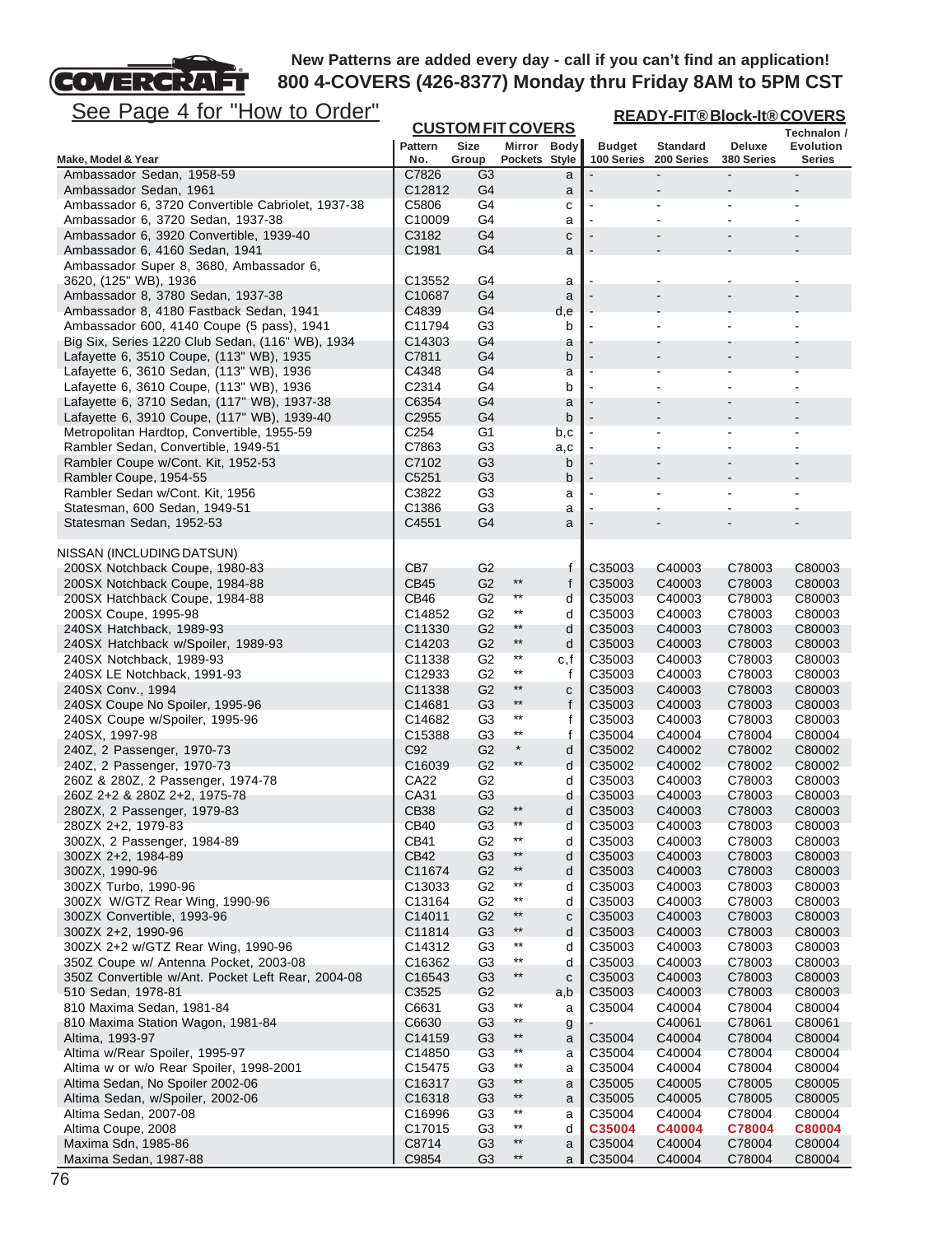

# **For Body Style Info See Page 4**

### **READY-FIT® Block-It® COVERS**

| Ful Duy Jiyit IIIIU <u>JEE Fayt 4</u>                            |                    | <b>CUSTOM FIT COVERS</b>         |                          |              |                  |                  |                  | Technalon /      |
|------------------------------------------------------------------|--------------------|----------------------------------|--------------------------|--------------|------------------|------------------|------------------|------------------|
|                                                                  | <b>Pattern</b>     | Size                             | Mirror Body              |              | <b>Budget</b>    | <b>Standard</b>  | Deluxe           | Evolution        |
| Make, Model & Year                                               | No.                | Group                            | Pockets Style            |              | 100 Series       | 200 Series       | 380 Series       | <b>Series</b>    |
| Maxima Station Wagon, 1987-88                                    | C9853              | G <sub>3</sub>                   | $***$                    | g            |                  | C40061           | C78061           | C80061           |
| Maxima Sedan, 1989-94                                            | C11405             | G <sub>3</sub>                   | $^{\star\star}$          | a            | C35004           | C40004           | C78004           | C80004           |
| Maxima Sedan, w or w/o Spoiler, 1995-99                          | C14801             | G <sub>3</sub>                   | $^{\star\star}$          | a            | C35004           | C40004           | C78004           | C80004           |
| Maxima Sedan, w or w/o Spoiler, 2000-03                          | C16107             | G <sub>3</sub>                   | $^{\star\star}$          | a            | C35004           | C40004           | C78004           | C80004           |
| Maxima w or w/o Spoiler, 2004-08                                 | C16466             | G <sub>3</sub>                   | $***$<br>$^{\star\star}$ | a            | C35005           | C40005           | C78005           | C80005           |
| Pulsar NX Coupe, 1983-86                                         | C7666              | G <sub>2</sub>                   | $^{\star\star}$          | f            | C35003           | C40003           | C78003           | C80003           |
| Pulsar NX "Sportbak", 1987-90                                    | C10955             | G <sub>3</sub>                   | $^{\star\star}$          | g            |                  |                  |                  |                  |
| Pulsar Coupe, NX, 1987-91                                        | C10052             | G <sub>2</sub>                   | $^{\star\star}$          | f            | C35003           | C40003           | C78003           | C80003           |
| Pulsar NX, 1600 & 2000, 1991-93                                  | C13028<br>C49      | G <sub>2</sub>                   |                          | f            | C35002           | C40002<br>C40002 | C78002           | C80002           |
| Roadster 1600 & 2000 thru 1967                                   | C7234              | G <sub>1</sub><br>G <sub>2</sub> | $^{\star\star}$          | $\mathbf{C}$ | C35002<br>C35002 | C40002           | C78002<br>C78002 | C80002<br>C80002 |
| Sentra Sedan, 1982-86                                            | C9676              | G <sub>2</sub>                   | $^{\star\star}$          | a,b          | C35003           |                  |                  |                  |
| Sentra Sedan, 2 dr., 1987-90<br>Sentra Sedan, 4 dr N.B., 1987-90 | C9588              | G <sub>2</sub>                   | $^{\star\star}$          | b<br>a       | C35003           | C40003<br>C40003 | C78003<br>C78003 | C80003<br>C80003 |
| Sentra Sedan, 2 or 4 dr., 1991-94                                | C12743             | G <sub>2</sub>                   | $\star\star$             | a,b          | C35003           | C40003           | C78003           | C80003           |
| Sentra Sedan, 4 dr, 1995-99                                      | C14851             | G <sub>2</sub>                   | $***$                    | a            | C35003           | C40003           | C78003           | C80003           |
| Sentra Sedan, 4 dr, 2000-06                                      | C16139             | G <sub>3</sub>                   | $***$                    | a            | C35003           | C40003           | C78003           | C80003           |
| Sentra Sedan, 2007-08                                            | C17009             | G <sub>3</sub>                   | $^{\star\star}$          | a            | C35004           | C40004           | C78004           | C80004           |
| Stanza 4 dr. Sedan, 1987-89                                      | C9415              | G <sub>2</sub>                   | $^{\star\star}$          | a            | C35003           | C40003           | C78003           | C80003           |
| Stanza Van/Wagon, 1985-89                                        | C8913              | G3                               | $^{\star\star}$          | h            |                  |                  |                  |                  |
| Stanza 4 dr. Sedan, 1990-92                                      | C12189             | G <sub>3</sub>                   | $^{\star\star}$          | a            | C35003           | C40003           | C78003           | C80003           |
| Versa Hatchback, 2007-08                                         | C16997             | G <sub>2</sub>                   | $\star\star$             | e            |                  |                  |                  |                  |
| Versa Sedan, 2007-08                                             | C17021             | G <sub>2</sub>                   | $^{\star\star}$          | a            | C35003           | C40003           | C78003           | C80003           |
|                                                                  |                    |                                  |                          |              |                  |                  |                  |                  |
| NISSAN [UTILITY VEHICLES]                                        |                    |                                  |                          |              |                  |                  |                  |                  |
| Axxess Mini Van, 1990                                            | C11621             | T <sub>1</sub>                   | $***$                    | h            |                  |                  |                  |                  |
| Pathfinder, No Rear Spare, 1987-95                               | C10053             | T1                               | $^{\star\star}$          |              |                  | C40033           | C78033           | C80033           |
| Pathfinder, w/Rear Spare, 1987-95                                | C10054             | T <sub>1</sub>                   | **                       |              |                  | C40033           | C78033           | C80033           |
| Pathfinder, No Rear Spare, 1996-98                               | C15199             | T1                               | $\star\star$             | J            |                  | C40033           | C78033           | C80033           |
| Pathfinder, w/Rack, 1996-99 w/Rear Spare                         |                    |                                  |                          |              |                  |                  |                  |                  |
| Tire Pocket, Factory Mnt, Max Tire Dia. 33"                      | C15200             | T1                               | $^{\star\star}$          | J            |                  | C40033           | C78033           | C80033           |
| Pathfinder, w/Rack, Wind Def., Outside                           |                    |                                  |                          |              |                  |                  |                  |                  |
| Spare, 1999 1/2-2001                                             | C15752             | T <sub>1</sub>                   | $^{\star\star}$          |              |                  | C40033           | C78033           | C80033           |
| Pathfinder, w/Rack, Wind Def., 1999 1/2-2004                     | C15753             | T <sub>1</sub>                   | $***$                    |              |                  | C40033           | C78033           | C80033           |
| Pathfinder, 2005-08                                              | C16621             | T <sub>2</sub>                   | $^{\star\star}$          |              |                  | C40033           | C78033           | C80033           |
| Pathfinder Armada, 2004-08                                       | C16577             | T <sub>3</sub>                   | $***$                    |              |                  |                  |                  |                  |
|                                                                  |                    |                                  |                          |              |                  |                  |                  |                  |
| Pickup, Short Bed, 1973-82                                       | <b>CA14</b>        | T <sub>1</sub>                   |                          |              |                  | C40010           | C78010           | C80010           |
| Pickup, Short Bed, 1983-86                                       | C6882              | T <sub>1</sub>                   |                          |              |                  | C40010           | C78010           | C80010           |
| Pickup, Short Bed, 1986 1/2-97                                   | C9410              | T <sub>1</sub>                   |                          |              |                  | C40010           | C78010           | C80010           |
| Pickup, Short Bed, Std Mirrors, 1993-97                          | C15040             | T <sub>1</sub>                   |                          |              |                  | C40010           | C78010           | C80010           |
|                                                                  |                    |                                  |                          |              |                  |                  |                  |                  |
| Pickup, Long Bed, 1986 1/2-97                                    | C9411              | T <sub>2</sub>                   |                          |              |                  | C40011           | C78011           | C80011           |
|                                                                  |                    |                                  |                          |              |                  |                  |                  |                  |
| Pickup, King Cab, 1983-86                                        | C6884              | T2                               |                          |              |                  | C40016           | C78016           | C80016           |
| Pickup, King Cab, SB, 1986 1/2-97                                | C9412              | T2                               |                          |              |                  | C40016           | C78016           | C80016           |
| Pickup, King Cab, SB, 1986 1/2-97                                | C10577             | T <sub>2</sub>                   | $**$                     |              |                  | C40016           | C78016           | C80016           |
|                                                                  |                    |                                  |                          |              |                  |                  |                  |                  |
| Pickup, Frontier, Short Bed, 1998-2004                           | C15477             | T <sub>1</sub>                   | $^{\star\star}$          | Ť            |                  | C40012           | C78012           | C80012           |
|                                                                  |                    |                                  |                          |              |                  |                  |                  |                  |
| Pickup, Frontier Xtra Cab, SB, 1998-2004                         | C15476             | T <sub>2</sub>                   | $**$                     |              |                  | C40016           | C78016           | C80016           |
| Pickup, Frontier Xtra Cab, SB, 2005-08                           | C16652             | T <sub>2</sub>                   | $***$                    |              |                  |                  |                  |                  |
|                                                                  |                    |                                  | $***$                    |              |                  |                  |                  |                  |
| Pickup, Frontier Crew Cab SB, 2000-04                            | C15747             | T2                               | $***$                    |              |                  |                  |                  |                  |
| Pickup, Fontier Crew Cab, SB, 2005-08                            | C16653             | T <sub>2</sub>                   | $***$                    |              |                  |                  |                  |                  |
| Pickup, Frontier Crew Cab, SB, w/Roof Rack, 2000-04              | C16090             | T <sub>2</sub>                   | $^{\star\star}$          |              |                  |                  |                  |                  |
| Pickup, Frontier Crew Cab, SB, w/Roof Rack, 2005-08              | C16654             | T <sub>2</sub>                   | $^{\star\star}$          |              |                  |                  |                  |                  |
| Pickup, Frontier Crew Cab, LB, w/Roof Rack, 2002-04              | C16322             | T <sub>2</sub>                   | $^{\star\star}$          |              |                  |                  |                  |                  |
| Pickup, Frontier Crew Cab, LB, No Rack, 2000-04                  | C16517             | T <sub>2</sub>                   |                          | Ť            |                  |                  |                  |                  |
|                                                                  |                    |                                  | $***$                    |              |                  |                  |                  |                  |
| Pickup, Frontier Crew Cab, LB, No Roof Rack, 2007-08             | C16811             | T <sub>2</sub>                   | $**$                     | Ť            |                  |                  |                  |                  |
| Pickup, Frontier Crew Cab, LB, w/Roof Rack, 2007-08              | C16812             | T <sub>2</sub>                   |                          | $\mathbf{I}$ |                  |                  |                  |                  |
| Pickup, Titan Ext Cab w/Std Mirrors, 2004-08                     |                    |                                  | $***$                    |              |                  |                  |                  |                  |
|                                                                  | C16579<br>C16580   | T3<br>T3                         | $^{\star\star}$          | j.           |                  |                  |                  | $\overline{a}$   |
| Pickup, Titan Ext Cab w/Trailer Mirrors, 2004-08                 |                    |                                  |                          |              |                  |                  |                  |                  |
|                                                                  |                    |                                  | $^{\star\star}$          |              |                  |                  |                  |                  |
| Pickup, Titan Crew Cab, SB w/Std Mirrors, 2004-08                | C <sub>16581</sub> | T3                               |                          | j I          |                  |                  |                  |                  |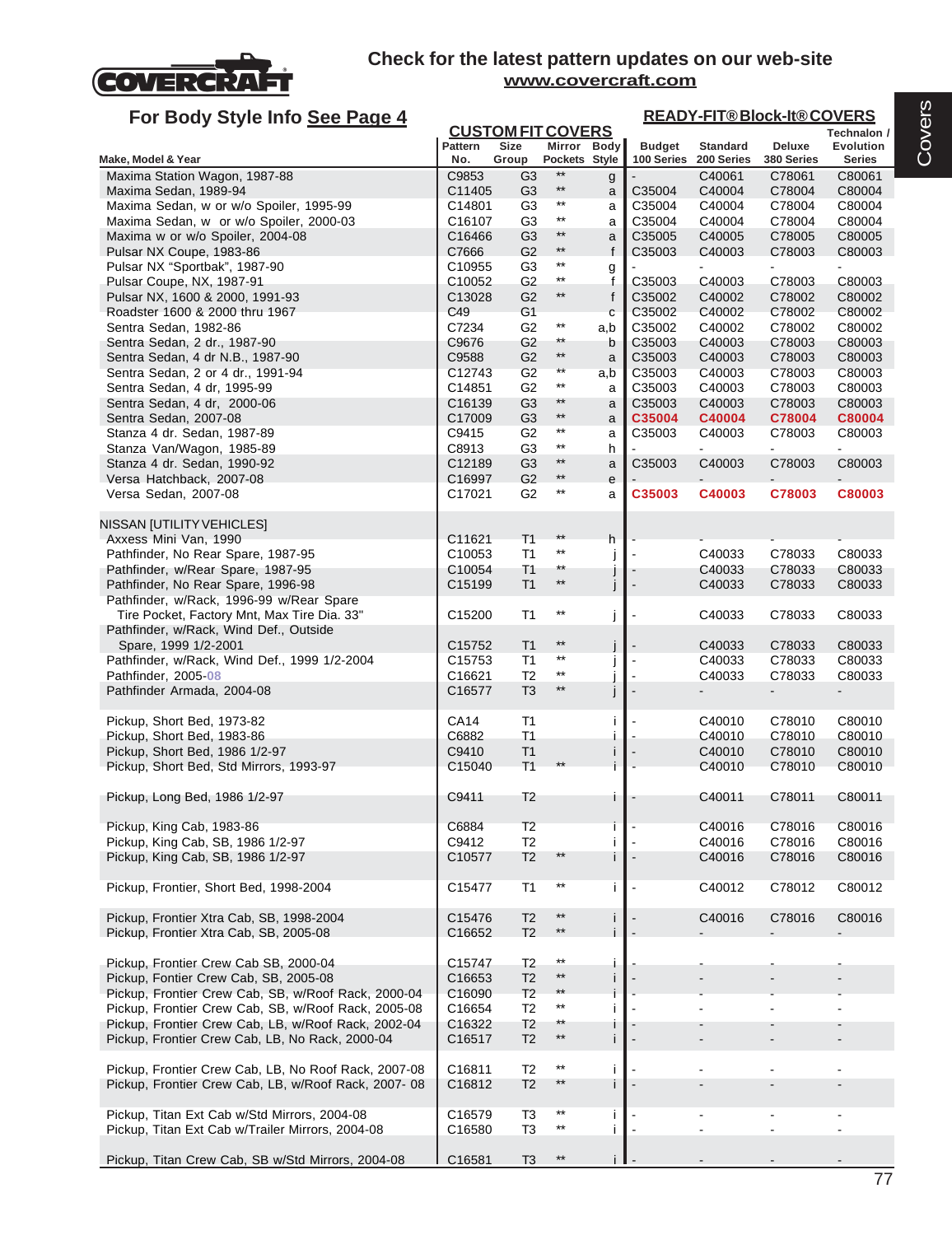

| <u>See Page 4 for "How to Order"</u>                                                  |                              |                                  |                                    |              |                             | <b>READY-FIT®Block-It®COVERS</b> |                      |                            |  |  |
|---------------------------------------------------------------------------------------|------------------------------|----------------------------------|------------------------------------|--------------|-----------------------------|----------------------------------|----------------------|----------------------------|--|--|
|                                                                                       |                              | <b>CUSTOM FIT COVERS</b>         |                                    |              |                             |                                  |                      | Technalon /                |  |  |
| Make, Model & Year                                                                    | <b>Pattern</b><br>No.        | Size<br>Group                    | Mirror Body<br>Pockets Style       |              | <b>Budget</b><br>100 Series | <b>Standard</b><br>200 Series    | Deluxe<br>380 Series | <b>Evolution</b><br>Series |  |  |
| Pickup, Titan Crew Cab, SB w/Trailer Mirrors, 2004-08                                 | C16582                       | T <sub>3</sub>                   | $**$                               |              |                             |                                  | $\blacksquare$       |                            |  |  |
|                                                                                       |                              |                                  |                                    |              |                             |                                  |                      |                            |  |  |
| Pickup, Titan Crew Cab, LB w/Std Mirrors, 2008                                        | C16869                       | T3                               | $\star\star$<br>$\star\star$       | î.           |                             |                                  |                      |                            |  |  |
| Pickup, Titan Crew Cab, LB w/Trailer Mirrors, 2008                                    | C16870                       | T3                               |                                    | i            |                             | ٠                                | ÷,                   |                            |  |  |
| Quest Mini Van w/Rack, 1993-98                                                        | C14141                       | T <sub>1</sub>                   | $**$                               | h            |                             | C40073                           | C78073               | C80073                     |  |  |
| Quest Mini Van w/Rack, 1999-2002                                                      | C <sub>16002</sub>           | T <sub>1</sub>                   | $^{\star\star}$                    | h            |                             | C40073                           | C78073               | C80073                     |  |  |
| Quest Mini Van w or w/o Rack, 2004-08                                                 | C16570                       | T <sub>2</sub>                   | $^{\star\star}$                    | h            |                             | C40073                           | C78073               | C80073                     |  |  |
| Van, 1987-88                                                                          | C10048                       | T1                               | $***$                              | h            |                             |                                  |                      |                            |  |  |
| Xterra SUV, w/Roof Rack, 2000-04                                                      | C15746                       | T1                               | $***$                              | j            |                             | C40033                           | C78033               | C80033                     |  |  |
| Xterra SUV, 2005-08                                                                   | C16648                       | T <sub>1</sub>                   | $^{\star\star}$                    |              |                             | C40033                           | C78033               | C80033                     |  |  |
| Murano SUV, 2003-07                                                                   | C <sub>16350</sub>           | T <sub>2</sub>                   | $***$                              | J            |                             | C40033                           | C78033               | C80033                     |  |  |
| <b>Murano, 2009</b>                                                                   | C17076                       | T2                               | **<br>$^{\star\star}$              | J            |                             |                                  |                      |                            |  |  |
| Rogue, 2008                                                                           | C17058                       | T <sub>2</sub>                   |                                    | İ            |                             |                                  |                      |                            |  |  |
| <b>OLDSMOBILE</b>                                                                     |                              |                                  |                                    |              |                             |                                  |                      |                            |  |  |
| Achieva Coupe, 1992-98                                                                | C13630                       | G <sub>3</sub>                   | $^{\star\star}$                    | f            | C35003                      | C40003                           | C78003               | C80003                     |  |  |
| Achieva Sport Coupe, 1992-95                                                          | C13629                       | G3                               | $^{\star\star}$                    | f            | C35003                      | C40003                           | C78003               | C80003                     |  |  |
| Achieva Sedan, 1992-98                                                                | C13631                       | G <sub>3</sub><br>G <sub>3</sub> | $***$<br>$^{\star\star}$           | a            | C35003<br>C35004            | C40003<br>C40004                 | C78003<br>C78004     | C80003<br>C80004           |  |  |
| Alero Coupe & Sedan, No Spoiler, 1999-2004<br>Alero Coupe & Sedan, w/Spoiler, 2000-04 | C16042<br>C16147             | G3                               | $^{\star\star}$                    | a,b<br>a,b   | C35004                      | C40004                           | C78004               | C80004                     |  |  |
| Aurora, 1995-99                                                                       | C14821                       | G4                               | $^{\star\star}$                    | a            | C35005                      | C40005                           | C78005               | C80005                     |  |  |
| Aurora, 2001-03                                                                       | C16186                       | G <sub>3</sub>                   | $^{\star\star}$                    | a            | C35005                      | C40005                           | C78005               | C80005                     |  |  |
| Calais, 1985-88                                                                       | C9021                        | G3                               | $**$                               | a,f          | C35003                      | C40003                           | C78003               | C80003                     |  |  |
| Calais, 1989-91                                                                       | C11265                       | G <sub>3</sub>                   | $^{\star\star}$                    | a,f          | C35003                      | C40003                           | C78003               | C80003                     |  |  |
| Cutlass, 1964-67<br>Cutlass, 1968-72                                                  | C68<br>C79                   | G4<br>G4                         |                                    | a,b,c<br>a,b | C35006<br>C35005            | C40006<br>C40005                 | C78006<br>C78005     | C80006<br>C80005           |  |  |
| Cutlass, 1973-77                                                                      | CA2                          | G4                               |                                    | a,b          | C35006                      | C40006                           | C78006               | C80006                     |  |  |
| Cutlass, 1997-99                                                                      | C15430                       | G3                               | $^{\star\star}$                    | a            | C35005                      | C40005                           | C78005               | C80004                     |  |  |
| Cutlass Ciera, 1982-88                                                                | C7068                        | G <sub>3</sub>                   | $**$                               | a,b,c        | C35004                      | C40004                           | C78004               | C80004                     |  |  |
| Cutlass Ciera Sport Cpe., 1986-88                                                     | C9911                        | G <sub>3</sub>                   | $***$<br>$^{\star\star}$           | b            | C35004                      | C40004                           | C78004               | C80004                     |  |  |
| Cutlass Ciera, 1989-96<br>Cutlass Ciera "S" Coupe, 1989                               | C11316<br>C12941             | G3<br>G3                         | $***$                              | a,b<br>b     | C35004<br>C35004            | C40004<br>C40004                 | C78004<br>C78004     | C80004<br>C80004           |  |  |
| Cutlass Supreme 2 dr., 1978-87                                                        | CA86                         | G <sub>3</sub>                   |                                    | b            | C35005                      | C40005                           | C78005               | C80005                     |  |  |
| Cutlass Supreme 4 dr., 1980-87                                                        | CB8                          | G <sub>3</sub>                   |                                    | a            | C35005                      | C40005                           | C78005               | C80005                     |  |  |
| Cutlass Supreme Classic, 1988-89                                                      | CA86                         | G3                               |                                    | b            | C35005                      | C40005                           | C78005               | C80005                     |  |  |
| Cutlass Supreme, 1988-92 FWD                                                          | C10690                       | G <sub>3</sub>                   | $^{\star\star}$<br>$^{\star\star}$ | b,c          | C35004                      | C40004                           | C78004               | C80004                     |  |  |
| Cutlass Supreme 4 dr., 1990-91<br>Cutlass Supreme 4 dr., 1992-97                      | C12010<br>C <sub>13355</sub> | G <sub>3</sub><br>G <sub>3</sub> | $***$                              | a<br>a       | C35004<br>C35004            | C40004<br>C40004                 | C78004<br>C78004     | C80004<br>C80004           |  |  |
| Cutlass Supreme 2 dr., 1992-97                                                        | C <sub>13356</sub>           | G <sub>3</sub>                   | $***$                              | b            | C35004                      | C40004                           | C78004               | C80004                     |  |  |
| Cutlass Supreme Conv., 1992-96                                                        | C13371                       | G3                               | **                                 | С            | C35004                      | C40004                           | C78004               | C80004                     |  |  |
| Delmont, 1967-68                                                                      | C71                          | G4                               |                                    | a,b,c        | C35006                      | C40006                           | C78006               | C80006                     |  |  |
| Delta 88, 1964-72                                                                     | C71                          | G4                               |                                    | a,b,c        | C35006                      | C40006                           | C78006               | C80006                     |  |  |
| Delta 88, 1973-76<br>Delta 88, 1977-79                                                | C40<br>CA <sub>2</sub>       | G4<br>G4                         |                                    | a,b<br>a,b   | C35006<br>C35006            | C40006<br>C40006                 | C78006<br>C78006     | C80006<br>C80006           |  |  |
| Firenza Sedan, 1982-87                                                                | C6407                        | G2                               |                                    | b            | C35003                      | C40003                           | C78003               | C80003                     |  |  |
| Firenza Sedan, 1988                                                                   | C <sub>10871</sub>           | G3                               | $^{\star\star}$                    | b            | C35003                      | C40003                           | C78003               | C80003                     |  |  |
| Firenza Hatchback, 1982-87                                                            | C6409                        | G <sub>2</sub>                   |                                    | d            | C35003                      | C40003                           | C78003               | C80003                     |  |  |
| Firenza Coupe, 1988                                                                   | C10870                       | G <sub>3</sub>                   | $^{\star\star}$                    | f            | C35003                      | C40003                           | C78003               | C80003                     |  |  |
| "F", 60 Sedan, (115" WB), 1939<br>"F" Six, "L" Eight Sedan, (116" WB), 1932           | C9287<br>C9477               | G4<br>G4                         |                                    | a            |                             |                                  |                      |                            |  |  |
| "F" Six, "L" Eight Convertible, (116" WB), 1932                                       | C9655                        | G4                               |                                    | a<br>С       |                             |                                  |                      |                            |  |  |
| "F" Six Sedan, (114" WB), 1934                                                        | C8628                        | G4                               |                                    | a            |                             |                                  |                      |                            |  |  |
| "F" Six Coupe (2 pass), (114" WB), 1934                                               | C1233                        | G <sub>3</sub>                   |                                    | b            |                             |                                  |                      |                            |  |  |
| "F" Six Touring Coupe (4 pass), (114" WB), 1934                                       | C8538                        | G4                               |                                    | b            |                             |                                  |                      |                            |  |  |
| "F" Six Sedan, (115" WB), 1935-36<br>"F" Six Coupe (2 pass), (115" WB), 1935-36       | C6579<br>C7107               | G4<br>G4                         |                                    | a<br>b       |                             |                                  |                      |                            |  |  |
| "F" Six Touring Coupe (4 pass), (115" WB), 1935-36                                    | C5004                        | G4                               |                                    | b            |                             |                                  |                      |                            |  |  |
| "F" Six Sedan, (117" WB), 1937-38                                                     | C982                         | G4                               |                                    | a            |                             |                                  |                      |                            |  |  |
| "F" Six Coupe, (117" WB), 1937-38                                                     | C9394                        | G4                               |                                    | b            |                             |                                  |                      |                            |  |  |
| "F" Six Club Coupe, (117" WB), 1937-38                                                | C6433                        | G4                               |                                    | b            |                             |                                  |                      |                            |  |  |
| "F" Six Business Coupe (117" WB), 1937-38<br>F31 Sedan, (112" WB), 1931               | C9207<br>C9032               | G4<br>G4                         |                                    | f            |                             | $\blacksquare$                   | $\blacksquare$       |                            |  |  |
| F31 Sedan w/trunk, (112" WB), 1931                                                    | C8587                        | G4                               |                                    | a<br>a       |                             |                                  |                      |                            |  |  |
| F31 Coupe, (112" WB), 1931                                                            | C4602                        | G4                               |                                    | b            |                             |                                  |                      |                            |  |  |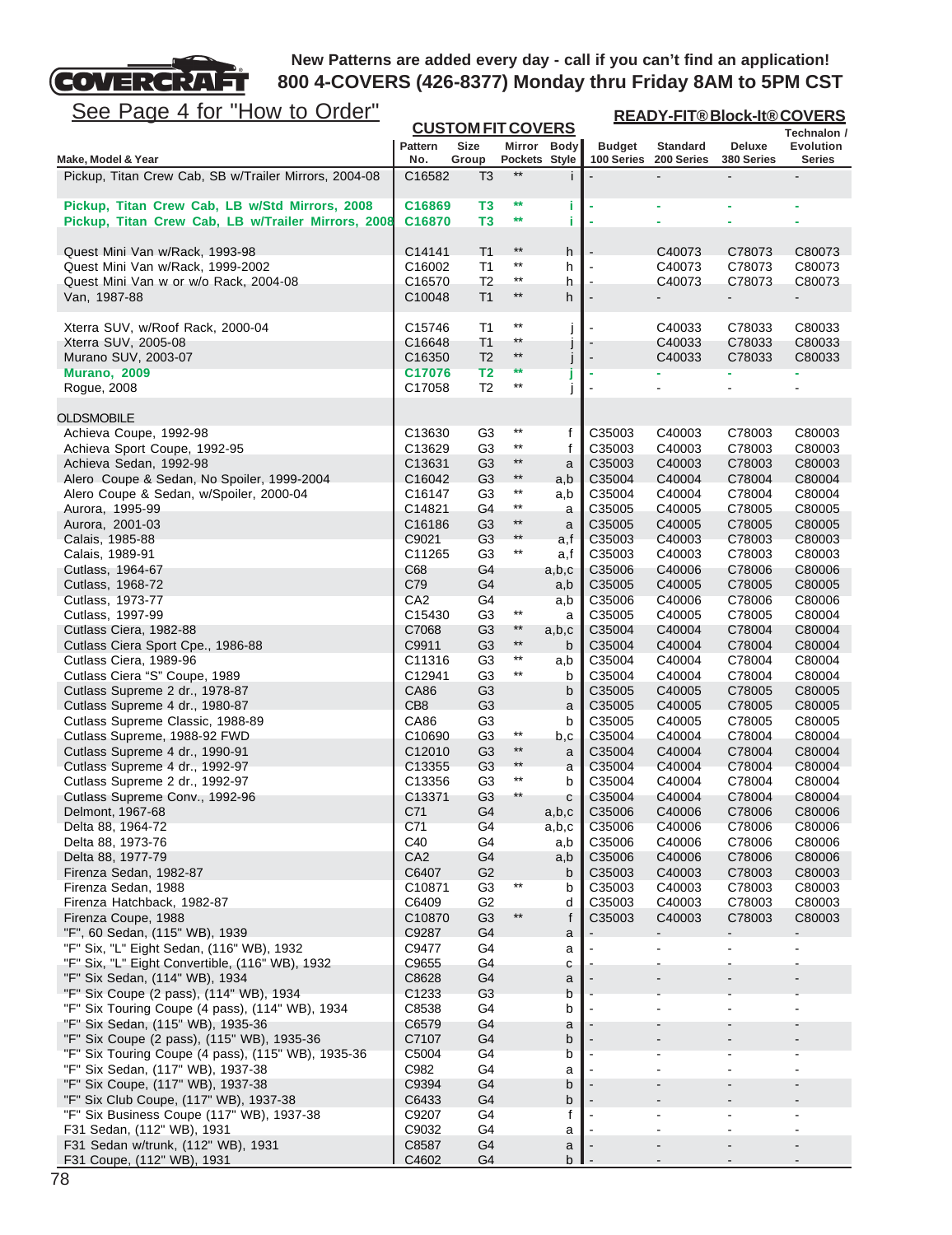

| <b>CUSTOM FIT COVERS</b><br><b>Size</b><br><b>Pattern</b><br>Mirror Body<br><b>Budget</b><br><b>Standard</b><br>Deluxe<br><b>Evolution</b><br>No.<br>Pockets Style<br>100 Series<br>200 Series<br>380 Series<br><b>Series</b><br>Group<br>F31 Convertible, (112" WB), 1931<br>C5884<br>G3<br>$\overline{a}$<br>c<br>C13215<br>G <sub>4</sub><br>F31 Cabriolet, (112" WB), 1931<br>с<br>C <sub>29</sub><br>G3<br>F-85 Sedan Convertible, 1961-62<br>c<br>C80<br>G <sub>3</sub><br>F-85 Sedan, 1963<br>a<br>C68<br>G4<br>F-85 Sedan, 1964-65<br>a<br>C68<br>G <sub>4</sub><br>C35006<br>C40006<br>C78006<br>C80006<br>F-85, 1964-67<br>a,b<br>C79<br>G <sub>4</sub><br>C35005<br>F-85, 1968-72<br>C40005<br>C78005<br>C80005<br>a,b<br>G4<br>"G", "H", 70, 80 Sedan, (120" WB), 1939<br>C9332<br>a<br>"G", "H", 70, 80 Convertible, (120" WB), 1939<br>C5947<br>G4<br>с<br>"G". "H", 70, 80 Coupe, (120" WB), 1939<br>C6338<br>G4<br>b<br>$^{\star\star}$<br>G3<br>C35005<br>C80005<br>Intrigue, 1998-02<br>C15467<br>C40005<br>C78005<br>a<br>"L" Eight Convertible, (119" WB), 1934<br>G4<br>C7266<br>с<br>C1024<br>"L" Eight Sedan, (121" WB), 1935-36<br>G4<br>a<br>"L" Eight Convertible, (121" WB), 1935-36<br>C3902<br>G4<br>C<br>"L" Eight Sports Coupe, (121" WB), 1935-36<br>C2711<br>G4<br>b<br>"L" Eight Touring Sedan, (124" WB), 1937-38<br>C11695<br>G4<br>a<br>C568<br>G <sub>3</sub><br>C78005<br>Omega, 1973-79<br>C35005<br>C40005<br>C80005<br>a,b<br>CB4<br>Omega, 1980-84<br>G3<br>C35004<br>C40004<br>C78004<br>C80004<br>a,b<br>$^{\star\star}$<br>C15273<br>G4<br>C35005<br>C40005<br>C78005<br>C80005<br>Regency, 1997<br>a<br>C71<br>G4<br>C35006<br>C40006<br>C78006<br>Royale, 1969-72<br>C80006<br>a,b<br>C <sub>27</sub><br>G <sub>4</sub><br>C35006<br>C40006<br>C78006<br>C80006<br>Starfire, 1964<br>a,b<br>C71<br>G <sub>4</sub><br>C35006<br>C78006<br>Starfire, 1965-66<br>C40006<br>C80006<br>a,b<br>G2<br>Starfire, 1975-80<br>CA35<br>C35003<br>C40003<br>C78003<br>C80003<br>d<br>C <sub>56</sub><br>G4<br>C35006<br>C40006<br>C78006<br>C80006<br>Toronado, 1966-70<br>b<br>Toronado, 1971-78<br>C95<br>G4<br>C35006<br>C40006<br>C78006<br>C80006<br>b<br>CA94<br>G4<br>C35006<br>C40006<br>C78006<br>C80006<br>Toronado, 1979-85<br>b,c<br>C9610<br>G <sub>3</sub><br>$\star\star$<br>C35004<br>C40004<br>C78004<br>Toronado, 1986-89, Trofeo, 1987-89<br>C80004<br>b<br>$***$<br>C35004<br>C40004<br>Toronado, Trofeo, 1990-92<br>C12004<br>G4<br>C78004<br>C80004<br>b<br>60, Special Sedan, (116" WB), 1940<br>C4895<br>G4<br>a<br>60, Special Business Coupe, (116" WB), 1940<br>C4334<br>$\mathsf{f}$<br>G4<br>60, Special Coupe (5 pass.), 116" WB), 1940<br>G4<br>C11919<br>b<br>G4<br>66, 68, Special Club Coupe, (119" WB), 1941-42<br>C9776<br>b<br>66, 68, Special Convertible Cpe (119" WB), 1941-42<br>C8334<br>G4<br>c<br>66 Sedan & Convertible, 1946-48<br>C3756<br>G4<br>a,c<br>70, Dynamic Sedan, (120" WB), 1940<br>C6455<br>G <sub>4</sub><br>a<br>G4<br>70, Dynamic Coupe, (120" WB), 1940<br>C14579<br>b<br>G4<br>76, 68, Special Sedanette, (119" WB), 1941-42<br>C1633<br>a<br>G4<br>76, 78, Dynamic Sedan, (125" WB), 1941-42<br>C <sub>2548</sub><br>a<br>C4070<br>G4<br>76, 78, Dynamic Sedan, 1946-48<br>a<br>76, 88 Club Sedan, 1949-50<br>C14493<br>G4<br>a<br>G4<br>76, 88 Convertible, 1949-50<br>C8685<br>С<br>76, 88 Fastback Sedan, 1949-50<br>C6873<br>G <sub>4</sub><br>d,e<br>76, 88 Club Coupe, 1949-50<br>C10917<br>G4<br>b<br>76, 88 2 dr Hardtop, 1949-50<br>C13432<br>G4<br>b<br>C9300<br>G <sub>4</sub><br>88 Sedan & Convertible, 1951-53<br>a,c<br>G <sub>4</sub><br>88 Sedan & Holiday Conv, 1954-55<br>C3650<br>a,c<br>88 Hardtop Coupe, 1954-55<br>C12181<br>G4<br>b<br>C5414<br>G4<br>88 Sedan, 1956<br>a<br>88 Holiday Coupe & Sedan, 1956<br>C5436<br>G <sub>4</sub><br>a,b<br>C3204<br>G4<br>88 Sedan, 1957-58<br>a<br>G <sub>4</sub><br>88 Holiday Coupe, 1957-58<br>C14150<br>b<br>G4<br>88 Hardtop, 1959-60<br>C10188<br>b<br>G <sub>4</sub><br>88 4 dr Hardtop, 1959-60<br>C12885<br>a<br>G4<br>C <sub>27</sub><br>88 Sedan & Convertible, 1961<br>a,c<br>C71<br>G4<br>88 Sedan, 1963-65<br>a<br>C11733<br>G4<br>88 Convertible, 1963-65<br>с<br>C71<br>G <sub>4</sub><br>88, 1964-72<br>C35006<br>C40006<br>C78006<br>C80006<br>a,b<br>C40<br>G4<br>88, 1973-76<br>C35006<br>C40006<br>C78006<br>C80006<br>a,b<br>CA <sub>2</sub><br>G4<br>C35006<br>C40006<br>C78006<br>88, 1977-79<br>C80006<br>a,b<br><b>CB11</b><br>G <sub>4</sub><br>$***$<br>C35006<br>C78006<br>C40006<br>C80006<br>88, 2 dr., 1980-85<br>b<br>$**$<br><b>CB10</b><br>G <sub>4</sub><br>C35006<br>88, 4 dr., 1980-85<br>C40006<br>C78006<br>C80006<br>a<br>$***$<br>88, 4 dr., 1986-91<br>C9583<br>G3<br>C35005<br>C40005<br>C78005<br>C80005<br>a<br>$^{\star\star}$<br>C9600<br>G <sub>3</sub><br>C35005<br>C40005<br>C78005<br>C80005<br>88, 2 dr., 1986-91<br>b<br>$^{\star\star}$<br>C13262<br>G <sub>3</sub><br>C35004<br>C40005<br>C78005<br>88, 4 dr., 1992-95<br>C80005<br>a | For Body Style Info See Page 4 |        |                |                 |   |        |        | <b>READY-FIT®Block-It®COVERS</b> |             |
|------------------------------------------------------------------------------------------------------------------------------------------------------------------------------------------------------------------------------------------------------------------------------------------------------------------------------------------------------------------------------------------------------------------------------------------------------------------------------------------------------------------------------------------------------------------------------------------------------------------------------------------------------------------------------------------------------------------------------------------------------------------------------------------------------------------------------------------------------------------------------------------------------------------------------------------------------------------------------------------------------------------------------------------------------------------------------------------------------------------------------------------------------------------------------------------------------------------------------------------------------------------------------------------------------------------------------------------------------------------------------------------------------------------------------------------------------------------------------------------------------------------------------------------------------------------------------------------------------------------------------------------------------------------------------------------------------------------------------------------------------------------------------------------------------------------------------------------------------------------------------------------------------------------------------------------------------------------------------------------------------------------------------------------------------------------------------------------------------------------------------------------------------------------------------------------------------------------------------------------------------------------------------------------------------------------------------------------------------------------------------------------------------------------------------------------------------------------------------------------------------------------------------------------------------------------------------------------------------------------------------------------------------------------------------------------------------------------------------------------------------------------------------------------------------------------------------------------------------------------------------------------------------------------------------------------------------------------------------------------------------------------------------------------------------------------------------------------------------------------------------------------------------------------------------------------------------------------------------------------------------------------------------------------------------------------------------------------------------------------------------------------------------------------------------------------------------------------------------------------------------------------------------------------------------------------------------------------------------------------------------------------------------------------------------------------------------------------------------------------------------------------------------------------------------------------------------------------------------------------------------------------------------------------------------------------------------------------------------------------------------------------------------------------------------------------------------------------------------------------------------------------------------------------------------------------------------------------------------------------------------------------------------------------------------------------------------------------------------------------------------------------------------------------------------------------------------------------------------------------------------------------------------------------------------------------------------------------------------------------------------------------------------------------------------------------------------------------------------------------------------------------------------------------------------------------------------------------------------------------------------------------------------------------------------------------------------------------------------------------------------------------------------------------------------------------|--------------------------------|--------|----------------|-----------------|---|--------|--------|----------------------------------|-------------|
|                                                                                                                                                                                                                                                                                                                                                                                                                                                                                                                                                                                                                                                                                                                                                                                                                                                                                                                                                                                                                                                                                                                                                                                                                                                                                                                                                                                                                                                                                                                                                                                                                                                                                                                                                                                                                                                                                                                                                                                                                                                                                                                                                                                                                                                                                                                                                                                                                                                                                                                                                                                                                                                                                                                                                                                                                                                                                                                                                                                                                                                                                                                                                                                                                                                                                                                                                                                                                                                                                                                                                                                                                                                                                                                                                                                                                                                                                                                                                                                                                                                                                                                                                                                                                                                                                                                                                                                                                                                                                                                                                                                                                                                                                                                                                                                                                                                                                                                                                                                                                                                                  |                                |        |                |                 |   |        |        |                                  | Technalon / |
|                                                                                                                                                                                                                                                                                                                                                                                                                                                                                                                                                                                                                                                                                                                                                                                                                                                                                                                                                                                                                                                                                                                                                                                                                                                                                                                                                                                                                                                                                                                                                                                                                                                                                                                                                                                                                                                                                                                                                                                                                                                                                                                                                                                                                                                                                                                                                                                                                                                                                                                                                                                                                                                                                                                                                                                                                                                                                                                                                                                                                                                                                                                                                                                                                                                                                                                                                                                                                                                                                                                                                                                                                                                                                                                                                                                                                                                                                                                                                                                                                                                                                                                                                                                                                                                                                                                                                                                                                                                                                                                                                                                                                                                                                                                                                                                                                                                                                                                                                                                                                                                                  | Make, Model & Year             |        |                |                 |   |        |        |                                  |             |
|                                                                                                                                                                                                                                                                                                                                                                                                                                                                                                                                                                                                                                                                                                                                                                                                                                                                                                                                                                                                                                                                                                                                                                                                                                                                                                                                                                                                                                                                                                                                                                                                                                                                                                                                                                                                                                                                                                                                                                                                                                                                                                                                                                                                                                                                                                                                                                                                                                                                                                                                                                                                                                                                                                                                                                                                                                                                                                                                                                                                                                                                                                                                                                                                                                                                                                                                                                                                                                                                                                                                                                                                                                                                                                                                                                                                                                                                                                                                                                                                                                                                                                                                                                                                                                                                                                                                                                                                                                                                                                                                                                                                                                                                                                                                                                                                                                                                                                                                                                                                                                                                  |                                |        |                |                 |   |        |        |                                  |             |
|                                                                                                                                                                                                                                                                                                                                                                                                                                                                                                                                                                                                                                                                                                                                                                                                                                                                                                                                                                                                                                                                                                                                                                                                                                                                                                                                                                                                                                                                                                                                                                                                                                                                                                                                                                                                                                                                                                                                                                                                                                                                                                                                                                                                                                                                                                                                                                                                                                                                                                                                                                                                                                                                                                                                                                                                                                                                                                                                                                                                                                                                                                                                                                                                                                                                                                                                                                                                                                                                                                                                                                                                                                                                                                                                                                                                                                                                                                                                                                                                                                                                                                                                                                                                                                                                                                                                                                                                                                                                                                                                                                                                                                                                                                                                                                                                                                                                                                                                                                                                                                                                  |                                |        |                |                 |   |        |        |                                  |             |
|                                                                                                                                                                                                                                                                                                                                                                                                                                                                                                                                                                                                                                                                                                                                                                                                                                                                                                                                                                                                                                                                                                                                                                                                                                                                                                                                                                                                                                                                                                                                                                                                                                                                                                                                                                                                                                                                                                                                                                                                                                                                                                                                                                                                                                                                                                                                                                                                                                                                                                                                                                                                                                                                                                                                                                                                                                                                                                                                                                                                                                                                                                                                                                                                                                                                                                                                                                                                                                                                                                                                                                                                                                                                                                                                                                                                                                                                                                                                                                                                                                                                                                                                                                                                                                                                                                                                                                                                                                                                                                                                                                                                                                                                                                                                                                                                                                                                                                                                                                                                                                                                  |                                |        |                |                 |   |        |        |                                  |             |
|                                                                                                                                                                                                                                                                                                                                                                                                                                                                                                                                                                                                                                                                                                                                                                                                                                                                                                                                                                                                                                                                                                                                                                                                                                                                                                                                                                                                                                                                                                                                                                                                                                                                                                                                                                                                                                                                                                                                                                                                                                                                                                                                                                                                                                                                                                                                                                                                                                                                                                                                                                                                                                                                                                                                                                                                                                                                                                                                                                                                                                                                                                                                                                                                                                                                                                                                                                                                                                                                                                                                                                                                                                                                                                                                                                                                                                                                                                                                                                                                                                                                                                                                                                                                                                                                                                                                                                                                                                                                                                                                                                                                                                                                                                                                                                                                                                                                                                                                                                                                                                                                  |                                |        |                |                 |   |        |        |                                  |             |
|                                                                                                                                                                                                                                                                                                                                                                                                                                                                                                                                                                                                                                                                                                                                                                                                                                                                                                                                                                                                                                                                                                                                                                                                                                                                                                                                                                                                                                                                                                                                                                                                                                                                                                                                                                                                                                                                                                                                                                                                                                                                                                                                                                                                                                                                                                                                                                                                                                                                                                                                                                                                                                                                                                                                                                                                                                                                                                                                                                                                                                                                                                                                                                                                                                                                                                                                                                                                                                                                                                                                                                                                                                                                                                                                                                                                                                                                                                                                                                                                                                                                                                                                                                                                                                                                                                                                                                                                                                                                                                                                                                                                                                                                                                                                                                                                                                                                                                                                                                                                                                                                  |                                |        |                |                 |   |        |        |                                  |             |
|                                                                                                                                                                                                                                                                                                                                                                                                                                                                                                                                                                                                                                                                                                                                                                                                                                                                                                                                                                                                                                                                                                                                                                                                                                                                                                                                                                                                                                                                                                                                                                                                                                                                                                                                                                                                                                                                                                                                                                                                                                                                                                                                                                                                                                                                                                                                                                                                                                                                                                                                                                                                                                                                                                                                                                                                                                                                                                                                                                                                                                                                                                                                                                                                                                                                                                                                                                                                                                                                                                                                                                                                                                                                                                                                                                                                                                                                                                                                                                                                                                                                                                                                                                                                                                                                                                                                                                                                                                                                                                                                                                                                                                                                                                                                                                                                                                                                                                                                                                                                                                                                  |                                |        |                |                 |   |        |        |                                  |             |
|                                                                                                                                                                                                                                                                                                                                                                                                                                                                                                                                                                                                                                                                                                                                                                                                                                                                                                                                                                                                                                                                                                                                                                                                                                                                                                                                                                                                                                                                                                                                                                                                                                                                                                                                                                                                                                                                                                                                                                                                                                                                                                                                                                                                                                                                                                                                                                                                                                                                                                                                                                                                                                                                                                                                                                                                                                                                                                                                                                                                                                                                                                                                                                                                                                                                                                                                                                                                                                                                                                                                                                                                                                                                                                                                                                                                                                                                                                                                                                                                                                                                                                                                                                                                                                                                                                                                                                                                                                                                                                                                                                                                                                                                                                                                                                                                                                                                                                                                                                                                                                                                  |                                |        |                |                 |   |        |        |                                  |             |
|                                                                                                                                                                                                                                                                                                                                                                                                                                                                                                                                                                                                                                                                                                                                                                                                                                                                                                                                                                                                                                                                                                                                                                                                                                                                                                                                                                                                                                                                                                                                                                                                                                                                                                                                                                                                                                                                                                                                                                                                                                                                                                                                                                                                                                                                                                                                                                                                                                                                                                                                                                                                                                                                                                                                                                                                                                                                                                                                                                                                                                                                                                                                                                                                                                                                                                                                                                                                                                                                                                                                                                                                                                                                                                                                                                                                                                                                                                                                                                                                                                                                                                                                                                                                                                                                                                                                                                                                                                                                                                                                                                                                                                                                                                                                                                                                                                                                                                                                                                                                                                                                  |                                |        |                |                 |   |        |        |                                  |             |
|                                                                                                                                                                                                                                                                                                                                                                                                                                                                                                                                                                                                                                                                                                                                                                                                                                                                                                                                                                                                                                                                                                                                                                                                                                                                                                                                                                                                                                                                                                                                                                                                                                                                                                                                                                                                                                                                                                                                                                                                                                                                                                                                                                                                                                                                                                                                                                                                                                                                                                                                                                                                                                                                                                                                                                                                                                                                                                                                                                                                                                                                                                                                                                                                                                                                                                                                                                                                                                                                                                                                                                                                                                                                                                                                                                                                                                                                                                                                                                                                                                                                                                                                                                                                                                                                                                                                                                                                                                                                                                                                                                                                                                                                                                                                                                                                                                                                                                                                                                                                                                                                  |                                |        |                |                 |   |        |        |                                  |             |
|                                                                                                                                                                                                                                                                                                                                                                                                                                                                                                                                                                                                                                                                                                                                                                                                                                                                                                                                                                                                                                                                                                                                                                                                                                                                                                                                                                                                                                                                                                                                                                                                                                                                                                                                                                                                                                                                                                                                                                                                                                                                                                                                                                                                                                                                                                                                                                                                                                                                                                                                                                                                                                                                                                                                                                                                                                                                                                                                                                                                                                                                                                                                                                                                                                                                                                                                                                                                                                                                                                                                                                                                                                                                                                                                                                                                                                                                                                                                                                                                                                                                                                                                                                                                                                                                                                                                                                                                                                                                                                                                                                                                                                                                                                                                                                                                                                                                                                                                                                                                                                                                  |                                |        |                |                 |   |        |        |                                  |             |
|                                                                                                                                                                                                                                                                                                                                                                                                                                                                                                                                                                                                                                                                                                                                                                                                                                                                                                                                                                                                                                                                                                                                                                                                                                                                                                                                                                                                                                                                                                                                                                                                                                                                                                                                                                                                                                                                                                                                                                                                                                                                                                                                                                                                                                                                                                                                                                                                                                                                                                                                                                                                                                                                                                                                                                                                                                                                                                                                                                                                                                                                                                                                                                                                                                                                                                                                                                                                                                                                                                                                                                                                                                                                                                                                                                                                                                                                                                                                                                                                                                                                                                                                                                                                                                                                                                                                                                                                                                                                                                                                                                                                                                                                                                                                                                                                                                                                                                                                                                                                                                                                  |                                |        |                |                 |   |        |        |                                  |             |
|                                                                                                                                                                                                                                                                                                                                                                                                                                                                                                                                                                                                                                                                                                                                                                                                                                                                                                                                                                                                                                                                                                                                                                                                                                                                                                                                                                                                                                                                                                                                                                                                                                                                                                                                                                                                                                                                                                                                                                                                                                                                                                                                                                                                                                                                                                                                                                                                                                                                                                                                                                                                                                                                                                                                                                                                                                                                                                                                                                                                                                                                                                                                                                                                                                                                                                                                                                                                                                                                                                                                                                                                                                                                                                                                                                                                                                                                                                                                                                                                                                                                                                                                                                                                                                                                                                                                                                                                                                                                                                                                                                                                                                                                                                                                                                                                                                                                                                                                                                                                                                                                  |                                |        |                |                 |   |        |        |                                  |             |
|                                                                                                                                                                                                                                                                                                                                                                                                                                                                                                                                                                                                                                                                                                                                                                                                                                                                                                                                                                                                                                                                                                                                                                                                                                                                                                                                                                                                                                                                                                                                                                                                                                                                                                                                                                                                                                                                                                                                                                                                                                                                                                                                                                                                                                                                                                                                                                                                                                                                                                                                                                                                                                                                                                                                                                                                                                                                                                                                                                                                                                                                                                                                                                                                                                                                                                                                                                                                                                                                                                                                                                                                                                                                                                                                                                                                                                                                                                                                                                                                                                                                                                                                                                                                                                                                                                                                                                                                                                                                                                                                                                                                                                                                                                                                                                                                                                                                                                                                                                                                                                                                  |                                |        |                |                 |   |        |        |                                  |             |
|                                                                                                                                                                                                                                                                                                                                                                                                                                                                                                                                                                                                                                                                                                                                                                                                                                                                                                                                                                                                                                                                                                                                                                                                                                                                                                                                                                                                                                                                                                                                                                                                                                                                                                                                                                                                                                                                                                                                                                                                                                                                                                                                                                                                                                                                                                                                                                                                                                                                                                                                                                                                                                                                                                                                                                                                                                                                                                                                                                                                                                                                                                                                                                                                                                                                                                                                                                                                                                                                                                                                                                                                                                                                                                                                                                                                                                                                                                                                                                                                                                                                                                                                                                                                                                                                                                                                                                                                                                                                                                                                                                                                                                                                                                                                                                                                                                                                                                                                                                                                                                                                  |                                |        |                |                 |   |        |        |                                  |             |
|                                                                                                                                                                                                                                                                                                                                                                                                                                                                                                                                                                                                                                                                                                                                                                                                                                                                                                                                                                                                                                                                                                                                                                                                                                                                                                                                                                                                                                                                                                                                                                                                                                                                                                                                                                                                                                                                                                                                                                                                                                                                                                                                                                                                                                                                                                                                                                                                                                                                                                                                                                                                                                                                                                                                                                                                                                                                                                                                                                                                                                                                                                                                                                                                                                                                                                                                                                                                                                                                                                                                                                                                                                                                                                                                                                                                                                                                                                                                                                                                                                                                                                                                                                                                                                                                                                                                                                                                                                                                                                                                                                                                                                                                                                                                                                                                                                                                                                                                                                                                                                                                  |                                |        |                |                 |   |        |        |                                  |             |
|                                                                                                                                                                                                                                                                                                                                                                                                                                                                                                                                                                                                                                                                                                                                                                                                                                                                                                                                                                                                                                                                                                                                                                                                                                                                                                                                                                                                                                                                                                                                                                                                                                                                                                                                                                                                                                                                                                                                                                                                                                                                                                                                                                                                                                                                                                                                                                                                                                                                                                                                                                                                                                                                                                                                                                                                                                                                                                                                                                                                                                                                                                                                                                                                                                                                                                                                                                                                                                                                                                                                                                                                                                                                                                                                                                                                                                                                                                                                                                                                                                                                                                                                                                                                                                                                                                                                                                                                                                                                                                                                                                                                                                                                                                                                                                                                                                                                                                                                                                                                                                                                  |                                |        |                |                 |   |        |        |                                  |             |
|                                                                                                                                                                                                                                                                                                                                                                                                                                                                                                                                                                                                                                                                                                                                                                                                                                                                                                                                                                                                                                                                                                                                                                                                                                                                                                                                                                                                                                                                                                                                                                                                                                                                                                                                                                                                                                                                                                                                                                                                                                                                                                                                                                                                                                                                                                                                                                                                                                                                                                                                                                                                                                                                                                                                                                                                                                                                                                                                                                                                                                                                                                                                                                                                                                                                                                                                                                                                                                                                                                                                                                                                                                                                                                                                                                                                                                                                                                                                                                                                                                                                                                                                                                                                                                                                                                                                                                                                                                                                                                                                                                                                                                                                                                                                                                                                                                                                                                                                                                                                                                                                  |                                |        |                |                 |   |        |        |                                  |             |
|                                                                                                                                                                                                                                                                                                                                                                                                                                                                                                                                                                                                                                                                                                                                                                                                                                                                                                                                                                                                                                                                                                                                                                                                                                                                                                                                                                                                                                                                                                                                                                                                                                                                                                                                                                                                                                                                                                                                                                                                                                                                                                                                                                                                                                                                                                                                                                                                                                                                                                                                                                                                                                                                                                                                                                                                                                                                                                                                                                                                                                                                                                                                                                                                                                                                                                                                                                                                                                                                                                                                                                                                                                                                                                                                                                                                                                                                                                                                                                                                                                                                                                                                                                                                                                                                                                                                                                                                                                                                                                                                                                                                                                                                                                                                                                                                                                                                                                                                                                                                                                                                  |                                |        |                |                 |   |        |        |                                  |             |
|                                                                                                                                                                                                                                                                                                                                                                                                                                                                                                                                                                                                                                                                                                                                                                                                                                                                                                                                                                                                                                                                                                                                                                                                                                                                                                                                                                                                                                                                                                                                                                                                                                                                                                                                                                                                                                                                                                                                                                                                                                                                                                                                                                                                                                                                                                                                                                                                                                                                                                                                                                                                                                                                                                                                                                                                                                                                                                                                                                                                                                                                                                                                                                                                                                                                                                                                                                                                                                                                                                                                                                                                                                                                                                                                                                                                                                                                                                                                                                                                                                                                                                                                                                                                                                                                                                                                                                                                                                                                                                                                                                                                                                                                                                                                                                                                                                                                                                                                                                                                                                                                  |                                |        |                |                 |   |        |        |                                  |             |
|                                                                                                                                                                                                                                                                                                                                                                                                                                                                                                                                                                                                                                                                                                                                                                                                                                                                                                                                                                                                                                                                                                                                                                                                                                                                                                                                                                                                                                                                                                                                                                                                                                                                                                                                                                                                                                                                                                                                                                                                                                                                                                                                                                                                                                                                                                                                                                                                                                                                                                                                                                                                                                                                                                                                                                                                                                                                                                                                                                                                                                                                                                                                                                                                                                                                                                                                                                                                                                                                                                                                                                                                                                                                                                                                                                                                                                                                                                                                                                                                                                                                                                                                                                                                                                                                                                                                                                                                                                                                                                                                                                                                                                                                                                                                                                                                                                                                                                                                                                                                                                                                  |                                |        |                |                 |   |        |        |                                  |             |
|                                                                                                                                                                                                                                                                                                                                                                                                                                                                                                                                                                                                                                                                                                                                                                                                                                                                                                                                                                                                                                                                                                                                                                                                                                                                                                                                                                                                                                                                                                                                                                                                                                                                                                                                                                                                                                                                                                                                                                                                                                                                                                                                                                                                                                                                                                                                                                                                                                                                                                                                                                                                                                                                                                                                                                                                                                                                                                                                                                                                                                                                                                                                                                                                                                                                                                                                                                                                                                                                                                                                                                                                                                                                                                                                                                                                                                                                                                                                                                                                                                                                                                                                                                                                                                                                                                                                                                                                                                                                                                                                                                                                                                                                                                                                                                                                                                                                                                                                                                                                                                                                  |                                |        |                |                 |   |        |        |                                  |             |
|                                                                                                                                                                                                                                                                                                                                                                                                                                                                                                                                                                                                                                                                                                                                                                                                                                                                                                                                                                                                                                                                                                                                                                                                                                                                                                                                                                                                                                                                                                                                                                                                                                                                                                                                                                                                                                                                                                                                                                                                                                                                                                                                                                                                                                                                                                                                                                                                                                                                                                                                                                                                                                                                                                                                                                                                                                                                                                                                                                                                                                                                                                                                                                                                                                                                                                                                                                                                                                                                                                                                                                                                                                                                                                                                                                                                                                                                                                                                                                                                                                                                                                                                                                                                                                                                                                                                                                                                                                                                                                                                                                                                                                                                                                                                                                                                                                                                                                                                                                                                                                                                  |                                |        |                |                 |   |        |        |                                  |             |
|                                                                                                                                                                                                                                                                                                                                                                                                                                                                                                                                                                                                                                                                                                                                                                                                                                                                                                                                                                                                                                                                                                                                                                                                                                                                                                                                                                                                                                                                                                                                                                                                                                                                                                                                                                                                                                                                                                                                                                                                                                                                                                                                                                                                                                                                                                                                                                                                                                                                                                                                                                                                                                                                                                                                                                                                                                                                                                                                                                                                                                                                                                                                                                                                                                                                                                                                                                                                                                                                                                                                                                                                                                                                                                                                                                                                                                                                                                                                                                                                                                                                                                                                                                                                                                                                                                                                                                                                                                                                                                                                                                                                                                                                                                                                                                                                                                                                                                                                                                                                                                                                  |                                |        |                |                 |   |        |        |                                  |             |
|                                                                                                                                                                                                                                                                                                                                                                                                                                                                                                                                                                                                                                                                                                                                                                                                                                                                                                                                                                                                                                                                                                                                                                                                                                                                                                                                                                                                                                                                                                                                                                                                                                                                                                                                                                                                                                                                                                                                                                                                                                                                                                                                                                                                                                                                                                                                                                                                                                                                                                                                                                                                                                                                                                                                                                                                                                                                                                                                                                                                                                                                                                                                                                                                                                                                                                                                                                                                                                                                                                                                                                                                                                                                                                                                                                                                                                                                                                                                                                                                                                                                                                                                                                                                                                                                                                                                                                                                                                                                                                                                                                                                                                                                                                                                                                                                                                                                                                                                                                                                                                                                  |                                |        |                |                 |   |        |        |                                  |             |
|                                                                                                                                                                                                                                                                                                                                                                                                                                                                                                                                                                                                                                                                                                                                                                                                                                                                                                                                                                                                                                                                                                                                                                                                                                                                                                                                                                                                                                                                                                                                                                                                                                                                                                                                                                                                                                                                                                                                                                                                                                                                                                                                                                                                                                                                                                                                                                                                                                                                                                                                                                                                                                                                                                                                                                                                                                                                                                                                                                                                                                                                                                                                                                                                                                                                                                                                                                                                                                                                                                                                                                                                                                                                                                                                                                                                                                                                                                                                                                                                                                                                                                                                                                                                                                                                                                                                                                                                                                                                                                                                                                                                                                                                                                                                                                                                                                                                                                                                                                                                                                                                  |                                |        |                |                 |   |        |        |                                  |             |
|                                                                                                                                                                                                                                                                                                                                                                                                                                                                                                                                                                                                                                                                                                                                                                                                                                                                                                                                                                                                                                                                                                                                                                                                                                                                                                                                                                                                                                                                                                                                                                                                                                                                                                                                                                                                                                                                                                                                                                                                                                                                                                                                                                                                                                                                                                                                                                                                                                                                                                                                                                                                                                                                                                                                                                                                                                                                                                                                                                                                                                                                                                                                                                                                                                                                                                                                                                                                                                                                                                                                                                                                                                                                                                                                                                                                                                                                                                                                                                                                                                                                                                                                                                                                                                                                                                                                                                                                                                                                                                                                                                                                                                                                                                                                                                                                                                                                                                                                                                                                                                                                  |                                |        |                |                 |   |        |        |                                  |             |
|                                                                                                                                                                                                                                                                                                                                                                                                                                                                                                                                                                                                                                                                                                                                                                                                                                                                                                                                                                                                                                                                                                                                                                                                                                                                                                                                                                                                                                                                                                                                                                                                                                                                                                                                                                                                                                                                                                                                                                                                                                                                                                                                                                                                                                                                                                                                                                                                                                                                                                                                                                                                                                                                                                                                                                                                                                                                                                                                                                                                                                                                                                                                                                                                                                                                                                                                                                                                                                                                                                                                                                                                                                                                                                                                                                                                                                                                                                                                                                                                                                                                                                                                                                                                                                                                                                                                                                                                                                                                                                                                                                                                                                                                                                                                                                                                                                                                                                                                                                                                                                                                  |                                |        |                |                 |   |        |        |                                  |             |
|                                                                                                                                                                                                                                                                                                                                                                                                                                                                                                                                                                                                                                                                                                                                                                                                                                                                                                                                                                                                                                                                                                                                                                                                                                                                                                                                                                                                                                                                                                                                                                                                                                                                                                                                                                                                                                                                                                                                                                                                                                                                                                                                                                                                                                                                                                                                                                                                                                                                                                                                                                                                                                                                                                                                                                                                                                                                                                                                                                                                                                                                                                                                                                                                                                                                                                                                                                                                                                                                                                                                                                                                                                                                                                                                                                                                                                                                                                                                                                                                                                                                                                                                                                                                                                                                                                                                                                                                                                                                                                                                                                                                                                                                                                                                                                                                                                                                                                                                                                                                                                                                  |                                |        |                |                 |   |        |        |                                  |             |
|                                                                                                                                                                                                                                                                                                                                                                                                                                                                                                                                                                                                                                                                                                                                                                                                                                                                                                                                                                                                                                                                                                                                                                                                                                                                                                                                                                                                                                                                                                                                                                                                                                                                                                                                                                                                                                                                                                                                                                                                                                                                                                                                                                                                                                                                                                                                                                                                                                                                                                                                                                                                                                                                                                                                                                                                                                                                                                                                                                                                                                                                                                                                                                                                                                                                                                                                                                                                                                                                                                                                                                                                                                                                                                                                                                                                                                                                                                                                                                                                                                                                                                                                                                                                                                                                                                                                                                                                                                                                                                                                                                                                                                                                                                                                                                                                                                                                                                                                                                                                                                                                  |                                |        |                |                 |   |        |        |                                  |             |
|                                                                                                                                                                                                                                                                                                                                                                                                                                                                                                                                                                                                                                                                                                                                                                                                                                                                                                                                                                                                                                                                                                                                                                                                                                                                                                                                                                                                                                                                                                                                                                                                                                                                                                                                                                                                                                                                                                                                                                                                                                                                                                                                                                                                                                                                                                                                                                                                                                                                                                                                                                                                                                                                                                                                                                                                                                                                                                                                                                                                                                                                                                                                                                                                                                                                                                                                                                                                                                                                                                                                                                                                                                                                                                                                                                                                                                                                                                                                                                                                                                                                                                                                                                                                                                                                                                                                                                                                                                                                                                                                                                                                                                                                                                                                                                                                                                                                                                                                                                                                                                                                  |                                |        |                |                 |   |        |        |                                  |             |
|                                                                                                                                                                                                                                                                                                                                                                                                                                                                                                                                                                                                                                                                                                                                                                                                                                                                                                                                                                                                                                                                                                                                                                                                                                                                                                                                                                                                                                                                                                                                                                                                                                                                                                                                                                                                                                                                                                                                                                                                                                                                                                                                                                                                                                                                                                                                                                                                                                                                                                                                                                                                                                                                                                                                                                                                                                                                                                                                                                                                                                                                                                                                                                                                                                                                                                                                                                                                                                                                                                                                                                                                                                                                                                                                                                                                                                                                                                                                                                                                                                                                                                                                                                                                                                                                                                                                                                                                                                                                                                                                                                                                                                                                                                                                                                                                                                                                                                                                                                                                                                                                  |                                |        |                |                 |   |        |        |                                  |             |
|                                                                                                                                                                                                                                                                                                                                                                                                                                                                                                                                                                                                                                                                                                                                                                                                                                                                                                                                                                                                                                                                                                                                                                                                                                                                                                                                                                                                                                                                                                                                                                                                                                                                                                                                                                                                                                                                                                                                                                                                                                                                                                                                                                                                                                                                                                                                                                                                                                                                                                                                                                                                                                                                                                                                                                                                                                                                                                                                                                                                                                                                                                                                                                                                                                                                                                                                                                                                                                                                                                                                                                                                                                                                                                                                                                                                                                                                                                                                                                                                                                                                                                                                                                                                                                                                                                                                                                                                                                                                                                                                                                                                                                                                                                                                                                                                                                                                                                                                                                                                                                                                  |                                |        |                |                 |   |        |        |                                  |             |
|                                                                                                                                                                                                                                                                                                                                                                                                                                                                                                                                                                                                                                                                                                                                                                                                                                                                                                                                                                                                                                                                                                                                                                                                                                                                                                                                                                                                                                                                                                                                                                                                                                                                                                                                                                                                                                                                                                                                                                                                                                                                                                                                                                                                                                                                                                                                                                                                                                                                                                                                                                                                                                                                                                                                                                                                                                                                                                                                                                                                                                                                                                                                                                                                                                                                                                                                                                                                                                                                                                                                                                                                                                                                                                                                                                                                                                                                                                                                                                                                                                                                                                                                                                                                                                                                                                                                                                                                                                                                                                                                                                                                                                                                                                                                                                                                                                                                                                                                                                                                                                                                  |                                |        |                |                 |   |        |        |                                  |             |
|                                                                                                                                                                                                                                                                                                                                                                                                                                                                                                                                                                                                                                                                                                                                                                                                                                                                                                                                                                                                                                                                                                                                                                                                                                                                                                                                                                                                                                                                                                                                                                                                                                                                                                                                                                                                                                                                                                                                                                                                                                                                                                                                                                                                                                                                                                                                                                                                                                                                                                                                                                                                                                                                                                                                                                                                                                                                                                                                                                                                                                                                                                                                                                                                                                                                                                                                                                                                                                                                                                                                                                                                                                                                                                                                                                                                                                                                                                                                                                                                                                                                                                                                                                                                                                                                                                                                                                                                                                                                                                                                                                                                                                                                                                                                                                                                                                                                                                                                                                                                                                                                  |                                |        |                |                 |   |        |        |                                  |             |
|                                                                                                                                                                                                                                                                                                                                                                                                                                                                                                                                                                                                                                                                                                                                                                                                                                                                                                                                                                                                                                                                                                                                                                                                                                                                                                                                                                                                                                                                                                                                                                                                                                                                                                                                                                                                                                                                                                                                                                                                                                                                                                                                                                                                                                                                                                                                                                                                                                                                                                                                                                                                                                                                                                                                                                                                                                                                                                                                                                                                                                                                                                                                                                                                                                                                                                                                                                                                                                                                                                                                                                                                                                                                                                                                                                                                                                                                                                                                                                                                                                                                                                                                                                                                                                                                                                                                                                                                                                                                                                                                                                                                                                                                                                                                                                                                                                                                                                                                                                                                                                                                  |                                |        |                |                 |   |        |        |                                  |             |
|                                                                                                                                                                                                                                                                                                                                                                                                                                                                                                                                                                                                                                                                                                                                                                                                                                                                                                                                                                                                                                                                                                                                                                                                                                                                                                                                                                                                                                                                                                                                                                                                                                                                                                                                                                                                                                                                                                                                                                                                                                                                                                                                                                                                                                                                                                                                                                                                                                                                                                                                                                                                                                                                                                                                                                                                                                                                                                                                                                                                                                                                                                                                                                                                                                                                                                                                                                                                                                                                                                                                                                                                                                                                                                                                                                                                                                                                                                                                                                                                                                                                                                                                                                                                                                                                                                                                                                                                                                                                                                                                                                                                                                                                                                                                                                                                                                                                                                                                                                                                                                                                  |                                |        |                |                 |   |        |        |                                  |             |
|                                                                                                                                                                                                                                                                                                                                                                                                                                                                                                                                                                                                                                                                                                                                                                                                                                                                                                                                                                                                                                                                                                                                                                                                                                                                                                                                                                                                                                                                                                                                                                                                                                                                                                                                                                                                                                                                                                                                                                                                                                                                                                                                                                                                                                                                                                                                                                                                                                                                                                                                                                                                                                                                                                                                                                                                                                                                                                                                                                                                                                                                                                                                                                                                                                                                                                                                                                                                                                                                                                                                                                                                                                                                                                                                                                                                                                                                                                                                                                                                                                                                                                                                                                                                                                                                                                                                                                                                                                                                                                                                                                                                                                                                                                                                                                                                                                                                                                                                                                                                                                                                  |                                |        |                |                 |   |        |        |                                  |             |
|                                                                                                                                                                                                                                                                                                                                                                                                                                                                                                                                                                                                                                                                                                                                                                                                                                                                                                                                                                                                                                                                                                                                                                                                                                                                                                                                                                                                                                                                                                                                                                                                                                                                                                                                                                                                                                                                                                                                                                                                                                                                                                                                                                                                                                                                                                                                                                                                                                                                                                                                                                                                                                                                                                                                                                                                                                                                                                                                                                                                                                                                                                                                                                                                                                                                                                                                                                                                                                                                                                                                                                                                                                                                                                                                                                                                                                                                                                                                                                                                                                                                                                                                                                                                                                                                                                                                                                                                                                                                                                                                                                                                                                                                                                                                                                                                                                                                                                                                                                                                                                                                  |                                |        |                |                 |   |        |        |                                  |             |
|                                                                                                                                                                                                                                                                                                                                                                                                                                                                                                                                                                                                                                                                                                                                                                                                                                                                                                                                                                                                                                                                                                                                                                                                                                                                                                                                                                                                                                                                                                                                                                                                                                                                                                                                                                                                                                                                                                                                                                                                                                                                                                                                                                                                                                                                                                                                                                                                                                                                                                                                                                                                                                                                                                                                                                                                                                                                                                                                                                                                                                                                                                                                                                                                                                                                                                                                                                                                                                                                                                                                                                                                                                                                                                                                                                                                                                                                                                                                                                                                                                                                                                                                                                                                                                                                                                                                                                                                                                                                                                                                                                                                                                                                                                                                                                                                                                                                                                                                                                                                                                                                  |                                |        |                |                 |   |        |        |                                  |             |
|                                                                                                                                                                                                                                                                                                                                                                                                                                                                                                                                                                                                                                                                                                                                                                                                                                                                                                                                                                                                                                                                                                                                                                                                                                                                                                                                                                                                                                                                                                                                                                                                                                                                                                                                                                                                                                                                                                                                                                                                                                                                                                                                                                                                                                                                                                                                                                                                                                                                                                                                                                                                                                                                                                                                                                                                                                                                                                                                                                                                                                                                                                                                                                                                                                                                                                                                                                                                                                                                                                                                                                                                                                                                                                                                                                                                                                                                                                                                                                                                                                                                                                                                                                                                                                                                                                                                                                                                                                                                                                                                                                                                                                                                                                                                                                                                                                                                                                                                                                                                                                                                  |                                |        |                |                 |   |        |        |                                  |             |
|                                                                                                                                                                                                                                                                                                                                                                                                                                                                                                                                                                                                                                                                                                                                                                                                                                                                                                                                                                                                                                                                                                                                                                                                                                                                                                                                                                                                                                                                                                                                                                                                                                                                                                                                                                                                                                                                                                                                                                                                                                                                                                                                                                                                                                                                                                                                                                                                                                                                                                                                                                                                                                                                                                                                                                                                                                                                                                                                                                                                                                                                                                                                                                                                                                                                                                                                                                                                                                                                                                                                                                                                                                                                                                                                                                                                                                                                                                                                                                                                                                                                                                                                                                                                                                                                                                                                                                                                                                                                                                                                                                                                                                                                                                                                                                                                                                                                                                                                                                                                                                                                  |                                |        |                |                 |   |        |        |                                  |             |
|                                                                                                                                                                                                                                                                                                                                                                                                                                                                                                                                                                                                                                                                                                                                                                                                                                                                                                                                                                                                                                                                                                                                                                                                                                                                                                                                                                                                                                                                                                                                                                                                                                                                                                                                                                                                                                                                                                                                                                                                                                                                                                                                                                                                                                                                                                                                                                                                                                                                                                                                                                                                                                                                                                                                                                                                                                                                                                                                                                                                                                                                                                                                                                                                                                                                                                                                                                                                                                                                                                                                                                                                                                                                                                                                                                                                                                                                                                                                                                                                                                                                                                                                                                                                                                                                                                                                                                                                                                                                                                                                                                                                                                                                                                                                                                                                                                                                                                                                                                                                                                                                  |                                |        |                |                 |   |        |        |                                  |             |
|                                                                                                                                                                                                                                                                                                                                                                                                                                                                                                                                                                                                                                                                                                                                                                                                                                                                                                                                                                                                                                                                                                                                                                                                                                                                                                                                                                                                                                                                                                                                                                                                                                                                                                                                                                                                                                                                                                                                                                                                                                                                                                                                                                                                                                                                                                                                                                                                                                                                                                                                                                                                                                                                                                                                                                                                                                                                                                                                                                                                                                                                                                                                                                                                                                                                                                                                                                                                                                                                                                                                                                                                                                                                                                                                                                                                                                                                                                                                                                                                                                                                                                                                                                                                                                                                                                                                                                                                                                                                                                                                                                                                                                                                                                                                                                                                                                                                                                                                                                                                                                                                  |                                |        |                |                 |   |        |        |                                  |             |
|                                                                                                                                                                                                                                                                                                                                                                                                                                                                                                                                                                                                                                                                                                                                                                                                                                                                                                                                                                                                                                                                                                                                                                                                                                                                                                                                                                                                                                                                                                                                                                                                                                                                                                                                                                                                                                                                                                                                                                                                                                                                                                                                                                                                                                                                                                                                                                                                                                                                                                                                                                                                                                                                                                                                                                                                                                                                                                                                                                                                                                                                                                                                                                                                                                                                                                                                                                                                                                                                                                                                                                                                                                                                                                                                                                                                                                                                                                                                                                                                                                                                                                                                                                                                                                                                                                                                                                                                                                                                                                                                                                                                                                                                                                                                                                                                                                                                                                                                                                                                                                                                  |                                |        |                |                 |   |        |        |                                  |             |
|                                                                                                                                                                                                                                                                                                                                                                                                                                                                                                                                                                                                                                                                                                                                                                                                                                                                                                                                                                                                                                                                                                                                                                                                                                                                                                                                                                                                                                                                                                                                                                                                                                                                                                                                                                                                                                                                                                                                                                                                                                                                                                                                                                                                                                                                                                                                                                                                                                                                                                                                                                                                                                                                                                                                                                                                                                                                                                                                                                                                                                                                                                                                                                                                                                                                                                                                                                                                                                                                                                                                                                                                                                                                                                                                                                                                                                                                                                                                                                                                                                                                                                                                                                                                                                                                                                                                                                                                                                                                                                                                                                                                                                                                                                                                                                                                                                                                                                                                                                                                                                                                  |                                |        |                |                 |   |        |        |                                  |             |
|                                                                                                                                                                                                                                                                                                                                                                                                                                                                                                                                                                                                                                                                                                                                                                                                                                                                                                                                                                                                                                                                                                                                                                                                                                                                                                                                                                                                                                                                                                                                                                                                                                                                                                                                                                                                                                                                                                                                                                                                                                                                                                                                                                                                                                                                                                                                                                                                                                                                                                                                                                                                                                                                                                                                                                                                                                                                                                                                                                                                                                                                                                                                                                                                                                                                                                                                                                                                                                                                                                                                                                                                                                                                                                                                                                                                                                                                                                                                                                                                                                                                                                                                                                                                                                                                                                                                                                                                                                                                                                                                                                                                                                                                                                                                                                                                                                                                                                                                                                                                                                                                  |                                |        |                |                 |   |        |        |                                  |             |
|                                                                                                                                                                                                                                                                                                                                                                                                                                                                                                                                                                                                                                                                                                                                                                                                                                                                                                                                                                                                                                                                                                                                                                                                                                                                                                                                                                                                                                                                                                                                                                                                                                                                                                                                                                                                                                                                                                                                                                                                                                                                                                                                                                                                                                                                                                                                                                                                                                                                                                                                                                                                                                                                                                                                                                                                                                                                                                                                                                                                                                                                                                                                                                                                                                                                                                                                                                                                                                                                                                                                                                                                                                                                                                                                                                                                                                                                                                                                                                                                                                                                                                                                                                                                                                                                                                                                                                                                                                                                                                                                                                                                                                                                                                                                                                                                                                                                                                                                                                                                                                                                  |                                |        |                |                 |   |        |        |                                  |             |
|                                                                                                                                                                                                                                                                                                                                                                                                                                                                                                                                                                                                                                                                                                                                                                                                                                                                                                                                                                                                                                                                                                                                                                                                                                                                                                                                                                                                                                                                                                                                                                                                                                                                                                                                                                                                                                                                                                                                                                                                                                                                                                                                                                                                                                                                                                                                                                                                                                                                                                                                                                                                                                                                                                                                                                                                                                                                                                                                                                                                                                                                                                                                                                                                                                                                                                                                                                                                                                                                                                                                                                                                                                                                                                                                                                                                                                                                                                                                                                                                                                                                                                                                                                                                                                                                                                                                                                                                                                                                                                                                                                                                                                                                                                                                                                                                                                                                                                                                                                                                                                                                  |                                |        |                |                 |   |        |        |                                  |             |
|                                                                                                                                                                                                                                                                                                                                                                                                                                                                                                                                                                                                                                                                                                                                                                                                                                                                                                                                                                                                                                                                                                                                                                                                                                                                                                                                                                                                                                                                                                                                                                                                                                                                                                                                                                                                                                                                                                                                                                                                                                                                                                                                                                                                                                                                                                                                                                                                                                                                                                                                                                                                                                                                                                                                                                                                                                                                                                                                                                                                                                                                                                                                                                                                                                                                                                                                                                                                                                                                                                                                                                                                                                                                                                                                                                                                                                                                                                                                                                                                                                                                                                                                                                                                                                                                                                                                                                                                                                                                                                                                                                                                                                                                                                                                                                                                                                                                                                                                                                                                                                                                  |                                |        |                |                 |   |        |        |                                  |             |
|                                                                                                                                                                                                                                                                                                                                                                                                                                                                                                                                                                                                                                                                                                                                                                                                                                                                                                                                                                                                                                                                                                                                                                                                                                                                                                                                                                                                                                                                                                                                                                                                                                                                                                                                                                                                                                                                                                                                                                                                                                                                                                                                                                                                                                                                                                                                                                                                                                                                                                                                                                                                                                                                                                                                                                                                                                                                                                                                                                                                                                                                                                                                                                                                                                                                                                                                                                                                                                                                                                                                                                                                                                                                                                                                                                                                                                                                                                                                                                                                                                                                                                                                                                                                                                                                                                                                                                                                                                                                                                                                                                                                                                                                                                                                                                                                                                                                                                                                                                                                                                                                  |                                |        |                |                 |   |        |        |                                  |             |
|                                                                                                                                                                                                                                                                                                                                                                                                                                                                                                                                                                                                                                                                                                                                                                                                                                                                                                                                                                                                                                                                                                                                                                                                                                                                                                                                                                                                                                                                                                                                                                                                                                                                                                                                                                                                                                                                                                                                                                                                                                                                                                                                                                                                                                                                                                                                                                                                                                                                                                                                                                                                                                                                                                                                                                                                                                                                                                                                                                                                                                                                                                                                                                                                                                                                                                                                                                                                                                                                                                                                                                                                                                                                                                                                                                                                                                                                                                                                                                                                                                                                                                                                                                                                                                                                                                                                                                                                                                                                                                                                                                                                                                                                                                                                                                                                                                                                                                                                                                                                                                                                  |                                |        |                |                 |   |        |        |                                  |             |
|                                                                                                                                                                                                                                                                                                                                                                                                                                                                                                                                                                                                                                                                                                                                                                                                                                                                                                                                                                                                                                                                                                                                                                                                                                                                                                                                                                                                                                                                                                                                                                                                                                                                                                                                                                                                                                                                                                                                                                                                                                                                                                                                                                                                                                                                                                                                                                                                                                                                                                                                                                                                                                                                                                                                                                                                                                                                                                                                                                                                                                                                                                                                                                                                                                                                                                                                                                                                                                                                                                                                                                                                                                                                                                                                                                                                                                                                                                                                                                                                                                                                                                                                                                                                                                                                                                                                                                                                                                                                                                                                                                                                                                                                                                                                                                                                                                                                                                                                                                                                                                                                  |                                |        |                |                 |   |        |        |                                  |             |
|                                                                                                                                                                                                                                                                                                                                                                                                                                                                                                                                                                                                                                                                                                                                                                                                                                                                                                                                                                                                                                                                                                                                                                                                                                                                                                                                                                                                                                                                                                                                                                                                                                                                                                                                                                                                                                                                                                                                                                                                                                                                                                                                                                                                                                                                                                                                                                                                                                                                                                                                                                                                                                                                                                                                                                                                                                                                                                                                                                                                                                                                                                                                                                                                                                                                                                                                                                                                                                                                                                                                                                                                                                                                                                                                                                                                                                                                                                                                                                                                                                                                                                                                                                                                                                                                                                                                                                                                                                                                                                                                                                                                                                                                                                                                                                                                                                                                                                                                                                                                                                                                  |                                |        |                |                 |   |        |        |                                  |             |
|                                                                                                                                                                                                                                                                                                                                                                                                                                                                                                                                                                                                                                                                                                                                                                                                                                                                                                                                                                                                                                                                                                                                                                                                                                                                                                                                                                                                                                                                                                                                                                                                                                                                                                                                                                                                                                                                                                                                                                                                                                                                                                                                                                                                                                                                                                                                                                                                                                                                                                                                                                                                                                                                                                                                                                                                                                                                                                                                                                                                                                                                                                                                                                                                                                                                                                                                                                                                                                                                                                                                                                                                                                                                                                                                                                                                                                                                                                                                                                                                                                                                                                                                                                                                                                                                                                                                                                                                                                                                                                                                                                                                                                                                                                                                                                                                                                                                                                                                                                                                                                                                  |                                |        |                |                 |   |        |        |                                  |             |
|                                                                                                                                                                                                                                                                                                                                                                                                                                                                                                                                                                                                                                                                                                                                                                                                                                                                                                                                                                                                                                                                                                                                                                                                                                                                                                                                                                                                                                                                                                                                                                                                                                                                                                                                                                                                                                                                                                                                                                                                                                                                                                                                                                                                                                                                                                                                                                                                                                                                                                                                                                                                                                                                                                                                                                                                                                                                                                                                                                                                                                                                                                                                                                                                                                                                                                                                                                                                                                                                                                                                                                                                                                                                                                                                                                                                                                                                                                                                                                                                                                                                                                                                                                                                                                                                                                                                                                                                                                                                                                                                                                                                                                                                                                                                                                                                                                                                                                                                                                                                                                                                  |                                |        |                |                 |   |        |        |                                  |             |
|                                                                                                                                                                                                                                                                                                                                                                                                                                                                                                                                                                                                                                                                                                                                                                                                                                                                                                                                                                                                                                                                                                                                                                                                                                                                                                                                                                                                                                                                                                                                                                                                                                                                                                                                                                                                                                                                                                                                                                                                                                                                                                                                                                                                                                                                                                                                                                                                                                                                                                                                                                                                                                                                                                                                                                                                                                                                                                                                                                                                                                                                                                                                                                                                                                                                                                                                                                                                                                                                                                                                                                                                                                                                                                                                                                                                                                                                                                                                                                                                                                                                                                                                                                                                                                                                                                                                                                                                                                                                                                                                                                                                                                                                                                                                                                                                                                                                                                                                                                                                                                                                  |                                |        |                |                 |   |        |        |                                  |             |
|                                                                                                                                                                                                                                                                                                                                                                                                                                                                                                                                                                                                                                                                                                                                                                                                                                                                                                                                                                                                                                                                                                                                                                                                                                                                                                                                                                                                                                                                                                                                                                                                                                                                                                                                                                                                                                                                                                                                                                                                                                                                                                                                                                                                                                                                                                                                                                                                                                                                                                                                                                                                                                                                                                                                                                                                                                                                                                                                                                                                                                                                                                                                                                                                                                                                                                                                                                                                                                                                                                                                                                                                                                                                                                                                                                                                                                                                                                                                                                                                                                                                                                                                                                                                                                                                                                                                                                                                                                                                                                                                                                                                                                                                                                                                                                                                                                                                                                                                                                                                                                                                  |                                |        |                |                 |   |        |        |                                  |             |
|                                                                                                                                                                                                                                                                                                                                                                                                                                                                                                                                                                                                                                                                                                                                                                                                                                                                                                                                                                                                                                                                                                                                                                                                                                                                                                                                                                                                                                                                                                                                                                                                                                                                                                                                                                                                                                                                                                                                                                                                                                                                                                                                                                                                                                                                                                                                                                                                                                                                                                                                                                                                                                                                                                                                                                                                                                                                                                                                                                                                                                                                                                                                                                                                                                                                                                                                                                                                                                                                                                                                                                                                                                                                                                                                                                                                                                                                                                                                                                                                                                                                                                                                                                                                                                                                                                                                                                                                                                                                                                                                                                                                                                                                                                                                                                                                                                                                                                                                                                                                                                                                  | 88, 4 dr., 1996-99             | C15273 | G <sub>4</sub> | $^{\star\star}$ | a | C35005 | C40005 | C78005                           | C80005      |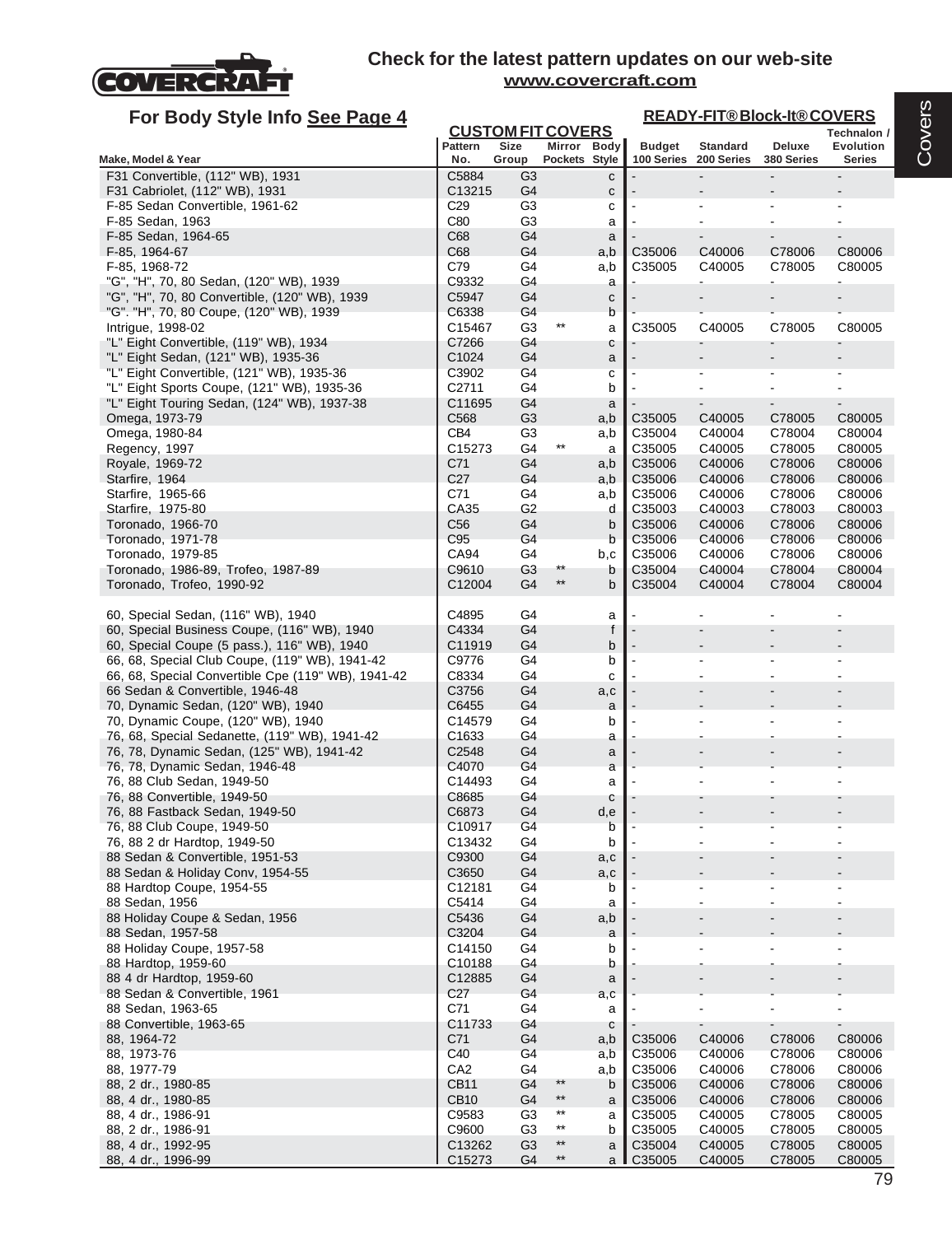

| <u>See Page 4 for "How to Order"</u>                                   |                              |                                  |                         |             | <b>READY-FIT®Block-It®COVERS</b> |                               |                      |                            |  |
|------------------------------------------------------------------------|------------------------------|----------------------------------|-------------------------|-------------|----------------------------------|-------------------------------|----------------------|----------------------------|--|
|                                                                        |                              | <b>CUSTOM FIT COVERS</b>         |                         |             |                                  |                               |                      | Technalon /                |  |
| Make, Model & Year                                                     | <b>Pattern</b><br>No.        | Size<br>Group                    | Pockets Style           | Mirror Body | <b>Budget</b><br>100 Series      | <b>Standard</b><br>200 Series | Deluxe<br>380 Series | <b>Evolution</b><br>Series |  |
| 90, Custom Cruiser Sedan, (124" WB), 1940                              | C12385                       | G4                               |                         | a           |                                  |                               |                      |                            |  |
| 90, Custom Cruiser Coupe & Conv, (124" WB), 1940                       | C8785                        | G4                               |                         | b,c         |                                  |                               |                      |                            |  |
| 98, Custom Cruiser Sedan, (127" WB), 1941-42                           | C5555                        | G4                               |                         | а           |                                  |                               | Ĭ.                   |                            |  |
| 98, Custom Cruiser Convertible, 1946-47                                | C8621                        | G4                               |                         | с           |                                  |                               |                      |                            |  |
| 98 Convertible, 1948                                                   | C4148                        | G4                               |                         | C           |                                  |                               | $\blacksquare$       |                            |  |
| 98 Sedan, 1948<br>98 Fastback Sedan, 1949                              | C11773<br>C <sub>10179</sub> | G4<br>G4                         |                         | a           |                                  |                               |                      |                            |  |
| 98 Convertible, 1949                                                   | C13675                       | G4                               |                         | d,e<br>С    |                                  |                               |                      |                            |  |
| 98 Sedan, 1950                                                         | C2130                        | G4                               |                         | a           |                                  |                               |                      |                            |  |
| 98 Sedan, 1951                                                         | C10886                       | G4                               |                         | a           |                                  |                               |                      |                            |  |
| 98 Convertible, 1952-53                                                | C7520                        | G4                               |                         | с           |                                  |                               |                      |                            |  |
| 98 Sedan, 1952-53                                                      | C10919                       | G4                               |                         | a           |                                  |                               |                      |                            |  |
| 98 Hardtop Coupe & Sedan, 1954-55                                      | C4585                        | G4                               |                         | a,b         |                                  |                               |                      |                            |  |
| 98 Convertible, 1954-55                                                | C12176                       | G4                               |                         | с           |                                  |                               | ٠                    |                            |  |
| 98 Holiday Coupe, 1956<br>98 Sedan, 1956                               | C7340<br>C8865               | G4<br>G4                         |                         | b           |                                  |                               |                      |                            |  |
| 98 Sedan, 1957-58                                                      | C7616                        | G4                               |                         | a<br>a      |                                  |                               |                      |                            |  |
| 98 Convertible, 1957-58                                                | C14979                       | G4                               |                         | с           |                                  |                               | ä,                   |                            |  |
| 98 2 dr Hardtop & Convertible, 1959-60                                 | C10463                       | G4                               |                         | b,c         |                                  |                               |                      |                            |  |
| 98 Sedan, 1962                                                         | C40                          | G4                               |                         | a           |                                  |                               |                      |                            |  |
| 98, 1964-76                                                            | C40                          | G4                               |                         | a,b,c       | C35006                           | C40006                        | C78006               | C80006                     |  |
| 98, 1977-79                                                            | CA3                          | G4                               |                         | a,b         | C35006                           | C40006                        | C78006               | C80006                     |  |
| 98, 2 dr., 1980-85                                                     | CB13                         | G4                               |                         | b           | C35006                           | C40006                        | C78006               | C80006                     |  |
| 98, 4 dr., 1980-84                                                     | <b>CB12</b>                  | G4                               | $^{\star\star}$<br>$**$ | a           | C35006                           | C40006                        | C78006               | C80006                     |  |
| 98, 1985-90<br>98, 1991-96                                             | CB48<br>C12876               | G <sub>3</sub><br>G4             | $***$                   | a,b<br>a    | C35004<br>C35004                 | C40004<br>C40004              | C78004<br>C78004     | C80004<br>C80004           |  |
| 4-4-2, 1968-71                                                         | C79                          | G4                               |                         | b,c         | C35005                           | C40005                        | C78005               | C80005                     |  |
|                                                                        |                              |                                  |                         |             |                                  |                               |                      |                            |  |
| <b>OLDSMOBILE [UTILITY VEHICLES]</b>                                   |                              |                                  |                         |             |                                  |                               |                      |                            |  |
| 76, 88 Station Wagon, (120" WB), 1949-50                               | C8430                        | G4                               |                         | g           |                                  |                               |                      |                            |  |
| 88, Super 88 Station Wagon (122" WB), 1957-58                          | C4651                        | G4                               |                         | g           |                                  |                               |                      |                            |  |
| 88, Super 88 Station Wagon (123" WB), 1962                             | C5076                        | G4                               |                         | g           |                                  |                               |                      |                            |  |
| 88, Super 88 Station Wagon (123" WB), 1963-65                          | C8379                        | G4                               | $^{\star\star}$         | g           |                                  |                               |                      |                            |  |
| Bravada, 1992-94<br>Bravada w/Rear Spare, 1992-94                      | C12106<br>C13453             | T <sub>1</sub><br>T <sub>1</sub> | $^{\star\star}$         |             |                                  | C40033<br>C40033              | C78033<br>C78033     | C80033<br>C80033           |  |
| Bravada, 1996-97                                                       | C15542                       | T <sub>1</sub>                   | $***$                   | J           |                                  | C40033                        | C78033               | C80033                     |  |
| Bravada, 1998-2001                                                     | C16006                       | T <sub>1</sub>                   | $^{\star\star}$         |             |                                  | C40033                        | C78033               | C80033                     |  |
| Bravada, 2002-04                                                       | C15876                       | T <sub>2</sub>                   | $***$                   |             |                                  | C40033                        | C78033               | C80033                     |  |
| Ciera Station Wagon, 1984-88                                           | C8577                        | G <sub>3</sub>                   | $***$                   | g           |                                  | C40062                        | C78062               | C80062                     |  |
| Cutlass, Vista Cruiser Station Wagon (116"), 1973-77                   | CA23                         | G4                               |                         | g           |                                  |                               |                      |                            |  |
| Cutlass Cruiser Wagon, 1989-95                                         | C11404                       | G <sub>3</sub>                   | $^{\star\star}$         | g           |                                  | C40062                        | C78062               | C80062                     |  |
| Custom Cruiser Station Wagon (124" WB), 1971-72                        | C6287<br>C <sub>1246</sub>   | G4<br>G <sub>4</sub>             |                         | g           |                                  |                               |                      |                            |  |
| Custom Cruiser Wagon, 1973-77<br>Custom Cruiser Wagon, 1978-80         | CA83                         | G4                               |                         | g           |                                  | C40063                        | C78063               | C80063                     |  |
| Custom Cruiser Wagon, 1981-95                                          | C8703                        | G4                               |                         | g<br>g      |                                  |                               |                      |                            |  |
| Cutlass Station Wagon, 1968-72                                         | C472                         | G4                               |                         | g           |                                  |                               |                      |                            |  |
| Cutlass Station Wagon, 1973-77                                         | CA23                         | G4                               |                         | g           |                                  |                               |                      |                            |  |
| Cutlass Station Wagon, 1978-87                                         | C5495                        | G4                               |                         | g           |                                  |                               |                      |                            |  |
| F-85 Station Wagon w/Rack (122" WB), 1961-62                           | C1201                        | G4                               |                         | g           |                                  |                               |                      |                            |  |
| F-85, Cutlass Station Wagon (116" WB), 1968-72                         | C472                         | G4                               |                         | g           |                                  |                               |                      |                            |  |
| Special 60, 66, 68 Station Wagon, (119" WB), 1946-48                   | C <sub>2690</sub>            | G4<br>T2                         | $***$                   | g           |                                  |                               |                      |                            |  |
| Van, Silhouette, 1990-96<br>Van, Silhouette, SWB w/Rack, 1997-2004     | C13858<br>C15644             | T1                               | $^{\star\star}$         | h<br>h      |                                  | C40073                        | C78073               | C80073                     |  |
| Van, Silhouette, LWB w/Rack, 1997-2004                                 | C15649                       | T <sub>2</sub>                   | $**$                    | h           |                                  |                               |                      |                            |  |
| Vista Cruiser Station Wagon (120" WB), 1964-67                         | C331                         | G4                               |                         | g           |                                  |                               |                      |                            |  |
| Vista Cruiser Station Wagon (121" WB), 1968-72                         | C4575                        | G4                               |                         | g           |                                  |                               |                      |                            |  |
|                                                                        |                              |                                  |                         |             |                                  |                               |                      |                            |  |
| <b>OPEL</b>                                                            |                              |                                  |                         |             |                                  |                               |                      |                            |  |
| GT Coupe, 1969-73                                                      | C625                         | G <sub>2</sub>                   |                         | d           | C35002                           | C40002                        | C78002               | C80002                     |  |
|                                                                        |                              |                                  |                         |             |                                  |                               |                      |                            |  |
| <b>PACKARD</b><br>7th Series (740, 745), 8 Sedan (5 pass.), (141" WB), |                              |                                  |                         |             |                                  |                               |                      |                            |  |
| w/Spare, 1930                                                          | C13363                       | G4                               |                         | а           |                                  |                               |                      |                            |  |
| 8th Series (840, 845), 8, #840-471 Phaeton, 1931                       | C10849                       | G4                               |                         | a           |                                  |                               |                      |                            |  |
| 8, Super 8 Sedan, (120" WB), 1948                                      | C11512                       | G4                               |                         | a           |                                  |                               |                      |                            |  |
| 8, Super 8 Convertible, (120" WB), 1948                                | C <sub>2759</sub>            | G4                               |                         | C           |                                  |                               |                      |                            |  |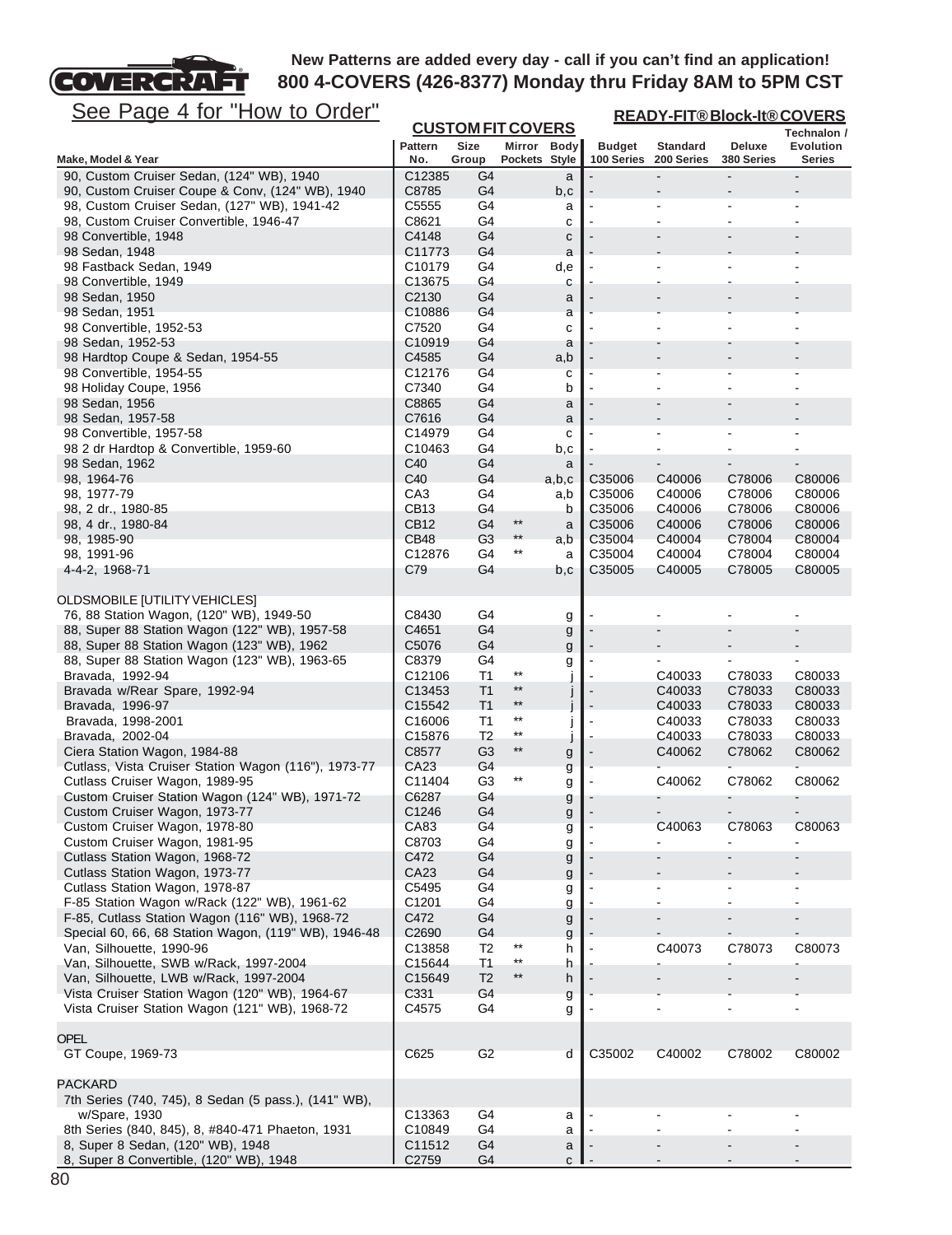

| For Body Style Info See Page 4                                                                              |                            |                      |                          |               |                       | <b>READY-FIT®Block-It®COVERS</b> |                  |
|-------------------------------------------------------------------------------------------------------------|----------------------------|----------------------|--------------------------|---------------|-----------------------|----------------------------------|------------------|
|                                                                                                             |                            |                      | <b>CUSTOM FIT COVERS</b> |               |                       |                                  | Technalon /      |
|                                                                                                             | Pattern                    | Size                 | Mirror Body              | <b>Budget</b> | <b>Standard</b>       | Deluxe                           | <b>Evolution</b> |
| Make, Model & Year<br>8, Super 8 Fastback Sedan, (120" WB), 1948                                            | No.<br>C11261              | Group<br>G4          | Pockets Style            |               | 100 Series 200 Series | 380 Series                       | <b>Series</b>    |
| 8, Super 8 Club Coupe, (120" WB), 1948                                                                      | C10811                     | G4                   | d,e<br>b                 |               |                       |                                  |                  |
| 8, Super 8 Convertible, (120" WB), 1949-50                                                                  | C2759                      | G4                   | с                        |               |                       |                                  |                  |
| 8, Super 8 Fastback Sedan, (120" WB), 1949-50                                                               | C11261                     | G4                   | a                        |               |                       |                                  |                  |
| 8, Super 8 Club Coupe (120" WB), 1949-50                                                                    | C10811                     | G4                   | b                        |               |                       |                                  |                  |
| 110, Six Convertible Coupe, (122" WB), 1940                                                                 | C4374                      | G4                   | b                        |               |                       |                                  |                  |
| 110, Six Opera Cpe & Business Cpe, (122" WB), 1940                                                          | C7758                      | G4                   | b, f                     |               |                       |                                  |                  |
| 110, Six 4 dr Sedan, (122" WB), 1940                                                                        | C10745                     | G4                   | a                        |               |                       |                                  |                  |
| 110, Six Club Coupe, (122" WB), 1940                                                                        | C12858                     | G <sub>4</sub>       | b                        |               |                       |                                  |                  |
| 110, Six Sedan, (122" WB), 1941                                                                             | C <sub>2092</sub>          | G4<br>G4             | a<br>b                   |               |                       |                                  |                  |
| 110, Six Coupe, (122" WB), 1941<br>115C Six Sedan & Touring, (115" WB), 1937                                | C <sub>2076</sub><br>C1325 | G4                   | a                        |               |                       |                                  |                  |
| 115C Six Business Coupe, (115" WB), 1937                                                                    | C4156                      | G4                   | f                        |               |                       |                                  |                  |
| 115C Six Convertible Coupe, (115" WB), 1937                                                                 | C10057                     | G <sub>4</sub>       | с                        |               |                       |                                  |                  |
| 120 Eight Sport Coupe, (120" WB), 1935                                                                      | C12408                     | G4                   | b                        |               |                       |                                  |                  |
| 120 Eight Business Coupe, (120" WB), 1935                                                                   | C15180                     | G4                   | f                        |               |                       |                                  |                  |
| 120, Eight, 160, Super 8 Sedan, (127" WB), 1940                                                             | C6659                      | G4                   | a                        |               |                       |                                  |                  |
| 120, Eight, 160, Super 8 Touring Sdn, (127" WB), 1940                                                       | C3143                      | G4                   | a                        |               |                       |                                  |                  |
| 120, Eight, 160, Super 8 Convertible, (127" WB), 1940                                                       | C5701                      | G4                   | c                        |               |                       |                                  |                  |
| 120, Eight, 160, Super 8 Conv w/Sidemts, (127"), 1940                                                       | C14604                     | G4                   | С                        |               |                       |                                  |                  |
| 120, Eight, 160, Super 8 Rollston Sedan, (127"), 1940<br>120, Eight, 160, Super 8 Conv Cpe, (127" WB), 1941 | C <sub>12213</sub><br>C236 | G4<br>G4             | a                        |               |                       |                                  |                  |
| 120, Eight, 160, Super 8 Sedan w/Sidemts, (127"), 1941                                                      | C8308                      | G4                   | с<br>a                   |               |                       |                                  |                  |
| 120, Eight, 160, Super 8 Victoria, (127" WB), 1941                                                          | C4100                      | G <sub>4</sub>       | a                        |               |                       |                                  |                  |
| 120, Eight, 160, Super 8 Touring Sdn, (148" WB), 1941                                                       | C6345                      | G4                   | a                        |               |                       |                                  |                  |
| 120, Eight, 160, Super 8 Limousine, (148" WB), 1941                                                         | C3437                      | G4                   | a                        |               |                       |                                  |                  |
| 120B Eight Convertible Cpe w/Sidemounts & Rack, 1936                                                        | C13441                     | G4                   | с                        |               |                       |                                  |                  |
| 120C, CD Eight Sedan w/Trunk, (120" WB), 1937                                                               | C <sub>1202</sub>          | G4                   | a                        |               |                       |                                  |                  |
| 120C, CD Eight Conv. Cpe w/Sidemts, (120"), 1937                                                            | C11148                     | G <sub>4</sub>       | с                        |               |                       |                                  |                  |
| 120C, CD Eight Convertible (2 pass.), (120"), 1937                                                          | C11286                     | G4                   | c                        |               |                       |                                  |                  |
| 120C, CD Eight Club Sedan w/Sidemts, (120"), 1937                                                           | C11555                     | G4                   | a                        |               |                       |                                  |                  |
| 120C, CD Eight Conv. w/Sidemts & Rack, (120"), 1937                                                         | C13492<br>C3246            | G4<br>G4             | с                        |               |                       |                                  |                  |
| 138 CD Eight Sedan (7 pass.), (138" WB), 1937<br>160 Super 8, 180 Super 8 Covertible, (127" WB), 1942       | C9641                      | G4                   | a<br>с                   |               |                       |                                  |                  |
| 160 Super 8, 180 Super 8 Touring Sdn, (138"), 1942                                                          | C9506                      | G4                   | a                        |               |                       |                                  |                  |
| 160 Super 8, 180 Super 8 Formal Sedan, (138"), 1942                                                         | C3684                      | G4                   | a                        |               |                       |                                  |                  |
| 160 Super 8, 180 Super 8 Business Sdn, (138"), 1942                                                         | C4188                      | G4                   | a                        |               |                       |                                  |                  |
| 160 Super 8, 180 Super 8 Limo (7 pass.), (148"), 1942                                                       | C14211                     | G4                   | a                        |               |                       |                                  |                  |
| 180, Super Eight Club Sedan, (127" WB), 1940                                                                | C5718                      | G4                   | a                        |               |                       |                                  |                  |
| 180, Super Eight Sedan, (138" WB), 1940                                                                     | C7611                      | G <sub>4</sub>       | a                        |               |                       |                                  |                  |
| 180, Super Eight Limousine, (148" WB), 1940                                                                 | C1242                      | G4                   | a                        |               |                       |                                  |                  |
| 180, Super Eight Limousine & 1807, (148" WB), 1940                                                          | C11579                     | G4                   | a                        |               |                       |                                  |                  |
| 180, Super Eight Touring (7 pass.), 1940<br>180, Super Eight Touring Sedan & 1907, 1941                     | C11987<br>C11718           | G4<br>G <sub>4</sub> | a                        |               |                       |                                  |                  |
| 200 & 200 Deluxe Sedan, 1951-52                                                                             | C5376                      | G4                   | а<br>a                   |               |                       |                                  |                  |
| 902 Stanard 8 Phaeton w/Trunk Rack, (136"), 1932                                                            | C12304                     | G4                   | a                        |               |                       |                                  |                  |
| 1201 Eight Club Sedan, (139" WB), 1935                                                                      | C13686                     | G <sub>4</sub>       | a                        |               |                       |                                  |                  |
| 1207 Twelve Victoria w/Sidemts & Trunk Rack, 1935                                                           | C13318                     | G4                   | a                        |               |                       |                                  |                  |
| 1401 Eight Club Sedan, (134" WB), 1936                                                                      | C13685                     | G4                   | a                        |               |                       |                                  |                  |
| 1401 Eight Sedan w/Sidemounts (134" WB), 1936                                                               | C13296                     | G <sub>4</sub>       | a                        |               |                       |                                  |                  |
| 1501 Super Eight Family Sedan, (134" WB), 1937                                                              | C11510                     | G4                   | a                        |               |                       |                                  |                  |
| 1502 Super Eight Touring Sedan, (139" WB), 1937                                                             | C11560                     | G4                   | a                        |               |                       |                                  |                  |
| 1507 Twelve Coupe w/Sidemounts, (139" WB), 1937                                                             | C14222                     | G4                   | b                        |               |                       |                                  |                  |
| 1508 Twelve Convertible Sedan, (144" WB), 1937<br>1600, Six, 110 Sedan, (122" WB), 1938                     | C11180<br>C3431            | G <sub>4</sub><br>G4 | с                        |               |                       |                                  |                  |
| 1600, Six, 110 Convertible (5 pass.), (122" WB), 1938                                                       | C5467                      | G4                   | a<br>с                   |               |                       |                                  |                  |
| 1600, Six, 110 Opera Coupe, (122" WB), 1938                                                                 | C3703                      | G4                   | b                        |               |                       |                                  |                  |
| 1601, Eight, 120 Sedan, (127" WB), 1938                                                                     | C5333                      | G4                   | a                        |               |                       |                                  |                  |
| 1601, Eight, 120 Convertible Sedan, (127" WB), 1938                                                         | C5054                      | G <sub>4</sub>       | с                        |               |                       |                                  |                  |
| 1601, Eight, 120 Business Coupe (127" WB), 1938                                                             | C12353                     | G4                   | b                        |               |                       |                                  |                  |
| 1603, Super Eight Sedan (127" WB), 1938                                                                     | C5333                      | G4                   | a                        |               |                       |                                  |                  |
| 1603, Super Eight Convertible Sedan, (127" WB), 1938                                                        | C5054                      | G <sub>4</sub>       | с                        |               |                       |                                  |                  |
| 1604, Super Eight Sedan, (134" WB), 1938                                                                    | C1719                      | G4                   | a                        |               |                       |                                  |                  |
| 1604, Super Eight Victoria, (134" WB), 1938                                                                 | C7690                      | G4                   | a                        |               |                       |                                  |                  |
| 1604, Super Eight Roadster, (134" WB), 1938                                                                 | C9462                      | G4                   | с                        |               |                       |                                  |                  |
| 1604, Super Eight Club Sedan (134" WB), 1938                                                                | C7457                      | G4                   | a                        |               |                       |                                  |                  |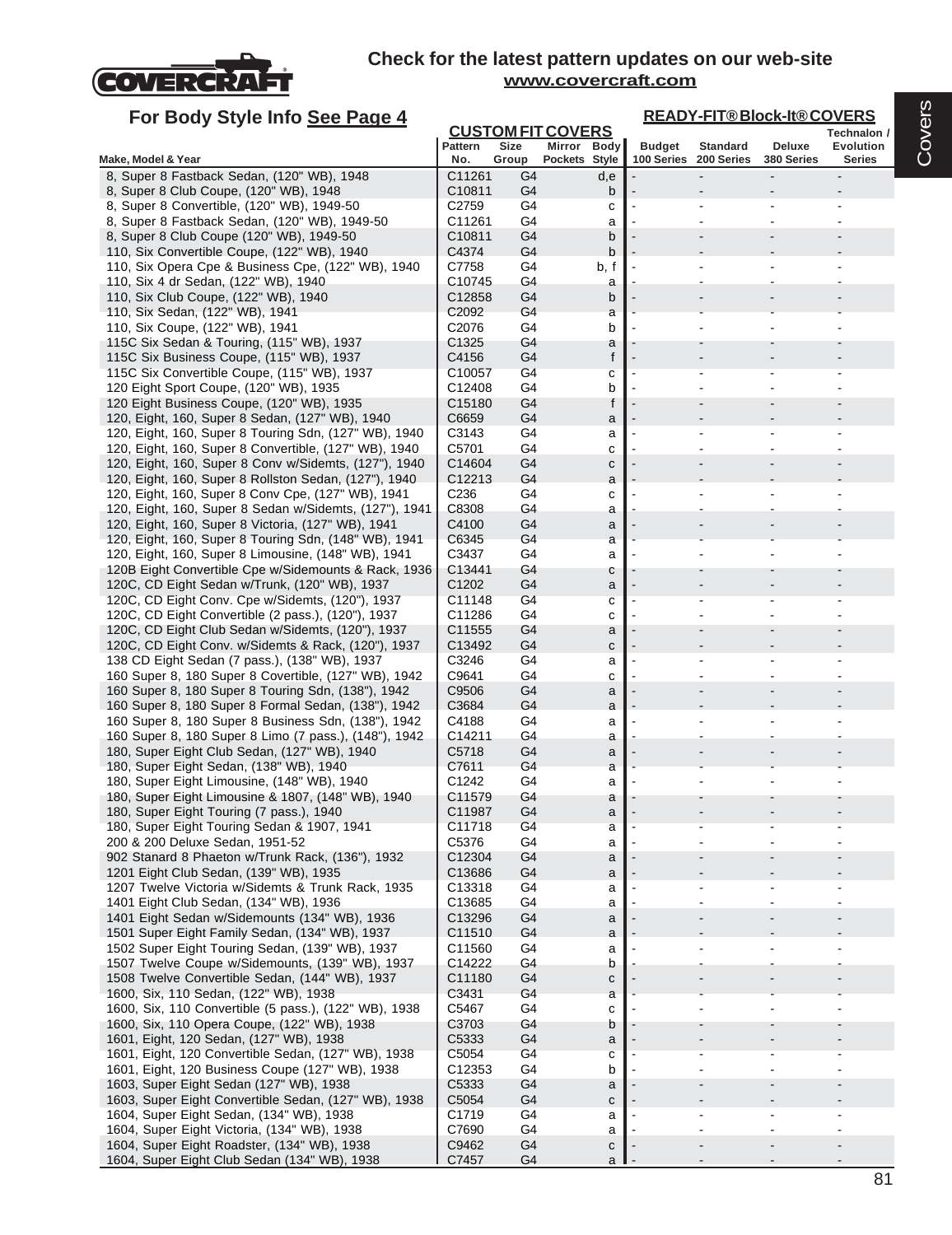**READY-FIT® Block-It® COVERS**

See Page 4 for "How to Order"

COVERCRAFT

| <u>uyu</u><br><u> T IVI</u><br><u><b>I IUW W WUI II</b></u>                                               |                   | <b>CUSTOM FIT COVERS</b> |                          |                                |               |                               | <u>KEAD I-FIT®DI0CK-II®UUVEKS</u> | Technalon /    |
|-----------------------------------------------------------------------------------------------------------|-------------------|--------------------------|--------------------------|--------------------------------|---------------|-------------------------------|-----------------------------------|----------------|
|                                                                                                           | <b>Pattern</b>    | Size                     | Mirror Body              |                                | <b>Budget</b> | <b>Standard</b>               | Deluxe                            | Evolution      |
| Make, Model & Year                                                                                        | No.               | Group                    | Pockets Style            |                                | 100 Series    | 200 Series                    | 380 Series                        | Series         |
| 1605, Super Eight Convertible Sdn, (139" WB), 1938                                                        | C5684             | G4                       |                          | с                              |               |                               |                                   |                |
| 1607, Twelve Victoria, (134" WB), 1938<br>1607, Twelve Club Sedan, (134" WB), 1938                        | C1761<br>C10960   | G4<br>G4                 |                          | a                              |               |                               |                                   |                |
| 1608, Twelve Convertible Sedan, (136" WB), 1938                                                           | C6438             | G4                       |                          | a<br>c                         |               |                               |                                   |                |
| 1700, Six Sedan, (122" WB), 1939                                                                          | C4197             | G4                       |                          | a                              |               |                               |                                   |                |
| 1700, Six Coupe (122" WB), 1939                                                                           | C8850             | G4                       |                          | b                              |               |                               |                                   |                |
| 1700, Six Convertible (122" WB), 1938                                                                     | C11215            | G4                       |                          | C                              |               |                               |                                   |                |
| 1700, Six Business Coupe, (122" WB), 1939                                                                 | C5535             | G4                       |                          | f                              |               |                               |                                   |                |
| 1702, 120, Eight Sedan (7 pass.), (148" WB), 1939                                                         | C10934            | G4                       |                          | a                              |               |                               |                                   |                |
| 1703, Super Eight Club Coupe (4 pass.), (127"), 1939                                                      | C2639             | G4                       |                          | b                              |               |                               |                                   |                |
| 1703, Super Eight Coupe (2 pass.), (127" WB), 1939                                                        | C3693             | G4                       |                          | b                              |               |                               |                                   |                |
| 1703, Super Eight Convertible Sedan, (127" WB), 1939<br>1703, Super Eight Sedan, (127" WB), 1939          | C953<br>C3429     | G4<br>G4                 |                          | a                              |               |                               |                                   |                |
| 1703, Super Eight Roadster, (127" WB), 1939                                                               | C5387             | G4                       |                          | a<br>с                         |               |                               |                                   |                |
| 1703, Super Eight Touring Sedan, (127" WB), 1939                                                          | C11910            | G4                       |                          | a                              |               |                               |                                   |                |
| 1707, Twelve Victoria, (134" WB), 1939                                                                    | C <sub>2671</sub> | G4                       |                          | a                              |               |                               |                                   |                |
| 1707, Twelve Club Sedan, (134" WB), 1939                                                                  | C2226             | G4                       |                          | a                              |               |                               |                                   |                |
| 1707, Twelve Rumble Seat Coupe, (134" WB), 1939                                                           | C8727             | G4                       |                          | b                              |               | $\blacksquare$                | $\blacksquare$                    |                |
| 1707, Twelve Sedan, (134" WB), 1939                                                                       | C4087             | G4                       |                          | a                              |               | ÷                             |                                   |                |
| 1707, Twelve Formal Sedan, (134" WB), 1939                                                                | C11892            | G4                       |                          | a                              |               |                               |                                   |                |
| All Models (except Hawk) Sedan, 1958                                                                      | C7864             | G4                       |                          | a                              |               |                               |                                   |                |
| Caribbean Convertible Coupe, 1953                                                                         | C699              | G4                       |                          | c                              |               |                               |                                   |                |
| Caribbean, Pacific, Conv. Sedan, 1953<br>Clipper & Deluxe Clipper Sedan, (120" WB), 1946-47               | C669<br>C14273    | G4<br>G4                 |                          | a,c                            |               |                               |                                   |                |
| Clipper Sedan, 1953                                                                                       | C5236             | G4                       |                          | a<br>a                         |               |                               |                                   |                |
| Clipper Sedan, 1954                                                                                       | C7882             | G4                       |                          | a                              |               |                               |                                   |                |
| Clipper, Executive Sedan, 1955-56                                                                         | C5181             | G4                       |                          | a                              |               |                               |                                   |                |
| Clipper & Town Sedan, 1957                                                                                | C5177             | G4                       |                          | a                              |               |                               |                                   |                |
| Custom 8 Sedan (127" WB), 1948                                                                            | C3365             | G4                       |                          | a                              |               |                               |                                   |                |
| Custom 8 Convertible, (127" WB), 1948                                                                     | C12203            | G4                       |                          | c                              |               |                               |                                   |                |
| Custom 8 Sedan (7 pass.), (141" WB), 1948                                                                 | C <sub>2165</sub> | G4                       |                          | a                              |               |                               |                                   |                |
| Golden Hawk Sedan, 1958                                                                                   | C9806             | G4                       |                          | a                              |               |                               |                                   |                |
| Mayfair, 250 Convertible Coupe, 1951-52                                                                   | C699              | G4                       |                          | c                              |               | $\overline{\phantom{a}}$<br>÷ | ä,                                |                |
| Patrician, 400, 300 Sedan, 1951-52<br>Patrician, 400 & Caribbean, Sedan & Coupe, 1955-56                  | C11783<br>C8889   | G4<br>G4                 |                          | a<br>a,b                       |               |                               |                                   |                |
| Patrician, 400 & Caribbean, Convertible, 1955-56                                                          | C10978            | G4                       |                          | $\mathbf{C}$                   |               |                               |                                   |                |
| Patrician & Cavalier Sedan, 1953                                                                          | C5428             | G4                       |                          | а                              |               |                               |                                   |                |
| Patrician & Cavalier Sedan, 1954                                                                          | C8191             | G4                       |                          | a                              |               |                               |                                   |                |
| Six & Eight Convertible (120" WB), 1942                                                                   | C4255             | G4                       |                          | с                              |               |                               |                                   |                |
| Six & Eight Club Sedan (122" WB), 1942                                                                    | C6978             | G4                       |                          | a                              |               |                               |                                   |                |
| Standard 8, Deluxe 8 Sedan (120" WB), 1949-50                                                             | C11512            | G4                       |                          | a                              |               |                               |                                   |                |
| Super Clipper 7 & Custom Fastback Sdn, 1946-47                                                            | C4556             | G4                       |                          | d,e                            |               |                               |                                   |                |
| Super Clipper 8 Sedan, (127" WB), 1946-47                                                                 | C4923             | G4<br>G4                 |                          | a                              |               |                               |                                   |                |
| Super Clipper 8 Limo (7 pass.), (148" WB), 1946-47<br>Super Clipper 8 Sedan (7 pass.), (148" WB), 1946-47 | C3179<br>C7447    | G4                       |                          | а<br>a                         |               |                               |                                   |                |
| Super 8, Super Deluxe 8 Sedan, (120" WB), 1949-50                                                         | C3365             | G4                       |                          | a                              |               |                               |                                   |                |
| Super 8, Super Deluxe 8 Convertible (127"), 1949-50                                                       | C12203            | G4                       |                          | $\mathtt{C}$                   |               |                               |                                   |                |
| Super 8, Super Deluxe 8 Sdn (7 pass.), (141"), 1949-50                                                    | C2165             | G4                       |                          | a                              |               |                               |                                   |                |
|                                                                                                           |                   |                          |                          |                                |               |                               |                                   |                |
| <b>PEUGEOT</b>                                                                                            |                   |                          |                          |                                |               |                               |                                   |                |
| 405 Sedan, 1989-91                                                                                        | C11331            | G <sub>3</sub>           | $***$                    | a                              | C35003        | C40003                        | C78003                            | C80003         |
| 405 Station Wagon, 1988-91                                                                                | C12420            | G <sub>3</sub>           | $***$<br>$^{\star\star}$ | g                              |               | C40061                        | C78061                            | C80061         |
| 505 Sedan, 1981-91                                                                                        | C5355             | G <sub>3</sub>           |                          | a                              | C35004        | C40004                        | C78004                            | C80004         |
| <b>PLYMOUTH</b>                                                                                           |                   |                          |                          |                                |               |                               |                                   |                |
| 3OU, PA, Four Sedan, (110" WB), 1930-31                                                                   | C10468            | G <sub>3</sub>           |                          | a                              |               |                               |                                   |                |
| 3OU, PA, Four Coupe w/Visor, (110" WB), 1930-31                                                           | C5418             | G <sub>3</sub>           |                          | b                              |               |                               |                                   |                |
| 3OU, PA, Four Roadster w/Rear Spare, (110"), 1930-31                                                      | C14417            | G3                       |                          | C                              |               |                               |                                   |                |
| All Models Club Coupe, (117" WB), 1942                                                                    | C7860             | G4                       |                          | b                              |               |                               |                                   |                |
| All Models Sedans, 1946-48                                                                                | C4245             | G <sub>3</sub>           |                          | a                              |               | $\overline{\phantom{a}}$      |                                   |                |
| All Models Coupe (5 pass.), 1946-48                                                                       | C9015             | G4                       |                          | b                              |               |                               |                                   |                |
| All Models Business Coupe, 1946-48                                                                        | C11866            | G4                       |                          | f                              |               |                               |                                   |                |
| All Models Sedan & Convertible, 1953-54                                                                   | C <sub>252</sub>  | G <sub>3</sub>           |                          | a,c                            |               | $\blacksquare$                | $\blacksquare$                    | $\blacksquare$ |
| All Models Sedan, 1955-56<br>All Models Convertible & Coupe, 1955-56                                      | C10244<br>C4364   | G4<br>G4                 |                          | a                              |               | $\blacksquare$                |                                   |                |
| All Models 2 dr Hardtop, Convertible, 1957-58                                                             | C10456            | G4                       |                          | b,c<br>$b, c$ $\blacksquare$ - |               |                               |                                   |                |
|                                                                                                           |                   |                          |                          |                                |               |                               |                                   |                |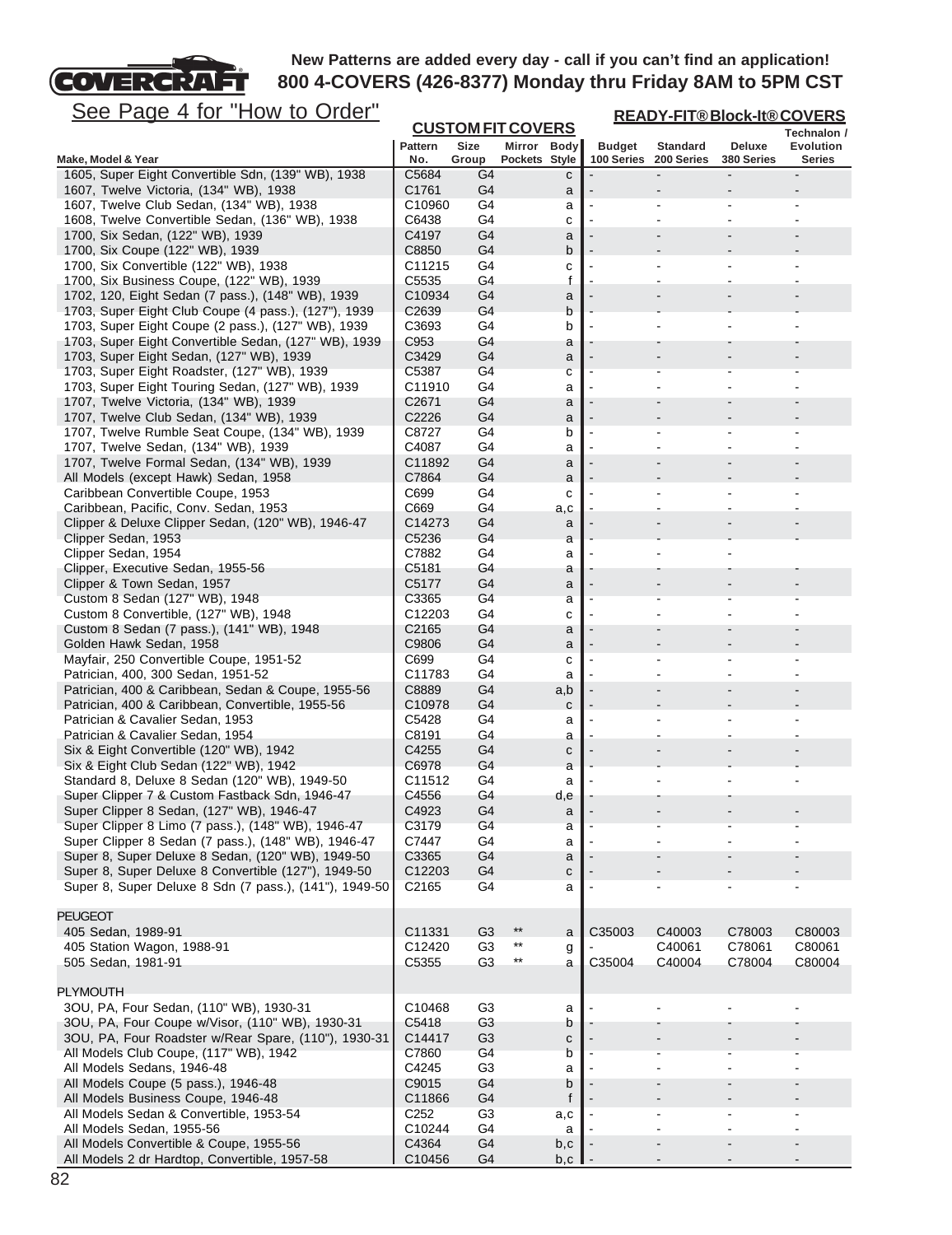

# **For Body Style Info See Page 4**

#### **Technalon / READY-FIT® Block-It® COVERS**

| Ø<br>ĉ<br>Î, |
|--------------|
|              |

| <b>TOT DOUY Oryle ITIO</b> <u>Oce Fage +</u>                                                | <b>CUSTOM FIT COVERS</b>   |                                  |                 |            |                              |                  |                          | Technalon /              |
|---------------------------------------------------------------------------------------------|----------------------------|----------------------------------|-----------------|------------|------------------------------|------------------|--------------------------|--------------------------|
|                                                                                             | <b>Pattern</b>             | <b>Size</b>                      | Mirror Body     |            | <b>Budget</b>                | <b>Standard</b>  | Deluxe                   | Evolution                |
| Make, Model & Year<br>All Models Sedan, 1957-58                                             | No.<br>C11253              | Group<br>G <sub>4</sub>          | Pockets Style   |            | 100 Series                   | 200 Series       | 380 Series               | <b>Series</b>            |
| All Models Sedan & Convertible, 1959-60                                                     | C6163                      | G4                               |                 | a<br>a,c   |                              |                  | $\overline{\phantom{a}}$ |                          |
| All Models Sedan, 1959-60                                                                   | C <sub>27</sub>            | G4                               |                 | a          |                              |                  | ÷                        | $\blacksquare$           |
| All Models Sedan, 1962-64                                                                   | C68                        | G <sub>4</sub>                   |                 | a          |                              |                  |                          |                          |
| Acclaim, 1990-95                                                                            | C11618                     | G <sub>3</sub>                   | $^{\star\star}$ | a          | C35004                       | C40004           | C78004                   | C80004                   |
| Barracuda, 1965-66                                                                          | C41                        | G <sub>3</sub>                   | $\star\star$    | d          | C35004                       | C40004           | C78004                   | C80004                   |
| Barracuda, 1967-69                                                                          | C316                       | G <sub>3</sub>                   |                 | d          | C35004                       | C40004           | C78004                   | C80004                   |
| Barracuda, 1970-72                                                                          | C9369                      | G <sub>3</sub>                   |                 | d,c        | C35004                       | C40004           | C78004                   | C80004                   |
| Barracuda, 1973-74                                                                          | CA7                        | G <sub>3</sub>                   | $***$           | d          | C35005                       | C40005           | C78005                   | C80005<br>C80004         |
| Breeze, 1996-98<br>Concord, Savoy, Suburban Sedan, 1951-52                                  | C15551<br>C8578            | G3<br>G4                         |                 | b<br>a     | C35004                       | C40004           | C78004                   |                          |
| Concord, Savoy, Suburban Coupe (2 pass.), 1951-52                                           | C6999                      | G <sub>3</sub>                   |                 | b          |                              |                  |                          |                          |
| Cranbr'k, C'Mbrge, Belv Conv. Sedan, 1951-52                                                | C10859                     | G4                               |                 | с          |                              |                  |                          |                          |
| Cranbr'k, C/Mbrge, Belv Sedan, 1951-52                                                      | C10937                     | G <sub>4</sub>                   |                 | a          |                              |                  |                          |                          |
| Deluxe P17, P19 Coupe, 1949-50                                                              | C10962                     | G <sub>3</sub>                   |                 | b          | L,                           |                  |                          | $\overline{\phantom{a}}$ |
| Deluxe P18, P20 Sedan, 1949-50                                                              | C4257                      | G <sub>3</sub>                   |                 | a          |                              |                  |                          |                          |
| Deluxe P18, P20 Coupe, 1949-50                                                              | C9445                      | G4                               |                 | b          |                              |                  |                          | $\blacksquare$           |
| Duster, 1970-78<br>Duster, Sundance LE, 1992-95                                             | C <sub>568</sub><br>C13678 | G <sub>3</sub><br>G <sub>3</sub> | $^{\star\star}$ | a,b<br>a,b | C <sub>35005</sub><br>C35003 | C40005<br>C40003 | C78005<br>C78003         | C80005<br>C80003         |
| Fury, 1962-64                                                                               | C68                        | G4                               |                 | a,b        | C35006                       | C40006           | C78006                   | C80006                   |
| Fury, 1965-72                                                                               | C <sub>27</sub>            | G4                               |                 | a,b        | C35006                       | C40006           | C78006                   | C80006                   |
| Fury, 1973-74                                                                               | CA <sub>2</sub>            | G4                               |                 | a,b        | C35006                       | C40006           | C78006                   | C80006                   |
| Fury, 1975-78                                                                               | CA <sub>3</sub>            | G4                               |                 | a,b        | C35006                       | C40006           | C78006                   | C80006                   |
| Gran Fury, 1975-77                                                                          | CA <sub>3</sub>            | G <sub>4</sub>                   |                 | a,b        | C35006                       | C40006           | C78006                   | C80006                   |
| Gran Fury, 1980-81                                                                          | CA <sub>3</sub>            | G4                               |                 | a,b        | C35006                       | C40006           | C78006                   | C80006                   |
| Gran Fury, 1982-89                                                                          | C6988                      | G4                               |                 | a,b        | C35005                       | C40005           | C78005                   | C80005                   |
| GTX, 1967-70<br>GTX, 1971                                                                   | C68<br>C79                 | G4<br>G4                         |                 | f<br>f     | C35006<br>C35005             | C40006<br>C40005 | C78006<br>C78005         | C80006<br>C80005         |
| Horizon 2 dr., 1980-84                                                                      | C4039                      | G <sub>3</sub>                   |                 | d          | C35003                       | C40003           | C78003                   | C80003                   |
| Horizon 4 dr., 1978-87                                                                      | C3390                      | G <sub>2</sub>                   |                 | e          | C35002                       | C40002           | C78002                   | C80002                   |
| Horizon America, 1988-90                                                                    | C9972                      | G <sub>2</sub>                   | $^\star$        | e          | C35003                       | C40003           | C78003                   | C80003                   |
| Laser, 1990-91                                                                              | C11342                     | G <sub>3</sub>                   | $^{\star\star}$ | d          | C35003                       | C40003           | C78003                   | C80003                   |
| Laser, 1992-95                                                                              | C13341                     | G <sub>3</sub>                   | $^{\star\star}$ | d          | C35002                       | C40002           | C78002                   | C80002                   |
| Neon, Sedan & Coupe, 1994-99                                                                | C14617                     | G <sub>2</sub>                   | $^{\star\star}$ | a          | C35003                       | C40003           | C78003                   | C80003                   |
| Neon Sedan, 2001                                                                            | C15756                     | G <sub>2</sub>                   | $\star\star$    | a          | C35003                       | C40003           | C78003                   | C80003                   |
| P1, P2 Coupe & Business Cpe, (113" WB), 1936                                                | C <sub>2069</sub><br>C5186 | G <sub>3</sub><br>G4             |                 | b,f        |                              |                  |                          |                          |
| P1, P2 Sedan, (113" WB), 1936<br>P1, P2 Touring Sedan, (113" WB), 1936                      | C5892                      | G4                               |                 | a<br>a     |                              |                  |                          |                          |
| P3, P4, P5, P6 Coupe (2 pass.), (112" WB), 1937-38                                          | C9452                      | G <sub>4</sub>                   |                 | b          |                              |                  |                          |                          |
| P3, P4, P5, P6 Touring Sedan, (112" WB), 1937-38                                            | C14602                     | G3                               |                 | a          |                              |                  |                          |                          |
| P3, P4, P5, P6 Sedan, (112" WB), 1937-38                                                    | C3125                      | G <sub>3</sub>                   |                 | a          |                              |                  |                          |                          |
| P3, P4, P5, P5 Convertible Cpe, (112" WB), 1937-38                                          | C14295                     | G4                               |                 | с          |                              |                  |                          |                          |
| P5 LWB, P6 LWB Sedan (7 pass.), (132" WB), 1937-38                                          | C6180                      | G4                               |                 | a          |                              |                  |                          |                          |
| P7, P8, Road King Convertible Cpe, (114" WB), 1939                                          | C5839                      | G <sub>3</sub>                   |                 | C          |                              |                  |                          |                          |
| P7, P8, Road King Business Cpe, (114" WB), 1939<br>P7, P8, Road King Sedan, (114" WB), 1939 | C4438<br>C836              | G <sub>3</sub><br>G <sub>3</sub> |                 | f          |                              |                  |                          |                          |
| P7, P8, Road King Sedan, no bumpers, (114"), 1938                                           | C14181                     | G4                               |                 | a<br>a     |                              |                  |                          |                          |
| P7, P8, Road King Coupe, (114" WB), 1939                                                    | C12997                     | G4                               |                 | b          |                              |                  |                          |                          |
| P9, P10, Road King Business Coupe, (117" WB), 1940                                          | C6456                      | G4                               |                 | f          |                              |                  |                          |                          |
| P9, P10, Road King Sedan, (117" WB), 1940                                                   | C10892                     | G4                               |                 | a          |                              |                  |                          |                          |
| P9, P10, Road King Conv., (5 pass.), (117" WB), 1940                                        | C11667                     | G <sub>4</sub>                   |                 | C          |                              |                  |                          |                          |
| P11, P12, Deluxe Coupe & Conv, (117" WB), 1941                                              | C2025                      | G <sub>3</sub>                   |                 | b,c        |                              |                  |                          |                          |
| P11, P12 Sedan, (117" WB), 1941                                                             | C7567                      | G4                               |                 | a          |                              |                  |                          |                          |
| PB, Four Sedan w/Rear Spare, (110" WB), 1932                                                | C9825                      | G <sub>3</sub>                   |                 | a          |                              |                  |                          |                          |
| PB, Four Convertible Sedan, (112" WB), 1932<br>PB, Four Coupe, (112" WB), 1932              | C9936<br>C1032             | G <sub>3</sub><br>G <sub>3</sub> |                 | C<br>b     |                              |                  |                          |                          |
| PB, Four Roadster, (112" WB), 1932                                                          | C4338                      | G3                               |                 | с          |                              |                  |                          |                          |
| PB, Four Convertible, (112" WB), 1932                                                       | C12277                     | G <sub>3</sub>                   |                 | с          |                              |                  |                          |                          |
| PC Sedan, (108" WB), 1933                                                                   | C3773                      | G <sub>3</sub>                   |                 | a          |                              |                  |                          |                          |
| PC Coupe, (108" WB), 1933                                                                   | C5822                      | G <sub>3</sub>                   |                 | b          |                              |                  |                          | $\overline{\phantom{a}}$ |
| PD Business Coupe, (112" WB), 1933                                                          | C10245                     | G <sub>3</sub>                   |                 |            |                              |                  |                          |                          |
| PD Convertible, (112" WB), 1933                                                             | C <sub>2660</sub>          | G <sub>3</sub>                   |                 | с          |                              |                  |                          |                          |
| PD Sedan w or w/o Rear Spare, (112" WB), 1933                                               | C10812                     | G <sub>3</sub>                   |                 | a          |                              |                  |                          |                          |
| PD Coupe No Bumper, (112" WB), 1933                                                         | C13479                     | G <sub>3</sub>                   |                 | b          |                              |                  |                          |                          |
| PE Sedan, (114" WB), 1934<br>PE Coupe w/Rear Spare, (114" WB), 1934                         | C12054<br>C4175            | G <sub>3</sub><br>G4             |                 | a<br>b     |                              |                  |                          |                          |
|                                                                                             |                            |                                  |                 |            |                              |                  |                          |                          |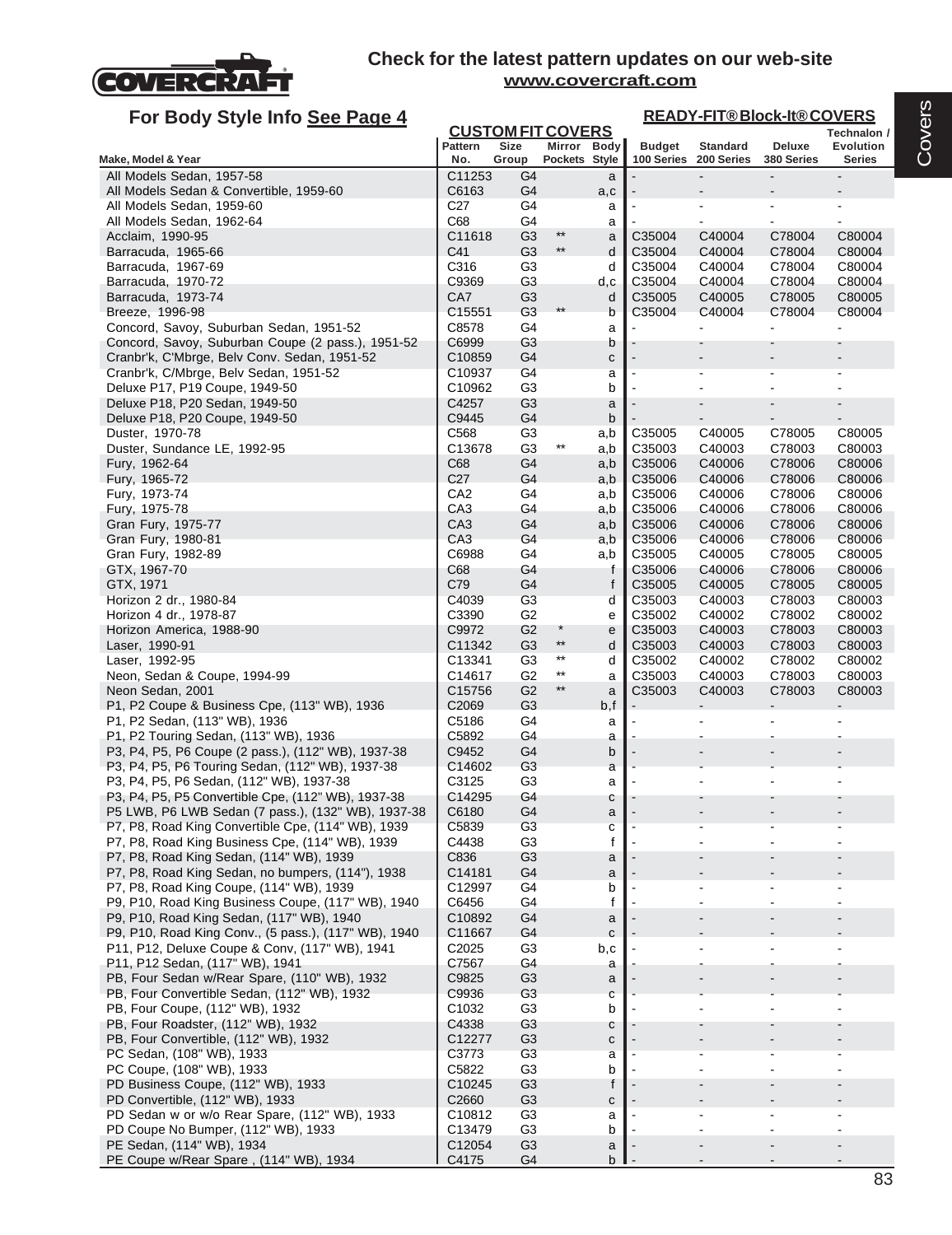

**READY-FIT® Block-It® COVERS**

See Page 4 for "How to Order"

|                                                                |                        |                                  | <b>CUSTOM FIT COVERS</b> |            |                  |                  | <u>KLAD FI HODIOCK-IMOCOVERO</u> | Technalon /              |
|----------------------------------------------------------------|------------------------|----------------------------------|--------------------------|------------|------------------|------------------|----------------------------------|--------------------------|
|                                                                | <b>Pattern</b>         | Size                             | Mirror Body              |            | <b>Budget</b>    | <b>Standard</b>  | Deluxe                           | Evolution                |
| Make, Model & Year                                             | No.                    | Group                            | Pockets Style            |            | 100 Series       | 200 Series       | 380 Series                       | <b>Series</b>            |
| PE Coupe No Rear Spare, (114" WB), 1934                        | C14442                 | G3                               |                          | b          |                  | $\blacksquare$   |                                  |                          |
| PF Sedan, (108" WB), 1934<br>PJ Coupe, (113" WB), 1935         | C11439<br>C9526        | G <sub>3</sub><br>G <sub>4</sub> |                          | a<br>b     |                  |                  |                                  |                          |
| PJ Sedan, (113" WB), 1935                                      | C12596                 | G4                               |                          | a          |                  |                  |                                  |                          |
| PJ Sedan w/Rear Spare, (113" WB), 1935                         | C12086                 | G4                               |                          | a          |                  |                  |                                  |                          |
| Prowler, 1997-2002                                             | C15682                 | G <sub>2</sub>                   | $***$                    | C          |                  |                  |                                  |                          |
| Q, U, Four Sedan w/Rear Spare, (110" WB), 1928-29              | C2843                  | G <sub>3</sub>                   |                          | a          |                  |                  |                                  |                          |
| Q, U, Four Coupe, (110" WB), 1928-29                           | C5635                  | G <sub>3</sub>                   |                          | b          |                  |                  |                                  |                          |
| Q, U, Four Business Coupe, (110" WB), 1928-29                  | C6491                  | G <sub>3</sub>                   |                          | f          |                  |                  |                                  |                          |
| Reliant, 1981-89                                               | <b>CB18</b>            | G <sub>3</sub>                   |                          | a,b        | C35003           | C40003           | C78003                           | C80003                   |
| Roadrunner 2 dr., 1968-70                                      | C68                    | G4                               |                          | b          | C35006           | C40006           | C78006                           | C80006                   |
| Roadrunner 2 dr., 1971-72                                      | C79                    | G4                               |                          | b          | C35005           | C40005           | C78005                           | C80005                   |
| Roadrunner 2 dr., 1973-75                                      | CA <sub>2</sub>        | G4                               |                          | b          | C35006           | C40006           | C78006                           | C80006                   |
| Satellite 2 dr., 1965-70                                       | C68                    | G4                               |                          | b          | C35006           | C40006           | C78006                           | C80006                   |
| Satellite 2 dr., 1971-72                                       | C79                    | G4                               |                          | b          | C35006           | C40006           | C78006                           | C80006                   |
| Satellite 2 dr., 1973-74                                       | CA <sub>2</sub>        | G4                               |                          | b          | C35006           | C40006           | C78006                           | C80006                   |
| Satellite 4 dr., 1965-72                                       | C68<br>CA <sub>2</sub> | G <sub>4</sub><br>G <sub>4</sub> |                          | a          | C35006           | C40006           | C78006                           | C80006                   |
| Satellite 4 dr., 1973-74<br>Scamp, 1971-72                     | C568                   | G <sub>3</sub>                   |                          | а          | C35006<br>C35005 | C40006<br>C40005 | C78006<br>C78005                 | C80006<br>C80005         |
| Scamp, 1973-74                                                 | C80                    | G <sub>3</sub>                   |                          | a,b<br>a,b | C35005           | C40005           | C78005                           | C80005                   |
| Scamp, 1975-76                                                 | C568                   | G <sub>3</sub>                   |                          | a,b        | C35005           | C40005           | C78005                           | C80005                   |
| Sebring, 1971-72                                               | C68                    | G4                               |                          | b          | C35006           | C40006           | C78006                           | C80006                   |
| Sebring, 1973-74                                               | CA <sub>2</sub>        | G4                               |                          | b          | C35006           | C40006           | C78006                           | C80006                   |
| Sundance, 1987-95                                              | C9973                  | G <sub>2</sub>                   | $***$                    | d,e        | C35003           | C40003           | C78003                           | C80003                   |
| TC-3, 1979-82                                                  | C4039                  | G <sub>3</sub>                   |                          | d          | C35003           | C40003           | C78003                           | C80003                   |
| Turismo, 1983                                                  | C4039                  | G <sub>3</sub>                   |                          | d          | C35003           | C40003           | C78003                           | C80003                   |
| Turismo, 1984-87                                               | C8416                  | G <sub>3</sub>                   | $^{\star\star}$          | d          | C35003           | C40003           | C78003                           | C80003                   |
| Valiant, 1960-62                                               | C575                   | G <sub>3</sub>                   |                          | a,b        |                  |                  |                                  |                          |
| Valiant, 1963-72                                               | C <sub>29</sub>        | G <sub>3</sub>                   |                          | a,b        | C35005           | C40005           | C78005                           | C80005                   |
| Valiant, 1973-74                                               | C80                    | G <sub>3</sub>                   |                          | a,b        | C35005           | C40005           | C78005                           | C80005                   |
| Valiant, 1975-76                                               | C <sub>568</sub>       | G <sub>3</sub>                   |                          | a,b        | C35005           | C40005           | C78005                           | C80005                   |
| VIP, 1966-69                                                   | C <sub>27</sub>        | G <sub>4</sub>                   |                          | a,b        | C35006           | C40006           | C78006                           | C80006                   |
| Volare, 1976-80                                                | C <sub>568</sub>       | G <sub>3</sub>                   |                          | a,b        | C35005           | C40005           | C78005                           | C80005                   |
| PLYMOUTH [UTILITY VEHICLES]                                    |                        |                                  |                          |            |                  |                  |                                  |                          |
| Belvedere Station Wagon, 1963-67                               | C3096                  | G <sub>4</sub>                   |                          | g          |                  |                  |                                  |                          |
| Colt Vista Station Wagon, 1992-94                              | C13348                 | Τ1                               |                          | g          |                  | C40060           | C78060                           | C80060                   |
| Fury Station Wagon, 1963-67                                    | C546                   | G4                               |                          | g          |                  |                  |                                  |                          |
| Fury Station Wagon, 1968-72                                    | C425                   | G <sub>4</sub>                   |                          | g          |                  |                  |                                  |                          |
| Fury Station Wagon, 1973-77                                    | C1270                  | G4                               |                          | g          |                  |                  |                                  |                          |
| P1 Station Wagon, (113" WB), 1936                              | C13002                 | G4                               |                          | g          |                  |                  |                                  |                          |
| P6 Station Wagon, (112" WB), 1938                              | C4433                  | G4                               |                          | g          |                  |                  |                                  |                          |
| P11, P12 Station Wagon, (117" WB), 1941                        | C10928                 | G4                               |                          | g          |                  |                  |                                  |                          |
| P15 Station Wagon, (117" WB), 1946-48                          | C11608                 | G <sub>4</sub>                   |                          | g          |                  |                  |                                  |                          |
| P18 Station Wagon, (118" WB), 1949-50                          | C6261                  | G4                               |                          | g          |                  |                  |                                  |                          |
| P19 Station Wagon, 1949-50                                     | C15244                 | G4                               |                          | g          |                  |                  |                                  |                          |
| Pickup, Arrow, 1979-82                                         | C3851                  | T <sub>1</sub>                   |                          |            |                  | C40010           | C78010                           | C80010                   |
| Pickup, PT 50 (116" WB), 1937                                  | C6519                  | G <sub>3</sub>                   |                          |            |                  |                  |                                  | $\blacksquare$           |
| Pickup, PT 57 (116" WB), 1938<br>Pickup, PT 81 (116" WB), 1939 | C6519<br>C8696         | G <sub>3</sub><br>G <sub>4</sub> |                          |            |                  |                  |                                  |                          |
| Pickup, PT 105 (116" WB), 1940                                 | C8696                  | G <sub>4</sub>                   |                          |            |                  |                  |                                  |                          |
| Pickup, PT 125 (116" WB), 1941                                 | C8696                  | G4                               |                          |            |                  |                  |                                  |                          |
| Reliant Station Wagon, 1981-89                                 | C5882                  | G <sub>3</sub>                   |                          | g          |                  | C40061           | C78061                           | C80061                   |
| Satellite Station Wagon, 1968-72                               | C112                   | G4                               |                          | g          |                  |                  |                                  |                          |
| Satellite Station Wagon, 1973-74                               | C6289                  | G4                               |                          | g          |                  |                  |                                  |                          |
| Suburban, Concord, Savoy Station Wagon, 1951-52                | C12341                 | G4                               |                          | g          |                  |                  |                                  |                          |
| Suburban, Cambridge Station Wagon, (114"), 1953-54             | C11752                 | G <sub>4</sub>                   |                          | g          |                  |                  |                                  |                          |
| Suburban Station Wagon, (122" WB), 1957                        | C13758                 | G <sub>4</sub>                   |                          | g          |                  |                  |                                  |                          |
| Suburban Station Wagon, 1959-60                                | C7647                  | G4                               |                          | g          |                  |                  |                                  |                          |
| Suburban Station Wagon, 1961                                   | C5093                  | G4                               |                          | g          |                  |                  |                                  | $\overline{\phantom{a}}$ |
| Valiant Station Wagon, 1960-62                                 | C14297                 | G4                               |                          | g          |                  |                  |                                  | $\blacksquare$           |
| Volare Station Wagon, 1976-80                                  | C2258                  | G <sub>4</sub>                   |                          | g          |                  | C40063           | C78063                           | C80063                   |
| Voyager Van, 1984-90                                           | C8539                  | T1                               | $***$                    | h          |                  | C40071           | C78071                           | C80071                   |
| Voyager Van w/Rear Spare, 1984-90                              | C9112                  | T1                               | $^{\star\star}$          | h          |                  | C40071           | C78071                           | C80071                   |

Voyager Van, 1991-95<br>
Voyager Van, 1996-2000<br>
C12760 T1 \*\* h - C40071 C78071 C80071<br>
C16572 T1 \*\* h - C40071 C78071 C80071 Voyager Van, 1996-2000 **C15572** T1 \*\* h - C40071 C78071 C80071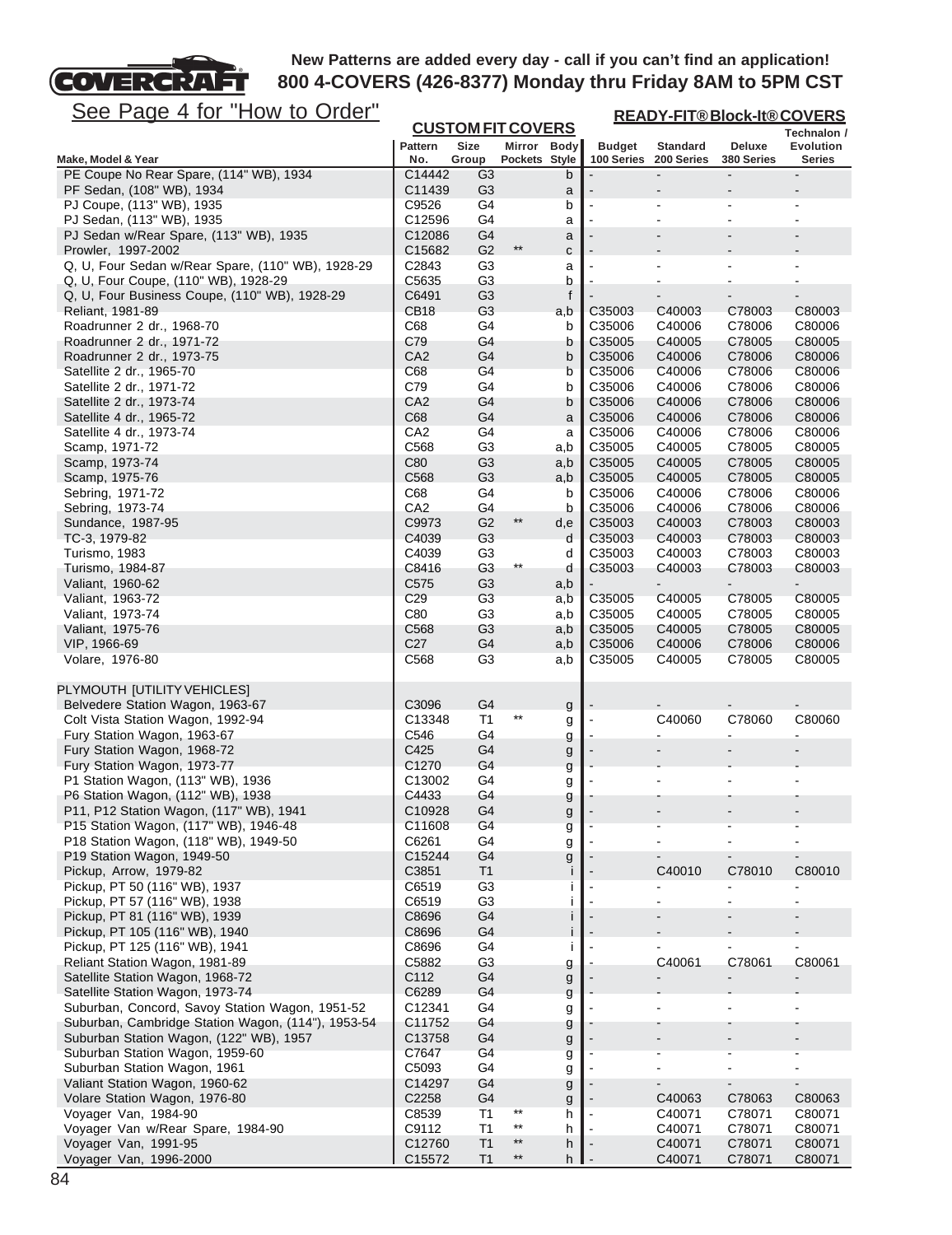

| For Body Style Info See Page 4                                                              |                    |                                  |                          |              |                             | <b>READY-FIT®Block-It®COVERS</b> |                      |                            |
|---------------------------------------------------------------------------------------------|--------------------|----------------------------------|--------------------------|--------------|-----------------------------|----------------------------------|----------------------|----------------------------|
|                                                                                             |                    | <b>CUSTOM FIT COVERS</b>         |                          |              |                             |                                  |                      | Technalon /                |
| Make, Model & Year                                                                          | Pattern<br>No.     | Size<br>Group                    | Pockets Style            | Mirror Body  | <b>Budget</b><br>100 Series | <b>Standard</b><br>200 Series    | Deluxe<br>380 Series | <b>Evolution</b><br>Series |
| Grand Voyager Van, 1987-90                                                                  | C10218             | T <sub>2</sub>                   | $**$                     | h            |                             | C40072                           | C78072               | C80072                     |
| Grand Voyager Van, 1991-95                                                                  | C12766             | T2                               | $**$                     | h            |                             | C40072                           | C78072               | C80072                     |
| Grand Voyager Van, 1996-2000                                                                | C <sub>15573</sub> | T2                               | $^{\star\star}$          | h            |                             | C40072                           | C78072               | C80072                     |
|                                                                                             |                    |                                  |                          |              |                             |                                  |                      |                            |
| <b>PONTIAC</b>                                                                              |                    |                                  |                          |              |                             |                                  |                      |                            |
| 6-27 Landau Coupe, (110" WB), 1926-28<br>6-27 2 dr Coach, (110" WB), 1926-28                | C3545<br>C8981     | G <sub>4</sub><br>G <sub>3</sub> |                          | b            |                             |                                  |                      |                            |
| 6-27 4 dr Sedan, (110" WB), 1926-28                                                         | C761               | G3                               |                          | b<br>a       |                             |                                  |                      |                            |
| 6-27 Touring, (110" WB), 1926-28                                                            | C2928              | G <sub>4</sub>                   |                          | a            |                             |                                  |                      |                            |
| 6-28, Big Six Coupe, Roadster, (110" WB), 1929-30                                           | C4180              | G3                               |                          | b,c          |                             |                                  |                      |                            |
| 6-28, Big Six 2 dr Sedan, (110" WB), 1929-30                                                | C <sub>11365</sub> | G <sub>3</sub>                   |                          | a            |                             |                                  |                      |                            |
| 26, Six Touring Sedan, (117" WB), 1937-38                                                   | C <sub>12555</sub> | G4                               |                          | a            |                             |                                  |                      |                            |
| 28, Eight Coupe (122" WB), 1937-38                                                          | C5902              | G <sub>4</sub>                   |                          | b            |                             |                                  |                      |                            |
| 28, Eight Salesman's Coupe, (122" WB), 1937-38                                              | C8217              | g <sub>4</sub>                   |                          | b            |                             |                                  |                      |                            |
| 401, Fine 6112" Sedan, 1931<br>402, Six Sedan, (114" WB), 1932                              | C11935<br>C10434   | G <sub>3</sub><br>G <sub>3</sub> |                          | a            |                             |                                  |                      |                            |
| 402, Six Sedan w/Trunk, (114" WB), 1932                                                     | C10410             | G <sub>4</sub>                   |                          | a<br>a       |                             |                                  |                      |                            |
| 601, Economy 8 Sedan, (115" WB), 1933                                                       | C8283              | G4                               |                          | a            |                             |                                  |                      |                            |
| 601, Economy 8 Sports Coupe w/Trunk, (115"), 1933                                           | C6266              | G <sub>3</sub>                   |                          | b            |                             |                                  |                      |                            |
| 601, Economy 8 Coupe, 5 window (115" WB), 1933                                              | C6511              | G <sub>4</sub>                   |                          | b            |                             |                                  |                      |                            |
| 603, Eight 117" Sedan w/Rear Spare, 1934                                                    | C7094              | G <sub>4</sub>                   |                          | a            |                             |                                  |                      |                            |
| 701B Std 6, 701A Deluxe 6 Sedan, (112" WB), 1935                                            | C1625              | G <sub>3</sub>                   |                          | a            |                             |                                  |                      |                            |
| 701B Std 6, 701A Deluxe 6 Conv Cpe, (112"), 1935                                            | C3293              | G4                               |                          | C            |                             |                                  |                      |                            |
| 6BB, 6BA, Six Business Coupe, (112" WB), 1936                                               | C8291              | G <sub>4</sub>                   |                          | f            |                             |                                  |                      |                            |
| 6BB, 6BA, Six Touring Sedan, (112" WB), 1936<br>8AB, Eight Trunkback Sedan, (117" WB), 1936 | C11407<br>C11982   | G4<br>G4                         |                          | a<br>a       |                             |                                  |                      |                            |
| All Models Sedan, 1953                                                                      | C5986              | G4                               |                          | a            |                             |                                  |                      |                            |
| All Models Convertible & Coupe, 1953                                                        | C3463              | G <sub>4</sub>                   |                          | b,c          |                             |                                  |                      |                            |
| All Models Sedan, 1955-56                                                                   | C5905              | G <sub>4</sub>                   |                          | a            |                             |                                  |                      |                            |
| All Models Catalina Coupe, 1955-56                                                          | C11976             | G4                               |                          | b            |                             |                                  |                      |                            |
| All Models Convertible, 1957                                                                | C11872             | G <sub>4</sub>                   |                          | C            |                             |                                  |                      |                            |
| All Models Sedan, 1957                                                                      | C12108             | G4                               |                          | a            |                             |                                  |                      |                            |
| Astre, 1975-77                                                                              | C86<br>C71         | G2<br>G4                         |                          | d            | C35003                      | C40003                           | C78003               | C80003<br>ä,               |
| Bonneville, Star Chief Sedan, 1961-63<br>Bonneville, Exec., Star Chief Sedan, 1965          | C15328             | G <sub>4</sub>                   |                          | a<br>a       |                             |                                  |                      |                            |
| Bonneville, 1964-76                                                                         | C40                | G4                               |                          | a,b,c        | C <sub>35006</sub>          | C40006                           | C78006               | C80006                     |
| Bonneville, 1977-79                                                                         | CA <sub>3</sub>    | G4                               |                          | a,b          | C35006                      | C40006                           | C78006               | C80006                     |
| Bonneville, 1980-81                                                                         | CB <sub>9</sub>    | G4                               |                          | a,b          | C35006                      | C40006                           | C78006               | C80006                     |
| Bonneville, 1982-86                                                                         | C6989              | G <sub>3</sub>                   |                          | a            | C35004                      | C40004                           | C78004               | C80004                     |
| Bonneville, 1987-91                                                                         | C <sub>10043</sub> | G3                               | $***$<br>$^{\star\star}$ | a            | C35004                      | C40004                           | C78004               | C80004                     |
| Bonneville SSE w/Spoiler, 1988-91<br>Bonneville SE, SSE, SSEi, 1992-99                      | C11504<br>C13272   | G <sub>3</sub><br>G <sub>3</sub> | **                       | a            | C35004<br>C35004            | C40004<br>C40004                 | C78004<br>C78004     | C80004<br>C80004           |
| Bonneville SSE, SSEi w/Spoiler, 1992-99                                                     | C14229             | G <sub>3</sub>                   | $***$                    | a<br>a       | C35004                      | C40004                           | C78004               | C80004                     |
| Bonneville Sedan, 2000-05 No Spoiler                                                        | C16134             | G <sub>4</sub>                   | $***$                    | a            | C35005                      | C40005                           | C78005               | C80005                     |
| Bonneville Sedan, 2000-05 w/Spoiler                                                         | C <sub>16135</sub> | G4                               | $***$                    | a            | C35005                      | C40005                           | C78005               | C80005                     |
| Catalina, Ventura Sedan, 1959-60                                                            | C7316              | G4                               |                          | a            |                             | ۰                                |                      | $\overline{\phantom{a}}$   |
| Catalina, Ventura Sedan, 1961-62                                                            | C <sub>27</sub>    | G4                               |                          | a            |                             |                                  |                      |                            |
| Catalina Sedan, 1963                                                                        | C12686             | G4                               |                          | a            |                             |                                  | $\blacksquare$       | Ξ.                         |
| Catalina, 1964-68                                                                           | C <sub>27</sub>    | G <sub>4</sub>                   |                          | a,b          | C35006                      | C40006                           | C78006               | C80006                     |
| Catalina, 1969-72<br>Catalina, 1973-76                                                      | C71<br>C40         | G <sub>4</sub><br>G4             |                          | a,b<br>a,b   | C35006<br>C35006            | C40006<br>C40006                 | C78006<br>C78006     | C80006<br>C80006           |
| Catalina, 1977-79                                                                           | CA <sub>2</sub>    | G4                               |                          | a,b          | C35006                      | C40006                           | C78006               | C80006                     |
| Catalina, 1980-81                                                                           | CB <sub>9</sub>    | G4                               |                          | a,b          | C35006                      | C40006                           | C78006               | C80006                     |
| Chieftain, Bonneville Sedan, 1958                                                           | C4981              | G <sub>4</sub>                   |                          | a            |                             |                                  |                      |                            |
| Chieftain, Bonneville Convertible, 1958                                                     | C10106             | G4                               |                          | C            |                             |                                  |                      |                            |
| Deluxe 120, 26, 28, Eight Sedan, (120" WB), 1938                                            | C4621              | G4                               |                          | a            |                             |                                  |                      |                            |
| Deluxe 120, 26, 28, Eight Business Cpe, (120"), 1939                                        | C6929              | G4                               |                          | f            |                             |                                  |                      |                            |
| Deluxe 120, 26, 28, Eight Conv. Cabriolet, 1939                                             | C6127              | G <sub>4</sub>                   |                          | $\mathbf{C}$ |                             |                                  |                      |                            |
| Deluxe, 26, Six Sedan, (120" WB), 1940<br>Deluxe, 28, Eight Coupe, (120" WB), 1940          | C7669<br>C7698     | G <sub>4</sub><br>G4             |                          | a<br>b       |                             |                                  |                      |                            |
| Executive, 1967-68                                                                          | C <sub>27</sub>    | G <sub>4</sub>                   |                          | a,b          | C35006                      | C40006                           | C78006               | C80006                     |
| Executive, 1969-70                                                                          | C71                | G4                               |                          | a,b          | C35006                      | C40006                           | C78006               | C80006                     |
| Fiero, 1984-88                                                                              | CB47               | G <sub>2</sub>                   | $^{\star\star}$          | f            | C35003                      | C40003                           | C78003               | C80003                     |
| Fiero GT, No Rear Spoiler, 1985                                                             | CB47               | G <sub>2</sub>                   | $^{\star\star}$          | f            | C35003                      | C40003                           | C78003               | C80003                     |
| Fiero GT, w/Rear Spoiler, 1985                                                              | C8845              | G <sub>2</sub>                   | $^{\star\star}$          | f            | C35003                      | C40003                           | C78003               | C80003                     |
| Fiero, Indy Pace Car, 1984-85                                                               | C8845              | G <sub>2</sub>                   | $^{\star\star}$          | f            | C35003                      | C40003                           | C78003               | C80003                     |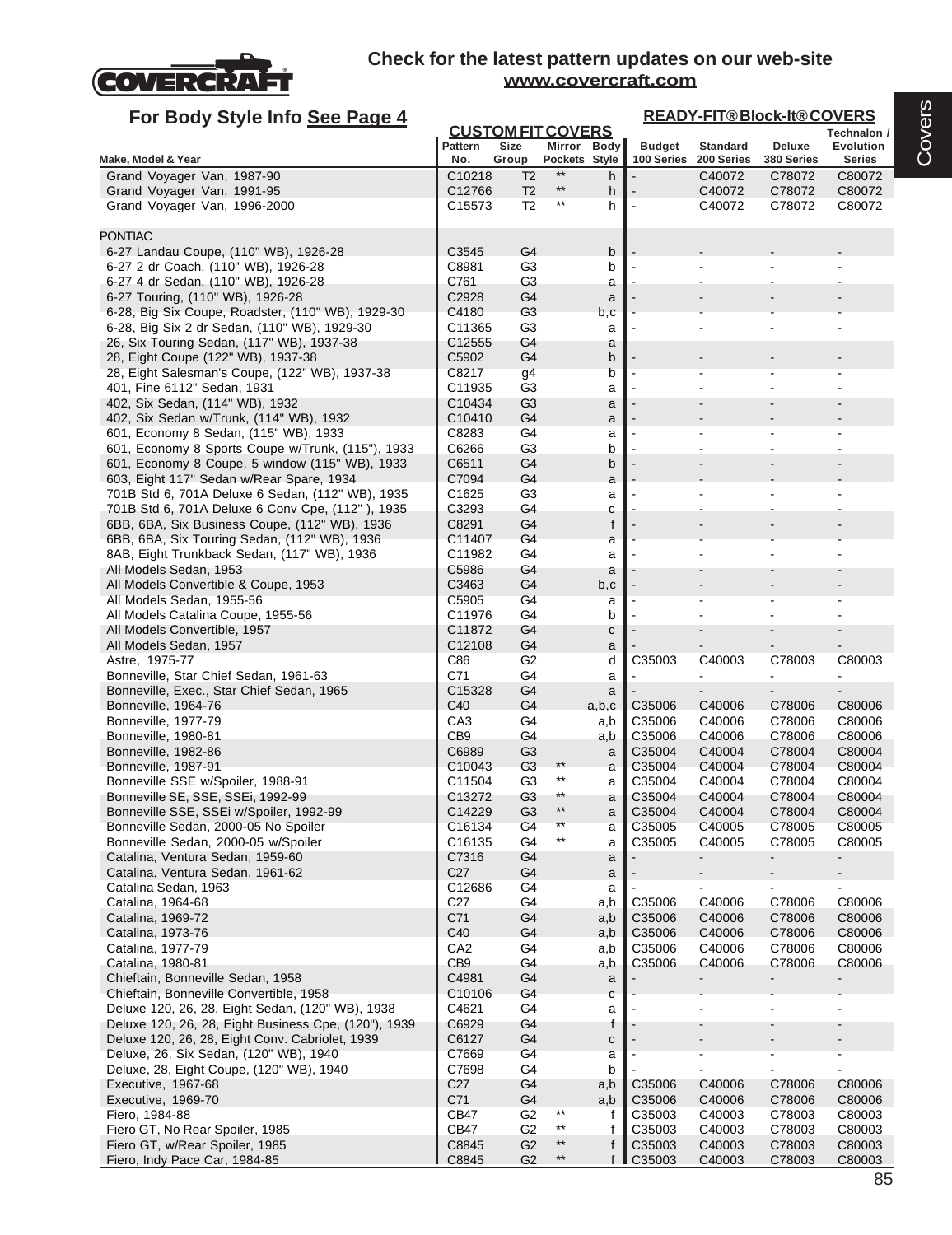**READY-FIT® Block-It® COVERS**

# See Page 4 for "How to Order"

FT

**COVERCRA** 

| <u> Juu</u><br><u>ayu + IVI</u><br><u><b>I IUW IU UIUUI</b></u>           |                             | <b>CUSTOM FIT COVERS</b>         |                         |               |                  | <u>READY-FIT®BIOCK-IT®COVERS</u><br>Technalon / |                  |                                    |
|---------------------------------------------------------------------------|-----------------------------|----------------------------------|-------------------------|---------------|------------------|-------------------------------------------------|------------------|------------------------------------|
|                                                                           | <b>Pattern</b>              | <b>Size</b>                      |                         | Mirror Body   | <b>Budget</b>    | <b>Standard</b>                                 | <b>Deluxe</b>    | <b>Evolution</b>                   |
| Make, Model & Year                                                        | No.                         | Group                            |                         | Pockets Style | 100 Series       | 200 Series                                      | 380 Series       | Series                             |
| Fiero GT, 1986-88                                                         | C9765                       | G <sub>2</sub>                   | $***$                   | f             | C35003           | C40003                                          | C78003           | C80003                             |
| Fiero Sport Coupe, 1987-88                                                | C10107                      | G <sub>2</sub>                   | $***$                   | f             | C35003           | C40003                                          | C78003           | C80003                             |
| Fiero Formula, w/Rear Spoiler, 1988                                       | C11137                      | G <sub>2</sub>                   | $^{\star\star}$         | f             | C35003           | C40003                                          | C78003           | C80003                             |
| Firebird, 1967-68                                                         | C <sub>28</sub>             | G <sub>3</sub>                   |                         | c,d           | C35004           | C40004                                          | C78004           | C80004                             |
| Firebird, 1969                                                            | C6683                       | G <sub>3</sub>                   | $^{\star\star}$         | d             | C35004           | C40004                                          | C78004           | C80004                             |
| Firebird, No Spoiler, 1970-73<br>Firebird TransAm, 1970-73                | CA16<br>C12730              | G <sub>3</sub><br>G3             | $^{\star\star}$         | d             | C35004<br>C35004 | C40004<br>C40004                                | C78004<br>C78004 | C80004<br>C80004                   |
| Firebird, No Spoiler, 1974-81                                             | CA18                        | G3                               | $***$                   | d<br>d        | C35004           | C40004                                          | C78004           | C80004                             |
| Firebird, TransAm, Formula, 1974-81                                       | C12731                      | G <sub>3</sub>                   | $^{\star\star}$         | d             | C35004           | C40004                                          | C78004           | C80004                             |
| Firebird, 1982-90                                                         | CB31                        | G <sub>3</sub>                   | $***$                   | d             | C35004           | C40004                                          | C78004           | C80004                             |
| Firebird GTA, 1987-90                                                     | C11045                      | G <sub>3</sub>                   | $^{\star\star}$         | d             | C35004           | C40004                                          | C78004           | C80004                             |
| Firebird (incl. GTA), 1991-92                                             | C12228                      | G <sub>3</sub>                   | $^{\star\star}$         | c,d           | C35004           | C40004                                          | C78004           | C80004                             |
| Firebird, Formula, Firehawk,                                              |                             |                                  |                         |               |                  |                                                 |                  |                                    |
| w/Low Level Rear Spoiler, 1994-2002                                       | C14309                      | G <sub>3</sub>                   | $^{\star\star}$         | c,d           | C35005           | C40005                                          | C78005           | C80005                             |
| Firebird, Trans Am, Trans Am GT,                                          |                             |                                  |                         |               |                  |                                                 |                  |                                    |
| w/High Level Rear Spoiler, 1993-2002                                      | C14546                      | G <sub>3</sub>                   | $**$                    | c,d           | C35005           | C40005                                          | C78005           | C80005                             |
| Grand Am, 1973-75                                                         | CA <sub>2</sub>             | G4                               | $^{\star\star}$         | a,b           | C35006           | C40006                                          | C78006           | C80006                             |
| Grand Am, 1985-88                                                         | C9021                       | G3                               | $^{\star\star}$         | f             | C35003           | C40003                                          | C78003           | C80003                             |
| Grand Am, 1989-91                                                         | C11265<br>C13409            | G <sub>3</sub><br>G <sub>3</sub> | $\star\star$            | $\mathsf{f}$  | C35003<br>C35004 | C40003<br>C40004                                | C78003<br>C78004 | C80003<br>C80004                   |
| Grand Am (incl. GT), 1992-98<br>Grand Am w or w/o Spoiler, 1999-2005      | C16012                      | G <sub>3</sub>                   | $***$                   | a,b<br>a,b    | C35004           | C40004                                          | C78004           | C80004                             |
| Grand Prix Hardtop, 1962-63                                               | C9102                       | G4                               |                         | a,b           |                  |                                                 |                  |                                    |
| Grand Prix, 1964-68                                                       | C <sub>27</sub>             | G4                               |                         | b             | C35006           | C40006                                          | C78006           | C80006                             |
| Grand Prix, 1969-77                                                       | C579                        | G4                               |                         | b             | C35006           | C40006                                          | C78006           | C80006                             |
| Grand Prix, 1978-87                                                       | CA86                        | G <sub>3</sub>                   |                         | f             | C35005           | C40005                                          | C78005           | C80005                             |
| Grand Prix 2+2 Aero Coupe, 1986                                           | C10258                      | G4                               | $^{\star\star}$         | f             | C35005           | C40005                                          | C78005           | C80005                             |
| Grand Prix, 1988-96                                                       | C <sub>10690</sub>          | G3                               | $^{\star\star}$         | a,b           | C35004           | C40004                                          | C78004           | C80004                             |
| Grand Prix w/Rear Spoiler, 1988-96                                        | C14376                      | G3                               | $^{\star\star}$         | a,b           | C35004           | C40004                                          | C78004           | C80004                             |
| Grand Prix, 4 dr., 1992-95                                                | C <sub>12010</sub>          | G <sub>3</sub>                   | $\star\star$            | a             | C35004           | C40004                                          | C78004           | C80004                             |
| Grand Prix Aerocoupe, 1994-95                                             | C14587                      | G3                               | $^{\star\star}$         | a             | C35004           | C40004                                          | C78004           | C80004                             |
| Grand Prix, 2 or 4 dr w/Wing, 1997-2003                                   | C <sub>15633</sub>          | G <sub>3</sub>                   | $**$<br>$^{\star\star}$ | a,b           | C35005           | C40005                                          | C78005           | C80005                             |
| Grand Prix Sedan w/Rear Spoiler, 2004-08                                  | C16528                      | G <sub>3</sub>                   |                         | a             | C35005           | C40005                                          | C78005           | C80005                             |
| Gran Ville, 1971-75<br>GTO, 1964-67                                       | C40<br>C68                  | G4<br>G4                         |                         | a,b<br>b,c    | C35006<br>C35006 | C40006<br>C40006                                | C78006<br>C78006 | C80006<br>C80006                   |
| GTO, 1968-72                                                              | C79                         | G4                               |                         | b,c           | C35005           | C40005                                          | C78005           | C80005                             |
| GTO, 1973                                                                 | CA <sub>2</sub>             | G4                               |                         | b             | C35006           | C40006                                          | C78006           | C80006                             |
| GTO, 1974                                                                 | C <sub>568</sub>            | G3                               |                         | b             | C35005           | C40006                                          | C78006           | C80006                             |
| GTO w/Rear Spoiler, 2004-2006                                             | C16573                      | G <sub>3</sub>                   | $^{\star\star}$         | b             | C35005           | C40005                                          | C78005           | C80005                             |
| G5, 2007-08                                                               | C16487                      | G <sub>3</sub>                   | $***$                   | f             | C35004           | C40004                                          | C78004           | C80004                             |
| G6 2dr Coupe, 2006-08                                                     | C <sub>16491</sub>          | G <sub>3</sub>                   | $***$                   | $\mathsf{f}$  | C35004           | C40004                                          | C78004           | C80004                             |
| G6 4dr Sdn & 2dr Convertible, 2005-08                                     | C16492                      | G <sub>3</sub>                   | $***$                   | a,c           | C35004           | C40004                                          | C78004           | C80004                             |
| G8, 2008                                                                  | C17077                      | G <sub>3</sub>                   | **                      | a             | C35003           | C40003                                          | C78003           | C80003                             |
| J2000 2 dr. Coupe, 1982-84                                                | C6406                       | G <sub>2</sub>                   | $***$                   | f             | C35003           | C40003                                          | C78003           | C80003                             |
| J2000 4 dr. Sedan, 1982-84                                                | C6407                       | G2                               |                         | а             | C35003           | C40003                                          | C78003           | C80003                             |
| J2000 Hatchback, 1982-84<br>JA, 25, 27, Deluxe Torpedo Sedan (119"), 1941 | C6409<br>C <sub>10857</sub> | G <sub>2</sub><br>G4             |                         | d,e<br>a      | C35003           | C40003                                          | C78003           | C80003<br>$\overline{\phantom{0}}$ |
| JA, 25, 27, Deluxe Torpedo Club Cpe, (119"), 1941                         | C14250                      | G4                               |                         | b             |                  |                                                 |                  | $\blacksquare$                     |
| JB, 26, 28, Streaml'R, Torpedo Sdn, (122" WB), 1941                       | C14544                      | G4                               |                         | a             |                  |                                                 | ۰                | $\blacksquare$                     |
| 6000, 1982-88                                                             | C7068                       | G <sub>3</sub>                   | $***$                   | a,b           | C35004           | C40004                                          | C78004           | C80004                             |
| 6000, 1989-91                                                             | C11316                      | G <sub>3</sub>                   | $\star\star$            | a,b           | C35004           | C40004                                          | C78004           | C80004                             |
| Le Mans, 1964-67                                                          | C68                         | G4                               |                         | a,b           | C35006           | C40006                                          | C78006           | C80006                             |
| Le Mans, 1968-72                                                          | C79                         | G4                               |                         | a,b,c         | C35005           | C40005                                          | C78005           | C80005                             |
| Le Mans, 1973-77                                                          | CA <sub>2</sub>             | G4                               |                         | a,b           | C35006           | C40006                                          | C78006           | C80006                             |
| Le Mans, 1978-81                                                          | CB <sub>8</sub>             | G <sub>3</sub>                   |                         | a,b           | C35005           | C40005                                          | C78005           | C80005                             |
| Le Mans 4 dr. Sedan, 1988-93                                              | C10489                      | G <sub>2</sub>                   | $***$                   | a,b           | C35003           | C40003                                          | C78003           | C80003                             |
| Le Mans 2 dr. Hatchback, 1988-93                                          | C10490                      | G <sub>2</sub>                   | $***$                   | d             | C35002           | C40002                                          | C78002           | C80002                             |
| Parisienne, 1983-86                                                       | CB <sub>9</sub><br>C568     | G4                               |                         | a             | C35006<br>C35005 | C40006                                          | C78006<br>C78005 | C80006<br>C80005                   |
| Phoenix, 1977-79<br>Phoenix Notchback, 1980-84                            | CB <sub>4</sub>             | G3<br>G <sub>3</sub>             |                         | d<br>f        | C35004           | C40005<br>C40004                                | C78004           | C80004                             |
| Phoenix Hatchback, 1980-84                                                | CB <sub>2</sub>             | G <sub>3</sub>                   |                         | d,e           | C35003           | C40003                                          | C78003           | C80003                             |
| Quality 115, 25 Business Coupe, (115" WB), 1939                           | C4506                       | G4                               |                         | f             |                  | ۰                                               | ۰                | $\blacksquare$                     |
| Quality 115, 25 Sedan, (115" WB), 1939                                    | C11121                      | G4                               |                         | a             |                  |                                                 |                  | $\blacksquare$                     |
| Solstice, 2006-08                                                         | C <sub>16673</sub>          | G <sub>2</sub>                   |                         | с             | C35003           | C40003                                          | C78003           | C80003                             |
| Special, 25, Six Sport Coupe, (117" WB), 1940                             | C3146                       | G4                               |                         | b             |                  |                                                 | ä,               | $\blacksquare$                     |
| Special, 25, Six Sedan, (117" WB), 1940                                   | C11538                      | G4                               |                         | a             |                  |                                                 |                  |                                    |
| Star Chief Sedan, 1954                                                    | C2892                       | G4                               |                         | a             |                  |                                                 |                  |                                    |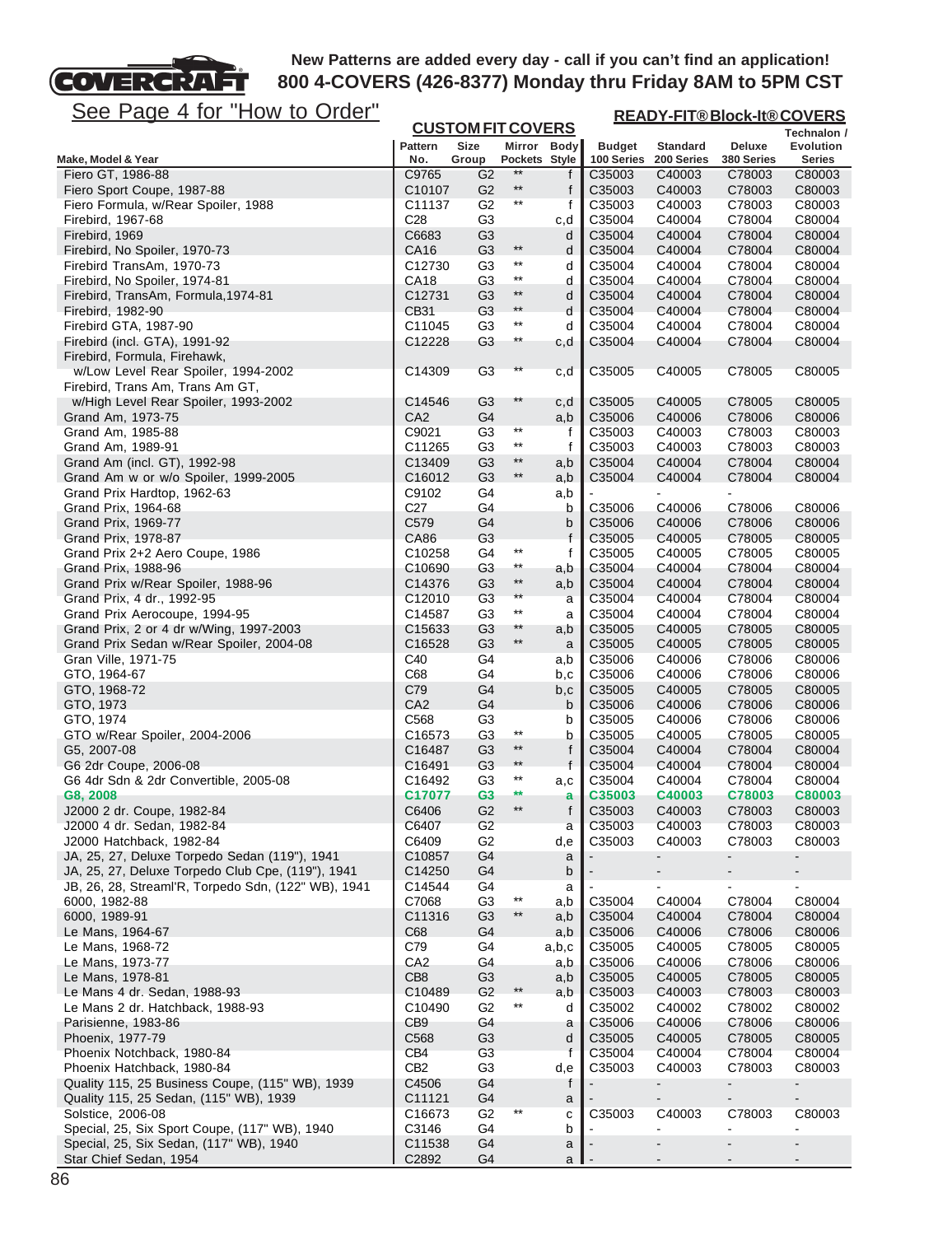

| For Body Style Info See Page 4                                     |                                                                                                                                                    |                                  |                                 |             |                    |                          | <b>READY-FIT®Block-It®COVERS</b> |                          |  |  |
|--------------------------------------------------------------------|----------------------------------------------------------------------------------------------------------------------------------------------------|----------------------------------|---------------------------------|-------------|--------------------|--------------------------|----------------------------------|--------------------------|--|--|
|                                                                    | <b>CUSTOM FIT COVERS</b><br>Technalon /<br><b>Size</b><br>Mirror Body<br><b>Budget</b><br><b>Standard</b><br>Pattern<br>Deluxe<br><b>Evolution</b> |                                  |                                 |             |                    |                          |                                  |                          |  |  |
| Make, Model & Year                                                 | No.                                                                                                                                                | Group                            | Pockets Style                   |             | 100 Series         | 200 Series               | 380 Series                       | <b>Series</b>            |  |  |
| Star Chief 2 dr Sedan, 1955-56                                     | C11619                                                                                                                                             | G4                               |                                 | b           |                    |                          | $\overline{a}$                   |                          |  |  |
| Star Chief 4 dr Sedan, 1955-56                                     | C4081                                                                                                                                              | G4                               |                                 | a           |                    |                          |                                  |                          |  |  |
| Star Chief Sedan, 1957<br>Star Chief Convertible, 1957             | C8607<br>C11965                                                                                                                                    | G4<br>G4                         |                                 | a           |                    |                          |                                  |                          |  |  |
| Star Chief, Super Chief Sedan, 1958                                | C5487                                                                                                                                              | G <sub>4</sub>                   |                                 | c<br>a      |                    |                          |                                  |                          |  |  |
| Star Chief, Bonneville Sedan, 1959-60                              | C10627                                                                                                                                             | G4                               |                                 | a           |                    |                          |                                  |                          |  |  |
| Star Chief, 1964                                                   | C71                                                                                                                                                | G4                               |                                 | a,b         | C35006             | C40006                   | C78006                           | C80006                   |  |  |
| Star Chief, 1965-67                                                | C40                                                                                                                                                | G4                               |                                 | a,b         | C35006             | C40006                   | C78006                           | C80006                   |  |  |
| Streamliner, Silver Streak Sedan, 1946-48                          | C1982                                                                                                                                              | G <sub>3</sub>                   |                                 | a           |                    |                          |                                  |                          |  |  |
| Streamliner, Silver Streak Torpedo Bk Sdn, 1946-48                 | C4502                                                                                                                                              | G4                               |                                 | a           |                    |                          |                                  |                          |  |  |
| Streamliner, Chieftain Sedan, 1949-52                              | C9524                                                                                                                                              | G4                               |                                 | a           |                    |                          | $\blacksquare$                   |                          |  |  |
| Streamliner, Chieftain Conv. Coupe, 1949-52                        | C11976                                                                                                                                             | G4                               |                                 | с           |                    |                          |                                  |                          |  |  |
| Sunbird, 1976-80<br>Sunbird Coupe, 1984-87                         | CA54<br>C6406                                                                                                                                      | G <sub>2</sub><br>G <sub>2</sub> | $***$                           | f<br>f      | C35003<br>C35003   | C40003<br>C40003         | C78003<br>C78003                 | C80003<br>C80003         |  |  |
| Sunbird GT Coupe, 1988-94                                          | C10872                                                                                                                                             | G <sub>3</sub>                   | $^{\star\star}$                 | c,f         | C35003             | C40003                   | C78003                           | C80003                   |  |  |
| Sunbird Sedan, 1984-87                                             | C6407                                                                                                                                              | G <sub>2</sub>                   |                                 | a           | C <sub>35003</sub> | C40003                   | C78003                           | C80003                   |  |  |
| Sunbird Sedan, 1988-94                                             | C10903                                                                                                                                             | G <sub>3</sub>                   | $^{\star\star}$                 | a           | C35003             | C40003                   | C78003                           | C80003                   |  |  |
| Sunbird Hatchback, 1984-87                                         | C6409                                                                                                                                              | G2                               |                                 | f           | C35003             | C40003                   | C78003                           | C80003                   |  |  |
| Sunfire, 4 dr., 1995-2000                                          | C15555                                                                                                                                             | G <sub>2</sub>                   | $^{\star\star}$                 | a           | C35003             | C40003                   | C78003                           | C80003                   |  |  |
| Sunfire, 2 dr. Cpe, 1995-2002                                      | C15156                                                                                                                                             | G <sub>3</sub>                   | $^{\star\star}$                 | $\mathsf f$ | C35003             | C40003                   | C78003                           | C80003                   |  |  |
| Sunfire Conv., 1996-2000                                           | C15234                                                                                                                                             | G <sub>3</sub>                   | $\star\star$                    | C           | C35003             | C40003                   | C78003                           | C80003                   |  |  |
| Sunfire, 2003-05                                                   | C16512                                                                                                                                             | G3                               | $^{\star\star}$                 | f           | C35004             | C40004                   | C78004                           | C80004                   |  |  |
| T1000, 1982-87                                                     | CA56                                                                                                                                               | G <sub>2</sub>                   |                                 | d           | C35002             | C40002                   | C78002                           | C80002                   |  |  |
| Tempest, Lemans Sedan, 1961-62<br>Tempest Sedan, 1963              | C <sub>29</sub><br>C80                                                                                                                             | G <sub>3</sub><br>G <sub>3</sub> |                                 | a<br>a      |                    |                          |                                  |                          |  |  |
| Tempest, Lemans 2 dr Sedan, 1963                                   | C13092                                                                                                                                             | G4                               |                                 | b           |                    |                          |                                  |                          |  |  |
| Tempest, 1964-67                                                   | C68                                                                                                                                                | G4                               |                                 | a,b         | C35006             | C40006                   | C78006                           | C80006                   |  |  |
| Tempest, 1968-70                                                   | C79                                                                                                                                                | G4                               |                                 | a,b         | C35005             | C40005                   | C78005                           | C80005                   |  |  |
| Torpedo Sedan, (205" WB), 1946-48                                  | C6510                                                                                                                                              | G4                               |                                 | a           |                    |                          |                                  |                          |  |  |
| Torpedo Convertible, (205" WB), 1946-48                            | C5086                                                                                                                                              | G4                               |                                 | c           |                    |                          |                                  |                          |  |  |
| Trans Am, 1970-73                                                  | CA16                                                                                                                                               | G3                               |                                 | d           | C35004             | C40004                   | C78004                           | C80004                   |  |  |
| Trans Am, 1974-81                                                  | C12731                                                                                                                                             | G <sub>3</sub>                   | $\star\star$<br>$^{\star\star}$ | d           | C35004             | C40004                   | C78004                           | C80004                   |  |  |
| Trans Am, 1982-90                                                  | CB31                                                                                                                                               | G <sub>3</sub>                   | $^{\star\star}$                 | d           | C35004             | C40004                   | C78004                           | C80004                   |  |  |
| Trans Am GTA, 1987-90<br>Trans Am (incl. GTA), 1991-92             | C11045<br>C12228                                                                                                                                   | G <sub>3</sub><br>G <sub>3</sub> | $^{\star\star}$                 | d<br>d      | C35004<br>C35004   | C40004<br>C40004         | C78004<br>C78004                 | C80004<br>C80004         |  |  |
| Trans Am, w/Low Level Spoiler, 1993-02                             | C14309                                                                                                                                             | G <sub>3</sub>                   | $\star\star$                    | d           | C35005             | C40005                   | C78005                           | C80005                   |  |  |
| Trans Am GT, w/High Rear Spoiler, 1993-02                          | C14546                                                                                                                                             | G3                               | $^{\star\star}$                 | d           | C35005             | C40005                   | C78005                           | C80005                   |  |  |
| Trans Am, w/High Level Spoiler, 1994-2002                          | C14546                                                                                                                                             | G <sub>3</sub>                   | $^{\star\star}$                 | d           | C35005             | C40005                   | C78005                           | C80005                   |  |  |
| Ventura Sedan, 1965                                                | C <sub>27</sub>                                                                                                                                    | G4                               |                                 | a           |                    |                          |                                  |                          |  |  |
| Ventura, 1968                                                      | C <sub>27</sub>                                                                                                                                    | G4                               |                                 | a,b         | C35006             | C40006                   | C78006                           | C80006                   |  |  |
| Ventura, 1969-70                                                   | C71                                                                                                                                                | G4                               |                                 | a,b         | C35006             | C40006                   | C78006                           | C80006                   |  |  |
| Ventura II, 1971-77                                                | C568                                                                                                                                               | G3                               |                                 | a,b         | C35005             | C40005                   | C78005                           | C80005                   |  |  |
| PONTIAC [UTILITY VEHICLES]                                         |                                                                                                                                                    |                                  |                                 |             |                    |                          |                                  |                          |  |  |
| 6 Station Wagon, (117" WB), 1940                                   | C5851                                                                                                                                              | G4                               |                                 |             |                    |                          |                                  |                          |  |  |
| 2000 Station Wagon, 1982-83                                        | C6408                                                                                                                                              | G <sub>3</sub>                   |                                 | g<br>g      |                    | C40061                   | C78061                           | C80061                   |  |  |
| 6000 Station Wagon, 1984-88                                        | C8577                                                                                                                                              | G <sub>3</sub>                   | $^{\star\star}$                 | g           |                    | C40061                   | C78061                           | C80061                   |  |  |
| 6000 Station Wagon, 1989-91                                        | C11404                                                                                                                                             | G <sub>3</sub>                   | $^{\star\star}$                 | g           |                    | C40062                   | C78062                           | C80062                   |  |  |
| Aztek SUV 4 dr, 2001-05                                            | C16212                                                                                                                                             | T <sub>2</sub>                   | $^{\star\star}$                 | J           |                    | $\blacksquare$           | $\blacksquare$                   | $\blacksquare$           |  |  |
| Bonneville Station Wagon, 1961-62                                  | C302                                                                                                                                               | G4                               |                                 | g           |                    |                          | $\overline{a}$                   | $\blacksquare$           |  |  |
| Bonneville Station Wagon, 1963                                     | C13374                                                                                                                                             | G4                               |                                 | g           |                    |                          |                                  |                          |  |  |
| Bonneville Station Wagon, 1982-83                                  | C5495                                                                                                                                              | G4                               |                                 | g           |                    | C40062                   | C78062                           | C80062                   |  |  |
| Catalina Station Wagon, 1961-62                                    | C302                                                                                                                                               | G4                               |                                 | g           |                    | $\blacksquare$           | $\blacksquare$                   | $\blacksquare$           |  |  |
| Catalina Station Wagon, 1963                                       | C13283                                                                                                                                             | G4                               |                                 | g           |                    | $\overline{\phantom{a}}$ | $\overline{\phantom{a}}$         | $\overline{\phantom{a}}$ |  |  |
| Catalina Station Wagon, 1965-67<br>Catalina Station Wagon, 1968-72 | C6745<br>C996                                                                                                                                      | G4<br>G4                         |                                 | g           |                    |                          |                                  |                          |  |  |
| Catalina Station Wagon, 1973-77                                    | C1246                                                                                                                                              | G4                               |                                 | g<br>g      |                    |                          |                                  |                          |  |  |
| Chieftain Station Wagon, 1953-54                                   | C10976                                                                                                                                             | G4                               |                                 | g           |                    |                          |                                  |                          |  |  |
| Chieftain Station Wagon, 1955                                      | C11396                                                                                                                                             | G4                               |                                 | g           |                    |                          |                                  |                          |  |  |
| Chieftain Station Wagon, 1956                                      | C11429                                                                                                                                             | G4                               |                                 | g           |                    |                          |                                  |                          |  |  |
| Chieftain, Safari Station Wagon, 1957                              | C3406                                                                                                                                              | G4                               |                                 | g           |                    |                          |                                  |                          |  |  |
| Chieftain, Safari Station Wagon, 1958                              | C14897                                                                                                                                             | G4                               |                                 | g           |                    |                          |                                  |                          |  |  |
| Chieftain, Safari Station Wagon, 1959-60                           | C10922                                                                                                                                             | G4                               |                                 | g           |                    |                          |                                  |                          |  |  |
| Le Mans Station Wagon, 1968-72                                     | C472                                                                                                                                               | G4                               |                                 | g           |                    |                          |                                  | $\blacksquare$           |  |  |
| Le Mans Station Wagon, 1978-82                                     | C5495                                                                                                                                              | G4                               |                                 | g           |                    | C40062                   | C78062                           | C80062                   |  |  |
| Montana SV6, 2005-06                                               | C16632                                                                                                                                             | T <sub>2</sub>                   | **                              |             |                    | C40035                   | C78035                           | C80035                   |  |  |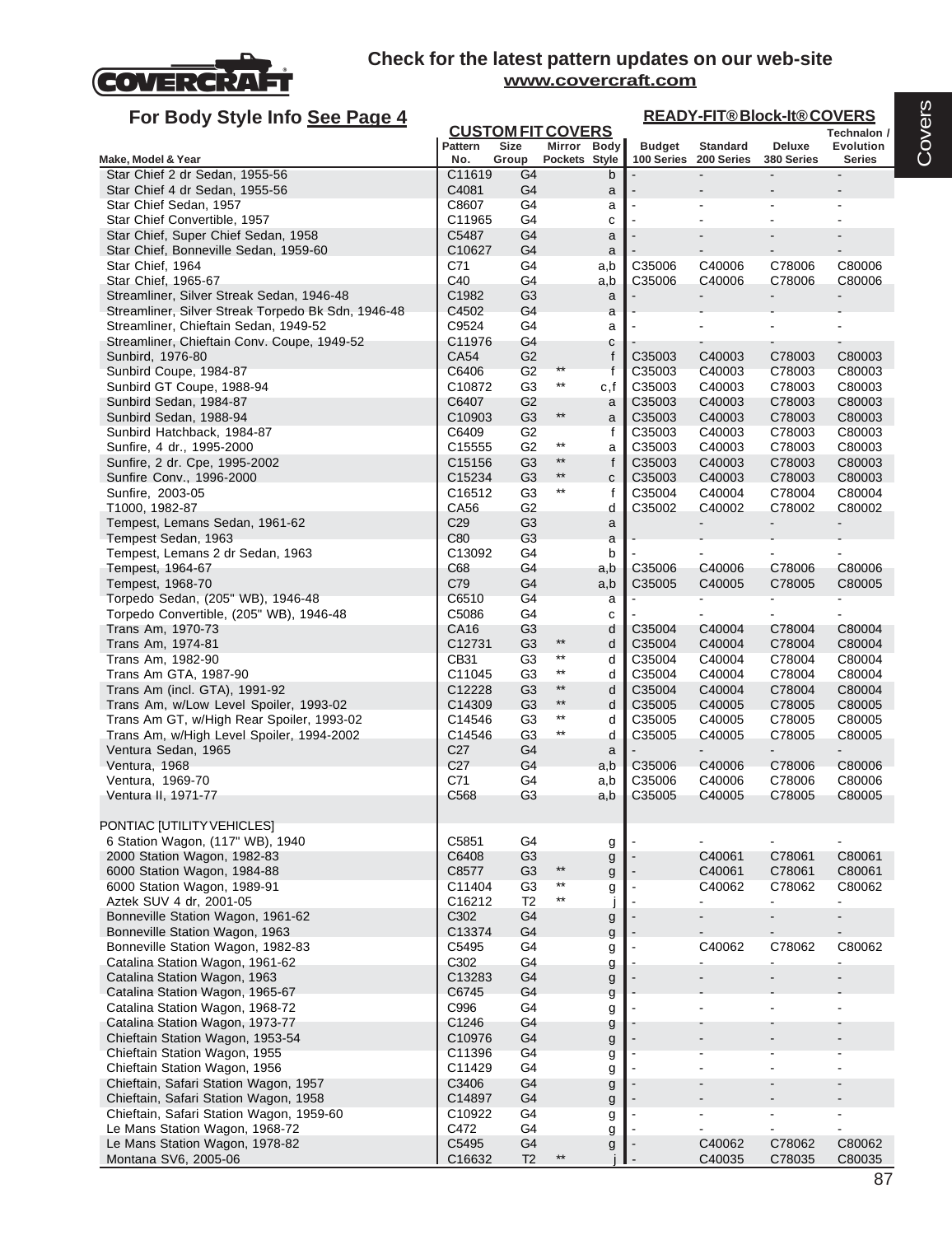# See Page 4 for "How to Order"

COVERCRAFT

| <u>See Page 4 for "How to Order"</u>                                                                    |                              |                                  |                              |                   | <b>READY-FIT®Block-It®COVERS</b> |                               |                              |                            |  |
|---------------------------------------------------------------------------------------------------------|------------------------------|----------------------------------|------------------------------|-------------------|----------------------------------|-------------------------------|------------------------------|----------------------------|--|
|                                                                                                         |                              | <b>CUSTOM FIT COVERS</b>         |                              |                   |                                  |                               |                              | Technalon /                |  |
| Make, Model & Year                                                                                      | <b>Pattern</b><br>No.        | Size<br>Group                    | Mirror Body<br>Pockets Style |                   | <b>Budget</b><br>100 Series      | <b>Standard</b><br>200 Series | <b>Deluxe</b><br>380 Series  | Evolution<br><b>Series</b> |  |
| Parisienne Station Wagon, 1984-86                                                                       | C8448                        | G4                               | $***$                        | g                 |                                  | C40063                        | C78063                       | C80063                     |  |
| Safari Station Wagon, 1969-72                                                                           | C996                         | G <sub>4</sub>                   |                              | g                 |                                  |                               |                              |                            |  |
| Safari Station Wagon, 1973-77                                                                           | C1246                        | G4                               |                              | g                 |                                  |                               |                              |                            |  |
| Safari Station Wagon, 1987-90                                                                           | C8448                        | G4                               | $^{\star\star}$              | g                 |                                  | C40063                        | C78063                       | C80063                     |  |
| Streamliner Station Wagon, 1946-48<br>Streamliner, Chieftain Station Wagon, 1949-52                     | C4238<br>C7963               | G4<br>G4                         |                              | g                 |                                  |                               |                              |                            |  |
| Sunbird Station Wagon, 1984-87                                                                          | C6408                        | G3                               |                              | g<br>g            |                                  | C40061                        | C78061                       | C80061                     |  |
| Sunbird Station Wagon, 1988-90                                                                          | C10904                       | G <sub>3</sub>                   | $^{\star\star}$              | g                 |                                  | C40061                        | C78061                       | C80061                     |  |
| Tempest Station Wagon, 1961-62                                                                          | C14515                       | G4                               |                              | g                 |                                  |                               |                              |                            |  |
| Tempest Station Wagon, 1965-67                                                                          | C6000                        | G4                               |                              | g                 |                                  |                               |                              |                            |  |
| Tempest Station Wagon, 1968-72                                                                          | C472                         | G4                               |                              | g                 |                                  |                               |                              |                            |  |
| Tempest Station Wagon, 1973-77                                                                          | CA23                         | G4                               | $**$                         | g                 |                                  |                               |                              |                            |  |
| Torrent, 2006-08<br>Van, Trans Sport, 1990-93                                                           | C16489<br>C12009             | T <sub>1</sub><br>T <sub>2</sub> | $^{\star\star}$              | $\mathsf{I}$<br>h |                                  | C40033<br>C40073              | C78033<br>C78073             | C80033<br>C80073           |  |
| Van, Trans Sport, 1994-96                                                                               | C14527                       | T <sub>2</sub>                   | $^{\star\star}$              | h                 |                                  | C40073                        | C78073                       | C80073                     |  |
| Van, Trans Sport, SWB w/Rack, 1997-98                                                                   | C15644                       | T <sub>1</sub>                   | $**$                         | h                 |                                  |                               | $\qquad \qquad \blacksquare$ |                            |  |
| Van, Trans Sport, LWB w/Rack, 1997-98                                                                   | C15649                       | T <sub>2</sub>                   | $^{\star\star}$              | h                 |                                  |                               |                              |                            |  |
| Van, Montana, SWB w/Rack, 1999-2004                                                                     | C15644                       | T <sub>1</sub>                   | $***$                        | h                 |                                  |                               | ä,                           |                            |  |
| Van, Montana, LWB, w/Rack, 1999-2005                                                                    | C15649                       | T <sub>2</sub>                   | $^{\star\star}$              | h                 |                                  |                               |                              |                            |  |
| Vibe, w/Roof Rack, 2003-09                                                                              | C16346                       | T <sub>1</sub>                   | $^{\star\star}$              | g                 |                                  |                               |                              |                            |  |
| <b>PORSCHE</b>                                                                                          |                              |                                  |                              |                   |                                  |                               |                              |                            |  |
| 356                                                                                                     | C13266                       | G <sub>2</sub>                   |                              | c,d               | C35002                           | C40002                        | C78002                       | C80002                     |  |
| 356                                                                                                     | C8                           | G <sub>2</sub>                   | $\ast$                       | c,d               | C35002                           | C40002                        | C78002                       | C80002                     |  |
| 356                                                                                                     | C12358                       | G <sub>2</sub>                   | $^{\star\star}$              | c,d               | C35002                           | C40002                        | C78002                       | C80002                     |  |
| 356 Speedster                                                                                           | C <sub>16010</sub>           | G2                               | $\star$                      | с                 | C35002                           | C40002                        | C78002                       | C80002                     |  |
| 911 and 912, 1965-1972                                                                                  | C8021                        | G <sub>2</sub>                   |                              | d                 | C35002                           | C40002                        | C78002                       | C80002                     |  |
| 911 and 912, 1965-1972                                                                                  | C10445                       | G <sub>2</sub>                   | $\ast$<br>$\star\star$       | d                 | C35002                           | C40002                        | C78002                       | C80002                     |  |
| 911 and 912, 1965-1972<br>911, 1973-75                                                                  | C13941<br>C43                | G <sub>2</sub><br>G2             |                              | d<br>d            | C35002<br>C35003                 | C40002<br>C40003              | C78002<br>C78003             | C80002<br>C80003           |  |
| 911, 1973-75                                                                                            | C10446                       | G <sub>2</sub>                   |                              | d                 | C35003                           | C40003                        | C78003                       | C80003                     |  |
| 911, 1973-75                                                                                            | C11525                       | G <sub>2</sub>                   | $^{\star\star}$              | d                 | C35003                           | C40003                        | C78003                       | C80003                     |  |
| 911 w/Whale Tail, 1973-75                                                                               | C11844                       | G2                               | $\ast$                       | d                 |                                  |                               |                              |                            |  |
| 911 w/Whale Tail, 1973-75                                                                               | C14479                       | G <sub>2</sub>                   | $^{\star\star}$              | d                 |                                  |                               |                              |                            |  |
| 911, 1976-90                                                                                            | CA73                         | G <sub>2</sub>                   | $\ast$                       | d                 | C35003                           | C40003                        | C78003                       | C80003                     |  |
| 911, 1976-90                                                                                            | C11522                       | G <sub>2</sub>                   | $^{\star\star}$              | d                 | C35003                           | C40003                        | C78003<br>C78003             | C80003                     |  |
| 911, 1976-90<br>911 "Turbo Look", w/Whale Tail, 1975-90                                                 | CB <sub>19</sub><br>C1854    | G2<br>G2                         |                              | d<br>d            | C35003                           | C40003<br>۰                   | $\blacksquare$               | C80003<br>۰                |  |
| 911 "Turbo Look" w/Whale Tail, 1975-90                                                                  | C15553                       | G <sub>2</sub>                   | $\star$                      | d                 |                                  |                               |                              |                            |  |
| 911, "Turbo Look" w/Whale Tail, 1976-90                                                                 | C11962                       | G <sub>2</sub>                   | $\star\star$                 | d                 |                                  |                               |                              |                            |  |
| 911 Turbo w/Whale Tail, 1975-90                                                                         | CB21                         | G <sub>2</sub>                   | $^{\star\star}$              | d                 |                                  |                               |                              |                            |  |
| 911 Turbo w/Whale Tail, 1991-93                                                                         | C13113                       | G <sub>2</sub>                   | $^{\star\star}$<br>$**$      | d                 |                                  |                               |                              |                            |  |
| 911 Turbo w/Whale Tail, 1994                                                                            | C14423                       | G2                               | $***$                        | d                 |                                  |                               | C78003                       |                            |  |
| 911 America "Turbo Look" w'Flared Fenders, 1991-93<br>911 Carrera, Turbo Carrera, w/"DuckTail", 1973-75 | C13525<br>CA25               | G <sub>2</sub><br>G2             |                              | c,d<br>d          | C35003                           | C40003                        |                              | C80003                     |  |
| 911 Carrera, Turbo Carrera, w/"DuckTail", 1973-75                                                       | C15574                       | G2                               |                              | d                 |                                  |                               |                              |                            |  |
| 911 Carrera, Turbo Carrera, w/"DuckTail", 1973-75                                                       | C15254                       | G <sub>2</sub>                   | $***$                        | d                 |                                  |                               |                              |                            |  |
| 911 Carrera 2 & 4, 1989-90                                                                              | C11767                       | G2                               | $^{\star\star}$              | c,d               | C35002                           | C40002                        | C78002                       | C80002                     |  |
| 911 Carrera 2 & 4 w/Whale Tail, 1989-90                                                                 | CB21                         | G <sub>3</sub>                   | $***$                        | d                 |                                  | ÷.                            | $\blacksquare$               | ٠                          |  |
| 911 Carrera 2 w/Whale Tail & Flared Fenders, 1991-92                                                    | C13524                       | G <sub>2</sub>                   | $^{\star\star}$<br>$***$     | d                 |                                  | $\blacksquare$                |                              |                            |  |
| 911 Carrera 2 & 4, 1991-94<br>911 Carrera 2 & 4, 1991-94                                                | C <sub>13333</sub><br>C16021 | G <sub>2</sub><br>G2             | $\ast$                       | С                 | C35002<br>C35002                 | C40002<br>C40002              | C78002<br>C78002             | C80002<br>C80002           |  |
| 911 Carrera 2 & 4, 1995-98                                                                              | C14626                       | G2                               | $***$                        | с<br>С            | C35002                           | C40002                        | C78002                       | C80002                     |  |
| 911 Carrera RS America w/Whale Tail, 1993                                                               | C14118                       | G <sub>2</sub>                   | $**$                         | d                 |                                  |                               |                              |                            |  |
| 911 Carrera 2S & 4S, 1996-98                                                                            | C15304                       | G <sub>2</sub>                   | $**$                         | d                 | C35002                           | C40002                        | C78002                       | C80002                     |  |
| 911 Twin Turbo w/Whale Tail, 1996-97                                                                    | C <sub>15157</sub>           | G <sub>2</sub>                   | $^{\star\star}$              | d                 |                                  |                               |                              |                            |  |
| 911, (996), 1999-2000                                                                                   | C15991                       | G2                               | $^{\star\star}$              | c,d               | C35003                           | C40003                        | C78003                       | C80003                     |  |
| 911, (996), w/Aero Kit & Whale Tail 1999-2000                                                           | C16082                       | G2                               | $**$<br>$^{\star\star}$      | c,d               |                                  |                               |                              |                            |  |
| 911, (996), 2001-05<br>911 C (Carrera) 4S, 2002-08 / 997S, 2005-08                                      | C16204<br>C16204             | G <sub>2</sub><br>G2             | $***$                        | c,d               | C35003<br>C35003                 | C40003<br>C40003              | C78003<br>C78003             | C80003<br>C80003           |  |
| 911 Turbo, (996), w/Wing, 2001-08 / 997S, 2005-08                                                       | C <sub>16205</sub>           | G2                               | $**$                         | c,d<br>c,d        |                                  | ۰                             | ۰                            | ۰                          |  |
| 911/996 GT2 Coupe w/Wing, 2000-04                                                                       | C16583                       | G2                               | $^{\star\star}$              | d                 |                                  |                               |                              |                            |  |
| 911 GT3, 2004-08                                                                                        | C <sub>16553</sub>           | G2                               | $^{\star\star}$              | d                 |                                  |                               |                              |                            |  |
| 911 GT3 RS, 2007- <mark>08</mark>                                                                       | C17029                       | G3                               | $***$                        | d                 | C35003                           | C40003                        | C78003                       | C80003                     |  |
| 914, 1970-76                                                                                            | C32                          | G <sub>2</sub>                   |                              | f                 | C35002                           | C40002                        | C78002                       | C80002                     |  |
| 914, 1970-76                                                                                            | C15583                       | G <sub>2</sub>                   | $\ast$                       | f                 | C35002                           | C40002                        | C78002                       | C80002                     |  |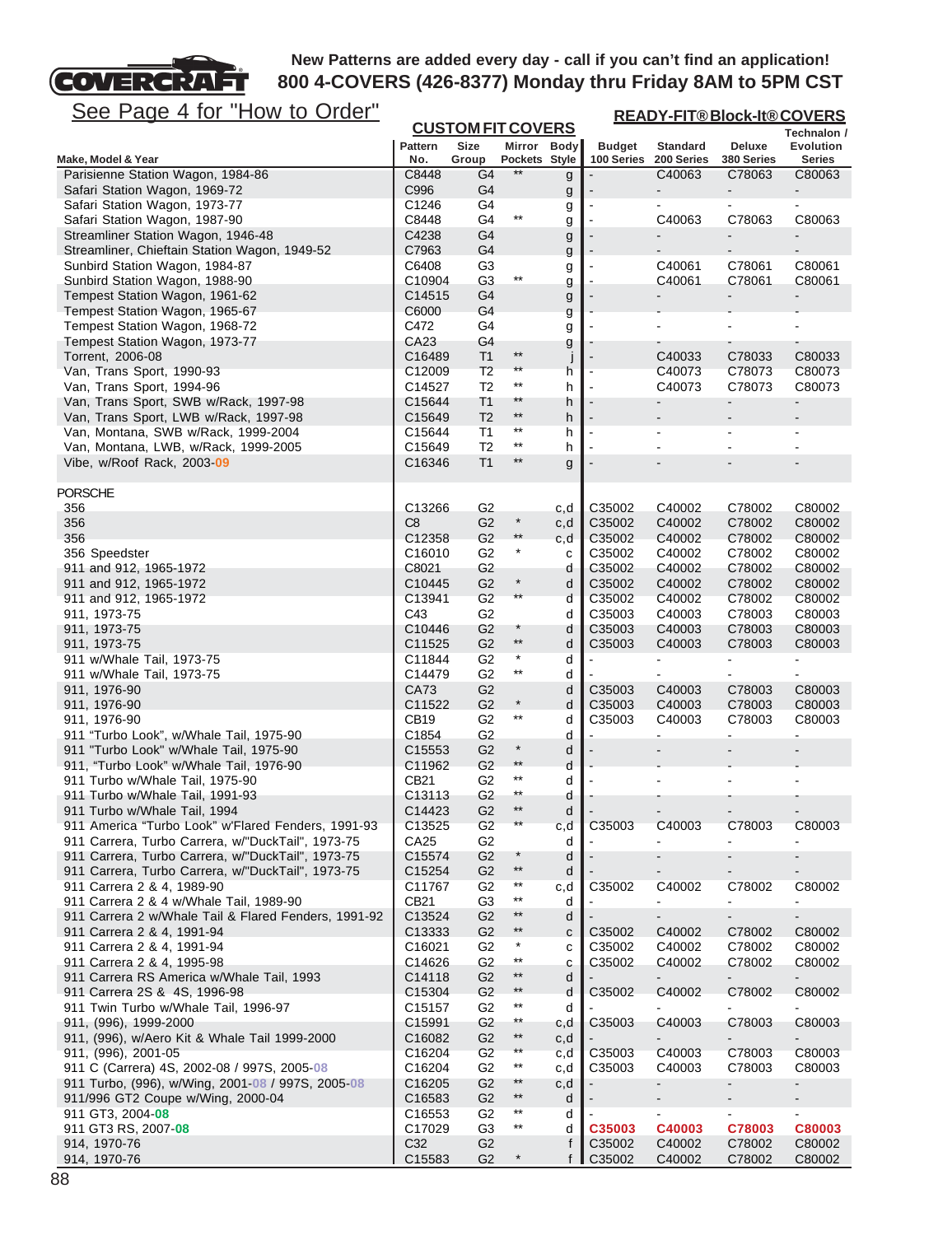

| For Body Style Info See Page 4               |                    |                          |                 |              |               | <b>READY-FIT®Block-It®COVERS</b> |                |                  |
|----------------------------------------------|--------------------|--------------------------|-----------------|--------------|---------------|----------------------------------|----------------|------------------|
|                                              |                    | <b>CUSTOM FIT COVERS</b> |                 |              |               |                                  |                | Technalon /      |
|                                              | <b>Pattern</b>     | <b>Size</b>              |                 | Mirror Body  | <b>Budget</b> | <b>Standard</b>                  | <b>Deluxe</b>  | <b>Evolution</b> |
| Make, Model & Year                           | No.                | Group                    | Pockets Style   |              | 100 Series    | 200 Series                       | 380 Series     | <b>Series</b>    |
| 914, 1970-76                                 | C15134             | G2                       |                 | f            | C35002        | C40002                           | C78002         | C80002           |
| 924, 1977-82                                 | CA62               | G <sub>2</sub>           |                 | d            | C35003        | C40003                           | C78003         | C80003           |
| 924, 1977-82                                 | <b>CB20</b>        | G <sub>2</sub>           | $***$           | d            | C35003        | C40003                           | C78003         | C80003           |
| 924 Turbo                                    | CB <sub>14</sub>   | G <sub>2</sub>           | $^{\star\star}$ | d            | C35003        | C40003                           | C78003         | C80003           |
| 928, 1978-86                                 | CA90               | G <sub>3</sub>           | $\star$         | d            | C35003        | C40003                           | C78003         | C80003           |
| 928, 1978-86                                 | CA89               | G <sub>3</sub>           | $***$           | d            | C35003        | C40003                           | C78003         | C80003           |
| 928S4, GT, GTS w/Whale Tail, 1987-95         | C10190             | G <sub>3</sub>           | $^{\star\star}$ | d            |               |                                  |                |                  |
| 930S "Slopenose" w/Whale Tail, 1983-89       | C10031             | G <sub>3</sub>           | $^{\star\star}$ | d            |               |                                  |                |                  |
| 930 Turbo w/Whale Tail, 1975-90              | C1854              | G <sub>2</sub>           |                 | d            |               |                                  |                |                  |
| 944 and 944 Turbo, 1983-89                   | CB34               | G <sub>2</sub>           | $^{\star\star}$ | d            | C35003        | C40003                           | C78003         | C80003           |
| 944S2 Convertible, 1989-91                   | C12205             | G <sub>2</sub>           | $^{\star\star}$ | С            | C35003        | C40003                           | C78003         | C80003           |
| 944S2 Coupe, 1989-91                         | C14098             | G <sub>2</sub>           | $***$           | d            | C35003        | C40003                           | C78003         | C80003           |
| 959, 1988-89                                 | C10975             | G <sub>3</sub>           |                 | d            | C35003        | C40003                           | C78003         | C80003           |
| 968, 1992-95                                 | C13523             | G <sub>3</sub>           | $^{\star\star}$ | c,d          | C35002        | C40002                           | C78002         | C80002           |
| 993, 1995-98                                 | C14626             | G <sub>2</sub>           | $***$           | d            | C35002        | C40002                           | C78002         | C80002           |
| 993 w/Whale Tail, 1996-97                    | C <sub>15157</sub> | G <sub>2</sub>           | $**$            | d            |               |                                  |                |                  |
| Boxster, Boxster "S", 1997-2004              | C15415             | G <sub>2</sub>           | $***$           | c,d          | C35003        | C40003                           | C78003         | C80003           |
| Boxster, 2005-08                             | C16638             | G <sub>2</sub>           | $***$           | C            | C35003        | C40003                           | C78003         | C80003           |
| Carrera GT, 2004-05                          | C16586             | G <sub>3</sub>           | $***$           | C            |               |                                  | $\blacksquare$ | ٠                |
| Cayenne S, 2003-06                           | C16525             | T <sub>2</sub>           | $^{\star\star}$ |              |               | C40033                           | C78033         | C80033           |
| Cayenne S w/Roof Rack, 2003-06               | C16526             | T <sub>2</sub>           | $^{\star\star}$ |              |               | C40033                           | C78033         | C80033           |
| Cayenne, 2008                                | C17045             | T <sub>2</sub>           | $***$           |              |               | C40033                           | C78033         | C80033           |
| Cayman S, 2006-08                            | C16903             | G <sub>2</sub>           | $^{\star\star}$ | d            | C35003        | C40003                           | C78003         | C80003           |
| Speedster, 1989                              | C11792             | G <sub>2</sub>           | $^{\star\star}$ | d            | C35002        | C40002                           | C78002         | C80002           |
| Speedster, 1993-94                           | C14449             | G <sub>2</sub>           | $^{\star\star}$ | d            | C35002        | C40002                           | C78002         | C80002           |
|                                              |                    |                          |                 |              |               |                                  |                |                  |
| <b>RENAULT</b>                               |                    |                          |                 |              |               |                                  |                |                  |
| R-5, Turbo Only, 1986-89                     | C9237              | G <sub>2</sub>           |                 | d            | C35001        | C40001                           | C78001         | C80001           |
|                                              |                    |                          |                 |              |               |                                  |                |                  |
| <b>ROLLS ROYCE</b>                           |                    |                          |                 |              |               |                                  |                |                  |
| Corniche, 1972-2002                          | C1115              | G4                       | $***$           | a,c          | C35005        | C40005                           | C78005         | C80005           |
| Phantom Sedan, 2004-08                       | C16572             | G4                       | $***$           | a            | C35006        | C40006                           | C78006         | C80006           |
| Phantom LWB, 2006-08                         | C16948             | G <sub>4</sub>           | $^{\star\star}$ | а            |               |                                  |                |                  |
| Phantom Drophead Coupe, 2007-08              | C17060             | G4                       | $***$           | b            | C35006        | C40006                           | C78006         | C80006           |
| Silver Cloud, 1955-65                        | C <sub>137</sub>   | G <sub>4</sub>           |                 | a            | C35006        | C40006                           | C78006         | C80006           |
| Silver Dawn, 1949-54                         | C <sub>150</sub>   | G4                       |                 | a            | C35006        | C40006                           | C78006         | C80006           |
| Silver Seraph, 1999-2003                     | C16020             | G4                       | $***$           | a            | C35006        | C40006                           | C78006         | C80006           |
| Silver Shadow, w/Ornement Pocket, 1966-77    | C354               | G4                       | $^{\star\star}$ | a            | C35006        | C40006                           | C78006         | C80006           |
| Silver Spirit, II, III, 1981-01              | C6400              | G <sub>4</sub>           | $***$           | a            | C35005        | C40005                           | C78005         | C80005           |
| Silver Spur, 1981-98                         | C7254              | G4                       | $***$           | a            | C35006        | C40006                           | C78006         | C80006           |
| Silver Spur II Limo, 1993-98                 | C14377             | G <sub>4</sub>           | $^{\star\star}$ | a            | C35006        | C40006                           | C78006         | C80006           |
| Silver Wraith II, 1976-80                    | C3357              | G4                       |                 | a            | C35006        | C40006                           | C78006         | C80006           |
|                                              |                    |                          |                 |              |               |                                  |                |                  |
| <b>SAAB</b>                                  |                    |                          |                 |              |               |                                  |                |                  |
| Sonnet, 1966-72                              | C463               | G <sub>2</sub>           |                 | d            | C35001        | C40001                           | C78001         | C80001           |
| Sonnet, 1973-74                              | C <sub>1737</sub>  | G <sub>2</sub>           |                 | d            | C35002        | C40002                           | C78002         | C80002           |
| 95, 99 Sedans (not Sonnet), 1959-68          | C60                | G <sub>2</sub>           |                 | a,b          | C35002        | C40002                           | C78002         | C80002           |
| 99, 1969-74                                  | C734               | G <sub>3</sub>           |                 | b            | C35003        | C40003                           | C78003         | C80003           |
| 900, 1979-82                                 | C4301              | G <sub>3</sub>           |                 | a,b,d        | C35003        | C40003                           | C78003         | C80003           |
| 900 Hatchback, Turbo Only, 1980-86           | C8386              | G <sub>3</sub>           | $***$           | d            | C35004        | C40004                           | C78004         | C80004           |
| 900 Sedan, 4 dr., 1983-86                    | C8388              | G <sub>3</sub>           | $^{\star\star}$ | a            | C35004        | C40004                           | C78004         | C80004           |
| 900, 900S Conv., Turbo, 1987-94              | C10325             | G <sub>3</sub>           | $^{\star\star}$ | C            | C35004        | C40004                           | C78004         | C80004           |
| 900 Hatchback, Turbo Only, 1987-93           | C11826             | G <sub>3</sub>           | $^{\star\star}$ | d            | C35004        | C40004                           | C78004         | C80004           |
| 900 Sedan, 4 dr., 1987-93                    | C11824             | G <sub>3</sub>           | $***$           | $\mathsf a$  | C35004        | C40004                           | C78004         | C80004           |
| 900 Convertible, 1995-98                     | C14900             | G <sub>3</sub>           | $**$            | C            | C35004        | C40004                           | C78004         | C80004           |
| 900S Hatchback, Standard, 1983-86            | C8387              | G <sub>3</sub>           | $^{\star\star}$ | d            | C35004        | C40004                           | C78004         | C80004           |
| 900S Hatchback, Standard, 1987-93            | C11825             | G3                       | $***$           | d            | C35004        | C40004                           | C78004         | C80004           |
| 900S Hatchback, Standard, 1994-98            | C14490             | G <sub>3</sub>           | $^{\star\star}$ | d            | C35004        | C40004                           | C78004         | C80004           |
| 900S Hatchback Turbo, 1994-98                | C14491             | G <sub>3</sub>           | $***$           | d            | C35004        | C40004                           | C78004         | C80004           |
| 9000 Hatchback, Turbo, 1986-98               | C11823             | G <sub>3</sub>           | $***$           | e            | C35004        | C40004                           | C78004         | C80004           |
| 9000CD 4 dr. Sedan, Turbo, 1989-95           | C11535             | G <sub>3</sub>           | $^{\star\star}$ | a            | C35004        | C40004                           | C78004         | C80004           |
| 9-2X 5dr Hatchback, 2005-06                  | C16606             | G <sub>3</sub>           | $^{\star\star}$ | e            | C35003        | C40003                           | C78003         | C80004           |
| 9-3 Aero Sport Combi Wagon, No Rack, 2006-08 | C16972             | G <sub>3</sub>           | $^{\star\star}$ | g            |               | C40061                           | C78061         | C80061           |
| 9-3 Aero Sport Combi Wagon, w/Rack, 2006-08  | C16973             | G <sub>3</sub>           | $^{\star\star}$ | g            |               | $\overline{\phantom{a}}$         | $\blacksquare$ | $\blacksquare$   |
| 9-3, Convertible, SE, 1999-2003              | C14900             | G <sub>3</sub>           | $***$           | C            | C35004        | C40004                           | C78004         | C80004           |
| 9-3 Conv. w or w/o Onstar Antenna, 2004-08   | C16559             | G <sub>3</sub>           | $^{\star\star}$ | $\mathsf{C}$ | C35004        | C40004                           | C78004         | C80004           |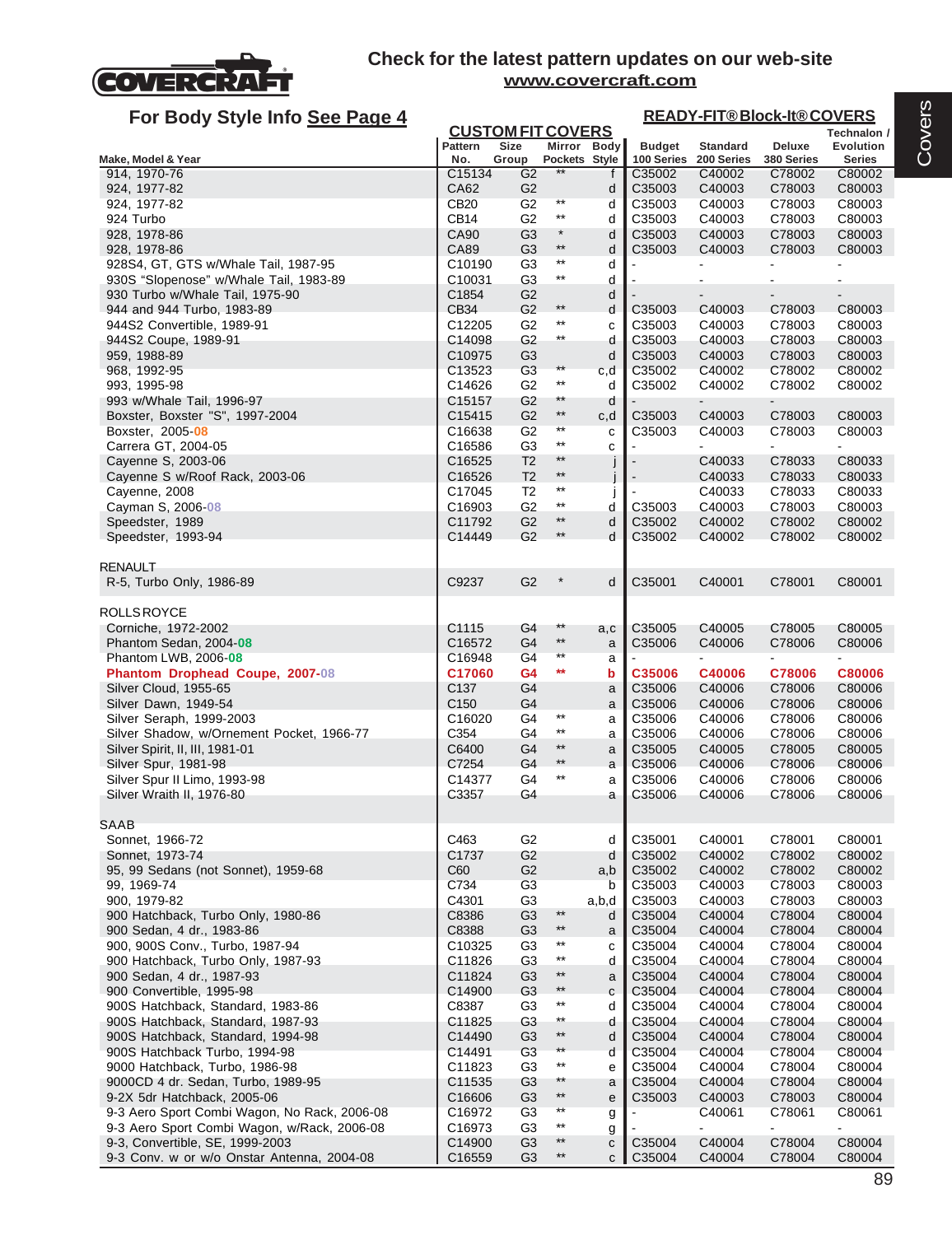

| <u>See Page 4 for "How to Order"</u>                                               |                              |                                  |                          |             |                             | <b>READY-FIT®Block-It®COVERS</b> |                                    |                                    |
|------------------------------------------------------------------------------------|------------------------------|----------------------------------|--------------------------|-------------|-----------------------------|----------------------------------|------------------------------------|------------------------------------|
|                                                                                    |                              |                                  | <b>CUSTOM FIT COVERS</b> |             |                             |                                  |                                    | Technalon /                        |
| Make, Model & Year                                                                 | <b>Pattern</b><br>No.        | <b>Size</b><br>Group             | Mirror<br>Pockets Style  | <b>Body</b> | <b>Budget</b><br>100 Series | <b>Standard</b><br>200 Series    | <b>Deluxe</b><br>380 Series        | Evolution<br><b>Series</b>         |
| 9-3, Hatchback, 1999-2002                                                          | C14491                       | G <sub>3</sub>                   | **                       | d,e         | C35004                      | C40004                           | C78004                             | C80004                             |
| 9-3, Sedan w/Roof Antenna Pocket, 2003-08                                          | C16503                       | G <sub>3</sub>                   | $^{\star\star}$          | a           | C35004                      | C40004                           | C78004                             | C80004                             |
| 9-5, Sedan & 9-5 Aero, 1999-2008                                                   | C15995                       | G3                               | $***$                    | a           | C35004                      | C40004                           | C78004                             | C80004                             |
| 9-5, Station Wagon w/Rack, 2001-08                                                 |                              |                                  | $***$                    |             |                             |                                  |                                    |                                    |
| (incl Sport & Combi)<br>9-7, 2005-08                                               | C <sub>16103</sub><br>C16671 | G <sub>3</sub><br>T <sub>2</sub> | $***$                    | g           |                             | $\blacksquare$<br>C40033         | $\overline{\phantom{a}}$<br>C78033 | $\overline{\phantom{a}}$<br>C80033 |
|                                                                                    |                              |                                  |                          |             |                             |                                  |                                    |                                    |
| <b>SATURN</b>                                                                      |                              |                                  |                          |             |                             |                                  |                                    |                                    |
| Aura, 2007-08                                                                      | C16978                       | G <sub>3</sub>                   | $***$                    | a           | C35004                      | C40004                           | C78004                             | C80004                             |
| Coupe, SC-1, 1991-96                                                               | C12878                       | G <sub>3</sub>                   | $***$                    | d           | C35003                      | C40003                           | C78003                             | C80003                             |
| Coupe, SC-2, 1994-96                                                               | C14510                       | G <sub>3</sub>                   | $***$                    | d           | C35003                      | C40003                           | C78003                             | C80003                             |
| Coupe, 1997-2000                                                                   | C15587<br>C15827             | G <sub>3</sub>                   | $***$<br>$***$           | d           | C35003                      | C40003                           | C78003                             | C80003                             |
| Coupe, 3 Door, SC Series, 2001-02<br>Ion 4dr Sedan, 2003-07                        | C16383                       | G <sub>3</sub><br>G <sub>3</sub> | $^{\star\star}$          | d           | C35003<br>C34004            | C40003<br>C40004                 | C78003<br>C78004                   | C80003<br>C80004                   |
| Ion Coupe, 2003-07                                                                 | C16395                       | G <sub>3</sub>                   | $***$                    | a<br>f      | C35004                      | C40004                           | C78004                             | C80004                             |
| Ion Coupe "Red Line" w/wing, 2004-07                                               | C16485                       | G <sub>3</sub>                   | $***$                    | b           | C35004                      | C40004                           | C78004                             | C80004                             |
| Outlook w/Rack & Rear Spoiler, 2007-08                                             | C17019                       | T <sub>2</sub>                   | $^{\star\star}$          |             |                             |                                  |                                    |                                    |
| Relay, 2005-07                                                                     | C16632                       | T2                               | $***$                    | J           |                             | C40035                           | C78035                             | C80035                             |
| Sedan, 1991-95                                                                     | C12879                       | G <sub>3</sub>                   | $^{\star\star}$          | a           | C35003                      | C40003                           | C78003                             | C80003                             |
| Sedan, SL Series, 1996-2002                                                        | C15586                       | G <sub>3</sub>                   | $***$                    | a           | C35003                      | C40003                           | C78003                             | C80003                             |
| Sedan, L Series, 2000-05                                                           | C <sub>15748</sub>           | G <sub>3</sub>                   | $^{\star\star}$          | a           | C30004                      | C40004                           | C78004                             | C80004                             |
| Sky, 2007-08                                                                       | C16674                       | G <sub>2</sub>                   | $***$<br>$^{\star\star}$ | C           | C35003                      | C40003                           | C78003                             | C80003                             |
| Station Wagon, LW Series, 2000-04<br>Station Wagon, 1993-95                        | C15749<br>C14186             | G4<br>G4                         | $***$                    | g           |                             | C40061<br>C40061                 | C78061<br>C78061                   | C80061<br>C80061                   |
| Wagon, SW Series, 1996-2001                                                        | C15585                       | G <sub>4</sub>                   | $***$                    | g<br>g      |                             | C40061                           | C78061                             | C80061                             |
| Vue SUV, 2002-07                                                                   | C16320                       | T <sub>2</sub>                   | $***$                    |             |                             |                                  |                                    | $\overline{\phantom{0}}$           |
| Vue SUV, 2008                                                                      | C17052                       | T <sub>2</sub>                   | $***$                    |             |                             |                                  |                                    |                                    |
|                                                                                    |                              |                                  |                          |             |                             |                                  |                                    |                                    |
| SCION (TOYOTA)                                                                     |                              |                                  |                          |             |                             |                                  |                                    |                                    |
| Scion, 5dr XA Sedan, 2004-06                                                       | C16532                       | G <sub>2</sub>                   | $^{\star\star}$          | е           |                             |                                  |                                    |                                    |
| Scion, 5dr XA Sedan, 2004-06                                                       |                              |                                  | $***$                    |             |                             |                                  |                                    |                                    |
| w/Roof Spoiler & Roof Antenna Pocket<br>Scion TC Coupe, No Antenna Pocket, 2005-08 | C <sub>16533</sub>           | G <sub>2</sub><br>G3             | $***$                    | e<br>f      |                             | ۰                                |                                    |                                    |
| Scion XB 5dr SUV, 2004-06                                                          | C16599<br>C16534             | T1                               | $***$                    |             | $\blacksquare$              |                                  |                                    |                                    |
| Scion XB 5dr SUV w/Roof Spoiler, 2004-06                                           | C16535                       | T <sub>2</sub>                   | $^{\star\star}$          |             | $\overline{\phantom{a}}$    |                                  |                                    |                                    |
| Scion xB w/Rear Spoiler, 2008                                                      | C17023                       | T1                               | $^{\star\star}$          |             | $\overline{\phantom{a}}$    |                                  |                                    |                                    |
| Scion xB, 2008                                                                     | C17024                       | T1                               | $***$                    |             | ÷,                          |                                  |                                    |                                    |
| Scion xD, 2008                                                                     | C17022                       | G <sub>2</sub>                   | $***$                    | e           |                             |                                  |                                    |                                    |
|                                                                                    |                              |                                  |                          |             |                             |                                  |                                    |                                    |
| <b>STERLING</b><br>Hatchback, 4 door, 1989-91                                      |                              |                                  | $^{\star\star}$          |             |                             |                                  |                                    | C80004                             |
| Sedan, 4 door, 1987-91                                                             | C11665<br>C10164             | G <sub>3</sub><br>G <sub>3</sub> | $***$                    | е<br>a      | C35004<br>C35004            | C40004<br>C40004                 | C78004<br>C78004                   | C80004                             |
|                                                                                    |                              |                                  |                          |             |                             |                                  |                                    |                                    |
| <b>STUDEBAKER</b>                                                                  |                              |                                  |                          |             |                             |                                  |                                    |                                    |
| Avanti Hardtop, 1963-64                                                            | C42                          | G <sub>3</sub>                   |                          | a,b         |                             |                                  |                                    |                                    |
| Champion Sedan, (189" WB), 1939-40                                                 | C3592                        | G4                               |                          | a           |                             |                                  |                                    |                                    |
| Champion Coupe, (189" WB), 1939-40                                                 | C4836                        | G4                               |                          | b           |                             |                                  |                                    |                                    |
| Champion Sedan, (190" WB), 1941                                                    | C8376                        | G4                               |                          | a           | $\blacksquare$              | ۰                                | $\blacksquare$                     | $\blacksquare$                     |
| Champion Business Coupe, 9190" WB), 1941<br>Champion Sedan, (193" WB), 1946        | C11893<br>C14880             | G <sub>3</sub><br>G <sub>4</sub> |                          | f           |                             |                                  | $\blacksquare$                     |                                    |
| Champion Coupe, (192" WB), 1947-49                                                 | C5286                        | G <sub>3</sub>                   |                          | a<br>b      |                             |                                  |                                    |                                    |
| Champion Convertible, (192" WB), 1947-49                                           | C11202                       | G <sub>3</sub>                   |                          | C           |                             |                                  |                                    |                                    |
| Champion Sedan, (198" WB), 1950-52                                                 | C10760                       | G4                               |                          | a           |                             |                                  |                                    |                                    |
| Champion Coupe, (198" WB), 1950-52                                                 | C11772                       | G4                               |                          | b           |                             |                                  |                                    |                                    |
| Champion, Commander Sedan, 1953-54                                                 | C6191                        | G4                               |                          | a           |                             |                                  |                                    |                                    |
| Champion, Commander Coupe, 1953-54                                                 | C5144                        | G4                               |                          | b           |                             |                                  |                                    |                                    |
| Champion, Commander Sedan, 1955                                                    | C7521                        | G4                               |                          | a           |                             |                                  |                                    |                                    |
| Champion, Commander Hardtop, 1955                                                  | C408                         | G <sub>3</sub>                   |                          | a,b         |                             |                                  |                                    |                                    |
| Champion, Commander Sedan, 1956-57<br>Commander Sedan, 1938                        | C5749<br>C2405               | G4<br>G <sub>4</sub>             |                          | a<br>a      |                             | $\blacksquare$                   | $\overline{a}$                     |                                    |
| Commander Coupe, 1938                                                              | C10868                       | G4                               |                          | b           |                             |                                  |                                    |                                    |
| Commander Sedan, 1939-40                                                           | C4846                        | G <sub>4</sub>                   |                          | a           |                             |                                  | $\blacksquare$                     |                                    |
| Commander Coupe, 1947-49                                                           | C6602                        | G4                               |                          | b           | $\blacksquare$              | $\blacksquare$                   | $\sim$                             | $\blacksquare$                     |
| Commander Convertible, 1947-49                                                     | C11054                       | G4                               |                          | с           |                             |                                  |                                    |                                    |
| Commander Sedan, 1950                                                              | C5546                        | G <sub>4</sub>                   |                          | a           |                             |                                  | $\blacksquare$                     |                                    |
| Commander Starlite Coupe, 1950                                                     | C11655                       | G <sub>4</sub>                   |                          | a           |                             |                                  |                                    |                                    |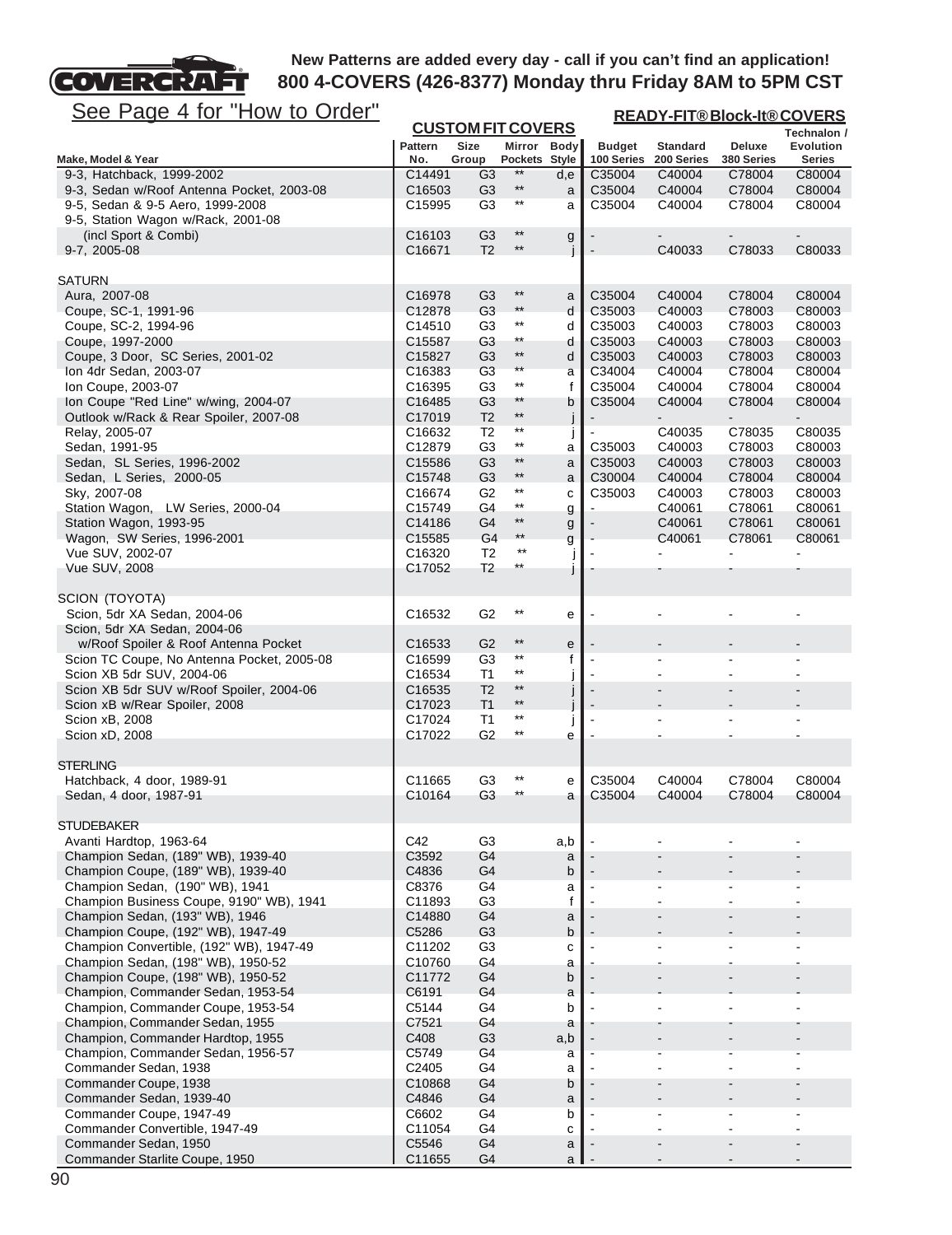

| For Body Style Info See Page 4                                                         |                              |                                  |                                    |              |                             |                               | <b>READY-FIT®Block-It®COVERS</b> |                                   |
|----------------------------------------------------------------------------------------|------------------------------|----------------------------------|------------------------------------|--------------|-----------------------------|-------------------------------|----------------------------------|-----------------------------------|
|                                                                                        |                              | <b>CUSTOM FIT COVERS</b>         |                                    |              |                             |                               |                                  | Technalon /                       |
| Make, Model & Year                                                                     | Pattern<br>No.               | <b>Size</b><br>Group             | Mirror<br>Pockets Style            | <b>Body</b>  | <b>Budget</b><br>100 Series | <b>Standard</b><br>200 Series | Deluxe<br>380 Series             | <b>Evolution</b><br><b>Series</b> |
| Commander Hardtop, 1951-52                                                             | C7170                        | G4                               |                                    | a,b          |                             |                               |                                  |                                   |
| Dictator 5A/6A Sedan, 1937                                                             | C7194                        | G4                               |                                    | a            |                             |                               |                                  |                                   |
| Dictator 5A/6A 3 Window Coupe, 1937                                                    | C9257                        | G4                               |                                    | b            |                             |                               |                                  |                                   |
| Hawk Hardtop, 1956-60                                                                  | C9927                        | G4                               |                                    | a,b          |                             |                               |                                  |                                   |
| Hawk Hardtop, 1961-62<br>Hawk Hardtop, 1963-64                                         | C9930<br>C3794               | G4<br>G4                         |                                    | a,b<br>a,b   |                             |                               |                                  |                                   |
| Land Cruiser Sedan, 1947-49                                                            | C5589                        | G4                               |                                    | a            |                             |                               |                                  |                                   |
| Land Cruiser Sedan, 1950                                                               | C <sub>1323</sub>            | G4                               |                                    | a            |                             |                               |                                  |                                   |
| Land Cruiser Sedan, 1951-52                                                            | C6108                        | G4                               |                                    | a            |                             |                               |                                  |                                   |
| Land Cruiser Sedan, 1953-54                                                            | C7521                        | G4                               |                                    | a            |                             |                               |                                  |                                   |
| Lark Sedan, 1959-61                                                                    | C3923                        | G3                               |                                    | a            |                             |                               |                                  |                                   |
| Lark Daytona Convertible, Hardtop, 1962-64<br>President Victoria Coupe, 1929           | C5466<br>C3820               | G <sub>3</sub><br>G <sub>3</sub> |                                    | a,b,c<br>f   |                             |                               |                                  |                                   |
| President Sedan, 1938                                                                  | C3039                        | G4                               |                                    | a            |                             |                               |                                  |                                   |
| President Sedan, 1939-40                                                               | C5580                        | G4                               |                                    | a            |                             |                               |                                  |                                   |
| President Sedan, 1941                                                                  | C5513                        | G4                               |                                    | a            |                             |                               |                                  |                                   |
| President Hardtop, 1955                                                                | C1106                        | G <sub>3</sub>                   |                                    | a,b          |                             |                               |                                  |                                   |
| Resident, Champion, Commander Sedan, 1958                                              | C5112                        | G4                               |                                    | a            |                             |                               |                                  |                                   |
| <b>SUBARU</b>                                                                          |                              |                                  |                                    |              |                             |                               |                                  |                                   |
| B9 Tribeca, 2006-07                                                                    | C16682                       | T <sub>2</sub>                   | $***$                              |              |                             | C40034                        | C78034                           | C80034                            |
| Baja, 2003-06                                                                          | C16511                       | T <sub>2</sub>                   | $^{\star\star}$                    |              |                             |                               |                                  |                                   |
| Coupe, 3 dr., 1986-89                                                                  | C9731                        | G3                               | $^{\star\star}$                    | d            | C35003                      | C40003                        | C78003                           | C80003                            |
| Forester, 1998-2002                                                                    | C15478                       | T <sub>1</sub>                   | $***$                              | H            |                             | C40032                        | C78032                           | C80032                            |
| Forester w/Grill Guard & Side Bar, 1998-2002<br>Forester, 2003-08                      | C15488<br>C16552             | T1<br>G3                         | **<br>$^{\star\star}$              |              |                             | C40032<br>C40032              | C78032<br>C78032                 | C80032<br>C80032                  |
| Impreza 4 door Sedan, 1993-2001                                                        | C14231                       | G <sub>3</sub>                   | $***$                              | a            | C35004                      | C40004                        | C78004                           | C80004                            |
| Impreza Coupe w/Wing, 1995-2001                                                        | C <sub>15556</sub>           | G <sub>3</sub>                   | $^{\star\star}$                    | d            | C35004                      | C40004                        | C78004                           | C80004                            |
| Impreza Wagon, 1993-2001                                                               | C14232                       | G <sub>3</sub>                   | $***$                              | g            |                             |                               |                                  |                                   |
| Impreza Wagon, 2008                                                                    | C17056                       | G <sub>3</sub>                   | $^{\star\star}$                    | g            |                             |                               |                                  |                                   |
| Impreza Outback Wagon, 1997-2003                                                       | C15427                       | G <sub>3</sub>                   | **<br>$^{\star\star}$              | g            |                             |                               |                                  |                                   |
| Impreza and WRX Sedan, 2002-05<br>Impreza Sedan, 2008                                  | C16275<br>C17055             | G <sub>3</sub><br>G3             | $***$                              | a<br>a       | C35004<br>C35004            | C40004<br>C40004              | C78004<br>C78004                 | C80004<br>C80004                  |
| Impreza WRX Sedan w/Spoiler, 2006-07                                                   | C16906                       | G <sub>3</sub>                   | $***$                              | a            | C35003                      | C40003                        | C78003                           | C80003                            |
| Impreza WRX Sedan, No Spoiler, 2006-07                                                 | C17004                       | G <sub>3</sub>                   | $^{\star\star}$                    | a            | C35003                      | C40003                        | C78003                           | C80003                            |
| Impreza WRX w/Rear Wing, 2008                                                          | C17064                       | G <sub>3</sub>                   | $\star\star$                       | a            | C35004                      | C40004                        | C78004                           | C80004                            |
| Impreza WRX Sti Wagon w/Rear Wing, 2008                                                | C17066                       | G <sub>3</sub>                   | $**$                               | g            |                             |                               |                                  |                                   |
| Impreza Station Wagon, 2002-05                                                         |                              |                                  | $***$                              |              |                             |                               |                                  |                                   |
| & Outback Sport Wagon<br>Impreza/Outback Sport Wagon, 2006-07                          | C16274<br>C16905             | G <sub>3</sub><br>G <sub>3</sub> | $***$                              | g<br>g       |                             | C40061                        | C78061                           | C80061                            |
| Justy, 1989-94                                                                         | C11592                       | G1                               | $^{\star}$                         | d            | C35001                      | C40001                        | C78001                           | C80001                            |
| Justy, 1989-94                                                                         | C13490                       | G1                               | **                                 | d            | C35001                      | C40001                        | C78001                           | C80001                            |
| Legacy Sedan, 4 dr., 1990-94                                                           | C11668                       | G3                               | $***$                              | a            | C35003                      | C40003                        | C78003                           | C80003                            |
| Legacy Sedan w/Wing, 1995-99                                                           | C15560                       | G <sub>3</sub>                   |                                    | a            | C35003                      | C40003                        | C78003                           | C80003                            |
| Legacy Sedan No Spoiler, 2000-04                                                       | C16179                       | G <sub>3</sub>                   | $***$<br>$**$                      | a            | C35003                      | C40003                        | C78003                           | C80003                            |
| Legacy Sedan w/Spoiler, 2000-04<br>Legacy Wagon, 4 dr., 1990-94                        | C <sub>16180</sub><br>C11784 | G <sub>3</sub><br>G <sub>3</sub> | $^{\star\star}$                    | a            | C35003                      | C40003<br>C40061              | C78003<br>C78061                 | C80003<br>C80061                  |
| Legacy Wagon, 4 dr., 1995-99                                                           | C <sub>15023</sub>           | G <sub>3</sub>                   | $^{\star\star}$                    | g<br>g       |                             | C40061                        | C78061                           | C80061                            |
| Legacy Outback Wagon, 1996-99                                                          | C15612                       | G <sub>3</sub>                   | $^{\star\star}$                    | g            |                             | C40061                        | C78061                           | C80061                            |
| Loyale Coupe, 1990-93                                                                  | C9731                        | G <sub>3</sub>                   | $***$                              | d            | C35003                      | C40003                        | C78003                           | C80003                            |
| Loyale Sedan, 1990-93                                                                  | C9066                        | G <sub>3</sub>                   | $^{\star\star}$                    | a            | C35003                      | C40003                        | C78003                           | C80003                            |
| Loyale Station Wagon, 1990-94                                                          | C9067                        | G <sub>3</sub>                   | $^{\star\star}$<br>$^{\star\star}$ | g            |                             | C40061                        | C78061                           | C80061                            |
| Outback, Outback Limited Sedan, 2000-04                                                | C <sub>16179</sub><br>C16178 | G <sub>3</sub>                   | $^{\star\star}$                    | a            | C35003                      | C40003                        | C78003                           | C80003<br>C80061                  |
| Legacy and Outback Wgns, w or w/o Rack, 2000-04<br>Legacy Incl GT, No Spoiler, 2005-08 | C16676                       | G <sub>3</sub><br>G <sub>3</sub> | $***$                              | g<br>a       | C35004                      | C40061<br>C40004              | C78061<br>C78004                 | C80004                            |
| Legacy Incl GT, w/Spoiler, 2005-08                                                     | C16677                       | G <sub>3</sub>                   | $^{\star\star}$                    | a            | C35004                      | C40004                        | C78004                           | C80004                            |
| Outback LL Bean & Legacy Wagon, 2005-08                                                | C16604                       | G <sub>3</sub>                   | $^{\star\star}$                    | g            |                             | C40061                        | C78061                           | C80061                            |
| Sedan, 4 door, 1985-89                                                                 | C9066                        | G <sub>3</sub>                   | $^{\star\star}$                    | a            | C35003                      | C40003                        | C78003                           | C80003                            |
| Station Wagon, 1980-84                                                                 | C4820                        | G <sub>3</sub>                   |                                    | g            |                             | C40060                        | C78060                           | C80060                            |
| Station Wagon, 1985-89                                                                 | C9067                        | G <sub>3</sub>                   | $^{\star\star}$                    | g            |                             | C40061                        | C78061                           | C80061                            |
| SVX Coupe, 1992-97                                                                     | C13410                       | G <sub>3</sub>                   | **                                 | d            | C35003                      | C40003                        | C78003                           | C80003                            |
| XT Coupe, 1985-91                                                                      | C9328                        | G <sub>3</sub>                   | $\star\star$<br>$^{\star\star}$    | d            | C35003                      | C40003                        | C78003                           | C80003                            |
| WRX Wagon w/Rear Spoiler, 2003-2005                                                    | C <sub>16515</sub>           | G <sub>3</sub>                   | $***$                              | g            |                             |                               |                                  |                                   |
| WRX Sedan, w/High Spoiler, STi, 2004-05<br>WRX Sti Sedan w/High Rear Wing, 2006        | C16529<br>C16946             | G <sub>3</sub><br>G <sub>3</sub> | $***$                              | a            |                             | $\blacksquare$                |                                  |                                   |
|                                                                                        |                              |                                  |                                    | $\mathsf{a}$ |                             |                               |                                  | $\overline{\phantom{a}}$          |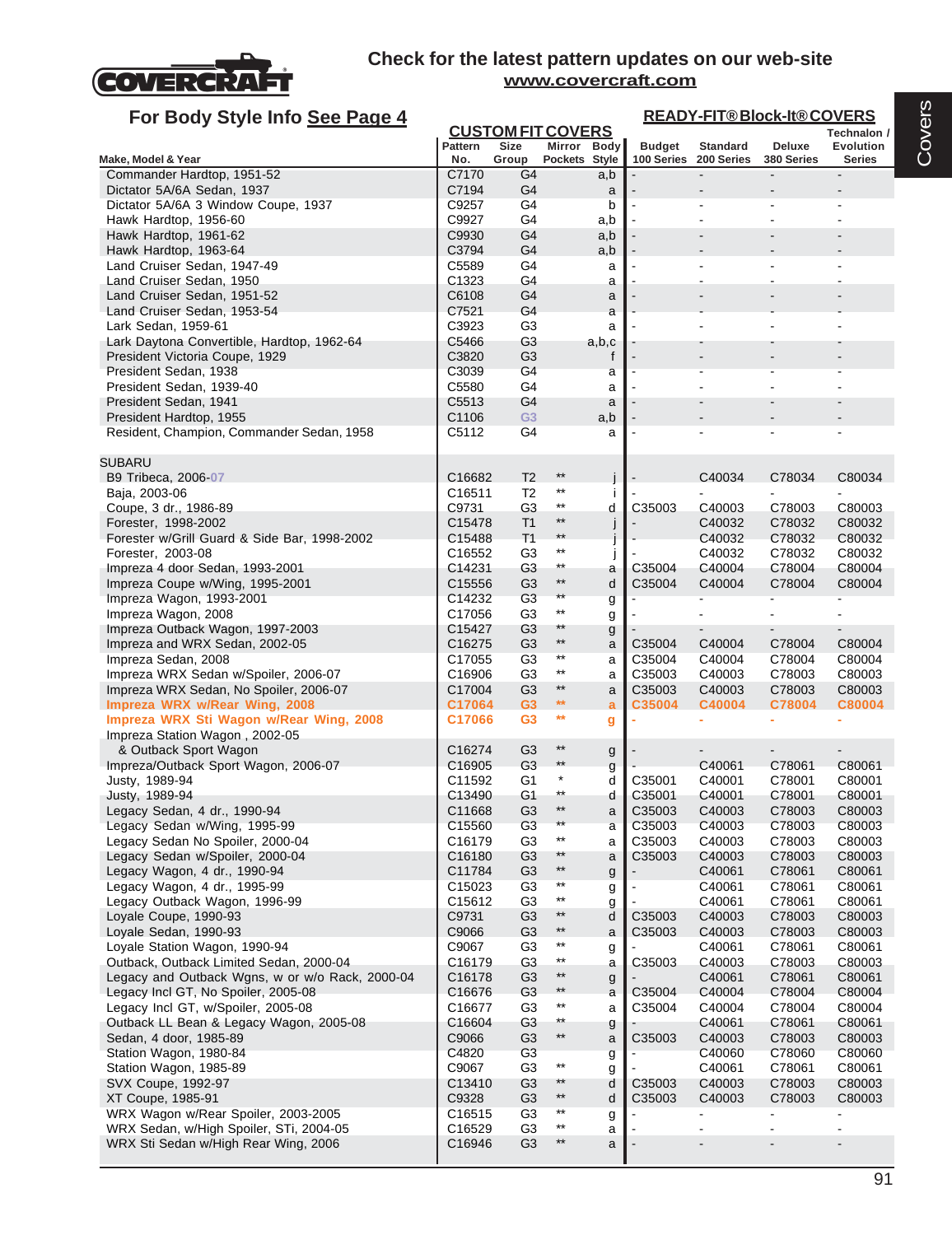# See Page 4 for "How to Order"

EТ

**COVERCRA** 

| See Page 4 for "How to Order"                                                               |                                          |                                  |                              |              |                             | <b>READY-FIT®Block-It®COVERS</b> |                      |                                   |
|---------------------------------------------------------------------------------------------|------------------------------------------|----------------------------------|------------------------------|--------------|-----------------------------|----------------------------------|----------------------|-----------------------------------|
|                                                                                             |                                          | <b>CUSTOM FIT COVERS</b>         |                              |              |                             |                                  |                      | Technalon /                       |
| Make, Model & Year                                                                          | <b>Pattern</b><br>No.                    | <b>Size</b><br>Group             | Mirror Body<br>Pockets Style |              | <b>Budget</b><br>100 Series | <b>Standard</b><br>200 Series    | Deluxe<br>380 Series | <b>Evolution</b><br><b>Series</b> |
| <b>SUZUKI</b>                                                                               |                                          |                                  |                              |              |                             |                                  |                      |                                   |
| Aerio 4dr Sedan, 2002-07                                                                    | C <sub>16441</sub>                       | G <sub>2</sub>                   | $^{\star\star}$              | a            | C35003                      | C40003                           | C78003               | C80003                            |
| Aerio SX 5dr Hatchback w/Roof Antenna, 2002-06                                              | C16442                                   | G <sub>2</sub>                   | $^{\star\star}$              | d            |                             |                                  |                      |                                   |
| Esteem Sedan, 1995-2002                                                                     | C15579                                   | G <sub>2</sub>                   | $***$                        | a            | C35003                      | C40003                           | C78003               | C80003                            |
| Esteem Station Wagon, 1998-2002                                                             | C16052                                   | G <sub>3</sub>                   | $***$<br>$***$               | g            |                             | C40061                           | C78061               | C80061                            |
| Forenza Sedan, 2004 08                                                                      | C <sub>16551</sub>                       | G <sub>3</sub>                   | $***$                        | a            | C35003                      | C40003<br>C40061                 | C78003               | C80003                            |
| Forenza Wagon, 2005-08<br>Reno 5dr Hatchback, 2005-08                                       | C <sub>16622</sub><br>C <sub>16590</sub> | G <sub>3</sub><br>G <sub>2</sub> | $^{\star\star}$              | g<br>е       |                             | C40060                           | C78061<br>C75050     | C80061<br>C80060                  |
| Samurai Convertible, 1986                                                                   | C9669                                    | T1                               | $***$                        | J            |                             | C40031                           | C78031               | C80031                            |
| Samurai Convertible, 1987-95                                                                | C <sub>10051</sub>                       | T1                               | $**$                         |              |                             | C40031                           | C78031               | C80031                            |
| Samurai Hardtop, 1986                                                                       | C9668                                    | Τ1                               | $***$                        |              |                             | C40031                           | C78031               | C80031                            |
| Samurai Hardtop, 1987-95                                                                    | C10050                                   | T1                               | $^{\star\star}$              |              |                             | C40031                           | C78031               | C80031                            |
| Sidekick Convertible, 1989-98                                                               | C11328                                   | T <sub>1</sub>                   | $***$                        | $\bigcup$    |                             | C40031                           | C78031               | C80031                            |
| Sidekick Hardtop, 2 dr., 1989-98                                                            | C11284                                   | T1                               | $\star\star$                 |              |                             | C40031                           | C78031               | C80031                            |
| Sidekick Hdtp., 4 dr., 1991-98 w/Rear Spare                                                 |                                          |                                  | $**$                         |              |                             |                                  |                      |                                   |
| Tire Pocket, Factory Mnt., Max Tire Dia. 31"<br>Sidekick "Sport", 1996-98 w/Rear Spare Tire | C12874                                   | T2                               |                              | J            |                             | C40032                           | C78032               | C80032                            |
| Pocket, Factory Mount, Max Tire Dia. 31"                                                    | C <sub>15240</sub>                       | T1                               | $***$                        |              |                             | C40031                           | C78031               | C80031                            |
| Swift, 1989                                                                                 | C11285                                   | G <sub>2</sub>                   | $***$                        | d            | C35001                      | C40001                           | C78001               | C80001                            |
| Swift, 1990-94                                                                              | C13354                                   | G <sub>2</sub>                   | $^{\star\star}$              | а            | C35001                      | C40001                           | C78001               | C80001                            |
| Swift Hatchback, 1992-94                                                                    | C12318                                   | G <sub>2</sub>                   | $***$                        | d            | C35001                      | C40001                           | C78001               | C80001                            |
| Swift Hatchback, 1995-01                                                                    | C14957                                   | G2                               | $***$                        | d            | C35002                      | C40002                           | C78002               | C80002                            |
| SX4 4dr Wagon, 2007-08                                                                      | C16982                                   | G <sub>2</sub>                   | $^{\star\star}$              | g            |                             | $\overline{a}$                   |                      | ÷.                                |
| Verona Sedan, 2004-06                                                                       | C16550                                   | G <sub>3</sub>                   | $***$                        | a            | C35004                      | C40004                           | C78004               | C80004                            |
| Vitara SUV, 2 dr, 1999-2003                                                                 | C16050                                   | T <sub>1</sub>                   | $**$<br>$^{\star\star}$      |              |                             | C40031                           | C78031               | C80031                            |
| Grand Vitara SUV, 4 dr, 1999-2005<br>Grand Vitara XL7, w/Rack and Spare, 2001-06            | C <sub>16051</sub><br>C15874             | T2<br>T2                         | $^{\star\star}$              | J            |                             | C40032<br>C40033                 | C78032<br>C78033     | C80032<br>C80033                  |
| Grand Vitara, 2006-08                                                                       | C <sub>16683</sub>                       | T <sub>2</sub>                   | $***$                        | J            |                             | C40033                           | C78033               | C80033                            |
| X-90 w/Wing, 1996-98                                                                        | C15611                                   | T1                               | $\star\star$                 | J            |                             |                                  |                      |                                   |
| XL7, 2007-08                                                                                | C16987                                   | T3                               | $***$                        |              |                             |                                  |                      |                                   |
|                                                                                             |                                          |                                  |                              |              |                             |                                  |                      |                                   |
| TOYOTA<br>Avalon, 1995-99                                                                   |                                          | G <sub>3</sub>                   | $***$                        |              | C35005                      | C40005                           | C78005               | C80005                            |
| Avalon, 2000-04                                                                             | C14876<br>C16136                         | G <sub>3</sub>                   | $***$                        | а<br>a       | C35005                      | C40005                           | C78005               | C80005                            |
| Avalon 4dr Sedan, 2005-08                                                                   | C16645                                   | G <sub>3</sub>                   | $***$                        | a            | C35005                      | C40005                           | C78005               | C80005                            |
| Camry Liftback Sedan, 1983-86                                                               | C8086                                    | G3                               | $***$                        | е            | C35003                      | C40003                           | C78003               | C80003                            |
| Camry 2 dr. Cpe, No Spoiler, 1994-96                                                        | C14555                                   | G <sub>3</sub>                   | $***$                        | d            | C35004                      | C40004                           | C78004               | C80004                            |
| Camry 2 dr. Cpe, w/Rear Spoiler, 1994-96                                                    | C14556                                   | G <sub>3</sub>                   | $^{\star\star}$              | d            | C35004                      | C40004                           | C78004               | C80004                            |
| Camry Sedan, 1983-86                                                                        | C8116                                    | G <sub>3</sub>                   | $***$                        | a            | C35003                      | C40003                           | C78003               | C80003                            |
| Camry Sedan, 1987-91                                                                        | C <sub>10066</sub>                       | G <sub>3</sub>                   | $^{\star\star}$              | a            | C35004                      | C40004                           | C78004               | C80004                            |
| Camry Sedan, 1992-96                                                                        | C13417                                   | G3                               | $^{\star\star}$<br>$***$     | a            | C35004                      | C40004                           | C78004               | C80004                            |
| Camry Sedan, w/Spoiler, 1992-96<br>Camry Sedan, 1997-2001                                   | C14169                                   | G3<br>G <sub>3</sub>             | $***$                        | а            | C35004<br>C35004            | C40004                           | C78004<br>C78004     | C80004                            |
| Camry Sedan, No Spoiler, 2002-06                                                            | C15412<br>C <sub>16303</sub>             | G3                               | $^{\star\star}$              | a<br>а       | C30004                      | C40004<br>C40004                 | C78004               | C80004<br>C80004                  |
| Camry Sedan, w/Spoiler, 2002-06 & Spec Edition, 2004                                        | C16304                                   | G <sub>3</sub>                   | $^{\star\star}$              | а            | C30004                      | C40004                           | C78004               | C80004                            |
| Camry Sedan (incl Hybrid), 2007-09                                                          | C <sub>16953</sub>                       | G3                               | $**$                         | a            | C35004                      | C40004                           | C78004               | C80004                            |
| Camry Station Wagon, 1987-91                                                                | C10065                                   | G <sub>3</sub>                   | $***$                        | g            |                             | C40061                           | C78061               | C80061                            |
| Camry Station Wagon, 1992-96                                                                | C13817                                   | G <sub>3</sub>                   | $***$                        | g            |                             | C40061                           | C78061               | C80061                            |
| Celica, 1972-81 (Not Liftback)                                                              | C5002                                    | G <sub>2</sub>                   |                              | d            | C35003                      | C40003                           | C78003               | C80003                            |
| Celica Convertible, 1985                                                                    | C9339                                    | G <sub>3</sub>                   | $***$                        | C            | C35003                      | C40003                           | C78003               | C80003                            |
| Celica Convertible, 1987-89                                                                 | C10163                                   | G <sub>3</sub>                   | $^{\star\star}$              | C            | C35003                      | C40003                           | C78003               | C80003                            |
| Celica Liftback, 1976-77<br>Celica Liftback, 1978-79                                        | C8908<br>CA87                            | G <sub>3</sub><br>G <sub>3</sub> |                              | d<br>d       | C35003<br>C35003            | C40003<br>C40003                 | C78003<br>C78003     | C80003<br>C80003                  |
| Celica Liftback, 1980-81                                                                    | C7813                                    | G <sub>3</sub>                   | $^{\star\star}$              | d            | C35003                      | C40003                           | C78003               | C80003                            |
| Celica GT Coupe, 1982-85                                                                    | <b>CB29</b>                              | G <sub>2</sub>                   | $^{\star\star}$              | d            | C35003                      | C40003                           | C78003               | C80003                            |
| Celica Liftback, 1982-85                                                                    | CB30                                     | G <sub>2</sub>                   | $^{\star\star}$              | d            | C35003                      | C40003                           | C78003               | C80003                            |
| Celica Liftback, 1986-89                                                                    | C9429                                    | G <sub>2</sub>                   | $^{\star\star}$              | d            | C35003                      | C40003                           | C78003               | C80003                            |
| Celica Notchback, 1986-89                                                                   | C9428                                    | G <sub>2</sub>                   | $***$                        | f            | C35003                      | C40003                           | C78003               | C80003                            |
| Celica Notchback, 1990-93                                                                   | C <sub>12003</sub>                       | G <sub>2</sub>                   | $^{\star\star}$              | c,f          | C35003                      | C40003                           | C78003               | C80003                            |
| Celica Liftback, 1990-93                                                                    | C12122                                   | G <sub>3</sub>                   | $^{\star\star}$              | d            | C35003                      | C40003                           | C78003               | C80003                            |
| Celica GT Conv, 1991-93                                                                     | C12875                                   | G3                               | $**$<br>$^{\star\star}$      | С            | C35003                      | C40003                           | C78003               | C80003                            |
| Celica Convertible, 1994-99                                                                 | C <sub>15339</sub>                       | G <sub>3</sub>                   | $***$                        | С            | C35003                      | C40003                           | C78003               | C80003                            |
| Celica Notchback Coupe, 1994-96<br>Celica Hatchback Coupe, 1994-99                          | C14530<br>C14531                         | G3<br>G <sub>3</sub>             | $***$                        | f<br>d       | C35003<br>C35003            | C40003<br>C40003                 | C78003<br>C78003     | C80003<br>C80003                  |
| Celica GTS Coupe, w/Spoiler, 2000-05                                                        | C16130                                   | G <sub>3</sub>                   | $***$                        | $\mathsf{f}$ | C35003                      | C40003                           | C78003               | C80003                            |
|                                                                                             |                                          |                                  |                              |              |                             |                                  |                      |                                   |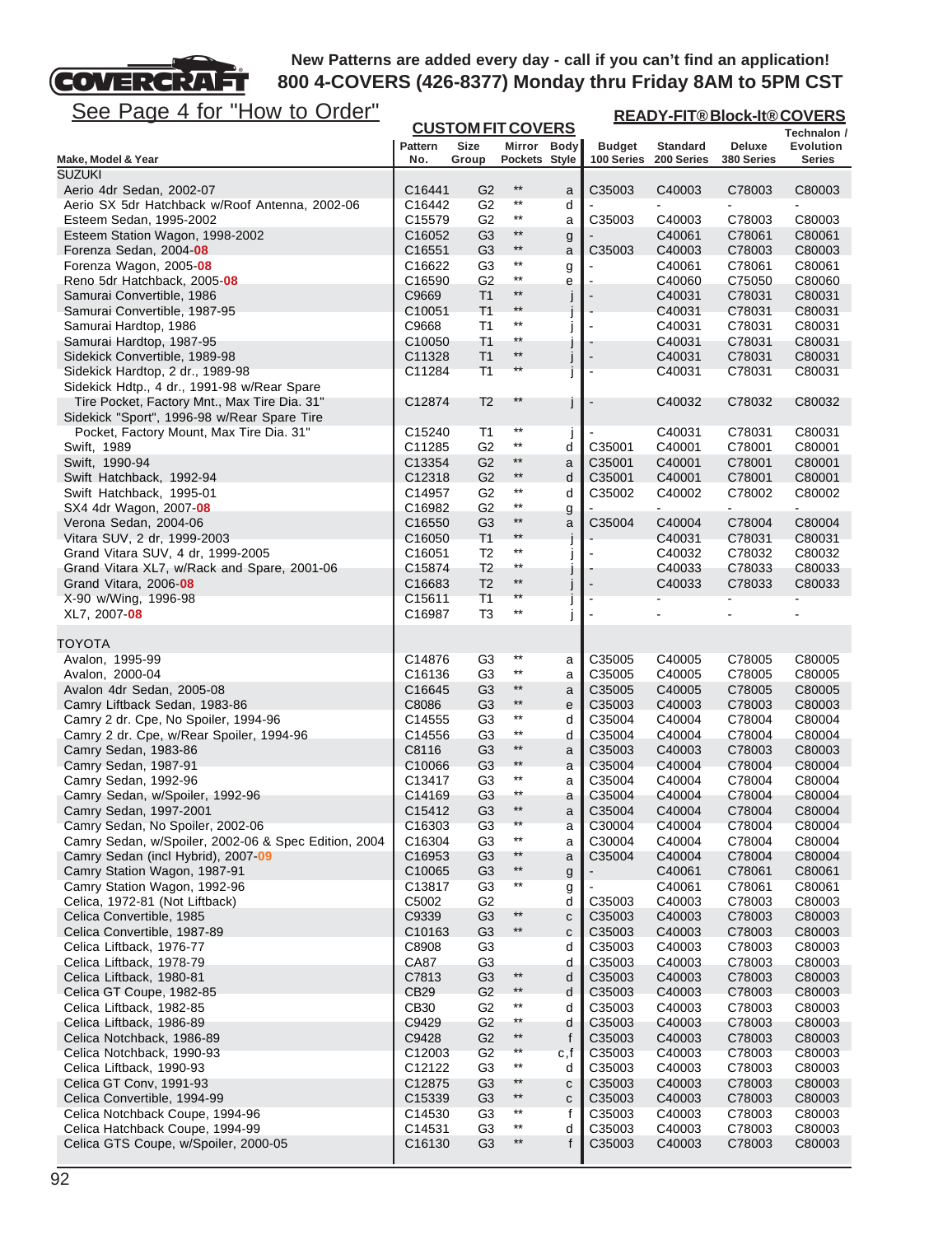

| For Body Style Info See Page 4                                                   |                              |                                  |                                    |                  |                             | <b>READY-FIT®Block-It®COVERS</b> |                      |                            |
|----------------------------------------------------------------------------------|------------------------------|----------------------------------|------------------------------------|------------------|-----------------------------|----------------------------------|----------------------|----------------------------|
|                                                                                  |                              | <b>CUSTOM FIT COVERS</b>         |                                    |                  |                             |                                  |                      | Technalon /                |
| Make, Model & Year                                                               | <b>Pattern</b><br>No.        | Size<br>Group                    | Pockets Style                      | Mirror Body      | <b>Budget</b><br>100 Series | <b>Standard</b><br>200 Series    | Deluxe<br>380 Series | <b>Evolution</b><br>Series |
| Celica GTS Coupe, No Spoiler, 2001-05                                            | C <sub>16324</sub>           | G3                               | $**$                               | f                | C35003                      | C40003                           | C78003               | C80003                     |
| Celica Supra, 1982-86                                                            | <b>CB28</b>                  | G <sub>3</sub>                   | $***$                              | d                | C35003                      | C40003                           | C78003               | C80003                     |
| Celica Supra w/Wing, 1982-84                                                     | C7253                        | G <sub>3</sub>                   | $***$                              | d                | C35003                      | C40003                           | C78003               | C80003                     |
| Celica Supra w/Wing, 1985-86                                                     | C9133                        | G <sub>3</sub>                   | $^{\star\star}$                    | d                | C35003                      | C40003                           | C78003               | C80003                     |
| Corolla Sedans, 1980-83                                                          | C4717                        | G <sub>2</sub>                   | $***$                              | a                | C35003                      | C40003                           | C78003               | C80003                     |
| Corolla Sport L'Back 3dr, 1984-87<br>Corolla GTS Coupe, 1988-92                  | C8449<br>C10692              | G <sub>2</sub><br>G <sub>2</sub> | $***$                              | d<br>d           | C35003<br>C35003            | C40003<br>C40003                 | C78003<br>C78003     | C80003                     |
| Corolla SR-5 Coupe, 1988-92                                                      | C10693                       | G <sub>2</sub>                   | $^{\star\star}$                    | d                | C35003                      | C40003                           | C78003               | C80003<br>C80003           |
| Corolla FX 16, 1987-90                                                           | C <sub>10068</sub>           | G <sub>2</sub>                   | $***$                              | d                | C35002                      | C40002                           | C78002               | C80002                     |
| Corolla Wagon, 1975-79                                                           | C9235                        | G <sub>3</sub>                   |                                    | g                |                             | C40060                           | C78060               | C80060                     |
| Corolla Wagon, 1988-92                                                           | C11031                       | G3                               | $^{\star\star}$                    | g                |                             | C40060                           | C78060               | C80060                     |
| Corolla Wagon, 1993-96                                                           | C14102                       | G <sub>3</sub>                   | $^{\star\star}$                    | g                |                             | C40060                           | C78060               | C80060                     |
| Corolla Liftback, 1980-82                                                        | C4720                        | G <sub>2</sub>                   | $\star$                            | d                | C35003                      | C40003                           | C78003               | C80003                     |
| Corolla Sedan, 4 dr., 1984-87                                                    | C8438                        | G <sub>2</sub>                   | **<br>$^{\star\star}$              | a                | C35003                      | C40003                           | C78003               | C80003                     |
| Corolla Sedan, 4 dr., 1988-92                                                    | C <sub>10691</sub><br>C14097 | G <sub>2</sub><br>G3             | $**$                               | a                | C35003                      | C40003<br>C40003                 | C78003               | C80003                     |
| Corolla Sedan, 4 dr., 1993-97<br>Corolla Sedan, 4 dr., 1998-2000                 | C <sub>15487</sub>           | G <sub>3</sub>                   | $***$                              | a<br>a           | C35003<br>C35003            | C40003                           | C78003<br>C78003     | C80003<br>C80003           |
| Corolla Sedan, 4 dr., Including "S", 2001-02                                     | C <sub>16213</sub>           | G <sub>3</sub>                   | $***$                              | a                | C35003                      | C40003                           | C78003               | C80003                     |
| Corolla Sedan, 4 dr, w/Roof Antenna Pocket, 2003-08                              | C16341                       | G <sub>3</sub>                   | $^{\star\star}$                    | a                | C35004                      | C40004                           | C78004               | C80004                     |
| Corolla, 2009                                                                    | C17078                       | G <sub>3</sub>                   | $**$                               | a                | C35003                      | C40003                           | C78003               | C80003                     |
| Corolla Hatchback, 5 dr., 1984-87                                                | C8446                        | G <sub>2</sub>                   | $^{\star\star}$                    | e                | C35003                      | C40003                           | C78003               | C80003                     |
| Corolla Sportcoupe, SR-5, 1984-87                                                | C8447                        | G2                               | $***$                              | f                | C35003                      | C40003                           | C78003               | C80003                     |
| Cressida Sedan, 1978-84                                                          | C3229                        | G <sub>3</sub>                   | $^{\star\star}$                    | a                | C35004                      | C40004                           | C78004               | C80004                     |
| Cressida Sedan, 1985-88                                                          | C9070                        | G <sub>3</sub>                   | $***$                              | a                | C35004                      | C40004                           | C78004               | C80004                     |
| Cressida Sedan, 1989-92                                                          | C11376                       | G3                               | $^{\star\star}$<br>$***$           | a                | C35004                      | C40004                           | C78004               | C80004                     |
| Cressida Station Wagon, 1985-88<br>Echo, 2000-02                                 | C9177<br>C16118              | G3<br>G <sub>2</sub>             | $^{\star\star}$                    | g                | C35002                      | C40061<br>C40002                 | C78061<br>C78002     | C80061<br>C80002           |
| Echo 2 & 4 dr, 2003-05                                                           | C <sub>16520</sub>           | G <sub>2</sub>                   | $***$                              | a,b<br>a,b       | C35003                      | C40003                           | C78003               | C80003                     |
| Matrix, 2003-08                                                                  | C <sub>16340</sub>           | G <sub>3</sub>                   | $^{\star\star}$                    | g                |                             |                                  |                      |                            |
| Matrix XR w/Antenna Pocket, 2003-08                                              | C <sub>16357</sub>           | G3                               | $^{\star\star}$                    | g                |                             |                                  |                      |                            |
| Matrix 5dr Hatchback, 2009                                                       | C17028                       | G3                               | $**$                               | e                |                             |                                  |                      |                            |
| MR-2, 1985-89                                                                    | C8905                        | G <sub>2</sub>                   | $^{\star\star}$                    | f                | C35002                      | C40002                           | C78002               | C80002                     |
| MR-2, 1985-89 w/Rear Wing                                                        | C <sub>10565</sub>           | G <sub>2</sub>                   | $***$                              | f                | C35002                      | C40002                           | C78002               | C80002                     |
| MR-2, Turbo, 1991-95                                                             | C12073                       | G <sub>2</sub>                   | $^{\star\star}$<br>$^{\star\star}$ | f                | C35002                      | C40002                           | C78002               | C80002                     |
| MR-2 Spyder, 2000-05<br>Paseo, 1992-95                                           | C16184<br>C <sub>13257</sub> | G <sub>1</sub><br>G <sub>2</sub> | $***$                              | $\mathbf C$<br>f | C35001<br>C35002            | C40001<br>C40002                 | C78001<br>C78002     | C80001<br>C80002           |
| Paseo, 1996-98                                                                   | C15269                       | G <sub>2</sub>                   | $***$                              | f                | C35002                      | C40002                           | C78002               | C80002                     |
| Paseo Convertible, 1997-98                                                       | C15482                       | G <sub>2</sub>                   | $***$                              | С                | C35002                      | C40002                           | C78002               | C80002                     |
| Prius Touring, 2007-08                                                           | C16989                       | G <sub>3</sub>                   | $^{\star\star}$                    | e                |                             |                                  |                      |                            |
| Prius, 2001-03                                                                   | C <sub>16219</sub>           | G <sub>2</sub>                   | $**$                               | a                |                             |                                  |                      |                            |
| Prius w/Roof Antenna, 2004-08                                                    | C16569                       | G3                               | $^{\star\star}$                    | e                | C35004                      | C40004                           | C78004               | C80004                     |
| Solara Coupe, No Spoiler, 1999-2003                                              | C16022                       | G <sub>3</sub>                   | $^{\star\star}$                    | d                | C35004                      | C40004                           | C78004               | C80004                     |
| Solara Coupe, W/Spoiler, 1999-2003                                               | C16023                       | G <sub>3</sub>                   | $**$<br>$^{\star\star}$            | d                | C35004                      | C40004                           | C78004               | C80004                     |
| Solara Coupe & Convertible, 2004-08                                              | C <sub>16557</sub>           | G <sub>3</sub>                   | $^{\star\star}$                    | c,d              | C35005                      | C40005                           | C78005               | C80005                     |
| Solara Convertible., w/Spoiler, 2000-03<br>Supra, 1986 1/2-92                    | C16197<br>CB51               | G <sub>3</sub><br>G3             | $**$                               | C<br>d           | C35004<br>C35004            | C40004<br>C40004                 | C78004<br>C78004     | C80004<br>C80004           |
| Supra, 1989-92 w/Rear Spoiler                                                    | C11086                       | G <sub>3</sub>                   | $***$                              | d                | C35004                      | C40004                           | C78004               | C80004                     |
| Supra No Rear Spoiler, 1993-98                                                   | C14405                       | G <sub>3</sub>                   | $***$                              | d                | C35003                      | C40003                           | C78003               | C80003                     |
| Supra w/Rear Spoiler, 1993-98                                                    | C14469                       | G <sub>3</sub>                   | $^{\star\star}$                    | d                | C35003                      | C40003                           | C78003               | C80003                     |
| Tercel Sedan, 1983-86                                                            | C7839                        | G <sub>2</sub>                   | $***$                              | d,e              | C35003                      | C40003                           | C78003               | C80003                     |
| Tercel Sedan, Coupe 1991-94                                                      | C12877                       | G <sub>2</sub>                   | $^{\star\star}$                    | a,b              | C35002                      | C40002                           | C78002               | C80002                     |
| Tercel 2 dr & 4 dr Sedan, 1995-98                                                | C14998                       | G <sub>2</sub>                   | $^{\star\star}$                    | a,b              | C35002                      | C40002                           | C78002               | C80002                     |
| Tercel 3 dr. Hatchback, 1987-90                                                  | C <sub>10069</sub>           | G <sub>2</sub>                   | $^{\star\star}$                    | d                | C35002                      | C40002                           | C78002               | C80002                     |
| Tercel Coupe, 1987-90                                                            | C <sub>10266</sub>           | G <sub>2</sub>                   | $^{\star\star}$                    | f                | C35003                      | C40003                           | C78003               | C80003                     |
| Tercel 5 dr. Hatchback, 1987-89                                                  | C11170                       | G <sub>2</sub>                   | $^{\star\star}$<br>$^{\star\star}$ | d                | C35002                      | C40002<br>C40060                 | C78002<br>C78060     | C80002                     |
| Tercel Station Wagon, 1983-86<br>Tercel Station Wagon, 1987-89                   | C7840<br>C10064              | G3<br>G <sub>2</sub>             | $^{\star\star}$                    | g                |                             | C40060                           | C78060               | C80060<br>C80060           |
| Yaris 3dr Liftback, 2007-08                                                      | C16954                       | G <sub>2</sub>                   | $**$                               | g<br>d           |                             |                                  |                      |                            |
| Yaris 4dr Sedan, 2007-08                                                         | C <sub>16957</sub>           | G <sub>2</sub>                   |                                    | a                |                             |                                  |                      |                            |
|                                                                                  |                              |                                  |                                    |                  |                             |                                  |                      |                            |
|                                                                                  |                              |                                  |                                    |                  |                             |                                  |                      |                            |
| TOYOTA [UTILITY VEHICLES]                                                        |                              |                                  |                                    |                  |                             |                                  |                      |                            |
| FJ Cruiser w/Rear Spare, 2007-08                                                 | C16955                       | T <sub>2</sub>                   | $^{\star\star}$<br>$***$           |                  |                             |                                  |                      |                            |
| FJ Cruiserw/Rear Spare & Roof Rack, 2007-08<br>Highlander (Hybrid 2006), 2001-07 | C16956<br>C16262             | T <sub>2</sub><br>T <sub>2</sub> | $^{\star\star}$                    |                  |                             |                                  |                      | $\overline{\phantom{a}}$   |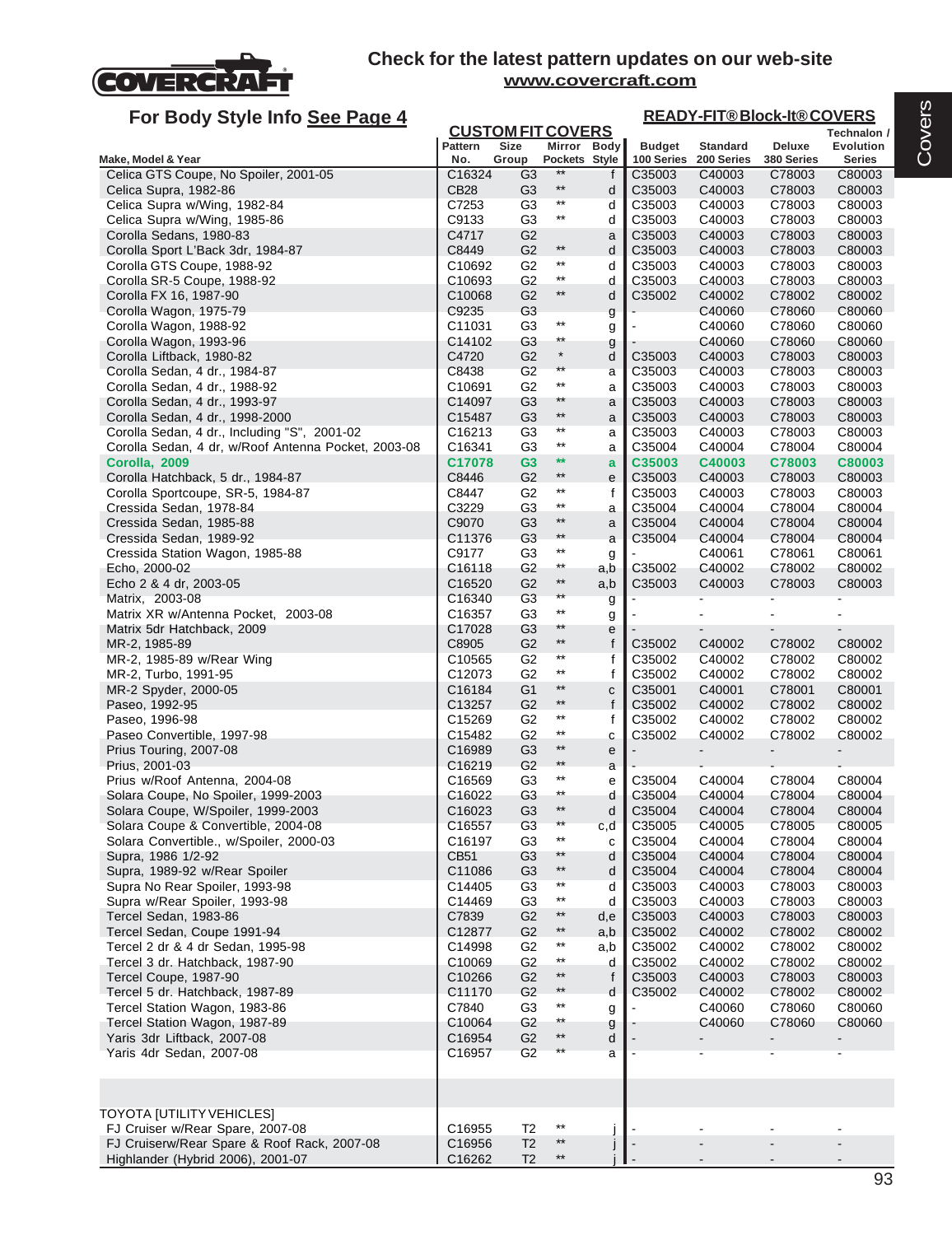

**READY-FIT® Block-It® COVERS**

# See Page 4 for "How to Order"

|                                                | <b>CUSTOM FIT COVERS</b> |                |               |             |               |                 |               | Technalon /      |
|------------------------------------------------|--------------------------|----------------|---------------|-------------|---------------|-----------------|---------------|------------------|
|                                                | <b>Pattern</b>           | <b>Size</b>    | Mirror        | <b>Body</b> | <b>Budget</b> | <b>Standard</b> | <b>Deluxe</b> | <b>Evolution</b> |
| Make, Model & Year                             | No.                      | Group          | Pockets Style |             | 100 Series    | 200 Series      | 380 Series    | <b>Series</b>    |
| Highlander (Hybrid 2006), W/Rear Wing, 2001-07 | C <sub>16263</sub>       | T <sub>2</sub> | $**$          |             |               |                 |               |                  |
| Highlander, 2008                               | C17053                   | T <sub>2</sub> | $**$          |             |               |                 |               |                  |
| Land Cruiser to 1985                           | C464                     | T <sub>2</sub> |               |             |               |                 | ۰             |                  |
| Land Cruiser, 2008                             | C17057                   | T <sub>2</sub> | $***$         |             |               |                 |               |                  |
| Land Cruiser Wagon, 1978-83                    | C7263                    | T <sub>2</sub> | $***$         | g           |               |                 | ۰.            | -                |
| Land Cruiser Wagon, 1984-90                    | C <sub>10067</sub>       | T <sub>2</sub> | $***$         | g           |               |                 |               |                  |
| Land Cruiser Wgn w/Rack, 1984-90               | C11542                   | T <sub>2</sub> | $***$         | g           |               |                 |               |                  |
| Land Cruiser Wagon, 1991-97                    | C12443                   | T <sub>2</sub> | $***$         | g           |               |                 |               |                  |
| Land Cruiser Wagon, 1998-2007                  | C15992                   | T <sub>2</sub> | $***$         | g           |               |                 |               |                  |
| Mini Van                                       | C8424                    | <b>T1</b>      | $***$         | h           |               | C40073          | C78073        | C80073           |
| Previa Van, 1991-97                            | C12348                   | T1             | $***$         | h           |               | C40073          | C78073        | C80073           |
| Previa Van w/Rear Wind Defl., 1991-97          | C14326                   | T1             | $***$         | h           |               | C40073          | C78073        | C80073           |
| Sienna Van, 1998-2003                          | C15909                   | T <sub>2</sub> | $***$         | h           |               | C40073          | C78073        | C80073           |
| Sienna Van w/roof rack, 2004-08                | C16531                   | T <sub>2</sub> | $***$         | h           |               | C40073          | C78073        | C80073           |

From approximately 1984 on, Toyota pickups and the Toyota 4 Runner had two mirror locations. The only method to determine the correct part number for each application is to know whether the vehicle has one piece, no vent side windows or a two piece side window which has a vent window. The following patterns show mirror pockets for some of these vehicles, but in each case, the mirrors are the standard small mirror that was standard on the vehicle. Some of the truck owners removed this miror and installed "low-profile" mirrors. In these instances, use the corresponding "no mirror" pattern.

| Pickup, Short Bed, 1953-83                       | <b>CA14</b> | Τ1             |                 | Ť            |                          | C40010 | C70000         | C80010 |
|--------------------------------------------------|-------------|----------------|-----------------|--------------|--------------------------|--------|----------------|--------|
| Pickup, Short Bed, 1984-88                       | C8451       | T1             |                 | j.           |                          | C40010 | C78010         | C80010 |
| Pickup, S.B., 1984-88 (1 pc wdw)                 | C11446      | T1             | $***$           | i            |                          | C40010 | C78010         | C80010 |
| Pickup, S.B., 1984-88 (2 pc wdw)                 | C11452      | T1             | $**$            | i            |                          | C40010 | C78010         | C80010 |
| Pickup, S.B., 1989-94 (1 pc wdw)                 | C11373      | T1             | $^{\star\star}$ | i            | $\tilde{\phantom{a}}$    | C40010 | C78010         | C80010 |
| Pickup, S.B., 1989-94 (2 pc wdw)                 | C11456      | T1             | $^{\star\star}$ |              |                          | C40010 | C78010         | C80010 |
|                                                  |             |                |                 |              |                          |        |                |        |
| Pickup, L.B., 1984-88                            | C8452       | T <sub>2</sub> |                 | Ť            | $\blacksquare$           | C40011 | C78011         | C80011 |
| Pickup, L.B., 1984-88 (1 pc wdw)                 | C11447      | T <sub>2</sub> | $^{\star\star}$ | İ            | $\blacksquare$           | C40011 | C78011         | C80011 |
| Pickup, L.B., 1984-88 (2 pc wdw)                 | C11453      | T <sub>2</sub> | **              | Ť            | $\blacksquare$           | C40011 | C78011         | C80011 |
| Pickup, L.B., 1989-94 (1 pc wdw)                 | C11374      | T <sub>2</sub> | $***$           | j            | $\overline{\phantom{a}}$ | C40011 | C78011         | C80011 |
| Pickup, L.B., 1989-94 (2 pc wdw)                 | C11457      | T <sub>2</sub> | $^{\star\star}$ | j.           | $\blacksquare$           | C40011 | C78011         | C80011 |
|                                                  |             |                |                 |              |                          |        |                |        |
| Pickup, Ext. Cab S.B., 1984-88                   | C8453       | T <sub>2</sub> |                 | İ            |                          | C40021 | C75021         | C80021 |
| Pickup, Ext. Cab S.B., 1986-88 (1 pc wdw)        | C11449      | T <sub>2</sub> | $***$           | Ť            |                          | C40021 | C75021         | C80021 |
| Pickup, Ext. Cab S.B., 1986-88 (2 pc wdw)        | C11455      | T <sub>2</sub> | $^{\star\star}$ | i            | ÷,                       | C40021 | C75021         | C80021 |
| Pickup, Ext. Cab S.B., 1989-94 (1 pc wdw)        | C11375      | T <sub>2</sub> | $^{\star\star}$ | j.           | ÷,                       | C40021 | C75021         | C80021 |
| Pickup, Ext. Cab S.B., 1989-94 (2 pc wdw)        | C11458      | T <sub>2</sub> | $^{\star\star}$ | i            |                          | C40021 | C75021         | C80021 |
| Pickup, Ext. Cab L.B., 1986-88                   | C10255      | T <sub>2</sub> |                 | i            |                          | C40022 | C40022         | C80022 |
| Pickup, Ext. Cab L.B., 1986-88 (1 pc wdw)        | C11448      | T <sub>2</sub> | $***$           | i            | $\blacksquare$           | C40022 | C75022         | C80022 |
| Pickup, Ext. Cab L.B., 1986-88 (2 pc wdw)        | C11454      | T <sub>2</sub> | $^{\star\star}$ | Ť            |                          | C40022 | C75022         | C80022 |
| Pickup, Ext. Cab L.B., 1989-94 (1 pc wdw)        | C11831      | T <sub>2</sub> | $***$           | i            | $\blacksquare$           | C40022 | C75022         | C80022 |
| Pickup, Ext. Cab L.B., 1989-94 (2 pc wdw)        | C11869      | T <sub>2</sub> | $\star\star$    | i            | $\blacksquare$           | C40022 | C75022         | C80022 |
|                                                  |             |                |                 |              |                          |        |                |        |
| Pickup, T100 Std. Cab L.B., 1993-98              | C14116      | T <sub>3</sub> | $**$            | ÷            |                          |        |                |        |
|                                                  |             |                |                 |              |                          |        |                |        |
| Pickup, T100 Xtra Cab S.B., 1995-98              | C15559      | T <sub>3</sub> | $***$           | Ť            |                          |        |                |        |
| Pickup, Tundra SR5, Std Cab LB, 2000-06          | C15770      | T <sub>3</sub> | $^{\star\star}$ | $\mathbf{i}$ | $\overline{\phantom{a}}$ |        |                |        |
| Pickup, Tundra SR5, Ext Cab SB, 2000-06          | C15767      | T <sub>3</sub> | $^{\star\star}$ | İ            |                          |        |                |        |
| Pickup, Tundra Ext. Cab "Stepside", 2003-06      | C16481      | T <sub>3</sub> | $\star\star$    | İ            | $\blacksquare$           |        |                |        |
| Pickup, Tundra Std Cab, SB, Std Mirrors, 2007    | C16807      | T <sub>2</sub> | $^{\star\star}$ | j            | $\overline{\phantom{a}}$ |        | $\overline{a}$ |        |
| Pickup, Tundra Std Cab, SB, Tow Mirrors, 2007    | C16823      | T <sub>2</sub> | $^{\star\star}$ | İ            |                          |        |                |        |
| Pickup, Tundra Std Cab, LB, Std Mirrors, 2007    | C16808      | T <sub>3</sub> | $***$           | İ            |                          |        |                |        |
| Pickup, Tundra Std Cab, LB, Tow Mirrors, 2007    | C16824      | T <sub>3</sub> | $***$           | ì            |                          |        |                |        |
| Pickup, Tundra Crew Max, SB, Std Mirrors, 2007   | C16810      | T <sub>3</sub> | $^{\star\star}$ | İ            |                          |        | ä,             |        |
| Pickup, Tundra Crew Max, SB, Tow Mirrors, 2007   | C16826      | T <sub>3</sub> | $^{\star\star}$ | f.           |                          |        |                |        |
| Pickup, Tundra Double Cab, SB, 2004-06           | C16498      | T <sub>3</sub> | $**$            | j            |                          |        |                |        |
| Pickup, Tundra Double Cab, SB, Std Mirrors, 2007 | C16805      | T <sub>3</sub> | $^{\star\star}$ | $\mathbf{i}$ |                          |        |                |        |
|                                                  |             |                | $^{\star\star}$ | İ            | $\Box$                   |        | ä,             |        |
| Pickup, Tundra Double Cab, SB, Tow Mirrors, 2007 | C16806      | T <sub>3</sub> | $**$            |              |                          |        |                |        |
| Pickup, Tundra Double Cab, LB, Std Mirrors, 2007 | C16809      | T <sub>3</sub> | $^{\star\star}$ | i            | $\blacksquare$           |        |                |        |
| Pickup, Tundra Double Cab, LB, Tow Mirrors, 2007 | C16825      | T <sub>3</sub> | $***$           | İ            | $\overline{\phantom{a}}$ |        |                |        |
| Tacoma Std. Cab, SB, 1995-2004                   | C15564      | T1             |                 | j            | $\blacksquare$           | C40010 | C78010         | C80010 |
| Tacoma Ext. Cab, SB, 1995-2004                   | C15565      | T <sub>2</sub> | $^{\star\star}$ | i.           |                          |        |                |        |
|                                                  | C15872      | T1             | $***$           |              |                          |        |                |        |
| Tacoma Std Cab, SB Stepside, 2001-04             |             |                |                 |              |                          |        |                |        |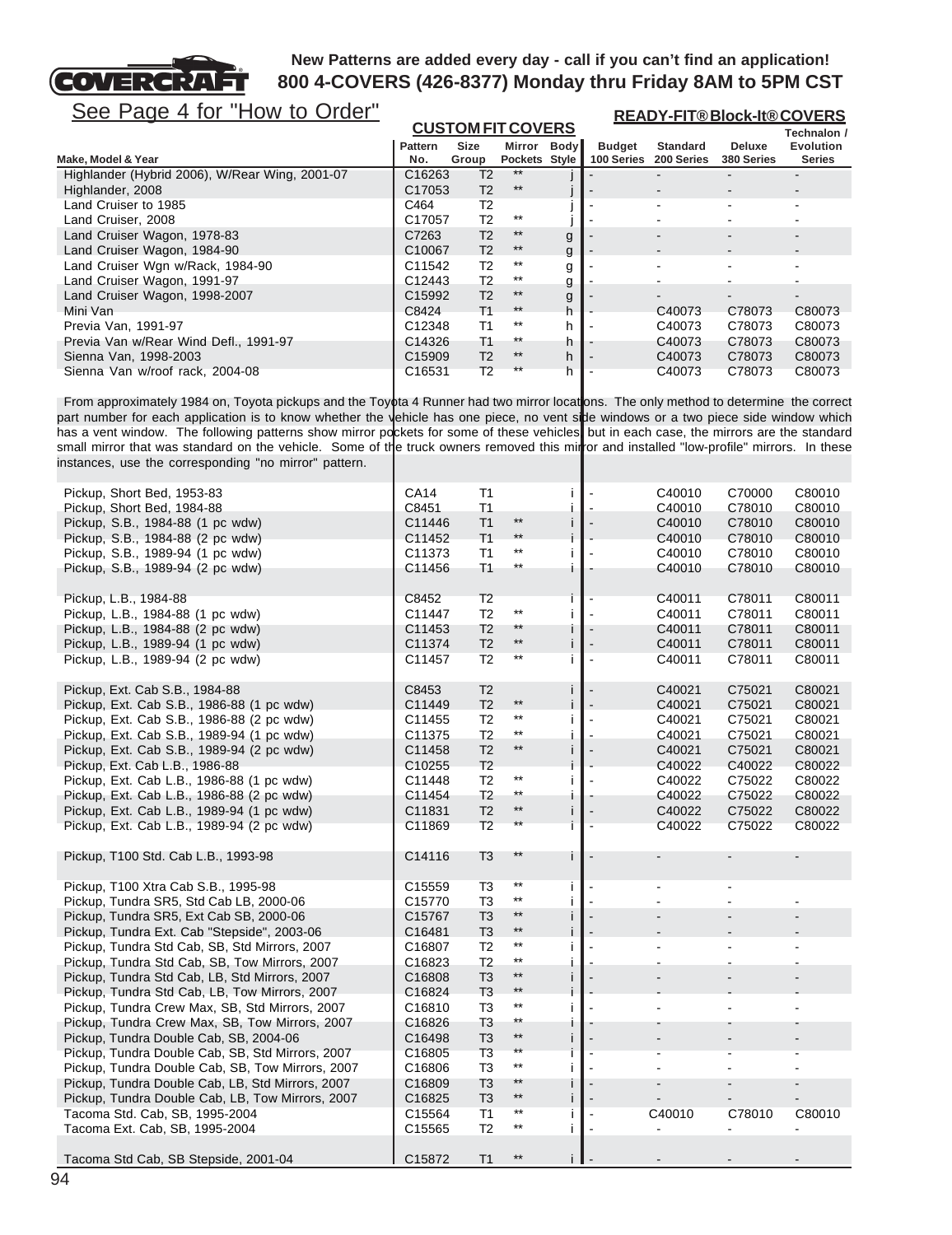

| For Body Style Info See Page 4                                                                                                         |                              |                                                    |                                                 |                        |                  | <b>READY-FIT®Block-It®COVERS</b>         |                            |                            |
|----------------------------------------------------------------------------------------------------------------------------------------|------------------------------|----------------------------------------------------|-------------------------------------------------|------------------------|------------------|------------------------------------------|----------------------------|----------------------------|
|                                                                                                                                        |                              | <b>CUSTOM FIT COVERS</b>                           |                                                 |                        |                  |                                          |                            | Technalon /                |
| Make, Model & Year                                                                                                                     | Pattern<br>No.               | <b>Size</b><br>Group                               | Mirror<br>Pockets Style                         | Body                   | <b>Budget</b>    | <b>Standard</b><br>100 Series 200 Series | Deluxe<br>380 Series       | Evolution<br><b>Series</b> |
| Tacoma Ext Cab, SB Stepside, 2001-04                                                                                                   | C <sub>15873</sub>           | T <sub>2</sub>                                     | $***$                                           |                        | $\blacksquare$   |                                          |                            |                            |
| Tacoma Double Cab 4 dr, 2001-04                                                                                                        | C16222                       | T <sub>2</sub>                                     | $***$<br>$\star\star$                           | j.                     |                  |                                          |                            |                            |
| Tacoma Double Cab L.B. (73.5"), PreRunner, 2005-08<br>Tacoma Double Cab S.B.(60.5"), PreRunner, 2005-08                                | C16635<br>C16636             | T <sub>2</sub><br>T <sub>2</sub>                   | $\star\star$                                    | j.<br>i.               |                  |                                          |                            |                            |
| Tacoma PreRunner, Reg Cab SB, 2005-07<br>Tacoma PreRunner, Access Cab SB, 2005-07                                                      | C16618<br>C16619             | T1<br>T <sub>2</sub>                               | $^{\star\star}$<br>$\star\star$                 | j.<br>j.               |                  |                                          |                            |                            |
| 4Runner, 1984-89 (1 pc wdw)<br>4Runner, 1984-89 (2 pc wdw)                                                                             | C8823<br>C9215               | T <sub>1</sub><br>T1                               | $***$<br>$^{\star\star}$                        |                        |                  | C40033<br>C40033                         | C78033<br>C78033           | C80033<br>C80033           |
| 4Runner, 1990-96, 2 & 4 dr, (1 pc wdw), No Rear Spare<br>4Runner, 1990-96, 2 & 4 dr, (2 pc wdw), No Rear Spare                         | C11764<br>C11762             | T <sub>1</sub><br>T <sub>1</sub>                   | $^{\star\star}$<br>$\star\star$<br>$\star\star$ |                        |                  | C40033<br>C40033                         | C78033<br>C78033           | C80033<br>C80033           |
| 4 Runner w/Rear Spare 1990-95, 2 & 4 dr, (1 pc wdw)<br>4 Runner w/Rear Spare, 1990-95, 2 & 4 dr, (2 pc wdw)<br>4Runner w/Rack, 1996-98 | C11914<br>C11896<br>C15299   | T <sub>1</sub><br>T <sub>1</sub><br>T <sub>1</sub> | $^{\star\star}$<br>$***$                        | I<br>j                 |                  | C40033<br>C40033<br>C40033               | C78033<br>C78033<br>C78033 | C80033<br>C80033<br>C80033 |
| 4Runner w/Rack, 1999-2002<br>4Runner 4x2 w/Running Boards & Roof Rack, 2003-08                                                         | C <sub>15755</sub><br>C16393 | T <sub>1</sub><br>T <sub>2</sub>                   | $\star\star$<br>$\star\star$                    | j                      | $\blacksquare$   | C40033<br>C40034                         | C78033<br>C78034           | C80033<br>C80034           |
| 4Runner 4x4 Sport Edition w/Rack, Running Boards,<br>Bumper Guard, and Rear Wing, 2003-08                                              | C16394                       | T <sub>2</sub>                                     | $\star\star$                                    | j                      | $\blacksquare$   | C40034                                   | C78034                     | C80034                     |
| Sequoia SUV w/Roof Spoiler, 2001-07<br>Sequoia SUV No Roof Spoiler, 2001-07                                                            | C16237<br>C16236             | T <sub>2</sub><br>T <sub>2</sub>                   | $***$<br>$^{\star\star}$                        | j<br>J                 |                  | C40036<br>C40036                         | C78036<br>C78036           | C80036<br>C80036           |
| Sequoia, 2008                                                                                                                          | C17027                       | T <sub>3</sub>                                     | $***$                                           | j                      |                  |                                          |                            |                            |
| RAV-4, 2 dr., 1996-99 w/Rear Spare Tire<br>Pocket, Factory Mount, Max Tire Dia. 31"<br>RAV-4, 4 dr., 1996-00 w/Rear Spare Tire         | C15222                       | T1                                                 | $***$                                           | j                      |                  | C40032                                   | C78032                     | C80032                     |
| Pocket, Factory Mount, Max Tire Dia. 31"<br>RAV-4, 4dr, W/Rear Spoiler & Rear Spare, 2001-05                                           | C15274<br>C16221             | T <sub>1</sub><br>T <sub>1</sub>                   | $\star\star$<br>$***$                           | Ĵ<br>j                 |                  | C40032<br>C40032                         | C78032<br>C78032           | C80032<br>C80032           |
| RAV-4, 4dr, No Rear Spoiler, w/Rear Spare, 2001-05<br>RAV-4, 2006-08                                                                   | C16220<br>C16947             | T <sub>1</sub><br>T <sub>2</sub>                   | $^{\star\star}$                                 | j                      |                  | C40032<br>C40033                         | C78032<br>C78033           | C80032<br>C80033           |
| <b>TRIUMPH</b>                                                                                                                         | C73                          | G <sub>1</sub>                                     |                                                 |                        | C35001           | C40001                                   | C78001                     | C80001                     |
| GT-6, 1968-73<br>Spitfire, 1962-74<br>Spitfire, 1975-80                                                                                | C <sub>23</sub><br>CA64      | G <sub>1</sub><br>G1                               |                                                 | C<br>$\mathbf{C}$<br>C | C35001<br>C35001 | C40001<br>C40001                         | C78001<br>C78001           | C80001<br>C80001           |
| Stag, 1970-77<br>TR-2, TR-3, TR-3A, 1953-61                                                                                            | C <sub>100</sub><br>C1       | G <sub>3</sub><br>G <sub>1</sub>                   |                                                 | f<br>$\mathbf{C}$      | C35003<br>C35001 | C40003<br>C40001                         | C78003<br>C78001           | C80003<br>C80001           |
| TR-4, TR-4A, TR-250, TR-5, TR-6; 1962-74<br>TR-6, 1969-1973                                                                            | C <sub>21</sub><br>C16595    | G <sub>1</sub><br>G <sub>1</sub>                   |                                                 | C<br>f                 | C35002<br>C35001 | C40002<br>C40001                         | C78002<br>C78001           | C80002<br>C80001           |
| TR-6, 1975-76<br>TR-7, TR-8, Hardtop, 1975-81                                                                                          | CA63<br>CA47                 | G1<br>G <sub>2</sub>                               | $\star$                                         | C<br>f                 | C35002<br>C35003 | C40002<br>C40003                         | C78002<br>C78003           | C80002<br>C80003           |
| TR-7, TR-8, Hardtop, 1975-81<br>TR-7, TR-8, Convertible, 1975-81                                                                       | C15237<br>C4822              | G <sub>2</sub><br>G <sub>2</sub>                   |                                                 | $\mathsf{f}$<br>c      | C35003<br>C35003 | C40003<br>C40003                         | C78003<br>C78003           | C80003<br>C80003           |
| <b>VOLKSWAGEN</b>                                                                                                                      |                              |                                                    |                                                 |                        |                  |                                          |                            |                            |

IMPORTANT NOTE FOR 1999 MODELS OF JETTA, GOLF, GTI, AND CABRIOFor 1999, there are two (2) models of each of the above cars available. One is referred to as the "New Body". There are two patterns for each of the above models. The old body cars use the same pattern as listed for 1998. The "New Body" models have a different pattern. If you are unsure as to which body the vehicle has, check the 6th, 7th and 8th characters in the VIN number. If the characters are either 81H or 81E, the dar has the old body for the above four models. Any other set of characters will be a "New Body".

| Beetle (except Super Beetle), 1958-73       | C6                 | G2             |       | c,f |        |        |        |        |
|---------------------------------------------|--------------------|----------------|-------|-----|--------|--------|--------|--------|
| Beetle (Super) Sedan, 1969-79               | C11854             | G <sub>2</sub> |       |     | C35002 | C40002 | C78002 | C80002 |
| Beetle (except Super Beetle) 1974-79        | C8927              | G <sub>2</sub> |       | c,t |        |        |        |        |
| Beetle (Super) Conv., 1973-79               | C11853             | G <sub>2</sub> |       | C   | C35002 | C40002 | C78002 | C80002 |
| Beetle, No Antenna Pocket, 1998-2000        | C <sub>15956</sub> | G2             | $***$ |     |        |        |        |        |
| Beetle, No Antenna Pocket, 2001-08          | C16244             | G2             | $***$ |     |        |        |        |        |
| Beetle Cabriolet Convertible, 2003-08       | C <sub>16244</sub> | G <sub>2</sub> | $***$ | C   |        |        |        | -      |
| Beetle, w/ Antenna Pocket, 1998-2000        | C <sub>16001</sub> | G <sub>2</sub> | $***$ |     |        |        |        |        |
| Beetle, w/ Antenna Pocket, 2001-08          | C <sub>16243</sub> | G2             | $***$ |     |        |        |        |        |
| Beetle, w/Rear Wing, Ant. Pocket, 1998-2000 | C16125             | G2             | $***$ |     |        |        |        |        |
| Beetle, w/Rear Wing, Ant. Pocket, 2001-08   | C16245             | G <sub>2</sub> | $***$ |     |        |        |        |        |
| Cabrio, 1995-99                             | C14687             | G2             | $***$ | r.  | C35002 | C40002 | C78002 | C80002 |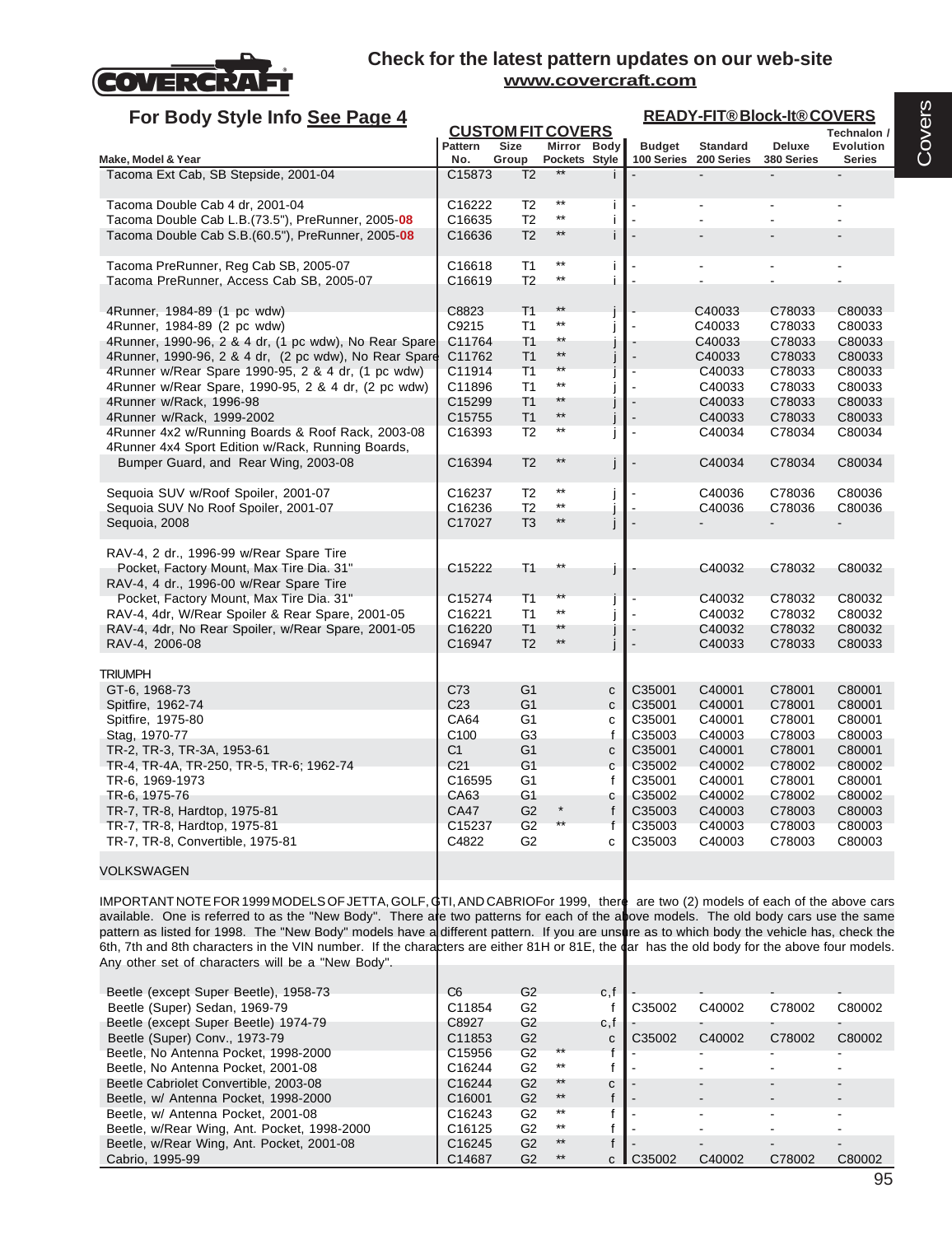

**READY-FIT® Block-It® COVERS**

| <u>JCC FayC 4 IVI TIUW IU UIUCI</u>                         |                       |                          |                 |              |                             | <b>READY-FIL®BIOCK-It®COVERS</b> |                          |                     |
|-------------------------------------------------------------|-----------------------|--------------------------|-----------------|--------------|-----------------------------|----------------------------------|--------------------------|---------------------|
|                                                             |                       | <b>CUSTOM FIT COVERS</b> |                 |              |                             |                                  |                          | Technalon /         |
| Make, Model & Year                                          | <b>Pattern</b><br>No. | Size<br>Group            | Pockets Style   | Mirror Body  | <b>Budget</b><br>100 Series | <b>Standard</b><br>200 Series    | Deluxe<br>380 Series     | Evolution<br>Series |
| Cabrio, "New Body", 1999-2002                               | C16080                | G <sub>2</sub>           | $^{\star\star}$ | C            | C35003                      | C40003                           | C78003                   | C80003              |
| Cabriolet, 1985-93                                          | C7769                 | G <sub>2</sub>           | $\star\star$    | C            | C35002                      | C40002                           | C78002                   | C80002              |
| Corrado, 1990-94                                            | C11937                | G <sub>2</sub>           | $^{\star\star}$ | d            | C35002                      | C40002                           | C78002                   | C80002              |
| EOS 2 dr Hardtop Convertible, 2007-08                       | C16988                | G <sub>2</sub>           | $^{\star\star}$ | c            | C35004                      | C40004                           | C78004                   | C80004              |
| Fox, 1987-95                                                | C10330                | G <sub>2</sub>           | $***$           | a,b          | C35003                      | C40003                           | C78003                   | C80003              |
| Fox Station Wagon, 1987-93                                  | C10564                | G <sub>3</sub>           | $^{\star\star}$ | g            |                             | C40060                           | C78060                   | C80060              |
| Golf, GTI, 1985-87                                          | C9064                 | G2                       | $^{\star\star}$ | c,d,e        |                             | C40060                           | C78060                   | C80060              |
| Golf, GTI, 1988-92                                          | C11001                | G <sub>2</sub>           | $^{\star\star}$ | d,e          |                             | C40060                           | C78060                   | C80060              |
| Golf, GTI, 1993-99                                          | C14383                | G <sub>2</sub>           | $\star\star$    | d            |                             | C40060                           | C78060                   | C80060              |
| Golf, GTI, "New Body" w/Antenna Pocket, 1999-2006           | C16077                | G <sub>2</sub>           | $^{\star\star}$ | d,e          |                             | C40060                           | C78060                   | C80060              |
| GTI (New Body), 2006.5-08                                   | C16971                | G <sub>2</sub>           | $^{\star\star}$ | d,e          |                             | C40060                           | C78060                   | C80060              |
| Jetta, 1980-87                                              | CB15                  | G2                       | **              | a,b          | C35003                      | C40003                           | C78003                   | C80003              |
| Jetta, 1988-91                                              | C10920                | G <sub>2</sub>           | $^{\star\star}$ | a,b          | C35003                      | C40003                           | C78003                   | C80003              |
| Jetta III, 1992-98                                          | C14382                | G <sub>2</sub>           | **              | a            | C35003                      | C40003                           | C78003                   | C80003              |
| Jetta GT w/Spoiler, A3, 1998-99                             | C15428                | G <sub>2</sub>           | $^{\star\star}$ | a            | C35003                      | C40003                           | C78003                   | C80003              |
| Jetta, "New Body", w/Antenna Pocket, 1999-2005              | C16066                | G <sub>3</sub>           | $***$           | a            | C35003                      | C40003                           | C78003                   | C80003              |
| Jetta, 2005.5-08                                            | C16672                | G <sub>3</sub>           | $\star\star$    | a            | C35004                      | C40004                           | C78004                   | C80004              |
| Jetta Station Wgn, w/Antenna Pocket, 2002-05                | C16314                | G <sub>3</sub>           | $^{\star\star}$ | g            |                             |                                  |                          |                     |
| Karman Ghia Coupe & Sedan                                   | C9                    | G <sub>2</sub>           |                 | c,f          | C35001                      | C40001                           | C78001                   | C80001              |
| Passat Sedan, 1990-94                                       | C12359                | G <sub>3</sub>           | $^{\star\star}$ | a            | C35003                      | C40003                           | C78003                   | C80003              |
| Passat Sedan, 1995-97                                       | C14937                | G <sub>3</sub>           | $^{\star\star}$ | a            | C35004                      | C40004                           | C78004                   | C80004              |
| Passat Sedan, 1998-98                                       | C <sub>15911</sub>    | G <sub>3</sub>           | $^{\star\star}$ | a            | C35004                      | C40004                           | C78004                   | C80004              |
| Passat Sedan, w/Antenna Pocket, 1999-2005                   | C16065                | G <sub>3</sub>           | $^{\star\star}$ | а            | C35004                      | C40004                           | C78004                   | C80004              |
| Passat Sedan, 2006-08                                       | C16944                | G <sub>3</sub>           | $***$           | a            | C35004                      | C40004                           | C78004                   | C80004              |
| Passat Station Wagon, 1990-94                               | C12360                | G <sub>3</sub>           | $**$            | g            |                             | C40061                           | C78061                   | C80061              |
| Passat Station Wagon, 1995-97                               | C14938                | G <sub>3</sub>           | $^{\star\star}$ | g            |                             | C40061                           | C78061                   | C80061              |
| Passat Station Wgn, w/Rack 1998-2001                        | C16016                | G3                       | **              |              |                             | C40061                           | C78061                   | C80061              |
| Passat Station Wgn, 2001.5-05                               | C16285                | G <sub>3</sub>           | $^{\star\star}$ | g            |                             | C40061                           | C78061                   | C80061              |
| Passat Wagon, 2007-08                                       | C16945                | G3                       | **              | g            |                             | C40061                           | C78061                   | C80061              |
| Phaeton w/Antenna Pocket, 2004-06                           | C16567                | G4                       | $^{\star\star}$ | g<br>a       | C35005                      | C40005                           | C78005                   | C80005              |
| Quantum Wagon, 1982-85                                      | C7175                 | G <sub>3</sub>           | $**$            | g            |                             | C40061                           | C78061                   | C80061              |
| Quantum Coupe, 1982-88                                      | C7314                 | G <sub>3</sub>           | $^{\star\star}$ | b            | C35003                      | C40003                           | C78003                   | C80003              |
| Quantum Sedan, 1982-88                                      | C7315                 | G <sub>3</sub>           | $^{\star\star}$ | a            | C35004                      | C40004                           | C78004                   | C80004              |
| Rabbit Sedan, 1980-84                                       | CA38                  | G <sub>2</sub>           |                 | d,e          | C35002                      | C40002                           | C78002                   | C80002              |
| Rabbit Sedan (incl. GTI Htchbk), 1981-84                    | CB32                  | G <sub>2</sub>           | $^{\star\star}$ | d,e          | C35002                      | C40002                           | C78002                   | C80002              |
| Rabbit Convertible, 1980-84                                 | C5088                 | G <sub>2</sub>           |                 | $\mathbf{C}$ | C35002                      | C40002                           | C78002                   | C80002              |
| Rabbit Convertible, 1981-84                                 | C7769                 | G2                       | $^{\star\star}$ | c            | C35002                      | C40002                           | C78002                   | C80002              |
| Rabbit, 2006-08                                             | C16971                | G <sub>2</sub>           | $^{\star\star}$ | d,e          |                             | C40060                           | C78060                   | C80060              |
| R32, 2004                                                   | C16077                | G <sub>2</sub>           | $^{\star\star}$ | d,e          | C35003                      | C40003                           | C78003                   | C80003              |
| R32, 2008                                                   | C16971                | G <sub>2</sub>           | $**$            | d,e          |                             | C40060                           | C78060                   | <b>C80060</b>       |
| Scirocco, 1975-81                                           | CA39                  | G <sub>2</sub>           |                 | d            | C35002                      | C40002                           | C78002                   | C80002              |
| Scirocco, 1982-88                                           | CB33                  | G <sub>2</sub>           | **              | d            | C35003                      | C40003                           | C78003                   | C80003              |
| Type III Squareback, 1966-73                                | C8760                 | G <sub>3</sub>           |                 | g            |                             | C40060                           | C78060                   | C80060              |
|                                                             |                       |                          |                 |              |                             |                                  |                          |                     |
| <b>VOLKSWAGEN (UTILITY VEHICLES)</b>                        |                       |                          |                 |              |                             |                                  |                          |                     |
| Transporter and Microbus, 1974-79                           | C <sub>1939</sub>     | T <sub>1</sub>           |                 | h            |                             |                                  |                          |                     |
| Vanagon, 1980-93                                            | C4997                 | T1                       | $^{\star\star}$ | h            |                             |                                  |                          |                     |
| Vanagon, Camper, 1980-93                                    | C4991                 | T1                       | $^{\star\star}$ | h            |                             | $\blacksquare$                   |                          |                     |
| "The Thing", 1973-74                                        | CA17                  | G <sub>3</sub>           |                 | С            |                             | C40032                           | C78032                   | C80032              |
| Eurovan, 1993-95                                            | C14117                | T1                       | $\star\star$    | h            |                             |                                  | -                        |                     |
| Eurovan w/Pop Top, 1993-95                                  | C14322                | T <sub>1</sub>           | $***$           | h            |                             |                                  |                          |                     |
| Eurovan LWB w/Winnebago Conversion, 1995-97                 | C15206                | T <sub>2</sub>           | $^{\star\star}$ | h            |                             |                                  | L.                       |                     |
| Eurovan, 1999-2004                                          | C16011                | T <sub>1</sub>           | $^{\star\star}$ | h            |                             |                                  |                          |                     |
| Eurovan w/Winnebago Conversion, 1999-2003                   | C16092                | T <sub>2</sub>           | $***$           | h            |                             | $\blacksquare$                   | $\overline{\phantom{0}}$ | $\blacksquare$      |
| Touareg SUV, 2004-08                                        | C16539                | T <sub>2</sub>           | $**$            |              |                             | C40033                           | C78033                   | C80033              |
|                                                             |                       |                          |                 |              |                             |                                  |                          |                     |
| <b>VOLVO</b>                                                |                       |                          |                 |              |                             |                                  |                          |                     |
| 122 Sedan, 1960-69                                          | C <sub>11</sub>       | G <sub>3</sub>           |                 | a            | C35003                      | C40003                           | C78003                   | C80003              |
| 142, 144 Sedans, 1968-74                                    | C351                  | G <sub>3</sub>           |                 | a,b          | C35004                      | C40004                           | C78004                   | C80004              |
|                                                             |                       |                          |                 |              |                             |                                  |                          |                     |
| 164 Sedan, 1970-74<br>242, 244, 264, DL, GL Sedans, 1983-93 | C1269<br>CA36         | G3<br>G <sub>3</sub>     | $***$           | a<br>a,b     | C35004<br>C35004            | C40004<br>C40004                 | C78004<br>C78004         | C80004<br>C80004    |
| 240GL, DL, GLE Coupe, GLT Coupe, 1983-93                    | CA36                  | G <sub>3</sub>           | $^{\star\star}$ |              | C35004                      |                                  | C78004                   | C80004              |
|                                                             |                       |                          |                 | a,b          |                             | C40004                           |                          |                     |
| 240GL, 240DL, 245,<br>260 Station Wagons, 1983-93           | CA53                  | G <sub>3</sub>           | $^{\star\star}$ |              |                             | C40062                           | C78062                   | C80062              |
| 262 Bertone Coupe, 1978-81                                  | C3775                 | G <sub>3</sub>           |                 | g<br>b       | C35004                      | C40004                           | C78004                   | C80004              |
|                                                             |                       |                          |                 |              |                             |                                  |                          |                     |
|                                                             |                       |                          |                 |              |                             |                                  |                          |                     |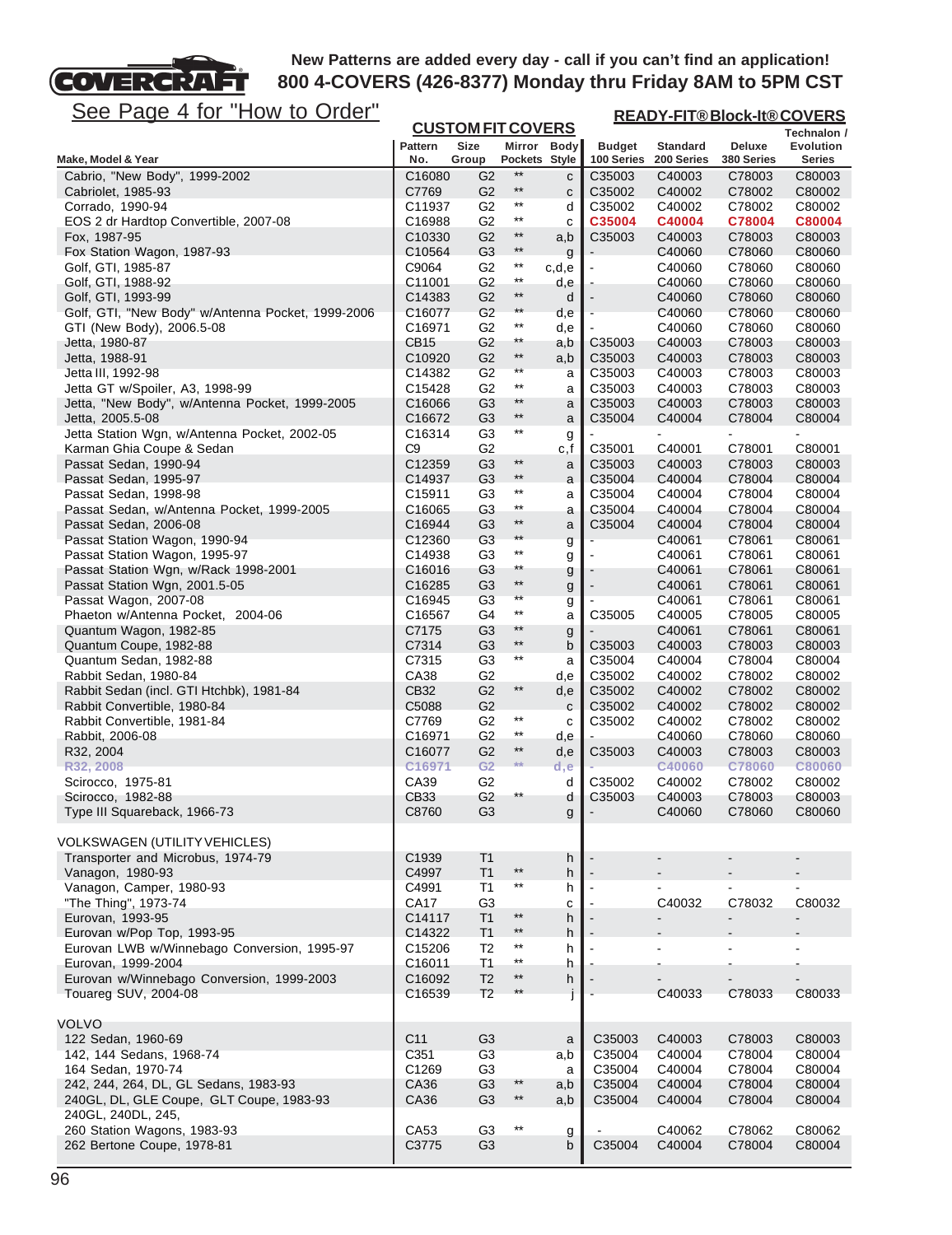

| For Body Style Info See Page 4                                                      |                              |                                  |                                    |        |                                            |                               | <b>READY-FIT®Block-It®COVERS</b> |                            |
|-------------------------------------------------------------------------------------|------------------------------|----------------------------------|------------------------------------|--------|--------------------------------------------|-------------------------------|----------------------------------|----------------------------|
|                                                                                     |                              | <b>CUSTOM FIT COVERS</b>         |                                    |        |                                            |                               |                                  | Technalon /                |
| Make, Model & Year                                                                  | <b>Pattern</b><br>No.        | <b>Size</b><br>Group             | Mirror Body<br>Pockets Style       |        | <b>Budget</b><br>100 Series                | <b>Standard</b><br>200 Series | Deluxe<br>380 Series             | <b>Evolution</b><br>Series |
| 544 Sedan, 1959-61                                                                  | C <sub>15</sub>              | G3                               |                                    | b      | C35003                                     | C40003                        | C78003                           | C80003                     |
| 740, 760 Sedans, 1983-91                                                            | C7807                        | G <sub>3</sub>                   | $***$                              | a      | C35004                                     | C40004                        | C78004                           | C80004                     |
| 780 Coupe, 1987-90                                                                  | C10900                       | G <sub>3</sub>                   | $***$                              | f      | C35004                                     | C40004                        | C78004                           | C80004                     |
| 745, 765, 945, 965 Station Wgns., 1985-94                                           | C9282                        | G <sub>3</sub>                   | $***$<br>$***$                     | g      |                                            | C40061                        | C78061                           | C80061                     |
| 850 Sedan, 1993-97<br>850 Sedan w/Rear Spoiler, 1993-97                             | C14158<br>C14615             | G <sub>3</sub><br>G <sub>3</sub> | $^{\star\star}$                    | a<br>a | C35004<br>C35004                           | C40004<br>C40004              | C78004<br>C78004                 | C80004<br>C80004           |
| 850 Station Wagon, 1993-97                                                          | C14583                       | G <sub>3</sub>                   | $^{\star\star}$                    | g      |                                            | C40061                        | C78061                           | C80061                     |
| 940 Sedan, 1991-95                                                                  | C12953                       | G <sub>3</sub>                   | $^{\star\star}$                    | а      | C35004                                     | C40004                        | C78004                           | C80004                     |
| 960 Sedan, 1992-94                                                                  | C12953                       | G <sub>3</sub>                   | $^{\star\star}$                    | a      | C35004                                     | C40004                        | C78004                           | C80004                     |
| 960 Sedan, 1995-97                                                                  | C14943                       | G <sub>3</sub>                   | $**$                               | a      | C35004                                     | C40004                        | C78004                           | C80004                     |
| 960 Station Wagon, 1993-97                                                          | C <sub>15112</sub>           | G4                               | $^{\star\star}$                    | g      |                                            | C40061                        | C78061                           | C8                         |
| 1800 ES Station Wagon, 1971-73                                                      | C1116                        | G <sub>3</sub>                   | $^{\star\star}$                    | g      |                                            |                               |                                  |                            |
| C <sub>30</sub> 2dr Hatchback No Spoiler, 2008<br>C30 2dr Hatchback w/Spoiler, 2008 | C17048<br>C17050             | G <sub>2</sub><br>G <sub>2</sub> | $\star\star$                       | d<br>d |                                            |                               | $\blacksquare$                   | $\frac{1}{2}$              |
| C70 Coupe, 1998-2004                                                                | C15936                       | G <sub>3</sub>                   | $^{\star\star}$                    | b      | C35004                                     | C40004                        | C78004                           | C80004                     |
| C70 Convertible, 1999-2004                                                          | C <sub>16099</sub>           | G <sub>3</sub>                   | $***$                              | C      | C35004                                     | C40004                        | C78004                           | C80004                     |
| C70 Convertible, 2006-08                                                            | C16963                       | G <sub>3</sub>                   | $\star\star$                       | c      | C35003                                     | C40003                        | C78003                           | C80003                     |
| P18, P1800 Coupe, 1961-73                                                           | C17                          | G <sub>3</sub>                   | $\star$                            | d      | C35003                                     | C40003                        | C78003                           | C80003                     |
| S40 Sedan, 2000-04                                                                  | C16126                       | G3                               | $^{\star\star}$<br>$***$           | а      | C35003                                     | C40003                        | C78003                           | C80003                     |
| S40 Sedan, 2004.5 -08<br>S60, S60R Sedan, 2001-08                                   | C16609<br>C <sub>16240</sub> | G <sub>3</sub><br>G <sub>3</sub> | $^{\star\star}$                    | a<br>a | C35003<br>C35004                           | C40003<br>C40004              | C78003<br>C78004                 | C80003<br>C80004           |
| S70 Sedan, 1998-2000                                                                | C <sub>15453</sub>           | G <sub>3</sub>                   | $^{\star\star}$                    | a      | C35004                                     | C40004                        | C78004                           | C80004                     |
| S80 4dr Sedan, 1999-2008                                                            | C16054                       | G <sub>3</sub>                   | $^{\star\star}$                    | а      | C35005                                     | C40005                        | C78005                           | C80005                     |
| S90 Sedan, 1998-99                                                                  | C15452                       | G <sub>3</sub>                   | $^{\star\star}$                    | a      | C35005                                     | C40005                        | C78005                           | C80005                     |
| V40 Station Wagon, w/Roof Ant. Pocket, 2000-04                                      | C16127                       | G4                               | $**$                               | g      |                                            | C40061                        | C78061                           | C80061                     |
| V50 Station Wagon w or w/o Rack, 2005-08                                            | C16757                       | G <sub>3</sub>                   | $^{\star\star}$                    | g      |                                            | C40061                        | C78061                           | C80061                     |
| V70XC, XC70 Wagon, 2001-07                                                          | C <sub>16509</sub>           | G4                               | $^{\star\star}$<br>$^{\star\star}$ | g      |                                            | C40061                        | C78061                           | C80061                     |
| V70 Station Wagon, 1998-2000<br>V70 Station Wagon, 2001-07                          | C15454<br>C16268             | G <sub>4</sub><br>G4             | $\star\star$                       | g      | $\blacksquare$<br>$\overline{\phantom{a}}$ | C40061<br>C40061              | C78061<br>C78061                 | C80061<br>C80061           |
| V70 Cross Country Wagon, 2001-02                                                    | C16269                       | G4                               | $^{\star\star}$                    | g<br>g | $\overline{a}$                             | C40061                        | C78061                           | C80061                     |
| V70 Wagon w/Rack, 2008                                                              | C17070                       | G4                               | **                                 | g      |                                            |                               |                                  |                            |
| V90 Station Wagon, 1997-98                                                          | C15455                       | G4                               | $^{\star\star}$                    | g      |                                            | C40061                        | C78061                           | C80061                     |
| XC70 Wagon, 2008                                                                    | C17049                       | G4                               | $^{\star\star}$                    | g      |                                            |                               |                                  | ä,                         |
| XC90 SUV, 2003-08                                                                   | C16508                       | T <sub>2</sub>                   | $^{\star\star}$                    |        |                                            | C40033                        | C78033                           | C80033                     |
|                                                                                     |                              |                                  |                                    |        |                                            |                               |                                  |                            |
|                                                                                     |                              |                                  |                                    |        |                                            |                               |                                  |                            |
|                                                                                     |                              |                                  |                                    |        |                                            |                               |                                  |                            |
|                                                                                     |                              |                                  |                                    |        |                                            |                               |                                  |                            |
|                                                                                     |                              |                                  |                                    |        |                                            |                               |                                  |                            |
|                                                                                     |                              |                                  |                                    |        |                                            |                               |                                  |                            |
|                                                                                     |                              |                                  |                                    |        |                                            |                               |                                  |                            |
|                                                                                     |                              |                                  |                                    |        |                                            |                               |                                  |                            |
|                                                                                     |                              |                                  |                                    |        |                                            |                               |                                  |                            |
|                                                                                     |                              |                                  |                                    |        |                                            |                               |                                  |                            |
|                                                                                     |                              |                                  |                                    |        |                                            |                               |                                  |                            |
|                                                                                     |                              |                                  |                                    |        |                                            |                               |                                  |                            |
|                                                                                     |                              |                                  |                                    |        |                                            |                               |                                  |                            |
|                                                                                     |                              |                                  |                                    |        |                                            |                               |                                  |                            |
|                                                                                     |                              |                                  |                                    |        |                                            |                               |                                  |                            |
|                                                                                     |                              |                                  |                                    |        |                                            |                               |                                  |                            |
|                                                                                     |                              |                                  |                                    |        |                                            |                               |                                  |                            |
|                                                                                     |                              |                                  |                                    |        |                                            |                               |                                  |                            |
|                                                                                     |                              |                                  |                                    |        |                                            |                               |                                  |                            |
|                                                                                     |                              |                                  |                                    |        |                                            |                               |                                  |                            |
|                                                                                     |                              |                                  |                                    |        |                                            |                               |                                  |                            |
|                                                                                     |                              |                                  |                                    |        |                                            |                               |                                  |                            |
|                                                                                     |                              |                                  |                                    |        |                                            |                               |                                  |                            |
|                                                                                     |                              |                                  |                                    |        |                                            |                               |                                  |                            |
|                                                                                     |                              |                                  |                                    |        |                                            |                               |                                  |                            |
|                                                                                     |                              |                                  |                                    |        |                                            |                               |                                  |                            |
|                                                                                     |                              |                                  |                                    |        |                                            |                               |                                  |                            |